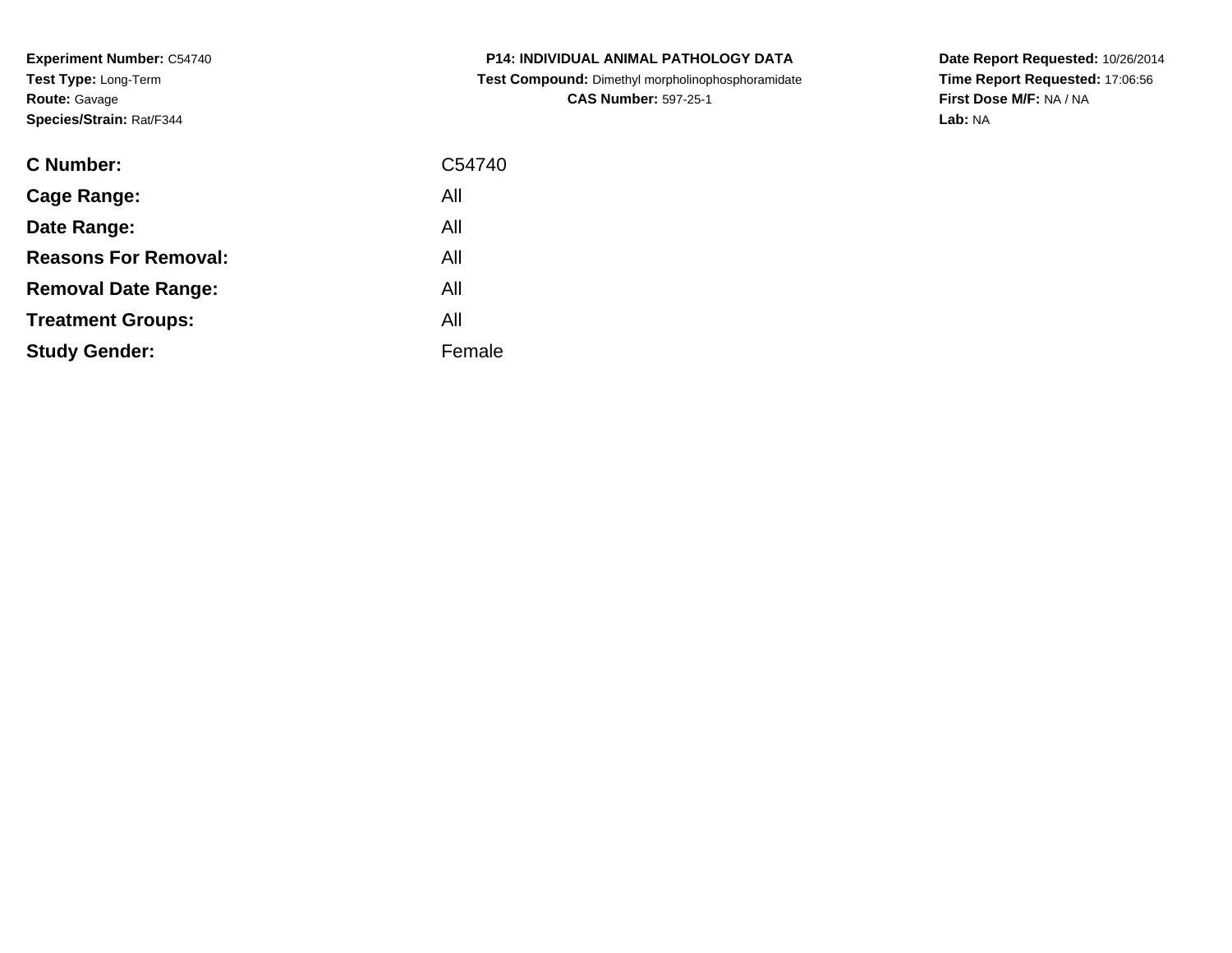**Test Type:** Long-Term

**Route:** Gavage

**Species/Strain:** Rat/F344

# **P14: INDIVIDUAL ANIMAL PATHOLOGY DATA**

**Test Compound:** Dimethyl morpholinophosphoramidate

**CAS Number:** 597-25-1

| <b>ANIMAL ID: 1 001</b> | <b>TRT#: 1</b>           | <b>SEX: Female</b>                    | DAY ON TEST: |  |
|-------------------------|--------------------------|---------------------------------------|--------------|--|
|                         | <b>DOSE: 600.0 MG/KG</b> | <b>DISP:</b> Moribund Sacrifice       | HISTO:       |  |
| <b>OBSERVATIONS</b>     |                          |                                       |              |  |
| Adrenal gland           |                          | Pheochromocytoma                      |              |  |
| Brain                   |                          | Hemorrhage                            |              |  |
| Eye                     | Retina                   | Degeneration, Nos                     |              |  |
|                         |                          | Retinopathy                           |              |  |
| Kidney                  |                          | Nephropathy                           |              |  |
| Liver                   |                          | Angiectasis                           |              |  |
|                         |                          | Fibrosis, Cholangio                   |              |  |
| Stomach                 | Pylorus                  | Erosion                               |              |  |
|                         | Forestomach              | Hyperplasia, Epithelial               |              |  |
|                         | Forestomach              | Inflammation, Chronic                 |              |  |
| Thymus                  |                          | <b>Persistent Embryonic Structure</b> |              |  |
| Unspecified             | Multiple Organs Nos      | Leukemia, Mononuclear Cell            |              |  |
| PRIMARY CAUSE OF DEATH  | $\blacksquare$           |                                       |              |  |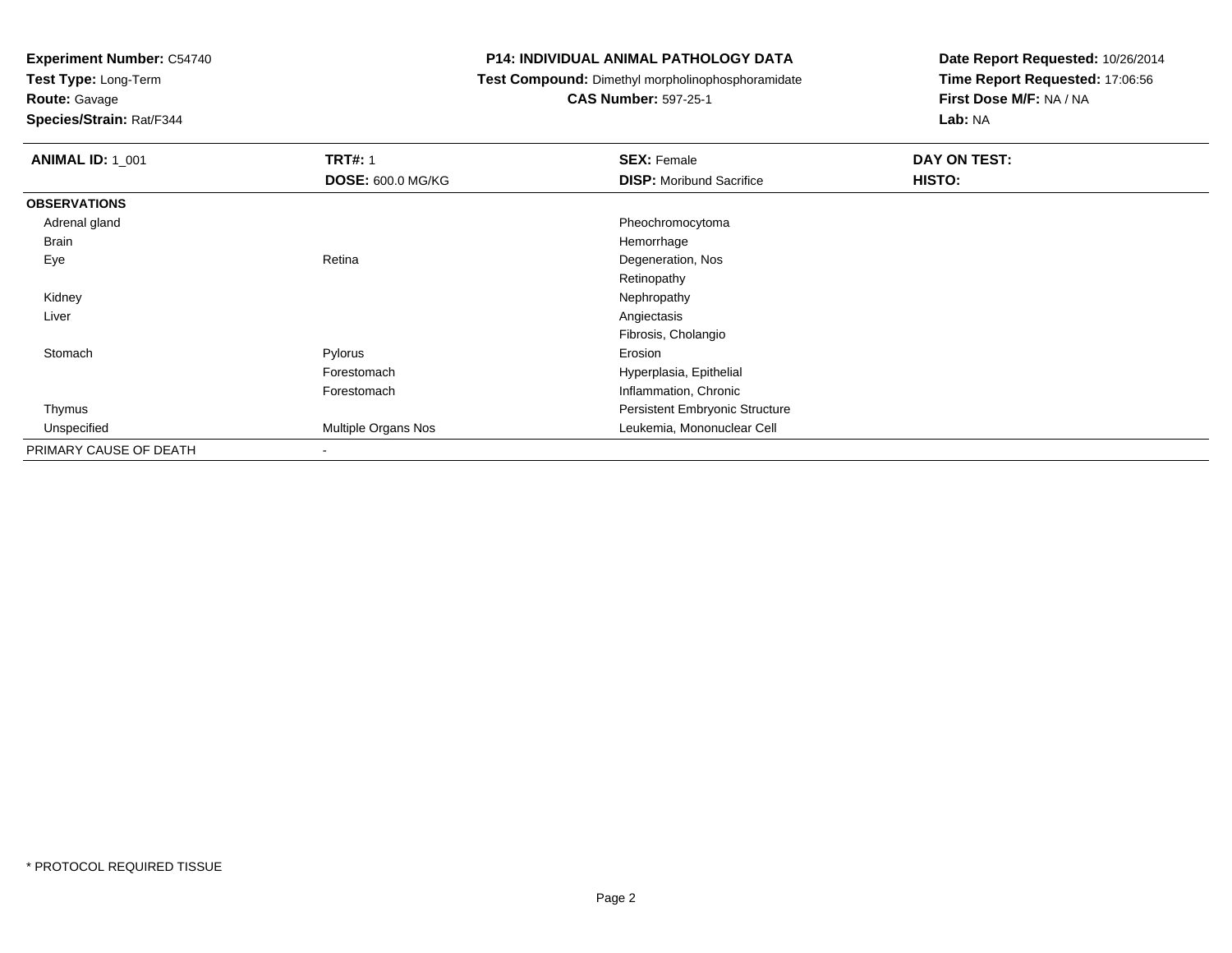| <b>Experiment Number: C54740</b><br>Test Type: Long-Term<br><b>Route: Gavage</b><br>Species/Strain: Rat/F344 |                           | P14: INDIVIDUAL ANIMAL PATHOLOGY DATA<br>Test Compound: Dimethyl morpholinophosphoramidate<br><b>CAS Number: 597-25-1</b> | Date Report Requested: 10/26/2014<br>Time Report Requested: 17:06:56<br>First Dose M/F: NA / NA<br>Lab: NA |
|--------------------------------------------------------------------------------------------------------------|---------------------------|---------------------------------------------------------------------------------------------------------------------------|------------------------------------------------------------------------------------------------------------|
| <b>ANIMAL ID: 1 002</b>                                                                                      | <b>TRT#: 1</b>            | <b>SEX: Female</b>                                                                                                        | DAY ON TEST:                                                                                               |
|                                                                                                              | <b>DOSE: 600.0 MG/KG</b>  | <b>DISP:</b> Terminal Sacrifice                                                                                           | HISTO:                                                                                                     |
| <b>OBSERVATIONS</b>                                                                                          |                           |                                                                                                                           |                                                                                                            |
| Kidney                                                                                                       |                           | Nephropathy                                                                                                               |                                                                                                            |
| Liver                                                                                                        |                           | Fibrosis, Cholangio                                                                                                       |                                                                                                            |
| Lymph node                                                                                                   | Mediastinal Lymph Node    | Hemorrhage                                                                                                                |                                                                                                            |
| Pituitary gland                                                                                              | <b>Anterior Pituitary</b> | Cyst, Nos                                                                                                                 |                                                                                                            |
| Thymus                                                                                                       |                           | Persistent Embryonic Structure                                                                                            |                                                                                                            |
| PRIMARY CAUSE OF DEATH                                                                                       |                           |                                                                                                                           |                                                                                                            |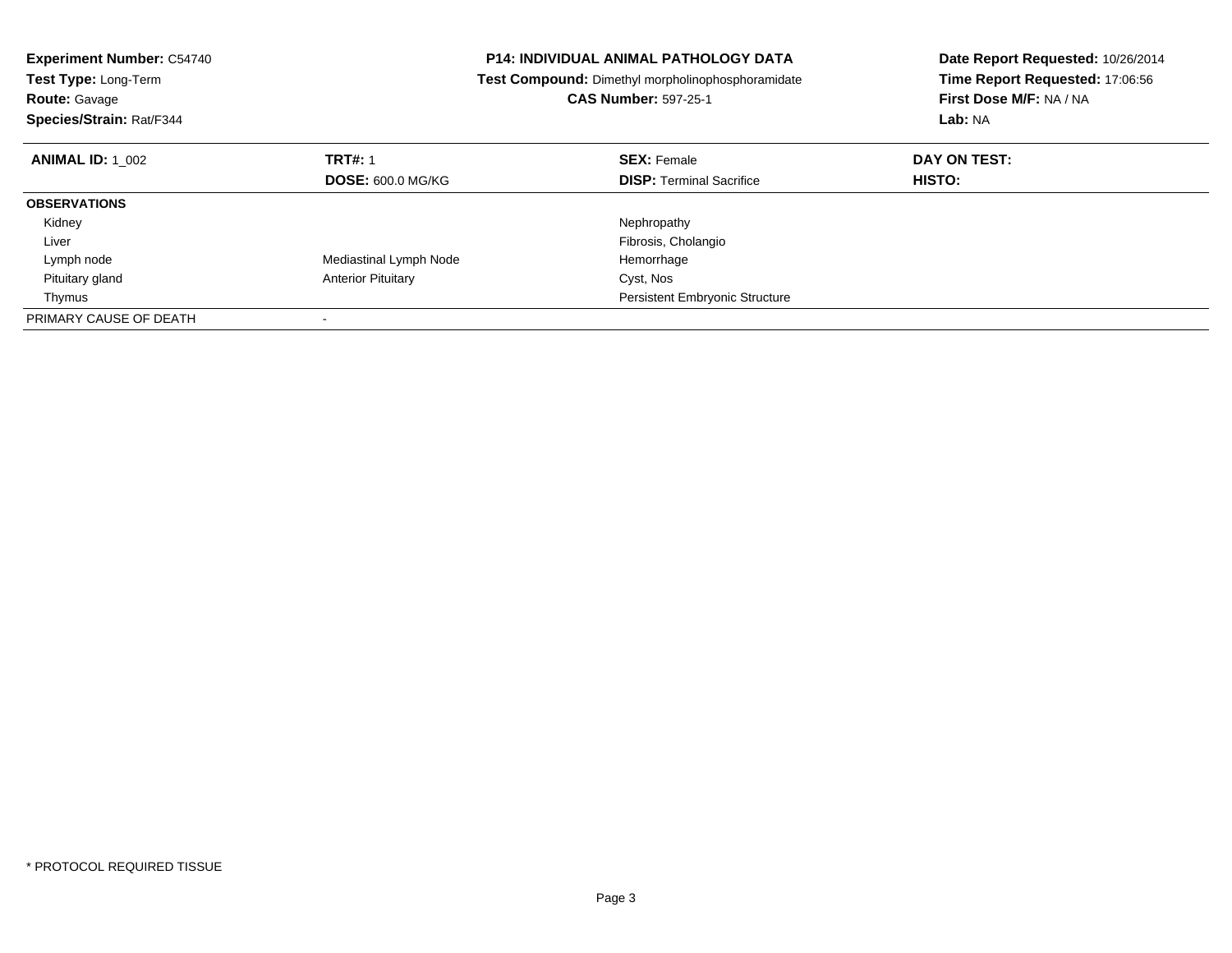| <b>Experiment Number: C54740</b><br>Test Type: Long-Term<br><b>Route: Gavage</b><br>Species/Strain: Rat/F344 | <b>P14: INDIVIDUAL ANIMAL PATHOLOGY DATA</b><br>Test Compound: Dimethyl morpholinophosphoramidate<br><b>CAS Number: 597-25-1</b> |                            | Date Report Requested: 10/26/2014<br>Time Report Requested: 17:06:56<br>First Dose M/F: NA / NA<br>Lab: NA |
|--------------------------------------------------------------------------------------------------------------|----------------------------------------------------------------------------------------------------------------------------------|----------------------------|------------------------------------------------------------------------------------------------------------|
| <b>ANIMAL ID: 1 003</b>                                                                                      | <b>TRT#: 1</b>                                                                                                                   | <b>SEX: Female</b>         | DAY ON TEST:                                                                                               |
|                                                                                                              | <b>DOSE: 600.0 MG/KG</b>                                                                                                         | <b>DISP:</b> Natural Death | <b>HISTO:</b>                                                                                              |
| <b>OBSERVATIONS</b>                                                                                          |                                                                                                                                  |                            |                                                                                                            |
| Lung                                                                                                         |                                                                                                                                  | Congestion, Nos            |                                                                                                            |
|                                                                                                              |                                                                                                                                  | Edema, Nos                 |                                                                                                            |
| Pituitary gland                                                                                              | <b>Anterior Pituitary</b>                                                                                                        | Adenoma, Nos               |                                                                                                            |
| PRIMARY CAUSE OF DEATH                                                                                       |                                                                                                                                  |                            |                                                                                                            |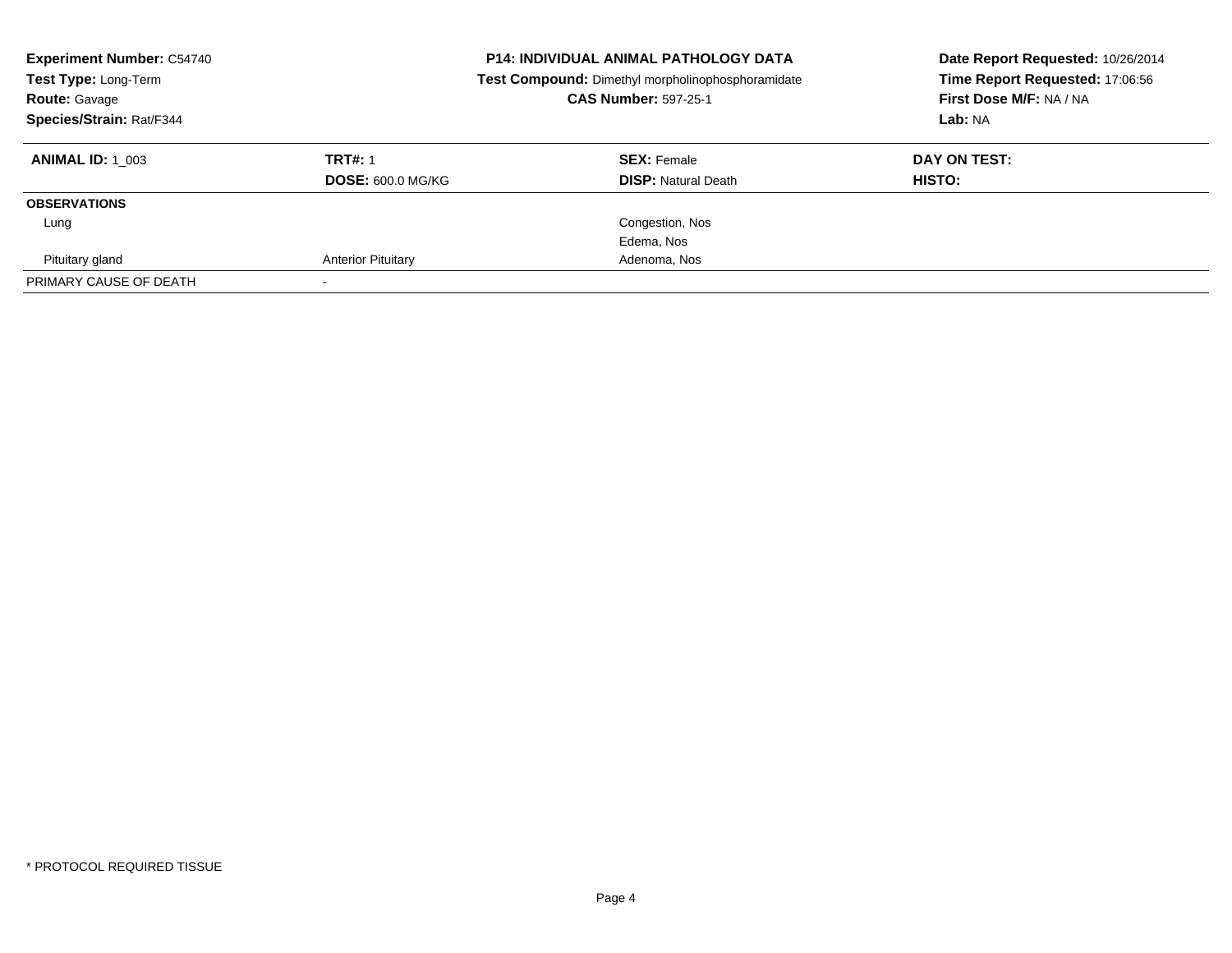| <b>Experiment Number: C54740</b><br>Test Type: Long-Term |  | <b>P14: INDIVIDUAL ANIMAL PATHOLOGY DATA</b>      | Date Report Requested: 10/26/2014<br>Time Report Requested: 17:06:56 |
|----------------------------------------------------------|--|---------------------------------------------------|----------------------------------------------------------------------|
|                                                          |  | Test Compound: Dimethyl morpholinophosphoramidate |                                                                      |
| <b>Route: Gavage</b>                                     |  | <b>CAS Number: 597-25-1</b>                       | First Dose M/F: NA / NA                                              |
| Species/Strain: Rat/F344                                 |  |                                                   | Lab: NA                                                              |
| <b>TRT#: 1</b><br><b>ANIMAL ID: 1 004</b>                |  | <b>SEX: Female</b>                                | DAY ON TEST:                                                         |
| <b>DOSE: 600.0 MG/KG</b>                                 |  | <b>DISP:</b> Terminal Sacrifice                   | <b>HISTO:</b>                                                        |
| <b>OBSERVATIONS</b>                                      |  |                                                   |                                                                      |
| <b>Blood vessel</b><br><b>Pulmonary Artery Nos</b>       |  | Mineralization                                    |                                                                      |
| Myocardium Nos<br>Heart                                  |  | <b>Fibrosis</b>                                   |                                                                      |
| Kidney                                                   |  | Nephropathy                                       |                                                                      |
| Liver                                                    |  | Inflammation, Multifocal                          |                                                                      |
| Alveoli<br>Lung                                          |  | Histiocytosis                                     |                                                                      |
| Pituitary gland<br><b>Anterior Pituitary</b>             |  | Cyst, Nos                                         |                                                                      |
| Thymus                                                   |  | <b>Persistent Embryonic Structure</b>             |                                                                      |
| PRIMARY CAUSE OF DEATH                                   |  |                                                   |                                                                      |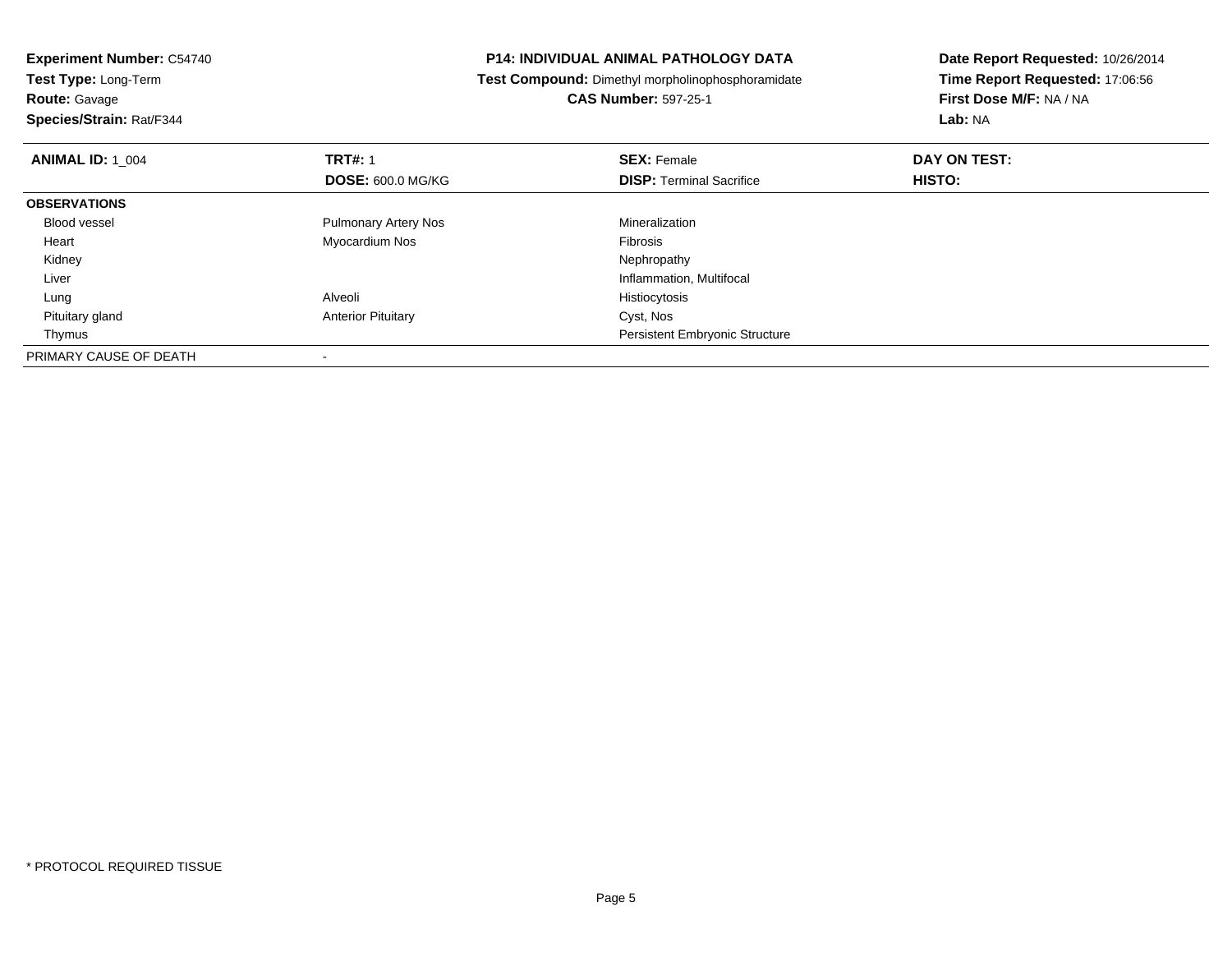| <b>Experiment Number: C54740</b><br>Test Type: Long-Term<br><b>Route: Gavage</b><br>Species/Strain: Rat/F344 |                          | <b>P14: INDIVIDUAL ANIMAL PATHOLOGY DATA</b><br>Test Compound: Dimethyl morpholinophosphoramidate<br><b>CAS Number: 597-25-1</b> | Date Report Requested: 10/26/2014<br>Time Report Requested: 17:06:56<br>First Dose M/F: NA / NA<br>Lab: NA |
|--------------------------------------------------------------------------------------------------------------|--------------------------|----------------------------------------------------------------------------------------------------------------------------------|------------------------------------------------------------------------------------------------------------|
| <b>ANIMAL ID: 1 005</b>                                                                                      | <b>TRT#: 1</b>           | <b>SEX: Female</b>                                                                                                               | DAY ON TEST:                                                                                               |
|                                                                                                              | <b>DOSE: 600.0 MG/KG</b> | <b>DISP:</b> Terminal Sacrifice                                                                                                  | HISTO:                                                                                                     |
| <b>OBSERVATIONS</b>                                                                                          |                          |                                                                                                                                  |                                                                                                            |
| Clitoral gland                                                                                               |                          | Carcinoma, Nos                                                                                                                   |                                                                                                            |
| Heart                                                                                                        | Myocardium Nos           | <b>Fibrosis</b>                                                                                                                  |                                                                                                            |
| Kidney                                                                                                       |                          | Nephropathy                                                                                                                      |                                                                                                            |
| Lymph node                                                                                                   | Mediastinal Lymph Node   | Hemorrhage                                                                                                                       |                                                                                                            |
| Mammary gland                                                                                                |                          | Fibrosis, Focal                                                                                                                  |                                                                                                            |
| Thymus                                                                                                       |                          | Persistent Embryonic Structure                                                                                                   |                                                                                                            |
| PRIMARY CAUSE OF DEATH                                                                                       |                          |                                                                                                                                  |                                                                                                            |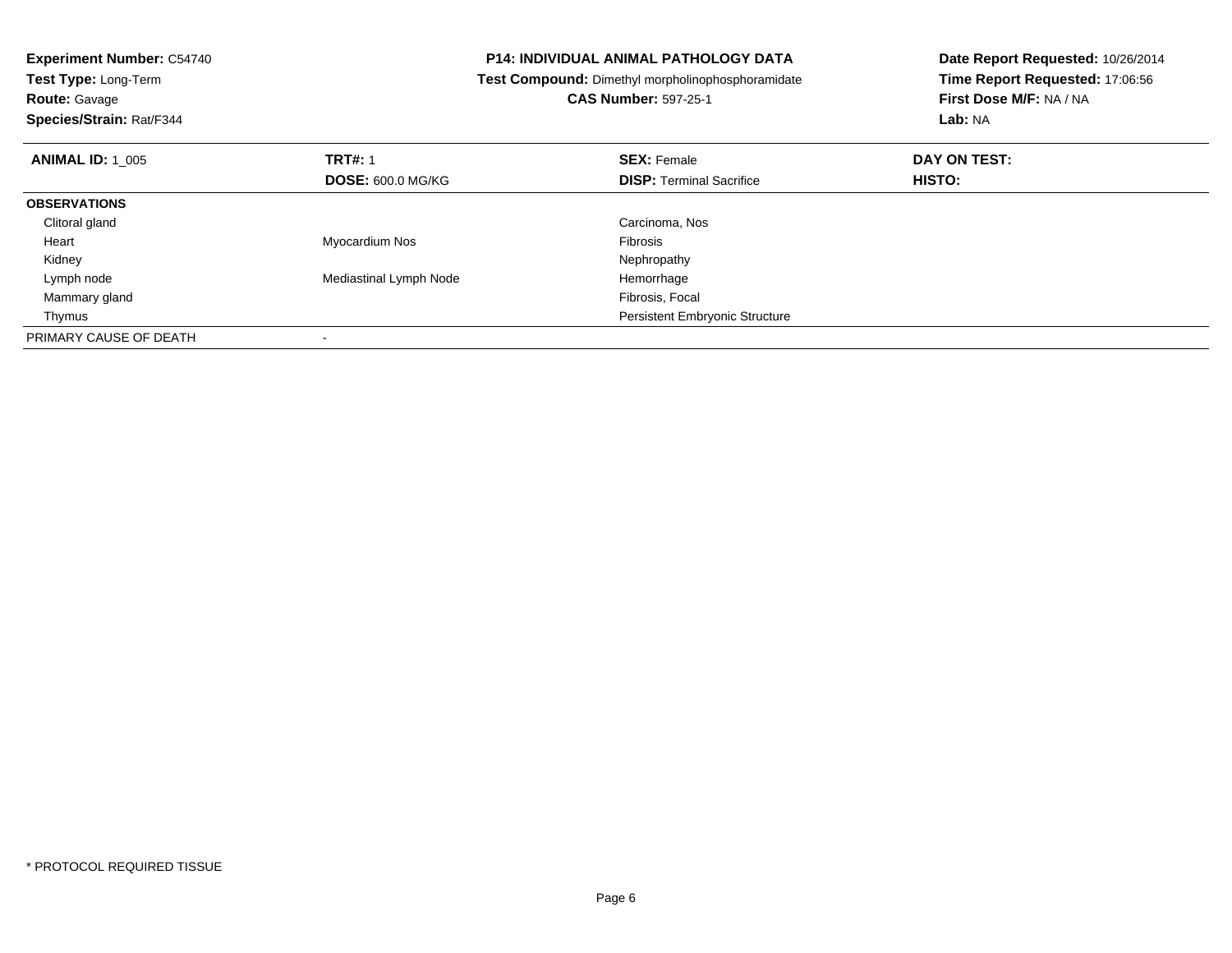| <b>Experiment Number: C54740</b><br>Test Type: Long-Term<br><b>Route: Gavage</b><br>Species/Strain: Rat/F344 |                           | <b>P14: INDIVIDUAL ANIMAL PATHOLOGY DATA</b><br>Test Compound: Dimethyl morpholinophosphoramidate<br><b>CAS Number: 597-25-1</b> | Date Report Requested: 10/26/2014<br>Time Report Requested: 17:06:56<br>First Dose M/F: NA / NA<br>Lab: NA |
|--------------------------------------------------------------------------------------------------------------|---------------------------|----------------------------------------------------------------------------------------------------------------------------------|------------------------------------------------------------------------------------------------------------|
| <b>ANIMAL ID: 1 006</b>                                                                                      | <b>TRT#: 1</b>            | <b>SEX: Female</b>                                                                                                               | DAY ON TEST:                                                                                               |
|                                                                                                              | <b>DOSE: 600.0 MG/KG</b>  | <b>DISP:</b> Moribund Sacrifice                                                                                                  | <b>HISTO:</b>                                                                                              |
| <b>OBSERVATIONS</b>                                                                                          |                           |                                                                                                                                  |                                                                                                            |
| Kidney                                                                                                       |                           | Calculus, Microscopic Examination                                                                                                |                                                                                                            |
| Liver                                                                                                        | <b>Bile Duct</b>          | Hyperplasia, Nos                                                                                                                 |                                                                                                            |
| Lung                                                                                                         |                           | Inflammation, Interstitial                                                                                                       |                                                                                                            |
| Pituitary gland                                                                                              | <b>Anterior Pituitary</b> | Cyst, Nos                                                                                                                        |                                                                                                            |
| Spleen                                                                                                       |                           | Fibrosis                                                                                                                         |                                                                                                            |
| Unspecified                                                                                                  | Multiple Organs Nos       | Leukemia, Mononuclear Cell                                                                                                       |                                                                                                            |
| PRIMARY CAUSE OF DEATH                                                                                       |                           |                                                                                                                                  |                                                                                                            |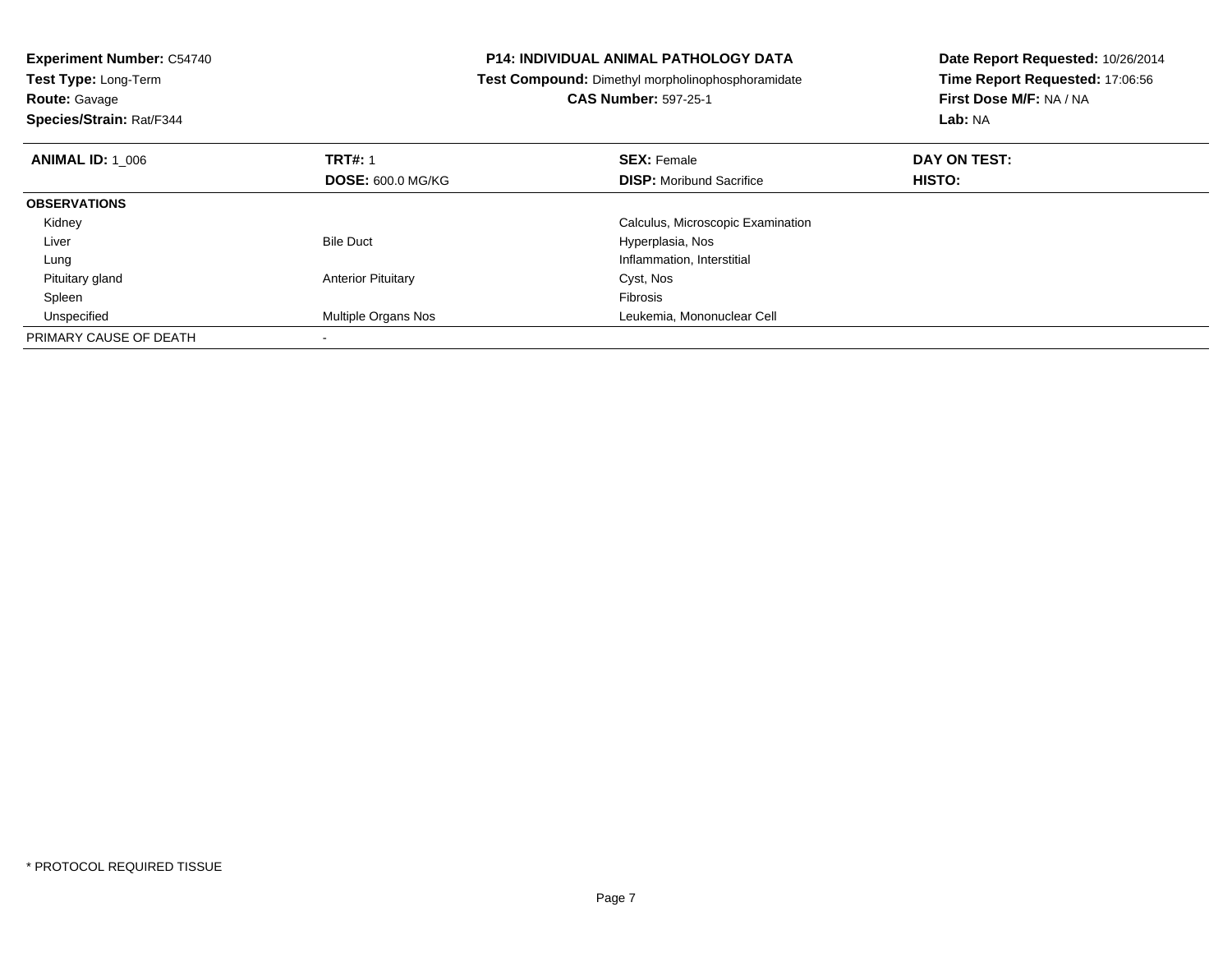| <b>Experiment Number: C54740</b><br>Test Type: Long-Term<br><b>Route: Gavage</b><br>Species/Strain: Rat/F344 |                             | <b>P14: INDIVIDUAL ANIMAL PATHOLOGY DATA</b><br>Test Compound: Dimethyl morpholinophosphoramidate<br><b>CAS Number: 597-25-1</b> | Date Report Requested: 10/26/2014<br>Time Report Requested: 17:06:56<br>First Dose M/F: NA / NA<br>Lab: NA |
|--------------------------------------------------------------------------------------------------------------|-----------------------------|----------------------------------------------------------------------------------------------------------------------------------|------------------------------------------------------------------------------------------------------------|
| <b>ANIMAL ID: 1 007</b>                                                                                      | <b>TRT#: 1</b>              | <b>SEX: Female</b>                                                                                                               | DAY ON TEST:                                                                                               |
|                                                                                                              | <b>DOSE: 600.0 MG/KG</b>    | <b>DISP:</b> Terminal Sacrifice                                                                                                  | <b>HISTO:</b>                                                                                              |
| <b>OBSERVATIONS</b>                                                                                          |                             |                                                                                                                                  |                                                                                                            |
| Blood vessel                                                                                                 | <b>Pulmonary Artery Nos</b> | Mineralization                                                                                                                   |                                                                                                            |
| Eye                                                                                                          | Sclera                      | Mineralization                                                                                                                   |                                                                                                            |
| Kidney                                                                                                       |                             | Nephropathy                                                                                                                      |                                                                                                            |
| Lung                                                                                                         | Alveoli                     | Histiocytosis                                                                                                                    |                                                                                                            |
| Mammary gland                                                                                                |                             | Adenoma, Nos                                                                                                                     |                                                                                                            |
| Pituitary gland                                                                                              | <b>Anterior Pituitary</b>   | Adenoma, Nos                                                                                                                     |                                                                                                            |
| PRIMARY CAUSE OF DEATH                                                                                       |                             |                                                                                                                                  |                                                                                                            |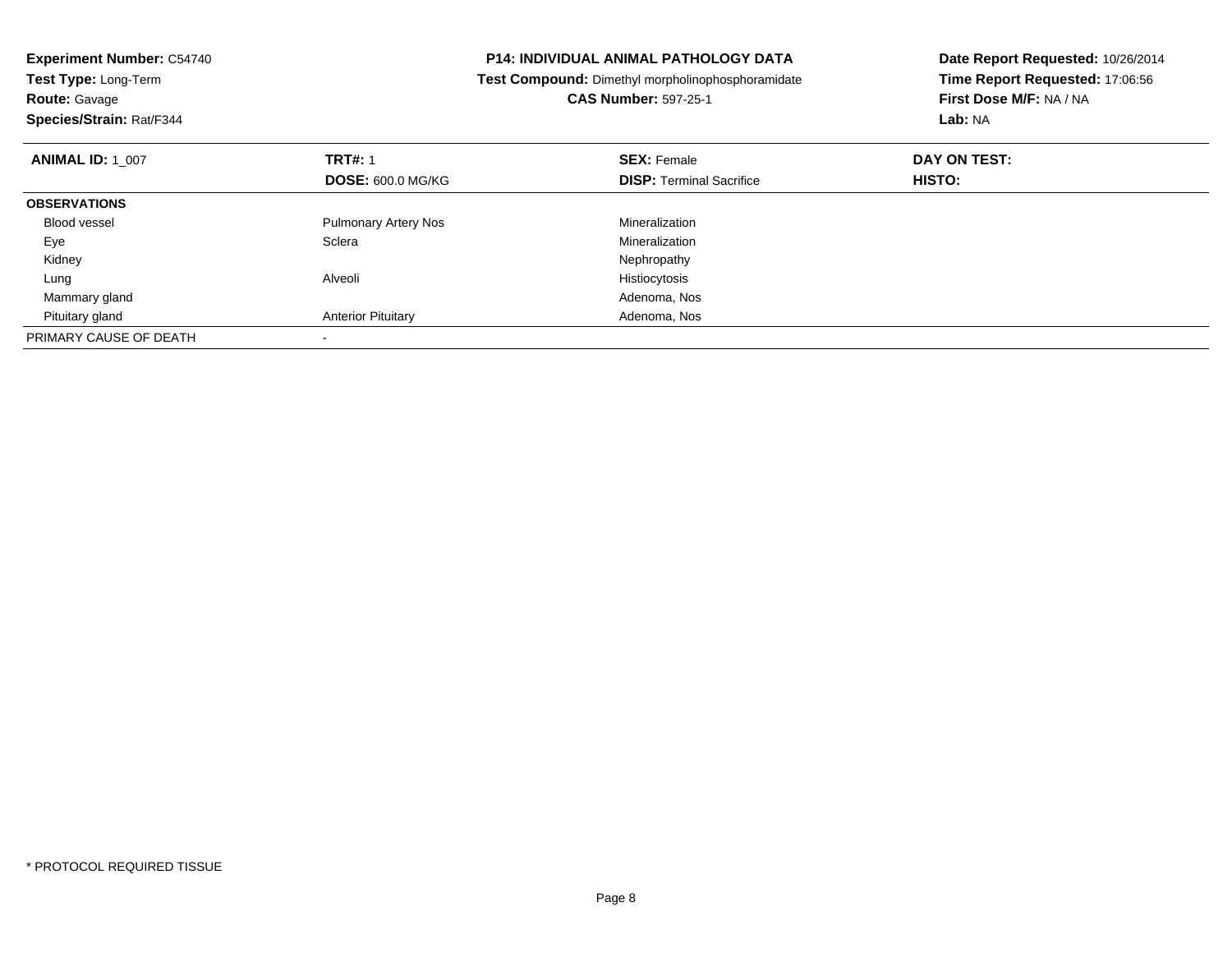| <b>Experiment Number: C54740</b><br>Test Type: Long-Term<br><b>Route: Gavage</b><br>Species/Strain: Rat/F344 |                           | <b>P14: INDIVIDUAL ANIMAL PATHOLOGY DATA</b><br><b>Test Compound:</b> Dimethyl morpholinophosphoramidate<br><b>CAS Number: 597-25-1</b> | Date Report Requested: 10/26/2014<br>Time Report Requested: 17:06:56<br>First Dose M/F: NA / NA<br>Lab: NA |
|--------------------------------------------------------------------------------------------------------------|---------------------------|-----------------------------------------------------------------------------------------------------------------------------------------|------------------------------------------------------------------------------------------------------------|
| <b>ANIMAL ID: 1 008</b>                                                                                      | <b>TRT#: 1</b>            | <b>SEX: Female</b>                                                                                                                      | DAY ON TEST:                                                                                               |
|                                                                                                              | <b>DOSE: 600.0 MG/KG</b>  | <b>DISP:</b> Terminal Sacrifice                                                                                                         | <b>HISTO:</b>                                                                                              |
| <b>OBSERVATIONS</b>                                                                                          |                           |                                                                                                                                         |                                                                                                            |
| Eye                                                                                                          |                           | Cataract                                                                                                                                |                                                                                                            |
|                                                                                                              | Retina                    | Degeneration, Nos                                                                                                                       |                                                                                                            |
| Liver                                                                                                        |                           | Inflammation, Multifocal                                                                                                                |                                                                                                            |
| Pituitary gland                                                                                              | <b>Anterior Pituitary</b> | Adenoma, Nos                                                                                                                            |                                                                                                            |
| Stomach                                                                                                      | Forestomach               | Inflammation, Chronic                                                                                                                   |                                                                                                            |
| Thymus                                                                                                       |                           | <b>Persistent Embryonic Structure</b>                                                                                                   |                                                                                                            |
| PRIMARY CAUSE OF DEATH                                                                                       |                           |                                                                                                                                         |                                                                                                            |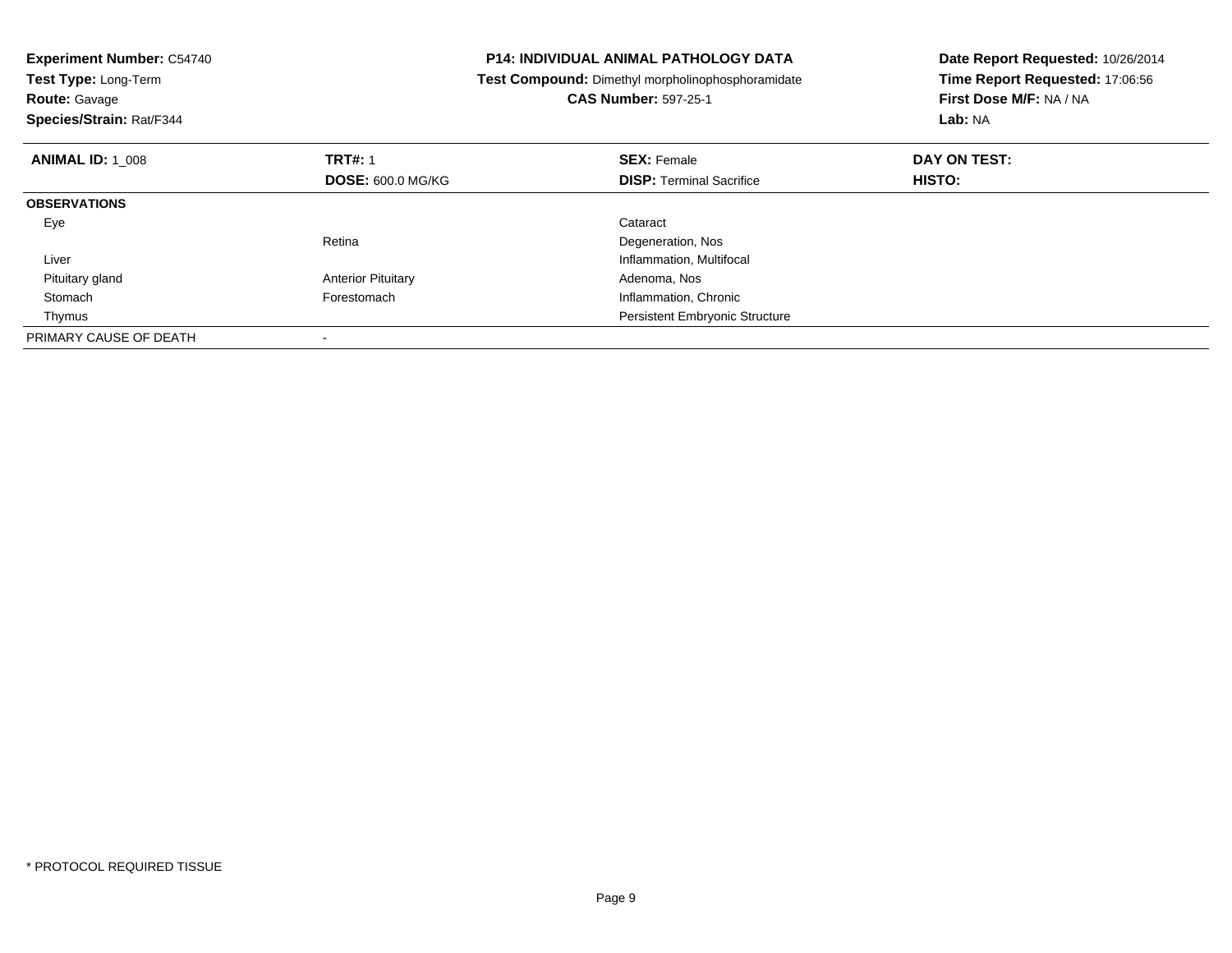| <b>Experiment Number: C54740</b><br>Test Type: Long-Term<br><b>Route: Gavage</b><br>Species/Strain: Rat/F344 |                           | <b>P14: INDIVIDUAL ANIMAL PATHOLOGY DATA</b><br>Test Compound: Dimethyl morpholinophosphoramidate<br><b>CAS Number: 597-25-1</b> | Date Report Requested: 10/26/2014<br>Time Report Requested: 17:06:56<br>First Dose M/F: NA / NA<br><b>Lab: NA</b> |
|--------------------------------------------------------------------------------------------------------------|---------------------------|----------------------------------------------------------------------------------------------------------------------------------|-------------------------------------------------------------------------------------------------------------------|
|                                                                                                              |                           |                                                                                                                                  |                                                                                                                   |
| <b>ANIMAL ID: 1 009</b>                                                                                      | <b>TRT#: 1</b>            | <b>SEX: Female</b>                                                                                                               | DAY ON TEST:                                                                                                      |
|                                                                                                              | <b>DOSE: 600.0 MG/KG</b>  | <b>DISP:</b> Terminal Sacrifice                                                                                                  | HISTO:                                                                                                            |
| <b>OBSERVATIONS</b>                                                                                          |                           |                                                                                                                                  |                                                                                                                   |
| Kidney                                                                                                       |                           | Nephropathy                                                                                                                      |                                                                                                                   |
| Liver                                                                                                        |                           | Fibrosis, Cholangio                                                                                                              |                                                                                                                   |
| Pituitary gland                                                                                              | <b>Anterior Pituitary</b> | Adenoma, Nos                                                                                                                     |                                                                                                                   |
| Spleen                                                                                                       |                           | Necrosis, Nos                                                                                                                    |                                                                                                                   |
| Thymus                                                                                                       |                           | <b>Persistent Embryonic Structure</b>                                                                                            |                                                                                                                   |
| Unspecified                                                                                                  | Multiple Organs Nos       | Leukemia, Mononuclear Cell                                                                                                       |                                                                                                                   |
|                                                                                                              | <b>Abdominal Cavity</b>   | Necrosis, Fat                                                                                                                    |                                                                                                                   |
| PRIMARY CAUSE OF DEATH                                                                                       |                           |                                                                                                                                  |                                                                                                                   |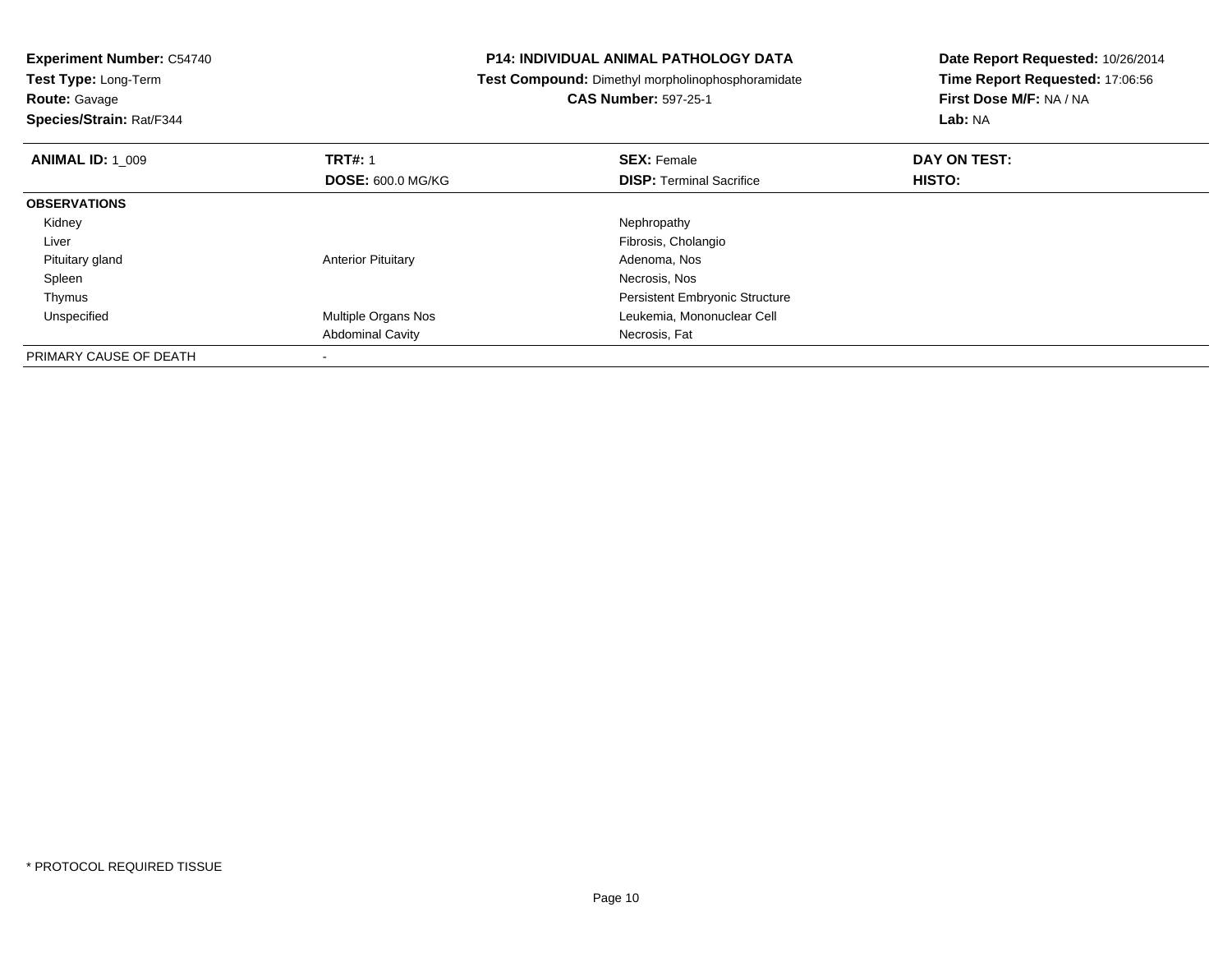| <b>Experiment Number: C54740</b>                   | <b>P14: INDIVIDUAL ANIMAL PATHOLOGY DATA</b>      | Date Report Requested: 10/26/2014 |  |
|----------------------------------------------------|---------------------------------------------------|-----------------------------------|--|
| <b>Test Type: Long-Term</b>                        | Test Compound: Dimethyl morpholinophosphoramidate | Time Report Requested: 17:06:56   |  |
| <b>Route: Gavage</b>                               | <b>CAS Number: 597-25-1</b>                       | First Dose M/F: NA / NA           |  |
| Species/Strain: Rat/F344                           |                                                   | Lab: NA                           |  |
| <b>TRT#: 1</b><br><b>ANIMAL ID: 1 010</b>          | <b>SEX: Female</b>                                | DAY ON TEST:                      |  |
| <b>DOSE: 600.0 MG/KG</b>                           | <b>DISP:</b> Terminal Sacrifice                   | HISTO:                            |  |
| <b>OBSERVATIONS</b>                                |                                                   |                                   |  |
| <b>Blood vessel</b><br><b>Pulmonary Artery Nos</b> | Mineralization                                    |                                   |  |
| Myocardium Nos<br>Heart                            | Degeneration, Nos                                 |                                   |  |
| Kidney                                             | Nephropathy                                       |                                   |  |
| Liver                                              | Fibrosis, Cholangio                               |                                   |  |
| Mandibular Lymph Node<br>Lymph node                | Degeneration, Cystic                              |                                   |  |
| <b>Anterior Pituitary</b><br>Pituitary gland       | Angiectasis                                       |                                   |  |
| Salivary gland                                     | Inflammation, Chronic                             |                                   |  |
| PRIMARY CAUSE OF DEATH                             |                                                   |                                   |  |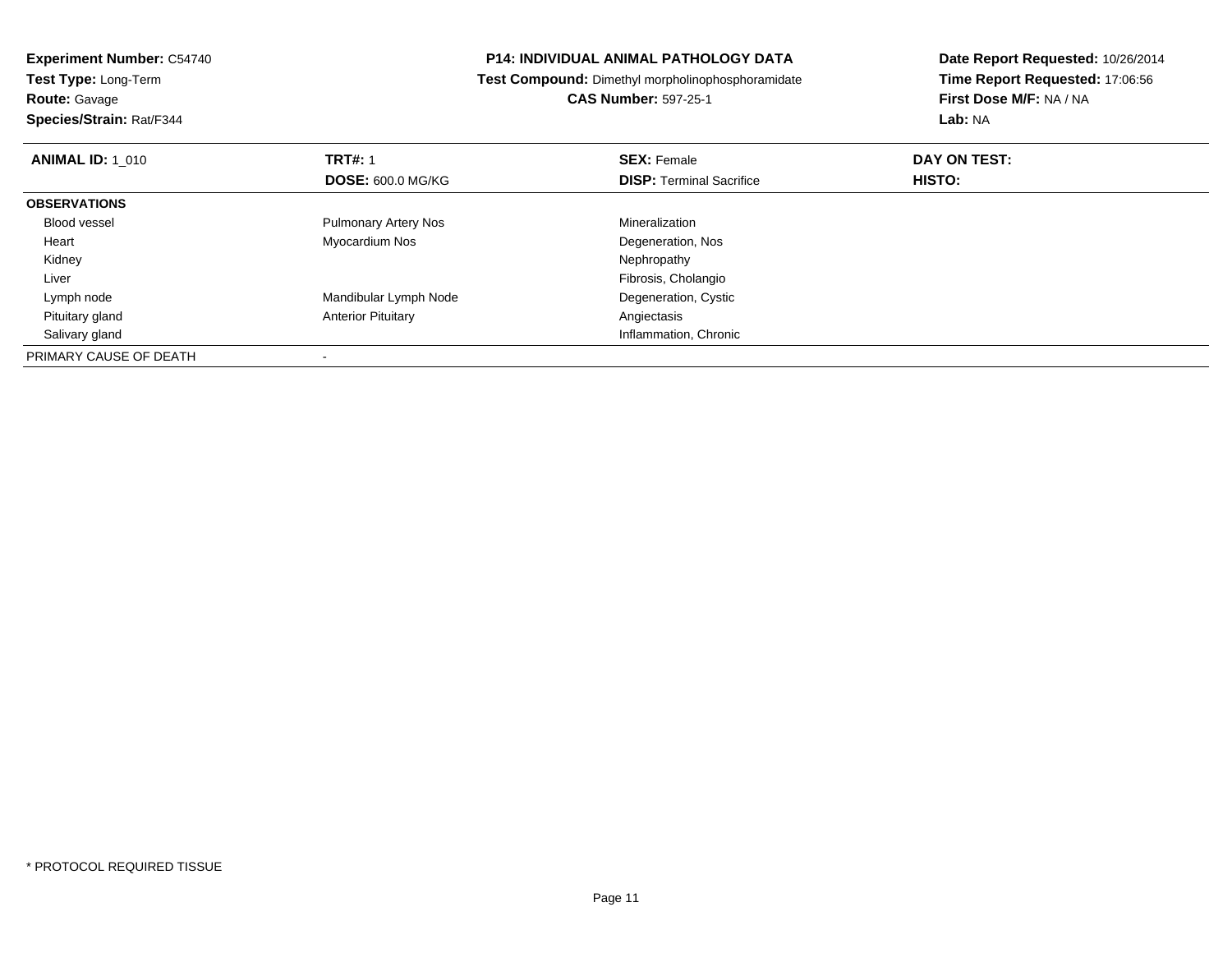**Test Type:** Long-Term**Route:** Gavage

**Species/Strain:** Rat/F344

# **P14: INDIVIDUAL ANIMAL PATHOLOGY DATA**

**Test Compound:** Dimethyl morpholinophosphoramidate

**CAS Number:** 597-25-1

| <b>ANIMAL ID: 1_011</b> | <b>TRT#: 1</b>              | <b>SEX: Female</b>                    | DAY ON TEST: |
|-------------------------|-----------------------------|---------------------------------------|--------------|
|                         | <b>DOSE: 600.0 MG/KG</b>    | <b>DISP: Terminal Sacrifice</b>       | HISTO:       |
| <b>OBSERVATIONS</b>     |                             |                                       |              |
| <b>Blood vessel</b>     | <b>Pulmonary Artery Nos</b> | Mineralization                        |              |
| Eye                     |                             | Cataract                              |              |
|                         | Retina                      | Degeneration, Nos                     |              |
| Heart                   | Myocardium Nos              | Fibrosis                              |              |
| Kidney                  |                             | Hemorrhage                            |              |
| Liver                   |                             | Fibrosis, Cholangio                   |              |
|                         | <b>Bile Duct</b>            | Hyperplasia, Nos                      |              |
|                         |                             | Inflammation, Multifocal              |              |
| Lung                    |                             | Inflammation, Granulomatous           |              |
| Pituitary gland         | <b>Anterior Pituitary</b>   | Cyst, Nos                             |              |
| Thymus                  |                             | <b>Persistent Embryonic Structure</b> |              |
| PRIMARY CAUSE OF DEATH  | $\overline{\phantom{0}}$    |                                       |              |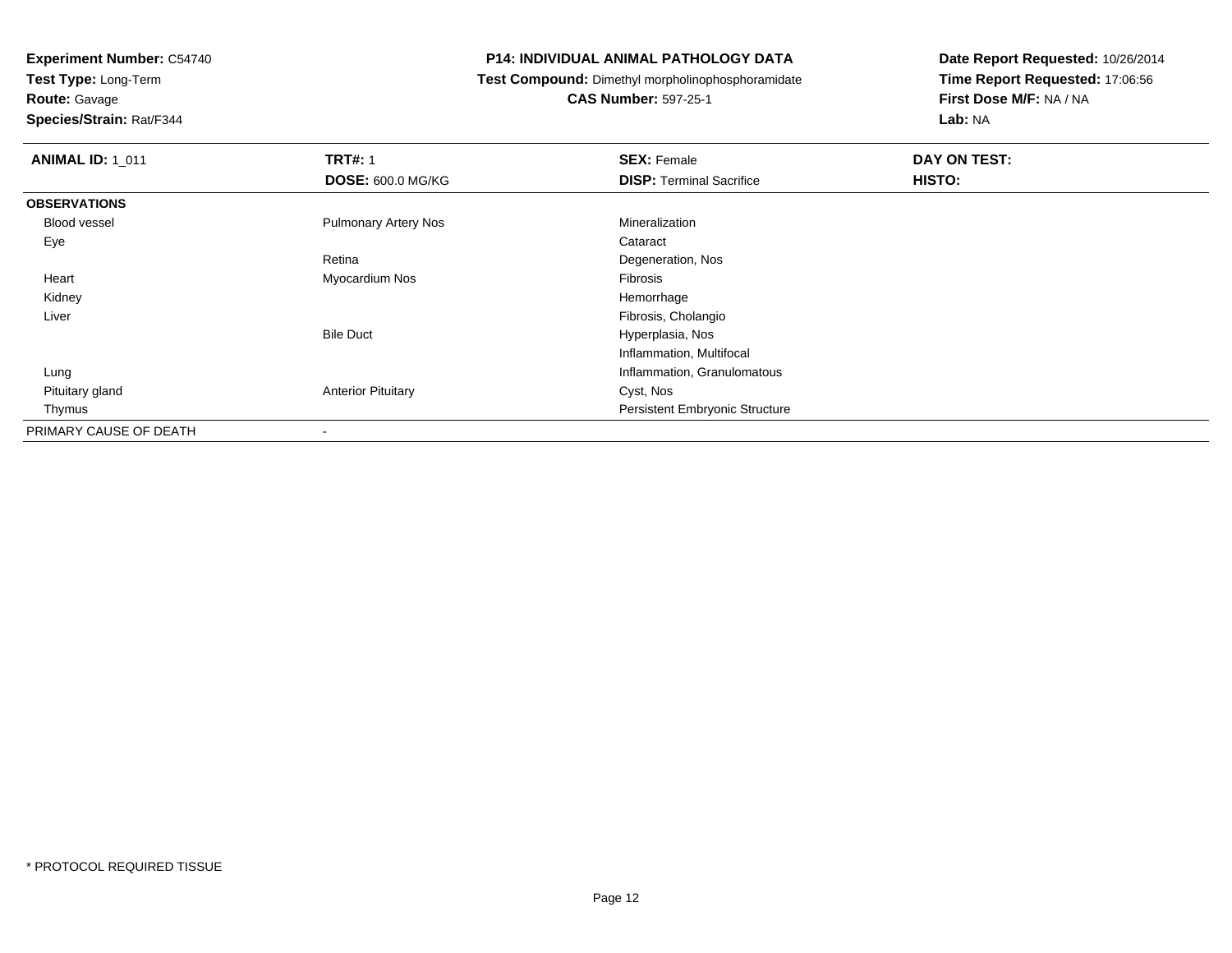| <b>Experiment Number: C54740</b><br>Test Type: Long-Term<br><b>Route: Gavage</b><br>Species/Strain: Rat/F344 |                          | <b>P14: INDIVIDUAL ANIMAL PATHOLOGY DATA</b><br>Test Compound: Dimethyl morpholinophosphoramidate<br><b>CAS Number: 597-25-1</b> | Date Report Requested: 10/26/2014<br>Time Report Requested: 17:06:56<br>First Dose M/F: NA / NA<br>Lab: NA |
|--------------------------------------------------------------------------------------------------------------|--------------------------|----------------------------------------------------------------------------------------------------------------------------------|------------------------------------------------------------------------------------------------------------|
| <b>ANIMAL ID: 1 012</b>                                                                                      | <b>TRT#: 1</b>           | <b>SEX: Female</b>                                                                                                               | DAY ON TEST:                                                                                               |
|                                                                                                              | <b>DOSE: 600.0 MG/KG</b> | <b>DISP:</b> Terminal Sacrifice                                                                                                  | <b>HISTO:</b>                                                                                              |
| <b>OBSERVATIONS</b>                                                                                          |                          |                                                                                                                                  |                                                                                                            |
| Eye                                                                                                          |                          | Cataract                                                                                                                         |                                                                                                            |
|                                                                                                              | Retina                   | Degeneration, Nos                                                                                                                |                                                                                                            |
| Lung                                                                                                         | Alveoli                  | Histiocytosis                                                                                                                    |                                                                                                            |
| Lymph node                                                                                                   | Mediastinal Lymph Node   | Hemorrhage                                                                                                                       |                                                                                                            |
| Pancreas                                                                                                     | Acinus                   | Atrophy, Nos                                                                                                                     |                                                                                                            |
| Uterus                                                                                                       | Endometrium              | Adenocarcinoma, Nos                                                                                                              |                                                                                                            |
| PRIMARY CAUSE OF DEATH                                                                                       |                          |                                                                                                                                  |                                                                                                            |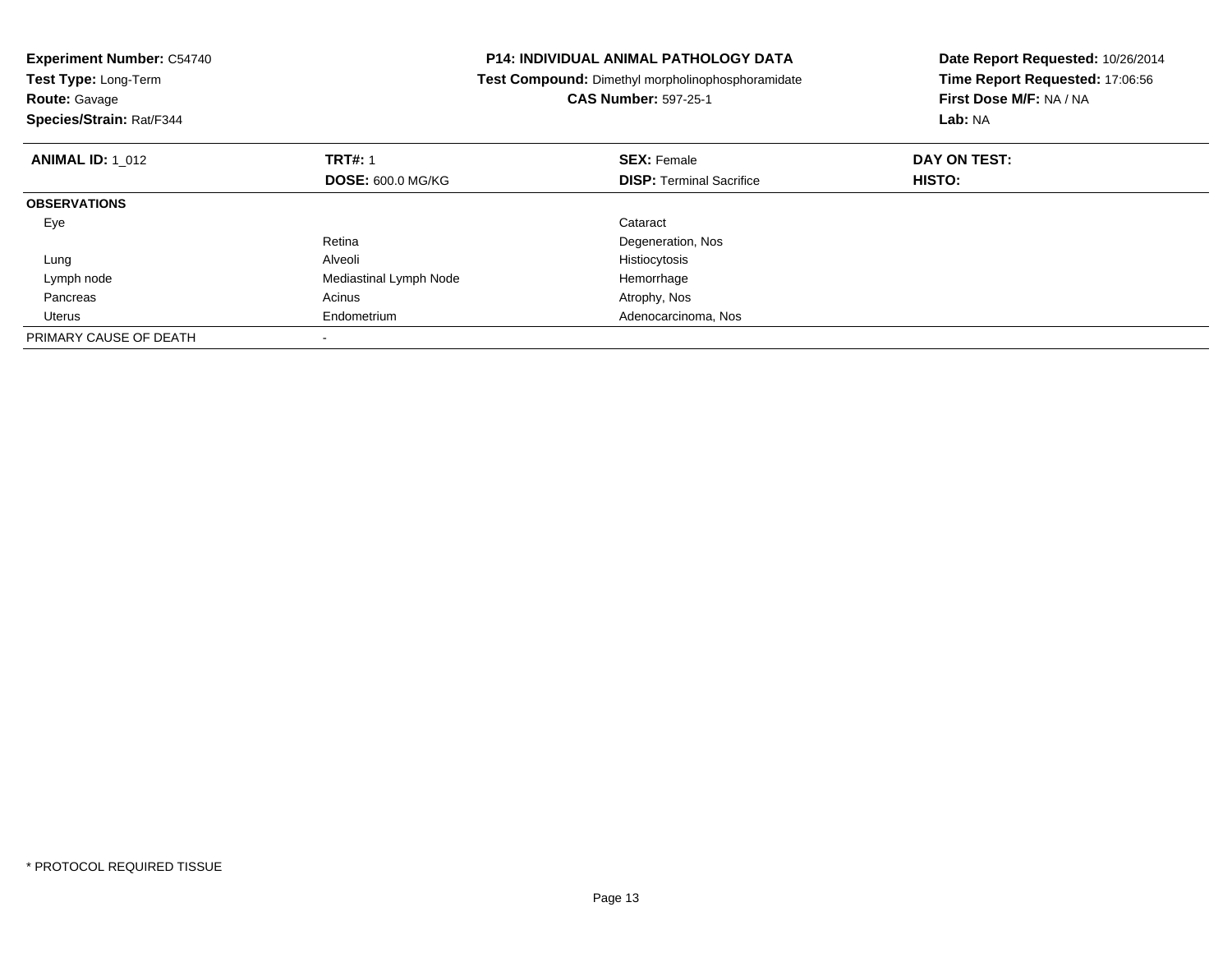**Test Type:** Long-Term

**Route:** Gavage

**Species/Strain:** Rat/F344

# **P14: INDIVIDUAL ANIMAL PATHOLOGY DATA**

**Test Compound:** Dimethyl morpholinophosphoramidate

**CAS Number:** 597-25-1

| <b>ANIMAL ID: 1_013</b> | <b>TRT#: 1</b>              | <b>SEX: Female</b>                  | DAY ON TEST: |  |
|-------------------------|-----------------------------|-------------------------------------|--------------|--|
|                         | <b>DOSE: 600.0 MG/KG</b>    | <b>DISP: Terminal Sacrifice</b>     | HISTO:       |  |
| <b>OBSERVATIONS</b>     |                             |                                     |              |  |
| <b>Blood vessel</b>     | <b>Pulmonary Artery Nos</b> | Mineralization                      |              |  |
| Eye                     |                             | Cataract                            |              |  |
|                         | Retina                      | Degeneration, Nos                   |              |  |
| Harderian gland         | Hardarian Gland             | Lymphocytic Inflammatory Infiltrate |              |  |
| Heart                   | Myocardium Nos              | Fibrosis                            |              |  |
| Kidney                  |                             | Nephropathy                         |              |  |
| Liver                   |                             | Fibrosis, Cholangio                 |              |  |
| Lung                    | Alveoli                     | Histiocytosis                       |              |  |
| PRIMARY CAUSE OF DEATH  |                             |                                     |              |  |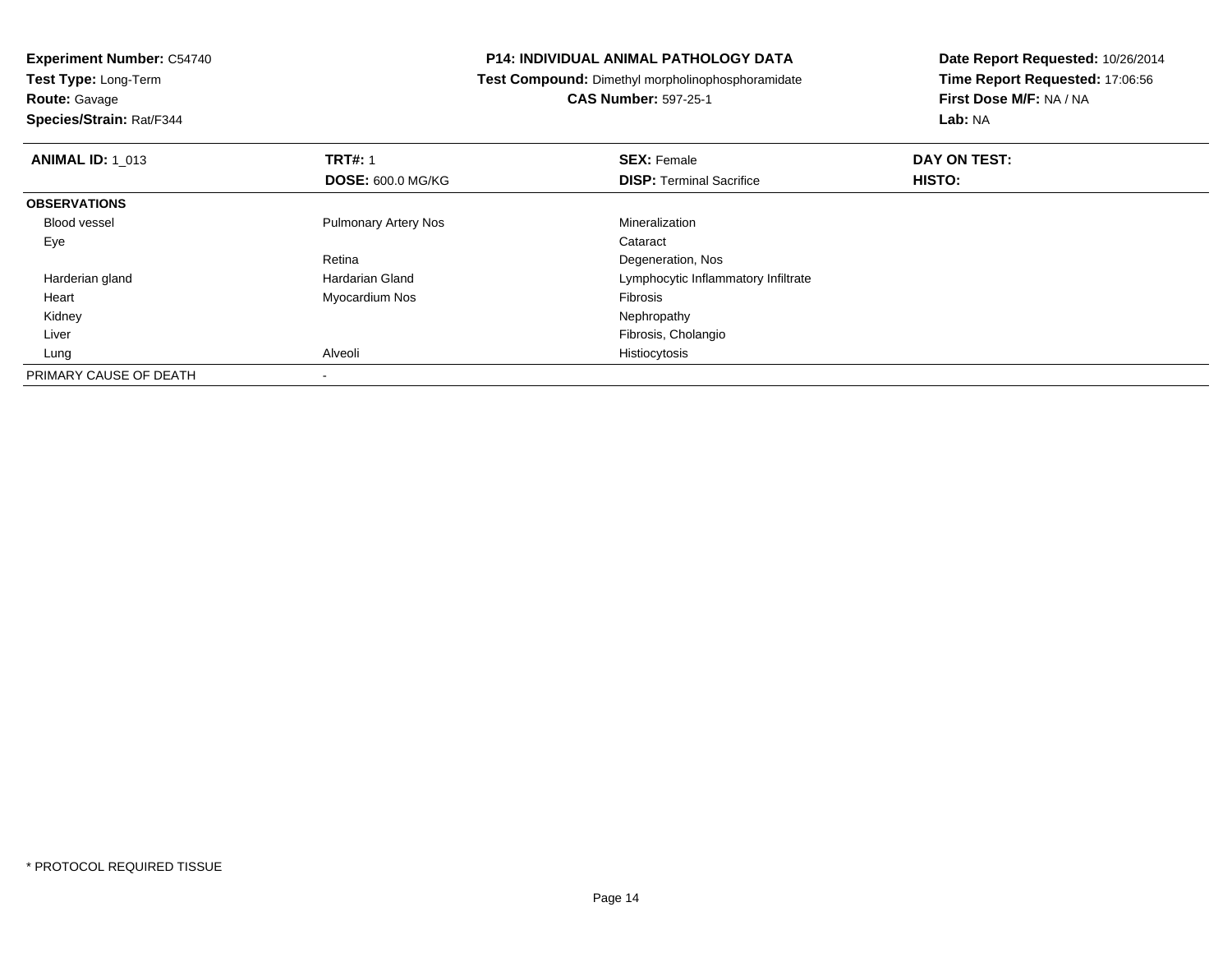| <b>Experiment Number: C54740</b><br><b>Test Type: Long-Term</b><br><b>Route: Gavage</b><br>Species/Strain: Rat/F344 |                                            | <b>P14: INDIVIDUAL ANIMAL PATHOLOGY DATA</b><br><b>Test Compound:</b> Dimethyl morpholinophosphoramidate<br><b>CAS Number: 597-25-1</b> | Date Report Requested: 10/26/2014<br>Time Report Requested: 17:06:56<br>First Dose M/F: NA / NA<br>Lab: NA |
|---------------------------------------------------------------------------------------------------------------------|--------------------------------------------|-----------------------------------------------------------------------------------------------------------------------------------------|------------------------------------------------------------------------------------------------------------|
| <b>ANIMAL ID: 1 014</b>                                                                                             | <b>TRT#: 1</b><br><b>DOSE: 600.0 MG/KG</b> | <b>SEX: Female</b><br><b>DISP:</b> Moribund Sacrifice                                                                                   | DAY ON TEST:<br><b>HISTO:</b>                                                                              |
| <b>OBSERVATIONS</b>                                                                                                 |                                            |                                                                                                                                         |                                                                                                            |
| Kidney                                                                                                              |                                            | Hemosiderosis                                                                                                                           |                                                                                                            |
| Liver                                                                                                               |                                            | Fibrosis, Cholangio                                                                                                                     |                                                                                                            |
| Unspecified                                                                                                         | Multiple Organs Nos                        | Leukemia, Mononuclear Cell                                                                                                              |                                                                                                            |
| Uterus                                                                                                              |                                            | <b>Endometrial Stromal Polyp</b>                                                                                                        |                                                                                                            |
| PRIMARY CAUSE OF DEATH                                                                                              |                                            |                                                                                                                                         |                                                                                                            |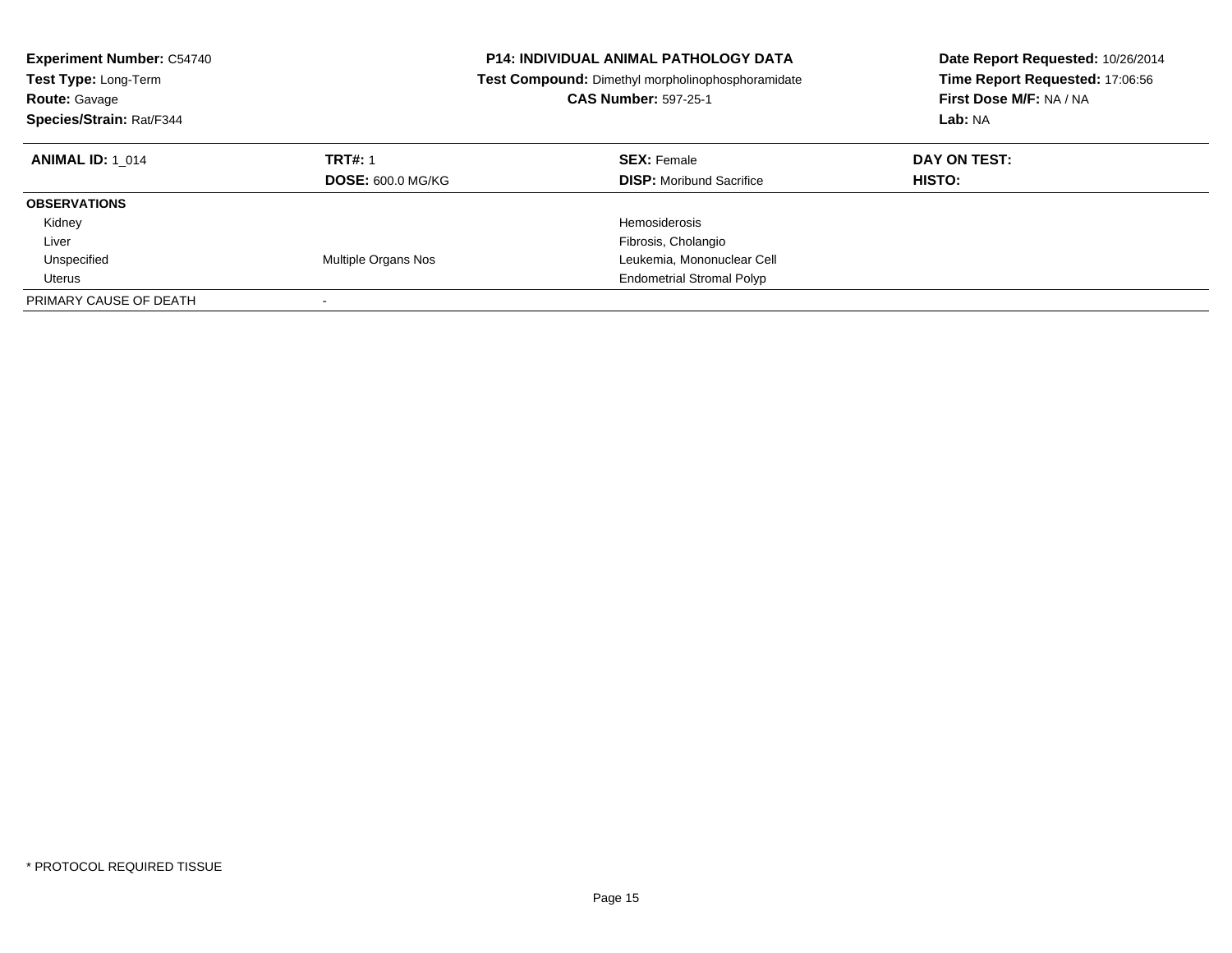| <b>Experiment Number: C54740</b><br>Test Type: Long-Term<br><b>Route: Gavage</b><br>Species/Strain: Rat/F344 |                           | <b>P14: INDIVIDUAL ANIMAL PATHOLOGY DATA</b><br>Test Compound: Dimethyl morpholinophosphoramidate<br><b>CAS Number: 597-25-1</b> | Date Report Requested: 10/26/2014<br>Time Report Requested: 17:06:56<br>First Dose M/F: NA / NA<br>Lab: NA |
|--------------------------------------------------------------------------------------------------------------|---------------------------|----------------------------------------------------------------------------------------------------------------------------------|------------------------------------------------------------------------------------------------------------|
| <b>ANIMAL ID: 1 015</b>                                                                                      | <b>TRT#: 1</b>            | <b>SEX: Female</b>                                                                                                               | DAY ON TEST:                                                                                               |
|                                                                                                              | <b>DOSE: 600.0 MG/KG</b>  | <b>DISP:</b> Terminal Sacrifice                                                                                                  | HISTO:                                                                                                     |
| <b>OBSERVATIONS</b>                                                                                          |                           |                                                                                                                                  |                                                                                                            |
| Kidney                                                                                                       |                           | Hemorrhage                                                                                                                       |                                                                                                            |
|                                                                                                              |                           | Nephropathy                                                                                                                      |                                                                                                            |
| Liver                                                                                                        |                           | Cytoplasmic Change, Nos                                                                                                          |                                                                                                            |
| Mammary gland                                                                                                |                           | Galactocele                                                                                                                      |                                                                                                            |
| Pancreas                                                                                                     | Acinus                    | Atrophy, Nos                                                                                                                     |                                                                                                            |
| Pituitary gland                                                                                              | <b>Anterior Pituitary</b> | Hemosiderosis                                                                                                                    |                                                                                                            |
| Thymus                                                                                                       |                           | <b>Persistent Embryonic Structure</b>                                                                                            |                                                                                                            |
| PRIMARY CAUSE OF DEATH                                                                                       |                           |                                                                                                                                  |                                                                                                            |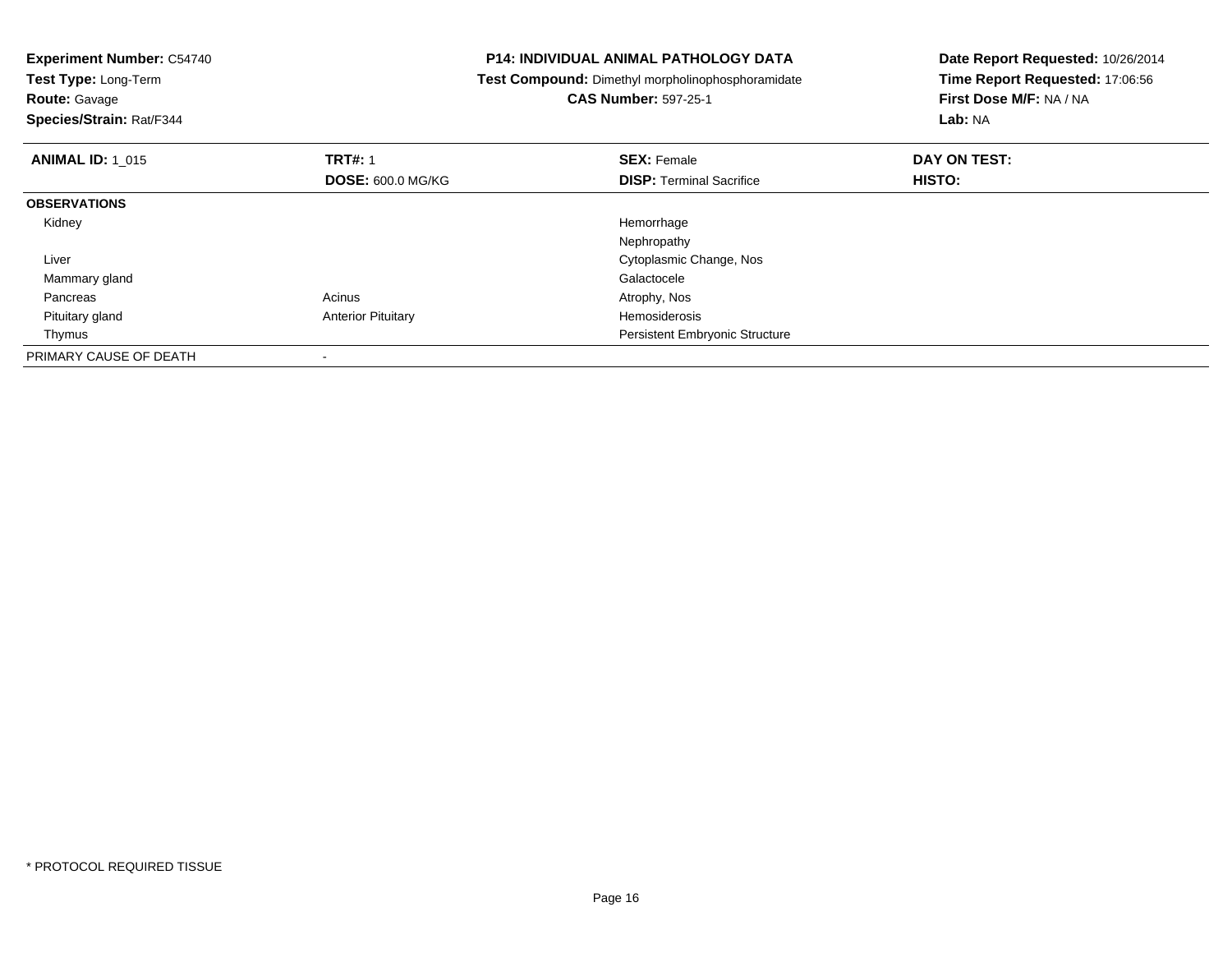**Test Type:** Long-Term

**Route:** Gavage

**Species/Strain:** Rat/F344

# **P14: INDIVIDUAL ANIMAL PATHOLOGY DATA**

**Test Compound:** Dimethyl morpholinophosphoramidate

**CAS Number:** 597-25-1

| <b>ANIMAL ID: 1_016</b> | <b>TRT#: 1</b>            | <b>SEX: Female</b>              | DAY ON TEST: |  |
|-------------------------|---------------------------|---------------------------------|--------------|--|
|                         | <b>DOSE: 600.0 MG/KG</b>  | <b>DISP: Terminal Sacrifice</b> | HISTO:       |  |
| <b>OBSERVATIONS</b>     |                           |                                 |              |  |
| Adrenal gland           | Medulla                   | Fibrosis                        |              |  |
| Heart                   | Myocardium Nos            | Fibrosis                        |              |  |
| Kidney                  |                           | Hemorrhage                      |              |  |
|                         |                           | Nephropathy                     |              |  |
| Liver                   |                           | Fibrosis, Cholangio             |              |  |
|                         | <b>Bile Duct</b>          | Hyperplasia, Nos                |              |  |
| Lung                    |                           | Inflammation, Interstitial      |              |  |
| Pancreas                | Acinus                    | Atrophy, Nos                    |              |  |
| Pituitary gland         | <b>Anterior Pituitary</b> | Adenoma, Nos                    |              |  |
| PRIMARY CAUSE OF DEATH  |                           |                                 |              |  |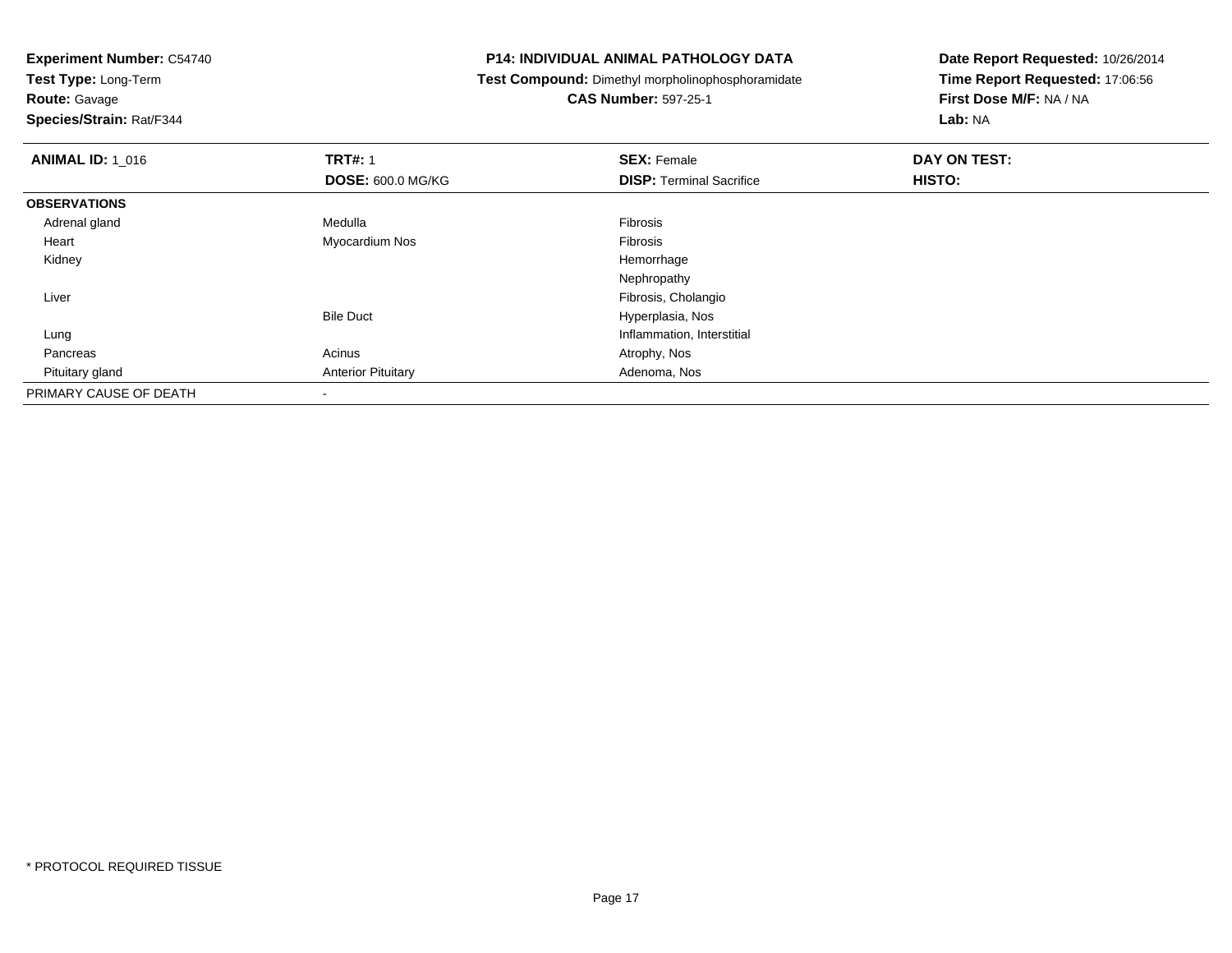| <b>Experiment Number: C54740</b><br>Test Type: Long-Term |                             | <b>P14: INDIVIDUAL ANIMAL PATHOLOGY DATA</b>             | Date Report Requested: 10/26/2014 |
|----------------------------------------------------------|-----------------------------|----------------------------------------------------------|-----------------------------------|
|                                                          |                             | <b>Test Compound:</b> Dimethyl morpholinophosphoramidate | Time Report Requested: 17:06:56   |
| <b>Route: Gavage</b>                                     |                             | <b>CAS Number: 597-25-1</b>                              | First Dose M/F: NA / NA           |
| Species/Strain: Rat/F344                                 |                             |                                                          | Lab: NA                           |
| <b>ANIMAL ID: 1 017</b>                                  | <b>TRT#: 1</b>              | <b>SEX: Female</b>                                       | DAY ON TEST:                      |
|                                                          | DOSE: 600.0 MG/KG           | <b>DISP:</b> Terminal Sacrifice                          | <b>HISTO:</b>                     |
| <b>OBSERVATIONS</b>                                      |                             |                                                          |                                   |
| <b>Blood vessel</b>                                      | <b>Pulmonary Artery Nos</b> | Mineralization                                           |                                   |
| Bone                                                     | Cartilage, Nos              | Necrosis, Nos                                            |                                   |
| Heart                                                    | Myocardium Nos              | Fibrosis                                                 |                                   |
| Kidney                                                   |                             | Nephropathy                                              |                                   |
| Ovary                                                    |                             | Cyst, Parovarian                                         |                                   |
| Pituitary gland                                          | <b>Anterior Pituitary</b>   | Angiectasis                                              |                                   |
| Thymus                                                   |                             | <b>Persistent Embryonic Structure</b>                    |                                   |
| PRIMARY CAUSE OF DEATH                                   |                             |                                                          |                                   |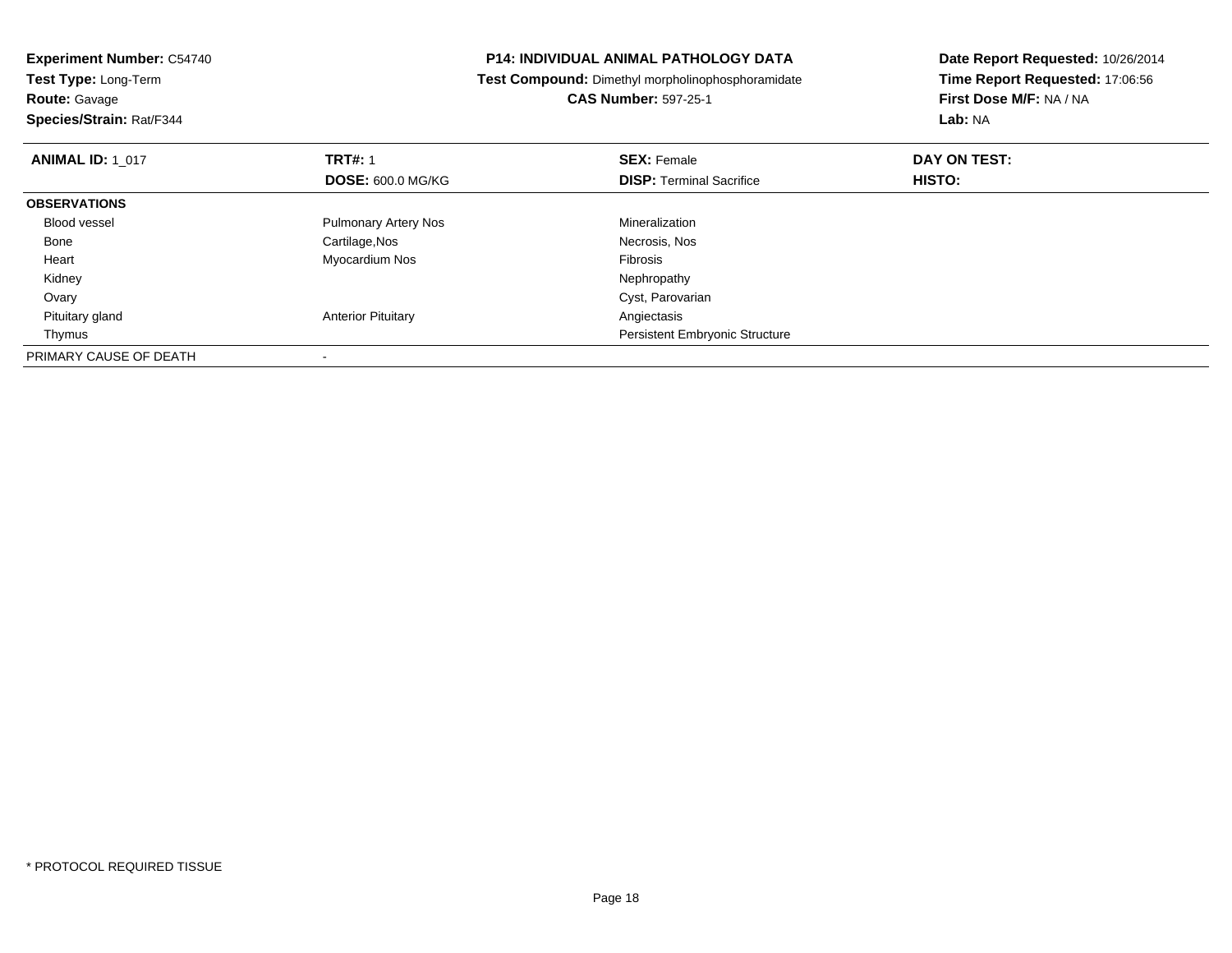| <b>Experiment Number: C54740</b><br>Test Type: Long-Term |                           | <b>P14: INDIVIDUAL ANIMAL PATHOLOGY DATA</b><br>Test Compound: Dimethyl morpholinophosphoramidate | Date Report Requested: 10/26/2014<br>Time Report Requested: 17:06:56 |  |
|----------------------------------------------------------|---------------------------|---------------------------------------------------------------------------------------------------|----------------------------------------------------------------------|--|
| <b>Route: Gavage</b>                                     |                           | <b>CAS Number: 597-25-1</b>                                                                       | First Dose M/F: NA / NA                                              |  |
| Species/Strain: Rat/F344                                 |                           |                                                                                                   | Lab: NA                                                              |  |
| <b>ANIMAL ID: 1 018</b>                                  | <b>TRT#: 1</b>            | <b>SEX: Female</b>                                                                                | DAY ON TEST:                                                         |  |
|                                                          | <b>DOSE: 600.0 MG/KG</b>  | <b>DISP:</b> Natural Death                                                                        | HISTO:                                                               |  |
| <b>OBSERVATIONS</b>                                      |                           |                                                                                                   |                                                                      |  |
| Lung                                                     |                           | Edema, Nos                                                                                        |                                                                      |  |
| Pituitary gland                                          | <b>Anterior Pituitary</b> | Adenoma, Nos                                                                                      |                                                                      |  |
| PRIMARY CAUSE OF DEATH                                   |                           |                                                                                                   |                                                                      |  |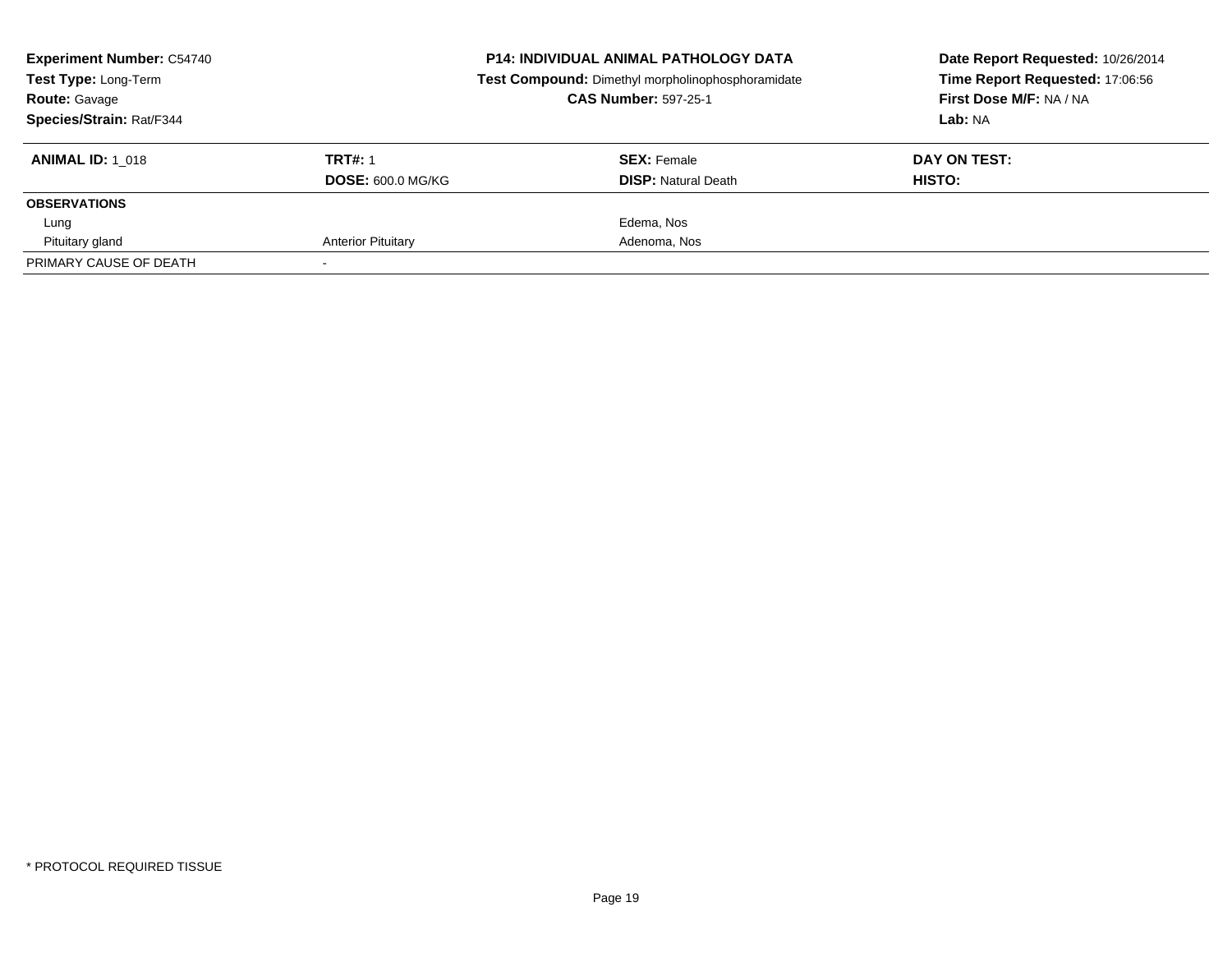**Experiment Number:** C54740**Test Type:** Long-Term

**Route:** Gavage

**Species/Strain:** Rat/F344

# **P14: INDIVIDUAL ANIMAL PATHOLOGY DATA**

**Test Compound:** Dimethyl morpholinophosphoramidate

**CAS Number:** 597-25-1

| <b>ANIMAL ID: 1_019</b> | <b>TRT#: 1</b>              | <b>SEX: Female</b>                    | DAY ON TEST: |  |
|-------------------------|-----------------------------|---------------------------------------|--------------|--|
|                         | <b>DOSE: 600.0 MG/KG</b>    | <b>DISP:</b> Terminal Sacrifice       | HISTO:       |  |
| <b>OBSERVATIONS</b>     |                             |                                       |              |  |
| Blood vessel            | <b>Pulmonary Artery Nos</b> | Mineralization                        |              |  |
| Bone                    | Cartilage, Nos              | Necrosis, Nos                         |              |  |
| Heart                   | Myocardium Nos              | Eosinophilic Leukocytic Infiltrate    |              |  |
|                         | Myocardium Nos              | Fibrosis                              |              |  |
|                         | Myocardium Nos              | Inflammation, Granulomatous           |              |  |
| Kidney                  |                             | Hemorrhage                            |              |  |
|                         |                             | Nephropathy                           |              |  |
| Liver                   | <b>Bile Duct</b>            | Fibrosis, Cholangio                   |              |  |
|                         | <b>Bile Duct</b>            | Hyperplasia, Nos                      |              |  |
|                         |                             | Inflammation, Multifocal              |              |  |
| Lymph node              | Mediastinal Lymph Node      | Hemorrhage                            |              |  |
| Mammary gland           |                             | Fibroadenoma                          |              |  |
| Thymus                  |                             | <b>Persistent Embryonic Structure</b> |              |  |
| Thyroid                 |                             | Cyst, Ultimobranchial                 |              |  |
| Unspecified             | Multiple Organs Nos         | Leukemia, Mononuclear Cell            |              |  |
| PRIMARY CAUSE OF DEATH  | $\overline{\phantom{a}}$    |                                       |              |  |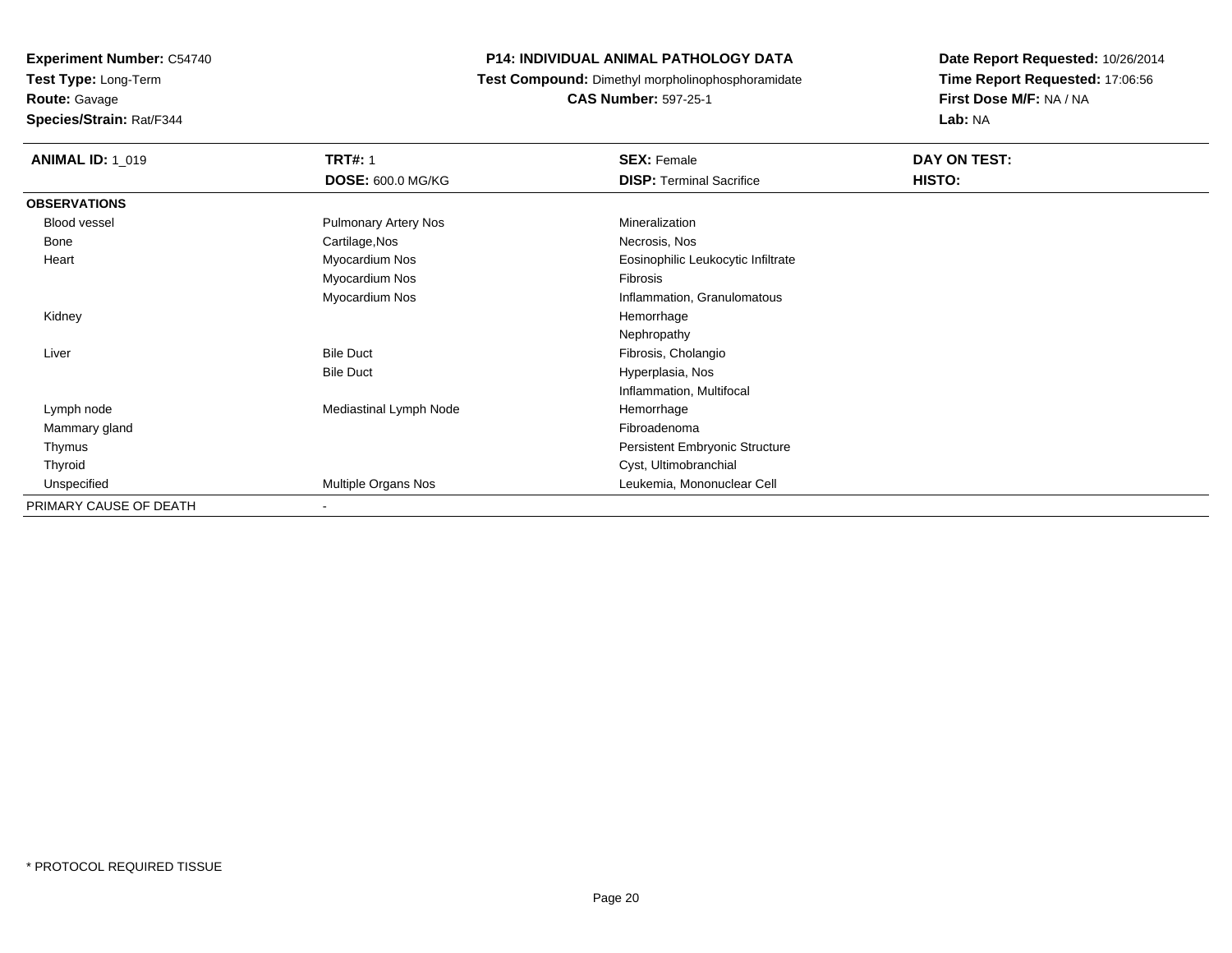| <b>Experiment Number: C54740</b><br><b>P14: INDIVIDUAL ANIMAL PATHOLOGY DATA</b><br>Test Compound: Dimethyl morpholinophosphoramidate<br>Test Type: Long-Term<br><b>CAS Number: 597-25-1</b><br><b>Route: Gavage</b><br>Species/Strain: Rat/F344 |                                            |                                                       | Date Report Requested: 10/26/2014<br>Time Report Requested: 17:06:56<br>First Dose M/F: NA / NA<br>Lab: NA |
|--------------------------------------------------------------------------------------------------------------------------------------------------------------------------------------------------------------------------------------------------|--------------------------------------------|-------------------------------------------------------|------------------------------------------------------------------------------------------------------------|
| <b>ANIMAL ID:</b> 1 020                                                                                                                                                                                                                          | <b>TRT#: 1</b><br><b>DOSE: 600.0 MG/KG</b> | <b>SEX: Female</b><br><b>DISP:</b> Terminal Sacrifice | DAY ON TEST:<br>HISTO:                                                                                     |
| <b>OBSERVATIONS</b>                                                                                                                                                                                                                              |                                            |                                                       |                                                                                                            |
| Heart                                                                                                                                                                                                                                            | <b>Myocardium Nos</b>                      | Fibrosis                                              |                                                                                                            |
| Kidney                                                                                                                                                                                                                                           |                                            | Nephropathy                                           |                                                                                                            |
| Uterus                                                                                                                                                                                                                                           | Endometrium                                | Cyst, Nos                                             |                                                                                                            |
| PRIMARY CAUSE OF DEATH                                                                                                                                                                                                                           |                                            |                                                       |                                                                                                            |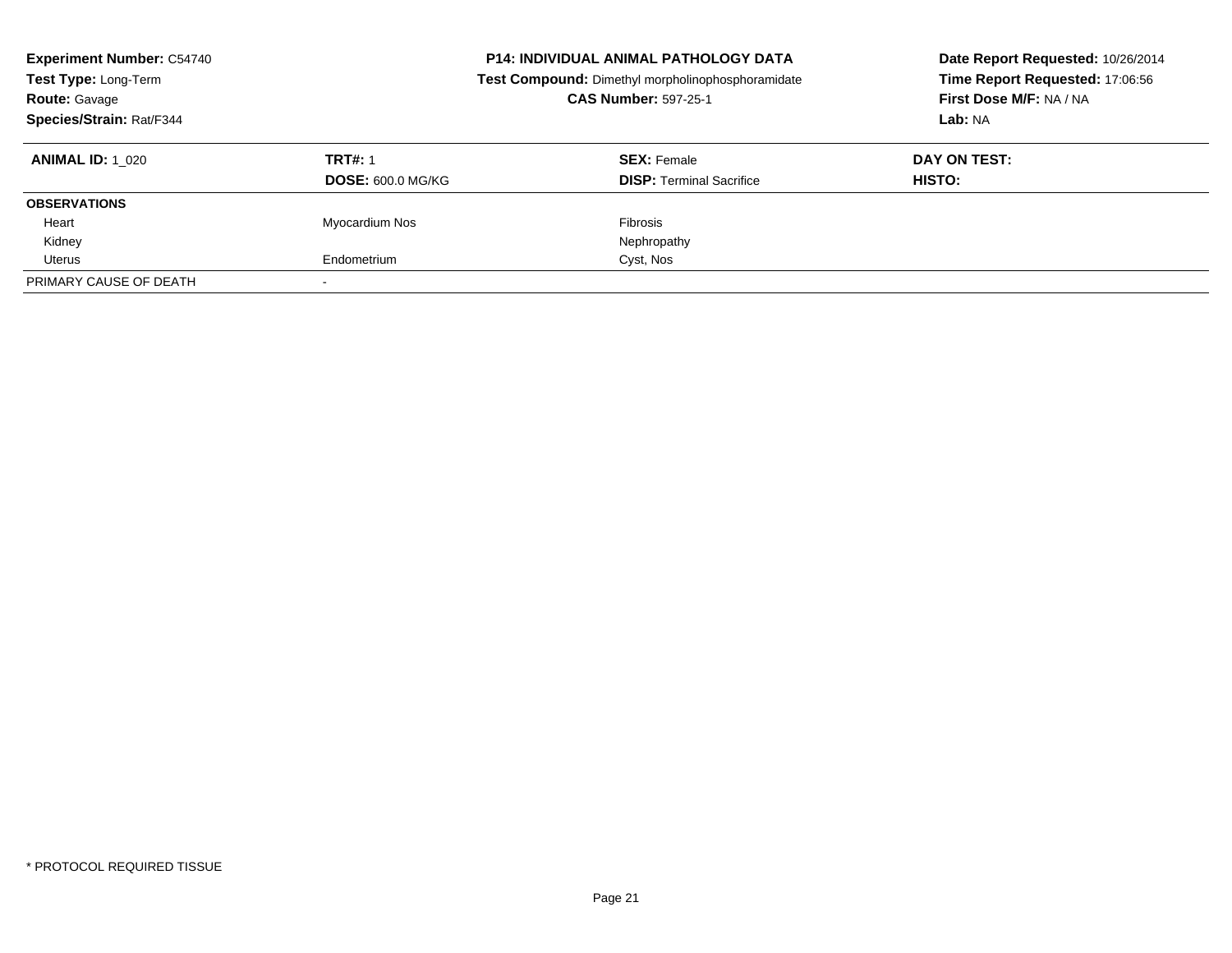**Test Type:** Long-Term

**Route:** Gavage

**Species/Strain:** Rat/F344

# **P14: INDIVIDUAL ANIMAL PATHOLOGY DATA**

**Test Compound:** Dimethyl morpholinophosphoramidate

**CAS Number:** 597-25-1

| <b>ANIMAL ID: 1 021</b> | <b>TRT#: 1</b>              | <b>SEX: Female</b>                    | DAY ON TEST: |  |
|-------------------------|-----------------------------|---------------------------------------|--------------|--|
|                         | <b>DOSE: 600.0 MG/KG</b>    | <b>DISP: Terminal Sacrifice</b>       | HISTO:       |  |
| <b>OBSERVATIONS</b>     |                             |                                       |              |  |
| Adrenal gland           |                             | Cortical Adenoma                      |              |  |
| <b>Blood vessel</b>     | <b>Pulmonary Artery Nos</b> | Mineralization                        |              |  |
| Kidney                  |                             | Nephropathy                           |              |  |
| Liver                   |                             | Cytoplasmic Change, Ground-Glass      |              |  |
| Lung                    | Alveoli                     | Histiocytosis                         |              |  |
| Lymph node              | Mediastinal Lymph Node      | Hemorrhage                            |              |  |
| Thymus                  |                             | <b>Persistent Embryonic Structure</b> |              |  |
| Unspecified             | Groin                       | Necrosis, Fat                         |              |  |
| Uterus                  |                             | <b>Endometrial Stromal Polyp</b>      |              |  |
| PRIMARY CAUSE OF DEATH  |                             |                                       |              |  |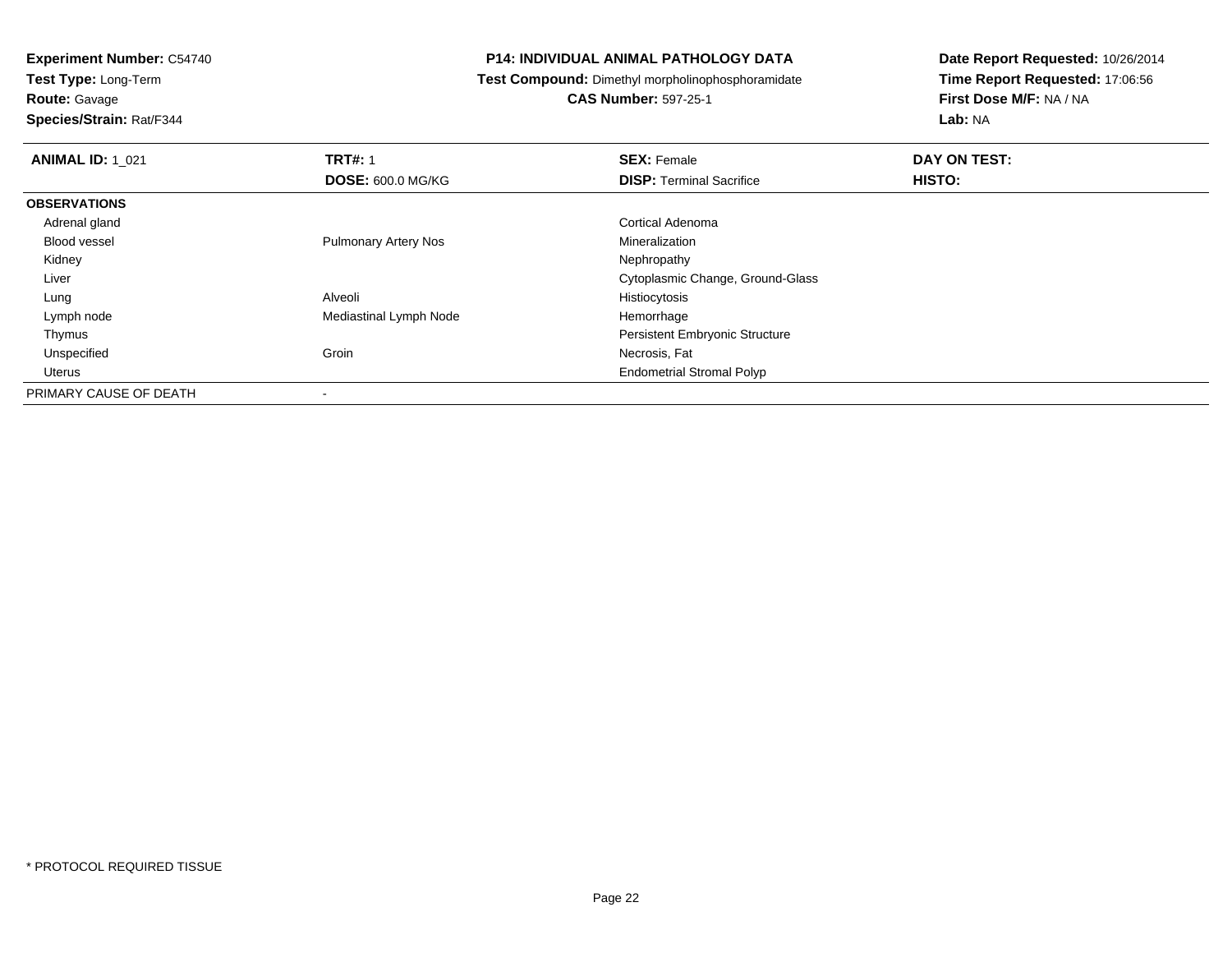| <b>Experiment Number: C54740</b><br><b>Test Type: Long-Term</b><br><b>Route: Gavage</b><br>Species/Strain: Rat/F344 |                                            | <b>P14: INDIVIDUAL ANIMAL PATHOLOGY DATA</b><br>Test Compound: Dimethyl morpholinophosphoramidate<br><b>CAS Number: 597-25-1</b> | Date Report Requested: 10/26/2014<br>Time Report Requested: 17:06:56<br>First Dose M/F: NA / NA<br>Lab: NA |
|---------------------------------------------------------------------------------------------------------------------|--------------------------------------------|----------------------------------------------------------------------------------------------------------------------------------|------------------------------------------------------------------------------------------------------------|
| <b>ANIMAL ID: 1 022</b>                                                                                             | <b>TRT#: 1</b><br><b>DOSE: 600.0 MG/KG</b> | <b>SEX: Female</b><br><b>DISP:</b> Moribund Sacrifice                                                                            | DAY ON TEST:<br><b>HISTO:</b>                                                                              |
| <b>OBSERVATIONS</b>                                                                                                 |                                            |                                                                                                                                  |                                                                                                            |
| Liver                                                                                                               |                                            | Fibrosis, Cholangio                                                                                                              |                                                                                                            |
| Thyroid                                                                                                             |                                            | C-Cell Adenoma                                                                                                                   |                                                                                                            |
| Unspecified                                                                                                         | Multiple Organs Nos                        | Leukemia, Mononuclear Cell                                                                                                       |                                                                                                            |
| Uterus                                                                                                              |                                            | <b>Endometrial Stromal Polyp</b>                                                                                                 |                                                                                                            |
| PRIMARY CAUSE OF DEATH                                                                                              |                                            |                                                                                                                                  |                                                                                                            |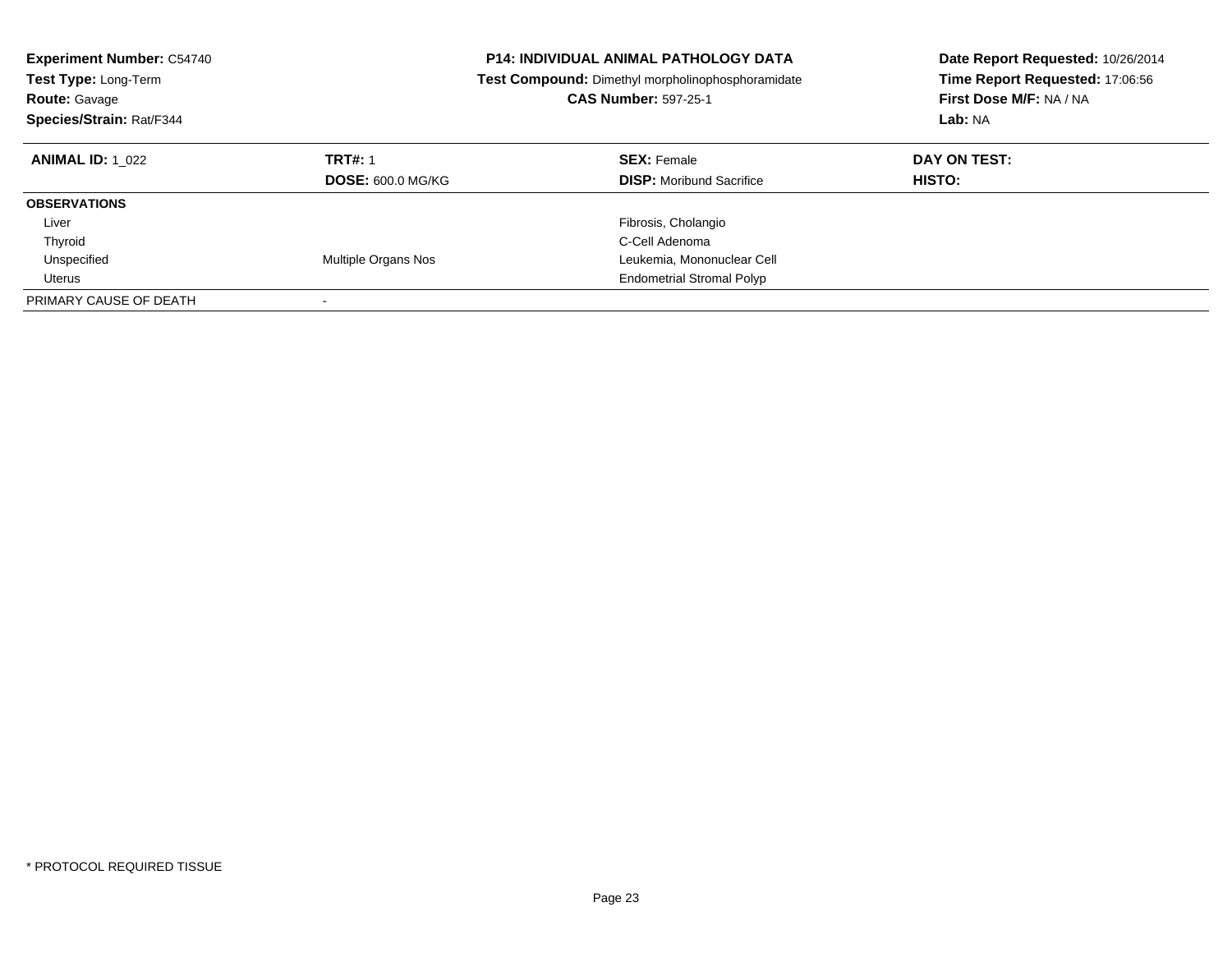| <b>Experiment Number: C54740</b><br>Test Type: Long-Term<br><b>Route: Gavage</b> |                          | <b>P14: INDIVIDUAL ANIMAL PATHOLOGY DATA</b><br>Test Compound: Dimethyl morpholinophosphoramidate<br><b>CAS Number: 597-25-1</b> | Date Report Requested: 10/26/2014<br>Time Report Requested: 17:06:56<br>First Dose M/F: NA / NA |
|----------------------------------------------------------------------------------|--------------------------|----------------------------------------------------------------------------------------------------------------------------------|-------------------------------------------------------------------------------------------------|
| Species/Strain: Rat/F344                                                         |                          |                                                                                                                                  | Lab: NA                                                                                         |
| <b>ANIMAL ID: 1 023</b>                                                          | <b>TRT#: 1</b>           | <b>SEX: Female</b>                                                                                                               | DAY ON TEST:                                                                                    |
|                                                                                  | <b>DOSE: 600.0 MG/KG</b> | <b>DISP:</b> Natural Death                                                                                                       | HISTO:                                                                                          |
| <b>OBSERVATIONS</b>                                                              |                          |                                                                                                                                  |                                                                                                 |
| Kidney                                                                           | Tubule                   | Calculus, Microscopic Examination                                                                                                |                                                                                                 |
| Lung                                                                             |                          | Hemorrhage                                                                                                                       |                                                                                                 |
| PRIMARY CAUSE OF DEATH                                                           |                          |                                                                                                                                  |                                                                                                 |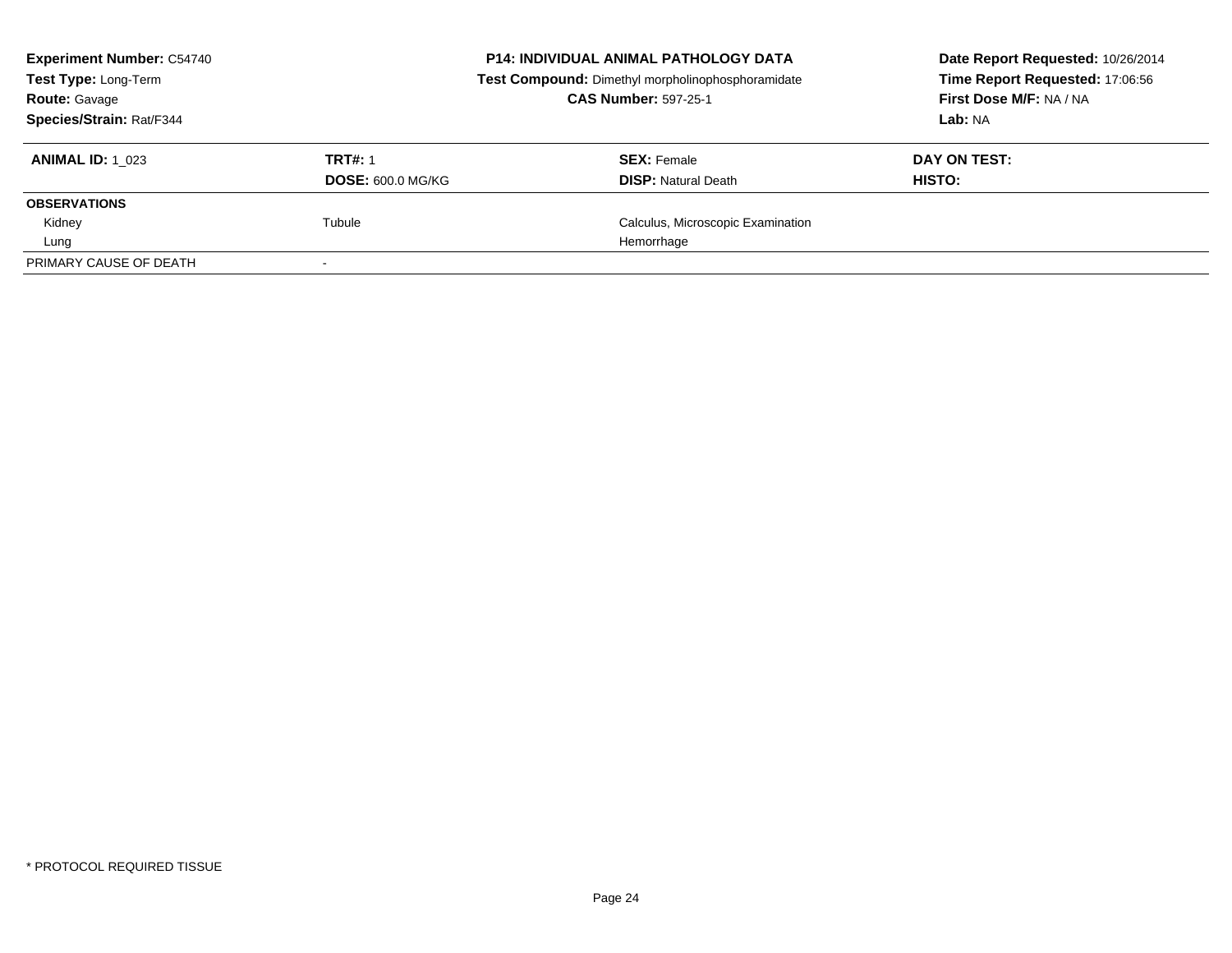| <b>Experiment Number: C54740</b><br>Test Type: Long-Term<br><b>Route: Gavage</b><br>Species/Strain: Rat/F344 |                           | <b>P14: INDIVIDUAL ANIMAL PATHOLOGY DATA</b><br><b>Test Compound:</b> Dimethyl morpholinophosphoramidate<br><b>CAS Number: 597-25-1</b> | Date Report Requested: 10/26/2014<br>Time Report Requested: 17:06:56<br>First Dose M/F: NA / NA<br>Lab: NA |
|--------------------------------------------------------------------------------------------------------------|---------------------------|-----------------------------------------------------------------------------------------------------------------------------------------|------------------------------------------------------------------------------------------------------------|
| <b>ANIMAL ID: 1 024</b>                                                                                      | <b>TRT#: 1</b>            | <b>SEX: Female</b>                                                                                                                      | DAY ON TEST:                                                                                               |
|                                                                                                              | <b>DOSE: 600.0 MG/KG</b>  | <b>DISP:</b> Moribund Sacrifice                                                                                                         | <b>HISTO:</b>                                                                                              |
| <b>OBSERVATIONS</b>                                                                                          |                           |                                                                                                                                         |                                                                                                            |
| Brain                                                                                                        |                           | Hemorrhage                                                                                                                              |                                                                                                            |
| Kidney                                                                                                       |                           | Nephropathy                                                                                                                             |                                                                                                            |
| Liver                                                                                                        |                           | Metamorphosis, Fatty                                                                                                                    |                                                                                                            |
|                                                                                                              |                           | Necrosis, Nos                                                                                                                           |                                                                                                            |
| Pituitary gland                                                                                              | <b>Anterior Pituitary</b> | Adenoma, Nos                                                                                                                            |                                                                                                            |
| Unspecified                                                                                                  | Multiple Organs Nos       | Leukemia, Mononuclear Cell                                                                                                              |                                                                                                            |
| PRIMARY CAUSE OF DEATH                                                                                       |                           |                                                                                                                                         |                                                                                                            |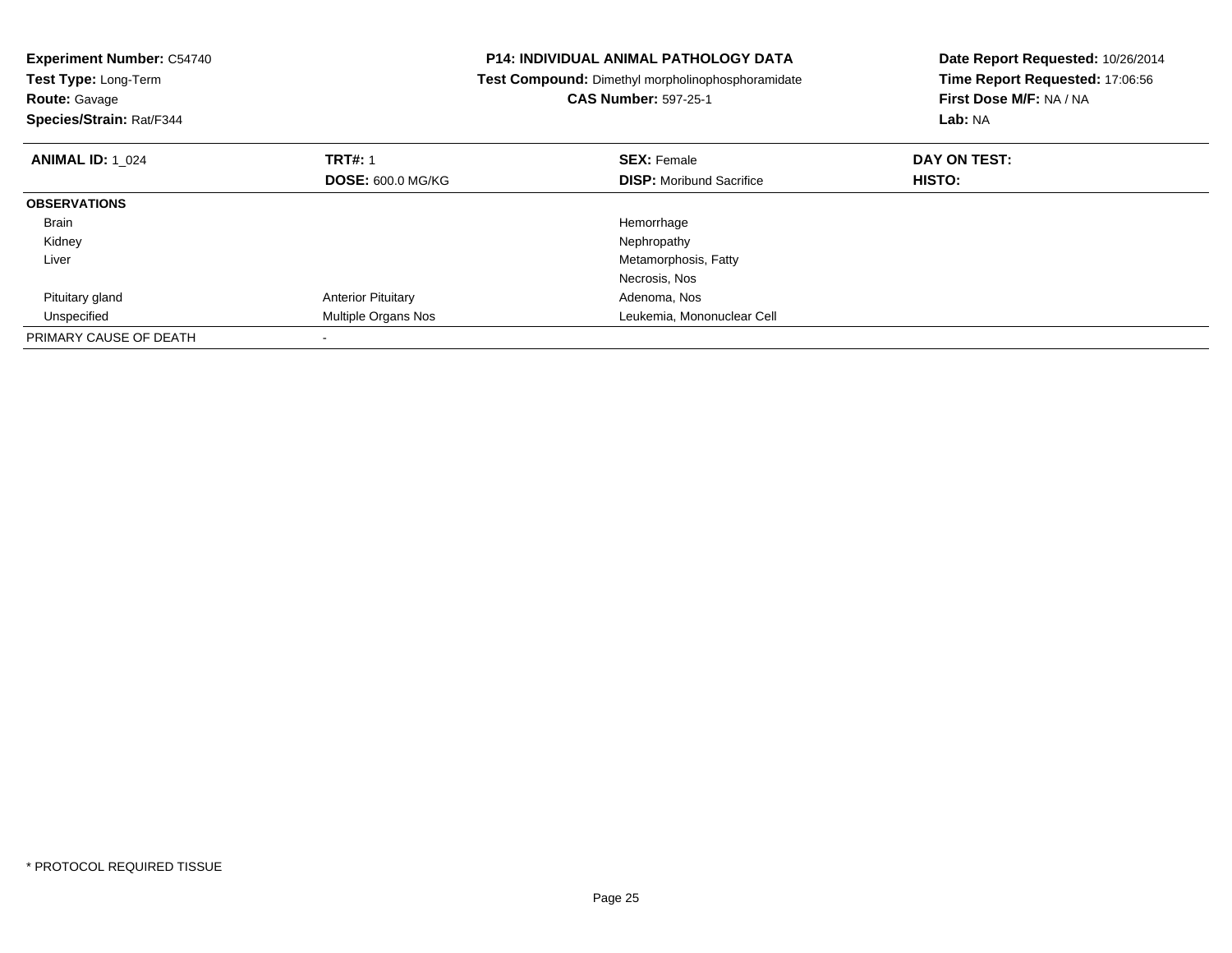| <b>Experiment Number: C54740</b><br><b>Test Type: Long-Term</b><br><b>Route: Gavage</b><br>Species/Strain: Rat/F344 |                                            | <b>P14: INDIVIDUAL ANIMAL PATHOLOGY DATA</b><br>Test Compound: Dimethyl morpholinophosphoramidate<br><b>CAS Number: 597-25-1</b> | Date Report Requested: 10/26/2014<br>Time Report Requested: 17:06:56<br>First Dose M/F: NA / NA<br>Lab: NA |  |
|---------------------------------------------------------------------------------------------------------------------|--------------------------------------------|----------------------------------------------------------------------------------------------------------------------------------|------------------------------------------------------------------------------------------------------------|--|
| <b>ANIMAL ID: 1 025</b>                                                                                             | <b>TRT#: 1</b><br><b>DOSE: 600.0 MG/KG</b> | <b>SEX: Female</b><br><b>DISP:</b> Terminal Sacrifice                                                                            | DAY ON TEST:<br><b>HISTO:</b>                                                                              |  |
| <b>OBSERVATIONS</b>                                                                                                 |                                            |                                                                                                                                  |                                                                                                            |  |
| Blood vessel                                                                                                        | <b>Pulmonary Artery Nos</b>                | Mineralization                                                                                                                   |                                                                                                            |  |
| Kidney                                                                                                              |                                            | Nephropathy                                                                                                                      |                                                                                                            |  |
| Thymus                                                                                                              |                                            | Persistent Embryonic Structure                                                                                                   |                                                                                                            |  |
| Unspecified                                                                                                         | Multiple Organs Nos                        | Leukemia, Mononuclear Cell                                                                                                       |                                                                                                            |  |
| PRIMARY CAUSE OF DEATH                                                                                              |                                            |                                                                                                                                  |                                                                                                            |  |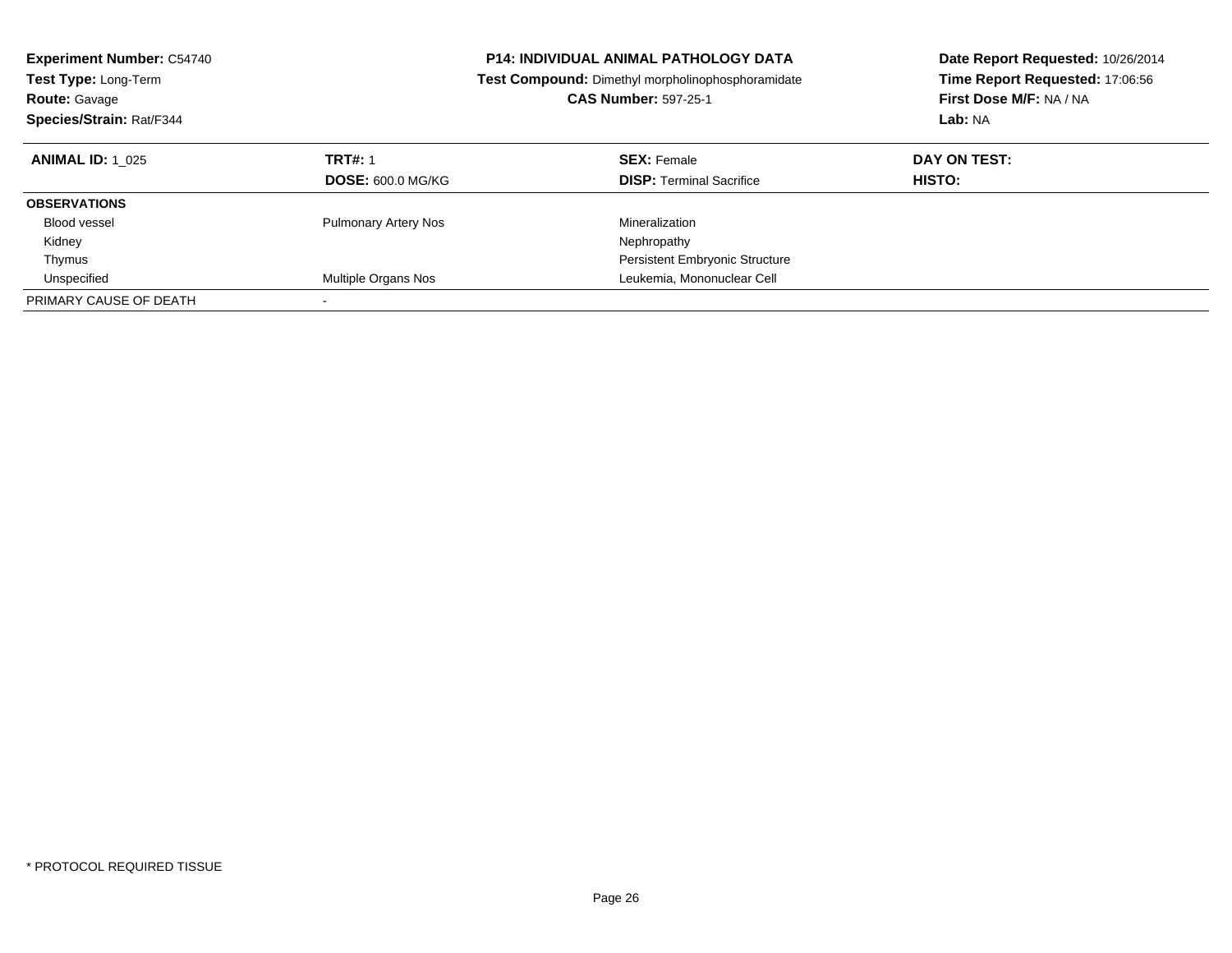| <b>Experiment Number: C54740</b><br>Test Type: Long-Term<br><b>Route: Gavage</b><br>Species/Strain: Rat/F344 |                             | <b>P14: INDIVIDUAL ANIMAL PATHOLOGY DATA</b><br><b>Test Compound:</b> Dimethyl morpholinophosphoramidate<br><b>CAS Number: 597-25-1</b> | Date Report Requested: 10/26/2014<br>Time Report Requested: 17:06:56<br>First Dose M/F: NA / NA<br>Lab: NA |
|--------------------------------------------------------------------------------------------------------------|-----------------------------|-----------------------------------------------------------------------------------------------------------------------------------------|------------------------------------------------------------------------------------------------------------|
| <b>ANIMAL ID:</b> 1 026                                                                                      | <b>TRT#: 1</b>              | <b>SEX: Female</b>                                                                                                                      | DAY ON TEST:                                                                                               |
|                                                                                                              | <b>DOSE: 600.0 MG/KG</b>    | <b>DISP:</b> Moribund Sacrifice                                                                                                         | HISTO:                                                                                                     |
| <b>OBSERVATIONS</b>                                                                                          |                             |                                                                                                                                         |                                                                                                            |
| <b>Blood vessel</b>                                                                                          | <b>Pulmonary Artery Nos</b> | Mineralization                                                                                                                          |                                                                                                            |
| Kidney                                                                                                       |                             | Nephropathy                                                                                                                             |                                                                                                            |
| Liver                                                                                                        | <b>Bile Duct</b>            | Hyperplasia, Nos                                                                                                                        |                                                                                                            |
| Pituitary gland                                                                                              | <b>Anterior Pituitary</b>   | Adenoma, Nos                                                                                                                            |                                                                                                            |
| Unspecified                                                                                                  | Multiple Organs Nos         | Leukemia, Mononuclear Cell                                                                                                              |                                                                                                            |
| PRIMARY CAUSE OF DEATH                                                                                       |                             |                                                                                                                                         |                                                                                                            |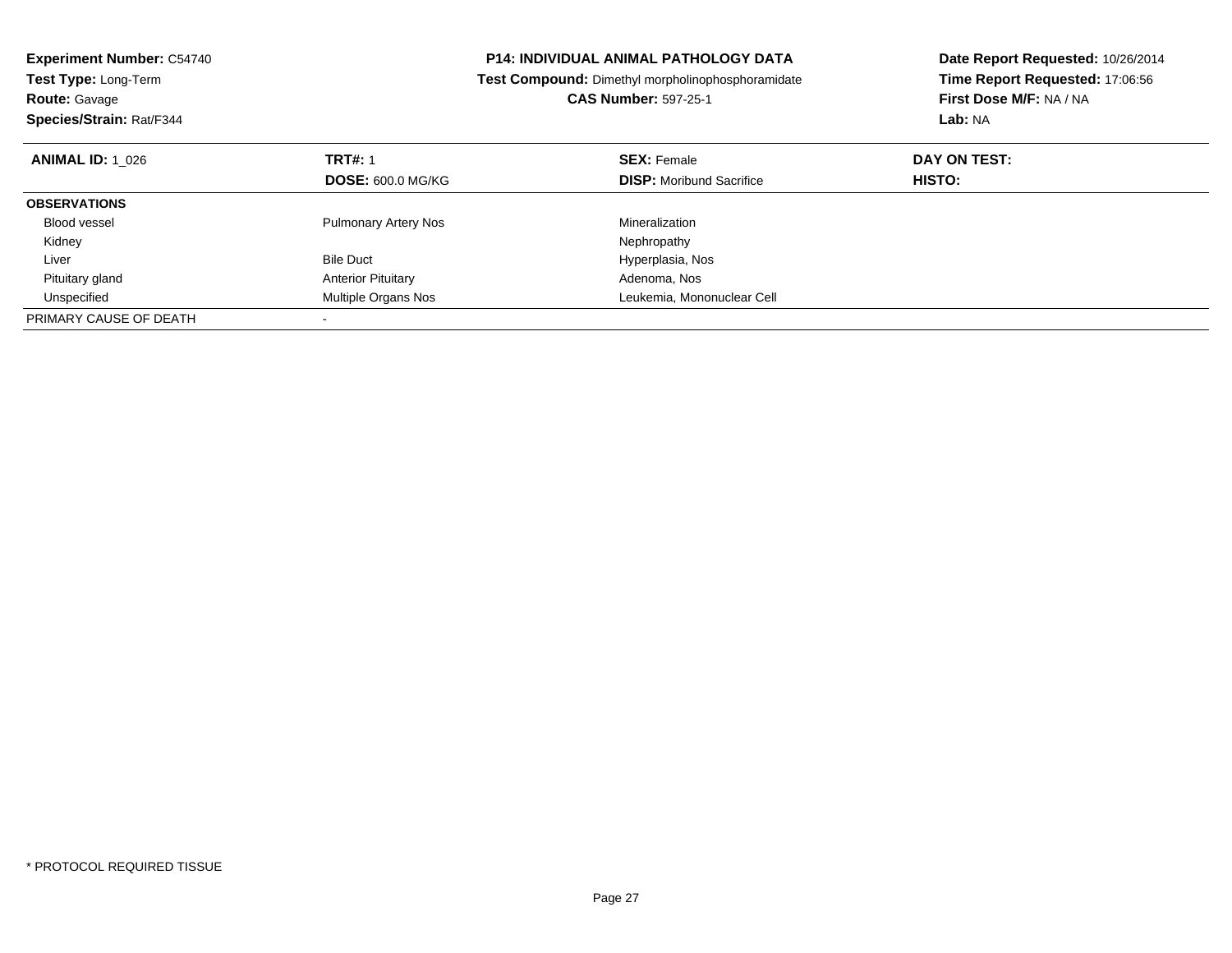**Experiment Number:** C54740**Test Type:** Long-Term**Route:** Gavage **Species/Strain:** Rat/F344**P14: INDIVIDUAL ANIMAL PATHOLOGY DATA Test Compound:** Dimethyl morpholinophosphoramidate**CAS Number:** 597-25-1**Date Report Requested:** 10/26/2014**Time Report Requested:** 17:06:56**First Dose M/F:** NA / NA**Lab:** NA**ANIMAL ID:** 1\_027**TRT#:** 1 **SEX:** Female **DAY ON TEST: DOSE:** 600.0 MG/KG**DISP:** Terminal Sacrifice **HISTO: OBSERVATIONS** Adrenal glandd <u>Lipoidosis and the second of the second of the second of the second of the second of the second of the second of the second of the second of the second of the second of the second of the second of the second of the seco</u> Eyee discussion of the control of the control of the control of the control of the control of the control of the control of the control of the control of the control of the control of the control of the control of the control Kidneyy the control of the control of the control of the control of the control of the control of the control of the control of the control of the control of the control of the control of the control of the control of the contro Liver Fibrosis, Cholangio Inflammation, Multifocal Pituitary glandAnterior Pituitary **Angiectasis** Angiectasis Anterior Pituitary Focal Cellular Changed **Multiple Organs Nos Leukemia, Mononuclear Cell**  UnspecifiedPRIMARY CAUSE OF DEATH-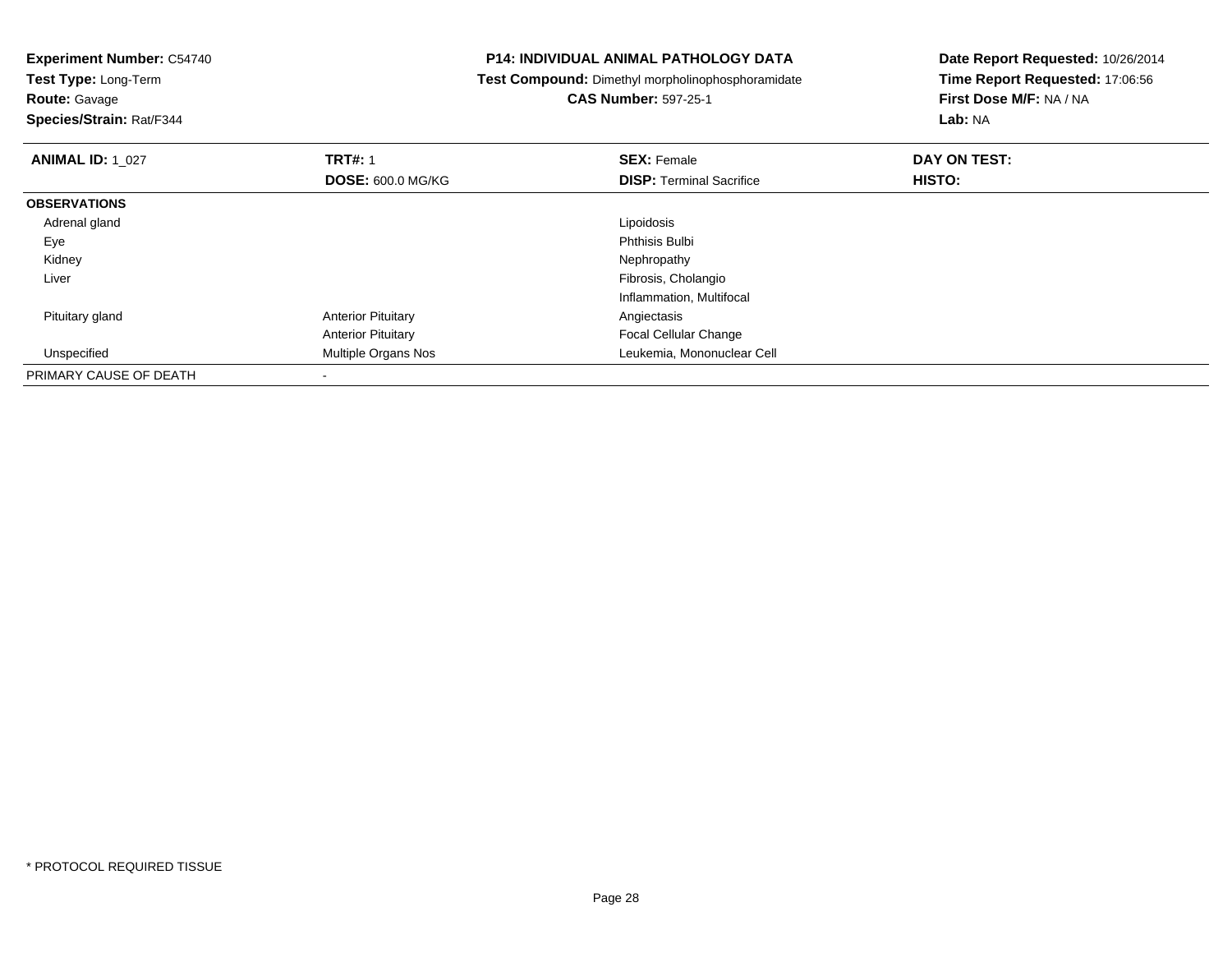| <b>Experiment Number: C54740</b><br>Test Type: Long-Term<br><b>Route: Gavage</b><br>Species/Strain: Rat/F344 |                          | <b>P14: INDIVIDUAL ANIMAL PATHOLOGY DATA</b><br>Test Compound: Dimethyl morpholinophosphoramidate<br><b>CAS Number: 597-25-1</b> | Date Report Requested: 10/26/2014<br>Time Report Requested: 17:06:56<br>First Dose M/F: NA / NA<br>Lab: NA |
|--------------------------------------------------------------------------------------------------------------|--------------------------|----------------------------------------------------------------------------------------------------------------------------------|------------------------------------------------------------------------------------------------------------|
| <b>ANIMAL ID: 1 028</b>                                                                                      | <b>TRT#: 1</b>           | <b>SEX: Female</b>                                                                                                               | DAY ON TEST:                                                                                               |
|                                                                                                              | <b>DOSE: 600.0 MG/KG</b> | <b>DISP:</b> Natural Death                                                                                                       | HISTO:                                                                                                     |
| <b>OBSERVATIONS</b>                                                                                          |                          |                                                                                                                                  |                                                                                                            |
| Bone marrow                                                                                                  |                          | Histiocytosis                                                                                                                    |                                                                                                            |
| Heart                                                                                                        | Myocardium Nos           | <b>Fibrosis</b>                                                                                                                  |                                                                                                            |
| Lung                                                                                                         |                          | Congestion, Nos                                                                                                                  |                                                                                                            |
|                                                                                                              |                          | Edema, Nos                                                                                                                       |                                                                                                            |
| Unspecified                                                                                                  | <b>Abdominal Cavity</b>  | Necrosis, Fat                                                                                                                    |                                                                                                            |
| PRIMARY CAUSE OF DEATH                                                                                       |                          |                                                                                                                                  |                                                                                                            |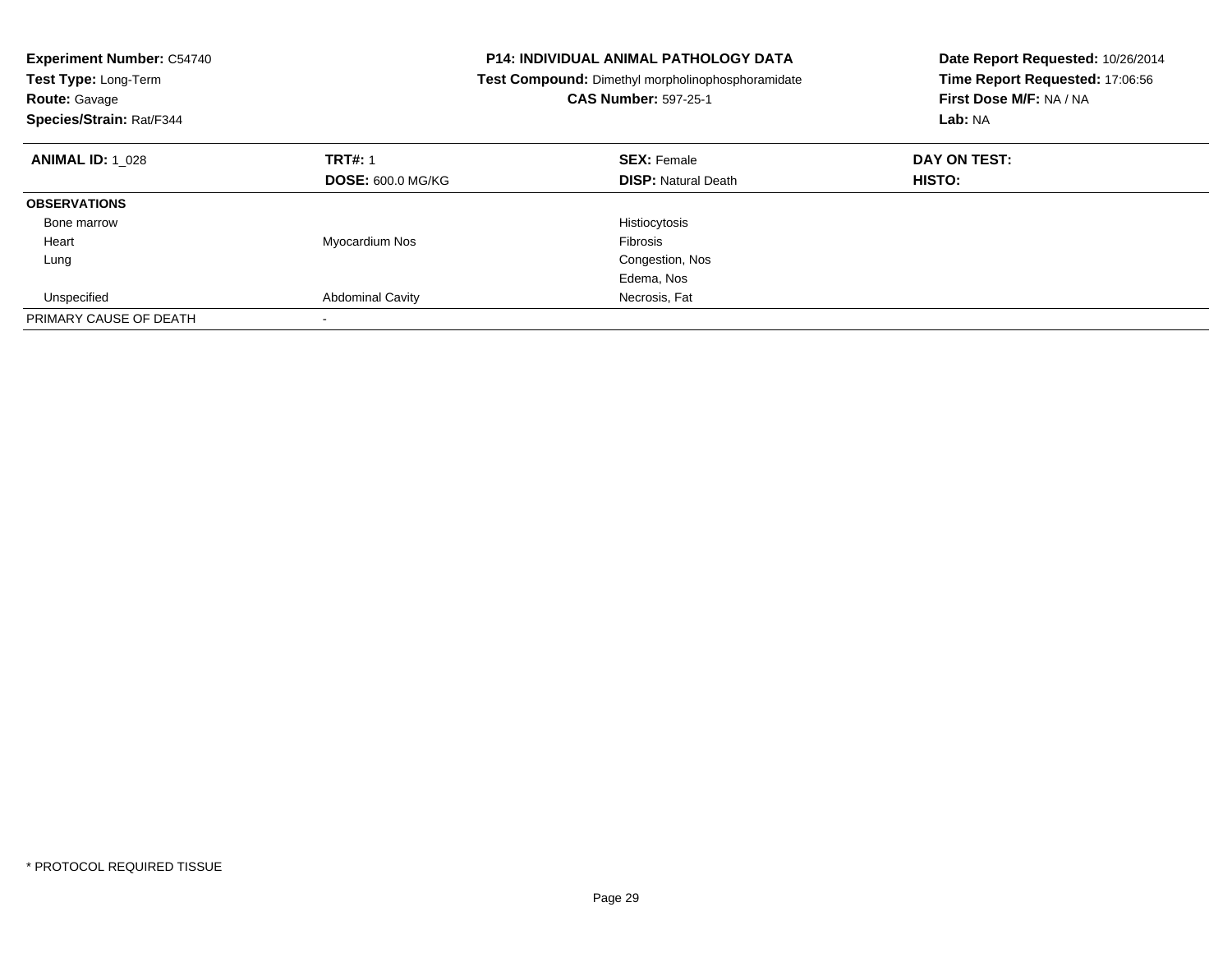| <b>Experiment Number: C54740</b><br>Test Type: Long-Term<br><b>Route: Gavage</b><br>Species/Strain: Rat/F344 |                          | <b>P14: INDIVIDUAL ANIMAL PATHOLOGY DATA</b><br>Test Compound: Dimethyl morpholinophosphoramidate<br><b>CAS Number: 597-25-1</b> | Date Report Requested: 10/26/2014<br>Time Report Requested: 17:06:56<br>First Dose M/F: NA / NA<br>Lab: NA |  |
|--------------------------------------------------------------------------------------------------------------|--------------------------|----------------------------------------------------------------------------------------------------------------------------------|------------------------------------------------------------------------------------------------------------|--|
| <b>ANIMAL ID: 1 029</b>                                                                                      | <b>TRT#: 1</b>           | <b>SEX: Female</b>                                                                                                               | DAY ON TEST:                                                                                               |  |
|                                                                                                              | <b>DOSE: 600.0 MG/KG</b> | <b>DISP: Natural Death</b>                                                                                                       | HISTO:                                                                                                     |  |
| <b>OBSERVATIONS</b>                                                                                          |                          |                                                                                                                                  |                                                                                                            |  |
| Clitoral gland                                                                                               |                          | Carcinoma, Nos                                                                                                                   |                                                                                                            |  |
| Liver                                                                                                        |                          | Fibrosis, Cholangio                                                                                                              |                                                                                                            |  |
| Thymus                                                                                                       |                          | <b>Persistent Embryonic Structure</b>                                                                                            |                                                                                                            |  |
| PRIMARY CAUSE OF DEATH                                                                                       |                          |                                                                                                                                  |                                                                                                            |  |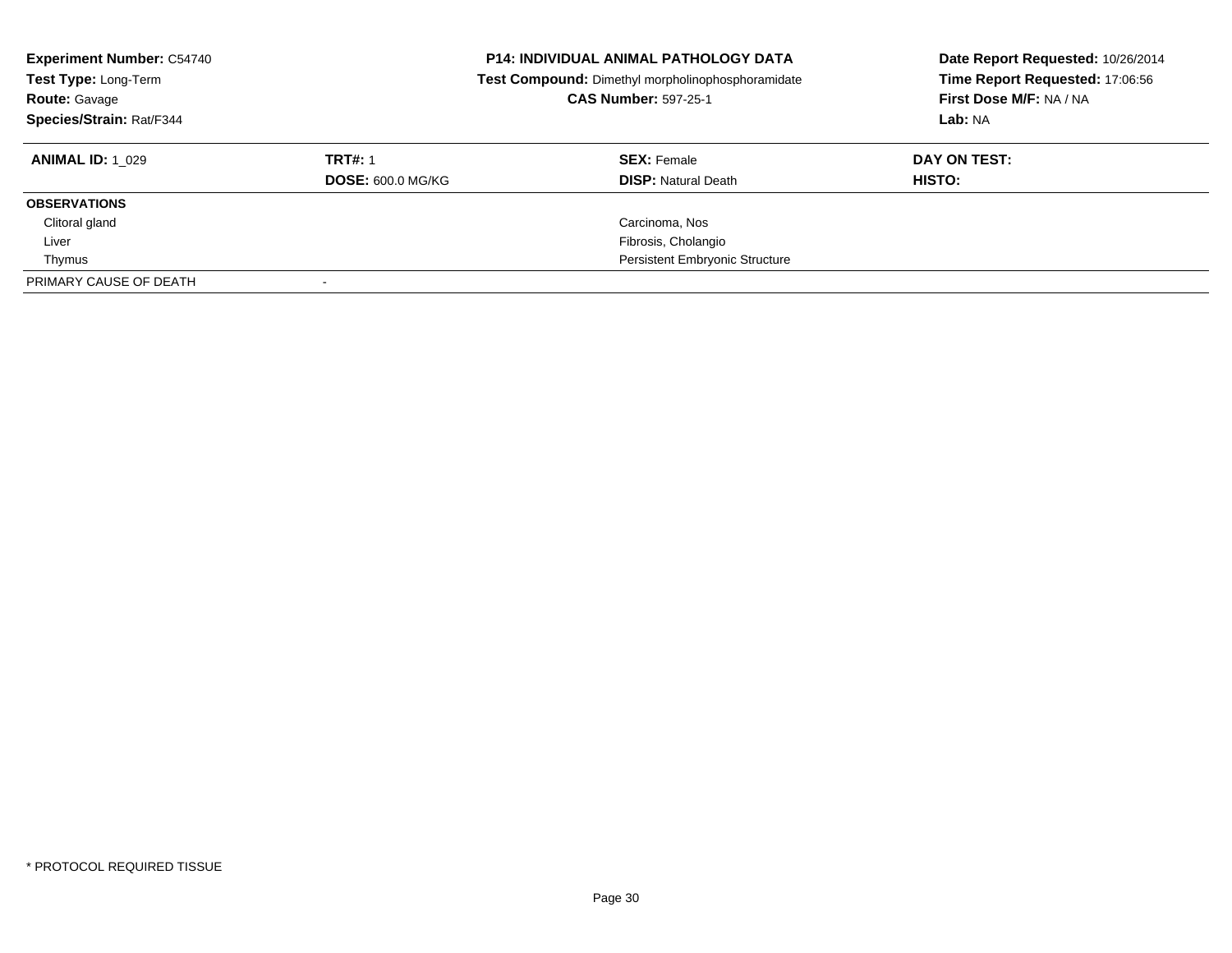| <b>Experiment Number: C54740</b><br><b>Test Type: Long-Term</b> |                          | <b>P14: INDIVIDUAL ANIMAL PATHOLOGY DATA</b><br>Test Compound: Dimethyl morpholinophosphoramidate | Date Report Requested: 10/26/2014<br>Time Report Requested: 17:06:56 |
|-----------------------------------------------------------------|--------------------------|---------------------------------------------------------------------------------------------------|----------------------------------------------------------------------|
| <b>Route: Gavage</b>                                            |                          | <b>CAS Number: 597-25-1</b>                                                                       | First Dose M/F: NA / NA                                              |
| <b>Species/Strain: Rat/F344</b>                                 |                          |                                                                                                   | Lab: NA                                                              |
| <b>ANIMAL ID: 1 030</b>                                         | <b>TRT#: 1</b>           | <b>SEX: Female</b>                                                                                | DAY ON TEST:                                                         |
|                                                                 | <b>DOSE: 600.0 MG/KG</b> | <b>DISP:</b> Moribund Sacrifice                                                                   | HISTO:                                                               |
| <b>OBSERVATIONS</b>                                             |                          |                                                                                                   |                                                                      |
| Kidney                                                          |                          | Nephropathy                                                                                       |                                                                      |
| Unspecified                                                     | Multiple Organs Nos      | Leukemia, Mononuclear Cell                                                                        |                                                                      |
| PRIMARY CAUSE OF DEATH                                          |                          |                                                                                                   |                                                                      |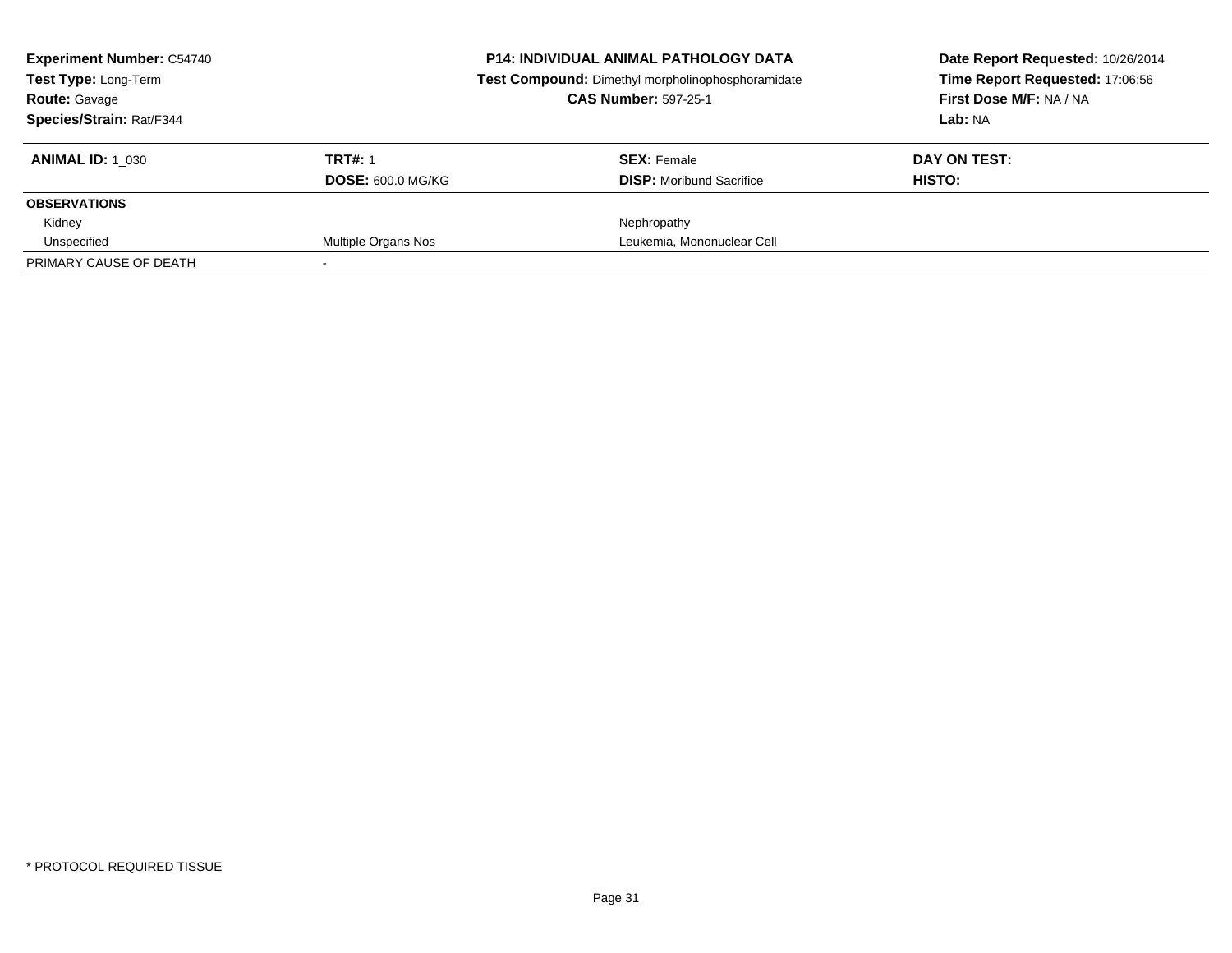| <b>Experiment Number: C54740</b><br>Test Type: Long-Term<br><b>Route: Gavage</b><br>Species/Strain: Rat/F344 |                                            | <b>P14: INDIVIDUAL ANIMAL PATHOLOGY DATA</b><br>Test Compound: Dimethyl morpholinophosphoramidate<br><b>CAS Number: 597-25-1</b> | Date Report Requested: 10/26/2014<br>Time Report Requested: 17:06:56<br>First Dose M/F: NA / NA<br>Lab: NA |  |
|--------------------------------------------------------------------------------------------------------------|--------------------------------------------|----------------------------------------------------------------------------------------------------------------------------------|------------------------------------------------------------------------------------------------------------|--|
| <b>ANIMAL ID: 1 031</b>                                                                                      | <b>TRT#: 1</b><br><b>DOSE: 600.0 MG/KG</b> | <b>SEX: Female</b><br><b>DISP: Natural Death</b>                                                                                 | DAY ON TEST:<br>HISTO:                                                                                     |  |
| <b>OBSERVATIONS</b>                                                                                          |                                            |                                                                                                                                  |                                                                                                            |  |
| Heart                                                                                                        |                                            | Hemorrhage                                                                                                                       |                                                                                                            |  |
| Kidney                                                                                                       | Tubule                                     | Calculus, Microscopic Examination                                                                                                |                                                                                                            |  |
| Lung                                                                                                         |                                            | Hemorrhage                                                                                                                       |                                                                                                            |  |
| Lymph node                                                                                                   | Mediastinal Lymph Node                     | Hemorrhage                                                                                                                       |                                                                                                            |  |
| PRIMARY CAUSE OF DEATH                                                                                       | $\overline{\phantom{a}}$                   |                                                                                                                                  |                                                                                                            |  |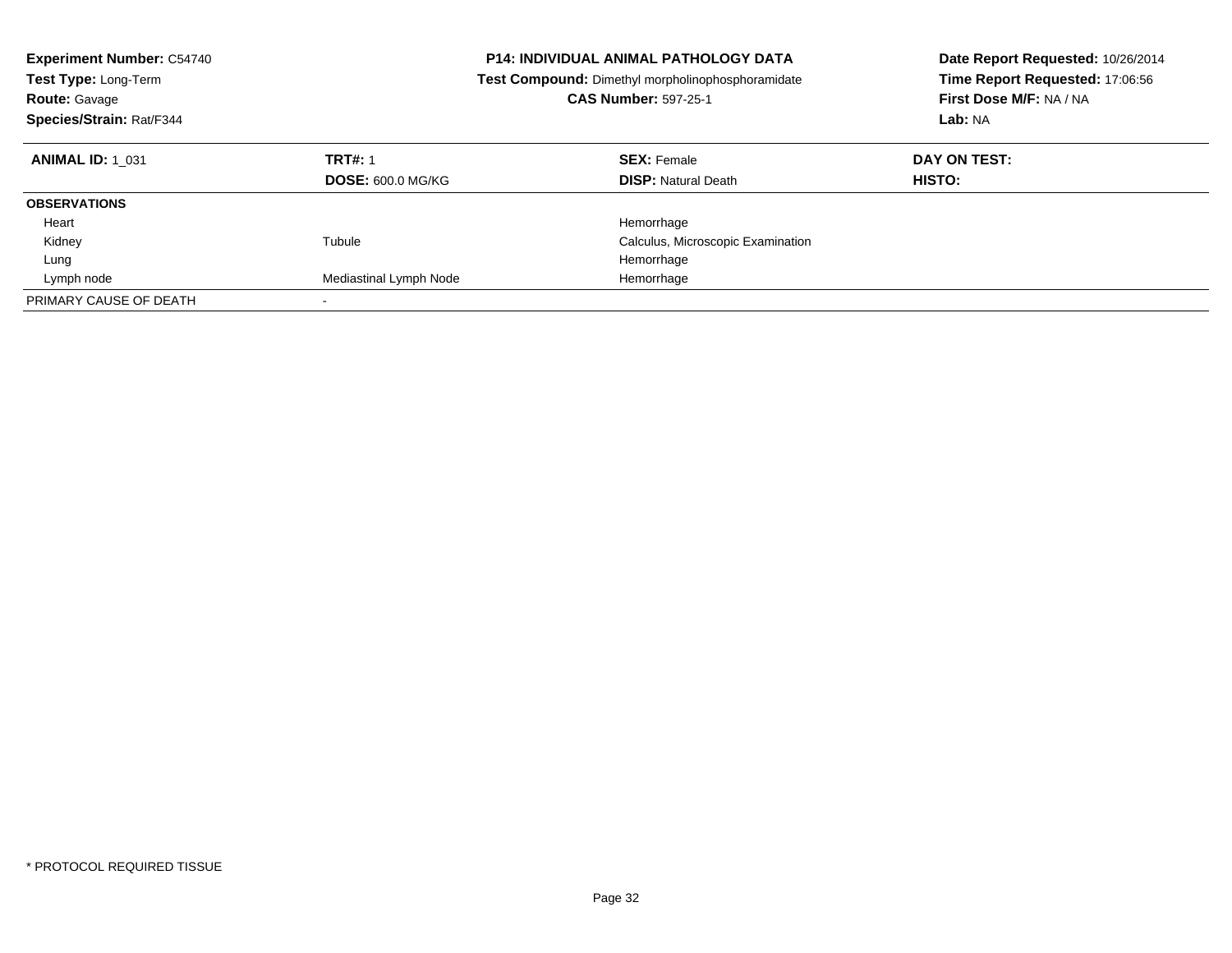**Test Type:** Long-Term

**Route:** Gavage

**Species/Strain:** Rat/F344

# **P14: INDIVIDUAL ANIMAL PATHOLOGY DATA**

**Test Compound:** Dimethyl morpholinophosphoramidate

**CAS Number:** 597-25-1

| <b>ANIMAL ID: 1 032</b> | <b>TRT#: 1</b>              | <b>SEX: Female</b>              | DAY ON TEST: |  |
|-------------------------|-----------------------------|---------------------------------|--------------|--|
|                         | <b>DOSE: 600.0 MG/KG</b>    | <b>DISP: Terminal Sacrifice</b> | HISTO:       |  |
| <b>OBSERVATIONS</b>     |                             |                                 |              |  |
| Blood vessel            | <b>Pulmonary Artery Nos</b> | Mineralization                  |              |  |
| Bone                    | Cartilage, Nos              | Necrosis, Nos                   |              |  |
| Kidney                  |                             | Hemorrhage                      |              |  |
|                         |                             | Nephropathy                     |              |  |
| Liver                   |                             | Fibrosis, Cholangio             |              |  |
|                         | <b>Bile Duct</b>            | Hyperplasia, Nos                |              |  |
|                         |                             | Inflammation, Multifocal        |              |  |
| Lymph node              | Mediastinal Lymph Node      | Hemorrhage                      |              |  |
| Pituitary gland         | <b>Anterior Pituitary</b>   | Cyst, Nos                       |              |  |
| PRIMARY CAUSE OF DEATH  |                             |                                 |              |  |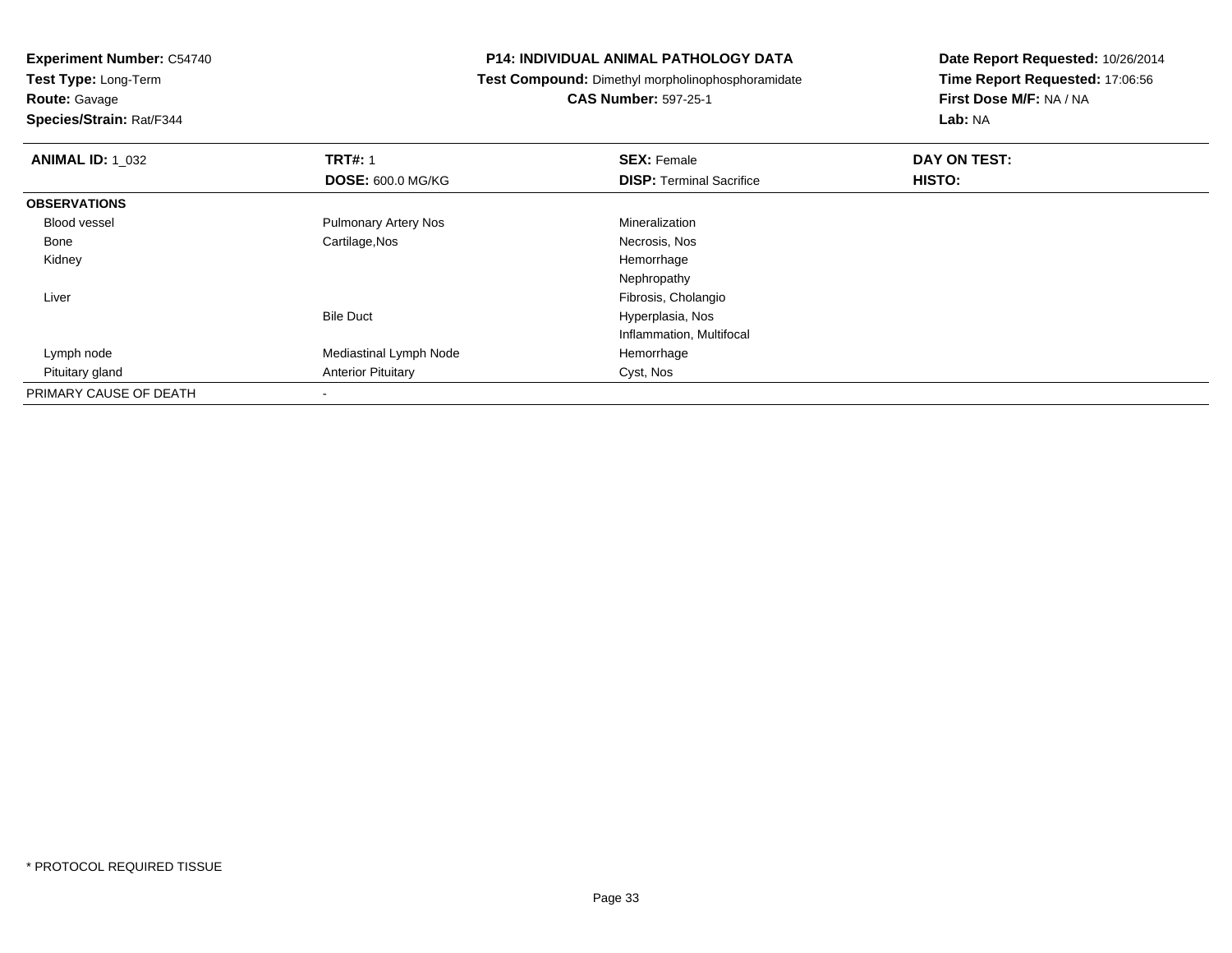| <b>Experiment Number: C54740</b><br>Test Type: Long-Term<br><b>Route: Gavage</b> |                           | <b>P14: INDIVIDUAL ANIMAL PATHOLOGY DATA</b><br>Test Compound: Dimethyl morpholinophosphoramidate<br><b>CAS Number: 597-25-1</b> | Date Report Requested: 10/26/2014<br>Time Report Requested: 17:06:56<br>First Dose M/F: NA / NA<br>Lab: NA |
|----------------------------------------------------------------------------------|---------------------------|----------------------------------------------------------------------------------------------------------------------------------|------------------------------------------------------------------------------------------------------------|
| Species/Strain: Rat/F344                                                         |                           |                                                                                                                                  |                                                                                                            |
| <b>ANIMAL ID: 1 033</b>                                                          | <b>TRT#: 1</b>            | <b>SEX: Female</b>                                                                                                               | DAY ON TEST:                                                                                               |
|                                                                                  | <b>DOSE: 600.0 MG/KG</b>  | <b>DISP:</b> Moribund Sacrifice                                                                                                  | HISTO:                                                                                                     |
| <b>OBSERVATIONS</b>                                                              |                           |                                                                                                                                  |                                                                                                            |
| Bone                                                                             | Cartilage, Nos            | Necrosis, Nos                                                                                                                    |                                                                                                            |
| Heart                                                                            | Myocardium Nos            | Fibrosis                                                                                                                         |                                                                                                            |
| Kidney                                                                           |                           | Nephropathy                                                                                                                      |                                                                                                            |
| Liver                                                                            |                           | Inflammation, Granulomatous                                                                                                      |                                                                                                            |
| Pituitary gland                                                                  | <b>Anterior Pituitary</b> | Adenoma, Nos                                                                                                                     |                                                                                                            |
| Uterus                                                                           |                           | <b>Endometrial Stromal Polyp</b>                                                                                                 |                                                                                                            |
| PRIMARY CAUSE OF DEATH                                                           |                           |                                                                                                                                  |                                                                                                            |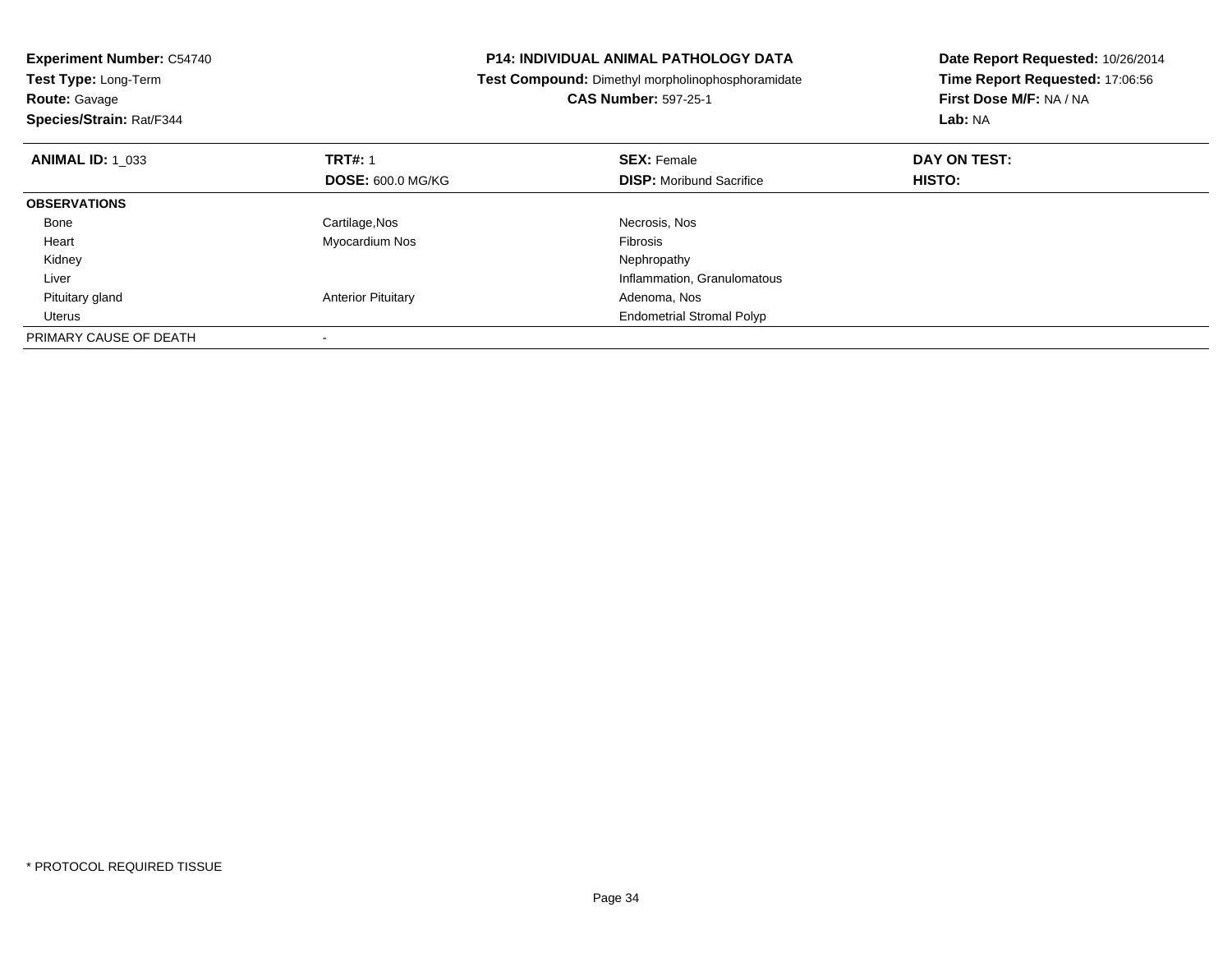| <b>Experiment Number: C54740</b><br>Test Type: Long-Term<br><b>Route: Gavage</b><br>Species/Strain: Rat/F344 |                          | <b>P14: INDIVIDUAL ANIMAL PATHOLOGY DATA</b><br>Test Compound: Dimethyl morpholinophosphoramidate<br><b>CAS Number: 597-25-1</b> | Date Report Requested: 10/26/2014<br>Time Report Requested: 17:06:56<br>First Dose M/F: NA / NA<br>Lab: NA |
|--------------------------------------------------------------------------------------------------------------|--------------------------|----------------------------------------------------------------------------------------------------------------------------------|------------------------------------------------------------------------------------------------------------|
| <b>ANIMAL ID: 1 034</b>                                                                                      | <b>TRT#: 1</b>           | <b>SEX: Female</b>                                                                                                               | DAY ON TEST:                                                                                               |
|                                                                                                              | <b>DOSE: 600.0 MG/KG</b> | <b>DISP:</b> Moribund Sacrifice                                                                                                  | HISTO:                                                                                                     |
| <b>OBSERVATIONS</b>                                                                                          |                          |                                                                                                                                  |                                                                                                            |
| Kidney                                                                                                       |                          | Nephropathy                                                                                                                      |                                                                                                            |
| Mammary gland                                                                                                |                          | Fibroadenoma                                                                                                                     |                                                                                                            |
| Salivary gland                                                                                               |                          | Calculus, Unknown Gross Or Micro                                                                                                 |                                                                                                            |
| Thymus                                                                                                       |                          | <b>Persistent Embryonic Structure</b>                                                                                            |                                                                                                            |
| Thyroid                                                                                                      |                          | Hyperplasia, C Cell                                                                                                              |                                                                                                            |
| PRIMARY CAUSE OF DEATH                                                                                       |                          |                                                                                                                                  |                                                                                                            |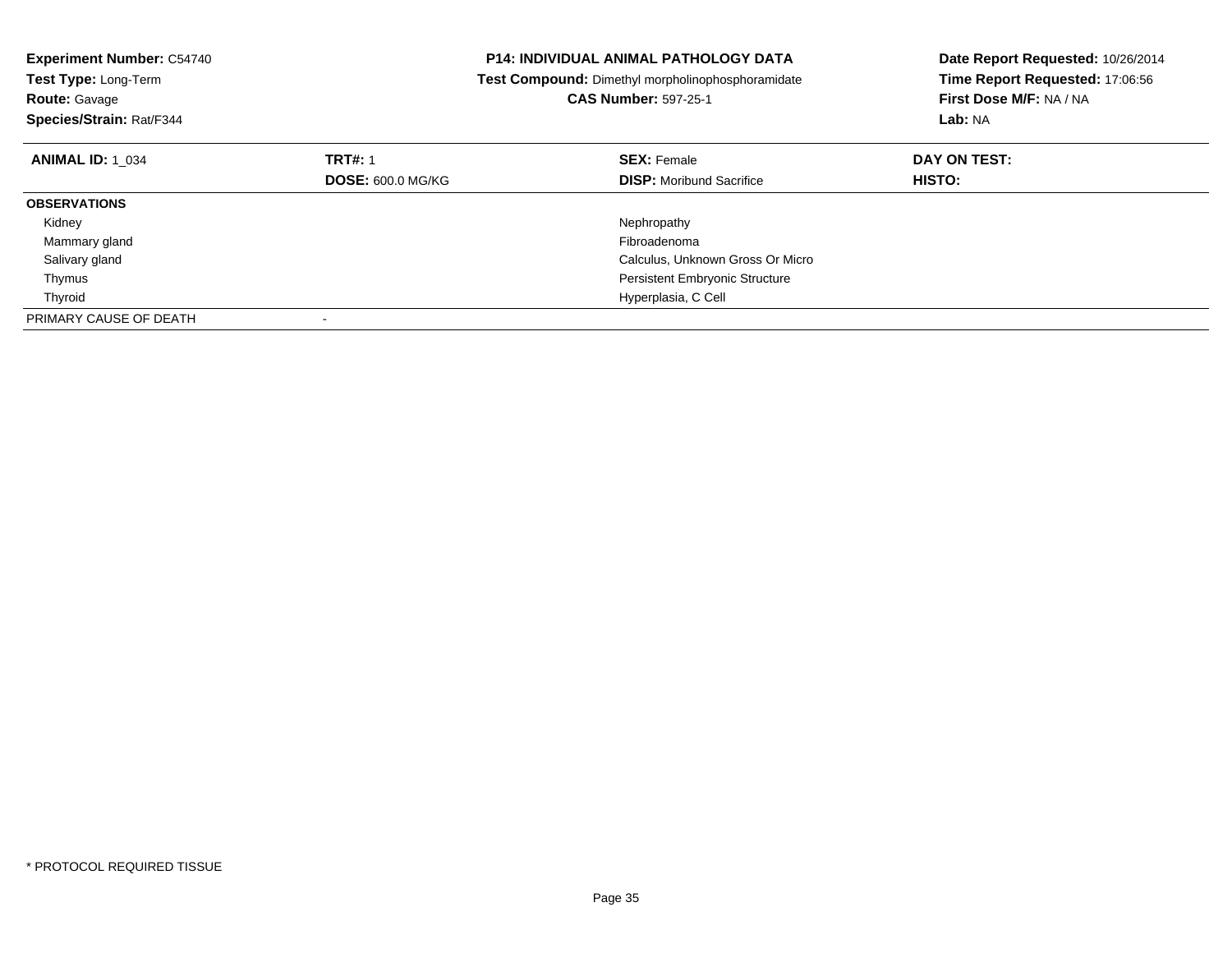| <b>Experiment Number: C54740</b><br>Test Type: Long-Term<br><b>Route: Gavage</b><br>Species/Strain: Rat/F344 |                                            | <b>P14: INDIVIDUAL ANIMAL PATHOLOGY DATA</b><br>Test Compound: Dimethyl morpholinophosphoramidate<br><b>CAS Number: 597-25-1</b> | Date Report Requested: 10/26/2014<br>Time Report Requested: 17:06:56<br>First Dose M/F: NA / NA<br>Lab: NA |  |
|--------------------------------------------------------------------------------------------------------------|--------------------------------------------|----------------------------------------------------------------------------------------------------------------------------------|------------------------------------------------------------------------------------------------------------|--|
| <b>ANIMAL ID: 1 035</b>                                                                                      | <b>TRT#: 1</b><br><b>DOSE: 600.0 MG/KG</b> | <b>SEX: Female</b><br><b>DISP: Natural Death</b>                                                                                 | DAY ON TEST:<br>HISTO:                                                                                     |  |
| <b>OBSERVATIONS</b>                                                                                          |                                            |                                                                                                                                  |                                                                                                            |  |
|                                                                                                              |                                            |                                                                                                                                  |                                                                                                            |  |
| Heart                                                                                                        | Myocardium Nos                             | Lymphocytic Inflammatory Infiltrate                                                                                              |                                                                                                            |  |
| Lung                                                                                                         |                                            | Congestion, Nos                                                                                                                  |                                                                                                            |  |
|                                                                                                              |                                            | Edema, Nos                                                                                                                       |                                                                                                            |  |
| Thymus                                                                                                       |                                            | Hemorrhage                                                                                                                       |                                                                                                            |  |
| PRIMARY CAUSE OF DEATH                                                                                       | $\overline{\phantom{a}}$                   |                                                                                                                                  |                                                                                                            |  |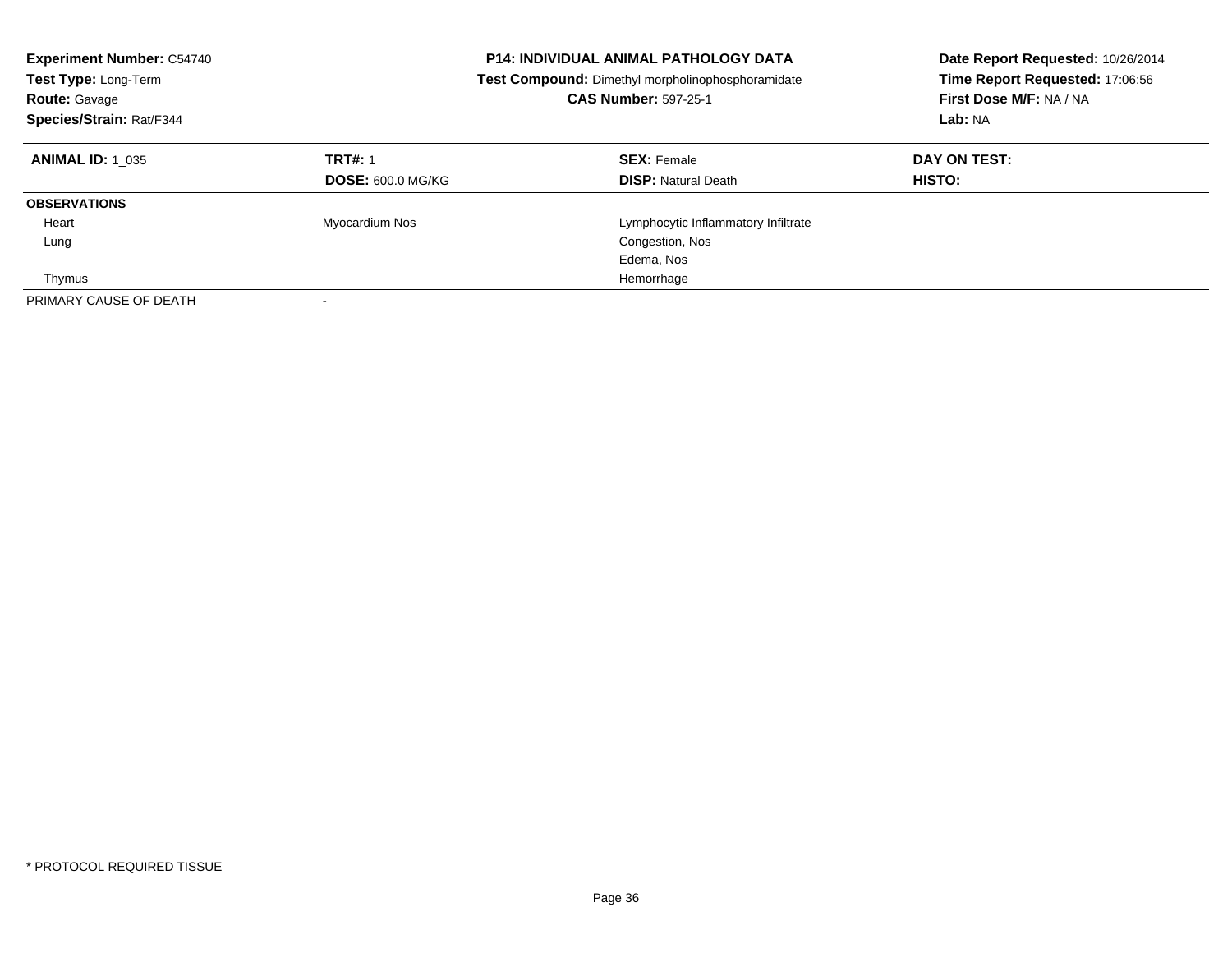**Test Type:** Long-Term

# **Route:** Gavage

**Species/Strain:** Rat/F344

#### **P14: INDIVIDUAL ANIMAL PATHOLOGY DATA**

**Test Compound:** Dimethyl morpholinophosphoramidate

### **CAS Number:** 597-25-1

| <b>ANIMAL ID: 1 036</b> | <b>TRT#: 1</b>            | <b>SEX: Female</b>         | DAY ON TEST: |
|-------------------------|---------------------------|----------------------------|--------------|
|                         | <b>DOSE: 600.0 MG/KG</b>  | <b>DISP: Natural Death</b> | HISTO:       |
| <b>OBSERVATIONS</b>     |                           |                            |              |
| Eye                     |                           | Cataract                   |              |
|                         | Retina                    | Degeneration, Nos          |              |
| Heart                   | Myocardium Nos            | Fibrosis                   |              |
| Kidney                  |                           | Nephropathy                |              |
| Liver                   | <b>Bile Duct</b>          | Fibrosis, Cholangio        |              |
|                         |                           | Hemorrhage                 |              |
|                         |                           | Hepatocellular Carcinoma   |              |
| Lung                    |                           | Edema, Nos                 |              |
|                         |                           | Hemorrhage                 |              |
| Pancreas                | Acinus                    | Atrophy, Nos               |              |
| Pituitary gland         | <b>Anterior Pituitary</b> | Cyst, Nos                  |              |
| Unspecified             | Multiple Organs Nos       | Leukemia, Mononuclear Cell |              |
| PRIMARY CAUSE OF DEATH  | $\overline{\phantom{a}}$  |                            |              |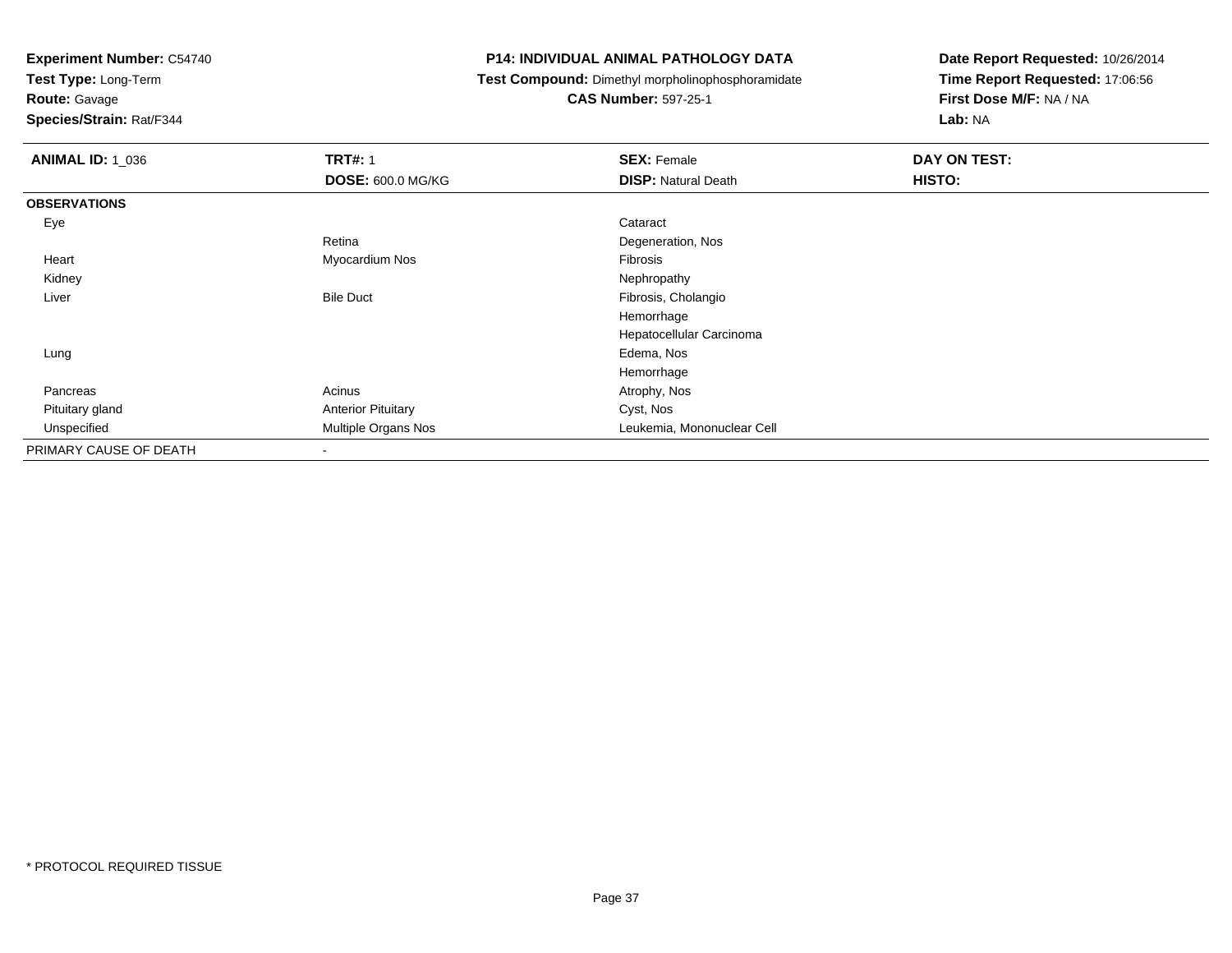**Test Type:** Long-Term**Route:** Gavage

**Species/Strain:** Rat/F344

#### **P14: INDIVIDUAL ANIMAL PATHOLOGY DATA**

**Test Compound:** Dimethyl morpholinophosphoramidate

**CAS Number:** 597-25-1

| <b>ANIMAL ID: 1_037</b> | <b>TRT#: 1</b>            | <b>SEX: Female</b>                    | DAY ON TEST: |  |
|-------------------------|---------------------------|---------------------------------------|--------------|--|
|                         | <b>DOSE: 600.0 MG/KG</b>  | <b>DISP: Terminal Sacrifice</b>       | HISTO:       |  |
| <b>OBSERVATIONS</b>     |                           |                                       |              |  |
| Heart                   | Myocardium Nos            | <b>Fibrosis</b>                       |              |  |
| Kidney                  |                           | Nephropathy                           |              |  |
| Liver                   |                           | Cytoplasmic Change, Nos               |              |  |
|                         |                           | Fibrosis, Cholangio                   |              |  |
|                         | <b>Bile Duct</b>          | Hyperplasia, Nos                      |              |  |
| Pancreas                | Acinus                    | Atrophy, Nos                          |              |  |
| Pituitary gland         | <b>Anterior Pituitary</b> | Adenoma, Nos                          |              |  |
| Thymus                  |                           | <b>Persistent Embryonic Structure</b> |              |  |
| Unspecified             | Multiple Organs Nos       | Leukemia, Mononuclear Cell            |              |  |
| PRIMARY CAUSE OF DEATH  |                           |                                       |              |  |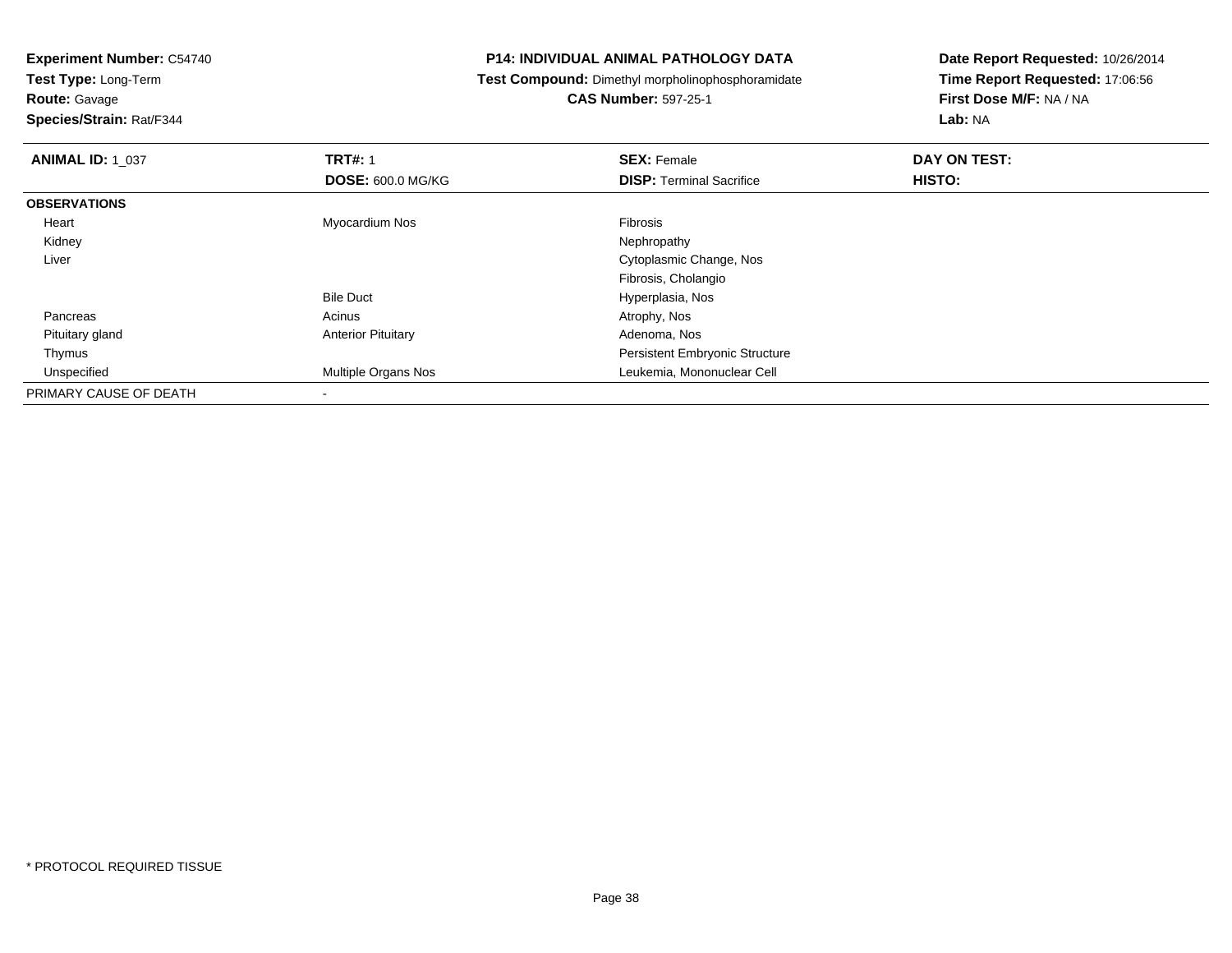| <b>Experiment Number: C54740</b><br><b>Test Type: Long-Term</b><br><b>Route: Gavage</b><br>Species/Strain: Rat/F344 |                             | <b>P14: INDIVIDUAL ANIMAL PATHOLOGY DATA</b><br>Test Compound: Dimethyl morpholinophosphoramidate<br><b>CAS Number: 597-25-1</b> | Date Report Requested: 10/26/2014<br>Time Report Requested: 17:06:56<br>First Dose M/F: NA / NA<br>Lab: NA |
|---------------------------------------------------------------------------------------------------------------------|-----------------------------|----------------------------------------------------------------------------------------------------------------------------------|------------------------------------------------------------------------------------------------------------|
| <b>ANIMAL ID: 1 038</b>                                                                                             | <b>TRT#: 1</b>              | <b>SEX: Female</b>                                                                                                               | DAY ON TEST:                                                                                               |
|                                                                                                                     | <b>DOSE: 600.0 MG/KG</b>    | <b>DISP:</b> Terminal Sacrifice                                                                                                  | HISTO:                                                                                                     |
| <b>OBSERVATIONS</b>                                                                                                 |                             |                                                                                                                                  |                                                                                                            |
| <b>Blood vessel</b>                                                                                                 | <b>Pulmonary Artery Nos</b> | Mineralization                                                                                                                   |                                                                                                            |
| Kidney                                                                                                              |                             | Hemorrhage                                                                                                                       |                                                                                                            |
| Liver                                                                                                               |                             | Cytoplasmic Change, Nos                                                                                                          |                                                                                                            |
|                                                                                                                     |                             | Inflammation, Multifocal                                                                                                         |                                                                                                            |
| Ovary                                                                                                               |                             | Cyst, Parovarian                                                                                                                 |                                                                                                            |
| Pituitary gland                                                                                                     | <b>Anterior Pituitary</b>   | Adenoma, Nos                                                                                                                     |                                                                                                            |
| PRIMARY CAUSE OF DEATH                                                                                              |                             |                                                                                                                                  |                                                                                                            |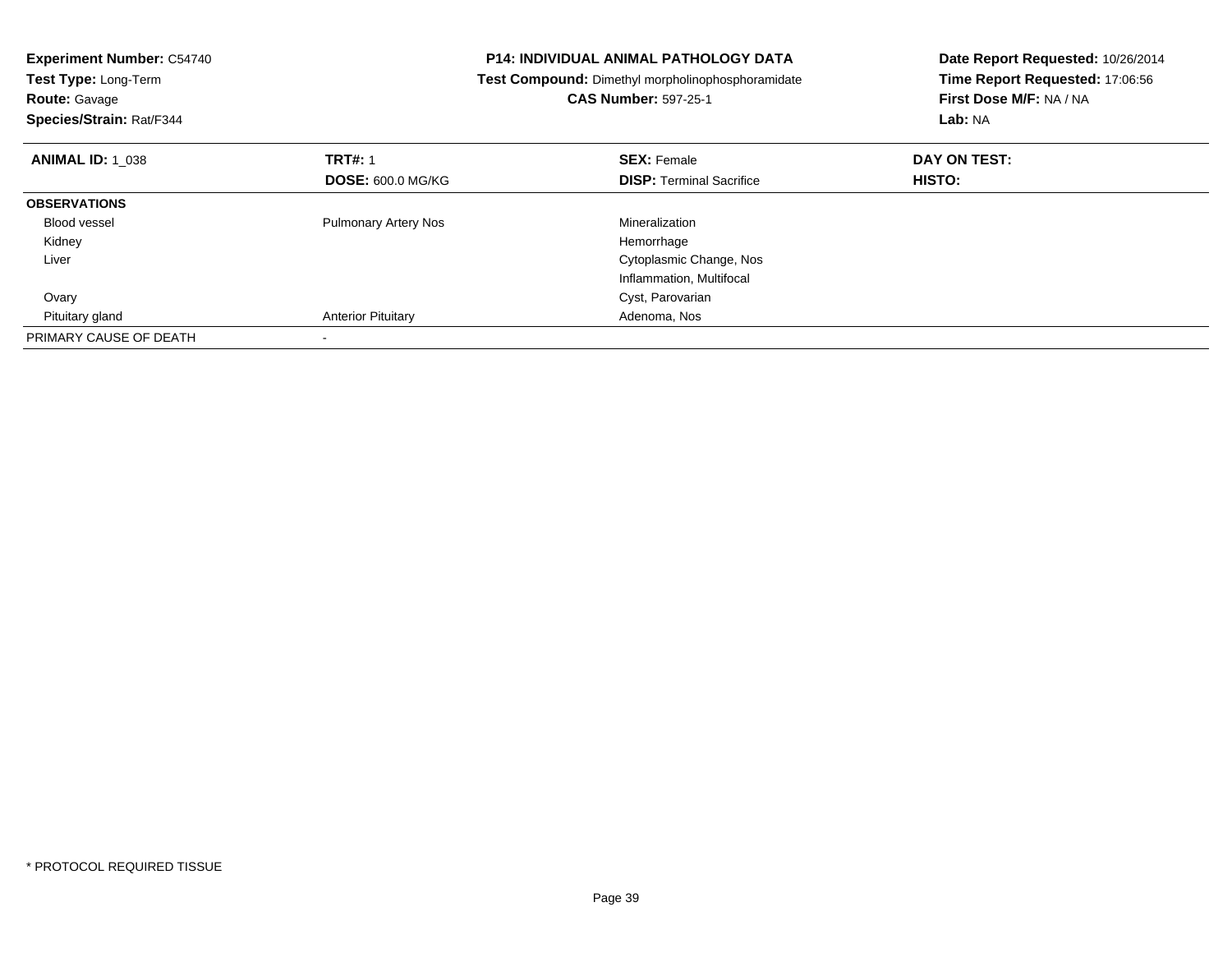| <b>Experiment Number: C54740</b><br>Test Type: Long-Term<br><b>Route: Gavage</b><br>Species/Strain: Rat/F344 |                           | <b>P14: INDIVIDUAL ANIMAL PATHOLOGY DATA</b><br>Test Compound: Dimethyl morpholinophosphoramidate<br><b>CAS Number: 597-25-1</b> | Date Report Requested: 10/26/2014<br>Time Report Requested: 17:06:56<br>First Dose M/F: NA / NA<br>Lab: NA |
|--------------------------------------------------------------------------------------------------------------|---------------------------|----------------------------------------------------------------------------------------------------------------------------------|------------------------------------------------------------------------------------------------------------|
| <b>ANIMAL ID: 1 039</b>                                                                                      | <b>TRT#: 1</b>            | <b>SEX: Female</b>                                                                                                               | DAY ON TEST:                                                                                               |
|                                                                                                              | <b>DOSE: 600.0 MG/KG</b>  | <b>DISP:</b> Moribund Sacrifice                                                                                                  | <b>HISTO:</b>                                                                                              |
| <b>OBSERVATIONS</b>                                                                                          |                           |                                                                                                                                  |                                                                                                            |
| Pituitary gland                                                                                              | <b>Anterior Pituitary</b> | Focal Cellular Change                                                                                                            |                                                                                                            |
| PRIMARY CAUSE OF DEATH                                                                                       |                           |                                                                                                                                  |                                                                                                            |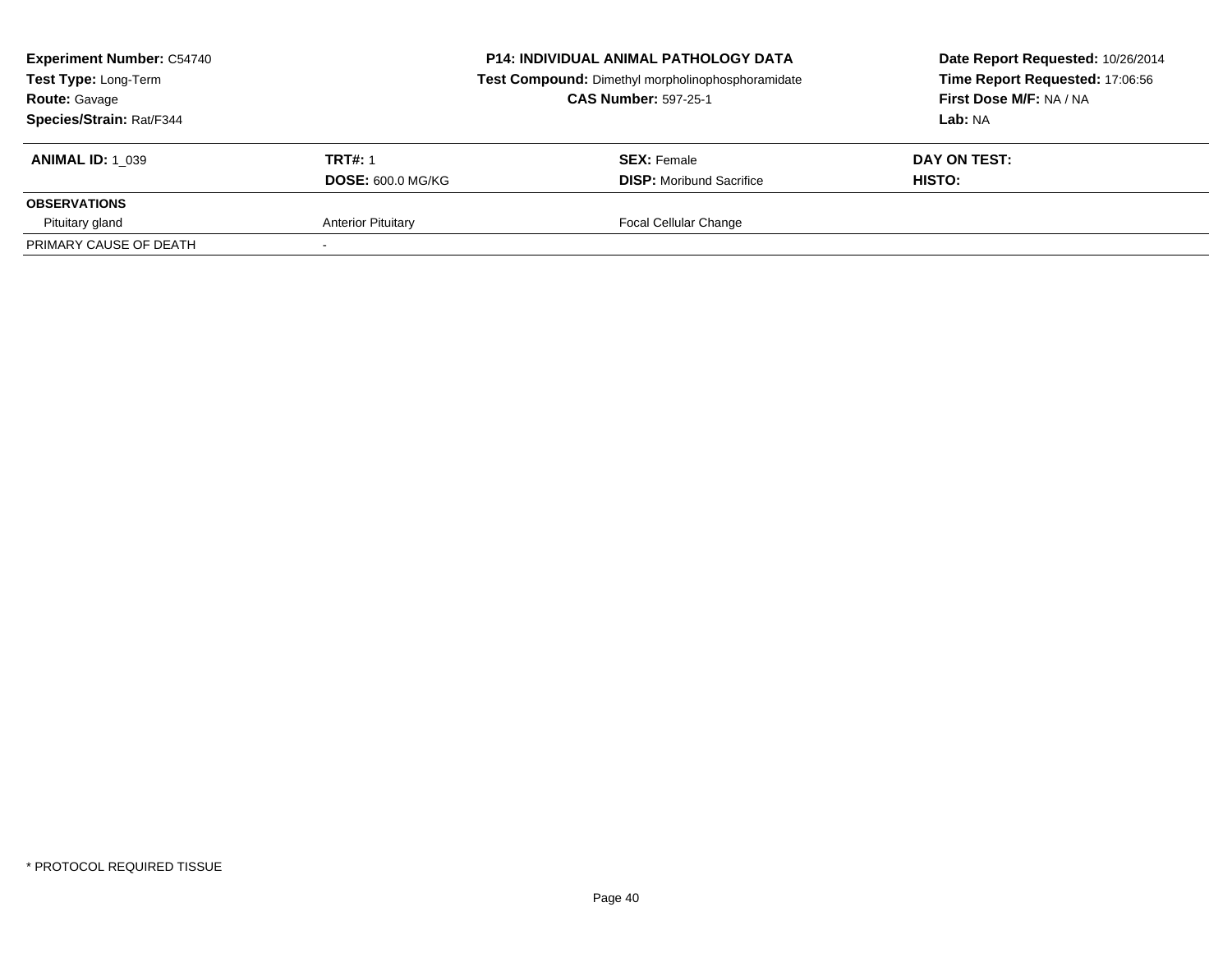| <b>Experiment Number: C54740</b><br><b>Test Type: Long-Term</b> |                           | <b>P14: INDIVIDUAL ANIMAL PATHOLOGY DATA</b><br>Test Compound: Dimethyl morpholinophosphoramidate | Date Report Requested: 10/26/2014<br>Time Report Requested: 17:06:56 |
|-----------------------------------------------------------------|---------------------------|---------------------------------------------------------------------------------------------------|----------------------------------------------------------------------|
| <b>Route: Gavage</b>                                            |                           | <b>CAS Number: 597-25-1</b>                                                                       | First Dose M/F: NA / NA                                              |
| Species/Strain: Rat/F344                                        |                           |                                                                                                   | Lab: NA                                                              |
| <b>ANIMAL ID: 1 040</b>                                         | <b>TRT#: 1</b>            | <b>SEX: Female</b>                                                                                | DAY ON TEST:                                                         |
|                                                                 | <b>DOSE: 600.0 MG/KG</b>  | <b>DISP: Natural Death</b>                                                                        | HISTO:                                                               |
| <b>OBSERVATIONS</b>                                             |                           |                                                                                                   |                                                                      |
| Bone                                                            | Sternum                   | Osteosclerosis                                                                                    |                                                                      |
| Kidney                                                          | Papilla                   | Mineralization                                                                                    |                                                                      |
| Liver                                                           | <b>Bile Duct</b>          | Hyperplasia, Nos                                                                                  |                                                                      |
| Pituitary gland                                                 | <b>Anterior Pituitary</b> | Cyst, Nos                                                                                         |                                                                      |
| Spleen                                                          | Capsule                   | Fibrosis                                                                                          |                                                                      |
| Unspecified                                                     | Multiple Organs Nos       | Leukemia, Mononuclear Cell                                                                        |                                                                      |
| PRIMARY CAUSE OF DEATH                                          |                           |                                                                                                   |                                                                      |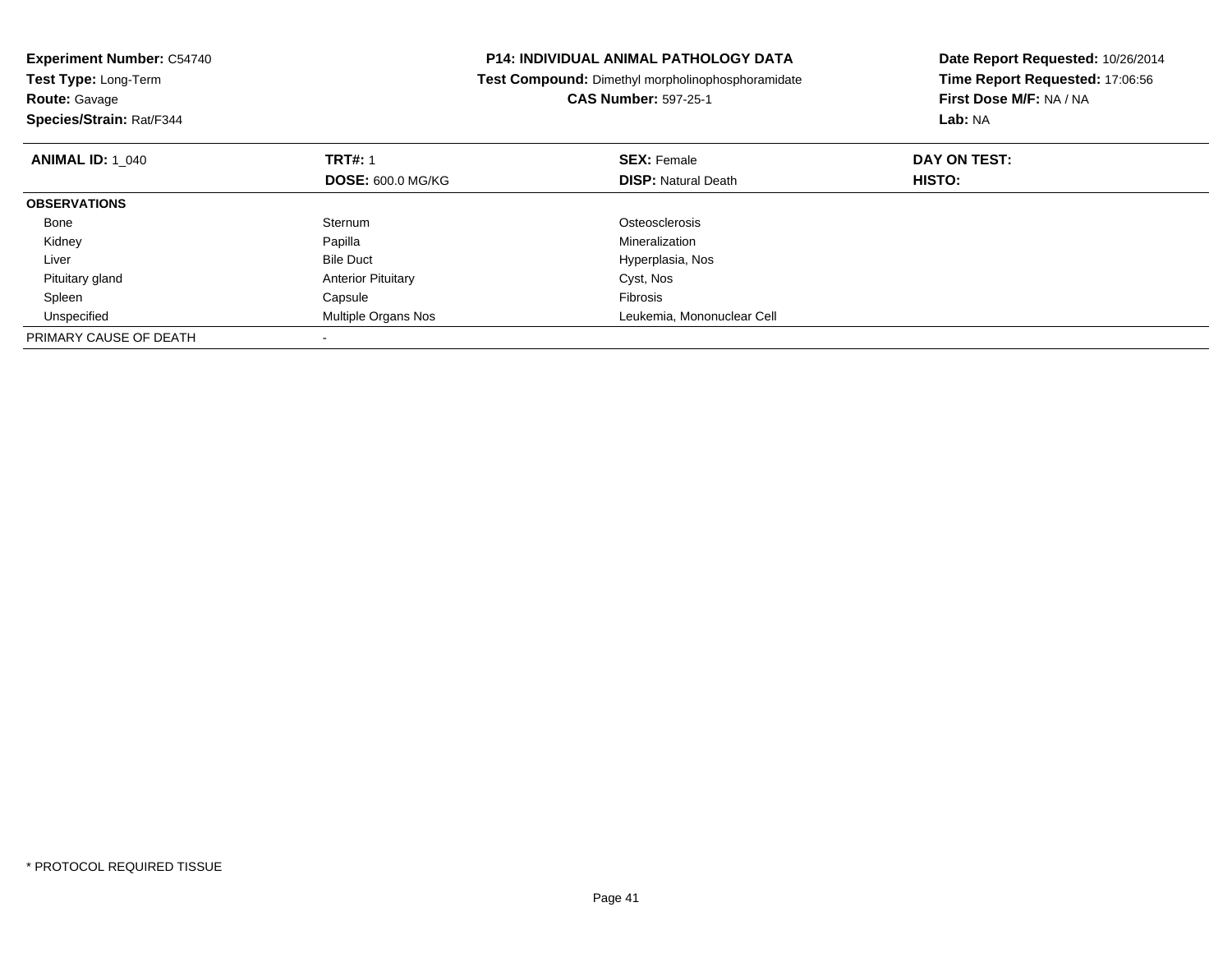**Experiment Number:** C54740**Test Type:** Long-Term**Route:** Gavage **Species/Strain:** Rat/F344**P14: INDIVIDUAL ANIMAL PATHOLOGY DATA Test Compound:** Dimethyl morpholinophosphoramidate**CAS Number:** 597-25-1**Date Report Requested:** 10/26/2014**Time Report Requested:** 17:06:56**First Dose M/F:** NA / NA**Lab:** NA**ANIMAL ID: 1\_041 TRT#:** 1 **SEX:** Female **DAY ON TEST: DOSE:** 600.0 MG/KG**DISP:** Moribund Sacrifice **HISTO: OBSERVATIONS** Bonee and the control of the Cartilage,Nos and the control of the control of the control of the Cartilage,Nos and the control of the control of the control of the control of the control of the control of the control of the con Eyee de la constitución de la constitución de la constitución de la constitución de la constitución de la constitución<br>En el constitución de la constitución de la constitución de la constitución de la constitución de la const Retina Degeneration, Nos **Sclera**  Mineralization Heart Myocardium Nos Fibrosis Kidneyy the control of the control of the control of the control of the control of the control of the control of the control of the control of the control of the control of the control of the control of the control of the contro Liver Fibrosis, Cholangio Hyperplasia, C Cell Thyroid Unspecified Multiple Organs Nos Leukemia, Mononuclear Cell PRIMARY CAUSE OF DEATH-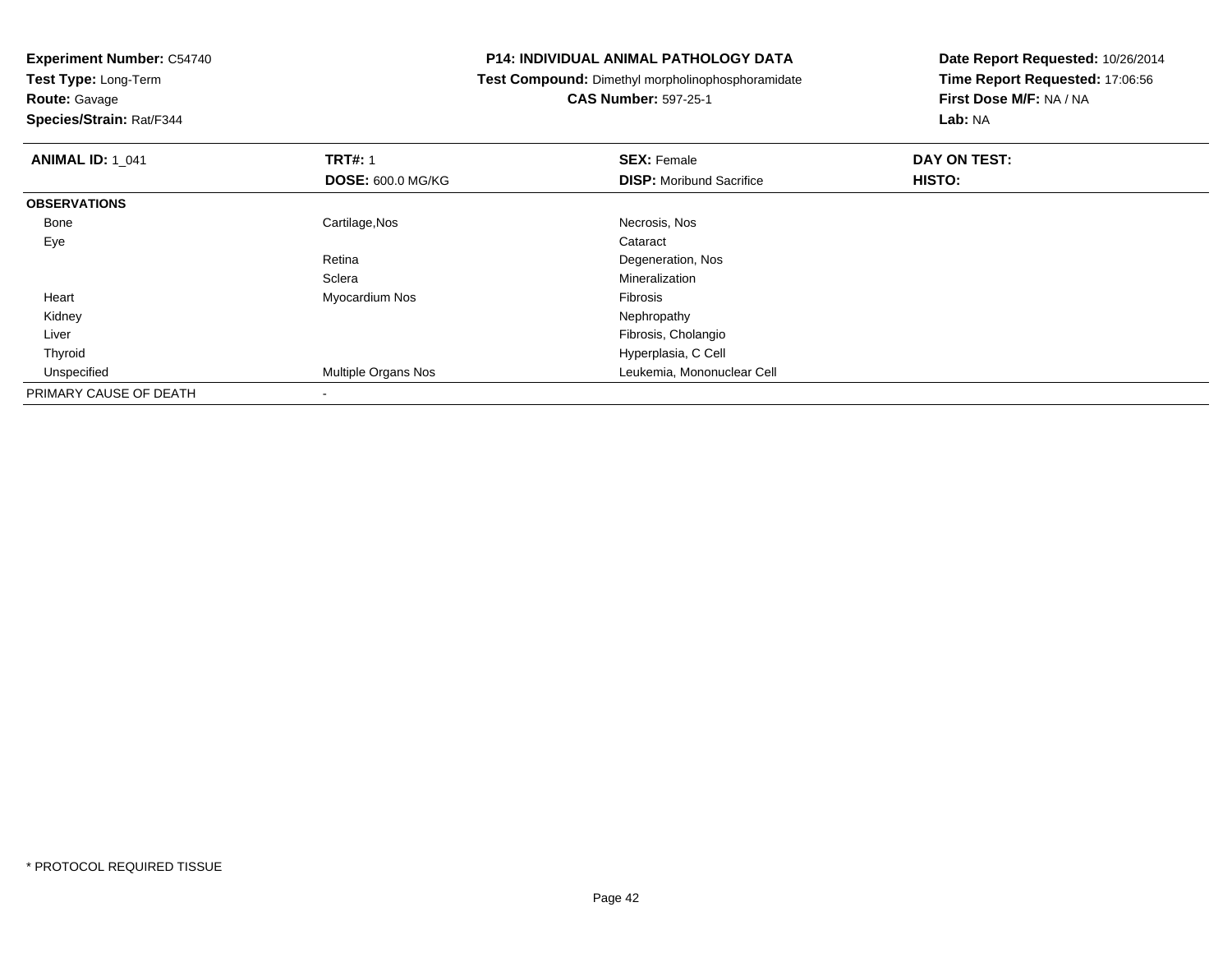| <b>Experiment Number: C54740</b><br>Test Type: Long-Term<br><b>Route: Gavage</b><br>Species/Strain: Rat/F344 |                                            | <b>P14: INDIVIDUAL ANIMAL PATHOLOGY DATA</b><br>Test Compound: Dimethyl morpholinophosphoramidate<br><b>CAS Number: 597-25-1</b> | Date Report Requested: 10/26/2014<br>Time Report Requested: 17:06:56<br>First Dose M/F: NA / NA<br>Lab: NA |
|--------------------------------------------------------------------------------------------------------------|--------------------------------------------|----------------------------------------------------------------------------------------------------------------------------------|------------------------------------------------------------------------------------------------------------|
| <b>ANIMAL ID: 1 042</b>                                                                                      | <b>TRT#: 1</b><br><b>DOSE: 600.0 MG/KG</b> | <b>SEX: Female</b><br><b>DISP: Natural Death</b>                                                                                 | DAY ON TEST:<br>HISTO:                                                                                     |
| <b>OBSERVATIONS</b>                                                                                          |                                            |                                                                                                                                  |                                                                                                            |
| Intestine Large                                                                                              | Colon                                      | Parasitism                                                                                                                       |                                                                                                            |
| Lung                                                                                                         |                                            | Congestion, Nos                                                                                                                  |                                                                                                            |
|                                                                                                              |                                            | Edema, Nos                                                                                                                       |                                                                                                            |
| Thymus                                                                                                       |                                            | Hemorrhage                                                                                                                       |                                                                                                            |
| PRIMARY CAUSE OF DEATH                                                                                       |                                            |                                                                                                                                  |                                                                                                            |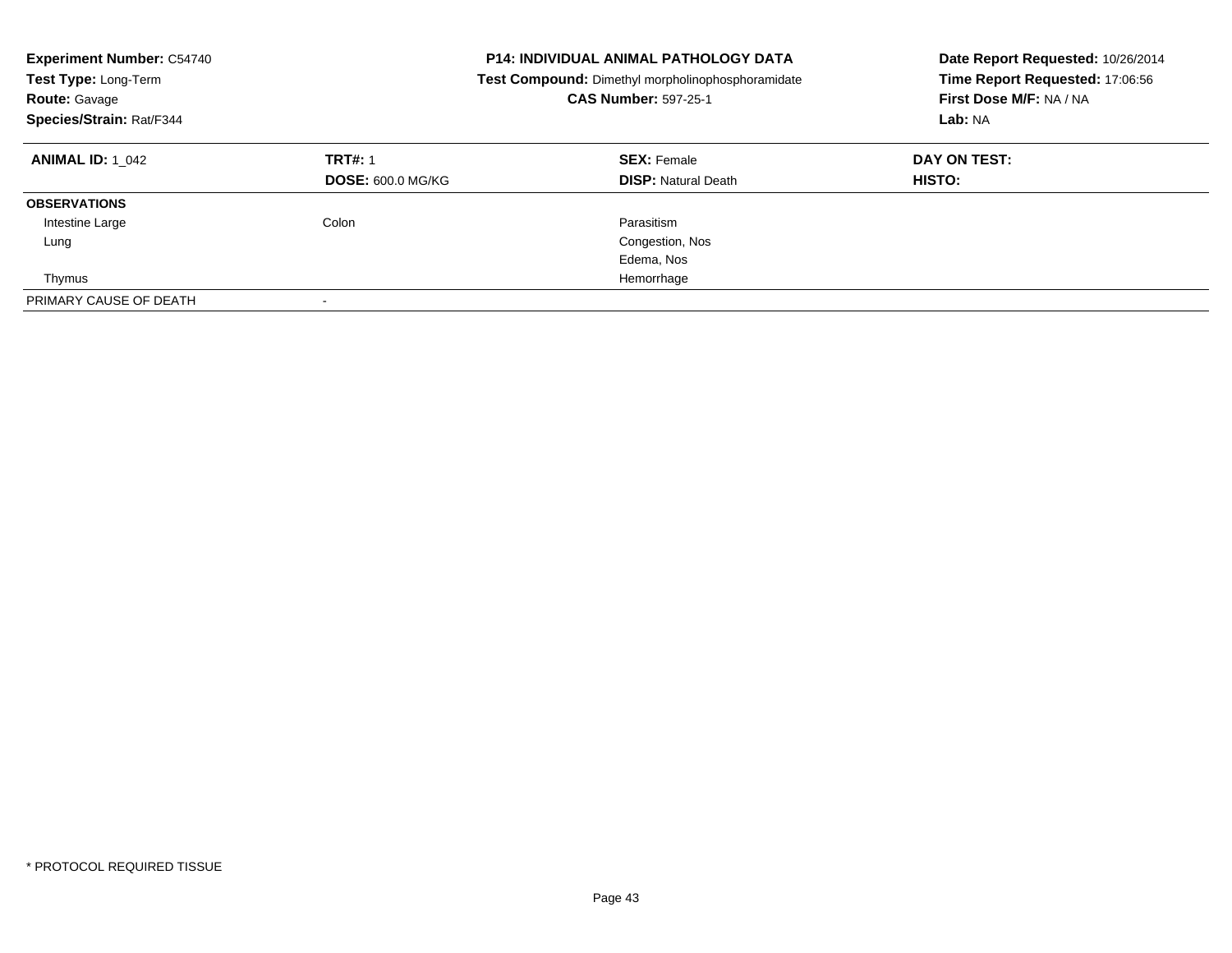| <b>Experiment Number: C54740</b><br>Test Type: Long-Term<br><b>Route: Gavage</b><br>Species/Strain: Rat/F344 | <b>P14: INDIVIDUAL ANIMAL PATHOLOGY DATA</b><br>Test Compound: Dimethyl morpholinophosphoramidate<br><b>CAS Number: 597-25-1</b> |                                                  | Date Report Requested: 10/26/2014<br>Time Report Requested: 17:06:56<br>First Dose M/F: NA / NA<br>Lab: NA |
|--------------------------------------------------------------------------------------------------------------|----------------------------------------------------------------------------------------------------------------------------------|--------------------------------------------------|------------------------------------------------------------------------------------------------------------|
| <b>ANIMAL ID: 1 043</b>                                                                                      | <b>TRT#: 1</b><br><b>DOSE: 600.0 MG/KG</b>                                                                                       | <b>SEX:</b> Female<br><b>DISP:</b> Natural Death | DAY ON TEST:<br>HISTO:                                                                                     |
| <b>OBSERVATIONS</b>                                                                                          |                                                                                                                                  |                                                  |                                                                                                            |
| Heart                                                                                                        | Myocardium Nos                                                                                                                   | <b>Fibrosis</b>                                  |                                                                                                            |
| Unspecified                                                                                                  | Multiple Organs Nos                                                                                                              | Leukemia, Mononuclear Cell                       |                                                                                                            |
| PRIMARY CAUSE OF DEATH                                                                                       |                                                                                                                                  |                                                  |                                                                                                            |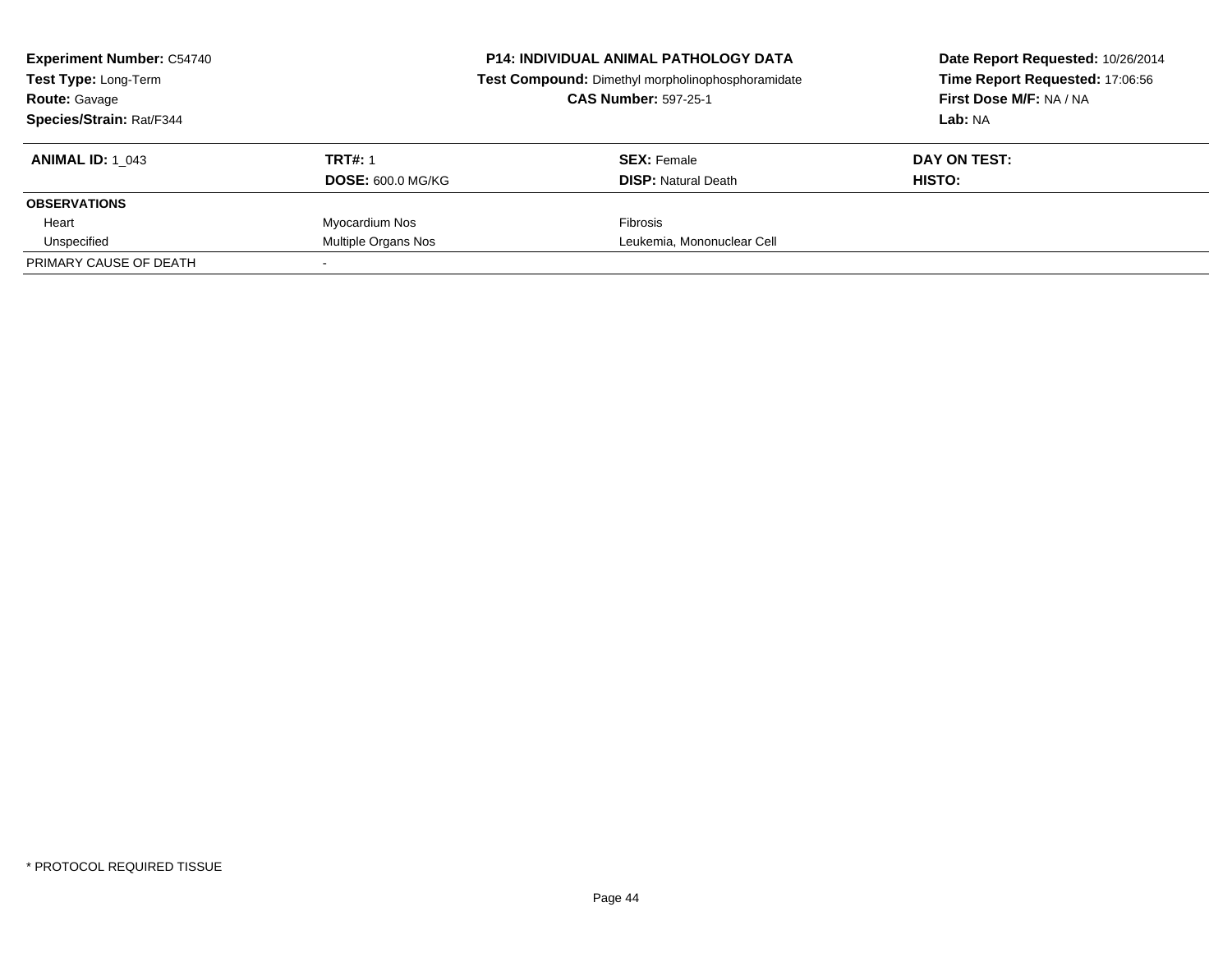| <b>Experiment Number: C54740</b><br>Test Type: Long-Term<br><b>Route: Gavage</b><br>Species/Strain: Rat/F344 | <b>P14: INDIVIDUAL ANIMAL PATHOLOGY DATA</b><br>Test Compound: Dimethyl morpholinophosphoramidate<br><b>CAS Number: 597-25-1</b> |                            | Date Report Requested: 10/26/2014<br>Time Report Requested: 17:06:56<br>First Dose M/F: NA / NA<br>Lab: NA |  |
|--------------------------------------------------------------------------------------------------------------|----------------------------------------------------------------------------------------------------------------------------------|----------------------------|------------------------------------------------------------------------------------------------------------|--|
| <b>ANIMAL ID: 1 044</b>                                                                                      | <b>TRT#: 1</b>                                                                                                                   | <b>SEX: Female</b>         | DAY ON TEST:                                                                                               |  |
|                                                                                                              | <b>DOSE: 600.0 MG/KG</b>                                                                                                         | <b>DISP: Natural Death</b> | <b>HISTO:</b>                                                                                              |  |
| <b>OBSERVATIONS</b>                                                                                          |                                                                                                                                  |                            |                                                                                                            |  |
| Eye                                                                                                          |                                                                                                                                  | Cataract                   |                                                                                                            |  |
| Lung                                                                                                         |                                                                                                                                  | Congestion, Nos            |                                                                                                            |  |
|                                                                                                              |                                                                                                                                  | Edema, Nos                 |                                                                                                            |  |
| PRIMARY CAUSE OF DEATH                                                                                       |                                                                                                                                  |                            |                                                                                                            |  |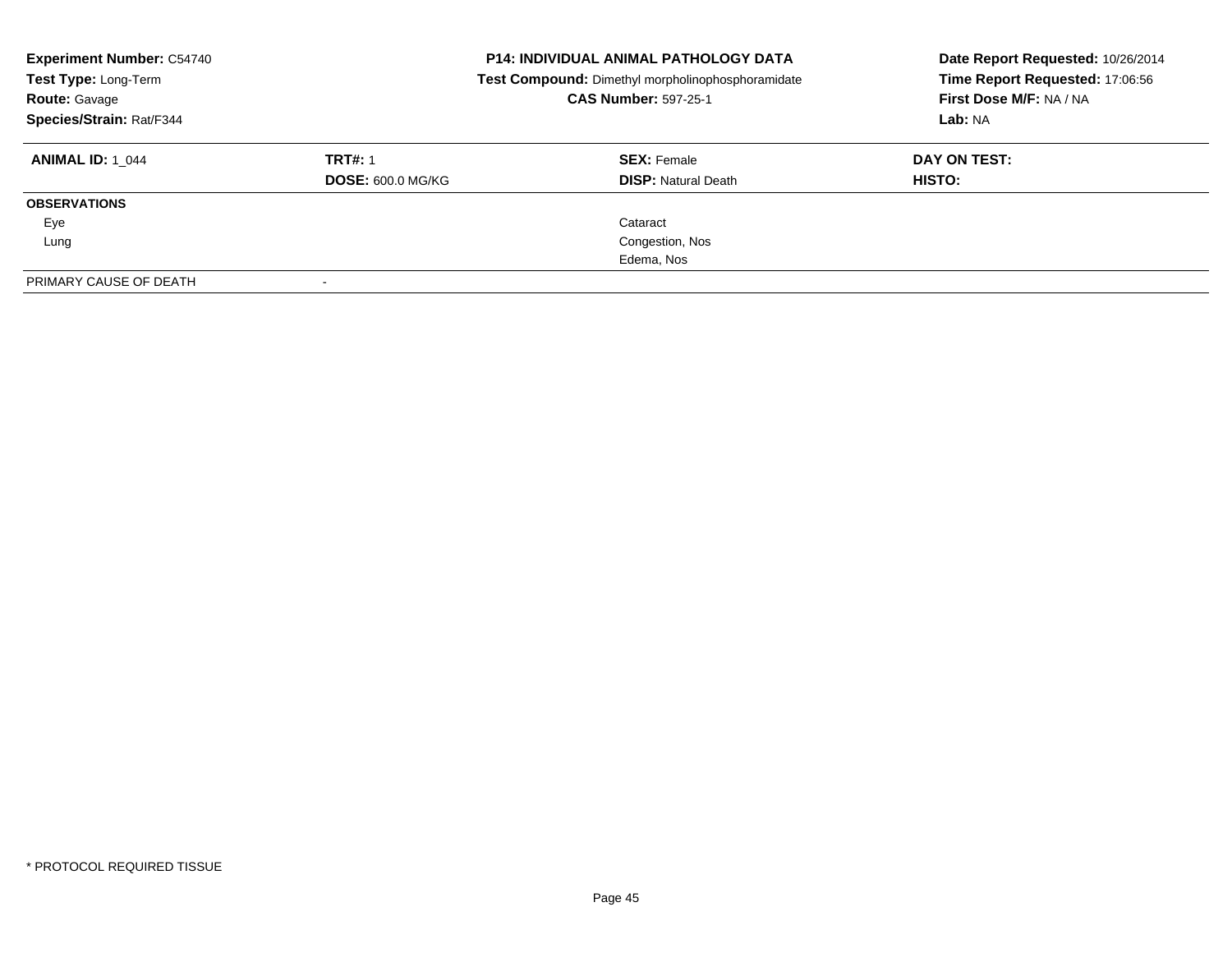**Test Type:** Long-Term

**Route:** Gavage

**Species/Strain:** Rat/F344

#### **P14: INDIVIDUAL ANIMAL PATHOLOGY DATA**

**Test Compound:** Dimethyl morpholinophosphoramidate

**CAS Number:** 597-25-1

| <b>ANIMAL ID: 1 045</b> | <b>TRT#: 1</b>            | <b>SEX: Female</b>                    | DAY ON TEST: |  |
|-------------------------|---------------------------|---------------------------------------|--------------|--|
|                         | <b>DOSE: 600.0 MG/KG</b>  | <b>DISP: Terminal Sacrifice</b>       | HISTO:       |  |
| <b>OBSERVATIONS</b>     |                           |                                       |              |  |
| Clitoral gland          |                           | Abscess, Nos                          |              |  |
| Eye                     |                           | Cataract                              |              |  |
|                         | Retina                    | Degeneration, Nos                     |              |  |
| Heart                   | Myocardium Nos            | Fibrosis                              |              |  |
| Kidney                  |                           | Hemorrhage                            |              |  |
|                         |                           | Nephropathy                           |              |  |
| Liver                   | <b>Bile Duct</b>          | Hyperplasia, Nos                      |              |  |
| Lung                    |                           | Inflammation, Interstitial            |              |  |
| Pituitary gland         | <b>Anterior Pituitary</b> | Hemosiderosis                         |              |  |
| Thymus                  |                           | <b>Persistent Embryonic Structure</b> |              |  |
| Unspecified             | Multiple Organs Nos       | Leukemia, Mononuclear Cell            |              |  |
| PRIMARY CAUSE OF DEATH  | $\overline{\phantom{a}}$  |                                       |              |  |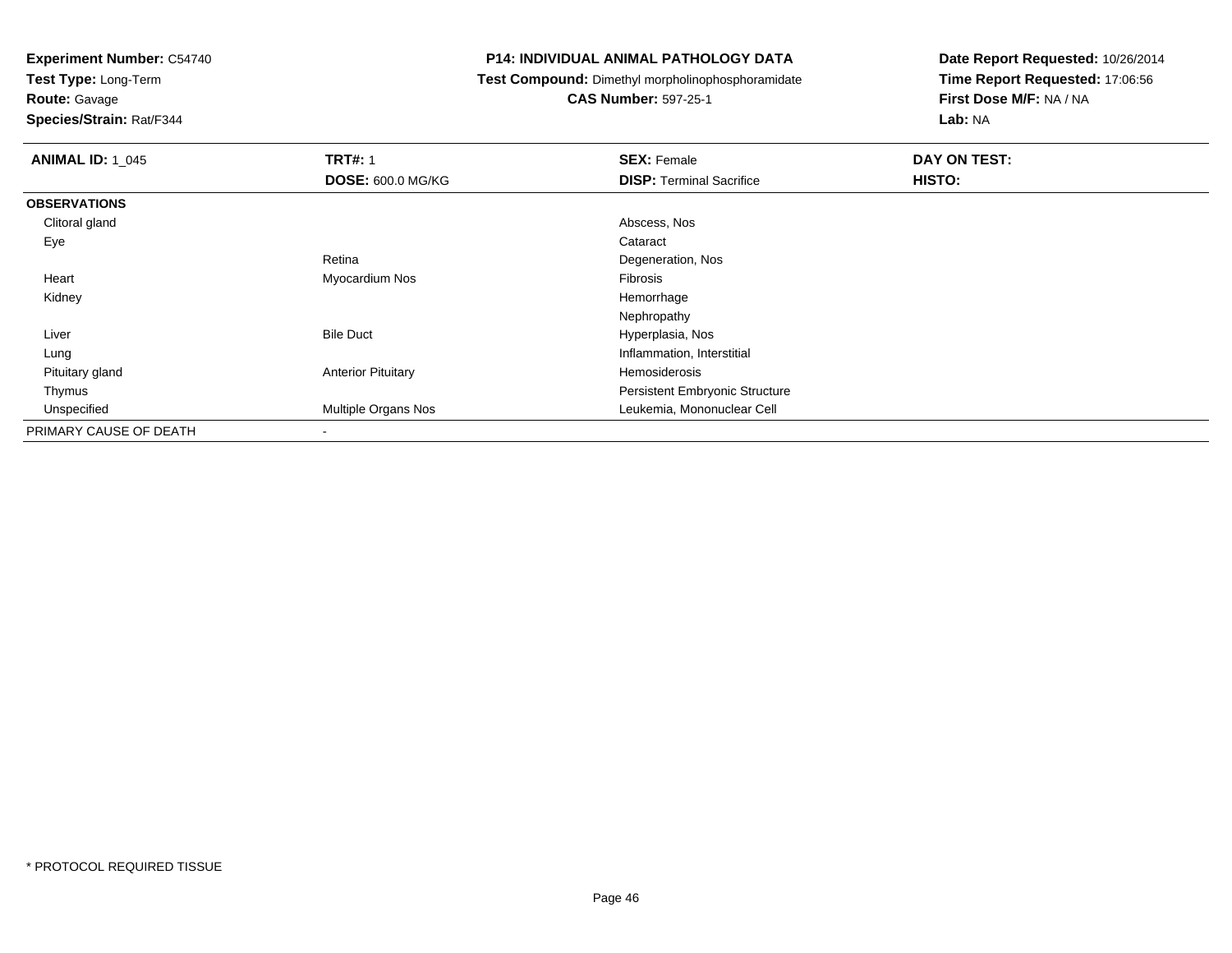**Experiment Number:** C54740**Test Type:** Long-Term

**Route:** Gavage

**Species/Strain:** Rat/F344

#### **P14: INDIVIDUAL ANIMAL PATHOLOGY DATA**

**Test Compound:** Dimethyl morpholinophosphoramidate

**CAS Number:** 597-25-1

| <b>ANIMAL ID: 1_046</b> | <b>TRT#: 1</b>              | <b>SEX: Female</b>                | DAY ON TEST: |
|-------------------------|-----------------------------|-----------------------------------|--------------|
|                         | <b>DOSE: 600.0 MG/KG</b>    | <b>DISP:</b> Moribund Sacrifice   | HISTO:       |
| <b>OBSERVATIONS</b>     |                             |                                   |              |
| <b>Blood vessel</b>     | <b>Pulmonary Artery Nos</b> | Mineralization                    |              |
| Brain                   | Stem                        | Displacement, Nos                 |              |
| Heart                   | Myocardium Nos              | Degeneration, Nos                 |              |
| Kidney                  |                             | Calculus, Microscopic Examination |              |
|                         |                             | Hemorrhage                        |              |
|                         |                             | Hemosiderosis                     |              |
|                         |                             | Nephropathy                       |              |
| Liver                   |                             | Inflammation, Multifocal          |              |
| Pituitary gland         | <b>Anterior Pituitary</b>   | Adenoma, Nos                      |              |
| Unspecified             | <b>Abdominal Cavity</b>     | Necrosis, Fat                     |              |
| PRIMARY CAUSE OF DEATH  |                             |                                   |              |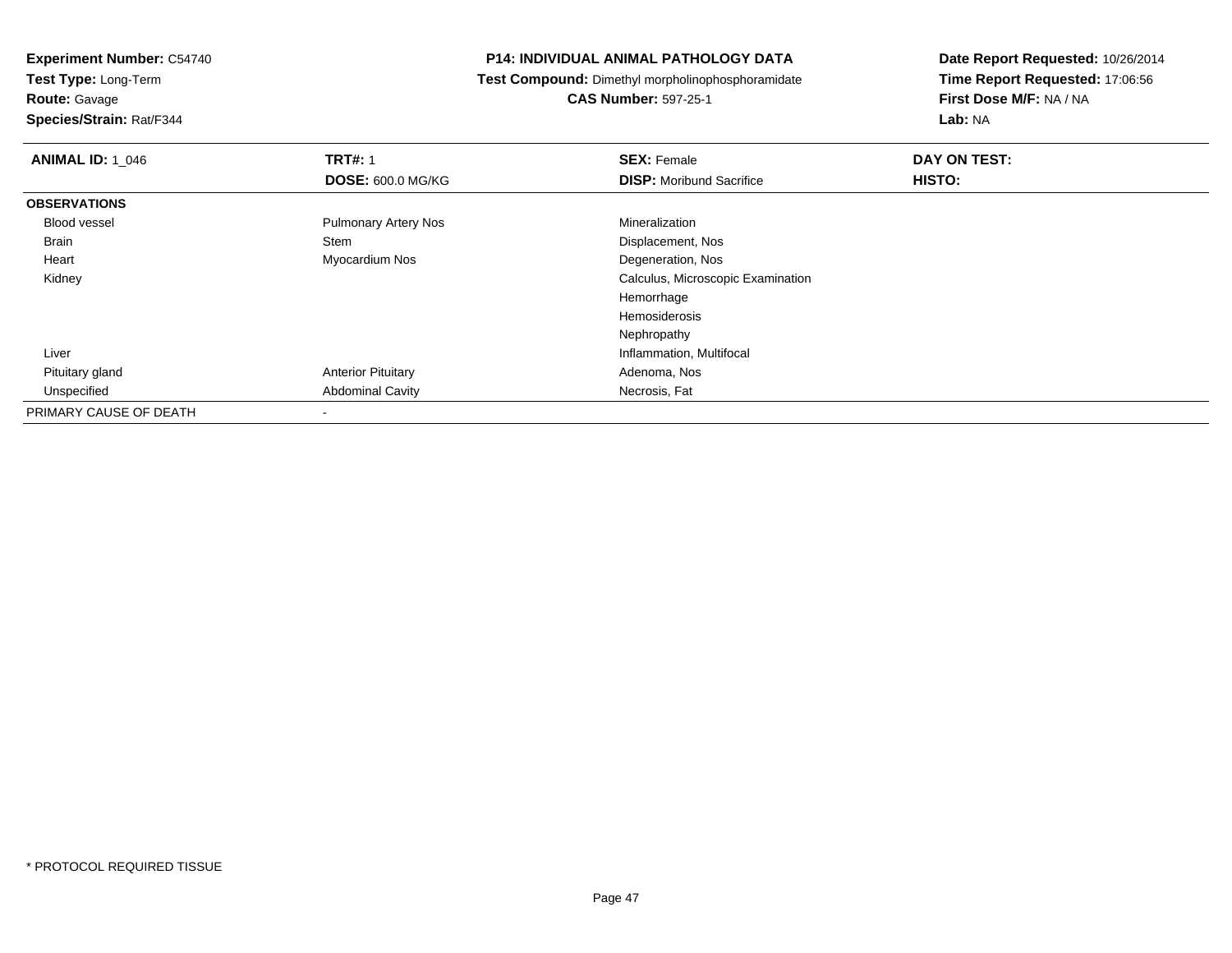| <b>Experiment Number: C54740</b><br>Test Type: Long-Term<br><b>Route: Gavage</b><br>Species/Strain: Rat/F344 |                          | <b>P14: INDIVIDUAL ANIMAL PATHOLOGY DATA</b><br>Test Compound: Dimethyl morpholinophosphoramidate<br><b>CAS Number: 597-25-1</b> | Date Report Requested: 10/26/2014<br>Time Report Requested: 17:06:56<br>First Dose M/F: NA / NA<br>Lab: NA |
|--------------------------------------------------------------------------------------------------------------|--------------------------|----------------------------------------------------------------------------------------------------------------------------------|------------------------------------------------------------------------------------------------------------|
| <b>ANIMAL ID: 1 047</b>                                                                                      | <b>TRT#: 1</b>           | <b>SEX: Female</b>                                                                                                               | DAY ON TEST:                                                                                               |
|                                                                                                              | <b>DOSE: 600.0 MG/KG</b> | <b>DISP:</b> Terminal Sacrifice                                                                                                  | HISTO:                                                                                                     |
| <b>OBSERVATIONS</b>                                                                                          |                          |                                                                                                                                  |                                                                                                            |
| Kidney                                                                                                       |                          | Nephropathy                                                                                                                      |                                                                                                            |
| Liver                                                                                                        |                          | Cytoplasmic Change, Ground-Glass                                                                                                 |                                                                                                            |
|                                                                                                              |                          | Inflammation, Multifocal                                                                                                         |                                                                                                            |
| Lung                                                                                                         | Alveoli                  | Histiocytosis                                                                                                                    |                                                                                                            |
| Mammary gland                                                                                                |                          | Fibroadenoma                                                                                                                     |                                                                                                            |
| Thymus                                                                                                       |                          | <b>Persistent Embryonic Structure</b>                                                                                            |                                                                                                            |
| Uterus                                                                                                       |                          | <b>Endometrial Stromal Polyp</b>                                                                                                 |                                                                                                            |
| PRIMARY CAUSE OF DEATH                                                                                       |                          |                                                                                                                                  |                                                                                                            |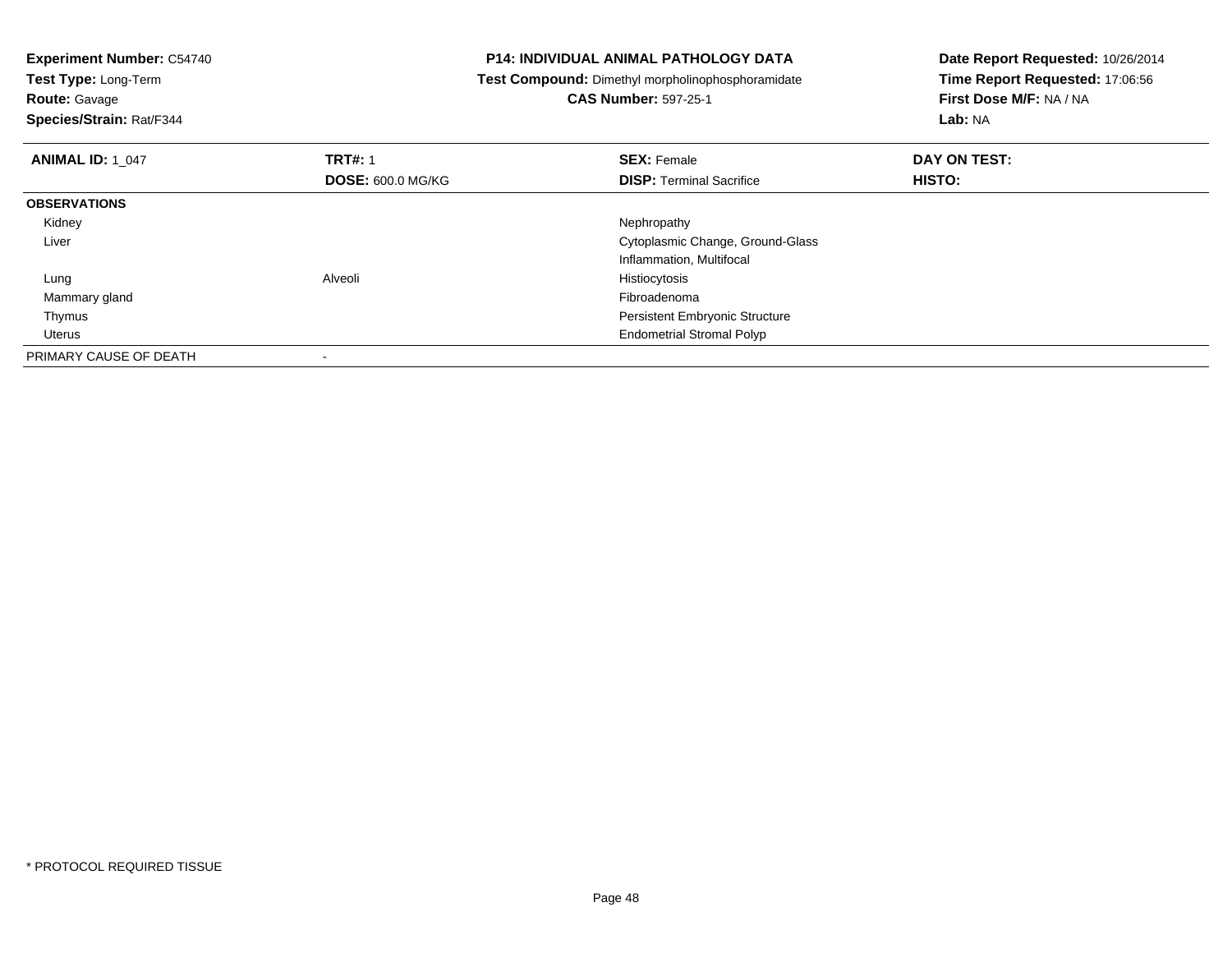| <b>Experiment Number: C54740</b><br>Test Type: Long-Term<br><b>Route: Gavage</b><br>Species/Strain: Rat/F344 |                          | <b>P14: INDIVIDUAL ANIMAL PATHOLOGY DATA</b><br><b>Test Compound:</b> Dimethyl morpholinophosphoramidate<br><b>CAS Number: 597-25-1</b> | Date Report Requested: 10/26/2014<br>Time Report Requested: 17:06:56<br>First Dose M/F: NA / NA<br>Lab: NA |
|--------------------------------------------------------------------------------------------------------------|--------------------------|-----------------------------------------------------------------------------------------------------------------------------------------|------------------------------------------------------------------------------------------------------------|
| <b>ANIMAL ID: 1 048</b>                                                                                      | <b>TRT#: 1</b>           | <b>SEX: Female</b>                                                                                                                      | DAY ON TEST:                                                                                               |
|                                                                                                              | <b>DOSE: 600.0 MG/KG</b> | <b>DISP:</b> Terminal Sacrifice                                                                                                         | <b>HISTO:</b>                                                                                              |
| <b>OBSERVATIONS</b>                                                                                          |                          |                                                                                                                                         |                                                                                                            |
| Adrenal gland                                                                                                |                          | Pheochromocytoma                                                                                                                        |                                                                                                            |
| Bone                                                                                                         | Cartilage, Nos           | Necrosis, Nos                                                                                                                           |                                                                                                            |
| Kidney                                                                                                       |                          | Nephropathy                                                                                                                             |                                                                                                            |
| Liver                                                                                                        |                          | Fibrosis, Cholangio                                                                                                                     |                                                                                                            |
| Mammary gland                                                                                                |                          | Galactocele                                                                                                                             |                                                                                                            |
| Uterus                                                                                                       |                          | <b>Endometrial Stromal Polyp</b>                                                                                                        |                                                                                                            |
| PRIMARY CAUSE OF DEATH                                                                                       |                          |                                                                                                                                         |                                                                                                            |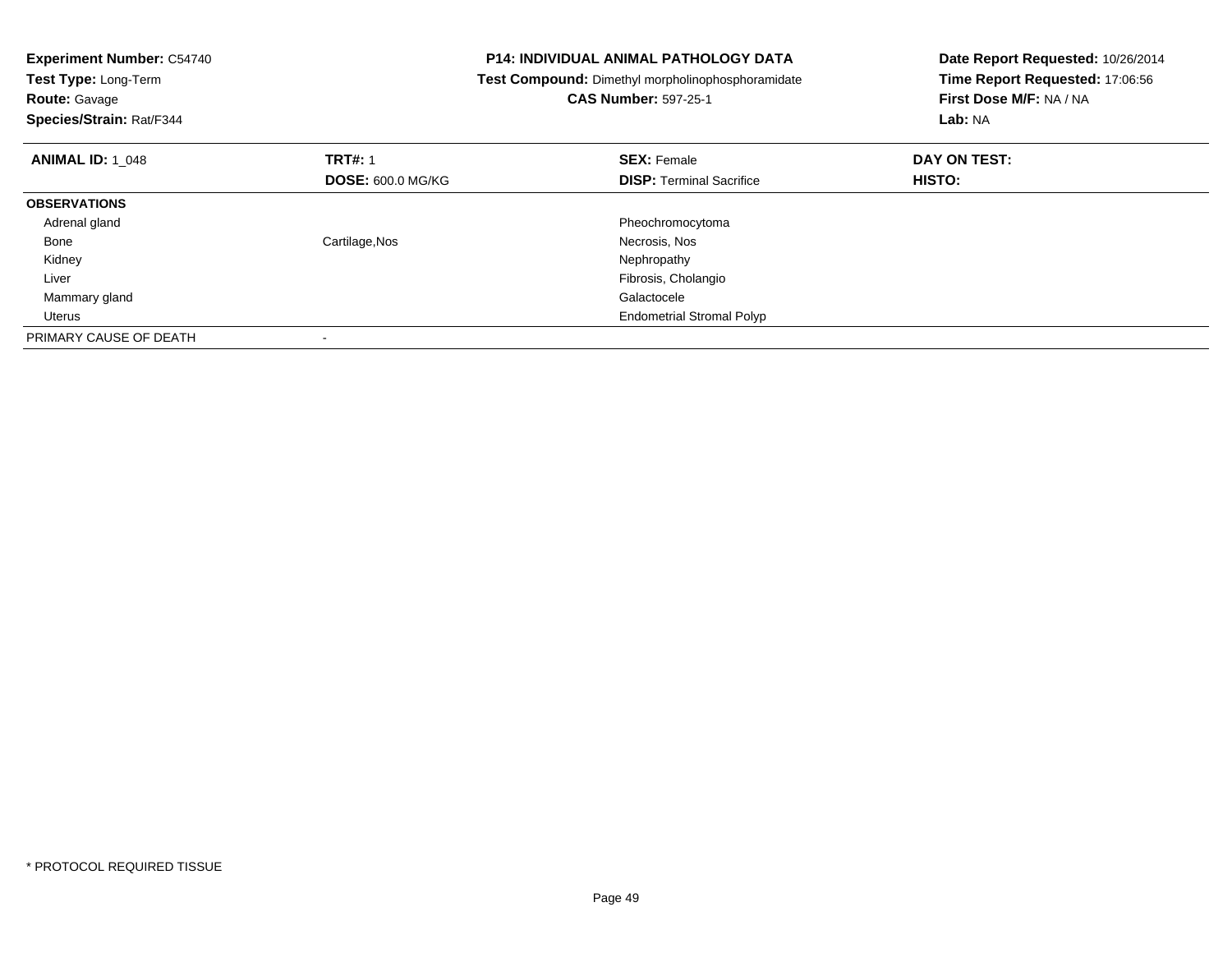**Experiment Number:** C54740**Test Type:** Long-Term**Route:** Gavage **Species/Strain:** Rat/F344**P14: INDIVIDUAL ANIMAL PATHOLOGY DATA Test Compound:** Dimethyl morpholinophosphoramidate**CAS Number:** 597-25-1**Date Report Requested:** 10/26/2014**Time Report Requested:** 17:06:56**First Dose M/F:** NA / NA**Lab:** NA**ANIMAL ID:** 1\_049**TRT#:** 1 **SEX:** Female **DAY ON TEST: DOSE:** 600.0 MG/KG**DISP:** Natural Death **HISTO: OBSERVATIONS** Blood vessel Pulmonary Artery Nos Mineralizations Degeneration, Nos Heart Myocardium Nos Liver Inflammation, Chronic Lung Congestion, Nos HemorrhageAdenoma, Nos Pituitary glandAnterior Pituitary Thymus Persistent Embryonic Structure UterusEndometrial Stromal Polyp

PRIMARY CAUSE OF DEATH-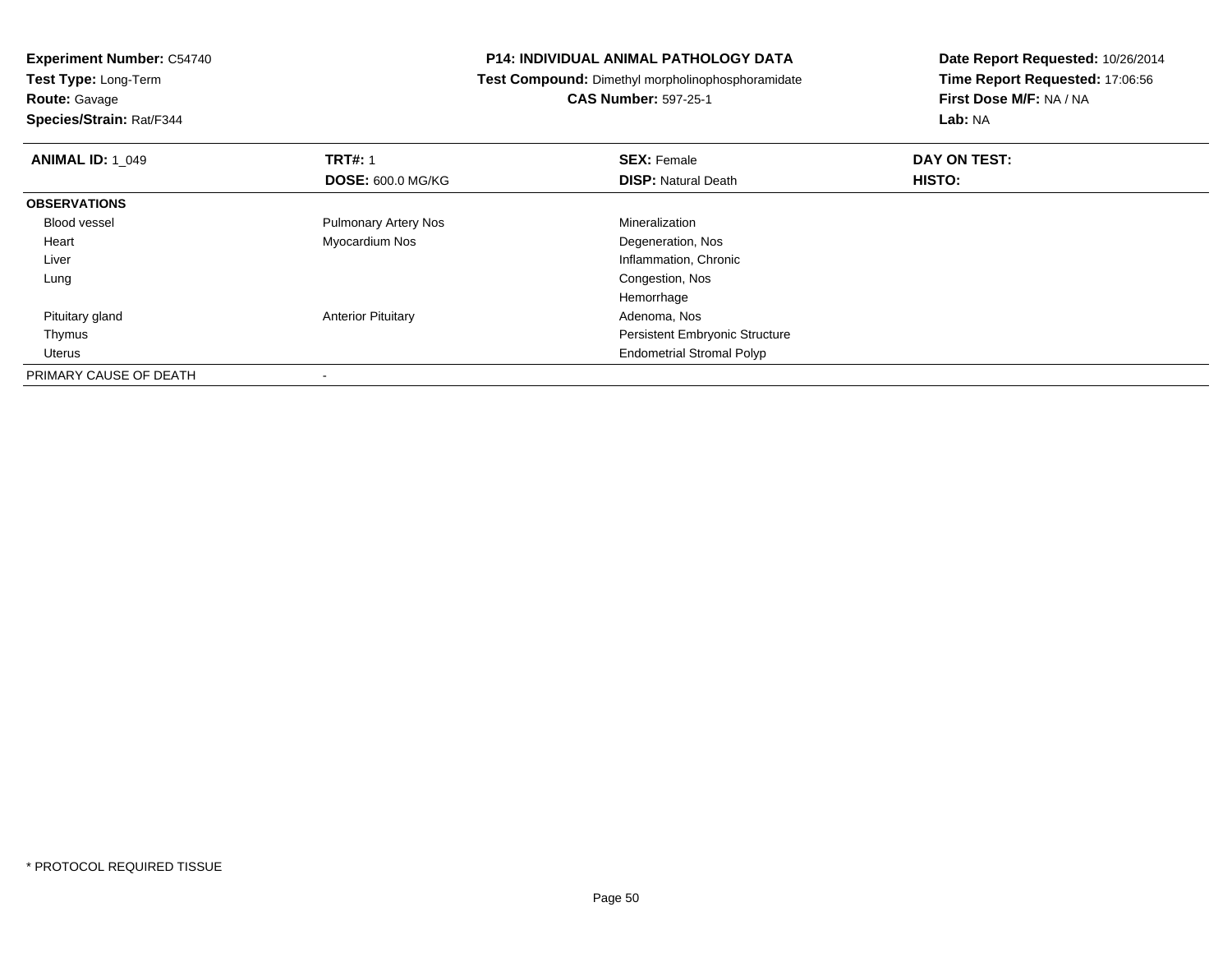**Test Type:** Long-Term

**Route:** Gavage

**Species/Strain:** Rat/F344

#### **P14: INDIVIDUAL ANIMAL PATHOLOGY DATA**

**Test Compound:** Dimethyl morpholinophosphoramidate

**CAS Number:** 597-25-1

| <b>ANIMAL ID: 1 050</b> | <b>TRT#: 1</b>             | <b>SEX: Female</b>                    | DAY ON TEST: |  |
|-------------------------|----------------------------|---------------------------------------|--------------|--|
|                         | <b>DOSE: 600.0 MG/KG</b>   | <b>DISP:</b> Moribund Sacrifice       | HISTO:       |  |
| <b>OBSERVATIONS</b>     |                            |                                       |              |  |
| Adrenal gland           |                            | Lipoidosis                            |              |  |
| Bone marrow             |                            | Atrophy, Nos                          |              |  |
| Heart                   | Myocardium Nos             | Fibrosis                              |              |  |
| Liver                   | <b>Bile Duct</b>           | Hyperplasia, Nos                      |              |  |
|                         | Centrilobular              | Metamorphosis, Fatty                  |              |  |
| Lung                    |                            | Hemosiderosis                         |              |  |
|                         | Alveoli                    | Histiocytosis                         |              |  |
| Thymus                  |                            | <b>Persistent Embryonic Structure</b> |              |  |
| Unspecified             | <b>Multiple Organs Nos</b> | Leukemia, Mononuclear Cell            |              |  |
| PRIMARY CAUSE OF DEATH  | $\,$                       |                                       |              |  |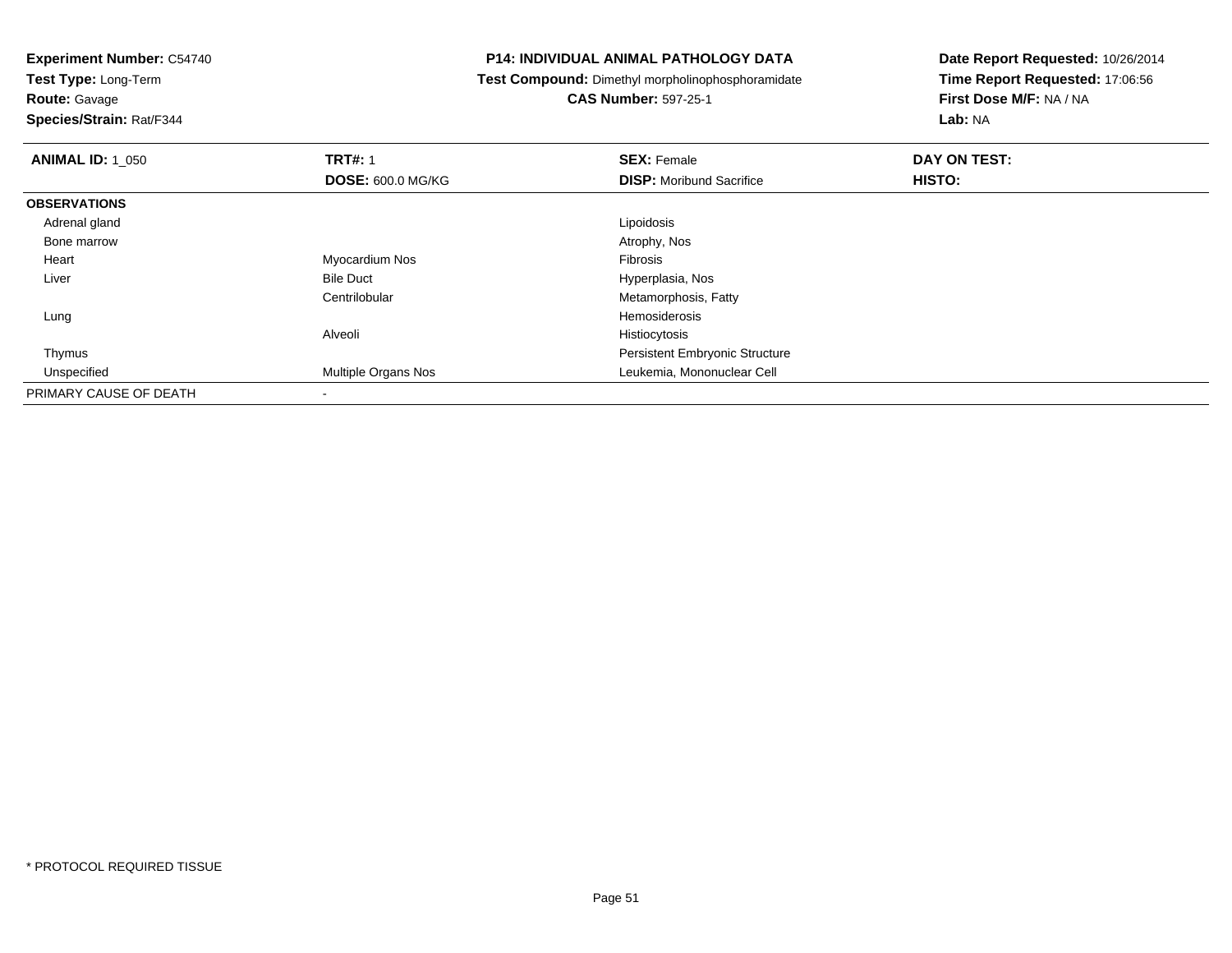| <b>Experiment Number: C54740</b><br>Test Type: Long-Term<br><b>Route: Gavage</b><br>Species/Strain: Rat/F344 |                             | P14: INDIVIDUAL ANIMAL PATHOLOGY DATA<br>Test Compound: Dimethyl morpholinophosphoramidate<br><b>CAS Number: 597-25-1</b> | Date Report Requested: 10/26/2014<br>Time Report Requested: 17:06:56<br>First Dose M/F: NA / NA<br>Lab: NA |
|--------------------------------------------------------------------------------------------------------------|-----------------------------|---------------------------------------------------------------------------------------------------------------------------|------------------------------------------------------------------------------------------------------------|
| <b>ANIMAL ID: 2 001</b>                                                                                      | <b>TRT#: 2</b>              | <b>SEX: Female</b>                                                                                                        | DAY ON TEST:                                                                                               |
|                                                                                                              | <b>DOSE: 150.0 MG/KG</b>    | <b>DISP:</b> Terminal Sacrifice                                                                                           | HISTO:                                                                                                     |
| <b>OBSERVATIONS</b>                                                                                          |                             |                                                                                                                           |                                                                                                            |
| Blood vessel                                                                                                 | <b>Pulmonary Artery Nos</b> | Mineralization                                                                                                            |                                                                                                            |
| Heart                                                                                                        |                             | Arteriosclerosis, Nos                                                                                                     |                                                                                                            |
|                                                                                                              | Myocardium Nos              | <b>Fibrosis</b>                                                                                                           |                                                                                                            |
| Kidney                                                                                                       |                             | Hemorrhage                                                                                                                |                                                                                                            |
|                                                                                                              |                             | Nephropathy                                                                                                               |                                                                                                            |
| Lung                                                                                                         | Alveoli                     | Histiocytosis                                                                                                             |                                                                                                            |
| Thymus                                                                                                       |                             | <b>Persistent Embryonic Structure</b>                                                                                     |                                                                                                            |
| PRIMARY CAUSE OF DEATH                                                                                       |                             |                                                                                                                           |                                                                                                            |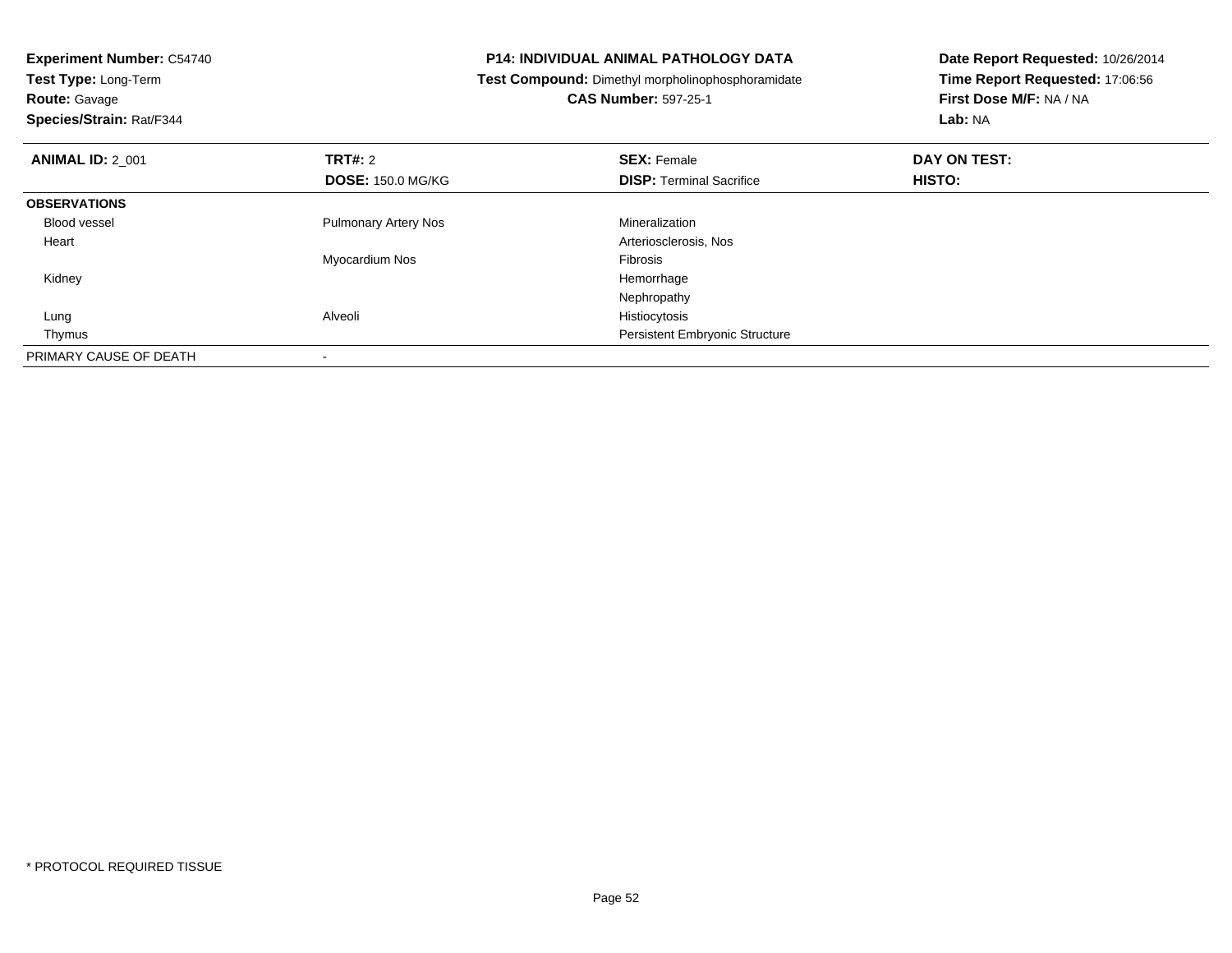| <b>Experiment Number: C54740</b><br>Test Type: Long-Term<br><b>Route: Gavage</b><br>Species/Strain: Rat/F344 |                           | <b>P14: INDIVIDUAL ANIMAL PATHOLOGY DATA</b><br>Test Compound: Dimethyl morpholinophosphoramidate<br><b>CAS Number: 597-25-1</b> | Date Report Requested: 10/26/2014<br>Time Report Requested: 17:06:56<br>First Dose M/F: NA / NA<br>Lab: NA |
|--------------------------------------------------------------------------------------------------------------|---------------------------|----------------------------------------------------------------------------------------------------------------------------------|------------------------------------------------------------------------------------------------------------|
| <b>ANIMAL ID: 2 002</b>                                                                                      | <b>TRT#: 2</b>            | <b>SEX: Female</b>                                                                                                               | DAY ON TEST:                                                                                               |
|                                                                                                              | <b>DOSE: 150.0 MG/KG</b>  | <b>DISP:</b> Terminal Sacrifice                                                                                                  | HISTO:                                                                                                     |
| <b>OBSERVATIONS</b>                                                                                          |                           |                                                                                                                                  |                                                                                                            |
| Eye                                                                                                          |                           | Cataract                                                                                                                         |                                                                                                            |
|                                                                                                              | Retina                    | Degeneration, Nos                                                                                                                |                                                                                                            |
| Kidney                                                                                                       |                           | Nephropathy                                                                                                                      |                                                                                                            |
| Liver                                                                                                        | <b>Bile Duct</b>          | Hyperplasia, Nos                                                                                                                 |                                                                                                            |
| Mammary gland                                                                                                |                           | Fibroadenoma                                                                                                                     |                                                                                                            |
| Pituitary gland                                                                                              | <b>Anterior Pituitary</b> | Cyst, Nos                                                                                                                        |                                                                                                            |
| Thymus                                                                                                       |                           | <b>Persistent Embryonic Structure</b>                                                                                            |                                                                                                            |
| PRIMARY CAUSE OF DEATH                                                                                       |                           |                                                                                                                                  |                                                                                                            |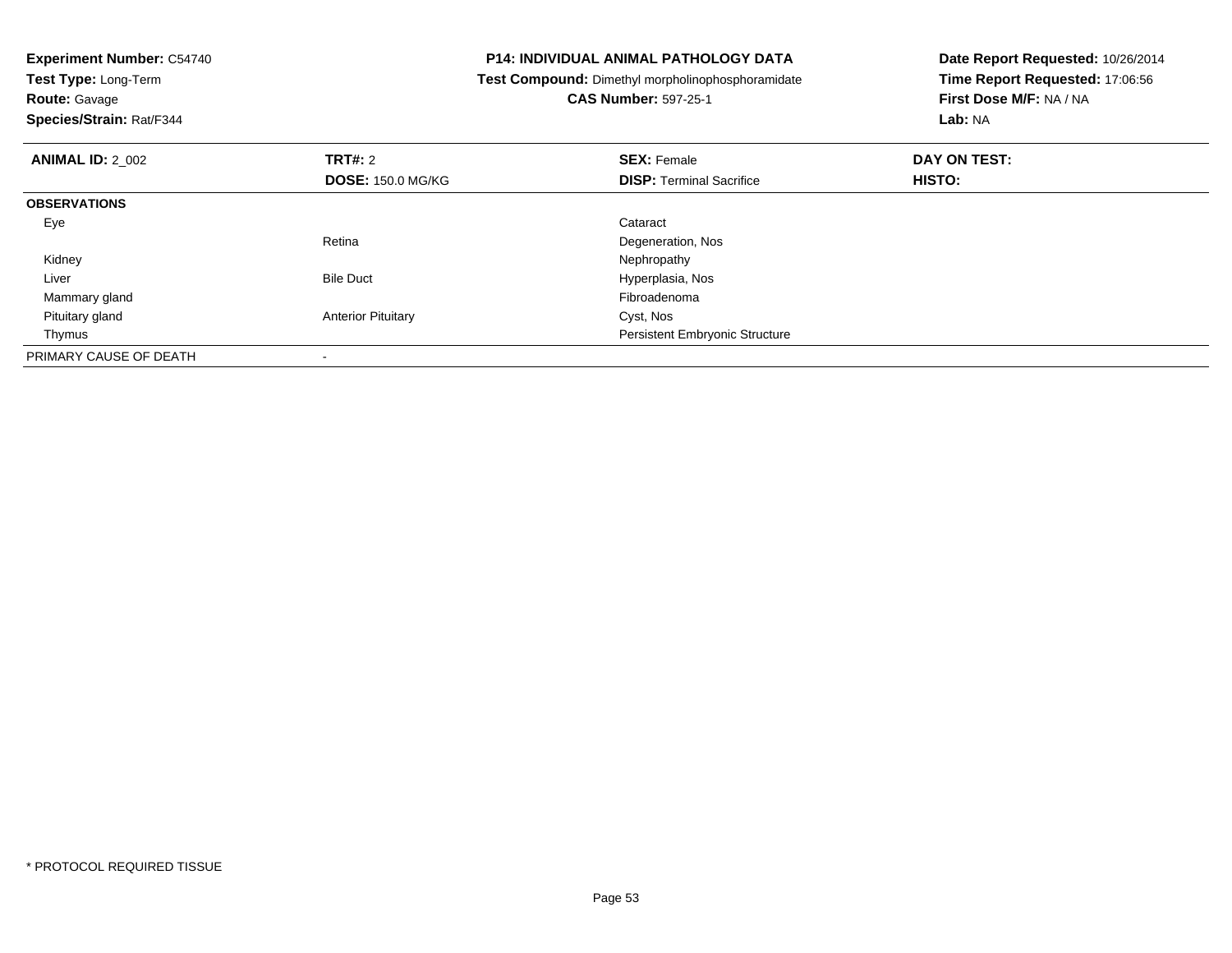| <b>Experiment Number: C54740</b><br>Test Type: Long-Term<br><b>Route: Gavage</b><br>Species/Strain: Rat/F344 |                                            | <b>P14: INDIVIDUAL ANIMAL PATHOLOGY DATA</b><br>Test Compound: Dimethyl morpholinophosphoramidate<br><b>CAS Number: 597-25-1</b> | Date Report Requested: 10/26/2014<br>Time Report Requested: 17:06:56<br>First Dose M/F: NA / NA<br>Lab: NA |
|--------------------------------------------------------------------------------------------------------------|--------------------------------------------|----------------------------------------------------------------------------------------------------------------------------------|------------------------------------------------------------------------------------------------------------|
| <b>ANIMAL ID: 2 003</b>                                                                                      | <b>TRT#: 2</b><br><b>DOSE: 150.0 MG/KG</b> | <b>SEX: Female</b><br><b>DISP:</b> Natural Death                                                                                 | DAY ON TEST:<br><b>HISTO:</b>                                                                              |
| <b>OBSERVATIONS</b>                                                                                          |                                            |                                                                                                                                  |                                                                                                            |
| Blood vessel                                                                                                 | <b>Pulmonary Artery Nos</b>                | Mineralization                                                                                                                   |                                                                                                            |
| Intestine Large                                                                                              | Colon                                      | Leiomyosarcoma                                                                                                                   |                                                                                                            |
| Kidney                                                                                                       |                                            | Nephrosis, Hydro                                                                                                                 |                                                                                                            |
| Liver                                                                                                        |                                            | Inflammation, Multifocal                                                                                                         |                                                                                                            |
| PRIMARY CAUSE OF DEATH                                                                                       |                                            |                                                                                                                                  |                                                                                                            |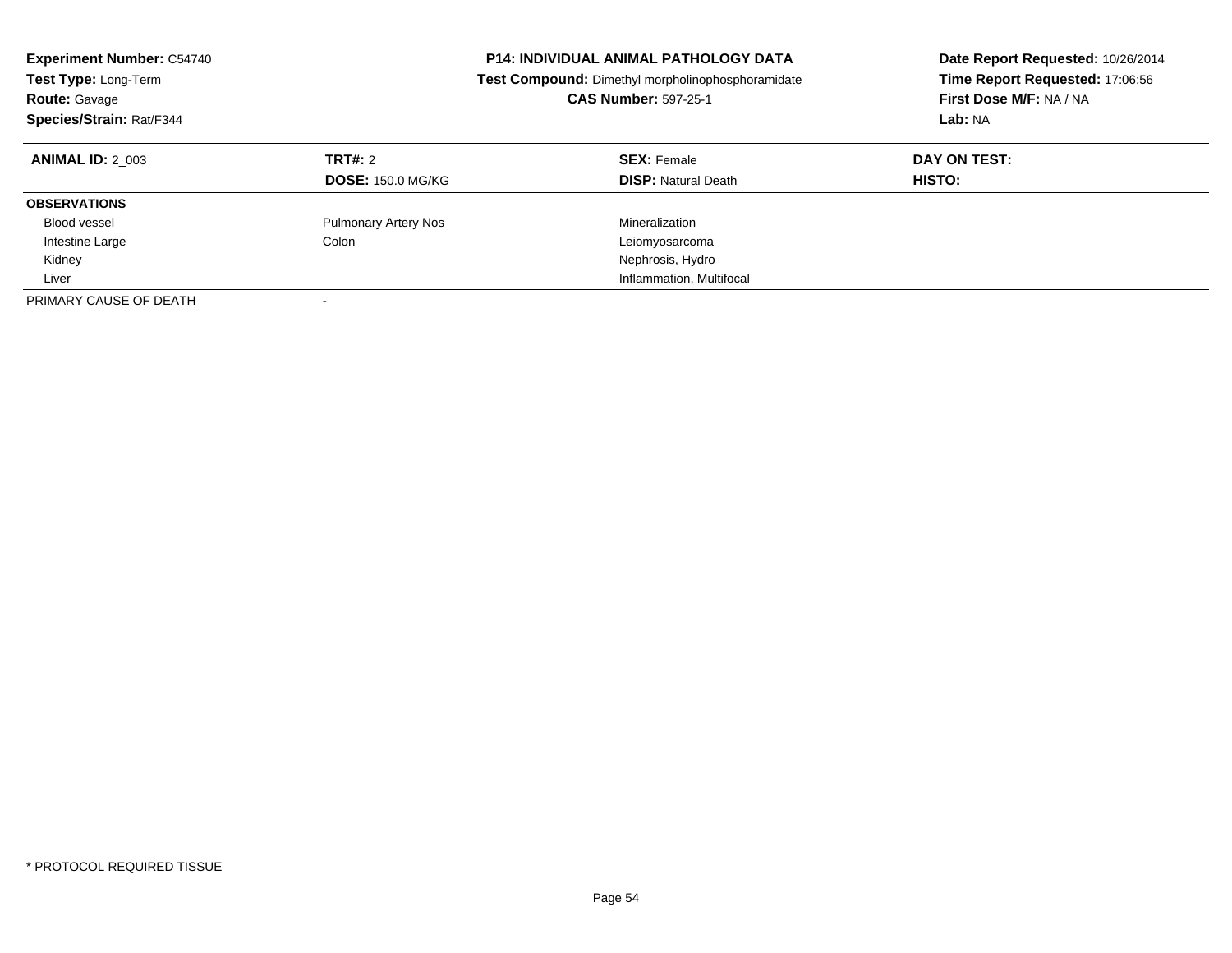**Test Type:** Long-Term

**Route:** Gavage

**Species/Strain:** Rat/F344

#### **P14: INDIVIDUAL ANIMAL PATHOLOGY DATA**

**Test Compound:** Dimethyl morpholinophosphoramidate

**CAS Number:** 597-25-1

| <b>ANIMAL ID: 2_004</b> | <b>TRT#: 2</b>              | <b>SEX: Female</b>              | DAY ON TEST: |  |
|-------------------------|-----------------------------|---------------------------------|--------------|--|
|                         | <b>DOSE: 150.0 MG/KG</b>    | <b>DISP: Terminal Sacrifice</b> | HISTO:       |  |
| <b>OBSERVATIONS</b>     |                             |                                 |              |  |
| <b>Blood vessel</b>     | <b>Pulmonary Artery Nos</b> | Mineralization                  |              |  |
| Eye                     |                             | Cataract                        |              |  |
|                         | Retina                      | Degeneration, Nos               |              |  |
|                         | <b>Posterior Chamber</b>    | Hemorrhage                      |              |  |
|                         | Cornea                      | Inflammation, Chronic           |              |  |
|                         |                             | Phthisis Bulbi                  |              |  |
| Kidney                  |                             | Nephropathy                     |              |  |
| Liver                   |                             | Fibrosis, Cholangio             |              |  |
|                         | <b>Bile Duct</b>            | Hyperplasia, Nos                |              |  |
| Lung                    | Alveoli                     | Histiocytosis                   |              |  |
| Lymph node              | Mediastinal Lymph Node      | Hemorrhage                      |              |  |
| PRIMARY CAUSE OF DEATH  |                             |                                 |              |  |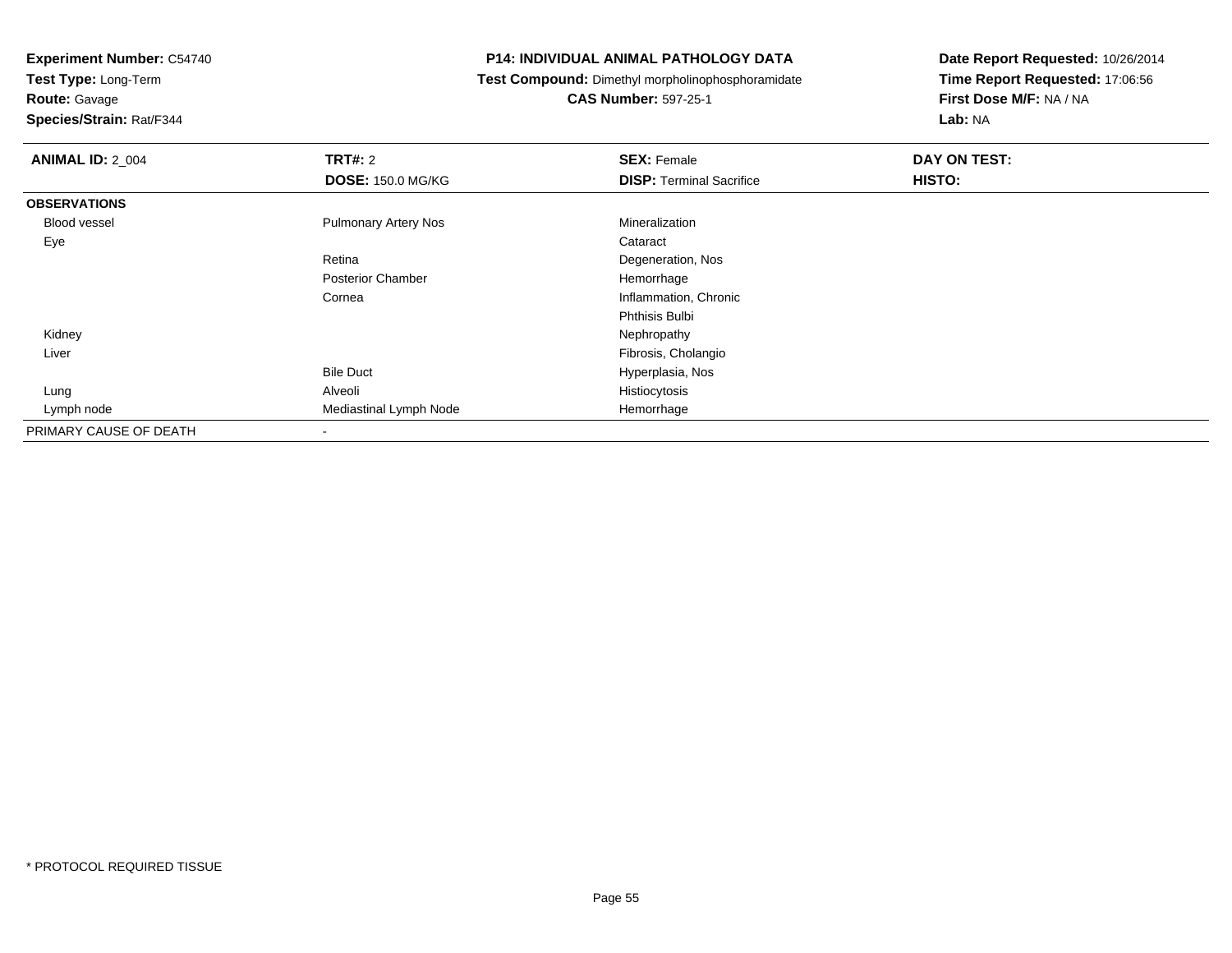**Experiment Number:** C54740**Test Type:** Long-Term**Route:** Gavage **Species/Strain:** Rat/F344**P14: INDIVIDUAL ANIMAL PATHOLOGY DATA Test Compound:** Dimethyl morpholinophosphoramidate**CAS Number:** 597-25-1**Date Report Requested:** 10/26/2014**Time Report Requested:** 17:06:56**First Dose M/F:** NA / NA**Lab:** NA**ANIMAL ID:** 2\_005**TRT#:** 2 **SEX:** Female **DAY ON TEST: DOSE:** 150.0 MG/KG**DISP:** Moribund Sacrifice **HISTO: OBSERVATIONS** EyeRetina Degeneration, Nos<br>
Nephropathy<br>
Nephropathy Kidneyy the control of the control of the control of the control of the control of the control of the control of the control of the control of the control of the control of the control of the control of the control of the contro Liver Fibrosis, Cholangio Lung Alveoli Histiocytosis Pituitary glandAnterior Pituitary **Cyst, Nos**  Thymus Persistent Embryonic Structure Unspecifiedd **Expedition Control** of the Control of the Control of the Control of the Control of The Control of the Control of the Control of the Control of the Control of the Control of the Control of the Control of the Control of t PRIMARY CAUSE OF DEATH-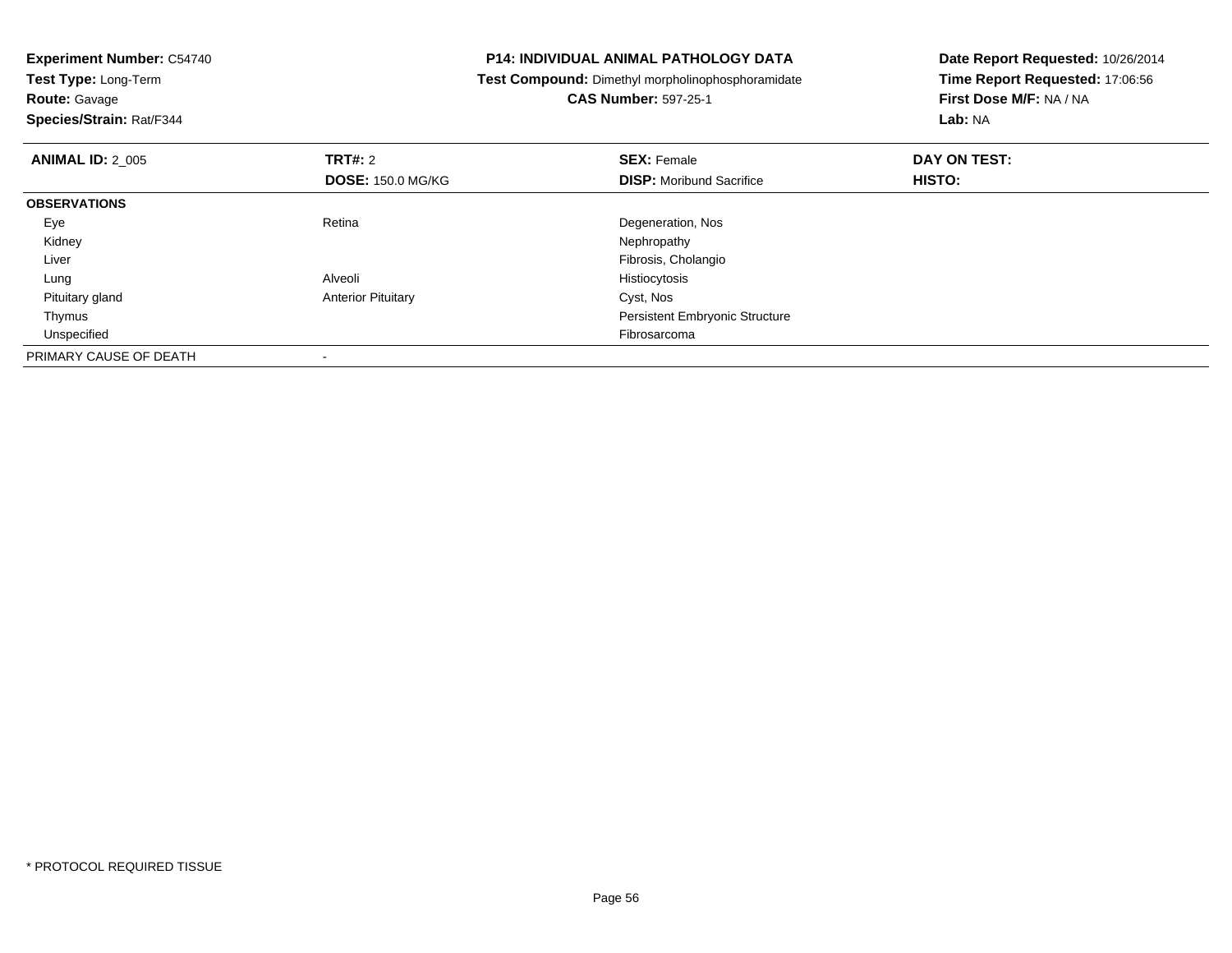| <b>Experiment Number: C54740</b><br>Test Type: Long-Term |                           | <b>P14: INDIVIDUAL ANIMAL PATHOLOGY DATA</b>      | Date Report Requested: 10/26/2014 |
|----------------------------------------------------------|---------------------------|---------------------------------------------------|-----------------------------------|
|                                                          |                           | Test Compound: Dimethyl morpholinophosphoramidate | Time Report Requested: 17:06:56   |
| <b>Route: Gavage</b>                                     |                           | <b>CAS Number: 597-25-1</b>                       | First Dose M/F: NA / NA           |
| Species/Strain: Rat/F344                                 |                           |                                                   | <b>Lab: NA</b>                    |
| <b>ANIMAL ID: 2_006</b>                                  | <b>TRT#: 2</b>            | <b>SEX: Female</b>                                | DAY ON TEST:                      |
|                                                          | <b>DOSE: 150.0 MG/KG</b>  | <b>DISP: Natural Death</b>                        | HISTO:                            |
| <b>OBSERVATIONS</b>                                      |                           |                                                   |                                   |
| Bone                                                     | Cartilage, Nos            | Necrosis, Nos                                     |                                   |
| Heart                                                    | Myocardium Nos            | Fibrosis                                          |                                   |
| Kidney                                                   |                           | Nephropathy                                       |                                   |
| Liver                                                    | <b>Bile Duct</b>          | Hyperplasia, Nos                                  |                                   |
| Lung                                                     |                           | Congestion, Nos                                   |                                   |
| Mammary gland                                            |                           | Dilatation, Ducts                                 |                                   |
| Pituitary gland                                          | <b>Anterior Pituitary</b> | Adenoma, Nos                                      |                                   |
| PRIMARY CAUSE OF DEATH                                   |                           |                                                   |                                   |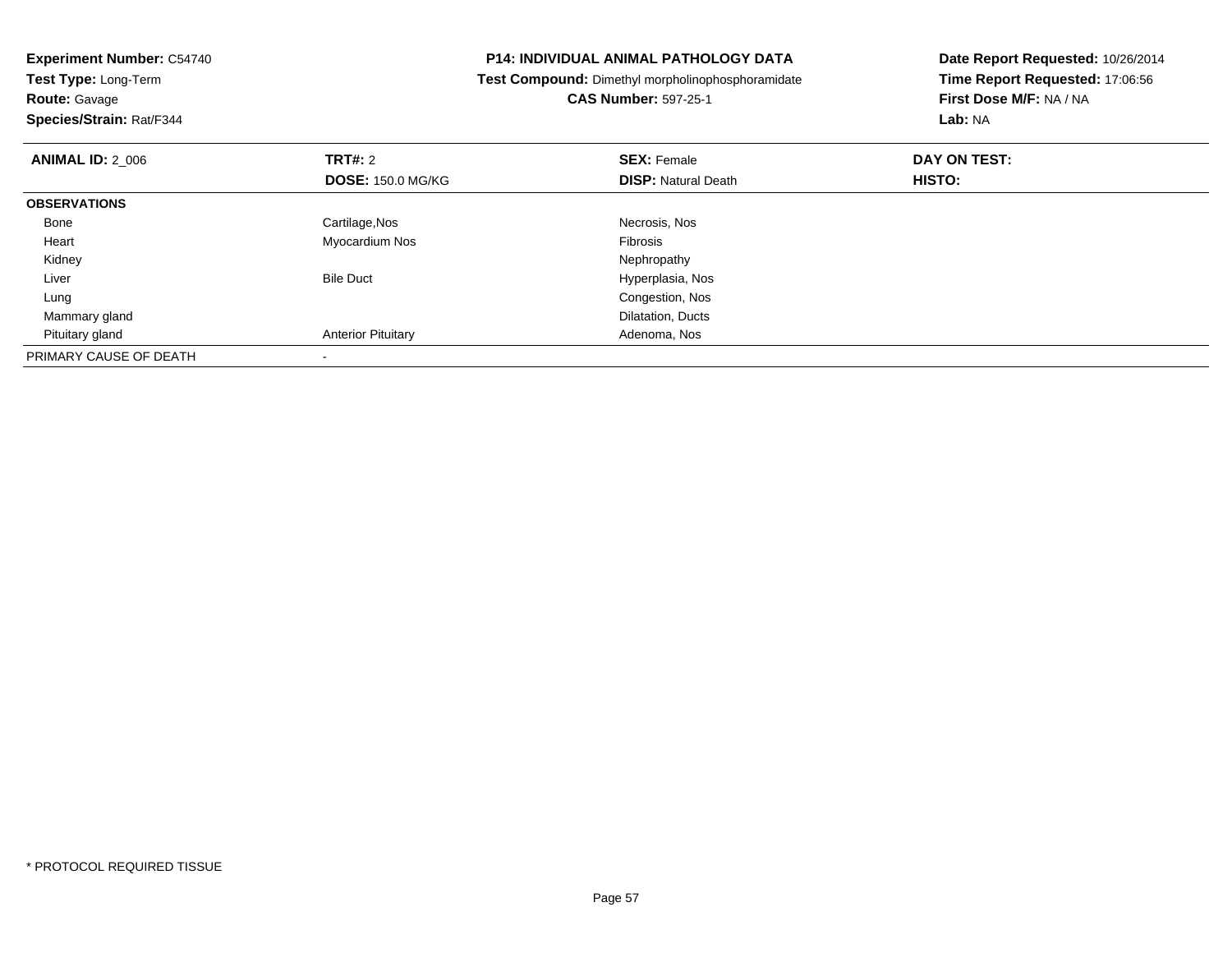**Test Type:** Long-Term**Route:** Gavage

**Species/Strain:** Rat/F344

#### **P14: INDIVIDUAL ANIMAL PATHOLOGY DATA**

**Test Compound:** Dimethyl morpholinophosphoramidate

**CAS Number:** 597-25-1

| <b>ANIMAL ID: 2 007</b> | <b>TRT#: 2</b>              | <b>SEX: Female</b>                    | DAY ON TEST:  |  |
|-------------------------|-----------------------------|---------------------------------------|---------------|--|
|                         | <b>DOSE: 150.0 MG/KG</b>    | <b>DISP:</b> Terminal Sacrifice       | <b>HISTO:</b> |  |
| <b>OBSERVATIONS</b>     |                             |                                       |               |  |
| Adrenal gland           |                             | Angiectasis                           |               |  |
| Blood vessel            | <b>Pulmonary Artery Nos</b> | Mineralization                        |               |  |
| Clitoral gland          |                             | Hyperplasia, Epithelial               |               |  |
| Liver                   |                             | Inflammation, Multifocal              |               |  |
| Lymph node              | Mediastinal Lymph Node      | Hemosiderosis                         |               |  |
| Mammary gland           |                             | Fibroadenoma                          |               |  |
| Pituitary gland         | <b>Anterior Pituitary</b>   | Cyst, Nos                             |               |  |
| Thymus                  |                             | <b>Persistent Embryonic Structure</b> |               |  |
| Thyroid                 |                             | Hyperplasia, C Cell                   |               |  |
| Unspecified             | Multiple Organs Nos         | Leukemia, Mononuclear Cell            |               |  |
| PRIMARY CAUSE OF DEATH  |                             |                                       |               |  |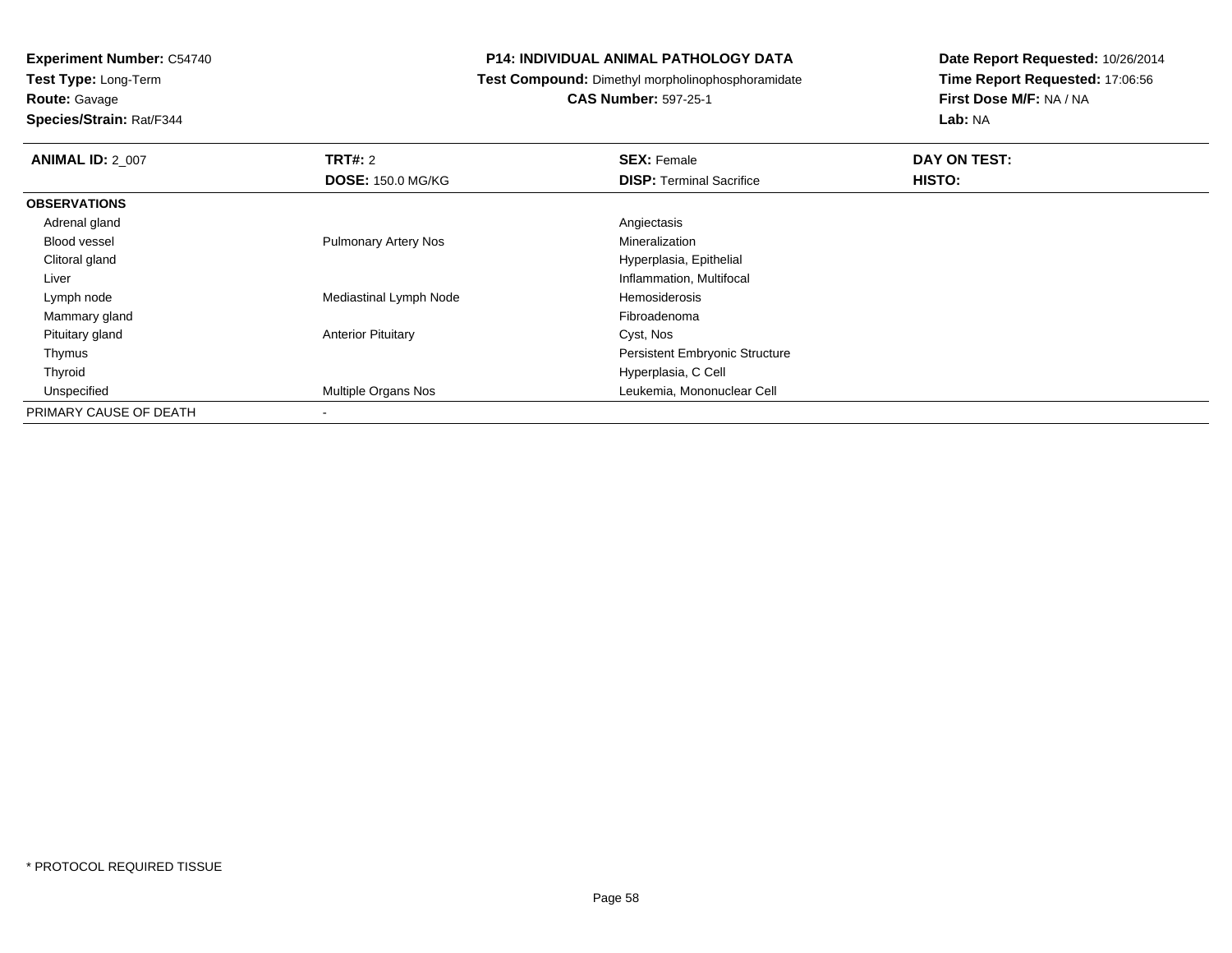| <b>Experiment Number: C54740</b><br><b>Test Type: Long-Term</b><br><b>Route: Gavage</b><br>Species/Strain: Rat/F344 |                                     | <b>P14: INDIVIDUAL ANIMAL PATHOLOGY DATA</b><br>Test Compound: Dimethyl morpholinophosphoramidate<br><b>CAS Number: 597-25-1</b> | Date Report Requested: 10/26/2014<br>Time Report Requested: 17:06:56<br>First Dose M/F: NA / NA<br>Lab: NA |
|---------------------------------------------------------------------------------------------------------------------|-------------------------------------|----------------------------------------------------------------------------------------------------------------------------------|------------------------------------------------------------------------------------------------------------|
| <b>ANIMAL ID: 2 008</b>                                                                                             | TRT#: 2<br><b>DOSE: 150.0 MG/KG</b> | <b>SEX: Female</b><br><b>DISP:</b> Terminal Sacrifice                                                                            | DAY ON TEST:<br>HISTO:                                                                                     |
| <b>OBSERVATIONS</b>                                                                                                 |                                     |                                                                                                                                  |                                                                                                            |
| Adrenal gland                                                                                                       |                                     | Pheochromocytoma                                                                                                                 |                                                                                                            |
| Kidney                                                                                                              |                                     | Nephropathy                                                                                                                      |                                                                                                            |
| Lung                                                                                                                |                                     | Inflammation, Interstitial                                                                                                       |                                                                                                            |
| Thymus                                                                                                              |                                     | <b>Persistent Embryonic Structure</b>                                                                                            |                                                                                                            |
| PRIMARY CAUSE OF DEATH                                                                                              |                                     |                                                                                                                                  |                                                                                                            |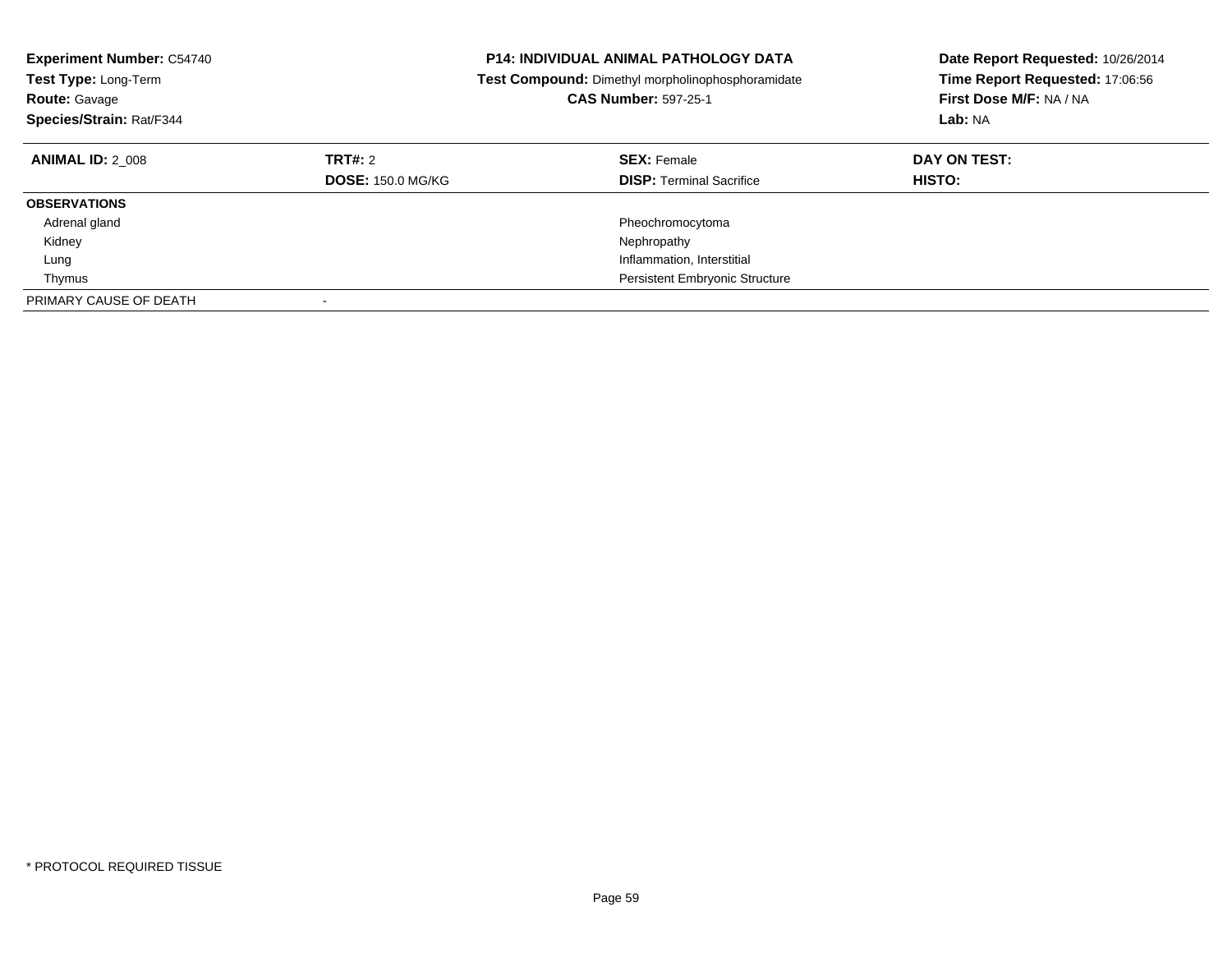**Test Type:** Long-Term

**Route:** Gavage

**Species/Strain:** Rat/F344

#### **P14: INDIVIDUAL ANIMAL PATHOLOGY DATA**

**Test Compound:** Dimethyl morpholinophosphoramidate

**CAS Number:** 597-25-1

| <b>ANIMAL ID: 2_009</b> | <b>TRT#: 2</b>            | <b>SEX: Female</b>               | DAY ON TEST: |  |
|-------------------------|---------------------------|----------------------------------|--------------|--|
|                         | <b>DOSE: 150.0 MG/KG</b>  | <b>DISP: Terminal Sacrifice</b>  | HISTO:       |  |
| <b>OBSERVATIONS</b>     |                           |                                  |              |  |
| Heart                   | Myocardium Nos            | Fibrosis                         |              |  |
| Kidney                  |                           | Hemorrhage                       |              |  |
| Liver                   |                           | Cytoplasmic Change, Eosinophilic |              |  |
|                         |                           | Inflammation, Multifocal         |              |  |
| Lung                    |                           | Epithelialization                |              |  |
|                         |                           | Hemorrhage                       |              |  |
| Mammary gland           |                           | Fibroadenoma                     |              |  |
| Pituitary gland         | <b>Anterior Pituitary</b> | Adenoma, Nos                     |              |  |
| Thymus                  |                           | Ectopia                          |              |  |
| PRIMARY CAUSE OF DEATH  |                           |                                  |              |  |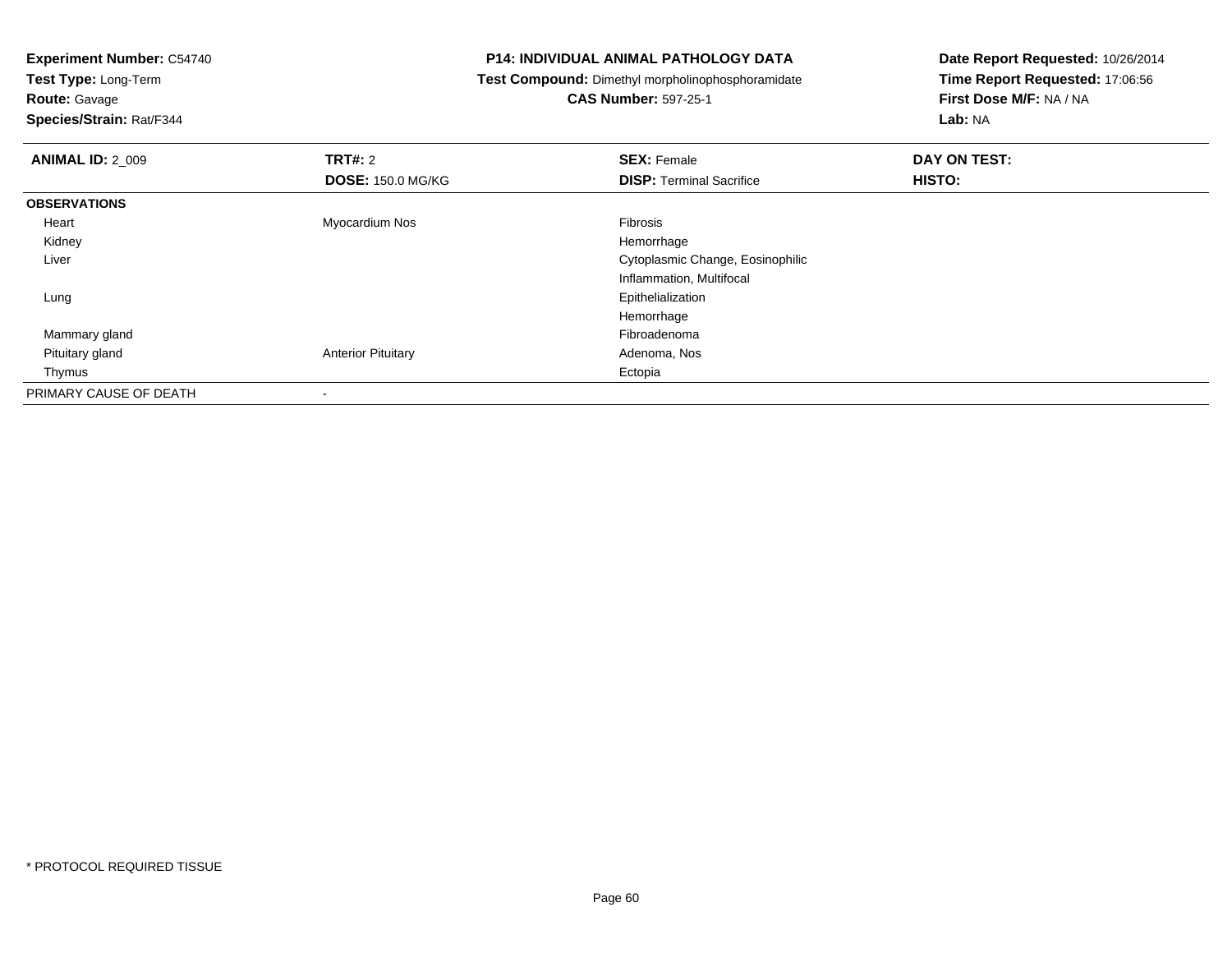**Test Type:** Long-Term

**Route:** Gavage

**Species/Strain:** Rat/F344

#### **P14: INDIVIDUAL ANIMAL PATHOLOGY DATA**

**Test Compound:** Dimethyl morpholinophosphoramidate

**CAS Number:** 597-25-1

| <b>ANIMAL ID: 2_010</b> | TRT#: 2                    | <b>SEX: Female</b>                    | DAY ON TEST: |  |
|-------------------------|----------------------------|---------------------------------------|--------------|--|
|                         | <b>DOSE: 150.0 MG/KG</b>   | <b>DISP: Terminal Sacrifice</b>       | HISTO:       |  |
| <b>OBSERVATIONS</b>     |                            |                                       |              |  |
| Adrenal gland           |                            | Lipoidosis                            |              |  |
| Kidney                  |                            | Nephropathy                           |              |  |
| Liver                   |                            | Fibrosis, Cholangio                   |              |  |
|                         | <b>Bile Duct</b>           | Hyperplasia, Nos                      |              |  |
| Lung                    | Pleura Nos                 | Foreign Material, Nos                 |              |  |
|                         | Alveoli                    | Histiocytosis                         |              |  |
|                         | Pleura Nos                 | Inflammation, Granulomatous           |              |  |
| Lymph node              | Mediastinal Lymph Node     | Hemosiderosis                         |              |  |
| Thymus                  |                            | <b>Persistent Embryonic Structure</b> |              |  |
| Unspecified             | <b>Multiple Organs Nos</b> | Leukemia, Mononuclear Cell            |              |  |
| PRIMARY CAUSE OF DEATH  | $\overline{\phantom{a}}$   |                                       |              |  |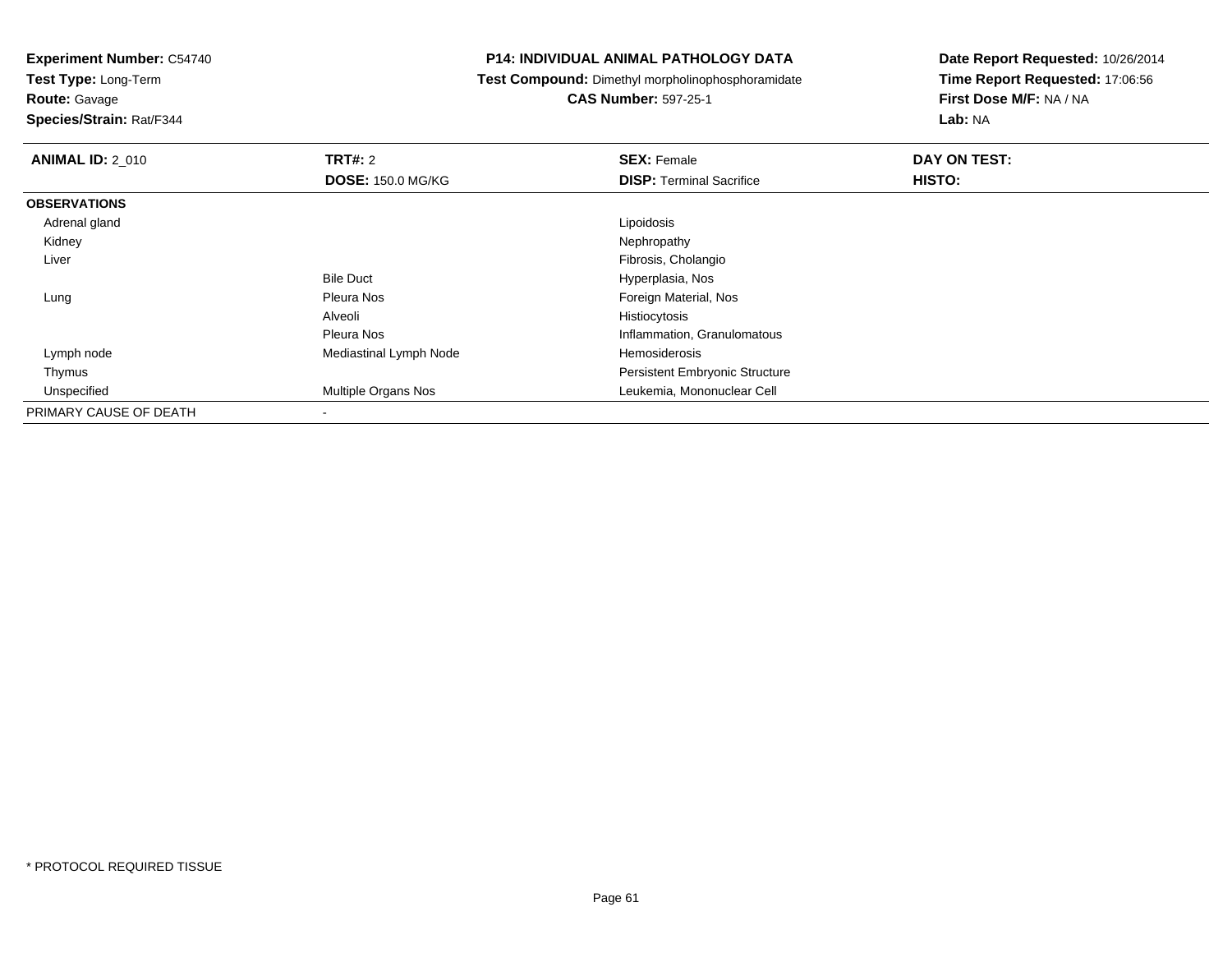**Test Type:** Long-Term

## **Route:** Gavage

**Species/Strain:** Rat/F344

#### **P14: INDIVIDUAL ANIMAL PATHOLOGY DATA**

**Test Compound:** Dimethyl morpholinophosphoramidate

## **CAS Number:** 597-25-1

| <b>ANIMAL ID: 2 011</b> | TRT#: 2                    | <b>SEX: Female</b>                    | DAY ON TEST: |  |
|-------------------------|----------------------------|---------------------------------------|--------------|--|
|                         | <b>DOSE: 150.0 MG/KG</b>   | <b>DISP:</b> Terminal Sacrifice       | HISTO:       |  |
| <b>OBSERVATIONS</b>     |                            |                                       |              |  |
| Kidney                  |                            | Nephropathy                           |              |  |
| Liver                   |                            | Fibrosis, Cholangio                   |              |  |
|                         | <b>Bile Duct</b>           | Hyperplasia, Nos                      |              |  |
| Lymph node              | Mandibular Lymph Node      | Degeneration, Cystic                  |              |  |
| Pituitary gland         | <b>Anterior Pituitary</b>  | Adenoma, Nos                          |              |  |
| Thymus                  |                            | <b>Persistent Embryonic Structure</b> |              |  |
| Unspecified             | <b>Multiple Organs Nos</b> | Leukemia, Mononuclear Cell            |              |  |
|                         | Mediastinum Nos            | Necrosis, Fat                         |              |  |
| PRIMARY CAUSE OF DEATH  |                            |                                       |              |  |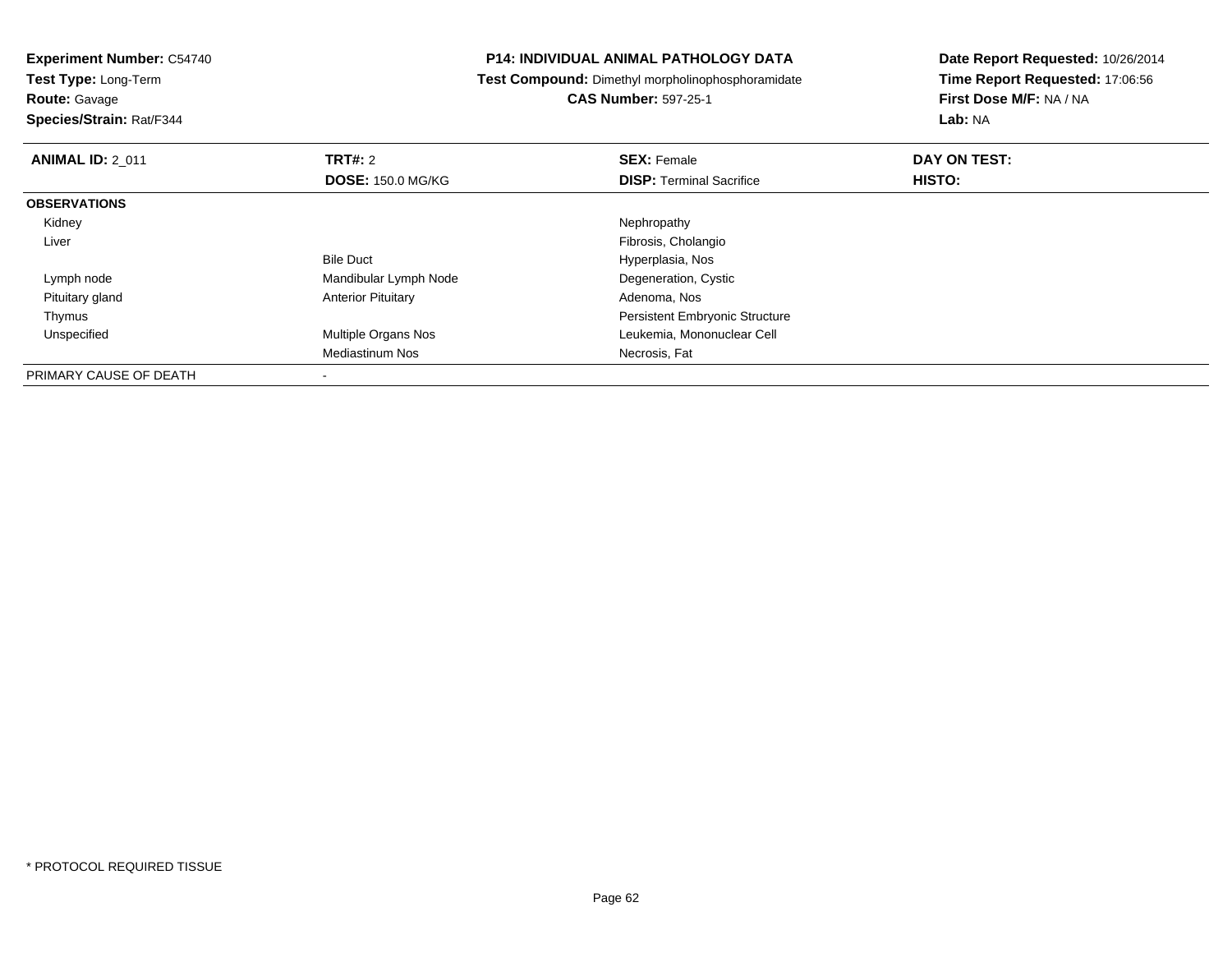| <b>Experiment Number: C54740</b><br>Test Type: Long-Term<br><b>Route: Gavage</b><br>Species/Strain: Rat/F344 | <b>P14: INDIVIDUAL ANIMAL PATHOLOGY DATA</b><br>Test Compound: Dimethyl morpholinophosphoramidate<br><b>CAS Number: 597-25-1</b> |                                                       |                        |  | Date Report Requested: 10/26/2014<br>Time Report Requested: 17:06:56<br>First Dose M/F: NA / NA<br>Lab: NA |
|--------------------------------------------------------------------------------------------------------------|----------------------------------------------------------------------------------------------------------------------------------|-------------------------------------------------------|------------------------|--|------------------------------------------------------------------------------------------------------------|
| <b>ANIMAL ID: 2 012</b>                                                                                      | TRT#: 2<br><b>DOSE: 150.0 MG/KG</b>                                                                                              | <b>SEX: Female</b><br><b>DISP:</b> Moribund Sacrifice | DAY ON TEST:<br>HISTO: |  |                                                                                                            |
| <b>OBSERVATIONS</b>                                                                                          |                                                                                                                                  |                                                       |                        |  |                                                                                                            |
| Lung                                                                                                         |                                                                                                                                  | Hemorrhage                                            |                        |  |                                                                                                            |
| Stomach                                                                                                      | Forestomach                                                                                                                      | Ulcer, Nos                                            |                        |  |                                                                                                            |
| Thymus                                                                                                       |                                                                                                                                  | <b>Persistent Embryonic Structure</b>                 |                        |  |                                                                                                            |
| Unspecified                                                                                                  | <b>Multiple Organs Nos</b>                                                                                                       | Polyangiitis                                          |                        |  |                                                                                                            |
| PRIMARY CAUSE OF DEATH                                                                                       | $\overline{\phantom{a}}$                                                                                                         |                                                       |                        |  |                                                                                                            |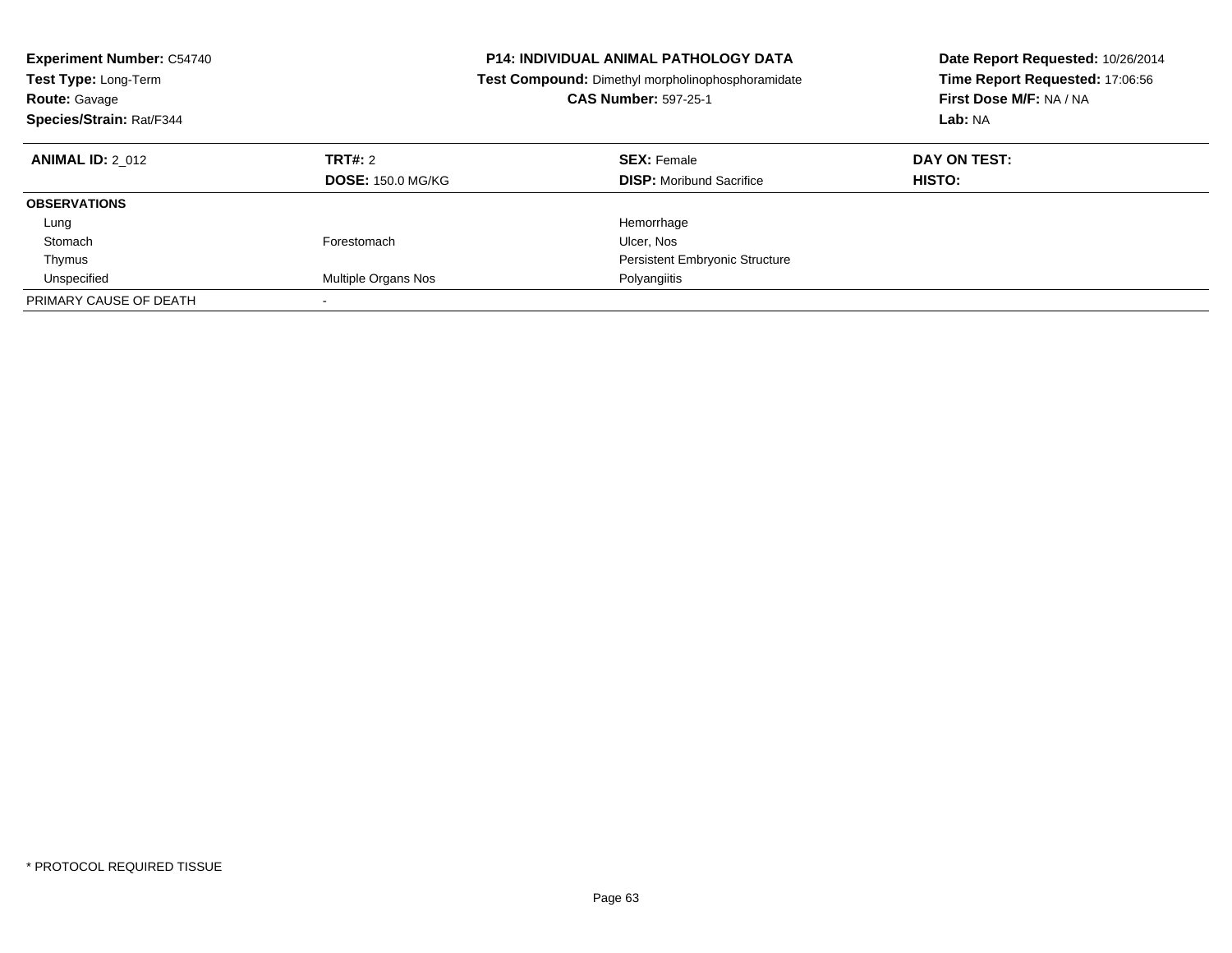| <b>Experiment Number: C54740</b><br><b>Test Type: Long-Term</b><br><b>Route: Gavage</b><br>Species/Strain: Rat/F344 |                                     | <b>P14: INDIVIDUAL ANIMAL PATHOLOGY DATA</b><br><b>Test Compound:</b> Dimethyl morpholinophosphoramidate<br><b>CAS Number: 597-25-1</b> | Date Report Requested: 10/26/2014<br>Time Report Requested: 17:06:56<br>First Dose M/F: NA / NA<br>Lab: NA |
|---------------------------------------------------------------------------------------------------------------------|-------------------------------------|-----------------------------------------------------------------------------------------------------------------------------------------|------------------------------------------------------------------------------------------------------------|
| <b>ANIMAL ID: 2 013</b>                                                                                             | TRT#: 2<br><b>DOSE: 150.0 MG/KG</b> | <b>SEX: Female</b><br><b>DISP: Terminal Sacrifice</b>                                                                                   | DAY ON TEST:<br>HISTO:                                                                                     |
| <b>OBSERVATIONS</b>                                                                                                 |                                     |                                                                                                                                         |                                                                                                            |
| Kidney                                                                                                              |                                     | Nephropathy                                                                                                                             |                                                                                                            |
| Liver                                                                                                               |                                     | Inflammation, Multifocal                                                                                                                |                                                                                                            |
| Pituitary gland                                                                                                     | <b>Anterior Pituitary</b>           | Adenoma, Nos                                                                                                                            |                                                                                                            |
| Thymus                                                                                                              |                                     | <b>Persistent Embryonic Structure</b>                                                                                                   |                                                                                                            |
| PRIMARY CAUSE OF DEATH                                                                                              |                                     |                                                                                                                                         |                                                                                                            |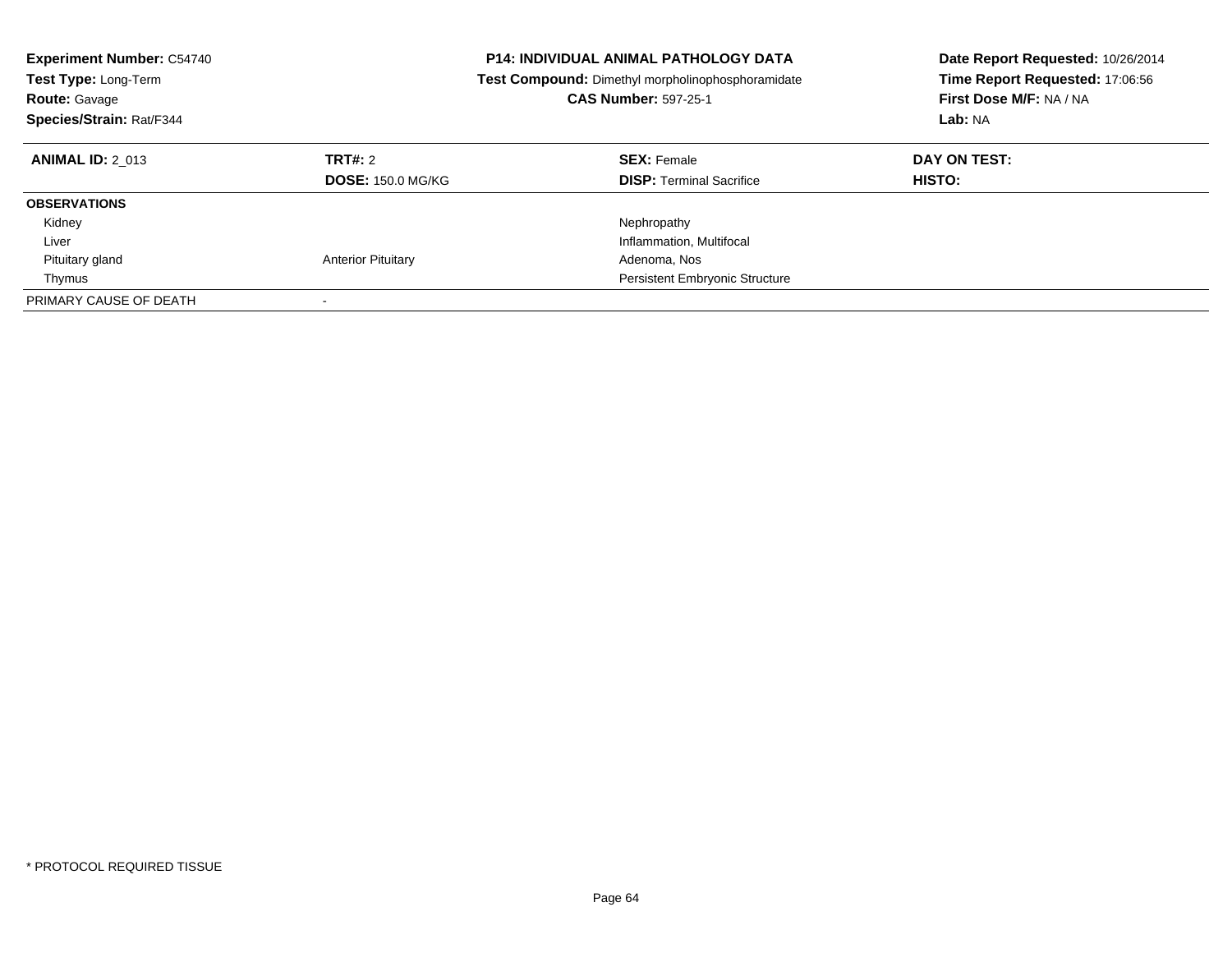**Test Type:** Long-Term

**Route:** Gavage

**Species/Strain:** Rat/F344

#### **P14: INDIVIDUAL ANIMAL PATHOLOGY DATA**

**Test Compound:** Dimethyl morpholinophosphoramidate

**CAS Number:** 597-25-1

| <b>ANIMAL ID: 2_014</b> | TRT#: 2                  | <b>SEX: Female</b>                    | DAY ON TEST: |  |
|-------------------------|--------------------------|---------------------------------------|--------------|--|
|                         | <b>DOSE: 150.0 MG/KG</b> | <b>DISP: Terminal Sacrifice</b>       | HISTO:       |  |
| <b>OBSERVATIONS</b>     |                          |                                       |              |  |
| Eye                     |                          | Cataract                              |              |  |
|                         | Retina                   | Degeneration, Nos                     |              |  |
| Heart                   | Myocardium Nos           | <b>Fibrosis</b>                       |              |  |
| Kidney                  |                          | Nephropathy                           |              |  |
| Liver                   | <b>Bile Duct</b>         | Hyperplasia, Nos                      |              |  |
|                         |                          | Inflammation, Multifocal              |              |  |
| Lymph node              | Mediastinal Lymph Node   | Hemorrhage                            |              |  |
| Thymus                  |                          | <b>Persistent Embryonic Structure</b> |              |  |
| Unspecified             | <b>Abdominal Cavity</b>  | Necrosis, Fat                         |              |  |
| PRIMARY CAUSE OF DEATH  | $\overline{\phantom{a}}$ |                                       |              |  |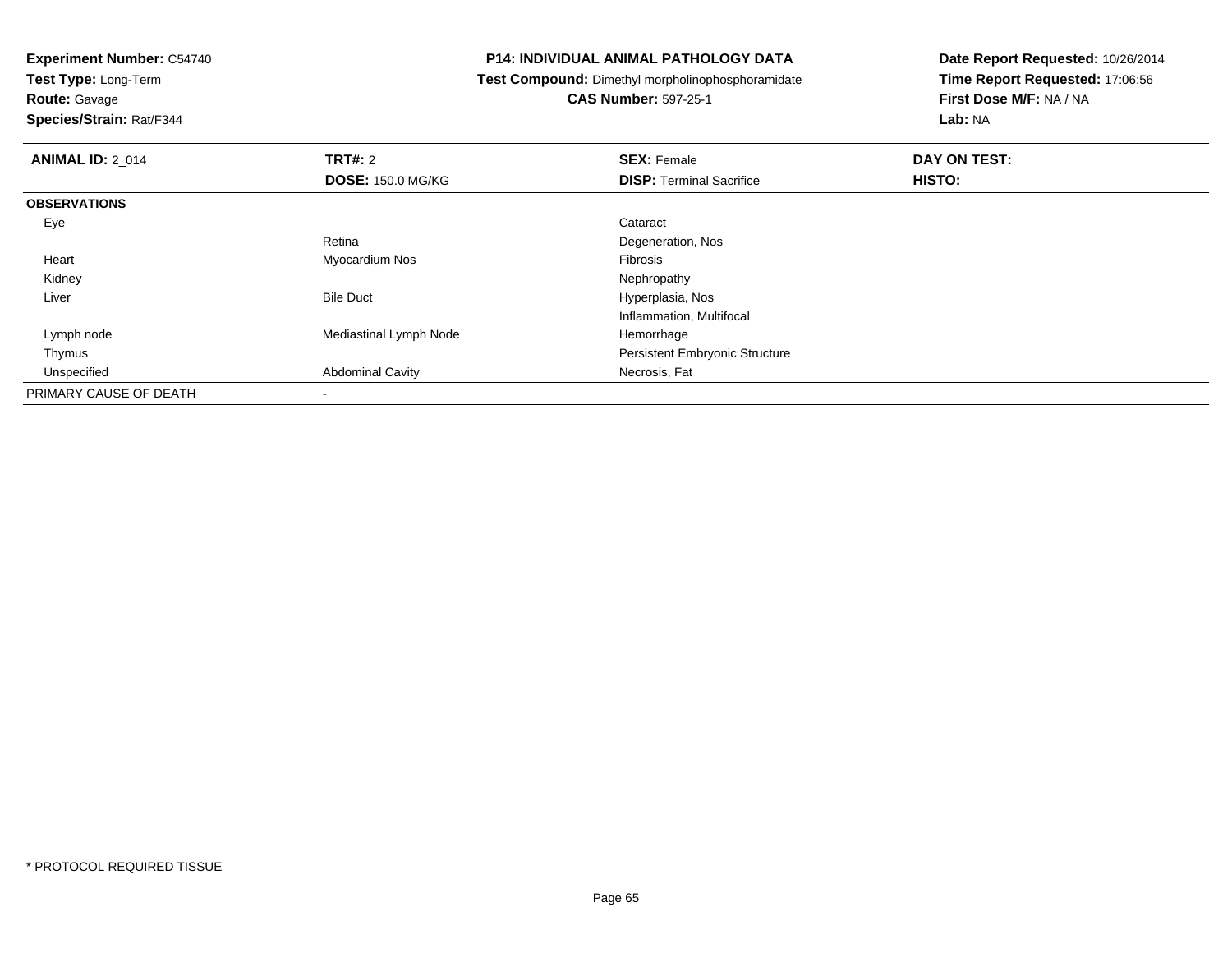**Test Type:** Long-Term

**Route:** Gavage

**Species/Strain:** Rat/F344

#### **P14: INDIVIDUAL ANIMAL PATHOLOGY DATA**

**Test Compound:** Dimethyl morpholinophosphoramidate

**CAS Number:** 597-25-1

| <b>ANIMAL ID: 2 015</b> | TRT#: 2<br><b>DOSE: 150.0 MG/KG</b> | <b>SEX: Female</b><br><b>DISP: Terminal Sacrifice</b> | DAY ON TEST:<br>HISTO: |
|-------------------------|-------------------------------------|-------------------------------------------------------|------------------------|
| <b>OBSERVATIONS</b>     |                                     |                                                       |                        |
| Kidney                  | Tubule                              | Calculus, Unknown Gross Or Micro                      |                        |
|                         |                                     | Hemorrhage                                            |                        |
|                         |                                     | Nephropathy                                           |                        |
| Liver                   | <b>Bile Duct</b>                    | Hyperplasia, Nos                                      |                        |
|                         |                                     | Inflammation, Multifocal                              |                        |
| Lung                    |                                     | Alveolar/Bronchiolar Adenoma                          |                        |
| Lymph node              | Mediastinal Lymph Node              | Hemorrhage                                            |                        |
| Mammary gland           |                                     | Fibroadenoma                                          |                        |
| Pancreas                | Acinus                              | Atrophy, Nos                                          |                        |
| Pituitary gland         | <b>Anterior Pituitary</b>           | Cyst, Nos                                             |                        |
| Thymus                  |                                     | Persistent Embryonic Structure                        |                        |
| Uterus                  |                                     | <b>Endometrial Stromal Polyp</b>                      |                        |
| PRIMARY CAUSE OF DEATH  | ٠                                   |                                                       |                        |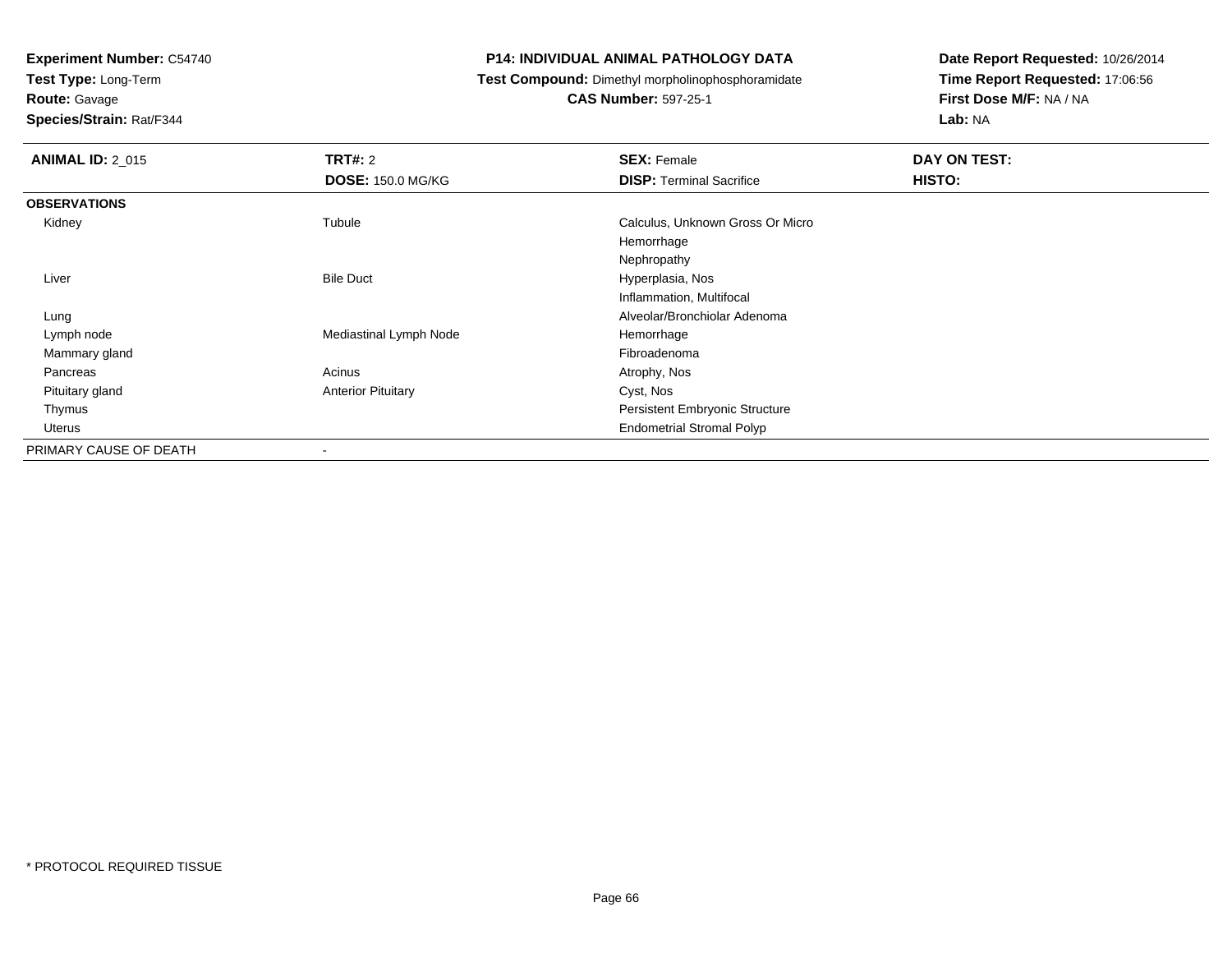| <b>Experiment Number: C54740</b><br><b>Test Type: Long-Term</b><br><b>Route: Gavage</b><br>Species/Strain: Rat/F344 |                             | <b>P14: INDIVIDUAL ANIMAL PATHOLOGY DATA</b><br>Test Compound: Dimethyl morpholinophosphoramidate<br><b>CAS Number: 597-25-1</b> | Date Report Requested: 10/26/2014<br>Time Report Requested: 17:06:56<br>First Dose M/F: NA / NA<br>Lab: NA |
|---------------------------------------------------------------------------------------------------------------------|-----------------------------|----------------------------------------------------------------------------------------------------------------------------------|------------------------------------------------------------------------------------------------------------|
| <b>ANIMAL ID: 2 016</b>                                                                                             | TRT#: 2                     | <b>SEX: Female</b>                                                                                                               | DAY ON TEST:                                                                                               |
|                                                                                                                     | <b>DOSE: 150.0 MG/KG</b>    | <b>DISP:</b> Terminal Sacrifice                                                                                                  | <b>HISTO:</b>                                                                                              |
| <b>OBSERVATIONS</b>                                                                                                 |                             |                                                                                                                                  |                                                                                                            |
| Adrenal gland                                                                                                       |                             | Angiectasis                                                                                                                      |                                                                                                            |
| Blood vessel                                                                                                        | <b>Pulmonary Artery Nos</b> | Mineralization                                                                                                                   |                                                                                                            |
| Liver                                                                                                               |                             | Inflammation, Multifocal                                                                                                         |                                                                                                            |
| Pituitary gland                                                                                                     | <b>Anterior Pituitary</b>   | Adenoma, Nos                                                                                                                     |                                                                                                            |
| Preputial gland                                                                                                     |                             | Abscess, Nos                                                                                                                     |                                                                                                            |
| Thymus                                                                                                              |                             | <b>Persistent Embryonic Structure</b>                                                                                            |                                                                                                            |
| PRIMARY CAUSE OF DEATH                                                                                              |                             |                                                                                                                                  |                                                                                                            |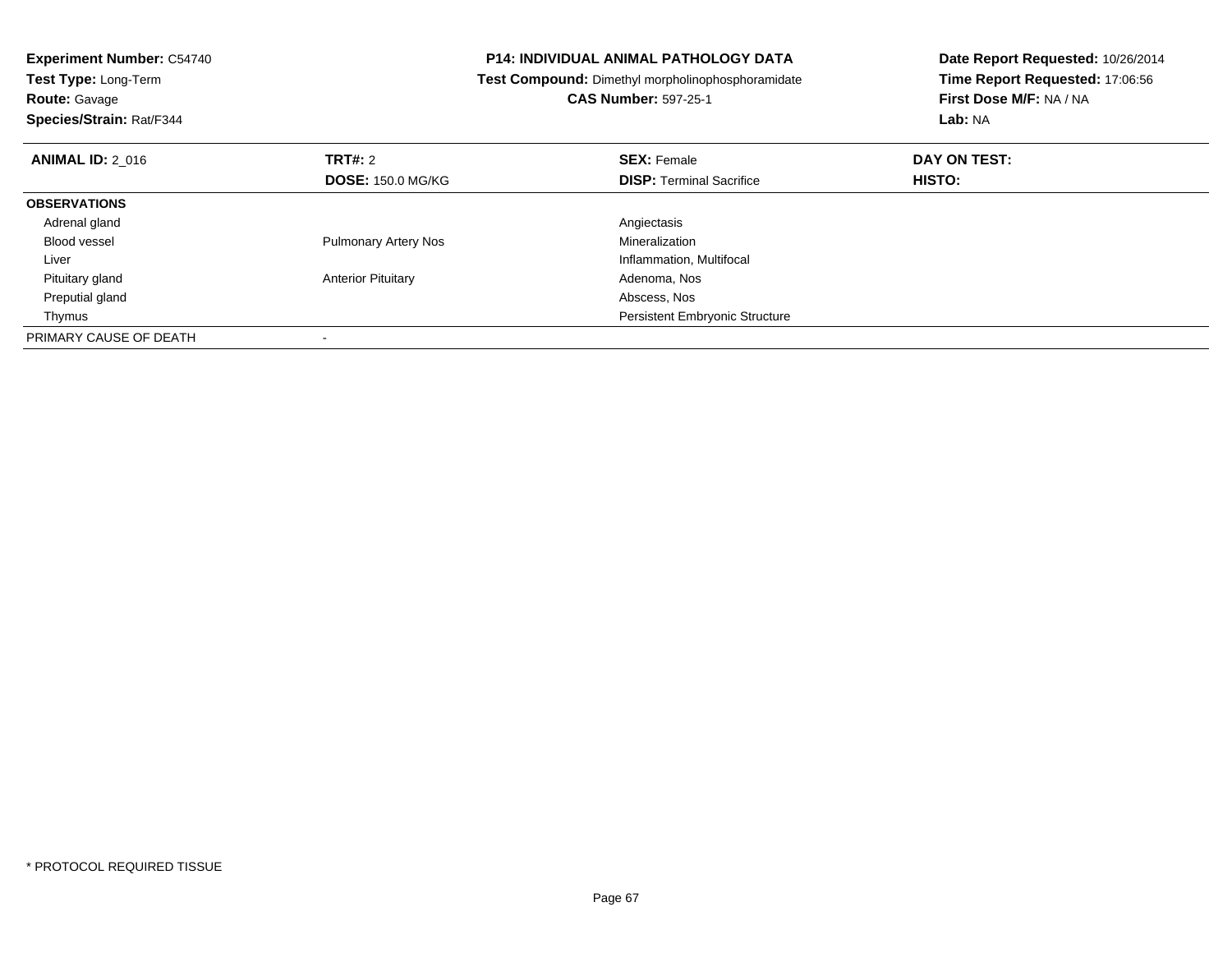**Test Type:** Long-Term

**Route:** Gavage

**Species/Strain:** Rat/F344

#### **P14: INDIVIDUAL ANIMAL PATHOLOGY DATA**

**Test Compound:** Dimethyl morpholinophosphoramidate

**CAS Number:** 597-25-1

| <b>ANIMAL ID: 2_017</b> | TRT#: 2                   | <b>SEX: Female</b>              | DAY ON TEST: |  |
|-------------------------|---------------------------|---------------------------------|--------------|--|
|                         | <b>DOSE: 150.0 MG/KG</b>  | <b>DISP: Terminal Sacrifice</b> | HISTO:       |  |
| <b>OBSERVATIONS</b>     |                           |                                 |              |  |
| Adrenal gland           |                           | Cortical Carcinoma              |              |  |
| Clitoral gland          |                           | Dilatation, Ducts               |              |  |
| Eye                     | Sclera                    | Mineralization                  |              |  |
| Heart                   | Myocardium Nos            | Fibrosis                        |              |  |
| Kidney                  |                           | Hemorrhage                      |              |  |
|                         |                           | Nephropathy                     |              |  |
| Liver                   |                           | Fibrosis, Cholangio             |              |  |
|                         | <b>Bile Duct</b>          | Hyperplasia, Nos                |              |  |
| Lung                    |                           | Cortical Carcinoma, Metastatic  |              |  |
| Ovary                   |                           | Cyst, Parovarian                |              |  |
| Pancreas                | Acinus                    | Atrophy, Nos                    |              |  |
| Pituitary gland         | <b>Anterior Pituitary</b> | Angiectasis                     |              |  |
| Thymus                  |                           | Persistent Embryonic Structure  |              |  |
| PRIMARY CAUSE OF DEATH  |                           |                                 |              |  |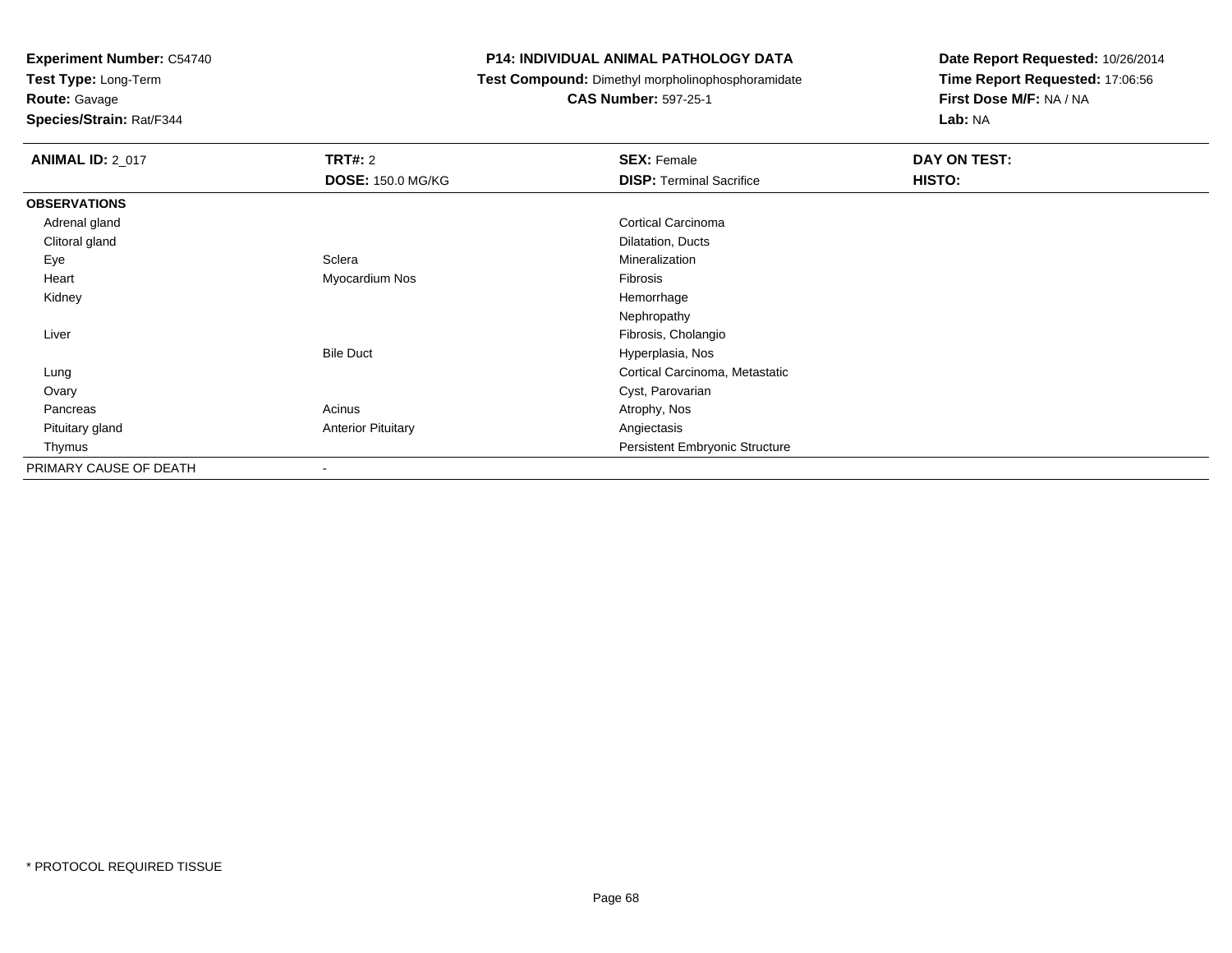| <b>Experiment Number: C54740</b><br>Test Type: Long-Term |                           | <b>P14: INDIVIDUAL ANIMAL PATHOLOGY DATA</b>             | Date Report Requested: 10/26/2014 |  |
|----------------------------------------------------------|---------------------------|----------------------------------------------------------|-----------------------------------|--|
|                                                          |                           | <b>Test Compound:</b> Dimethyl morpholinophosphoramidate | Time Report Requested: 17:06:56   |  |
| <b>Route: Gavage</b>                                     |                           | <b>CAS Number: 597-25-1</b>                              | First Dose M/F: NA / NA           |  |
| Species/Strain: Rat/F344                                 |                           |                                                          | Lab: NA                           |  |
| <b>ANIMAL ID: 2 018</b>                                  | <b>TRT#: 2</b>            | <b>SEX: Female</b>                                       | DAY ON TEST:                      |  |
|                                                          | <b>DOSE: 150.0 MG/KG</b>  | <b>DISP:</b> Terminal Sacrifice                          | HISTO:                            |  |
| <b>OBSERVATIONS</b>                                      |                           |                                                          |                                   |  |
| Adrenal gland                                            |                           | Lipoidosis                                               |                                   |  |
| Liver                                                    | <b>Bile Duct</b>          | Hyperplasia, Nos                                         |                                   |  |
| Mammary gland                                            |                           | Fibroadenoma                                             |                                   |  |
| Pancreas                                                 | Acinus                    | Atrophy, Nos                                             |                                   |  |
| Pituitary gland                                          | <b>Anterior Pituitary</b> | Adenoma, Nos                                             |                                   |  |
| Thymus                                                   |                           | <b>Persistent Embryonic Structure</b>                    |                                   |  |
| Uterus                                                   |                           | <b>Endometrial Stromal Polyp</b>                         |                                   |  |
| PRIMARY CAUSE OF DEATH                                   |                           |                                                          |                                   |  |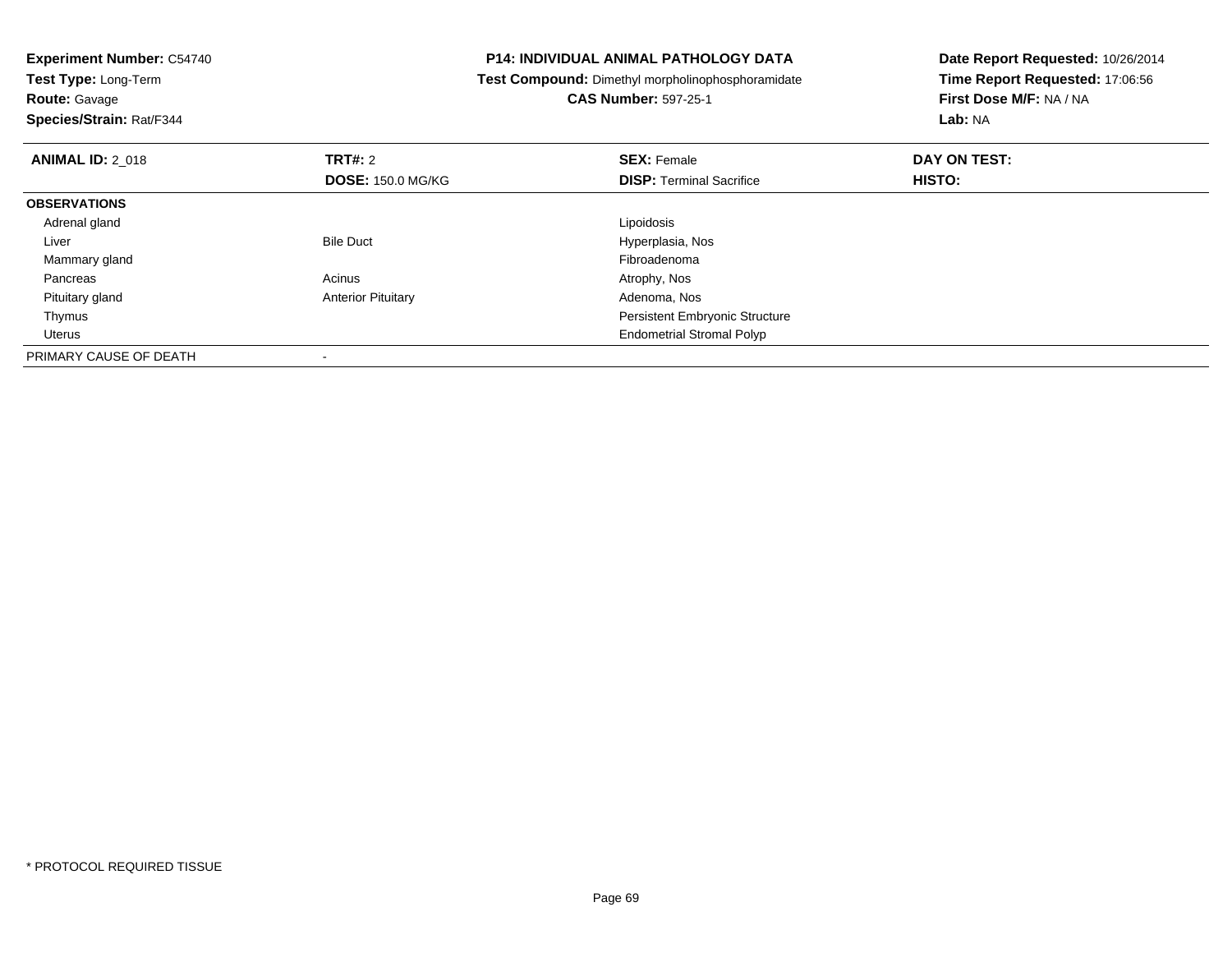| <b>Experiment Number: C54740</b><br><b>Test Type: Long-Term</b><br><b>Route: Gavage</b><br>Species/Strain: Rat/F344 |                                     | <b>P14: INDIVIDUAL ANIMAL PATHOLOGY DATA</b><br>Test Compound: Dimethyl morpholinophosphoramidate<br><b>CAS Number: 597-25-1</b> | Date Report Requested: 10/26/2014<br>Time Report Requested: 17:06:56<br>First Dose M/F: NA / NA<br>Lab: NA |
|---------------------------------------------------------------------------------------------------------------------|-------------------------------------|----------------------------------------------------------------------------------------------------------------------------------|------------------------------------------------------------------------------------------------------------|
| <b>ANIMAL ID: 2 019</b>                                                                                             | TRT#: 2<br><b>DOSE: 150.0 MG/KG</b> | <b>SEX: Female</b><br><b>DISP:</b> Natural Death                                                                                 | DAY ON TEST:<br>HISTO:                                                                                     |
| <b>OBSERVATIONS</b>                                                                                                 |                                     |                                                                                                                                  |                                                                                                            |
| Lung                                                                                                                |                                     | Congestion, Nos                                                                                                                  |                                                                                                            |
|                                                                                                                     |                                     | Edema, Nos                                                                                                                       |                                                                                                            |
| Lymph node                                                                                                          | Mediastinal Lymph Node              | Hemorrhage                                                                                                                       |                                                                                                            |
| Pancreas                                                                                                            | Acinus                              | Atrophy, Nos                                                                                                                     |                                                                                                            |
| PRIMARY CAUSE OF DEATH                                                                                              |                                     |                                                                                                                                  |                                                                                                            |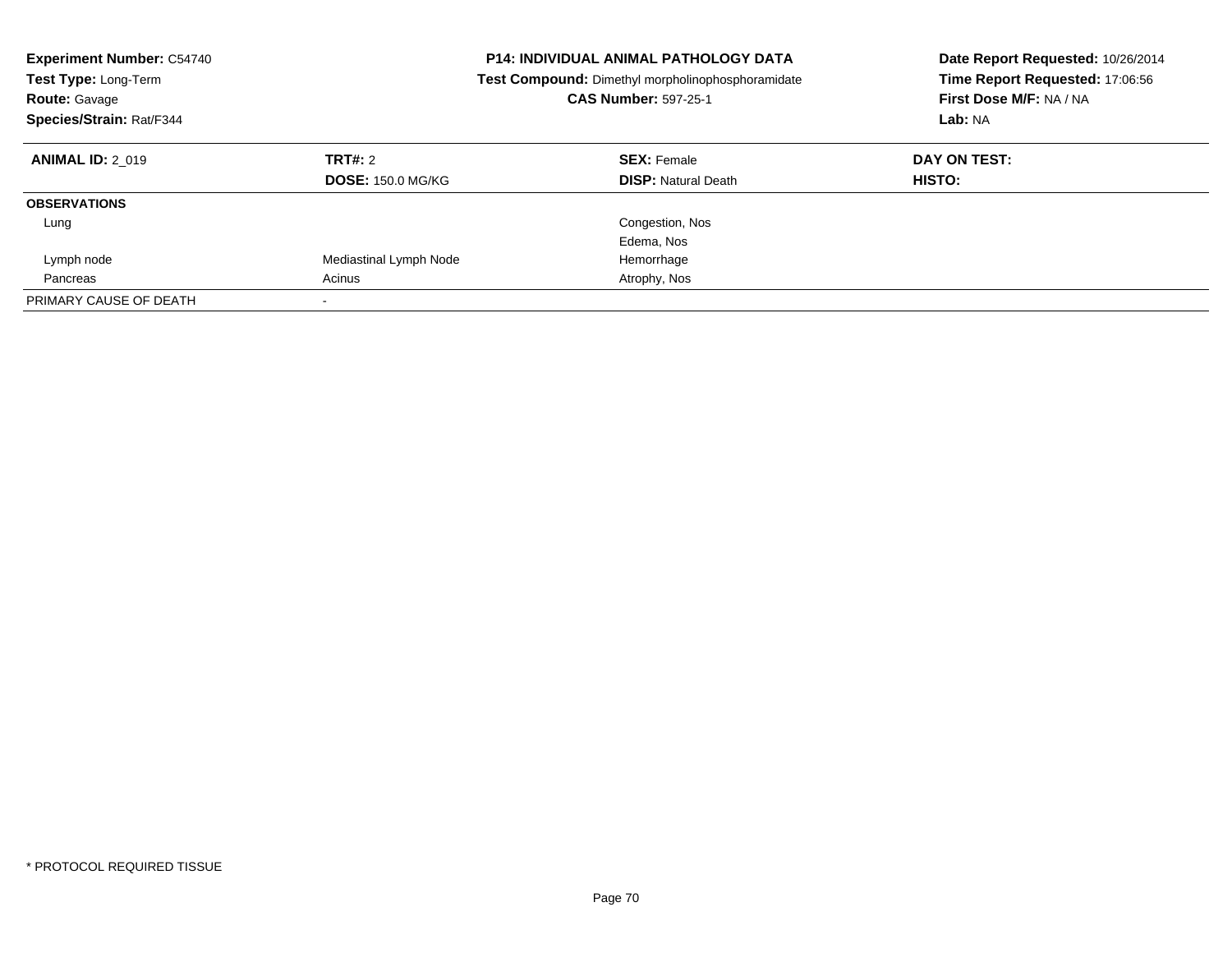| <b>Experiment Number: C54740</b><br>Test Type: Long-Term<br><b>Route: Gavage</b><br>Species/Strain: Rat/F344 |                                     | <b>P14: INDIVIDUAL ANIMAL PATHOLOGY DATA</b><br>Test Compound: Dimethyl morpholinophosphoramidate<br><b>CAS Number: 597-25-1</b> | Date Report Requested: 10/26/2014<br>Time Report Requested: 17:06:56<br>First Dose M/F: NA / NA<br>Lab: NA |
|--------------------------------------------------------------------------------------------------------------|-------------------------------------|----------------------------------------------------------------------------------------------------------------------------------|------------------------------------------------------------------------------------------------------------|
| <b>ANIMAL ID: 2 020</b>                                                                                      | TRT#: 2<br><b>DOSE: 150.0 MG/KG</b> | <b>SEX: Female</b><br><b>DISP:</b> Terminal Sacrifice                                                                            | DAY ON TEST:<br>HISTO:                                                                                     |
| <b>OBSERVATIONS</b>                                                                                          |                                     |                                                                                                                                  |                                                                                                            |
| Kidney                                                                                                       |                                     | Nephropathy                                                                                                                      |                                                                                                            |
| Pituitary gland                                                                                              | <b>Anterior Pituitary</b>           | Cyst, Nos                                                                                                                        |                                                                                                            |
| Thymus                                                                                                       |                                     | <b>Persistent Embryonic Structure</b>                                                                                            |                                                                                                            |
| Thyroid                                                                                                      |                                     | Cyst, Ultimobranchial                                                                                                            |                                                                                                            |
| PRIMARY CAUSE OF DEATH                                                                                       |                                     |                                                                                                                                  |                                                                                                            |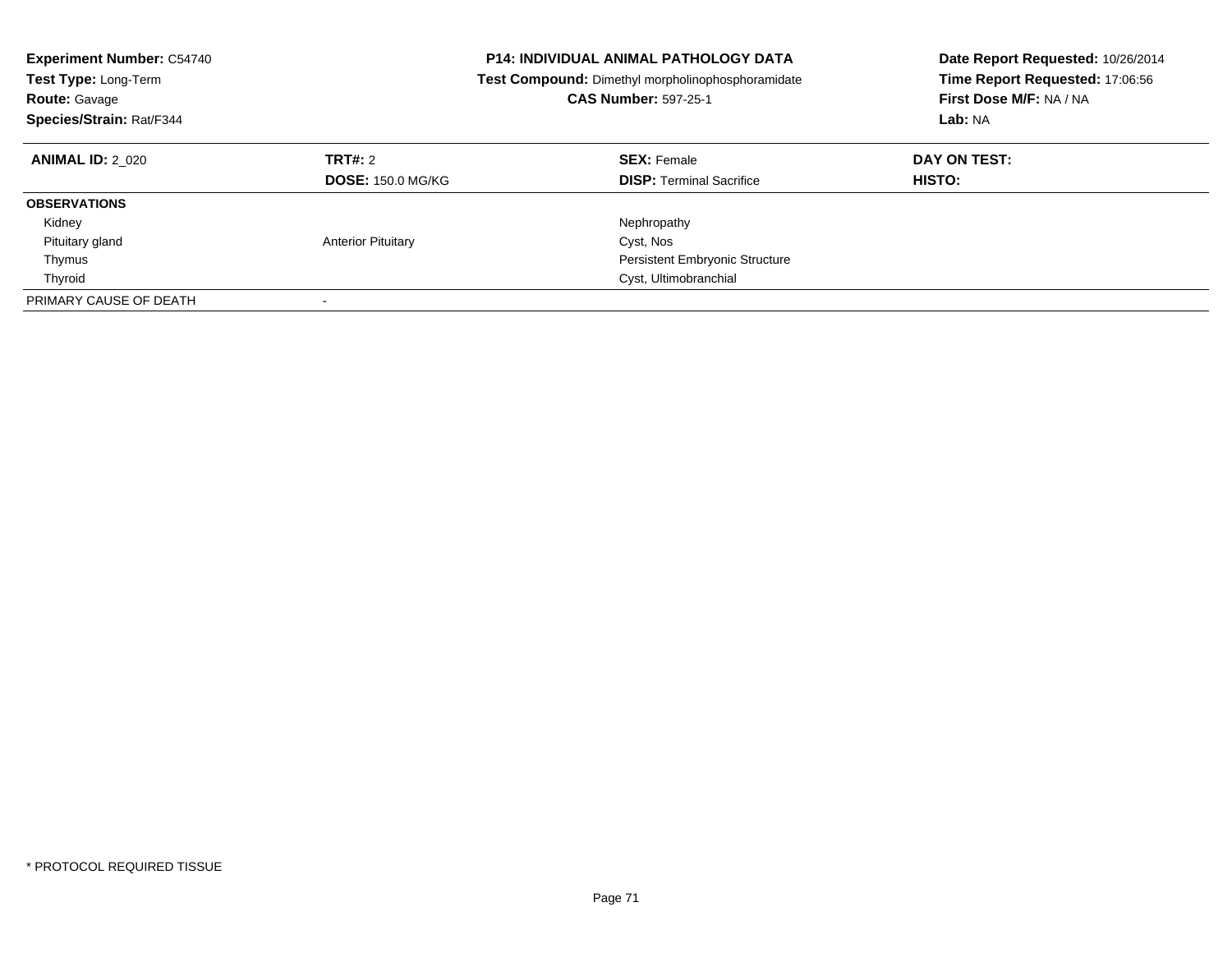**Test Type:** Long-Term

**Route:** Gavage

**Species/Strain:** Rat/F344

#### **P14: INDIVIDUAL ANIMAL PATHOLOGY DATA**

**Test Compound:** Dimethyl morpholinophosphoramidate

**CAS Number:** 597-25-1

| <b>ANIMAL ID: 2_021</b> | <b>TRT#: 2</b>            | <b>SEX: Female</b>                    | DAY ON TEST: |
|-------------------------|---------------------------|---------------------------------------|--------------|
|                         | <b>DOSE: 150.0 MG/KG</b>  | <b>DISP:</b> Moribund Sacrifice       | HISTO:       |
| <b>OBSERVATIONS</b>     |                           |                                       |              |
| Heart                   | Myocardium Nos            | Degeneration, Nos                     |              |
|                         | Myocardium Nos            | Fibrosis                              |              |
| Kidney                  |                           | Hemosiderosis                         |              |
|                         |                           | Metamorphosis, Fatty                  |              |
| Liver                   | <b>Bile Duct</b>          | Hyperplasia, Nos                      |              |
|                         | Centrilobular             | Metamorphosis, Fatty                  |              |
| Lung                    |                           | Hemorrhage                            |              |
|                         | Alveoli                   | Histiocytosis                         |              |
| Pituitary gland         | <b>Anterior Pituitary</b> | Angiectasis                           |              |
| Thymus                  |                           | <b>Persistent Embryonic Structure</b> |              |
| Unspecified             | Multiple Organs Nos       | Leukemia, Mononuclear Cell            |              |
| PRIMARY CAUSE OF DEATH  |                           |                                       |              |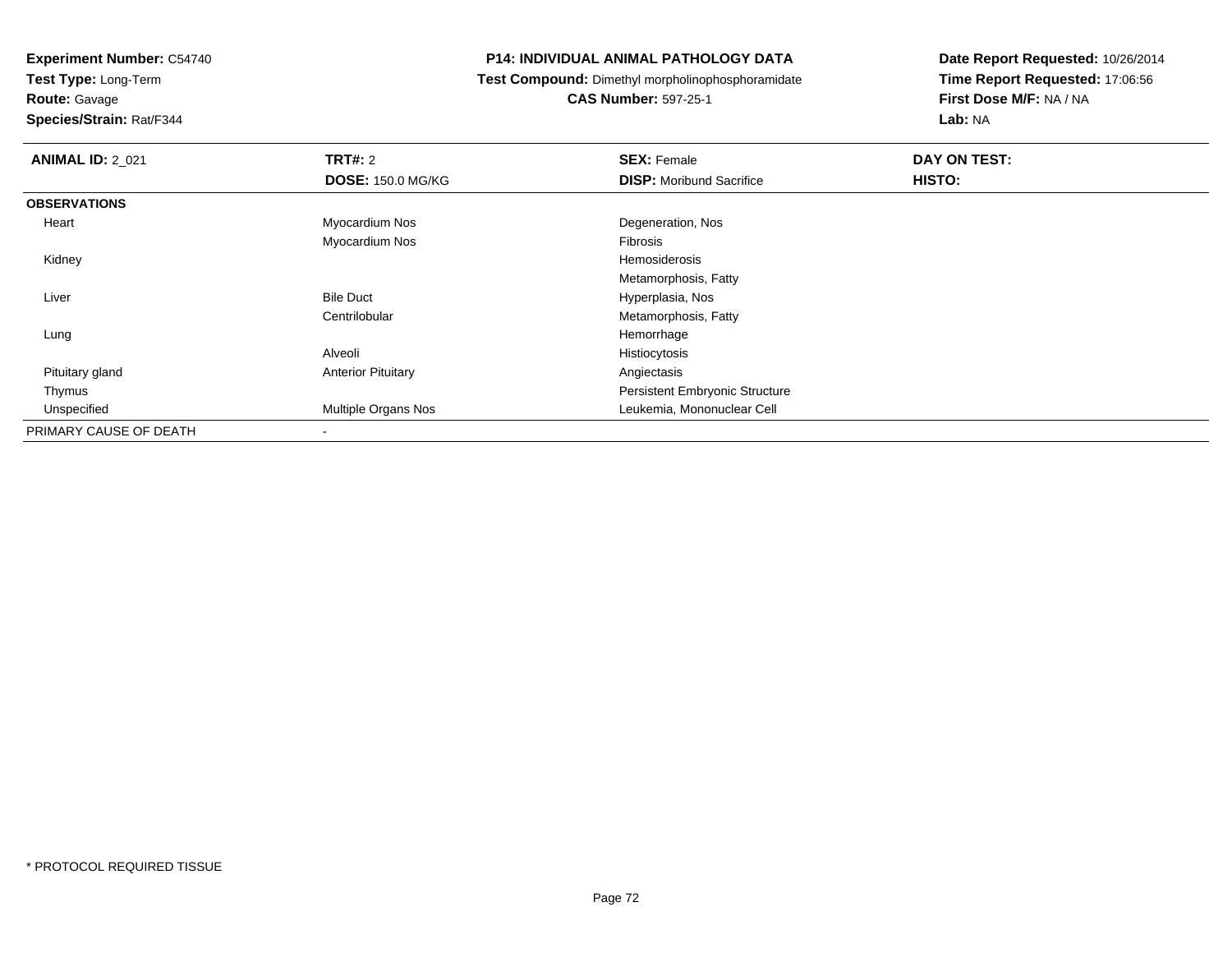**Test Type:** Long-Term

**Route:** Gavage

**Species/Strain:** Rat/F344

### **P14: INDIVIDUAL ANIMAL PATHOLOGY DATA**

**Test Compound:** Dimethyl morpholinophosphoramidate

**CAS Number:** 597-25-1

| <b>ANIMAL ID: 2_022</b> | <b>TRT#: 2</b>            | <b>SEX: Female</b>              | DAY ON TEST: |  |
|-------------------------|---------------------------|---------------------------------|--------------|--|
|                         | <b>DOSE: 150.0 MG/KG</b>  | <b>DISP: Terminal Sacrifice</b> | HISTO:       |  |
| <b>OBSERVATIONS</b>     |                           |                                 |              |  |
| Adrenal gland           |                           | Lipoidosis                      |              |  |
| Bone                    | Cartilage, Nos            | Necrosis, Nos                   |              |  |
| Clitoral gland          |                           | Carcinoma, Nos                  |              |  |
| Heart                   | Myocardium Nos            | Fibrosis                        |              |  |
| Kidney                  |                           | Nephropathy                     |              |  |
| Liver                   |                           | Inflammation, Multifocal        |              |  |
| Mammary gland           |                           | Fibroadenoma                    |              |  |
| Ovary                   |                           | Cyst, Parovarian                |              |  |
| Pancreas                | Acinus                    | Atrophy, Nos                    |              |  |
| Pituitary gland         | <b>Anterior Pituitary</b> | Adenoma, Nos                    |              |  |
| Thymus                  |                           | Persistent Embryonic Structure  |              |  |
| Thyroid                 |                           | Follicular-Cell Adenoma         |              |  |
| PRIMARY CAUSE OF DEATH  |                           |                                 |              |  |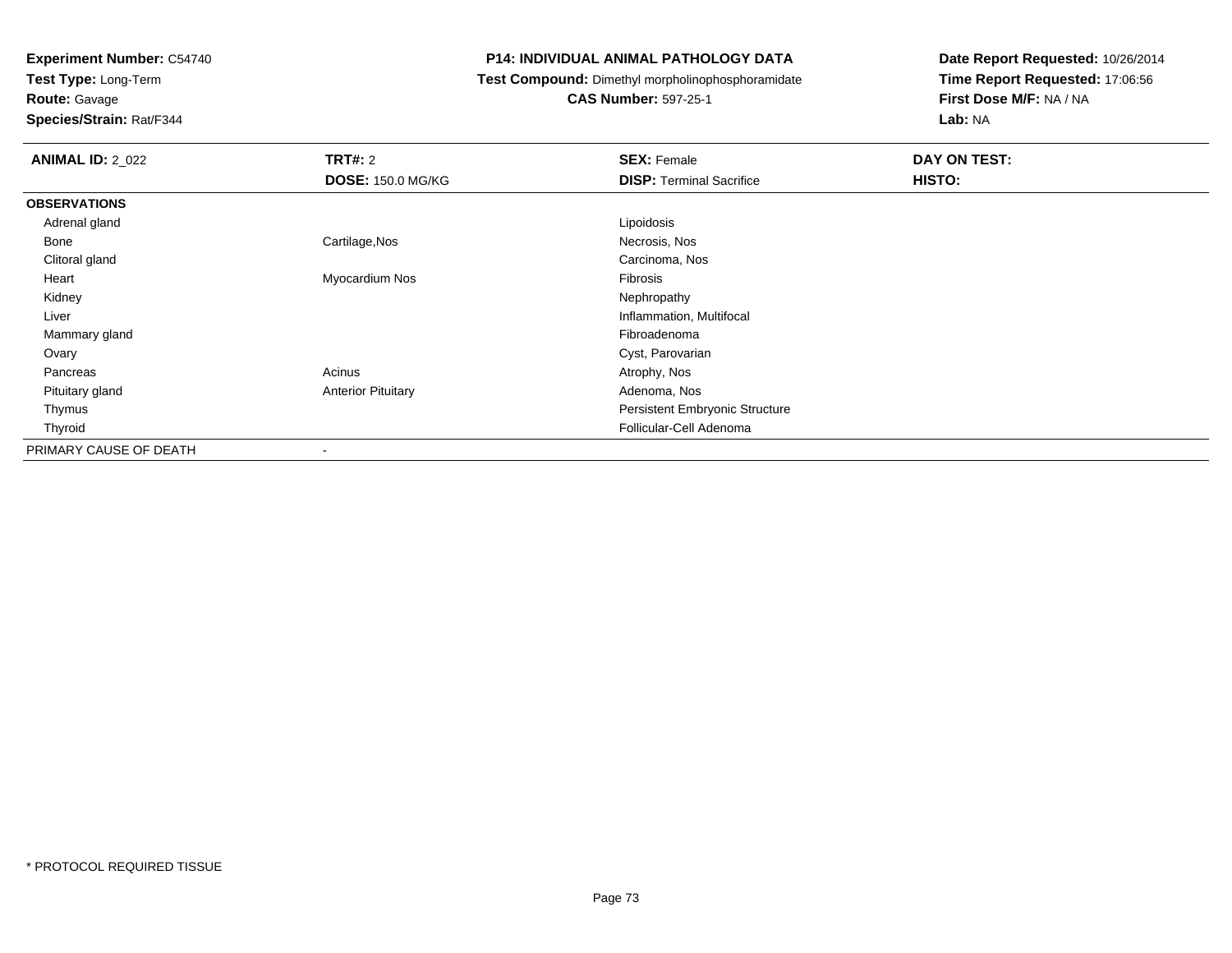| <b>Experiment Number: C54740</b><br>Test Type: Long-Term<br><b>Route: Gavage</b><br>Species/Strain: Rat/F344 |                           | <b>P14: INDIVIDUAL ANIMAL PATHOLOGY DATA</b><br>Test Compound: Dimethyl morpholinophosphoramidate<br><b>CAS Number: 597-25-1</b> | Date Report Requested: 10/26/2014<br>Time Report Requested: 17:06:56<br>First Dose M/F: NA / NA<br>Lab: NA |
|--------------------------------------------------------------------------------------------------------------|---------------------------|----------------------------------------------------------------------------------------------------------------------------------|------------------------------------------------------------------------------------------------------------|
| <b>ANIMAL ID: 2 023</b>                                                                                      | TRT#: 2                   | <b>SEX: Female</b>                                                                                                               | DAY ON TEST:                                                                                               |
|                                                                                                              | <b>DOSE: 150.0 MG/KG</b>  | <b>DISP:</b> Moribund Sacrifice                                                                                                  | HISTO:                                                                                                     |
| <b>OBSERVATIONS</b>                                                                                          |                           |                                                                                                                                  |                                                                                                            |
| Adrenal gland                                                                                                |                           | Pheochromocytoma                                                                                                                 |                                                                                                            |
| Kidney                                                                                                       |                           | Nephropathy                                                                                                                      |                                                                                                            |
| Liver                                                                                                        |                           | Fibrosis, Cholangio                                                                                                              |                                                                                                            |
|                                                                                                              | <b>Bile Duct</b>          | Hyperplasia, Nos                                                                                                                 |                                                                                                            |
| Pituitary gland                                                                                              | <b>Anterior Pituitary</b> | Adenoma, Nos                                                                                                                     |                                                                                                            |
| Unspecified                                                                                                  | Multiple Organs Nos       | Leukemia, Mononuclear Cell                                                                                                       |                                                                                                            |
| PRIMARY CAUSE OF DEATH                                                                                       |                           |                                                                                                                                  |                                                                                                            |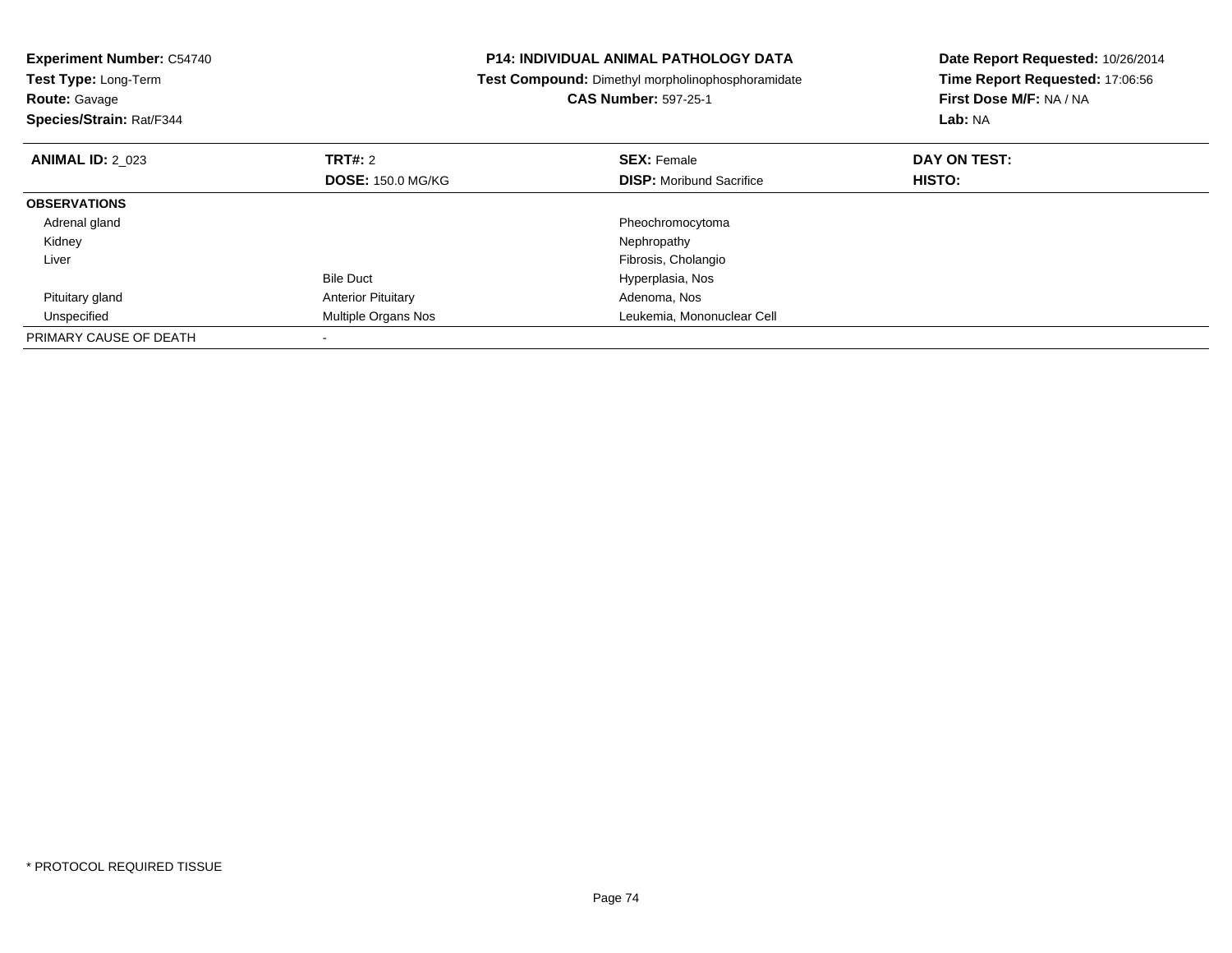| <b>Experiment Number: C54740</b><br>Test Type: Long-Term<br><b>Route: Gavage</b><br>Species/Strain: Rat/F344 |                             | <b>P14: INDIVIDUAL ANIMAL PATHOLOGY DATA</b><br>Test Compound: Dimethyl morpholinophosphoramidate<br><b>CAS Number: 597-25-1</b> | Date Report Requested: 10/26/2014<br>Time Report Requested: 17:06:56<br>First Dose M/F: NA / NA<br>Lab: NA |
|--------------------------------------------------------------------------------------------------------------|-----------------------------|----------------------------------------------------------------------------------------------------------------------------------|------------------------------------------------------------------------------------------------------------|
| <b>ANIMAL ID: 2 024</b>                                                                                      | TRT#: 2                     | <b>SEX: Female</b>                                                                                                               | DAY ON TEST:                                                                                               |
|                                                                                                              | <b>DOSE: 150.0 MG/KG</b>    | <b>DISP:</b> Terminal Sacrifice                                                                                                  | <b>HISTO:</b>                                                                                              |
| <b>OBSERVATIONS</b>                                                                                          |                             |                                                                                                                                  |                                                                                                            |
| <b>Blood vessel</b>                                                                                          | <b>Pulmonary Artery Nos</b> | Mineralization                                                                                                                   |                                                                                                            |
| Kidney                                                                                                       |                             | Hemorrhage                                                                                                                       |                                                                                                            |
|                                                                                                              |                             | Nephropathy                                                                                                                      |                                                                                                            |
| Lung                                                                                                         |                             | Perivascular Cuffing                                                                                                             |                                                                                                            |
| Pituitary gland                                                                                              | <b>Anterior Pituitary</b>   | Adenoma, Nos                                                                                                                     |                                                                                                            |
| Uterus                                                                                                       |                             | <b>Endometrial Stromal Polyp</b>                                                                                                 |                                                                                                            |
| PRIMARY CAUSE OF DEATH                                                                                       |                             |                                                                                                                                  |                                                                                                            |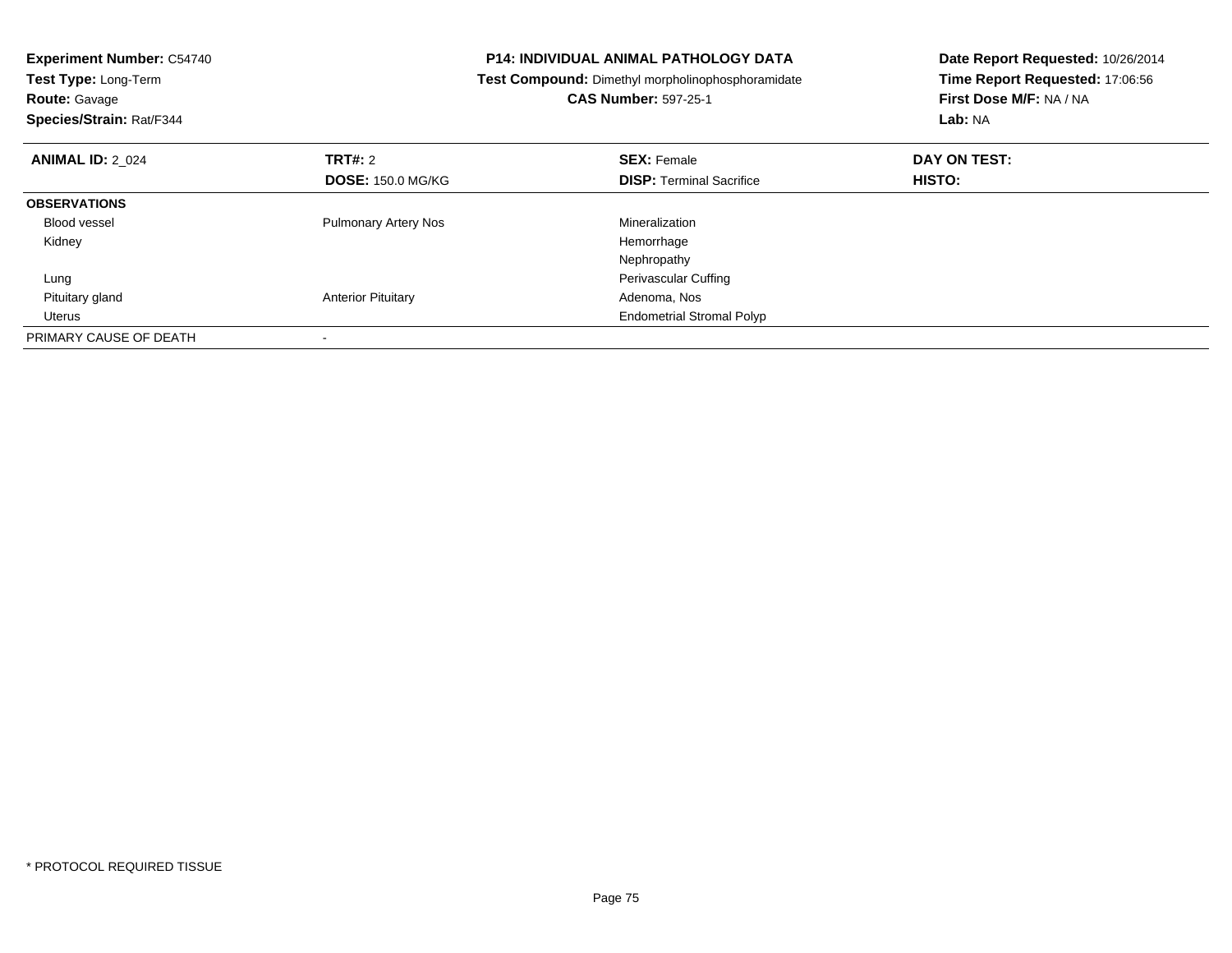| <b>Experiment Number: C54740</b><br>Test Type: Long-Term<br><b>Route: Gavage</b><br>Species/Strain: Rat/F344 |                           | <b>P14: INDIVIDUAL ANIMAL PATHOLOGY DATA</b><br><b>Test Compound:</b> Dimethyl morpholinophosphoramidate<br><b>CAS Number: 597-25-1</b> | Date Report Requested: 10/26/2014<br>Time Report Requested: 17:06:56<br>First Dose M/F: NA / NA<br>Lab: NA |  |
|--------------------------------------------------------------------------------------------------------------|---------------------------|-----------------------------------------------------------------------------------------------------------------------------------------|------------------------------------------------------------------------------------------------------------|--|
| <b>ANIMAL ID: 2 025</b>                                                                                      | TRT#: 2                   | <b>SEX: Female</b>                                                                                                                      | DAY ON TEST:                                                                                               |  |
|                                                                                                              | <b>DOSE: 150.0 MG/KG</b>  | <b>DISP:</b> Terminal Sacrifice                                                                                                         | HISTO:                                                                                                     |  |
| <b>OBSERVATIONS</b>                                                                                          |                           |                                                                                                                                         |                                                                                                            |  |
| Kidney                                                                                                       |                           | Nephropathy                                                                                                                             |                                                                                                            |  |
| Liver                                                                                                        |                           | Cytoplasmic Change, Ground-Glass                                                                                                        |                                                                                                            |  |
|                                                                                                              |                           | Inflammation, Multifocal                                                                                                                |                                                                                                            |  |
| Pituitary gland                                                                                              | <b>Anterior Pituitary</b> | Cyst, Nos                                                                                                                               |                                                                                                            |  |
| Thymus                                                                                                       |                           | <b>Persistent Embryonic Structure</b>                                                                                                   |                                                                                                            |  |
| PRIMARY CAUSE OF DEATH                                                                                       |                           |                                                                                                                                         |                                                                                                            |  |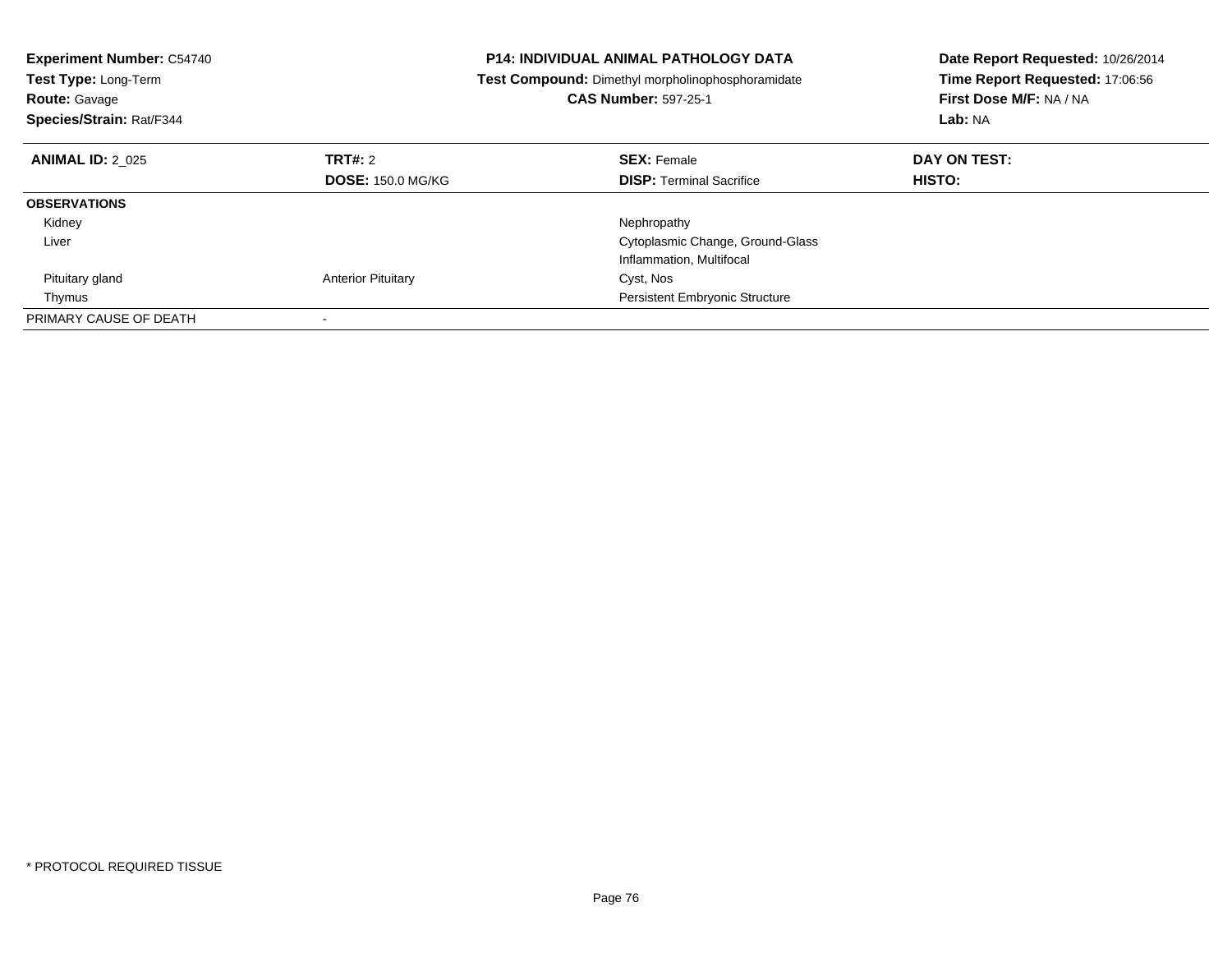| <b>Experiment Number: C54740</b> |                             | <b>P14: INDIVIDUAL ANIMAL PATHOLOGY DATA</b>      | Date Report Requested: 10/26/2014 |  |
|----------------------------------|-----------------------------|---------------------------------------------------|-----------------------------------|--|
| Test Type: Long-Term             |                             | Test Compound: Dimethyl morpholinophosphoramidate | Time Report Requested: 17:06:56   |  |
| <b>Route: Gavage</b>             |                             | <b>CAS Number: 597-25-1</b>                       | First Dose M/F: NA / NA           |  |
| Species/Strain: Rat/F344         |                             |                                                   | Lab: NA                           |  |
| <b>ANIMAL ID: 2 026</b>          | <b>TRT#: 2</b>              | <b>SEX: Female</b>                                | DAY ON TEST:                      |  |
|                                  | <b>DOSE: 150.0 MG/KG</b>    | <b>DISP:</b> Moribund Sacrifice                   | HISTO:                            |  |
| <b>OBSERVATIONS</b>              |                             |                                                   |                                   |  |
| <b>Blood vessel</b>              | <b>Pulmonary Artery Nos</b> | Mineralization                                    |                                   |  |
| Kidney                           |                             | Hemosiderosis                                     |                                   |  |
|                                  |                             | Metamorphosis, Fatty                              |                                   |  |
|                                  |                             | Nephropathy                                       |                                   |  |
| Liver                            |                             | Metamorphosis, Fatty                              |                                   |  |
| Lymph node                       | Mandibular Lymph Node       | Degeneration, Cystic                              |                                   |  |
| Pituitary gland                  | <b>Anterior Pituitary</b>   | Cyst, Nos                                         |                                   |  |
| Zymbal gland                     |                             | Carcinoma, Nos                                    |                                   |  |
| PRIMARY CAUSE OF DEATH           |                             |                                                   |                                   |  |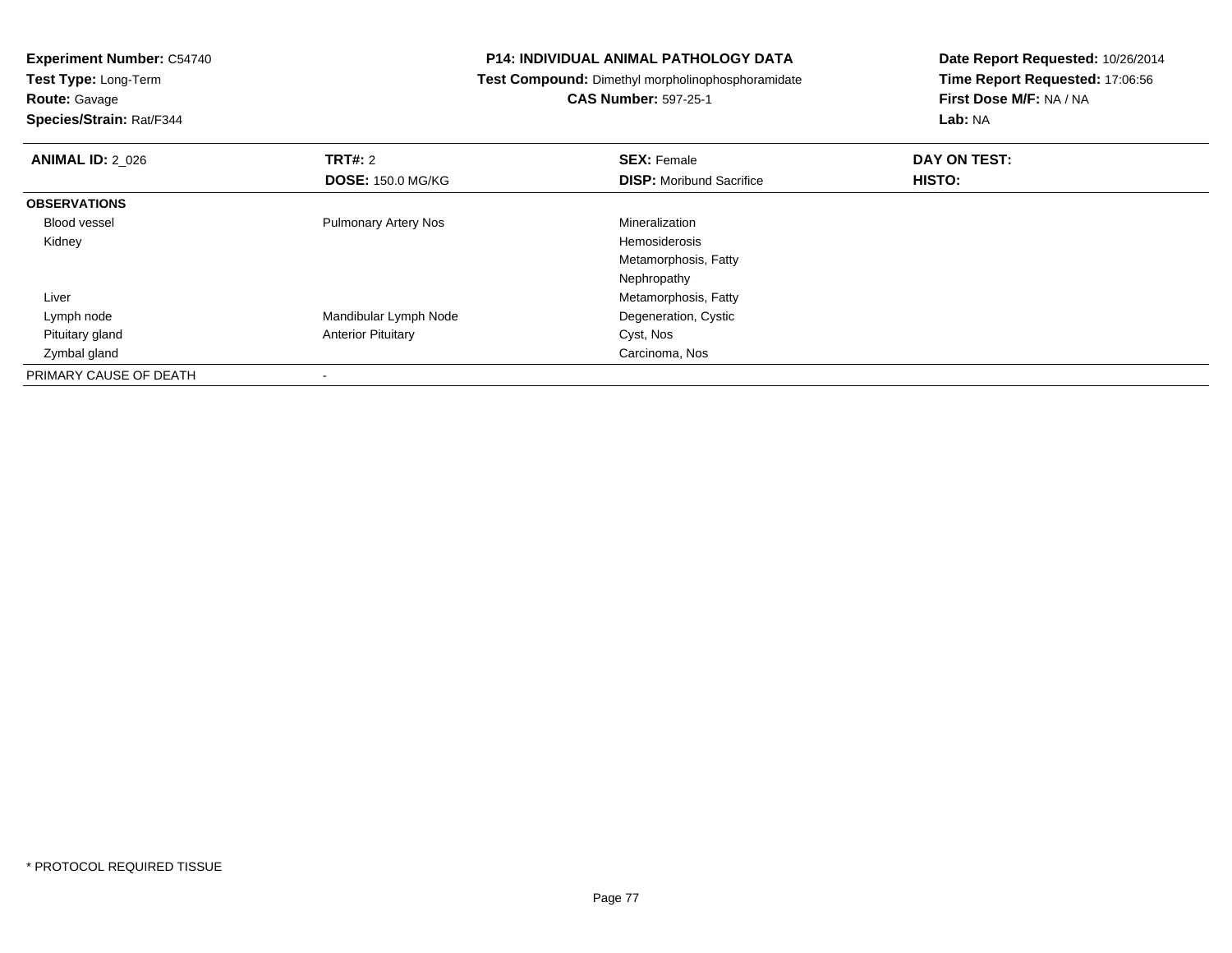| <b>Experiment Number: C54740</b><br>Test Type: Long-Term<br><b>Route: Gavage</b><br><b>Species/Strain: Rat/F344</b> |                          | <b>P14: INDIVIDUAL ANIMAL PATHOLOGY DATA</b><br>Test Compound: Dimethyl morpholinophosphoramidate<br><b>CAS Number: 597-25-1</b> | Date Report Requested: 10/26/2014<br>Time Report Requested: 17:06:56<br>First Dose M/F: NA / NA<br>Lab: NA |
|---------------------------------------------------------------------------------------------------------------------|--------------------------|----------------------------------------------------------------------------------------------------------------------------------|------------------------------------------------------------------------------------------------------------|
| <b>ANIMAL ID: 2 027</b>                                                                                             | TRT#: 2                  | <b>SEX:</b> Female                                                                                                               | DAY ON TEST:                                                                                               |
|                                                                                                                     | <b>DOSE: 150.0 MG/KG</b> | <b>DISP: Terminal Sacrifice</b>                                                                                                  | HISTO:                                                                                                     |
| <b>OBSERVATIONS</b>                                                                                                 |                          |                                                                                                                                  |                                                                                                            |
| Kidney                                                                                                              |                          | Nephropathy                                                                                                                      |                                                                                                            |
| PRIMARY CAUSE OF DEATH                                                                                              |                          |                                                                                                                                  |                                                                                                            |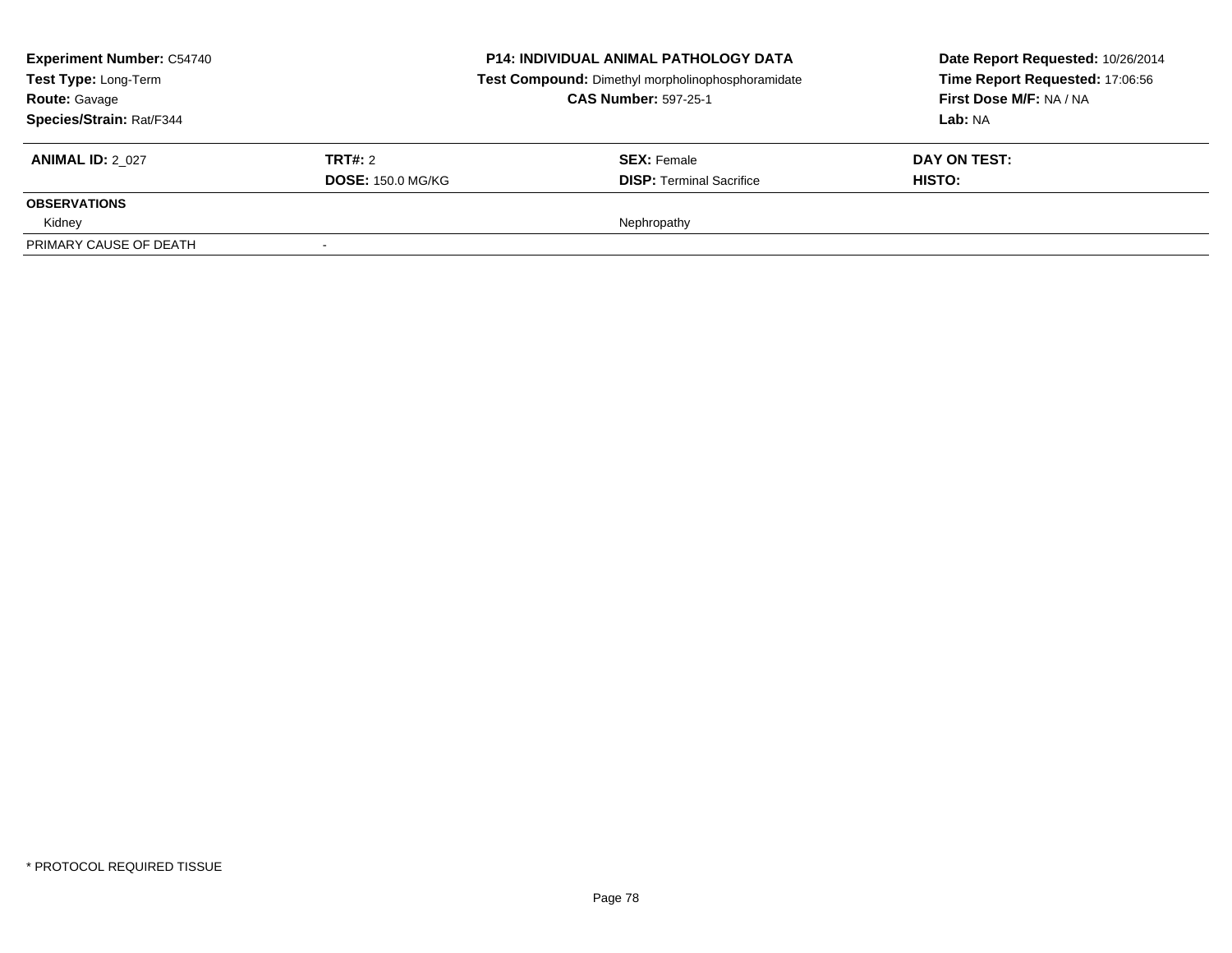| <b>Experiment Number: C54740</b><br>Test Type: Long-Term |                             | <b>P14: INDIVIDUAL ANIMAL PATHOLOGY DATA</b>             | Date Report Requested: 10/26/2014<br>Time Report Requested: 17:06:56 |  |
|----------------------------------------------------------|-----------------------------|----------------------------------------------------------|----------------------------------------------------------------------|--|
|                                                          |                             | <b>Test Compound:</b> Dimethyl morpholinophosphoramidate |                                                                      |  |
| <b>Route: Gavage</b>                                     |                             | <b>CAS Number: 597-25-1</b>                              | First Dose M/F: NA / NA                                              |  |
| Species/Strain: Rat/F344                                 |                             |                                                          | Lab: NA                                                              |  |
| <b>ANIMAL ID: 2 028</b>                                  | <b>TRT#: 2</b>              | <b>SEX: Female</b>                                       | DAY ON TEST:                                                         |  |
|                                                          | <b>DOSE: 150.0 MG/KG</b>    | <b>DISP:</b> Terminal Sacrifice                          | <b>HISTO:</b>                                                        |  |
| <b>OBSERVATIONS</b>                                      |                             |                                                          |                                                                      |  |
| <b>Blood vessel</b>                                      | <b>Pulmonary Artery Nos</b> | Mineralization                                           |                                                                      |  |
| Heart                                                    | Myocardium Nos              | <b>Fibrosis</b>                                          |                                                                      |  |
| Kidney                                                   |                             | Nephropathy                                              |                                                                      |  |
| Lung                                                     |                             | Inflammation, Interstitial                               |                                                                      |  |
| Mammary gland                                            |                             | Fibroadenoma                                             |                                                                      |  |
| Pituitary gland                                          | <b>Anterior Pituitary</b>   | Adenoma, Nos                                             |                                                                      |  |
| Thymus                                                   |                             | Persistent Embryonic Structure                           |                                                                      |  |
| PRIMARY CAUSE OF DEATH                                   |                             |                                                          |                                                                      |  |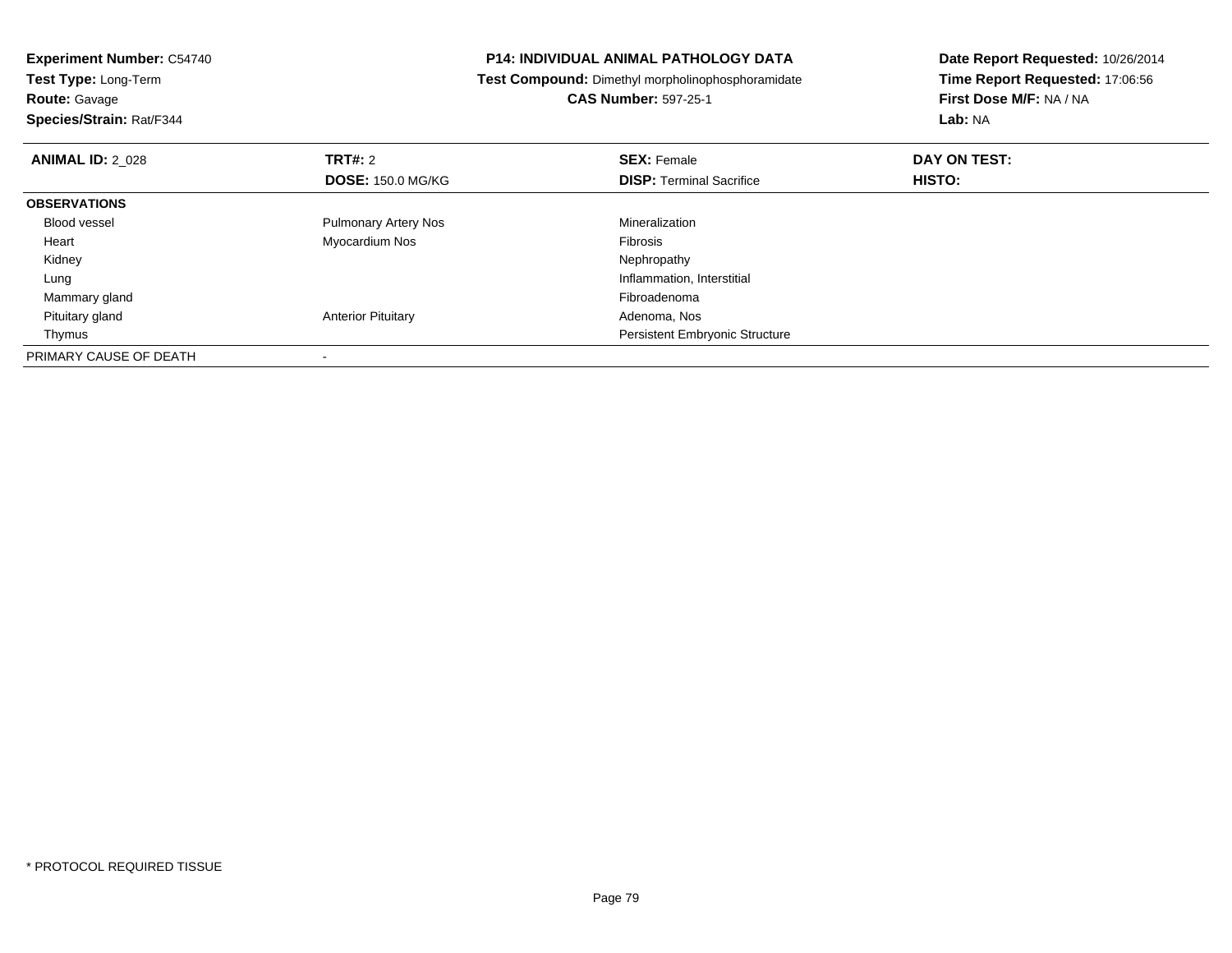| <b>Experiment Number: C54740</b><br>Test Type: Long-Term<br><b>Route: Gavage</b><br>Species/Strain: Rat/F344 |                           | <b>P14: INDIVIDUAL ANIMAL PATHOLOGY DATA</b><br>Test Compound: Dimethyl morpholinophosphoramidate<br><b>CAS Number: 597-25-1</b> | Date Report Requested: 10/26/2014<br>Time Report Requested: 17:06:56<br>First Dose M/F: NA / NA<br>Lab: NA |
|--------------------------------------------------------------------------------------------------------------|---------------------------|----------------------------------------------------------------------------------------------------------------------------------|------------------------------------------------------------------------------------------------------------|
| <b>ANIMAL ID: 2 029</b>                                                                                      | TRT#: 2                   | <b>SEX: Female</b>                                                                                                               | DAY ON TEST:                                                                                               |
|                                                                                                              | <b>DOSE: 150.0 MG/KG</b>  | <b>DISP:</b> Moribund Sacrifice                                                                                                  | <b>HISTO:</b>                                                                                              |
| <b>OBSERVATIONS</b>                                                                                          |                           |                                                                                                                                  |                                                                                                            |
| Kidney                                                                                                       |                           | Fibrosis, Diffuse                                                                                                                |                                                                                                            |
| Liver                                                                                                        |                           | Inflammation, Multifocal                                                                                                         |                                                                                                            |
| Pituitary gland                                                                                              | <b>Anterior Pituitary</b> | Cyst, Nos                                                                                                                        |                                                                                                            |
| PRIMARY CAUSE OF DEATH                                                                                       |                           |                                                                                                                                  |                                                                                                            |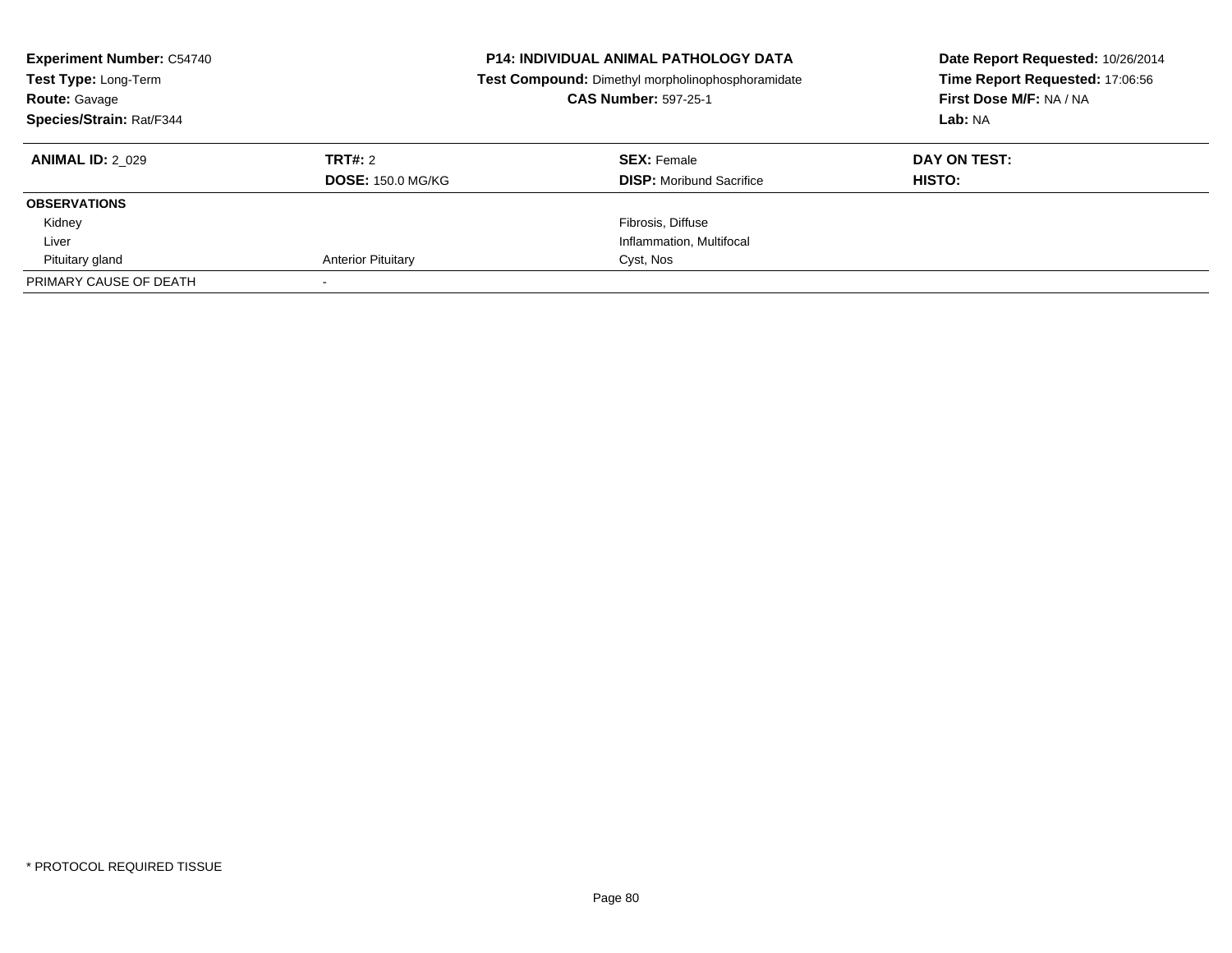| <b>Experiment Number: C54740</b> |                                                   | <b>P14: INDIVIDUAL ANIMAL PATHOLOGY DATA</b> | Date Report Requested: 10/26/2014 |  |
|----------------------------------|---------------------------------------------------|----------------------------------------------|-----------------------------------|--|
| <b>Test Type: Long-Term</b>      | Test Compound: Dimethyl morpholinophosphoramidate |                                              | Time Report Requested: 17:06:56   |  |
| <b>Route: Gavage</b>             |                                                   | <b>CAS Number: 597-25-1</b>                  | First Dose M/F: NA / NA           |  |
| Species/Strain: Rat/F344         |                                                   |                                              | Lab: NA                           |  |
| <b>ANIMAL ID: 2 030</b>          | <b>TRT#: 2</b>                                    | <b>SEX: Female</b>                           | DAY ON TEST:                      |  |
|                                  | <b>DOSE: 150.0 MG/KG</b>                          | <b>DISP:</b> Terminal Sacrifice              | HISTO:                            |  |
| <b>OBSERVATIONS</b>              |                                                   |                                              |                                   |  |
| Heart                            | Myocardium Nos                                    | Fibrosis                                     |                                   |  |
| Kidney                           |                                                   | Hemorrhage                                   |                                   |  |
|                                  |                                                   | Nephropathy                                  |                                   |  |
| Liver                            |                                                   | Inflammation, Multifocal                     |                                   |  |
| Lung                             | Alveoli                                           | Histiocytosis                                |                                   |  |
| Lymph node                       | Mediastinal Lymph Node                            | Hemorrhage                                   |                                   |  |
| Pancreas                         | Acinus                                            | Atrophy, Nos                                 |                                   |  |
| Thymus                           |                                                   | Persistent Embryonic Structure               |                                   |  |
| PRIMARY CAUSE OF DEATH           |                                                   |                                              |                                   |  |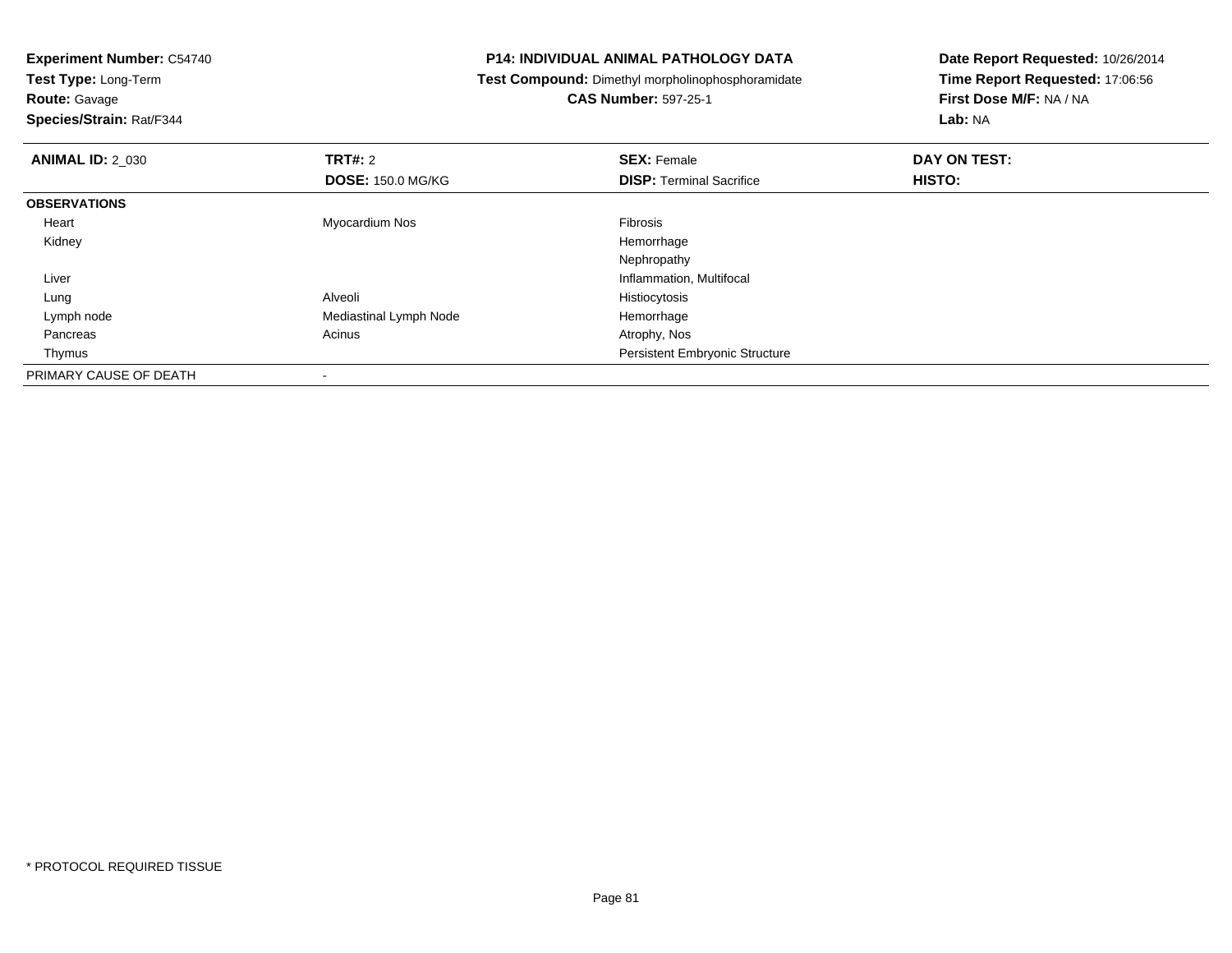**Test Type:** Long-Term

**Route:** Gavage

**Species/Strain:** Rat/F344

### **P14: INDIVIDUAL ANIMAL PATHOLOGY DATA**

**Test Compound:** Dimethyl morpholinophosphoramidate

**CAS Number:** 597-25-1

| <b>ANIMAL ID: 2_031</b> | TRT#: 2                     | <b>SEX: Female</b>                    | DAY ON TEST: |
|-------------------------|-----------------------------|---------------------------------------|--------------|
|                         | <b>DOSE: 150.0 MG/KG</b>    | <b>DISP:</b> Terminal Sacrifice       | HISTO:       |
| <b>OBSERVATIONS</b>     |                             |                                       |              |
| Blood vessel            | <b>Pulmonary Artery Nos</b> | Mineralization                        |              |
| <b>Brain</b>            | Stem                        | Carcinoma, Nos, Invasive              |              |
| Eye                     |                             | Cataract                              |              |
|                         | Retina                      | Degeneration, Nos                     |              |
| Kidney                  |                             | Hemorrhage                            |              |
|                         |                             | Nephropathy                           |              |
| Liver                   |                             | Inflammation, Multifocal              |              |
| Mammary gland           |                             | Fibroadenoma                          |              |
|                         |                             | Intraductal Papilloma                 |              |
| Pituitary gland         | <b>Anterior Pituitary</b>   | Carcinoma, Nos                        |              |
| Thymus                  |                             | <b>Persistent Embryonic Structure</b> |              |
| PRIMARY CAUSE OF DEATH  | $\,$                        |                                       |              |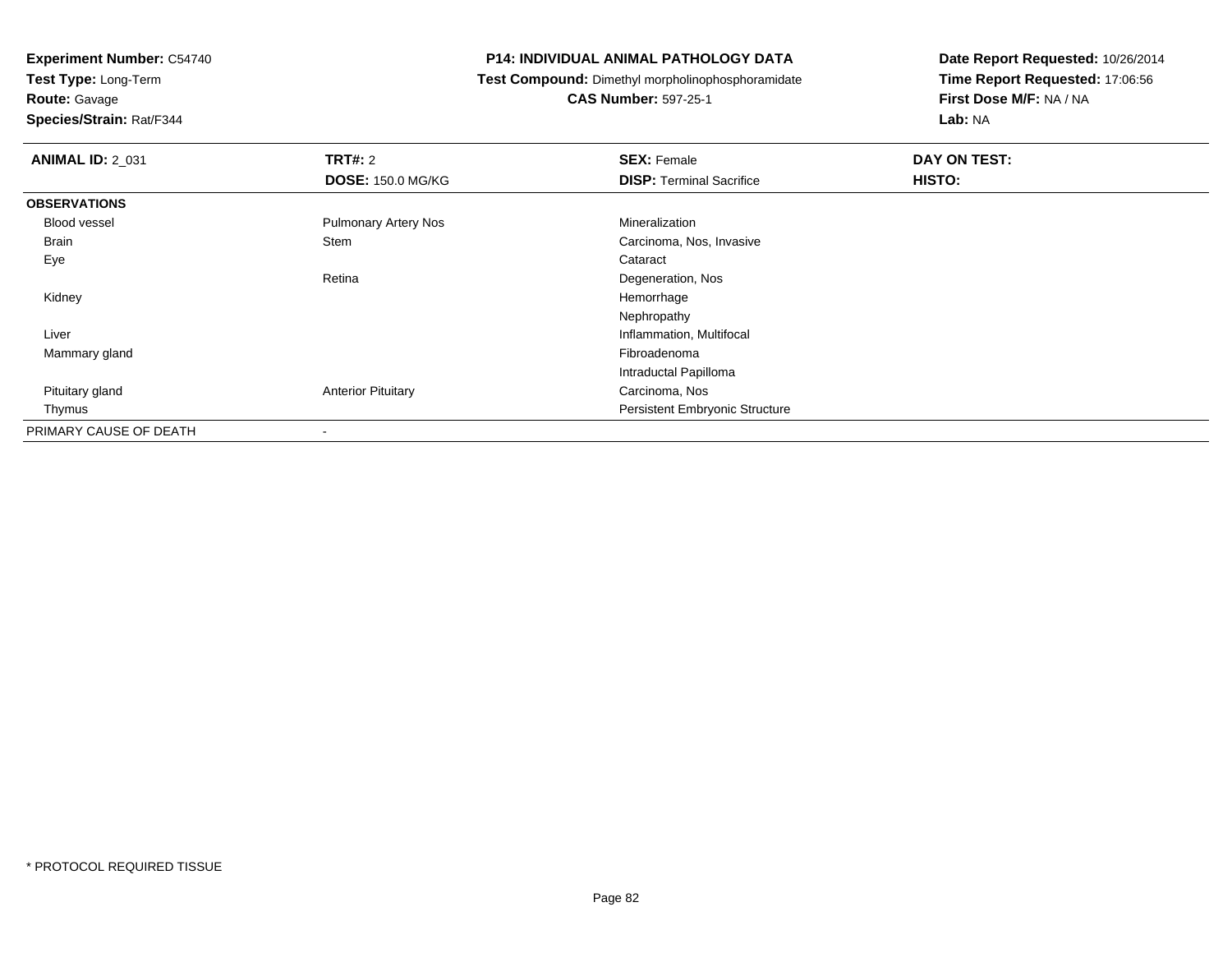**Test Type:** Long-Term

**Route:** Gavage

**Species/Strain:** Rat/F344

### **P14: INDIVIDUAL ANIMAL PATHOLOGY DATA**

**Test Compound:** Dimethyl morpholinophosphoramidate

**CAS Number:** 597-25-1

| <b>ANIMAL ID: 2_032</b> | <b>TRT#: 2</b>              | <b>SEX: Female</b>              | DAY ON TEST: |  |
|-------------------------|-----------------------------|---------------------------------|--------------|--|
|                         | <b>DOSE: 150.0 MG/KG</b>    | <b>DISP: Terminal Sacrifice</b> | HISTO:       |  |
| <b>OBSERVATIONS</b>     |                             |                                 |              |  |
| Blood vessel            | <b>Pulmonary Artery Nos</b> | Mineralization                  |              |  |
| Eye                     |                             | Cataract                        |              |  |
|                         | Retina                      | Degeneration, Nos               |              |  |
| Lymph node              | Mediastinal Lymph Node      | Hemorrhage                      |              |  |
|                         | Mediastinal Lymph Node      | Hemosiderosis                   |              |  |
| Mammary gland           |                             | Galactocele                     |              |  |
| Pituitary gland         | <b>Anterior Pituitary</b>   | Adenoma, Nos                    |              |  |
| Unspecified             | <b>Multiple Organs Nos</b>  | Leukemia, Mononuclear Cell      |              |  |
| Uterus                  | Endometrium                 | Adenoma, Nos                    |              |  |
| PRIMARY CAUSE OF DEATH  |                             |                                 |              |  |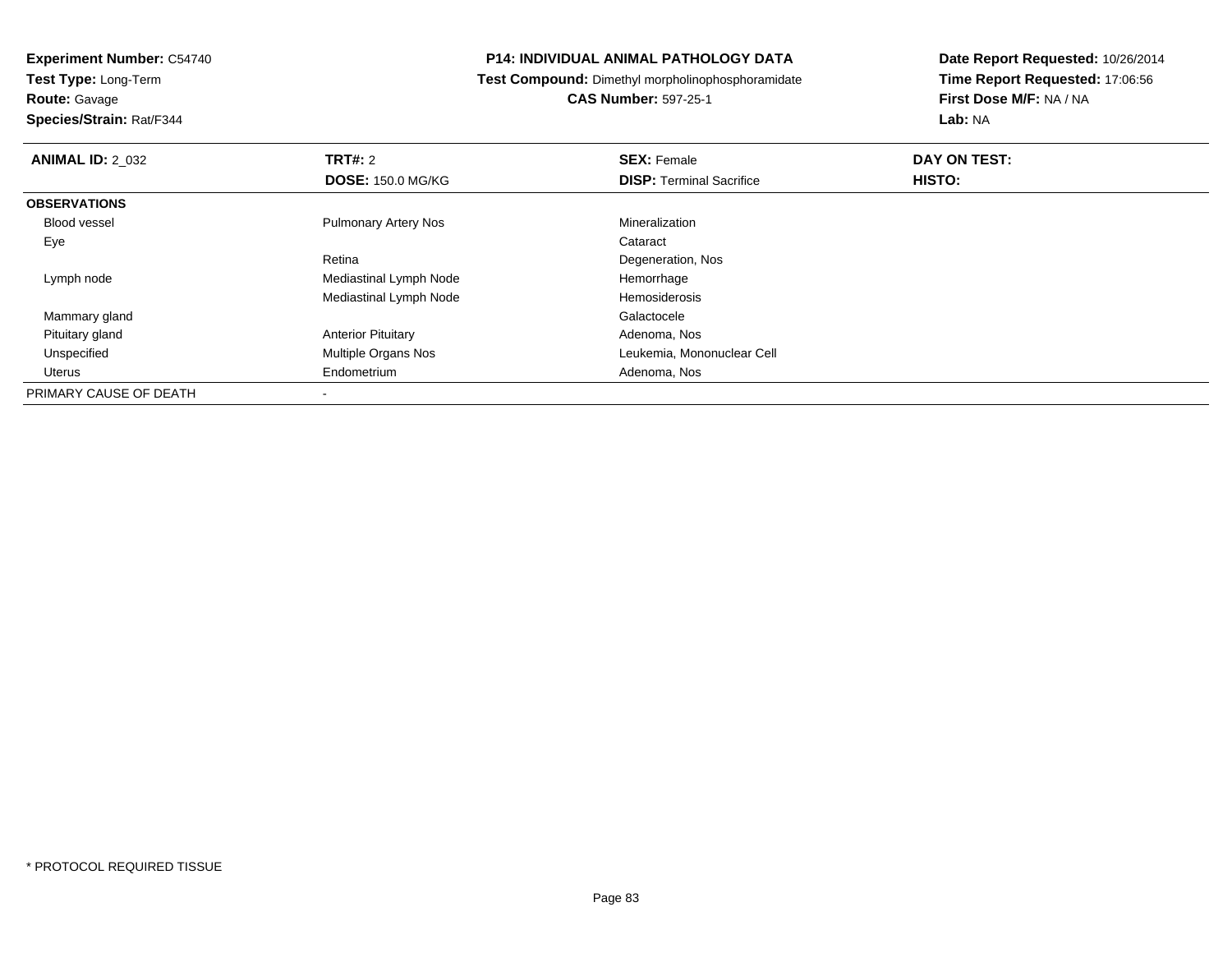| <b>Experiment Number: C54740</b><br><b>Test Type: Long-Term</b><br><b>Route: Gavage</b><br>Species/Strain: Rat/F344 |                                     | <b>P14: INDIVIDUAL ANIMAL PATHOLOGY DATA</b><br><b>Test Compound:</b> Dimethyl morpholinophosphoramidate<br><b>CAS Number: 597-25-1</b> | Date Report Requested: 10/26/2014<br>Time Report Requested: 17:06:56<br>First Dose M/F: NA / NA<br>Lab: NA |
|---------------------------------------------------------------------------------------------------------------------|-------------------------------------|-----------------------------------------------------------------------------------------------------------------------------------------|------------------------------------------------------------------------------------------------------------|
| <b>ANIMAL ID: 2 033</b>                                                                                             | TRT#: 2<br><b>DOSE: 150.0 MG/KG</b> | <b>SEX: Female</b><br><b>DISP:</b> Terminal Sacrifice                                                                                   | DAY ON TEST:<br>HISTO:                                                                                     |
| <b>OBSERVATIONS</b>                                                                                                 |                                     |                                                                                                                                         |                                                                                                            |
| Kidney                                                                                                              |                                     | Nephropathy                                                                                                                             |                                                                                                            |
| Thymus                                                                                                              |                                     | <b>Persistent Embryonic Structure</b>                                                                                                   |                                                                                                            |
| Unspecified                                                                                                         | Multiple Organs Nos                 | Leukemia, Mononuclear Cell                                                                                                              |                                                                                                            |
| Uterus                                                                                                              | Endometrium                         | Adenoma, Nos                                                                                                                            |                                                                                                            |
| PRIMARY CAUSE OF DEATH                                                                                              | $\overline{\phantom{a}}$            |                                                                                                                                         |                                                                                                            |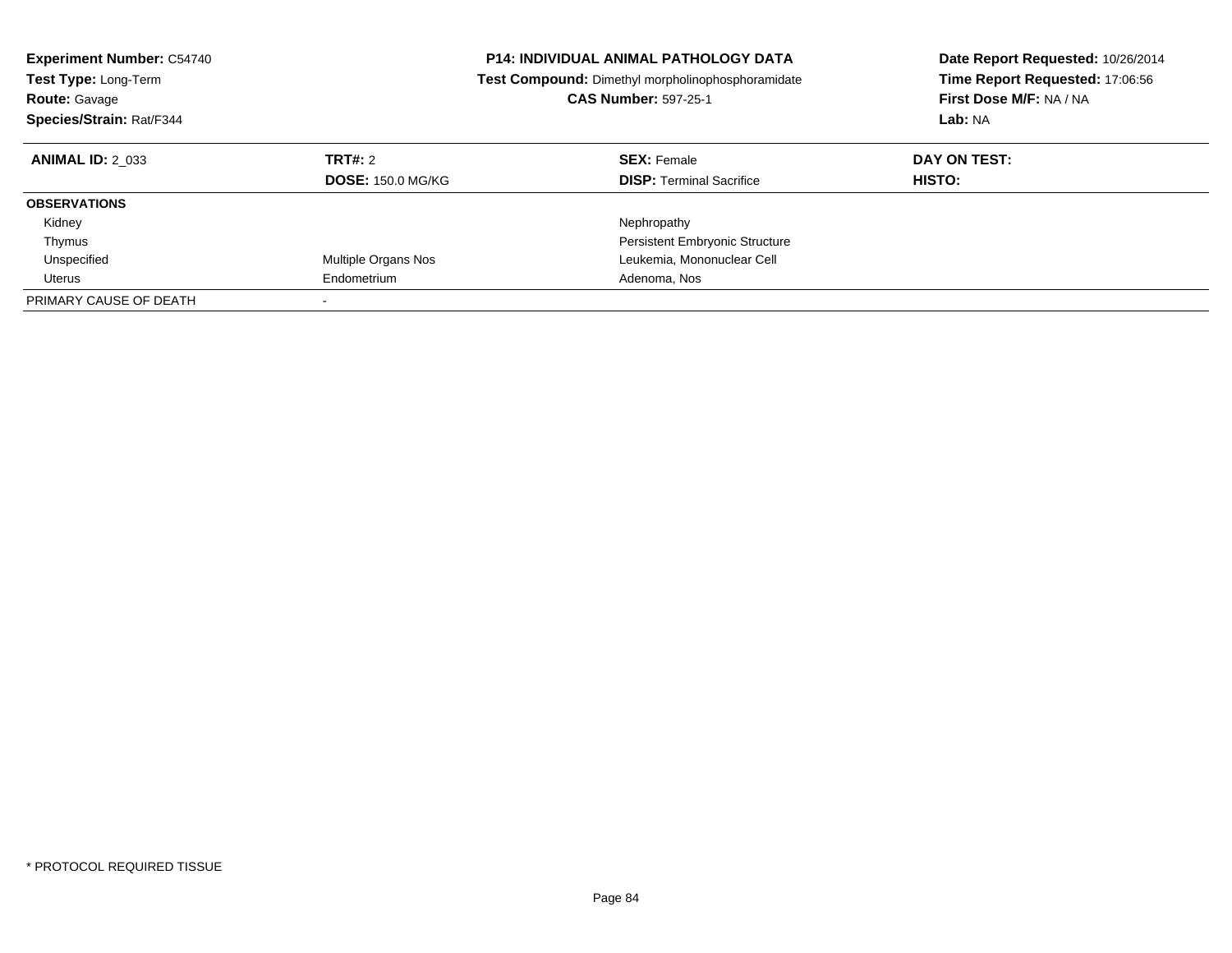**Experiment Number:** C54740**Test Type:** Long-Term**Route:** Gavage **Species/Strain:** Rat/F344**P14: INDIVIDUAL ANIMAL PATHOLOGY DATA Test Compound:** Dimethyl morpholinophosphoramidate**CAS Number:** 597-25-1**Date Report Requested:** 10/26/2014**Time Report Requested:** 17:06:56**First Dose M/F:** NA / NA**Lab:** NA**ANIMAL ID:** 2\_034**TRT#:** 2 **SEX:** Female **DAY ON TEST: DOSE:** 150.0 MG/KG**DISP:** Terminal Sacrifice **HISTO: OBSERVATIONS** Blood vessel Pulmonary Artery Nos Mineralization Eyee de la constitución de la constitución de la constitución de la constitución de la constitución de la constitución<br>En el constitución de la constitución de la constitución de la constitución de la constitución de la const RetinaDegeneration, Nos<br>Nephropathy Kidneyy the control of the control of the control of the control of the control of the control of the control of the control of the control of the control of the control of the control of the control of the control of the contro Liver Inflammation, Multifocal Lung Alveoli Histiocytosis Lymph nodeMandibular Lymph Node **Degeneration**, Cystic Mediastinal Lymph Node Hemorrhage PRIMARY CAUSE OF DEATH

-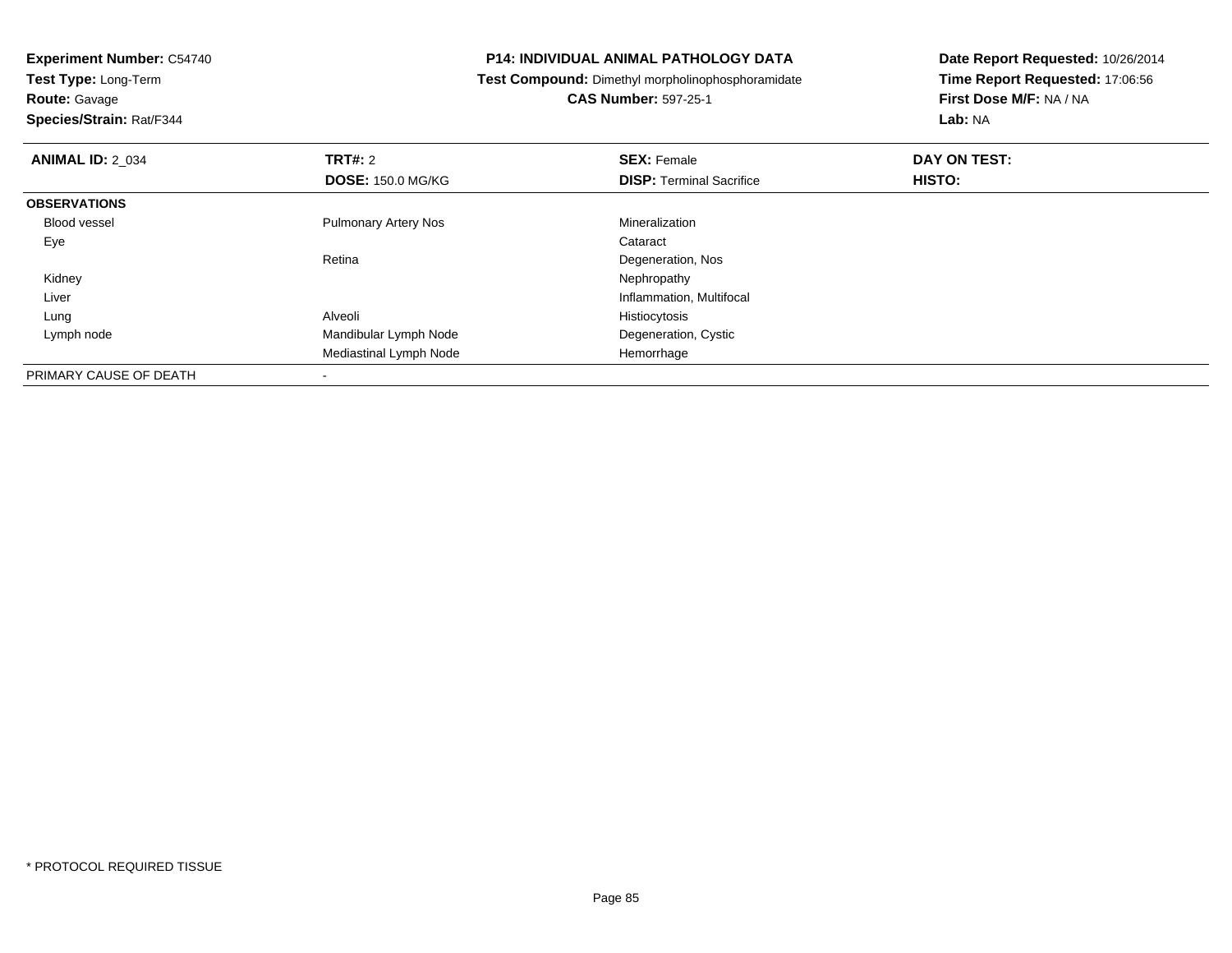**Test Type:** Long-Term

**Route:** Gavage

**Species/Strain:** Rat/F344

### **P14: INDIVIDUAL ANIMAL PATHOLOGY DATA**

**Test Compound:** Dimethyl morpholinophosphoramidate

**CAS Number:** 597-25-1

| <b>ANIMAL ID: 2 035</b> | TRT#: 2                  | <b>SEX: Female</b>                    | DAY ON TEST: |
|-------------------------|--------------------------|---------------------------------------|--------------|
|                         | <b>DOSE: 150.0 MG/KG</b> | <b>DISP: Terminal Sacrifice</b>       | HISTO:       |
| <b>OBSERVATIONS</b>     |                          |                                       |              |
| Adrenal gland           | Medulla                  | Hyperplasia, Focal                    |              |
| Eye                     |                          | Cataract                              |              |
|                         | Retina                   | Degeneration, Nos                     |              |
| Heart                   | Myocardium Nos           | Fibrosis                              |              |
| Kidney                  |                          | Hemorrhage                            |              |
|                         |                          | Nephropathy                           |              |
| Lymph node              | Mediastinal Lymph Node   | Hemosiderosis                         |              |
| Pancreas                | Acinus                   | Atrophy, Nos                          |              |
| Thymus                  |                          | <b>Persistent Embryonic Structure</b> |              |
| Unspecified             | Abdomen                  | Fibroma                               |              |
| PRIMARY CAUSE OF DEATH  | ٠                        |                                       |              |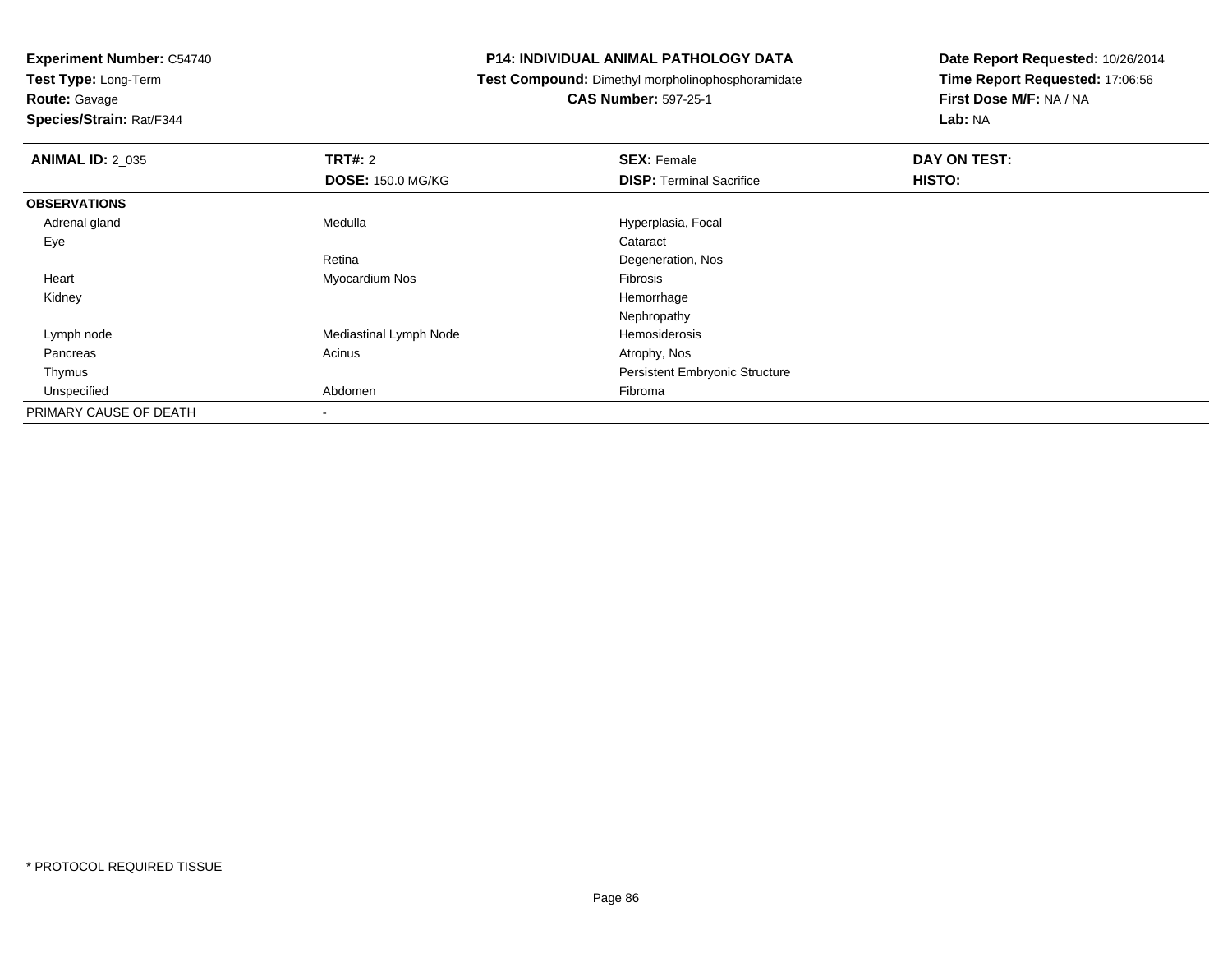**Test Type:** Long-Term

**Route:** Gavage

**Species/Strain:** Rat/F344

### **P14: INDIVIDUAL ANIMAL PATHOLOGY DATA**

**Test Compound:** Dimethyl morpholinophosphoramidate

**CAS Number:** 597-25-1

| <b>ANIMAL ID: 2 036</b> | TRT#: 2                   | <b>SEX: Female</b>                | DAY ON TEST: |
|-------------------------|---------------------------|-----------------------------------|--------------|
|                         | <b>DOSE: 150.0 MG/KG</b>  | <b>DISP: Terminal Sacrifice</b>   | HISTO:       |
| <b>OBSERVATIONS</b>     |                           |                                   |              |
| Heart                   | Myocardium Nos            | Fibrosis                          |              |
| Kidney                  | Tubule                    | Calculus, Microscopic Examination |              |
|                         |                           | Nephropathy                       |              |
| Liver                   |                           | Fibrosis, Cholangio               |              |
|                         |                           | Inflammation, Multifocal          |              |
| Lung                    | Alveoli                   | Histiocytosis                     |              |
| Lymph node              | Mediastinal Lymph Node    | Histiocytosis                     |              |
| Pituitary gland         | <b>Anterior Pituitary</b> | Angiectasis                       |              |
| Thyroid                 |                           | Hyperplasia, C Cell               |              |
| Uterus                  |                           | <b>Endometrial Stromal Polyp</b>  |              |
| PRIMARY CAUSE OF DEATH  | $\blacksquare$            |                                   |              |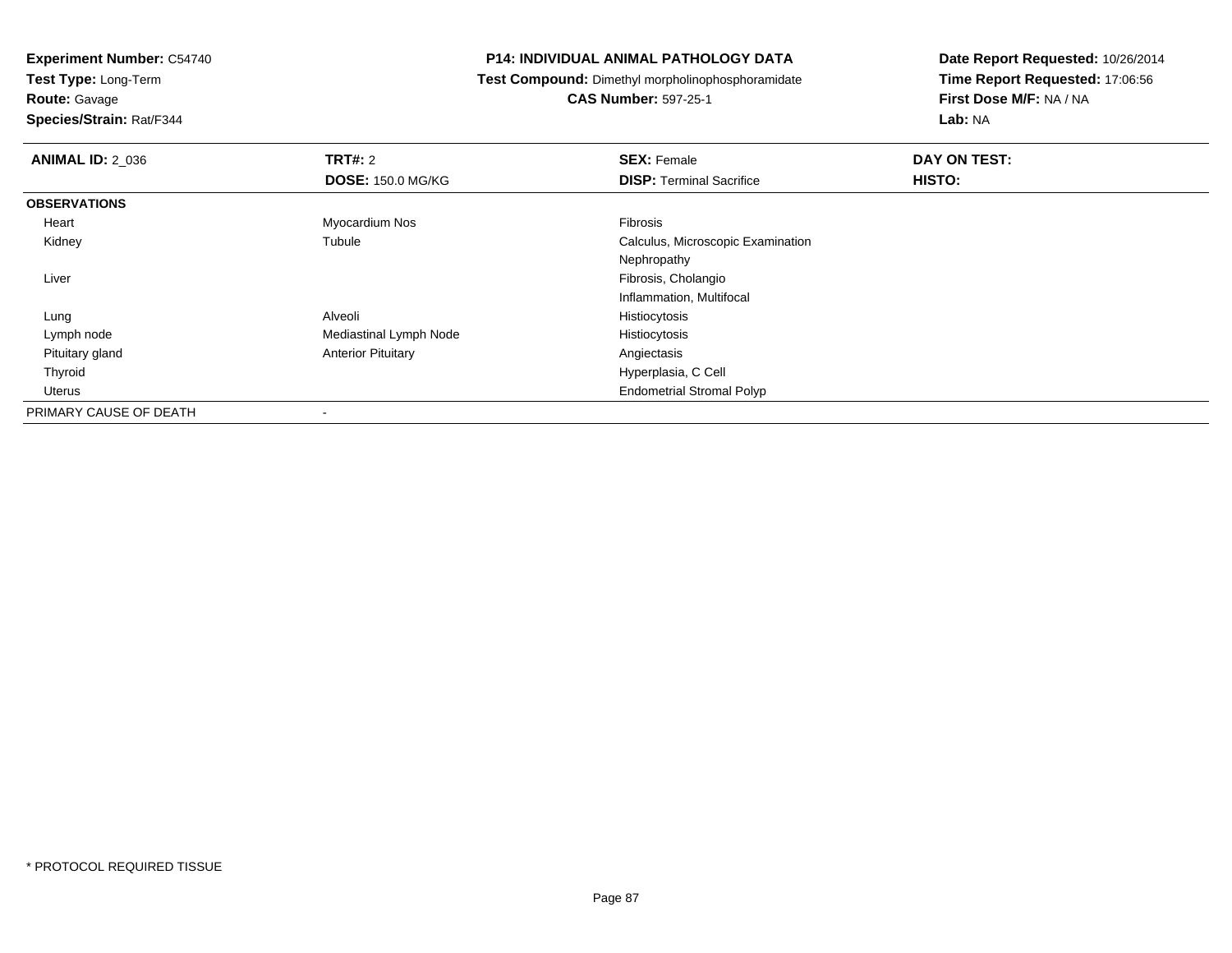| <b>Experiment Number: C54740</b><br>Test Type: Long-Term<br><b>Route: Gavage</b><br>Species/Strain: Rat/F344 |                           | <b>P14: INDIVIDUAL ANIMAL PATHOLOGY DATA</b><br><b>Test Compound:</b> Dimethyl morpholinophosphoramidate<br><b>CAS Number: 597-25-1</b> | Date Report Requested: 10/26/2014<br>Time Report Requested: 17:06:56<br>First Dose M/F: NA / NA<br>Lab: NA |
|--------------------------------------------------------------------------------------------------------------|---------------------------|-----------------------------------------------------------------------------------------------------------------------------------------|------------------------------------------------------------------------------------------------------------|
| <b>ANIMAL ID: 2 037</b>                                                                                      | TRT#: 2                   | <b>SEX: Female</b>                                                                                                                      | DAY ON TEST:                                                                                               |
|                                                                                                              | <b>DOSE: 150.0 MG/KG</b>  | <b>DISP:</b> Terminal Sacrifice                                                                                                         | HISTO:                                                                                                     |
| <b>OBSERVATIONS</b>                                                                                          |                           |                                                                                                                                         |                                                                                                            |
| Heart                                                                                                        | Myocardium Nos            | <b>Fibrosis</b>                                                                                                                         |                                                                                                            |
| Kidney                                                                                                       |                           | Nephropathy                                                                                                                             |                                                                                                            |
| Mammary gland                                                                                                |                           | Adenocarcinoma, Nos                                                                                                                     |                                                                                                            |
| Pituitary gland                                                                                              | <b>Anterior Pituitary</b> | Cyst, Nos                                                                                                                               |                                                                                                            |
| Thymus                                                                                                       |                           | <b>Persistent Embryonic Structure</b>                                                                                                   |                                                                                                            |
| Thyroid                                                                                                      |                           | Hyperplasia, C Cell                                                                                                                     |                                                                                                            |
| PRIMARY CAUSE OF DEATH                                                                                       |                           |                                                                                                                                         |                                                                                                            |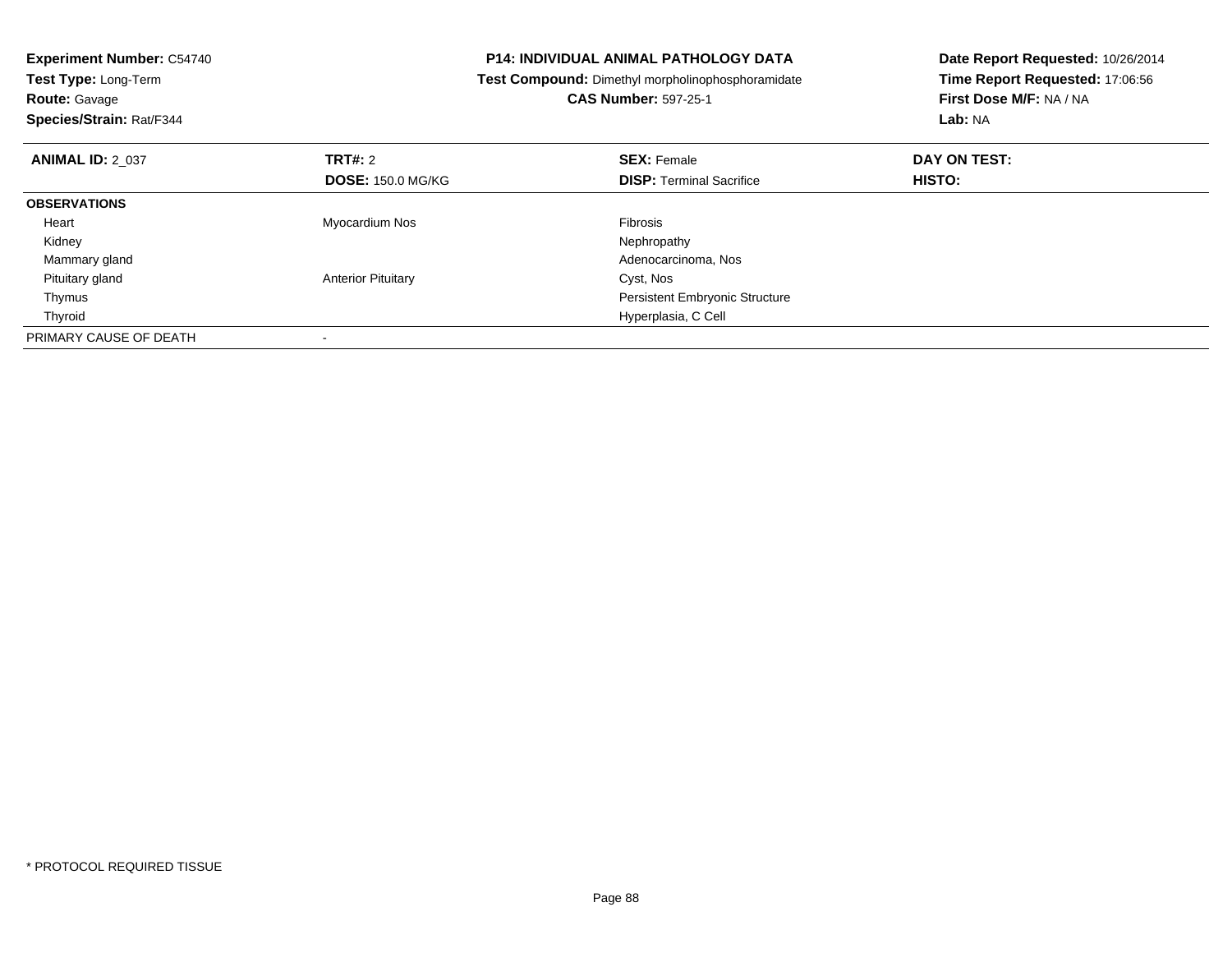| <b>Experiment Number: C54740</b><br><b>Test Type: Long-Term</b> | <b>P14: INDIVIDUAL ANIMAL PATHOLOGY DATA</b><br>Test Compound: Dimethyl morpholinophosphoramidate |                                 | Date Report Requested: 10/26/2014<br>Time Report Requested: 17:06:56 |
|-----------------------------------------------------------------|---------------------------------------------------------------------------------------------------|---------------------------------|----------------------------------------------------------------------|
| <b>Route: Gavage</b>                                            |                                                                                                   | <b>CAS Number: 597-25-1</b>     | First Dose M/F: NA / NA                                              |
| Species/Strain: Rat/F344                                        |                                                                                                   |                                 | Lab: NA                                                              |
| <b>ANIMAL ID: 2 038</b>                                         | TRT#: 2                                                                                           | <b>SEX: Female</b>              | DAY ON TEST:                                                         |
|                                                                 | <b>DOSE: 150.0 MG/KG</b>                                                                          | <b>DISP:</b> Moribund Sacrifice | HISTO:                                                               |
| <b>OBSERVATIONS</b>                                             |                                                                                                   |                                 |                                                                      |
| Brain                                                           |                                                                                                   | Hemorrhage                      |                                                                      |
| Unspecified                                                     | Multiple Organs Nos                                                                               | Leukemia, Mononuclear Cell      |                                                                      |
| PRIMARY CAUSE OF DEATH                                          |                                                                                                   |                                 |                                                                      |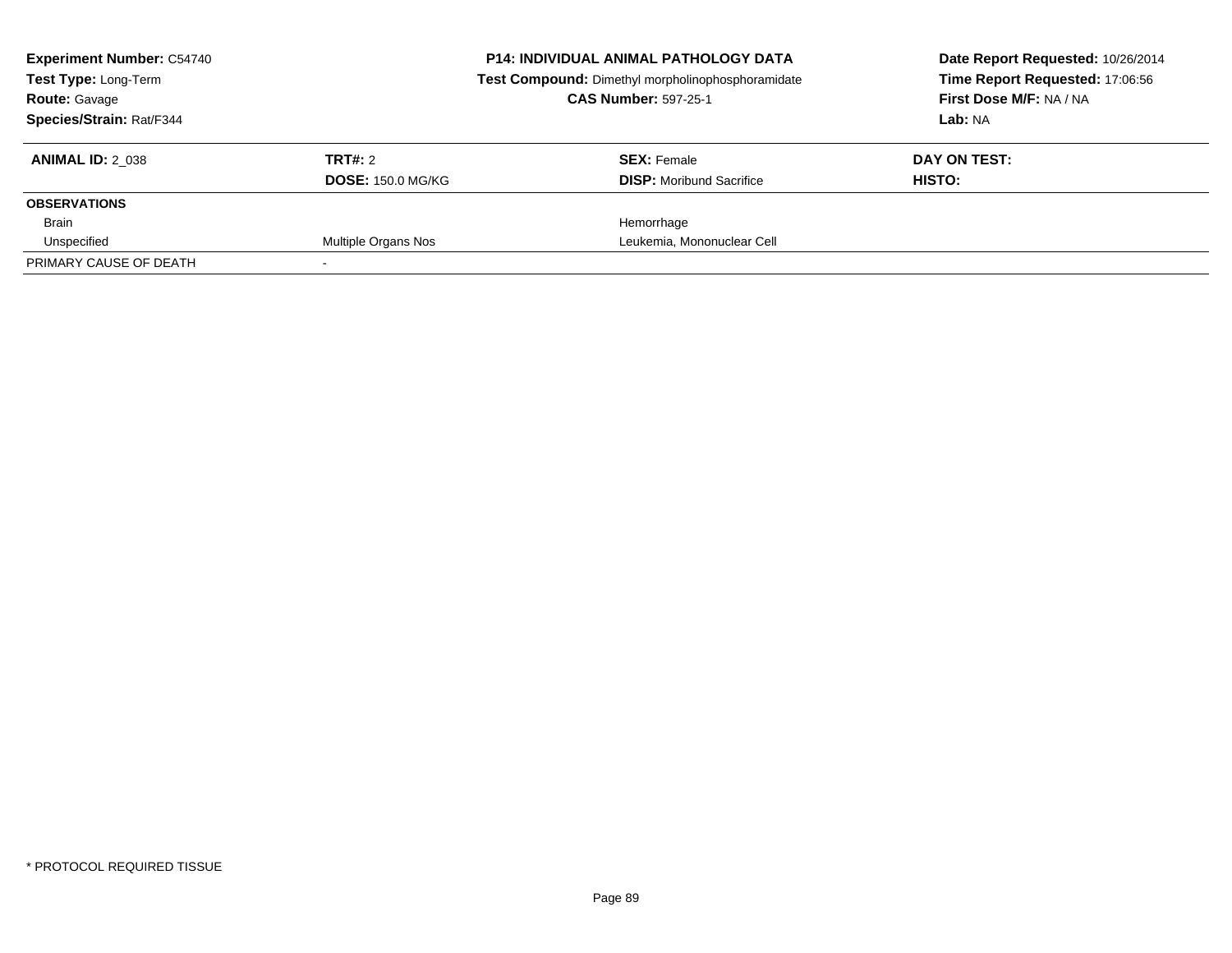| <b>Experiment Number: C54740</b><br>Test Type: Long-Term<br><b>Route: Gavage</b><br>Species/Strain: Rat/F344 |                           | <b>P14: INDIVIDUAL ANIMAL PATHOLOGY DATA</b><br>Test Compound: Dimethyl morpholinophosphoramidate<br><b>CAS Number: 597-25-1</b> | Date Report Requested: 10/26/2014<br>Time Report Requested: 17:06:56<br>First Dose M/F: NA / NA<br>Lab: NA |
|--------------------------------------------------------------------------------------------------------------|---------------------------|----------------------------------------------------------------------------------------------------------------------------------|------------------------------------------------------------------------------------------------------------|
| <b>ANIMAL ID: 2 039</b>                                                                                      | TRT#: 2                   | <b>SEX: Female</b>                                                                                                               | DAY ON TEST:                                                                                               |
|                                                                                                              | <b>DOSE: 150.0 MG/KG</b>  | <b>DISP:</b> Terminal Sacrifice                                                                                                  | HISTO:                                                                                                     |
| <b>OBSERVATIONS</b>                                                                                          |                           |                                                                                                                                  |                                                                                                            |
| Heart                                                                                                        | Myocardium Nos            | <b>Fibrosis</b>                                                                                                                  |                                                                                                            |
| Kidney                                                                                                       |                           | Nephropathy                                                                                                                      |                                                                                                            |
| Liver                                                                                                        |                           | Inflammation, Multifocal                                                                                                         |                                                                                                            |
| Lung                                                                                                         |                           | Perivascular Cuffing                                                                                                             |                                                                                                            |
| Mammary gland                                                                                                |                           | Fibroadenoma                                                                                                                     |                                                                                                            |
| Pituitary gland                                                                                              | <b>Anterior Pituitary</b> | Adenoma, Nos                                                                                                                     |                                                                                                            |
| PRIMARY CAUSE OF DEATH                                                                                       |                           |                                                                                                                                  |                                                                                                            |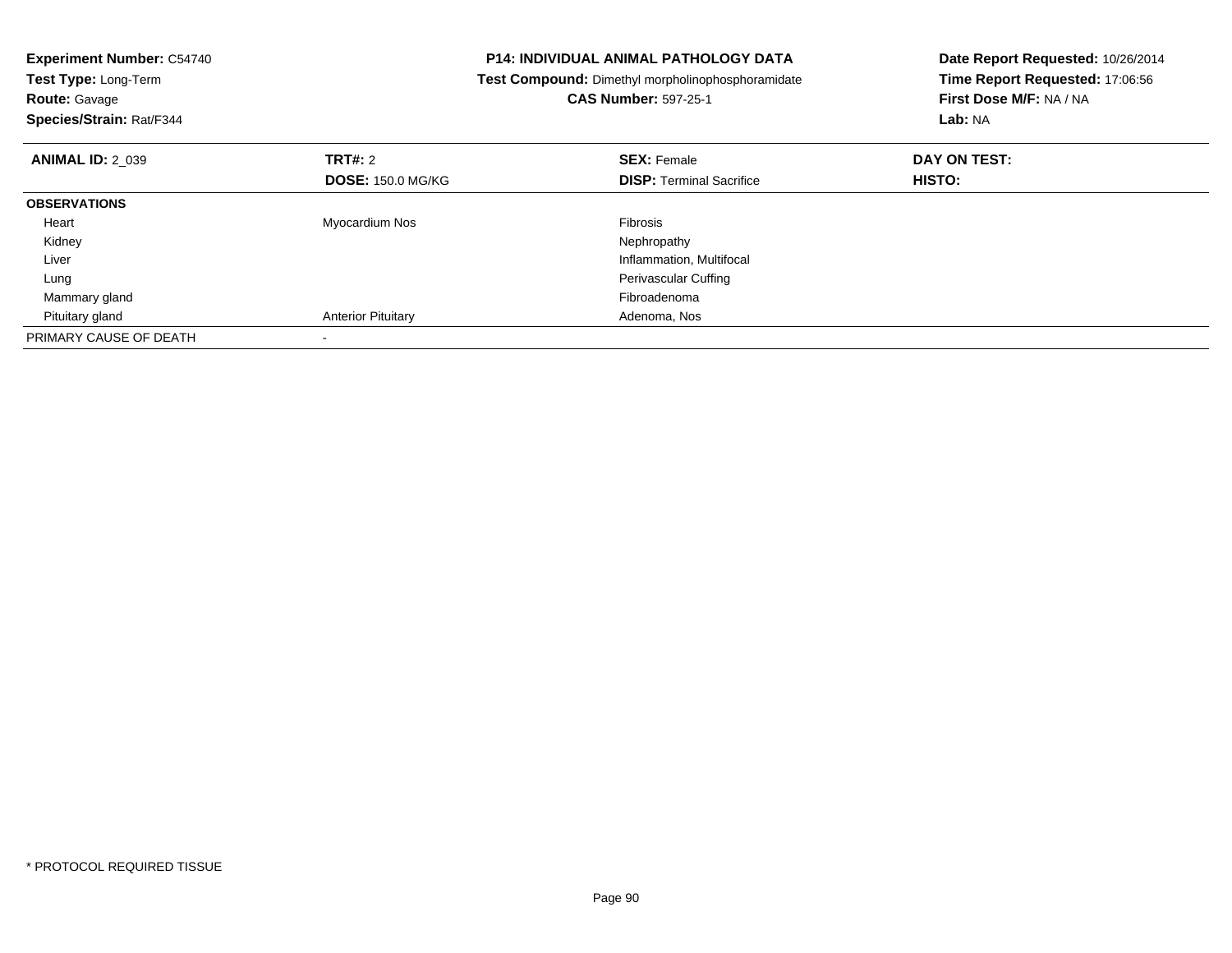**Experiment Number:** C54740**Test Type:** Long-Term

**Route:** Gavage

**Species/Strain:** Rat/F344

### **P14: INDIVIDUAL ANIMAL PATHOLOGY DATA**

**Test Compound:** Dimethyl morpholinophosphoramidate

**CAS Number:** 597-25-1

| <b>ANIMAL ID: 2_040</b> | TRT#: 2                     | <b>SEX: Female</b>                    | DAY ON TEST: |
|-------------------------|-----------------------------|---------------------------------------|--------------|
|                         | <b>DOSE: 150.0 MG/KG</b>    | <b>DISP: Natural Death</b>            | HISTO:       |
| <b>OBSERVATIONS</b>     |                             |                                       |              |
| <b>Blood vessel</b>     | <b>Pulmonary Artery Nos</b> | Mineralization                        |              |
| <b>Brain</b>            |                             | Hemorrhage                            |              |
| Kidney                  |                             | Hemosiderosis                         |              |
| Liver                   |                             | Fibrosis, Cholangio                   |              |
| Lung                    |                             | Inflammation, Interstitial            |              |
| Pituitary gland         | <b>Anterior Pituitary</b>   | Hemorrhage                            |              |
| Thymus                  |                             | <b>Persistent Embryonic Structure</b> |              |
| Unspecified             | <b>Multiple Organs Nos</b>  | Leukemia, Mononuclear Cell            |              |
| Urinary bladder         |                             | Hemorrhage                            |              |
| PRIMARY CAUSE OF DEATH  |                             |                                       |              |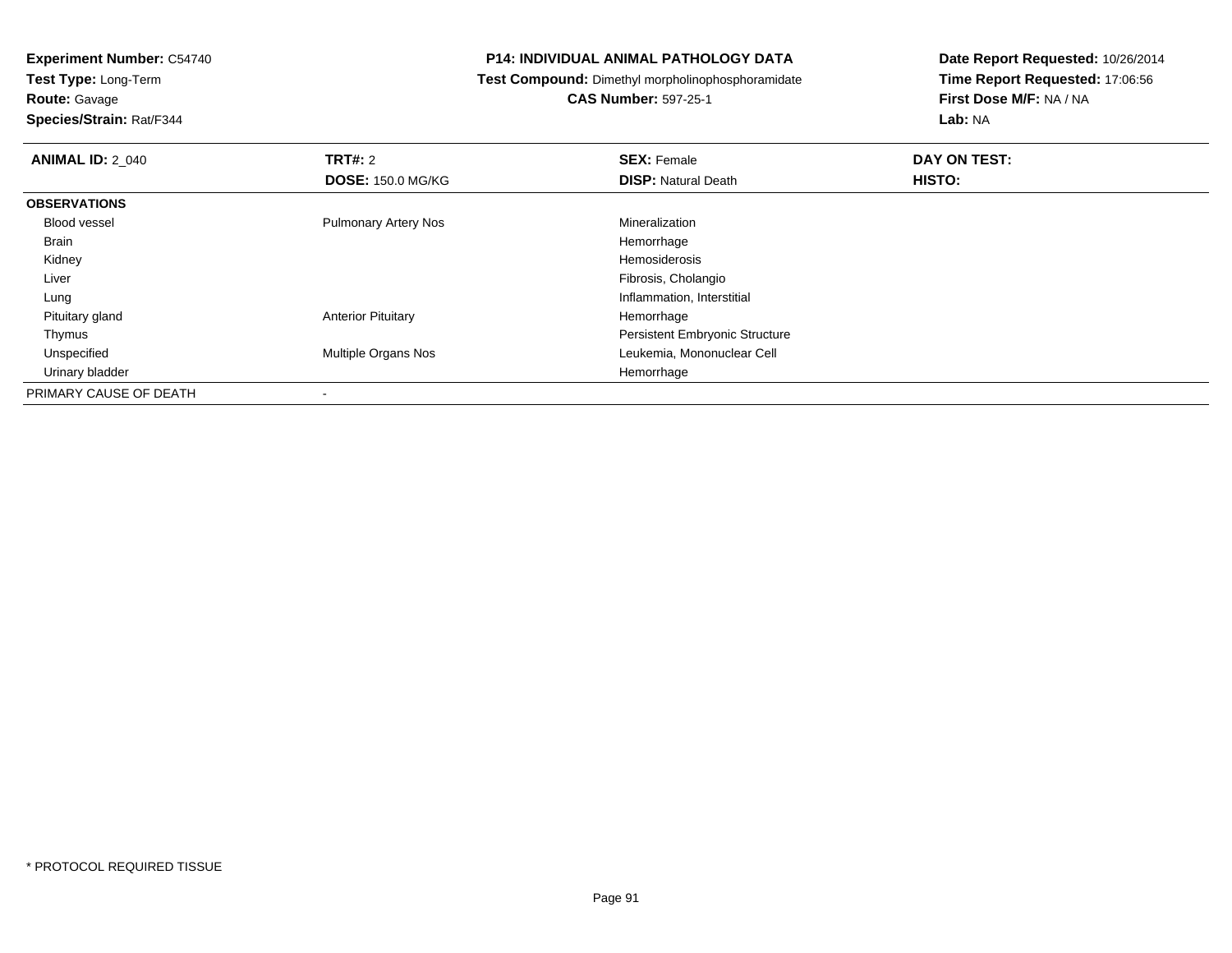**Experiment Number:** C54740**Test Type:** Long-Term

**Route:** Gavage

**Species/Strain:** Rat/F344

### **P14: INDIVIDUAL ANIMAL PATHOLOGY DATA**

**Test Compound:** Dimethyl morpholinophosphoramidate

**CAS Number:** 597-25-1

| <b>ANIMAL ID: 2 041</b> | TRT#: 2                     | <b>SEX: Female</b>                    | DAY ON TEST: |
|-------------------------|-----------------------------|---------------------------------------|--------------|
|                         | <b>DOSE: 150.0 MG/KG</b>    | <b>DISP: Terminal Sacrifice</b>       | HISTO:       |
| <b>OBSERVATIONS</b>     |                             |                                       |              |
| Blood vessel            | <b>Pulmonary Artery Nos</b> | Mineralization                        |              |
| Bone                    | Cartilage, Nos              | Necrosis, Nos                         |              |
| Heart                   | Myocardium Nos              | Fibrosis                              |              |
| Kidney                  |                             | Hemorrhage                            |              |
|                         |                             | Nephropathy                           |              |
| Liver                   | <b>Bile Duct</b>            | Hyperplasia, Nos                      |              |
| Lymph node              | Mediastinal Lymph Node      | Hemorrhage                            |              |
| Pituitary gland         | <b>Anterior Pituitary</b>   | Cyst, Nos                             |              |
| Thymus                  |                             | <b>Persistent Embryonic Structure</b> |              |
| Thyroid                 |                             | Hyperplasia, C Cell                   |              |
| PRIMARY CAUSE OF DEATH  | $\overline{\phantom{a}}$    |                                       |              |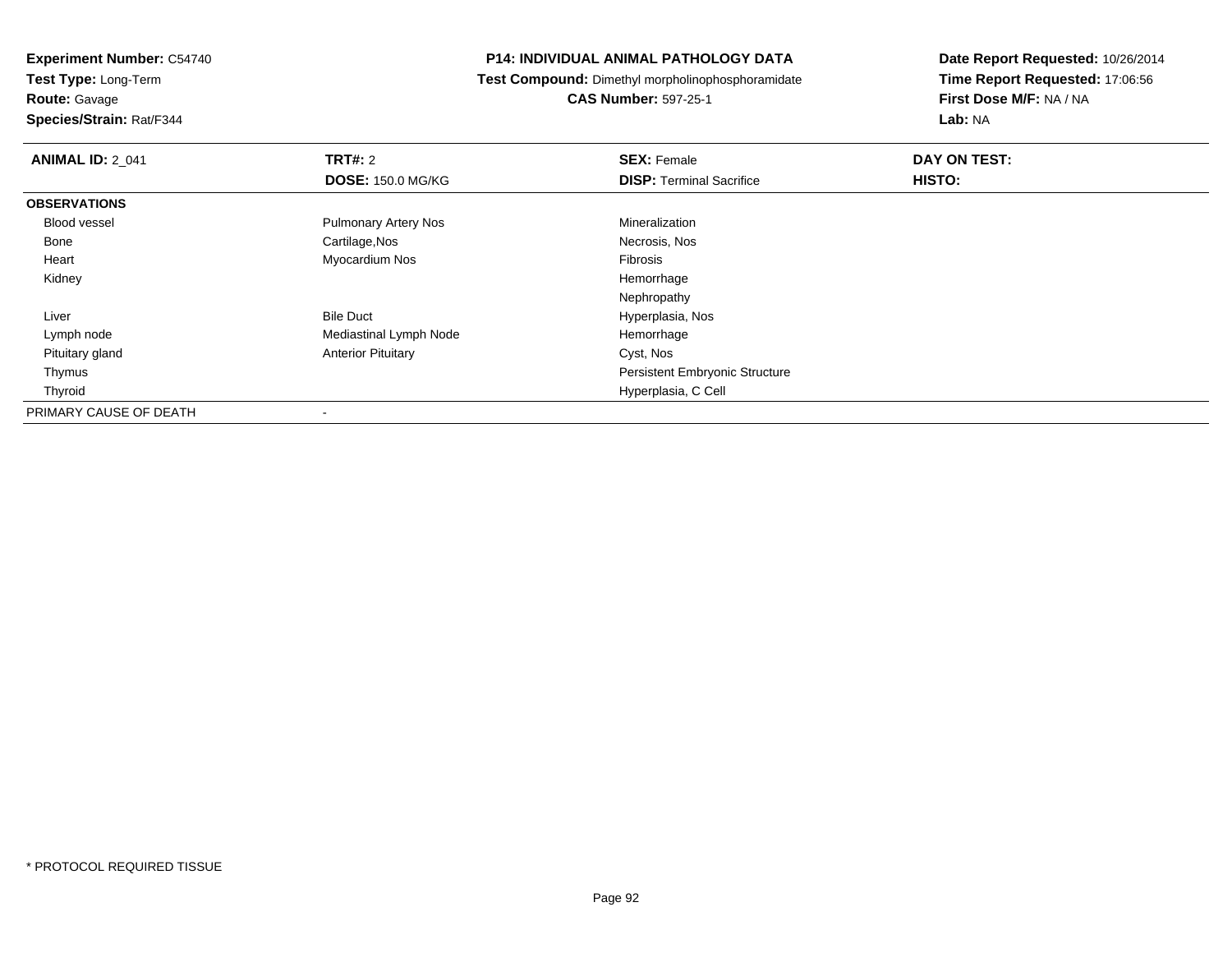| <b>Experiment Number: C54740</b><br><b>Test Type: Long-Term</b><br><b>Route: Gavage</b><br>Species/Strain: Rat/F344 | <b>P14: INDIVIDUAL ANIMAL PATHOLOGY DATA</b><br><b>Test Compound:</b> Dimethyl morpholinophosphoramidate<br><b>CAS Number: 597-25-1</b> |                                                  | Date Report Requested: 10/26/2014<br>Time Report Requested: 17:06:56<br>First Dose M/F: NA / NA<br>Lab: NA |
|---------------------------------------------------------------------------------------------------------------------|-----------------------------------------------------------------------------------------------------------------------------------------|--------------------------------------------------|------------------------------------------------------------------------------------------------------------|
| <b>ANIMAL ID: 2 042</b>                                                                                             | TRT#: 2<br><b>DOSE: 150.0 MG/KG</b>                                                                                                     | <b>SEX: Female</b><br><b>DISP:</b> Natural Death | DAY ON TEST:<br>HISTO:                                                                                     |
| <b>OBSERVATIONS</b>                                                                                                 |                                                                                                                                         |                                                  |                                                                                                            |
| Liver                                                                                                               |                                                                                                                                         | Metamorphosis, Fatty                             |                                                                                                            |
| Lung                                                                                                                |                                                                                                                                         | Hemorrhage                                       |                                                                                                            |
| Pituitary gland                                                                                                     | <b>Anterior Pituitary</b>                                                                                                               | Hemorrhage                                       |                                                                                                            |
| Unspecified                                                                                                         | Multiple Organs Nos                                                                                                                     | Leukemia, Mononuclear Cell                       |                                                                                                            |
| PRIMARY CAUSE OF DEATH                                                                                              |                                                                                                                                         |                                                  |                                                                                                            |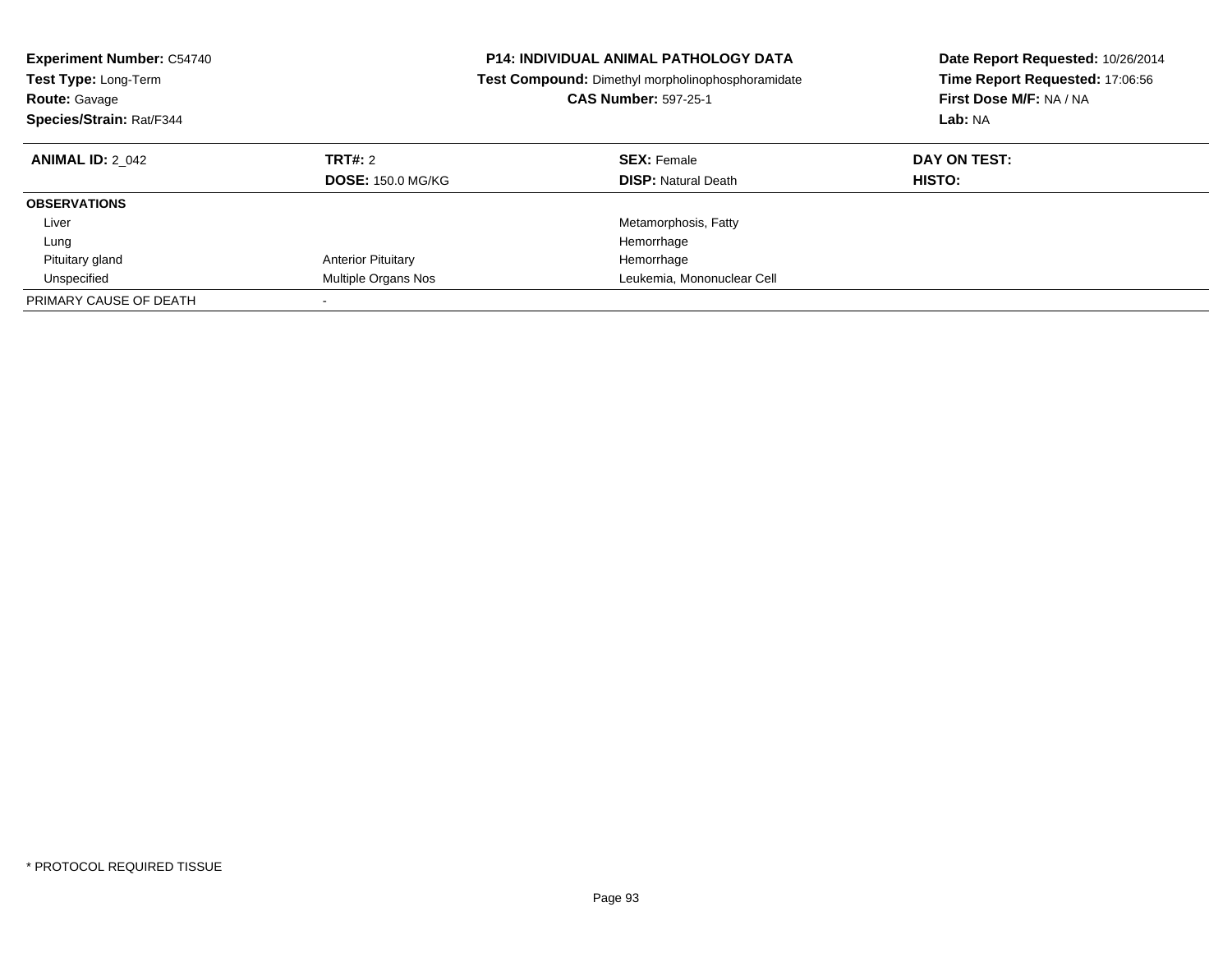| <b>Experiment Number: C54740</b><br>Test Type: Long-Term<br><b>Route: Gavage</b><br>Species/Strain: Rat/F344 |                          | <b>P14: INDIVIDUAL ANIMAL PATHOLOGY DATA</b><br>Test Compound: Dimethyl morpholinophosphoramidate<br><b>CAS Number: 597-25-1</b> | Date Report Requested: 10/26/2014<br>Time Report Requested: 17:06:56<br>First Dose M/F: NA / NA<br>Lab: NA |
|--------------------------------------------------------------------------------------------------------------|--------------------------|----------------------------------------------------------------------------------------------------------------------------------|------------------------------------------------------------------------------------------------------------|
| <b>ANIMAL ID: 2 043</b>                                                                                      | TRT#: 2                  | <b>SEX: Female</b>                                                                                                               | DAY ON TEST:                                                                                               |
|                                                                                                              | <b>DOSE: 150.0 MG/KG</b> | <b>DISP:</b> Natural Death                                                                                                       | HISTO:                                                                                                     |
| <b>OBSERVATIONS</b>                                                                                          |                          |                                                                                                                                  |                                                                                                            |
| Adrenal gland                                                                                                |                          | Pheochromocytoma                                                                                                                 |                                                                                                            |
| Heart                                                                                                        | Myocardium Nos           | Fibrosis                                                                                                                         |                                                                                                            |
| Liver                                                                                                        |                          | Necrosis, Focal                                                                                                                  |                                                                                                            |
| Lung                                                                                                         |                          | Osteosarcoma, Invasive                                                                                                           |                                                                                                            |
| Unspecified                                                                                                  | Mediastinum Nos          | Osteosarcoma                                                                                                                     |                                                                                                            |
| PRIMARY CAUSE OF DEATH                                                                                       |                          |                                                                                                                                  |                                                                                                            |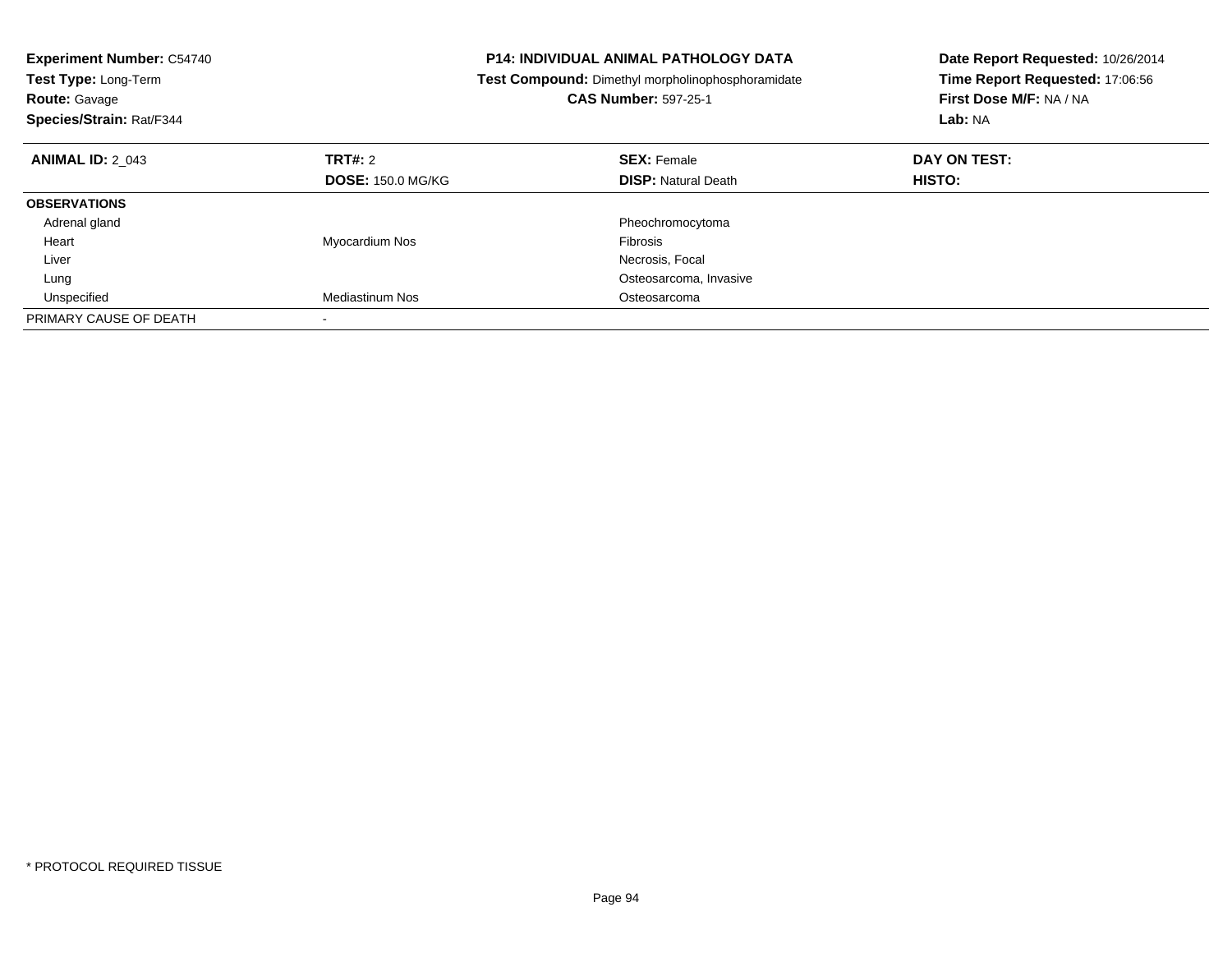| <b>Experiment Number: C54740</b><br>Test Type: Long-Term<br><b>Route: Gavage</b><br>Species/Strain: Rat/F344 |                           | <b>P14: INDIVIDUAL ANIMAL PATHOLOGY DATA</b><br><b>Test Compound:</b> Dimethyl morpholinophosphoramidate<br><b>CAS Number: 597-25-1</b> | Date Report Requested: 10/26/2014<br>Time Report Requested: 17:06:56<br>First Dose M/F: NA / NA<br>Lab: NA |
|--------------------------------------------------------------------------------------------------------------|---------------------------|-----------------------------------------------------------------------------------------------------------------------------------------|------------------------------------------------------------------------------------------------------------|
| <b>ANIMAL ID: 2 044</b>                                                                                      | <b>TRT#: 2</b>            | <b>SEX: Female</b>                                                                                                                      | DAY ON TEST:                                                                                               |
|                                                                                                              | <b>DOSE: 150.0 MG/KG</b>  | <b>DISP:</b> Terminal Sacrifice                                                                                                         | <b>HISTO:</b>                                                                                              |
| <b>OBSERVATIONS</b>                                                                                          |                           |                                                                                                                                         |                                                                                                            |
| Kidney                                                                                                       |                           | Nephropathy                                                                                                                             |                                                                                                            |
| Liver                                                                                                        | <b>Bile Duct</b>          | Hyperplasia, Nos                                                                                                                        |                                                                                                            |
| Ovary                                                                                                        |                           | Cyst, Parovarian                                                                                                                        |                                                                                                            |
| Pituitary gland                                                                                              | <b>Anterior Pituitary</b> | Adenoma, Nos                                                                                                                            |                                                                                                            |
| Uterus                                                                                                       |                           | <b>Endometrial Stromal Polyp</b>                                                                                                        |                                                                                                            |
| PRIMARY CAUSE OF DEATH                                                                                       |                           |                                                                                                                                         |                                                                                                            |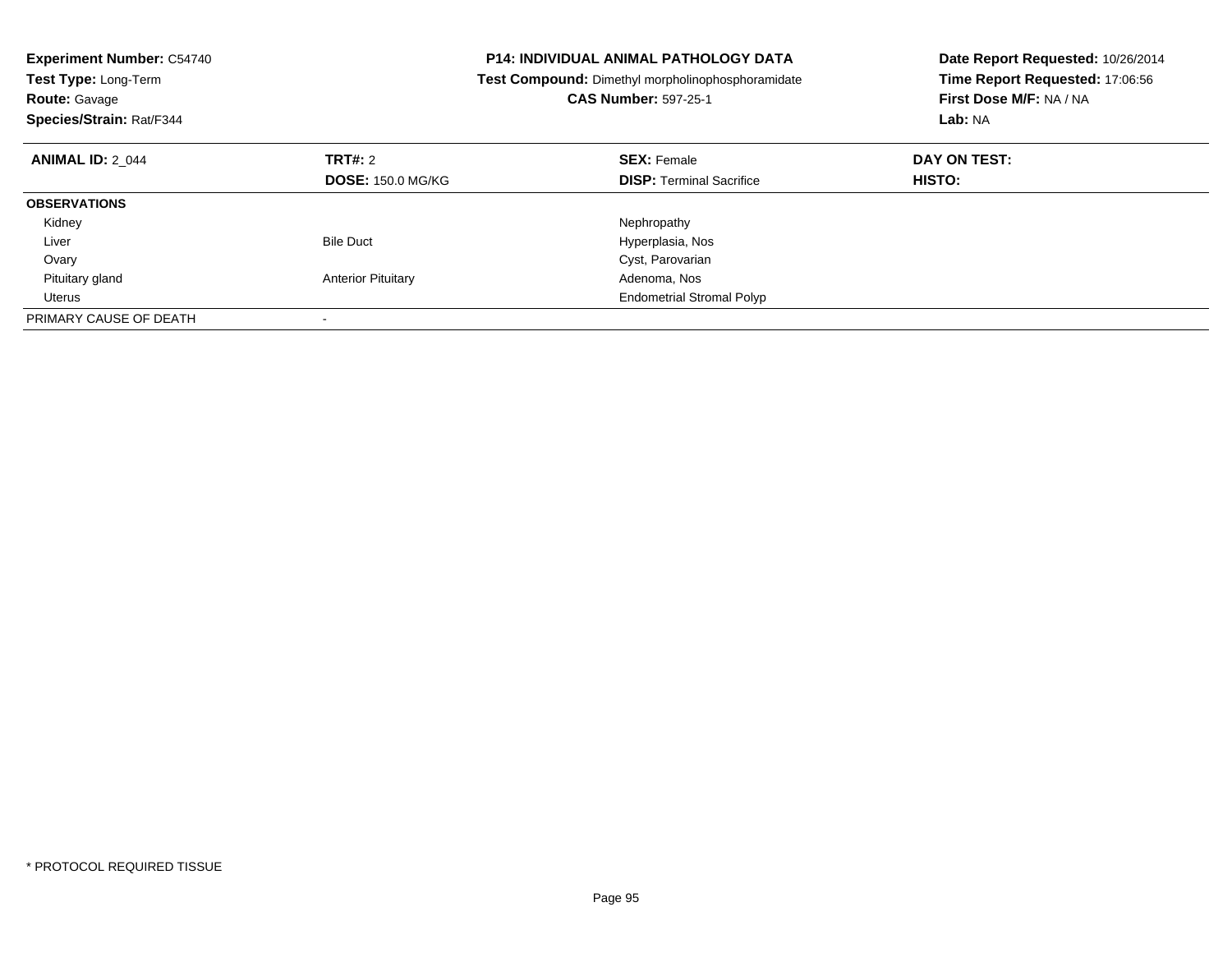**Experiment Number:** C54740**Test Type:** Long-Term**Route:** Gavage **Species/Strain:** Rat/F344**P14: INDIVIDUAL ANIMAL PATHOLOGY DATA Test Compound:** Dimethyl morpholinophosphoramidate**CAS Number:** 597-25-1**Date Report Requested:** 10/26/2014**Time Report Requested:** 17:06:56**First Dose M/F:** NA / NA**Lab:** NA**ANIMAL ID: 2 045 TRT#:** 2 **SEX:** Female **DAY ON TEST: DOSE:** 150.0 MG/KG**DISP:** Terminal Sacrifice **HISTO: OBSERVATIONS** Kidneyy the control of the control of the control of the control of the control of the control of the control of the control of the control of the control of the control of the control of the control of the control of the contro Liver Cytoplasmic Change, Ground-Glass Mammary gland Adenoma, Nos Fibroadenomas and the contract of the contract of the contract of the contract of the Hyperplasia, Focal Pancreas Pituitary glandAnterior Pituitary **Carcinoma**, Nos Thymus Persistent Embryonic Structure Unspecified Multiple Organs Nos Leukemia, Mononuclear Cell PRIMARY CAUSE OF DEATH-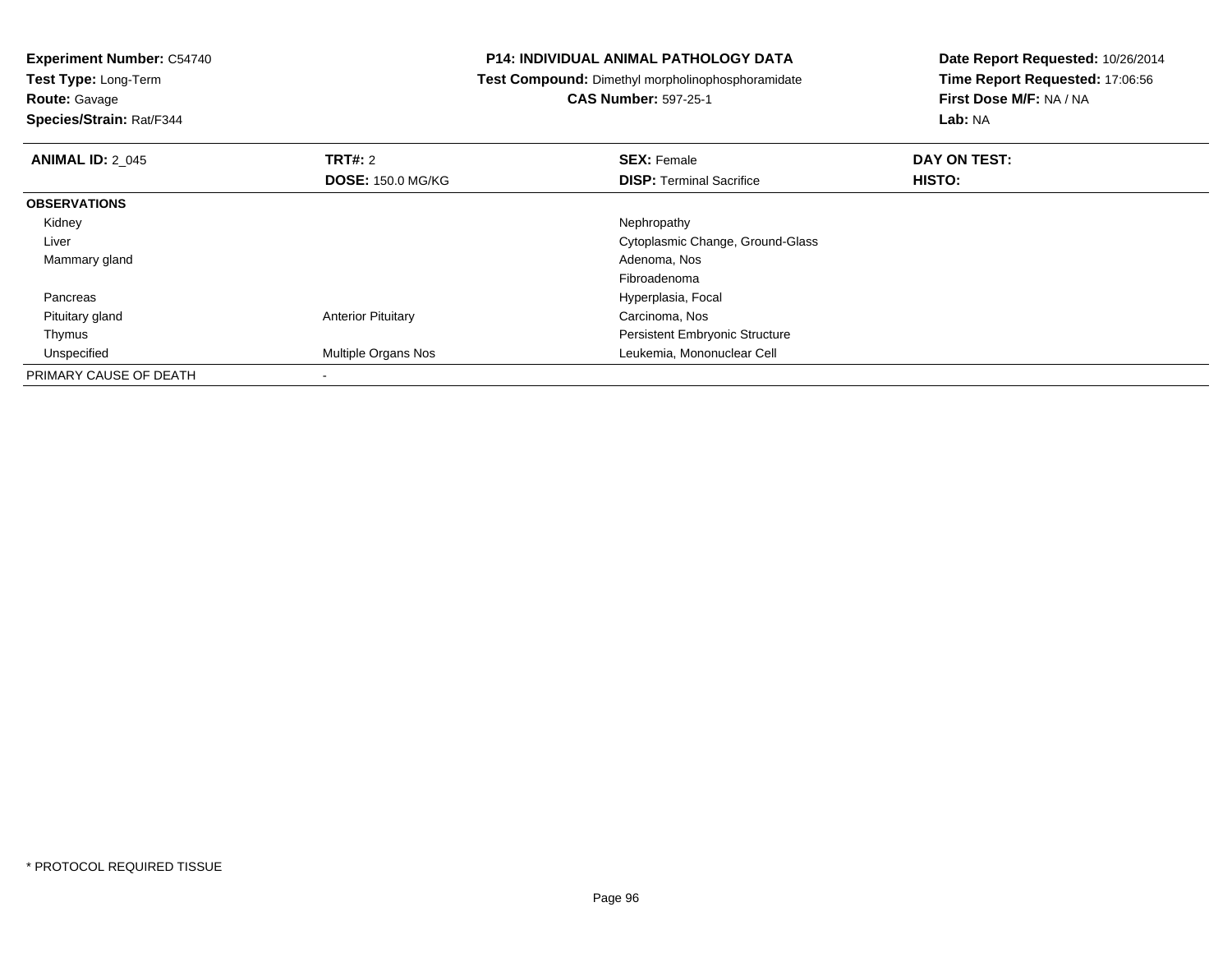| <b>Experiment Number: C54740</b> |                          | <b>P14: INDIVIDUAL ANIMAL PATHOLOGY DATA</b>      | Date Report Requested: 10/26/2014 |
|----------------------------------|--------------------------|---------------------------------------------------|-----------------------------------|
| <b>Test Type: Long-Term</b>      |                          | Test Compound: Dimethyl morpholinophosphoramidate | Time Report Requested: 17:06:56   |
| <b>Route: Gavage</b>             |                          | <b>CAS Number: 597-25-1</b>                       | First Dose M/F: NA / NA           |
| Species/Strain: Rat/F344         |                          |                                                   | Lab: NA                           |
| <b>ANIMAL ID: 2 046</b>          | TRT#: 2                  | <b>SEX: Female</b>                                | DAY ON TEST:                      |
|                                  | <b>DOSE: 150.0 MG/KG</b> | <b>DISP:</b> Terminal Sacrifice                   | HISTO:                            |
| <b>OBSERVATIONS</b>              |                          |                                                   |                                   |
| Adrenal gland                    |                          | Pheochromocytoma                                  |                                   |
| Liver                            | <b>Bile Duct</b>         | Hyperplasia, Nos                                  |                                   |
| Lymph node                       | Mediastinal Lymph Node   | Hemorrhage                                        |                                   |
| Thymus                           |                          | <b>Persistent Embryonic Structure</b>             |                                   |
| Thyroid                          |                          | Hyperplasia, C Cell                               |                                   |
| Unspecified                      | Multiple Organs Nos      | Leukemia, Mononuclear Cell                        |                                   |
| PRIMARY CAUSE OF DEATH           |                          |                                                   |                                   |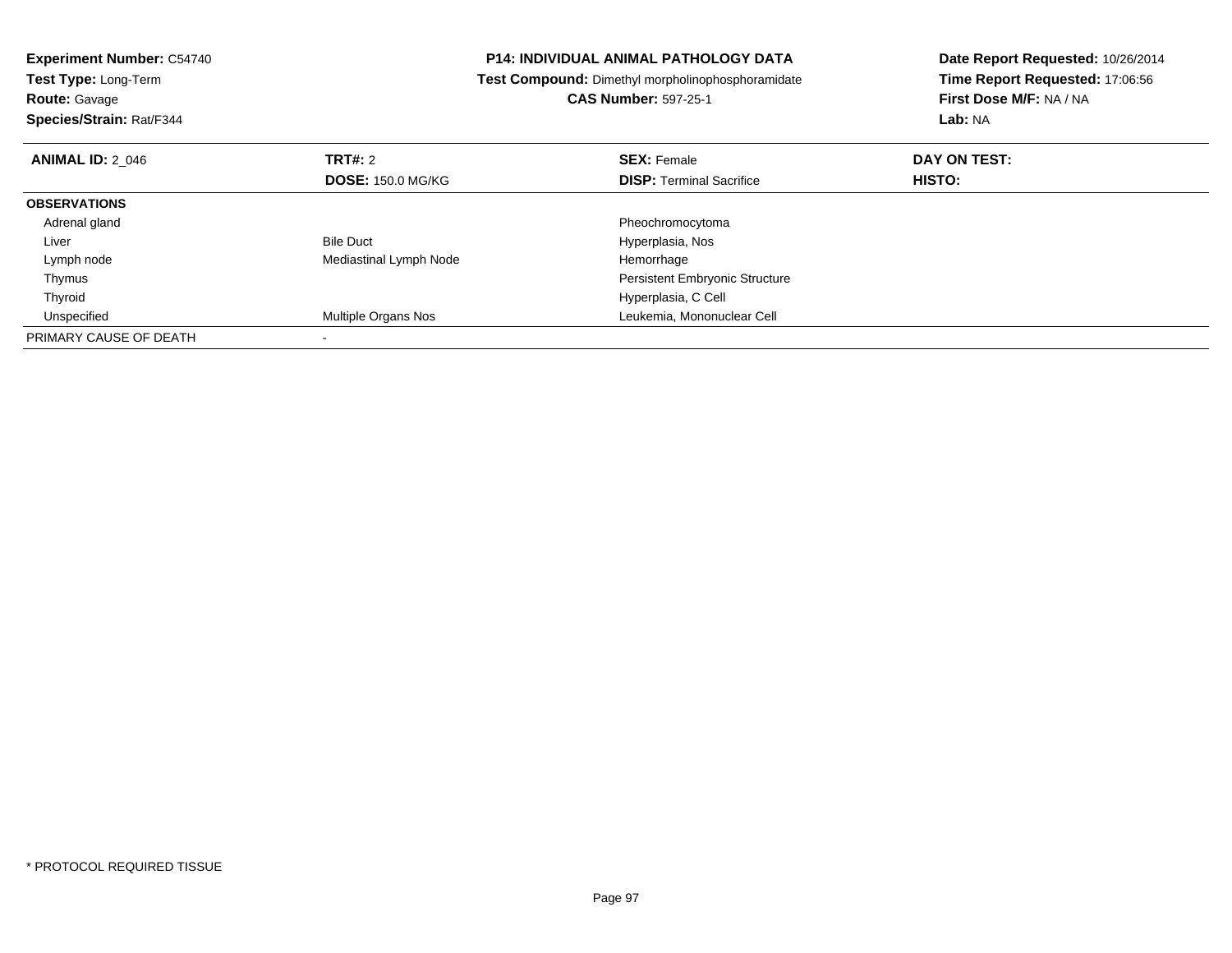| <b>Experiment Number: C54740</b><br>Test Type: Long-Term<br><b>Route: Gavage</b><br>Species/Strain: Rat/F344 |                          | <b>P14: INDIVIDUAL ANIMAL PATHOLOGY DATA</b><br>Test Compound: Dimethyl morpholinophosphoramidate<br><b>CAS Number: 597-25-1</b> | Date Report Requested: 10/26/2014<br>Time Report Requested: 17:06:56<br>First Dose M/F: NA / NA<br>Lab: NA |
|--------------------------------------------------------------------------------------------------------------|--------------------------|----------------------------------------------------------------------------------------------------------------------------------|------------------------------------------------------------------------------------------------------------|
| <b>ANIMAL ID: 2 047</b>                                                                                      | TRT#: 2                  | <b>SEX: Female</b>                                                                                                               | DAY ON TEST:                                                                                               |
|                                                                                                              | <b>DOSE: 150.0 MG/KG</b> | <b>DISP:</b> Natural Death                                                                                                       | <b>HISTO:</b>                                                                                              |
| <b>OBSERVATIONS</b>                                                                                          |                          |                                                                                                                                  |                                                                                                            |
| Heart                                                                                                        | Myocardium Nos           | Inflammation, Acute                                                                                                              |                                                                                                            |
| Kidney                                                                                                       |                          | Calculus, Microscopic Examination                                                                                                |                                                                                                            |
| Lung                                                                                                         |                          | Edema, Nos                                                                                                                       |                                                                                                            |
|                                                                                                              |                          | Hemorrhage                                                                                                                       |                                                                                                            |
| Ovary                                                                                                        |                          | Cyst, Parovarian                                                                                                                 |                                                                                                            |
| PRIMARY CAUSE OF DEATH                                                                                       |                          |                                                                                                                                  |                                                                                                            |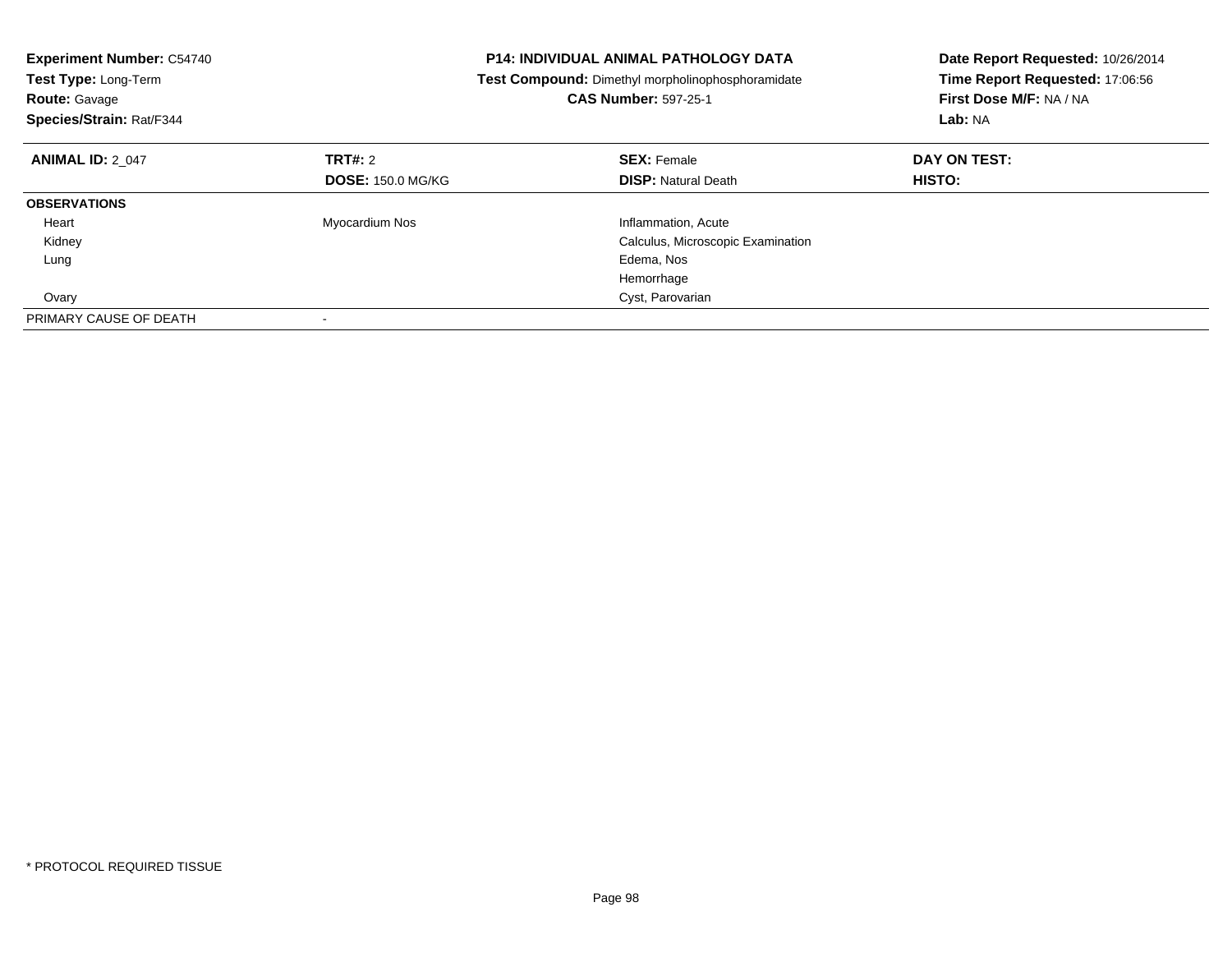| <b>Experiment Number: C54740</b><br>Test Type: Long-Term<br><b>Route: Gavage</b><br>Species/Strain: Rat/F344 |                             | <b>P14: INDIVIDUAL ANIMAL PATHOLOGY DATA</b><br>Test Compound: Dimethyl morpholinophosphoramidate<br><b>CAS Number: 597-25-1</b> | Date Report Requested: 10/26/2014<br>Time Report Requested: 17:06:56<br>First Dose M/F: NA / NA<br>Lab: NA |
|--------------------------------------------------------------------------------------------------------------|-----------------------------|----------------------------------------------------------------------------------------------------------------------------------|------------------------------------------------------------------------------------------------------------|
| <b>ANIMAL ID: 2 048</b>                                                                                      | TRT#: 2                     | <b>SEX: Female</b>                                                                                                               | DAY ON TEST:                                                                                               |
|                                                                                                              | <b>DOSE: 150.0 MG/KG</b>    | <b>DISP:</b> Natural Death                                                                                                       | HISTO:                                                                                                     |
| <b>OBSERVATIONS</b>                                                                                          |                             |                                                                                                                                  |                                                                                                            |
| <b>Blood vessel</b>                                                                                          | <b>Pulmonary Artery Nos</b> | Mineralization                                                                                                                   |                                                                                                            |
| Liver                                                                                                        | Periportal                  | Metamorphosis, Fatty                                                                                                             |                                                                                                            |
|                                                                                                              | Centrilobular               | Necrosis, Nos                                                                                                                    |                                                                                                            |
| Mammary gland                                                                                                |                             | Fibroadenoma                                                                                                                     |                                                                                                            |
| Unspecified                                                                                                  | <b>Abdominal Cavity</b>     | Necrosis, Fat                                                                                                                    |                                                                                                            |
| PRIMARY CAUSE OF DEATH                                                                                       |                             |                                                                                                                                  |                                                                                                            |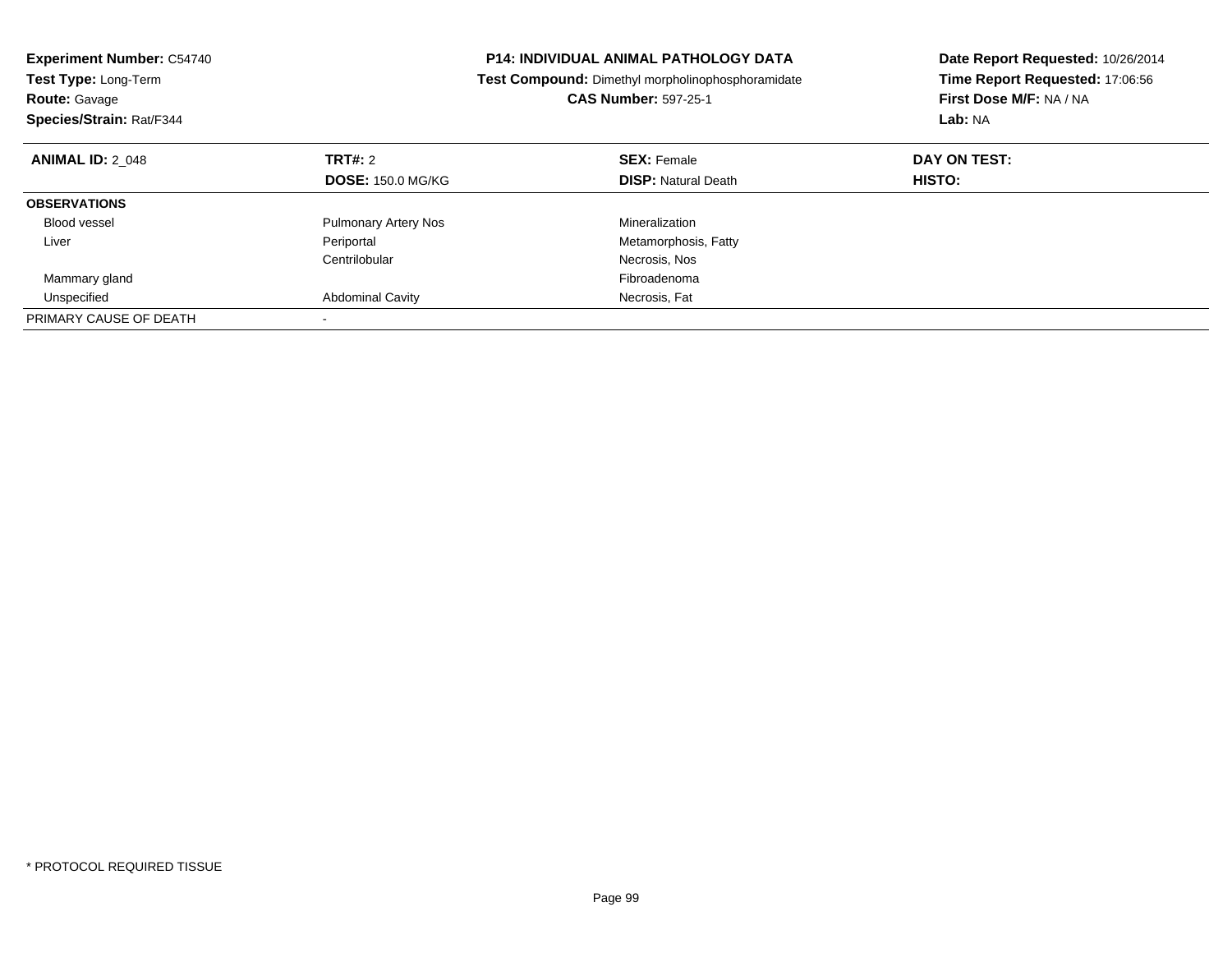**Test Type:** Long-Term

# **Route:** Gavage

**Species/Strain:** Rat/F344

### **P14: INDIVIDUAL ANIMAL PATHOLOGY DATA**

## **Test Compound:** Dimethyl morpholinophosphoramidate

**CAS Number:** 597-25-1

| <b>ANIMAL ID: 2_049</b> | <b>TRT#: 2</b>           | <b>SEX: Female</b>                | DAY ON TEST: |
|-------------------------|--------------------------|-----------------------------------|--------------|
|                         | <b>DOSE: 150.0 MG/KG</b> | <b>DISP:</b> Terminal Sacrifice   | HISTO:       |
| <b>OBSERVATIONS</b>     |                          |                                   |              |
| Adrenal gland           | Cortex Nos               | Atrophy, Nos                      |              |
| Bone                    | Cartilage, Nos           | Necrosis, Nos                     |              |
| Bone marrow             |                          | Fibrosis, Myelo                   |              |
| Clitoral gland          |                          | Adenoma, Nos                      |              |
| Kidney                  |                          | Nephropathy                       |              |
| Liver                   |                          | Acinar-Cell Carcinoma, Metastatic |              |
|                         |                          | Fibrosis, Cholangio               |              |
|                         | <b>Bile Duct</b>         | Hyperplasia, Nos                  |              |
| Lung                    |                          | Inflammation, Interstitial        |              |
| Pancreas                |                          | Acinar-Cell Carcinoma             |              |
| Spleen                  |                          | Acinar-Cell Carcinoma, Invasive   |              |
| Unspecified             | <b>Mediastinum Nos</b>   | Inflammation, Chronic             |              |
|                         | Multiple Organs Nos      | Leukemia, Mononuclear Cell        |              |
| PRIMARY CAUSE OF DEATH  | ۰                        |                                   |              |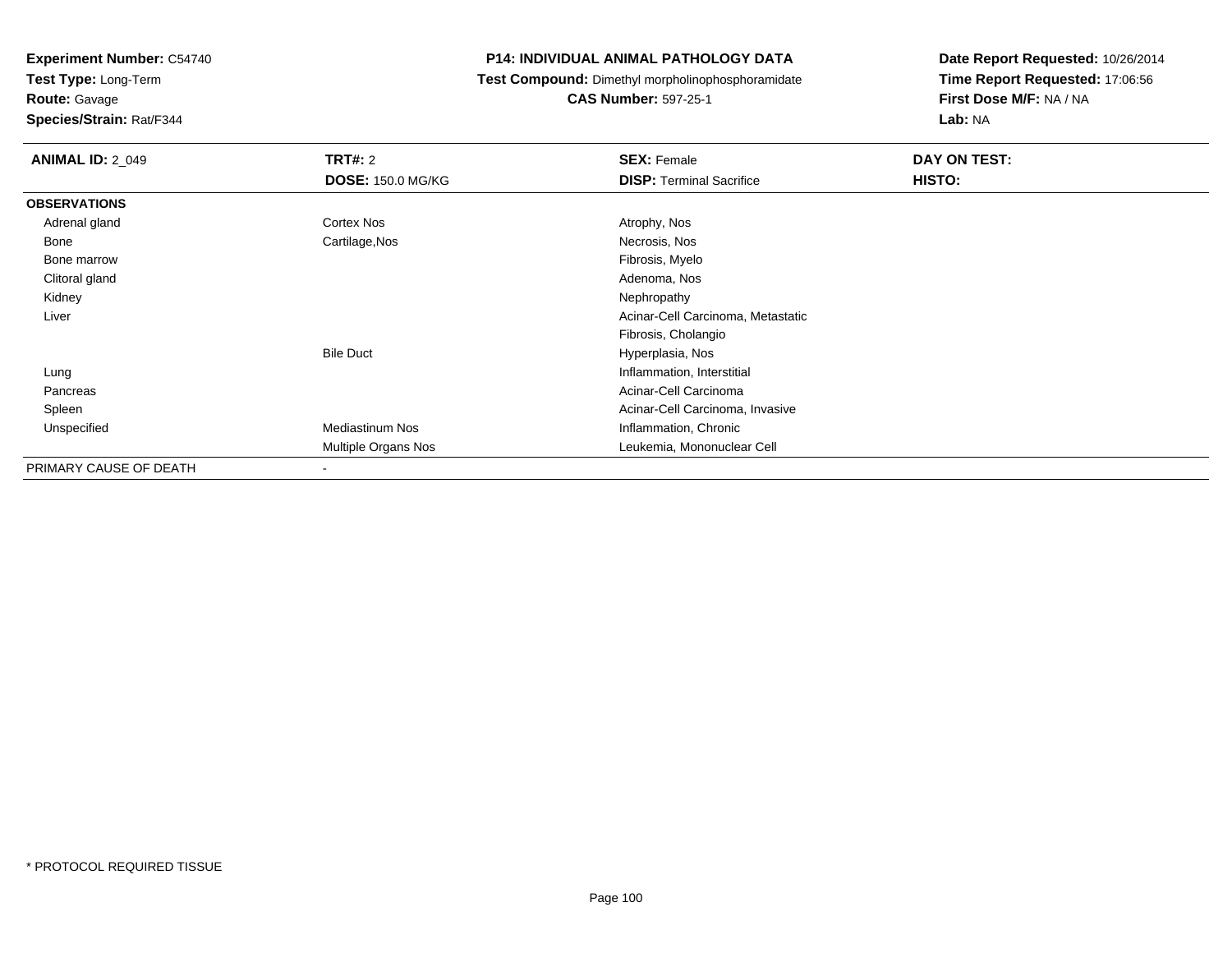**Test Type:** Long-Term

**Route:** Gavage

**Species/Strain:** Rat/F344

### **P14: INDIVIDUAL ANIMAL PATHOLOGY DATA**

**Test Compound:** Dimethyl morpholinophosphoramidate

**CAS Number:** 597-25-1

| <b>ANIMAL ID: 2 050</b> | TRT#: 2                     | <b>SEX: Female</b>                    | DAY ON TEST: |
|-------------------------|-----------------------------|---------------------------------------|--------------|
|                         | <b>DOSE: 150.0 MG/KG</b>    | <b>DISP: Terminal Sacrifice</b>       | HISTO:       |
| <b>OBSERVATIONS</b>     |                             |                                       |              |
| Adrenal gland           |                             | Pheochromocytoma                      |              |
| Blood vessel            | <b>Pulmonary Artery Nos</b> | Mineralization                        |              |
| Kidney                  |                             | Nephropathy                           |              |
| Lung                    | Alveoli                     | Histiocytosis                         |              |
| Lymph node              | Mediastinal Lymph Node      | Hemosiderosis                         |              |
| Pituitary gland         | <b>Anterior Pituitary</b>   | Adenoma, Nos                          |              |
| Thymus                  |                             | <b>Persistent Embryonic Structure</b> |              |
| Thyroid                 |                             | <b>Cystic Follicles</b>               |              |
|                         |                             | Hyperplasia, C Cell                   |              |
|                         |                             | Hyperplasia, Follicular Cell          |              |
| PRIMARY CAUSE OF DEATH  | ۰                           |                                       |              |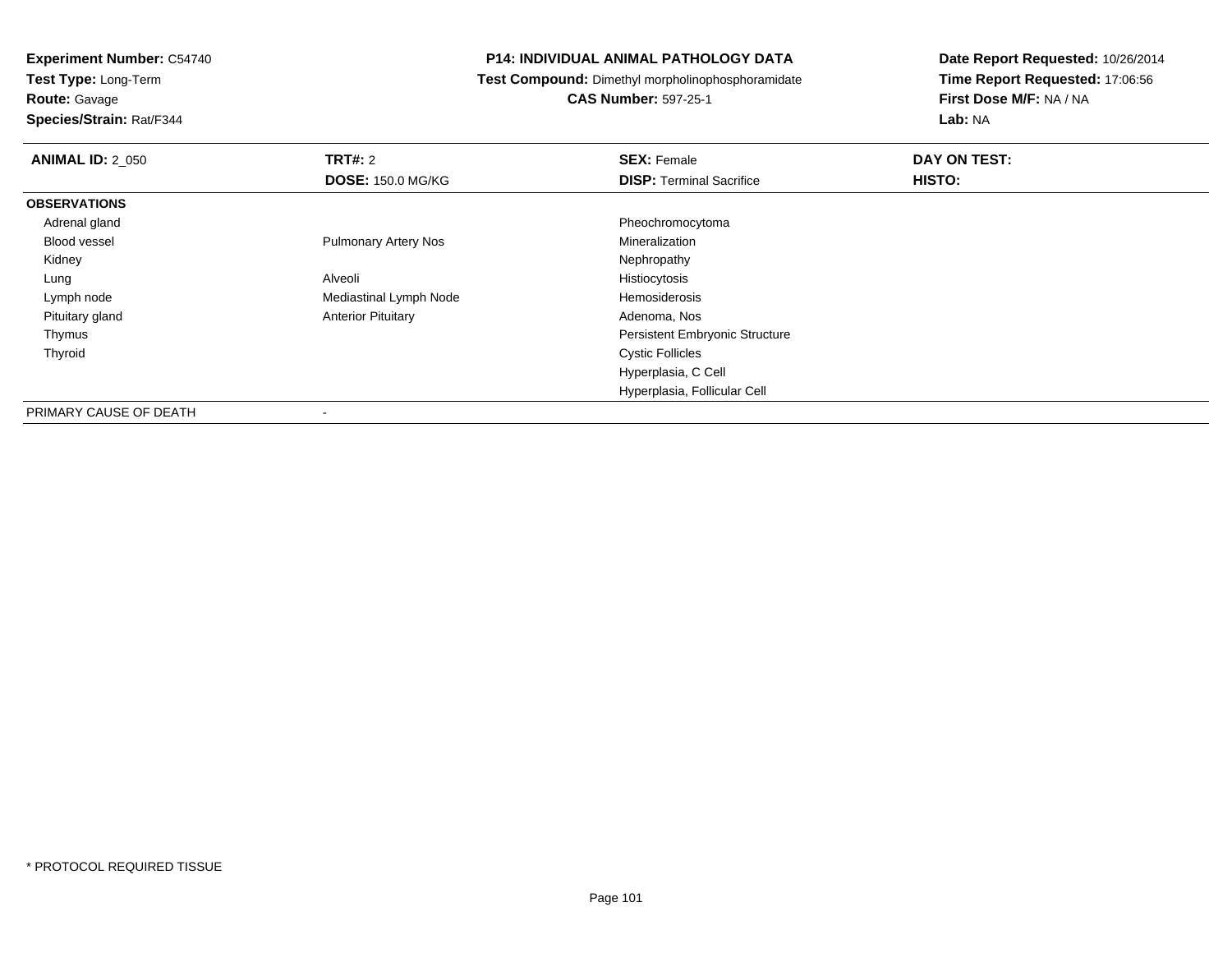| <b>Experiment Number: C54740</b><br>Test Type: Long-Term<br><b>Route: Gavage</b><br>Species/Strain: Rat/F344 | <b>P14: INDIVIDUAL ANIMAL PATHOLOGY DATA</b><br>Test Compound: Dimethyl morpholinophosphoramidate<br><b>CAS Number: 597-25-1</b> |                                                       | Date Report Requested: 10/26/2014<br>Time Report Requested: 17:06:56<br>First Dose M/F: NA / NA<br>Lab: NA |
|--------------------------------------------------------------------------------------------------------------|----------------------------------------------------------------------------------------------------------------------------------|-------------------------------------------------------|------------------------------------------------------------------------------------------------------------|
| <b>ANIMAL ID: 3 001</b>                                                                                      | <b>TRT#: 3</b><br><b>DOSE: 300.0 MG/KG</b>                                                                                       | <b>SEX: Female</b><br><b>DISP:</b> Terminal Sacrifice | DAY ON TEST:<br>HISTO:                                                                                     |
| <b>OBSERVATIONS</b>                                                                                          |                                                                                                                                  |                                                       |                                                                                                            |
| Blood vessel                                                                                                 | <b>Pulmonary Artery Nos</b>                                                                                                      | Mineralization                                        |                                                                                                            |
| Bone                                                                                                         | Cartilage, Nos                                                                                                                   | Necrosis, Nos                                         |                                                                                                            |
| Heart                                                                                                        | Myocardium Nos                                                                                                                   | Fibrosis                                              |                                                                                                            |
| Kidney                                                                                                       |                                                                                                                                  | Hemorrhage                                            |                                                                                                            |
| PRIMARY CAUSE OF DEATH                                                                                       |                                                                                                                                  |                                                       |                                                                                                            |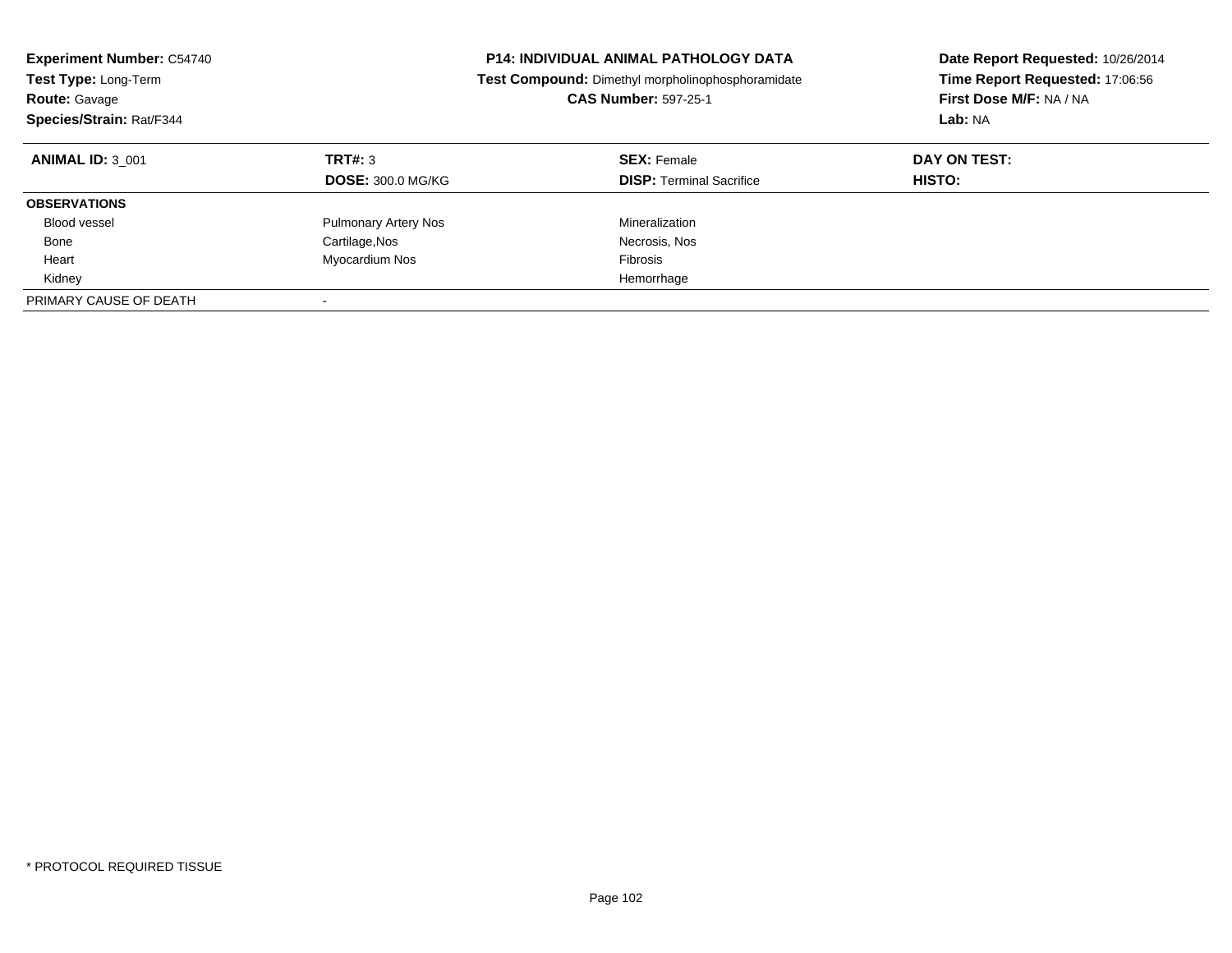| <b>Experiment Number: C54740</b><br>Test Type: Long-Term<br><b>Route: Gavage</b><br>Species/Strain: Rat/F344 |                           | <b>P14: INDIVIDUAL ANIMAL PATHOLOGY DATA</b><br>Test Compound: Dimethyl morpholinophosphoramidate<br><b>CAS Number: 597-25-1</b> | Date Report Requested: 10/26/2014<br>Time Report Requested: 17:06:56<br>First Dose M/F: NA / NA<br>Lab: NA |
|--------------------------------------------------------------------------------------------------------------|---------------------------|----------------------------------------------------------------------------------------------------------------------------------|------------------------------------------------------------------------------------------------------------|
| <b>ANIMAL ID: 3 002</b>                                                                                      | <b>TRT#: 3</b>            | <b>SEX: Female</b>                                                                                                               | DAY ON TEST:                                                                                               |
|                                                                                                              | <b>DOSE: 300.0 MG/KG</b>  | <b>DISP:</b> Terminal Sacrifice                                                                                                  | HISTO:                                                                                                     |
| <b>OBSERVATIONS</b>                                                                                          |                           |                                                                                                                                  |                                                                                                            |
| Bone                                                                                                         | Cartilage, Nos            | Necrosis, Nos                                                                                                                    |                                                                                                            |
| Heart                                                                                                        | Myocardium Nos            | Fibrosis                                                                                                                         |                                                                                                            |
| Kidney                                                                                                       |                           | Nephropathy                                                                                                                      |                                                                                                            |
| Mammary gland                                                                                                |                           | Fibroadenoma                                                                                                                     |                                                                                                            |
| Ovary                                                                                                        |                           | Cyst, Parovarian                                                                                                                 |                                                                                                            |
| Pituitary gland                                                                                              | <b>Anterior Pituitary</b> | Adenoma, Nos                                                                                                                     |                                                                                                            |
| Thymus                                                                                                       |                           | <b>Persistent Embryonic Structure</b>                                                                                            |                                                                                                            |
| PRIMARY CAUSE OF DEATH                                                                                       |                           |                                                                                                                                  |                                                                                                            |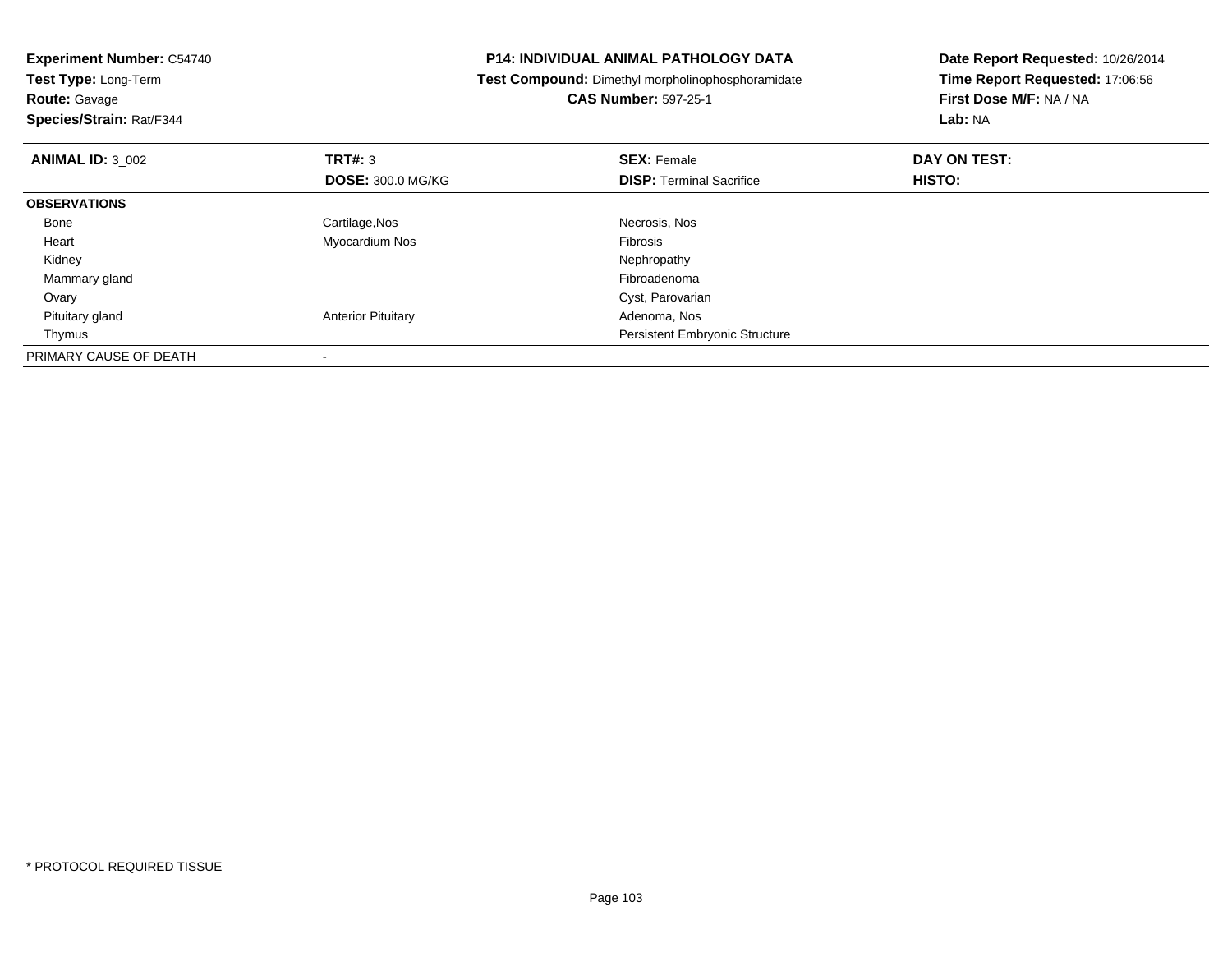**Test Type:** Long-Term

**Route:** Gavage

**Species/Strain:** Rat/F344

### **P14: INDIVIDUAL ANIMAL PATHOLOGY DATA**

**Test Compound:** Dimethyl morpholinophosphoramidate

### **CAS Number:** 597-25-1

| <b>ANIMAL ID: 3_003</b> | TRT#: 3                   | <b>SEX: Female</b>                    | DAY ON TEST: |
|-------------------------|---------------------------|---------------------------------------|--------------|
|                         | <b>DOSE: 300.0 MG/KG</b>  | <b>DISP: Terminal Sacrifice</b>       | HISTO:       |
| <b>OBSERVATIONS</b>     |                           |                                       |              |
| Eye                     |                           | Cataract                              |              |
|                         | Retina                    | Degeneration, Nos                     |              |
| Heart                   | Myocardium Nos            | Fibrosis                              |              |
| Kidney                  |                           | Hemorrhage                            |              |
|                         |                           | Nephropathy                           |              |
| Liver                   |                           | Inflammation, Multifocal              |              |
| Mammary gland           |                           | Cystadenoma, Nos                      |              |
|                         |                           | Fibroadenoma                          |              |
| Pituitary gland         | <b>Anterior Pituitary</b> | Adenoma, Nos                          |              |
| Thymus                  |                           | <b>Persistent Embryonic Structure</b> |              |
| PRIMARY CAUSE OF DEATH  | $\overline{\phantom{a}}$  |                                       |              |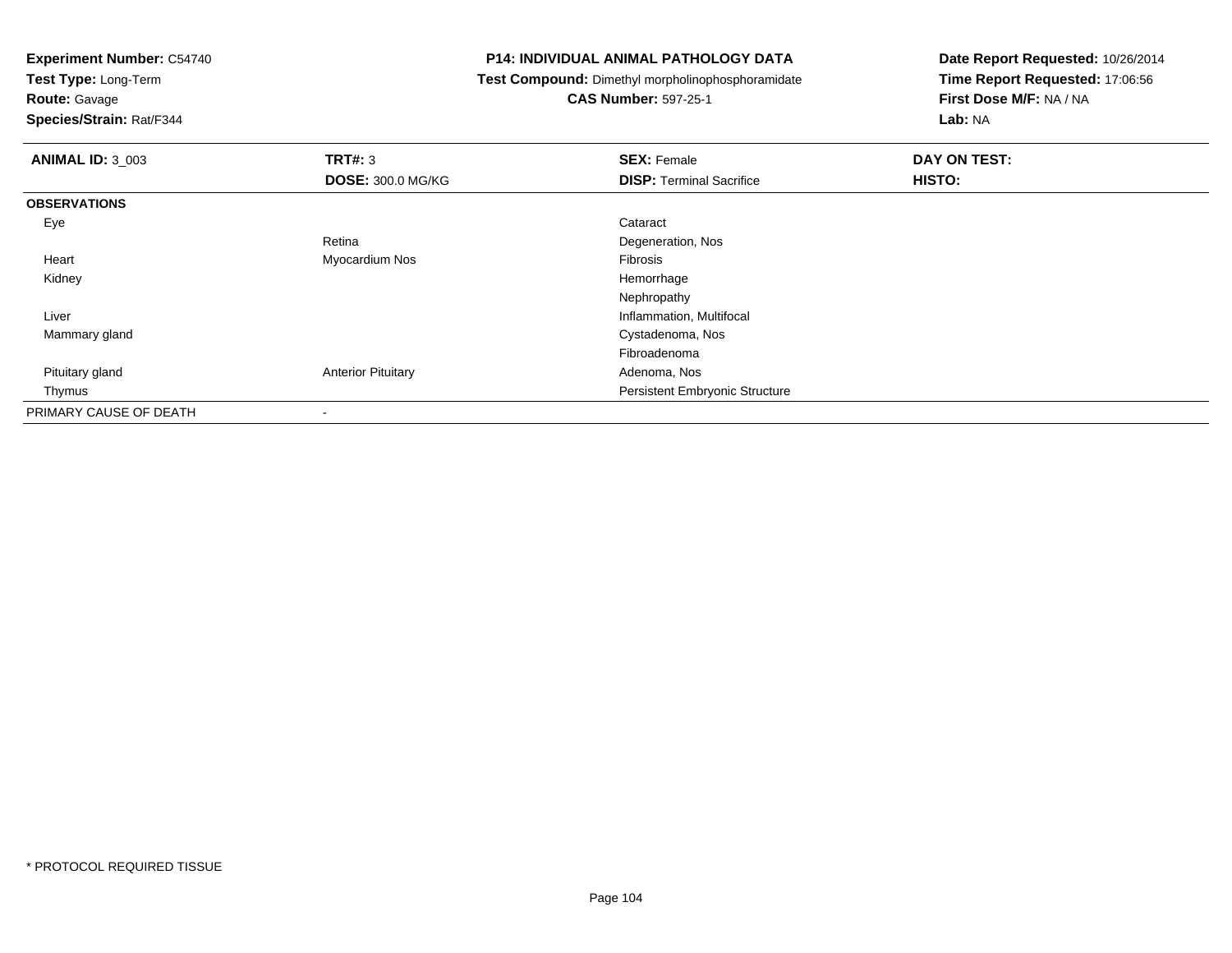| <b>Experiment Number: C54740</b><br>Test Type: Long-Term<br><b>Route: Gavage</b><br>Species/Strain: Rat/F344 |                           | <b>P14: INDIVIDUAL ANIMAL PATHOLOGY DATA</b><br>Test Compound: Dimethyl morpholinophosphoramidate<br><b>CAS Number: 597-25-1</b> | Date Report Requested: 10/26/2014<br>Time Report Requested: 17:06:56<br>First Dose M/F: NA / NA<br>Lab: NA |
|--------------------------------------------------------------------------------------------------------------|---------------------------|----------------------------------------------------------------------------------------------------------------------------------|------------------------------------------------------------------------------------------------------------|
| <b>ANIMAL ID: 3 004</b>                                                                                      | TRT#: 3                   | <b>SEX: Female</b>                                                                                                               | DAY ON TEST:                                                                                               |
|                                                                                                              | <b>DOSE: 300.0 MG/KG</b>  | <b>DISP:</b> Terminal Sacrifice                                                                                                  | <b>HISTO:</b>                                                                                              |
| <b>OBSERVATIONS</b>                                                                                          |                           |                                                                                                                                  |                                                                                                            |
| Kidney                                                                                                       |                           | Hemorrhage                                                                                                                       |                                                                                                            |
|                                                                                                              |                           | Nephropathy                                                                                                                      |                                                                                                            |
| Liver                                                                                                        |                           | Inflammation, Multifocal                                                                                                         |                                                                                                            |
| Ovary                                                                                                        |                           | Cyst, Parovarian                                                                                                                 |                                                                                                            |
| Pancreas                                                                                                     |                           | Focal Cellular Change                                                                                                            |                                                                                                            |
| Pituitary gland                                                                                              | <b>Anterior Pituitary</b> | Angiectasis                                                                                                                      |                                                                                                            |
| PRIMARY CAUSE OF DEATH                                                                                       |                           |                                                                                                                                  |                                                                                                            |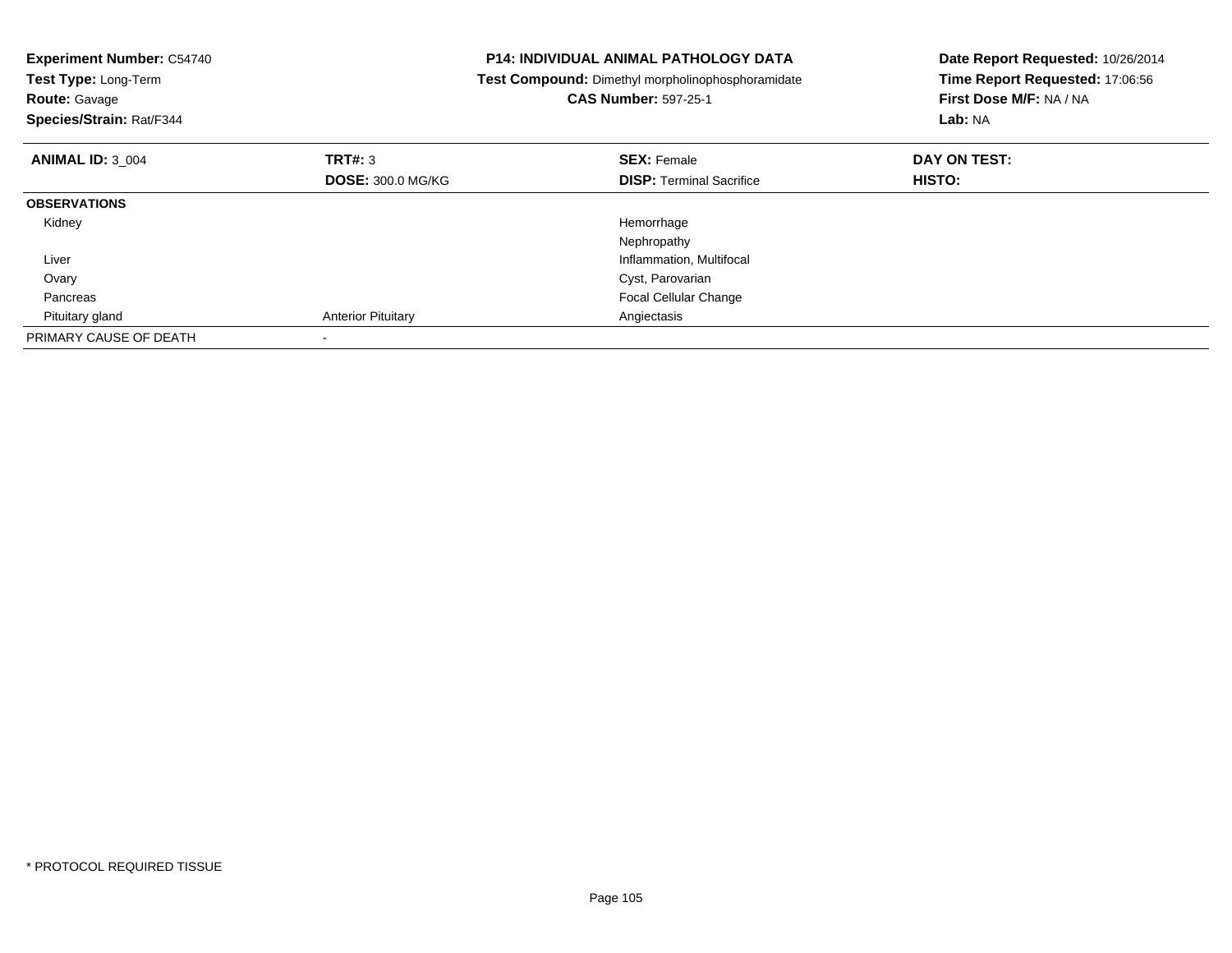| <b>Experiment Number: C54740</b><br>Test Type: Long-Term<br><b>Route: Gavage</b><br>Species/Strain: Rat/F344 |                                     | <b>P14: INDIVIDUAL ANIMAL PATHOLOGY DATA</b><br>Test Compound: Dimethyl morpholinophosphoramidate<br><b>CAS Number: 597-25-1</b> | Date Report Requested: 10/26/2014<br>Time Report Requested: 17:06:56<br>First Dose M/F: NA / NA<br>Lab: NA |
|--------------------------------------------------------------------------------------------------------------|-------------------------------------|----------------------------------------------------------------------------------------------------------------------------------|------------------------------------------------------------------------------------------------------------|
| <b>ANIMAL ID: 3 005</b>                                                                                      | TRT#: 3<br><b>DOSE: 300.0 MG/KG</b> | <b>SEX: Female</b><br><b>DISP: Terminal Sacrifice</b>                                                                            | DAY ON TEST:<br><b>HISTO:</b>                                                                              |
| <b>OBSERVATIONS</b>                                                                                          |                                     |                                                                                                                                  |                                                                                                            |
| Bone                                                                                                         | Sternum                             | Osteosclerosis                                                                                                                   |                                                                                                            |
| Kidney                                                                                                       |                                     | Hemorrhage                                                                                                                       |                                                                                                            |
| Mammary gland                                                                                                |                                     | Fibroadenoma                                                                                                                     |                                                                                                            |
| Thyroid                                                                                                      |                                     | Follicular-Cell Adenoma                                                                                                          |                                                                                                            |
| PRIMARY CAUSE OF DEATH                                                                                       |                                     |                                                                                                                                  |                                                                                                            |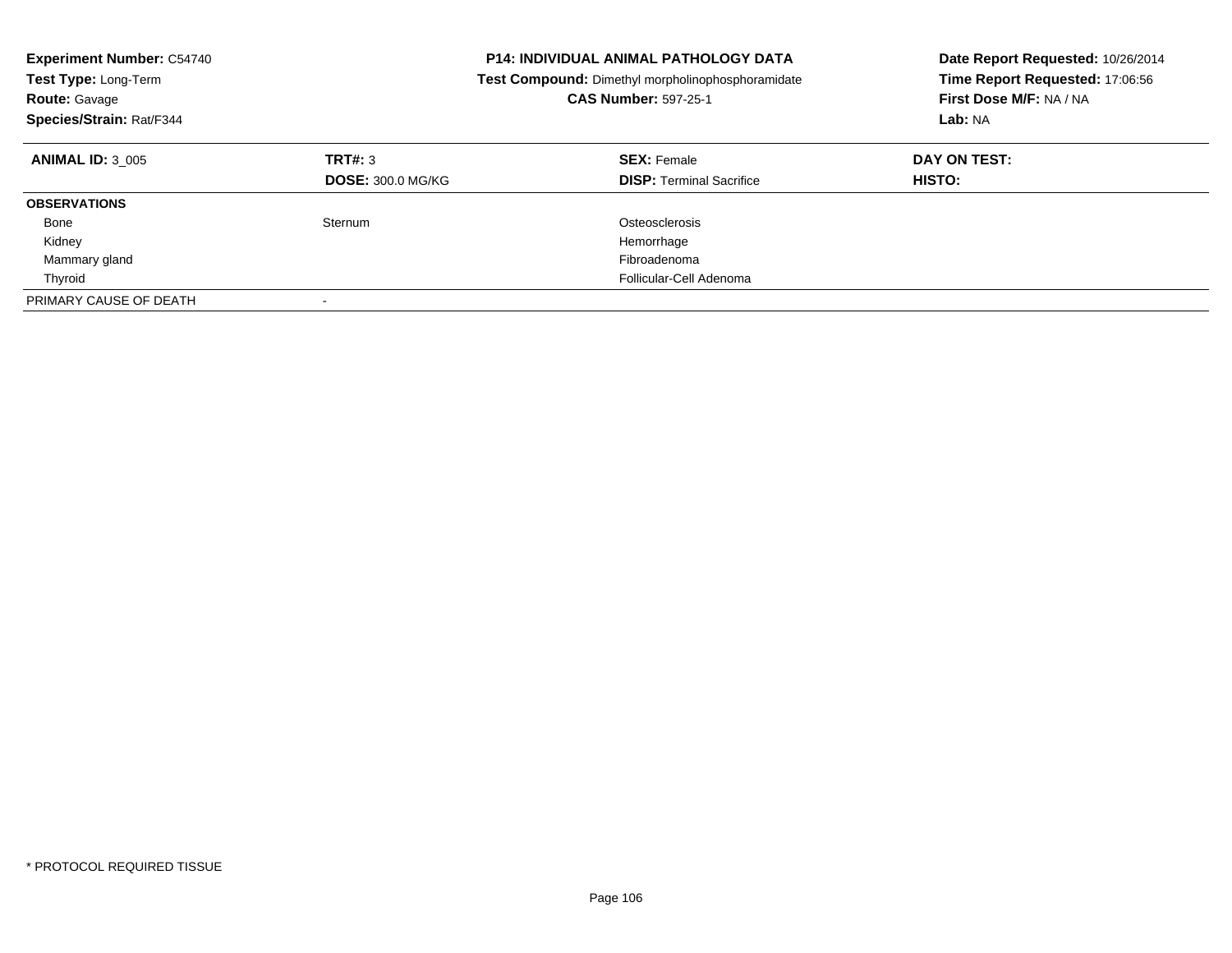| <b>Experiment Number: C54740</b><br>Test Type: Long-Term<br><b>Route: Gavage</b><br>Species/Strain: Rat/F344 |                           | <b>P14: INDIVIDUAL ANIMAL PATHOLOGY DATA</b><br>Test Compound: Dimethyl morpholinophosphoramidate<br><b>CAS Number: 597-25-1</b> | Date Report Requested: 10/26/2014<br>Time Report Requested: 17:06:56<br>First Dose M/F: NA / NA<br>Lab: NA |
|--------------------------------------------------------------------------------------------------------------|---------------------------|----------------------------------------------------------------------------------------------------------------------------------|------------------------------------------------------------------------------------------------------------|
| <b>ANIMAL ID: 3 006</b>                                                                                      | TRT#: 3                   | <b>SEX: Female</b>                                                                                                               | DAY ON TEST:                                                                                               |
|                                                                                                              | <b>DOSE: 300.0 MG/KG</b>  | <b>DISP:</b> Moribund Sacrifice                                                                                                  | <b>HISTO:</b>                                                                                              |
| <b>OBSERVATIONS</b>                                                                                          |                           |                                                                                                                                  |                                                                                                            |
| Esophagus                                                                                                    |                           | Granuloma, Nos                                                                                                                   |                                                                                                            |
| Heart                                                                                                        | Atrium                    | Thrombosis, Nos                                                                                                                  |                                                                                                            |
| Kidney                                                                                                       |                           | <b>Hemosiderosis</b>                                                                                                             |                                                                                                            |
| Liver                                                                                                        | Centrilobular             | Necrosis, Nos                                                                                                                    |                                                                                                            |
| Pituitary gland                                                                                              | <b>Anterior Pituitary</b> | Adenoma, Nos                                                                                                                     |                                                                                                            |
| Unspecified                                                                                                  | Multiple Organs Nos       | Leukemia, Mononuclear Cell                                                                                                       |                                                                                                            |
| PRIMARY CAUSE OF DEATH                                                                                       |                           |                                                                                                                                  |                                                                                                            |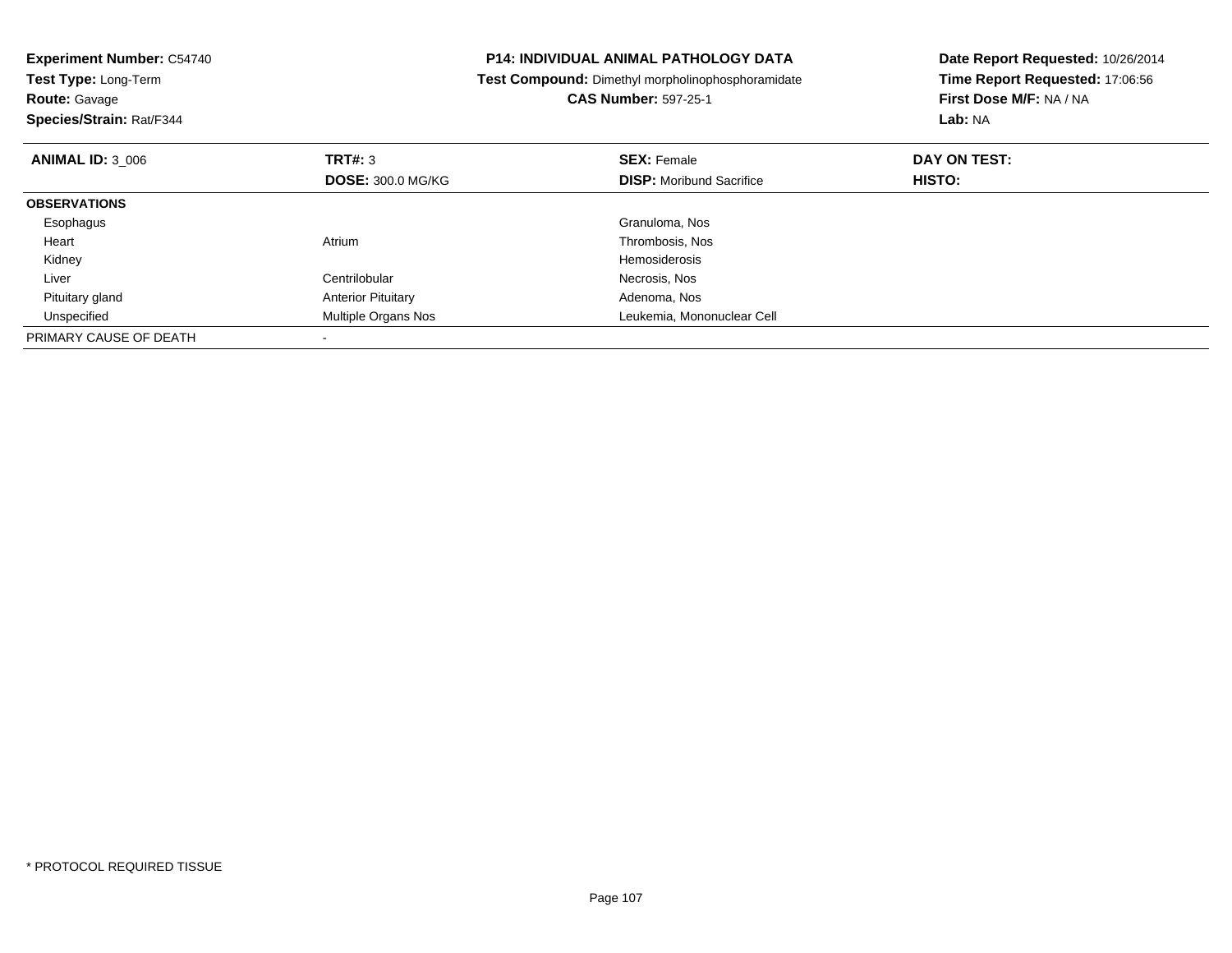**Test Type:** Long-Term

**Route:** Gavage

**Species/Strain:** Rat/F344

### **P14: INDIVIDUAL ANIMAL PATHOLOGY DATA**

**Test Compound:** Dimethyl morpholinophosphoramidate

**CAS Number:** 597-25-1

| <b>ANIMAL ID: 3_007</b> | TRT#: 3                   | <b>SEX: Female</b>                    | DAY ON TEST: |  |
|-------------------------|---------------------------|---------------------------------------|--------------|--|
|                         | <b>DOSE: 300.0 MG/KG</b>  | <b>DISP: Terminal Sacrifice</b>       | HISTO:       |  |
| <b>OBSERVATIONS</b>     |                           |                                       |              |  |
| Bone                    | Cartilage, Nos            | Necrosis, Nos                         |              |  |
| Heart                   |                           | Fibroelastosis, Nos                   |              |  |
|                         | Myocardium Nos            | Fibrosis                              |              |  |
| Kidney                  |                           | Hemorrhage                            |              |  |
|                         |                           | Nephropathy                           |              |  |
| Liver                   |                           | Inflammation, Multifocal              |              |  |
| Lung                    | Alveoli                   | Histiocytosis                         |              |  |
|                         |                           | Inflammation, Interstitial            |              |  |
| Mammary gland           |                           | Fibroadenoma                          |              |  |
| Pituitary gland         | <b>Anterior Pituitary</b> | Adenoma, Nos                          |              |  |
| Thymus                  |                           | <b>Persistent Embryonic Structure</b> |              |  |
| Unspecified             | <b>Abdominal Cavity</b>   | Necrosis, Fat                         |              |  |
| PRIMARY CAUSE OF DEATH  | $\overline{\phantom{a}}$  |                                       |              |  |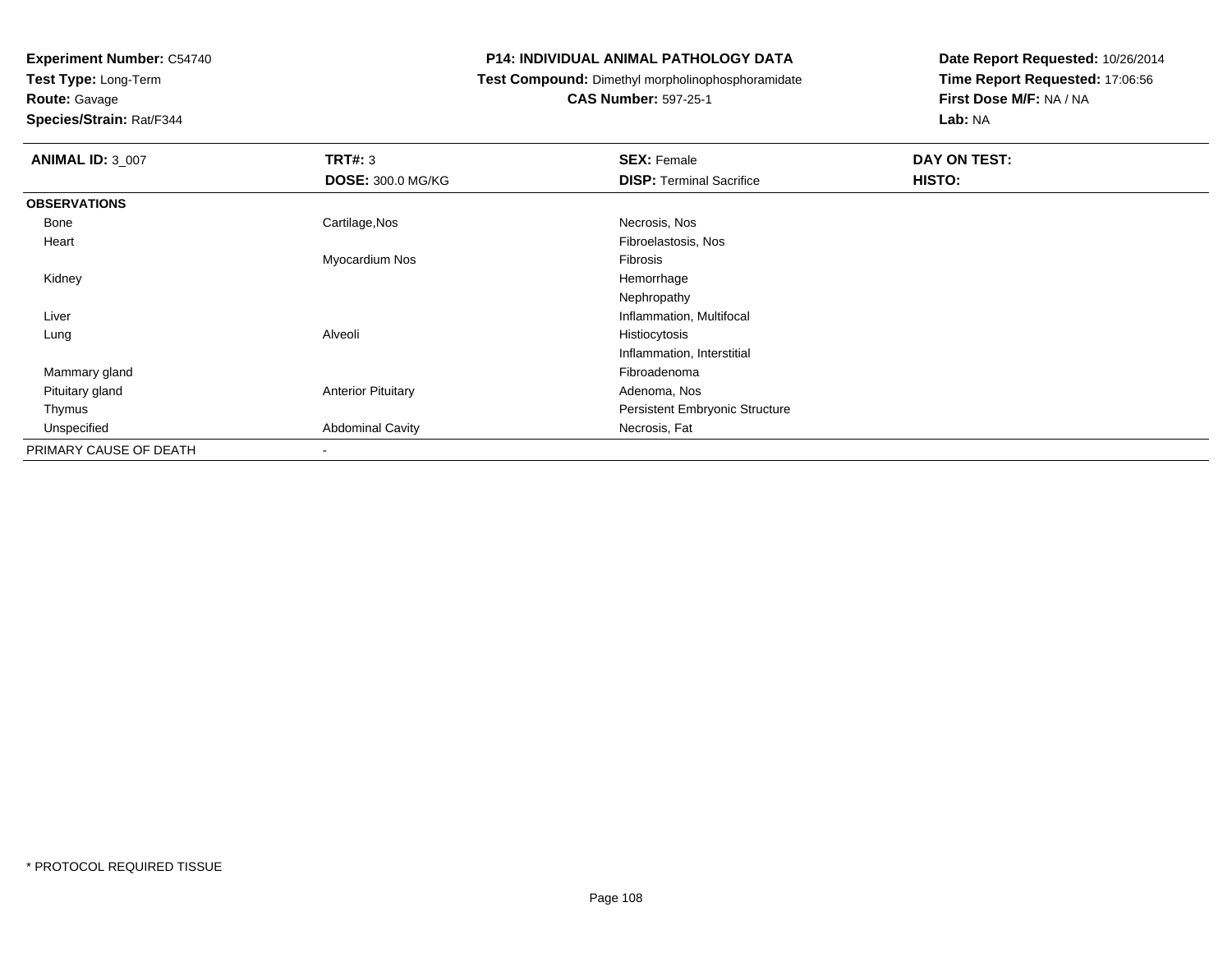| <b>Experiment Number: C54740</b><br>Test Type: Long-Term<br><b>Route: Gavage</b><br>Species/Strain: Rat/F344 |                                     | <b>P14: INDIVIDUAL ANIMAL PATHOLOGY DATA</b><br>Test Compound: Dimethyl morpholinophosphoramidate<br><b>CAS Number: 597-25-1</b> | Date Report Requested: 10/26/2014<br>Time Report Requested: 17:06:56<br>First Dose M/F: NA / NA<br>Lab: NA |
|--------------------------------------------------------------------------------------------------------------|-------------------------------------|----------------------------------------------------------------------------------------------------------------------------------|------------------------------------------------------------------------------------------------------------|
| <b>ANIMAL ID: 3 008</b>                                                                                      | TRT#: 3<br><b>DOSE: 300.0 MG/KG</b> | <b>SEX: Female</b><br><b>DISP: Natural Death</b>                                                                                 | DAY ON TEST:<br>HISTO:                                                                                     |
| <b>OBSERVATIONS</b>                                                                                          |                                     |                                                                                                                                  |                                                                                                            |
| Liver                                                                                                        |                                     | Cytoplasmic Change, Nos                                                                                                          |                                                                                                            |
| Lung                                                                                                         |                                     | Bronchopneumonia, Nos                                                                                                            |                                                                                                            |
| PRIMARY CAUSE OF DEATH                                                                                       |                                     |                                                                                                                                  |                                                                                                            |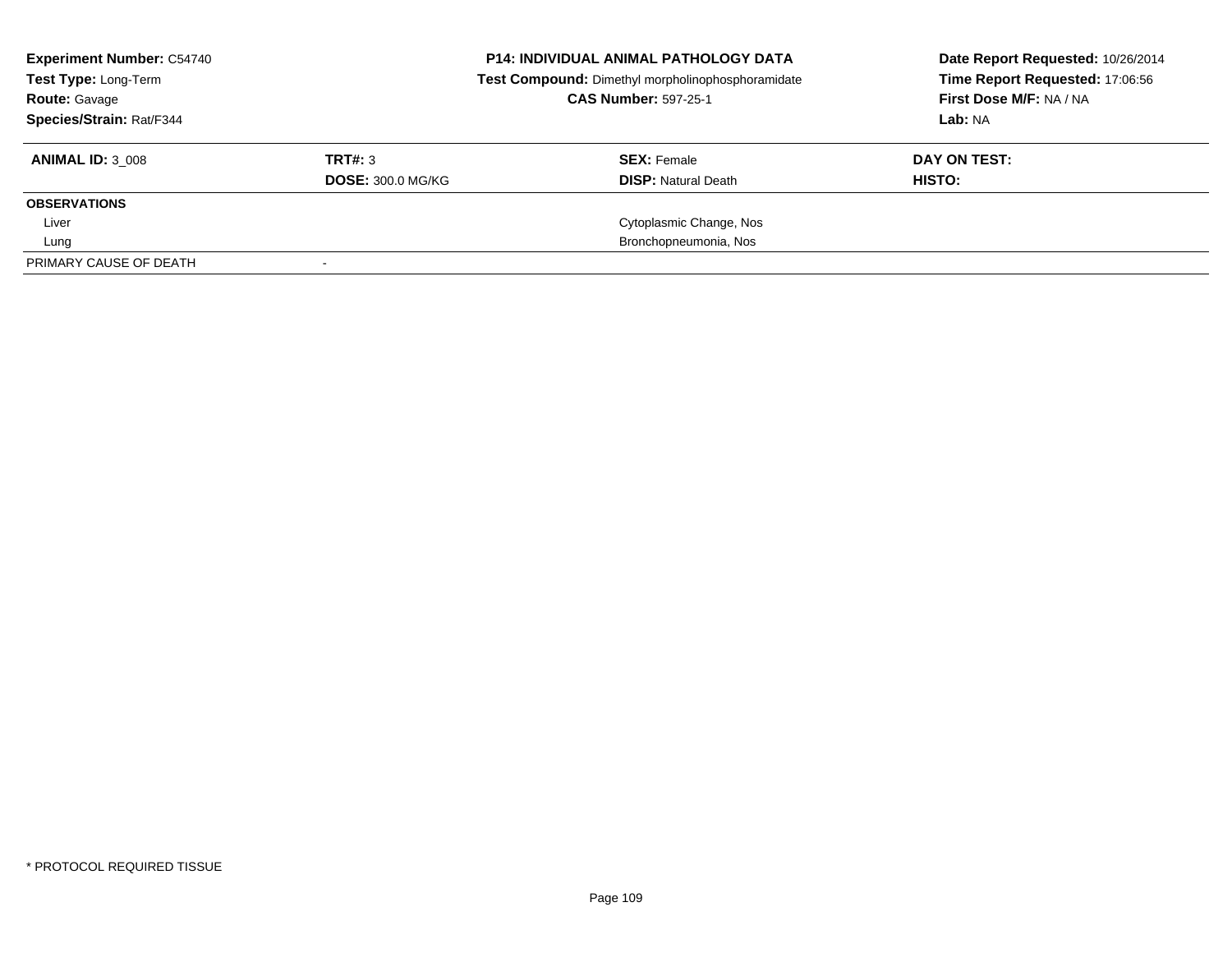| <b>Experiment Number: C54740</b><br><b>Test Type: Long-Term</b><br><b>Route: Gavage</b><br><b>Species/Strain: Rat/F344</b> |                                     | <b>P14: INDIVIDUAL ANIMAL PATHOLOGY DATA</b><br>Test Compound: Dimethyl morpholinophosphoramidate<br><b>CAS Number: 597-25-1</b> | Date Report Requested: 10/26/2014<br>Time Report Requested: 17:06:56<br>First Dose M/F: NA / NA<br>Lab: NA |
|----------------------------------------------------------------------------------------------------------------------------|-------------------------------------|----------------------------------------------------------------------------------------------------------------------------------|------------------------------------------------------------------------------------------------------------|
| <b>ANIMAL ID: 3 009</b>                                                                                                    | TRT#: 3<br><b>DOSE: 300.0 MG/KG</b> | <b>SEX:</b> Female<br><b>DISP:</b> Moribund Sacrifice                                                                            | DAY ON TEST:<br>HISTO:                                                                                     |
| <b>OBSERVATIONS</b>                                                                                                        |                                     |                                                                                                                                  |                                                                                                            |
| Pituitary gland                                                                                                            | <b>Anterior Pituitary</b>           | Adenoma, Nos                                                                                                                     |                                                                                                            |
| Unspecified                                                                                                                | Multiple Organs Nos                 | Leukemia, Mononuclear Cell                                                                                                       |                                                                                                            |
| PRIMARY CAUSE OF DEATH                                                                                                     |                                     |                                                                                                                                  |                                                                                                            |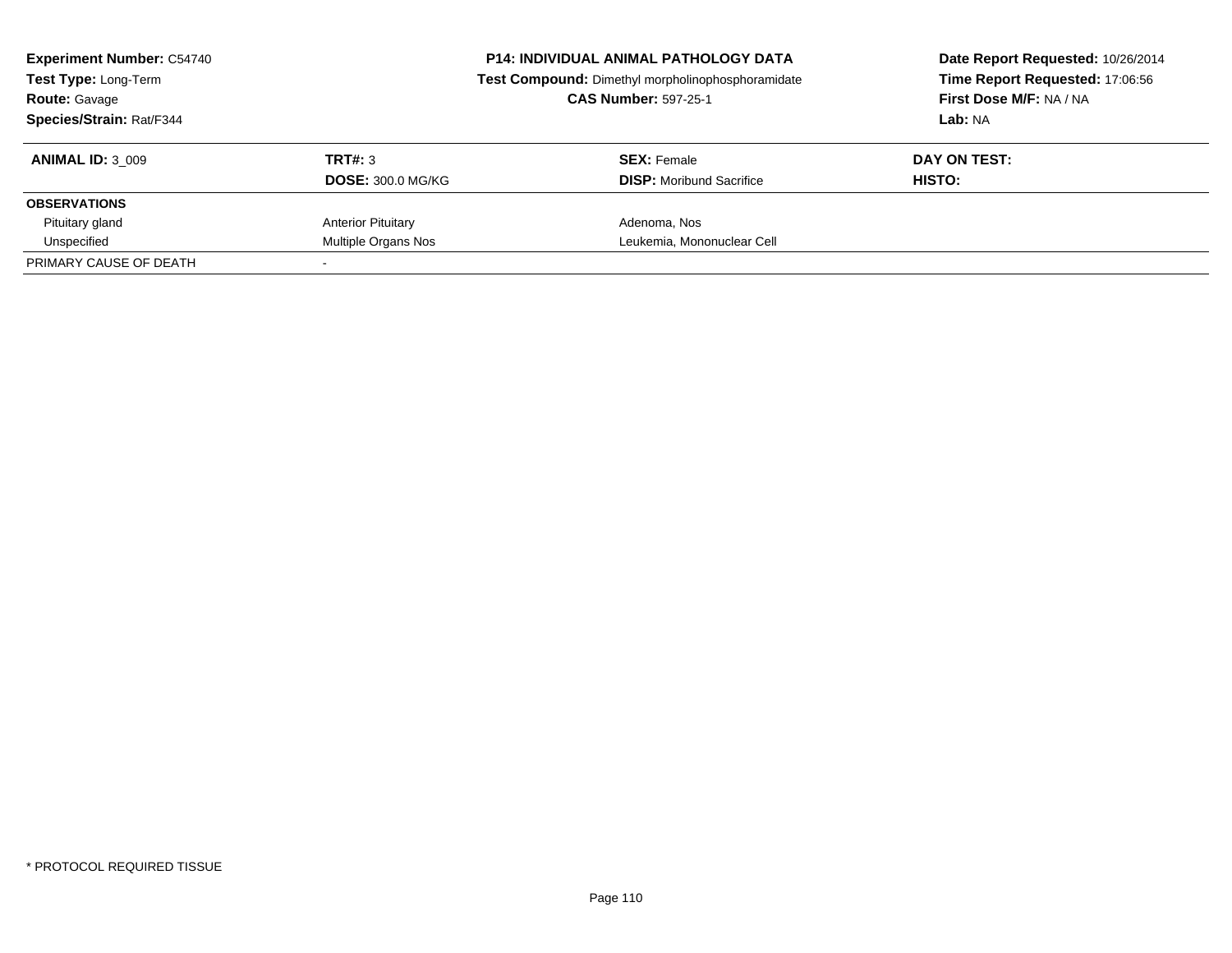| <b>Experiment Number: C54740</b><br>Test Type: Long-Term<br><b>Route: Gavage</b><br>Species/Strain: Rat/F344 |                          | <b>P14: INDIVIDUAL ANIMAL PATHOLOGY DATA</b><br>Test Compound: Dimethyl morpholinophosphoramidate<br><b>CAS Number: 597-25-1</b> | Date Report Requested: 10/26/2014<br>Time Report Requested: 17:06:56<br>First Dose M/F: NA / NA<br>Lab: NA |
|--------------------------------------------------------------------------------------------------------------|--------------------------|----------------------------------------------------------------------------------------------------------------------------------|------------------------------------------------------------------------------------------------------------|
| <b>ANIMAL ID: 3 010</b>                                                                                      | TRT#: 3                  | <b>SEX: Female</b>                                                                                                               | DAY ON TEST:                                                                                               |
|                                                                                                              | <b>DOSE: 300.0 MG/KG</b> | <b>DISP:</b> Moribund Sacrifice                                                                                                  | <b>HISTO:</b>                                                                                              |
| <b>OBSERVATIONS</b>                                                                                          |                          |                                                                                                                                  |                                                                                                            |
| Brain                                                                                                        |                          | Hemorrhage                                                                                                                       |                                                                                                            |
|                                                                                                              |                          | Malacia                                                                                                                          |                                                                                                            |
| Kidney                                                                                                       | Tubule                   | Mineralization                                                                                                                   |                                                                                                            |
|                                                                                                              |                          | Nephropathy                                                                                                                      |                                                                                                            |
| Liver                                                                                                        |                          | Angiectasis                                                                                                                      |                                                                                                            |
| Lung                                                                                                         |                          | Hemorrhage                                                                                                                       |                                                                                                            |
| Spleen                                                                                                       | Capsule                  | Necrosis, Nos                                                                                                                    |                                                                                                            |
| Unspecified                                                                                                  | Multiple Organs Nos      | Leukemia, Mononuclear Cell                                                                                                       |                                                                                                            |
| PRIMARY CAUSE OF DEATH                                                                                       | $\overline{\phantom{a}}$ |                                                                                                                                  |                                                                                                            |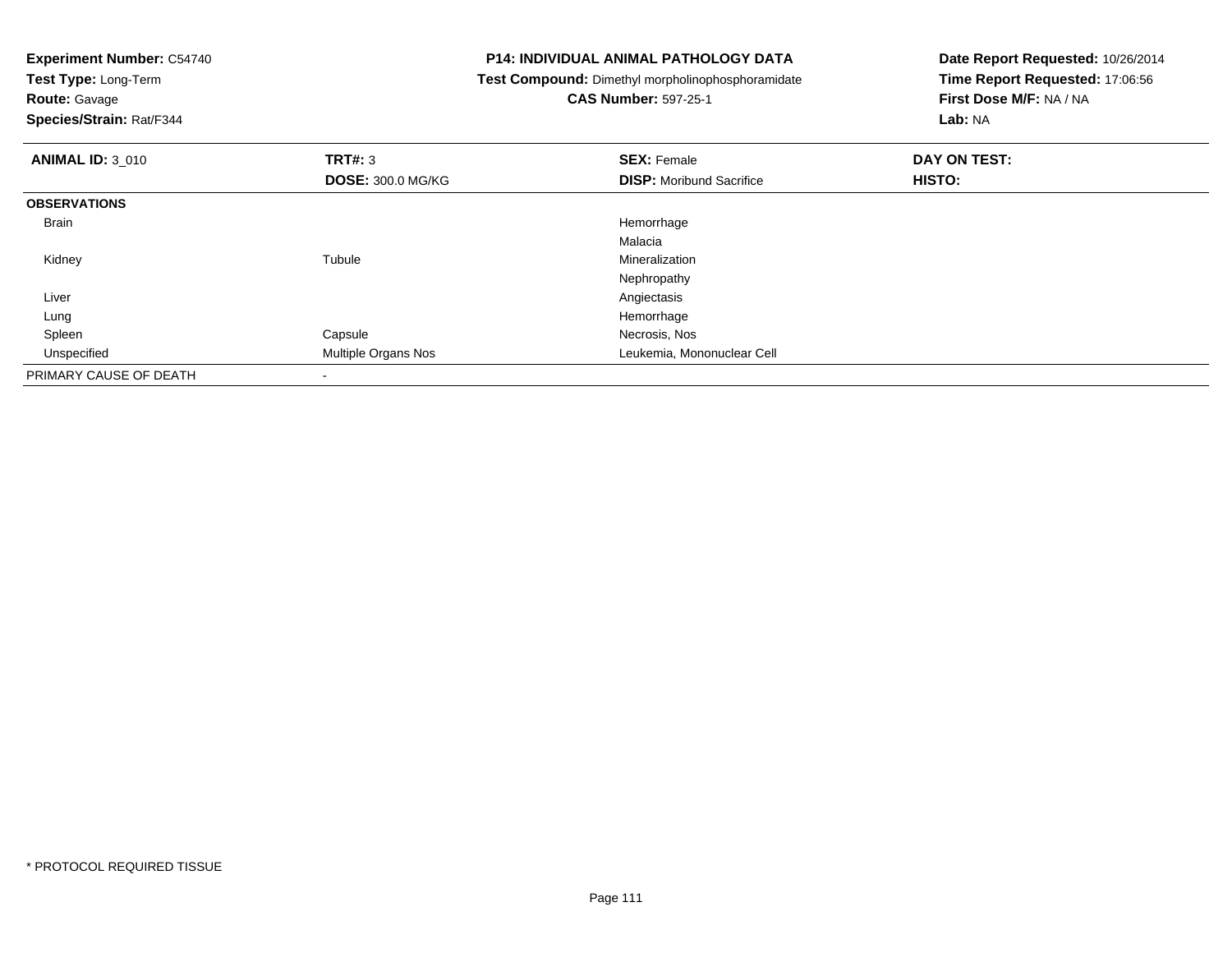| <b>Experiment Number: C54740</b><br><b>Test Type: Long-Term</b><br><b>Route: Gavage</b><br>Species/Strain: Rat/F344 |                                     | <b>P14: INDIVIDUAL ANIMAL PATHOLOGY DATA</b><br><b>Test Compound:</b> Dimethyl morpholinophosphoramidate<br><b>CAS Number: 597-25-1</b> | Date Report Requested: 10/26/2014<br>Time Report Requested: 17:06:56<br>First Dose M/F: NA / NA<br>Lab: NA |
|---------------------------------------------------------------------------------------------------------------------|-------------------------------------|-----------------------------------------------------------------------------------------------------------------------------------------|------------------------------------------------------------------------------------------------------------|
| <b>ANIMAL ID: 3 011</b>                                                                                             | TRT#: 3<br><b>DOSE: 300.0 MG/KG</b> | <b>SEX: Female</b><br><b>DISP:</b> Terminal Sacrifice                                                                                   | DAY ON TEST:<br><b>HISTO:</b>                                                                              |
| <b>OBSERVATIONS</b>                                                                                                 |                                     |                                                                                                                                         |                                                                                                            |
| Kidney                                                                                                              |                                     | Nephropathy                                                                                                                             |                                                                                                            |
| Liver                                                                                                               |                                     | Inflammation, Multifocal                                                                                                                |                                                                                                            |
| Lymph node                                                                                                          | Mandibular Lymph Node               | Degeneration, Cystic                                                                                                                    |                                                                                                            |
| Pituitary gland                                                                                                     | <b>Anterior Pituitary</b>           | Adenoma, Nos                                                                                                                            |                                                                                                            |
| PRIMARY CAUSE OF DEATH                                                                                              |                                     |                                                                                                                                         |                                                                                                            |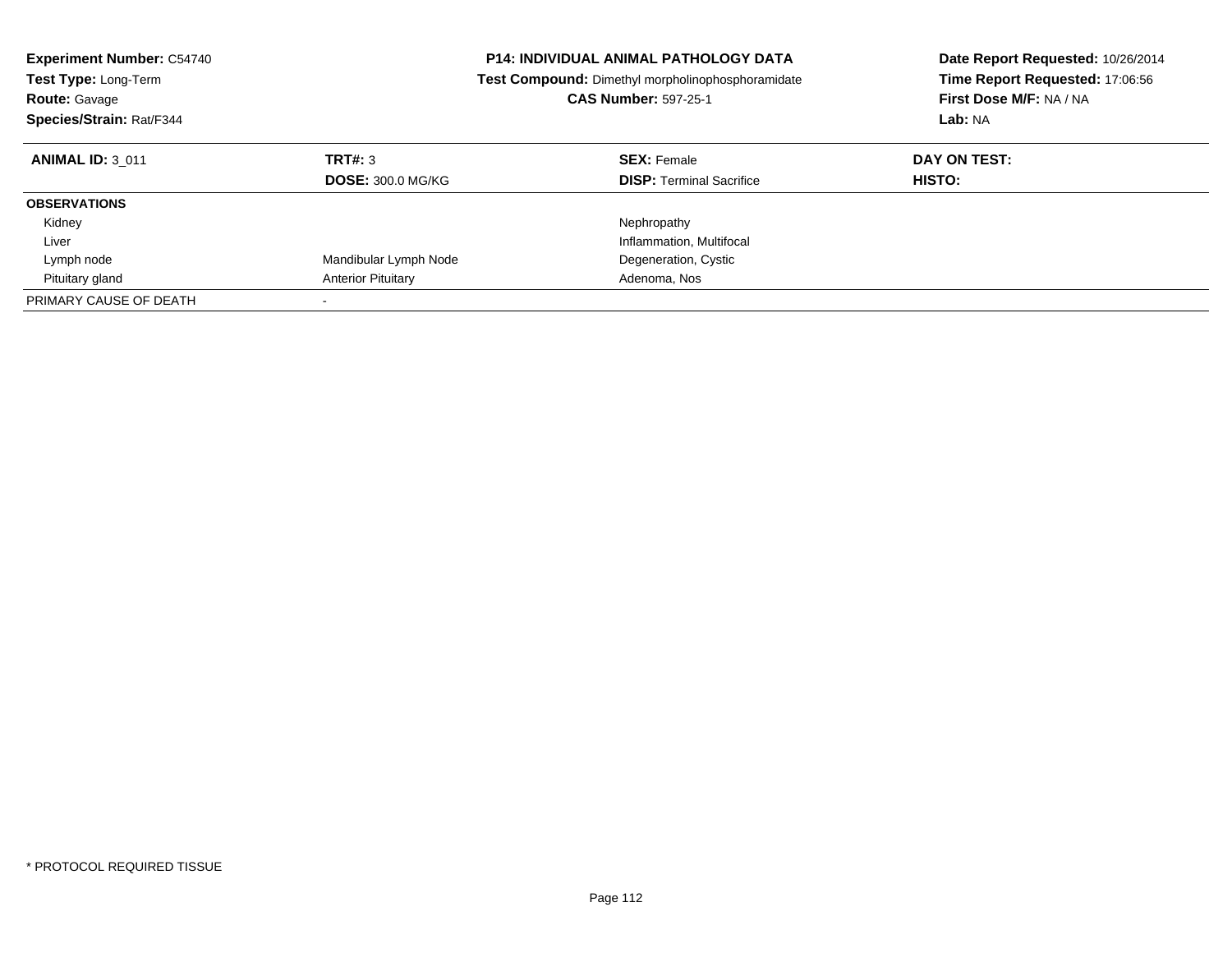| <b>Experiment Number: C54740</b><br>Test Type: Long-Term<br><b>Route: Gavage</b> |                             | <b>P14: INDIVIDUAL ANIMAL PATHOLOGY DATA</b><br>Test Compound: Dimethyl morpholinophosphoramidate<br><b>CAS Number: 597-25-1</b> | Date Report Requested: 10/26/2014<br>Time Report Requested: 17:06:56<br>First Dose M/F: NA / NA |
|----------------------------------------------------------------------------------|-----------------------------|----------------------------------------------------------------------------------------------------------------------------------|-------------------------------------------------------------------------------------------------|
| Species/Strain: Rat/F344                                                         |                             |                                                                                                                                  | Lab: NA                                                                                         |
| <b>ANIMAL ID: 3_012</b>                                                          | <b>TRT#: 3</b>              | <b>SEX: Female</b>                                                                                                               | DAY ON TEST:                                                                                    |
|                                                                                  | <b>DOSE: 300.0 MG/KG</b>    | <b>DISP:</b> Moribund Sacrifice                                                                                                  | <b>HISTO:</b>                                                                                   |
| <b>OBSERVATIONS</b>                                                              |                             |                                                                                                                                  |                                                                                                 |
| Adrenal gland                                                                    |                             | Pheochromocytoma                                                                                                                 |                                                                                                 |
| <b>Blood vessel</b>                                                              | <b>Pulmonary Artery Nos</b> | Mineralization                                                                                                                   |                                                                                                 |
| Brain                                                                            |                             | Displacement, Nos                                                                                                                |                                                                                                 |
| Kidney                                                                           |                             | Nephropathy                                                                                                                      |                                                                                                 |
| Mammary gland                                                                    |                             | Fibroadenoma                                                                                                                     |                                                                                                 |
|                                                                                  |                             | Intraductal Papilloma                                                                                                            |                                                                                                 |
| Pituitary gland                                                                  | <b>Anterior Pituitary</b>   | Adenoma, Nos                                                                                                                     |                                                                                                 |
| PRIMARY CAUSE OF DEATH                                                           |                             |                                                                                                                                  |                                                                                                 |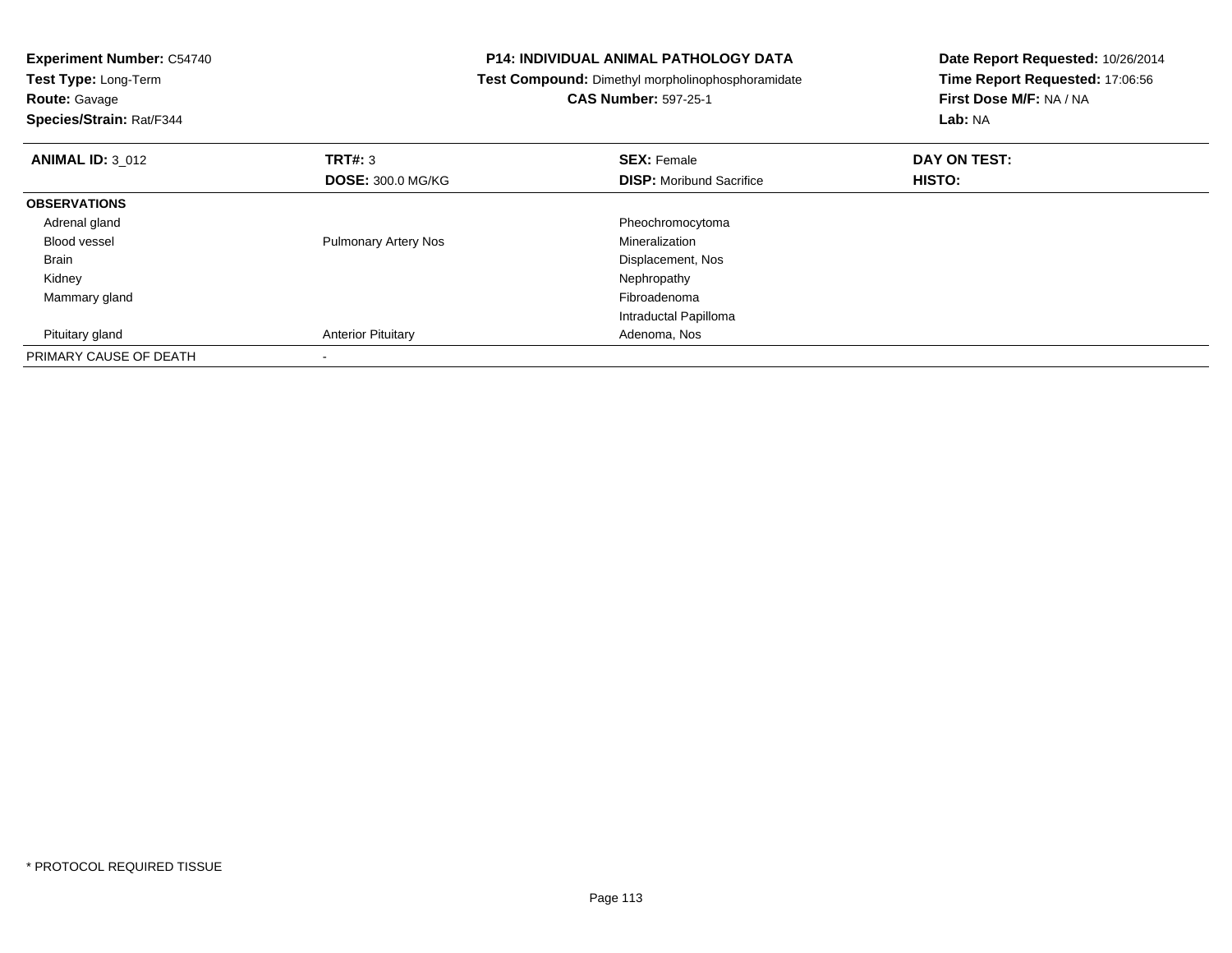| <b>Experiment Number: C54740</b><br>Test Type: Long-Term<br><b>Route: Gavage</b><br>Species/Strain: Rat/F344 | <b>P14: INDIVIDUAL ANIMAL PATHOLOGY DATA</b><br>Test Compound: Dimethyl morpholinophosphoramidate<br><b>CAS Number: 597-25-1</b> |                                 | Date Report Requested: 10/26/2014<br>Time Report Requested: 17:06:56<br>First Dose M/F: NA / NA<br>Lab: NA |
|--------------------------------------------------------------------------------------------------------------|----------------------------------------------------------------------------------------------------------------------------------|---------------------------------|------------------------------------------------------------------------------------------------------------|
| <b>ANIMAL ID: 3 013</b>                                                                                      | TRT#: 3                                                                                                                          | <b>SEX: Female</b>              | DAY ON TEST:                                                                                               |
|                                                                                                              | <b>DOSE: 300.0 MG/KG</b>                                                                                                         | <b>DISP:</b> Terminal Sacrifice | <b>HISTO:</b>                                                                                              |
| <b>OBSERVATIONS</b>                                                                                          |                                                                                                                                  |                                 |                                                                                                            |
| Liver                                                                                                        |                                                                                                                                  | Cytoplasmic Change, Nos         |                                                                                                            |
|                                                                                                              |                                                                                                                                  | Inflammation, Multifocal        |                                                                                                            |
| Pituitary gland                                                                                              |                                                                                                                                  | Cytomegaly                      |                                                                                                            |
| PRIMARY CAUSE OF DEATH                                                                                       |                                                                                                                                  |                                 |                                                                                                            |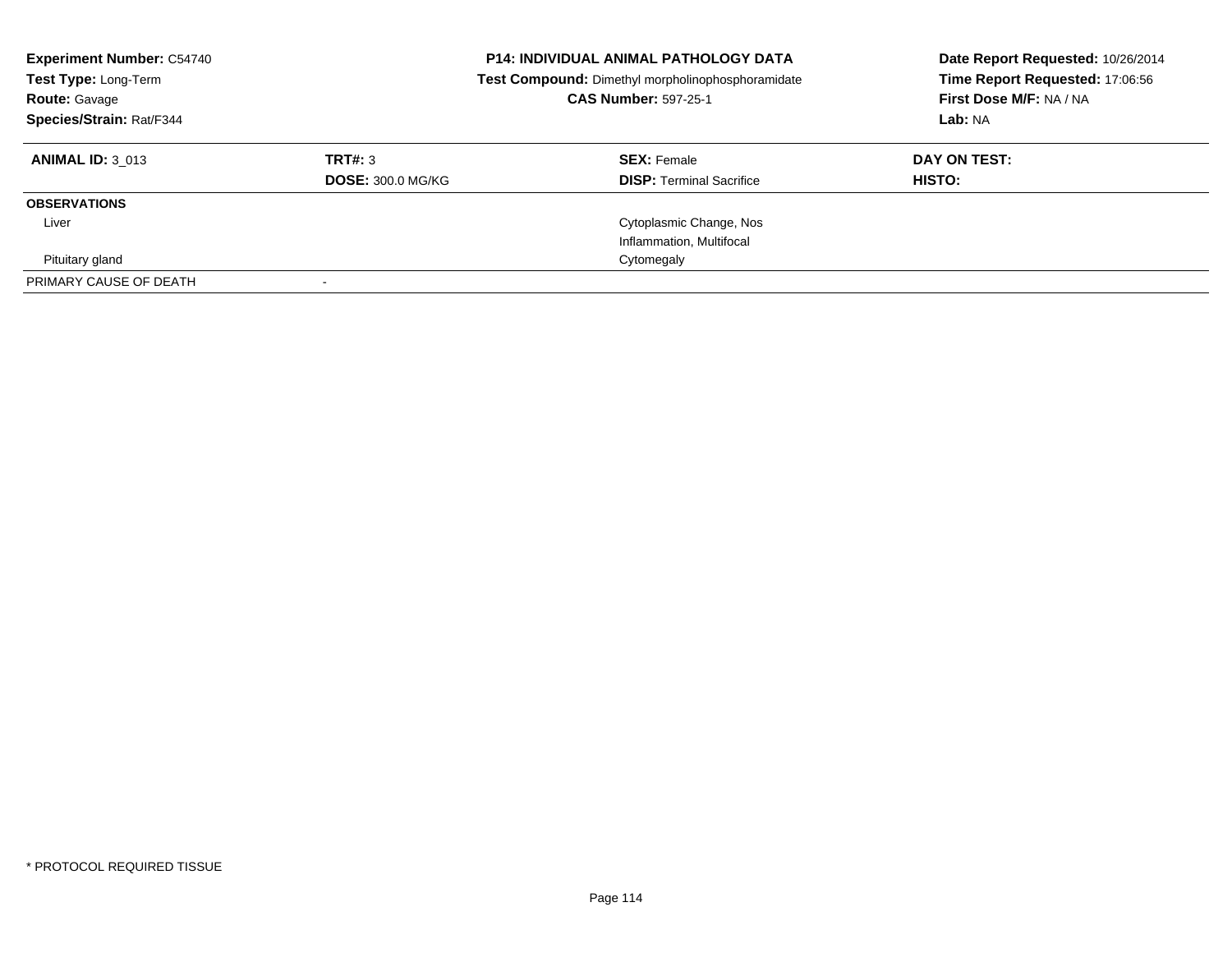**Test Type:** Long-Term

**Route:** Gavage

**Species/Strain:** Rat/F344

### **P14: INDIVIDUAL ANIMAL PATHOLOGY DATA**

**Test Compound:** Dimethyl morpholinophosphoramidate

**CAS Number:** 597-25-1

| <b>ANIMAL ID: 3 014</b> | TRT#: 3                  | <b>SEX: Female</b>                    | DAY ON TEST: |  |
|-------------------------|--------------------------|---------------------------------------|--------------|--|
|                         | <b>DOSE: 300.0 MG/KG</b> | <b>DISP:</b> Moribund Sacrifice       | HISTO:       |  |
| <b>OBSERVATIONS</b>     |                          |                                       |              |  |
| Adrenal gland           | <b>Cortex Nos</b>        | Atrophy, Nos                          |              |  |
|                         | <b>Cortex Nos</b>        | Pigmentation, Nos                     |              |  |
| Eye                     |                          | Cataract                              |              |  |
|                         | Retina                   | Degeneration, Nos                     |              |  |
| Harderian gland         | <b>Hardarian Gland</b>   | Lymphocytic Inflammatory Infiltrate   |              |  |
| Heart                   |                          | Arteriosclerosis, Nos                 |              |  |
| Kidney                  |                          | Nephropathy                           |              |  |
| Liver                   |                          | Fibrosis, Cholangio                   |              |  |
|                         |                          | Inflammation, Multifocal              |              |  |
| Thymus                  |                          | <b>Persistent Embryonic Structure</b> |              |  |
| PRIMARY CAUSE OF DEATH  |                          |                                       |              |  |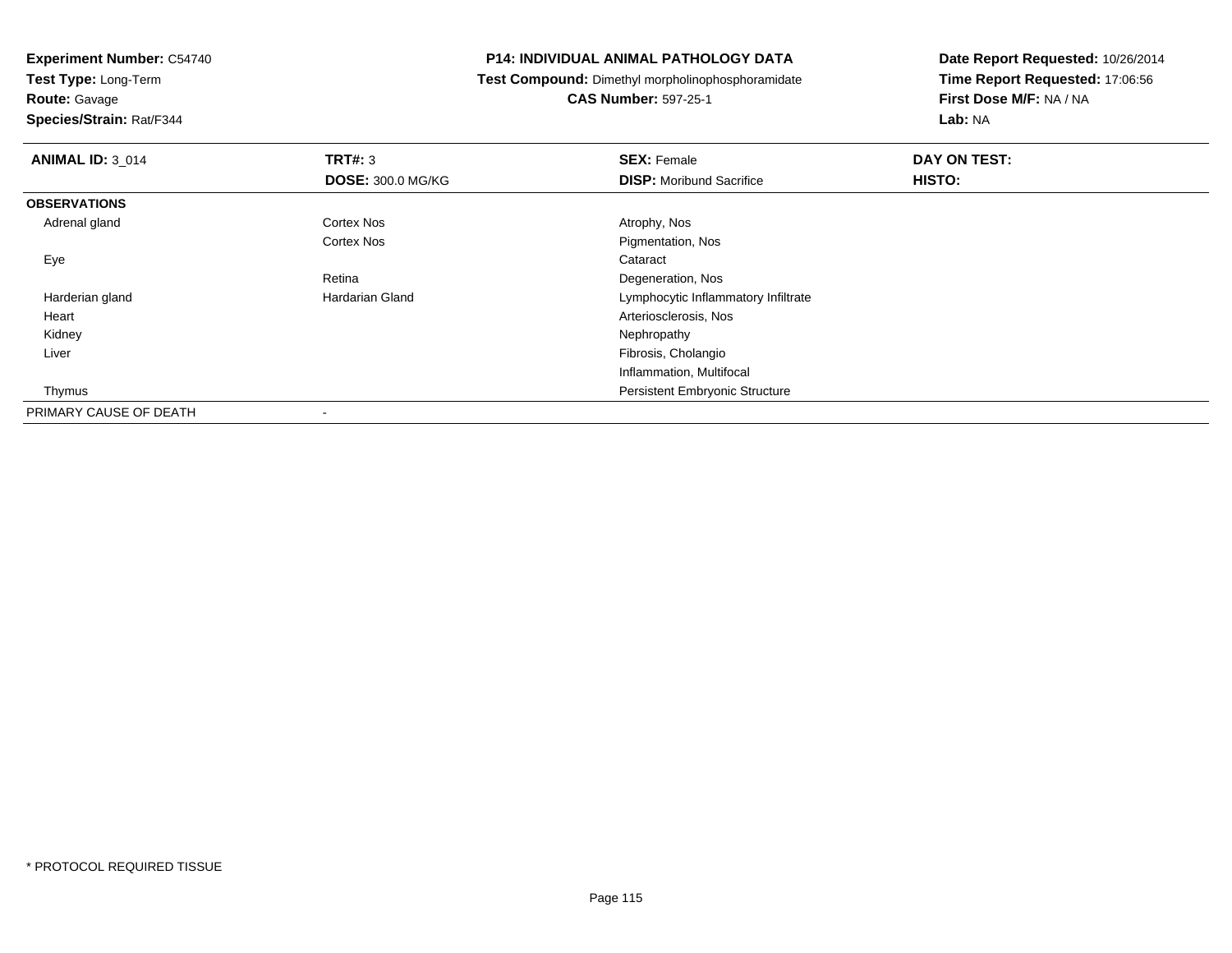| <b>Experiment Number: C54740</b> |                             | <b>P14: INDIVIDUAL ANIMAL PATHOLOGY DATA</b>             | Date Report Requested: 10/26/2014 |
|----------------------------------|-----------------------------|----------------------------------------------------------|-----------------------------------|
| Test Type: Long-Term             |                             | <b>Test Compound:</b> Dimethyl morpholinophosphoramidate | Time Report Requested: 17:06:56   |
| <b>Route: Gavage</b>             |                             | <b>CAS Number: 597-25-1</b>                              | First Dose M/F: NA / NA           |
| Species/Strain: Rat/F344         |                             |                                                          | Lab: NA                           |
| <b>ANIMAL ID: 3 015</b>          | TRT#: 3                     | <b>SEX: Female</b>                                       | DAY ON TEST:                      |
|                                  | <b>DOSE: 300.0 MG/KG</b>    | <b>DISP:</b> Moribund Sacrifice                          | HISTO:                            |
| <b>OBSERVATIONS</b>              |                             |                                                          |                                   |
| <b>Blood vessel</b>              | <b>Pulmonary Artery Nos</b> | Mineralization                                           |                                   |
| Kidney                           |                             | Nephropathy                                              |                                   |
| Liver                            | <b>Bile Duct</b>            | Hyperplasia, Nos                                         |                                   |
| Ovary                            |                             | Cyst, Parovarian                                         |                                   |
| Pancreas                         | Acinus                      | Atrophy, Nos                                             |                                   |
| Unspecified                      | <b>Multiple Organs Nos</b>  | Leukemia, Mononuclear Cell                               |                                   |
| Uterus                           |                             | <b>Endometrial Stromal Polyp</b>                         |                                   |
| PRIMARY CAUSE OF DEATH           |                             |                                                          |                                   |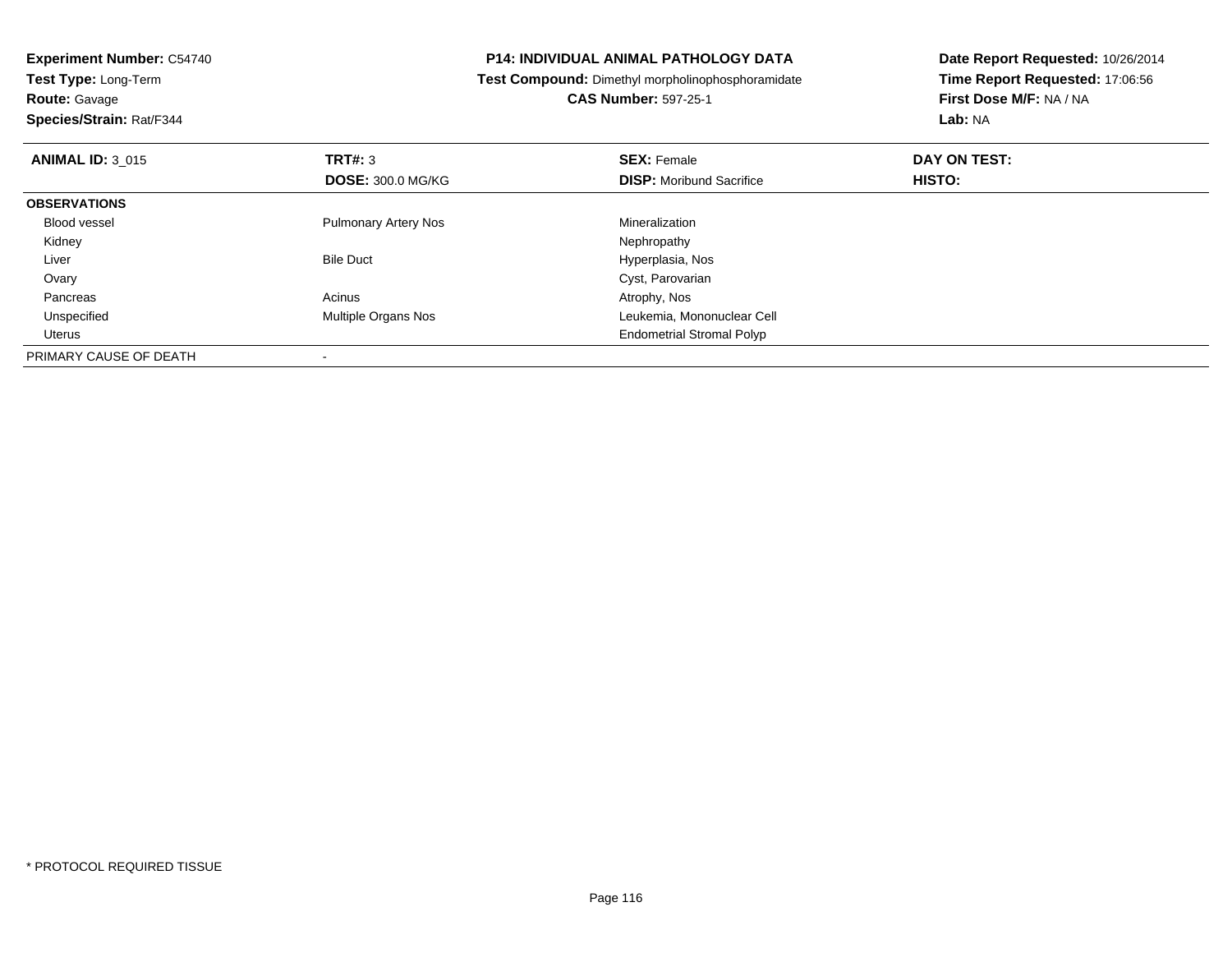| <b>Experiment Number: C54740</b><br><b>Test Type: Long-Term</b><br><b>Route: Gavage</b><br>Species/Strain: Rat/F344 |                           | <b>P14: INDIVIDUAL ANIMAL PATHOLOGY DATA</b><br><b>Test Compound:</b> Dimethyl morpholinophosphoramidate<br><b>CAS Number: 597-25-1</b> | Date Report Requested: 10/26/2014<br>Time Report Requested: 17:06:56<br>First Dose M/F: NA / NA<br>Lab: NA |
|---------------------------------------------------------------------------------------------------------------------|---------------------------|-----------------------------------------------------------------------------------------------------------------------------------------|------------------------------------------------------------------------------------------------------------|
| <b>ANIMAL ID: 3 016</b>                                                                                             | TRT#: 3                   | <b>SEX: Female</b>                                                                                                                      | DAY ON TEST:                                                                                               |
|                                                                                                                     | <b>DOSE: 300.0 MG/KG</b>  | <b>DISP:</b> Moribund Sacrifice                                                                                                         | HISTO:                                                                                                     |
| <b>OBSERVATIONS</b>                                                                                                 |                           |                                                                                                                                         |                                                                                                            |
| Adrenal gland                                                                                                       |                           | Angiectasis                                                                                                                             |                                                                                                            |
|                                                                                                                     | Cortex Nos                | <b>Focal Cellular Change</b>                                                                                                            |                                                                                                            |
| Liver                                                                                                               | <b>Bile Duct</b>          | Hyperplasia, Nos                                                                                                                        |                                                                                                            |
| Pituitary gland                                                                                                     | <b>Anterior Pituitary</b> | Adenoma, Nos                                                                                                                            |                                                                                                            |
| Thymus                                                                                                              |                           | <b>Persistent Embryonic Structure</b>                                                                                                   |                                                                                                            |
| PRIMARY CAUSE OF DEATH                                                                                              |                           |                                                                                                                                         |                                                                                                            |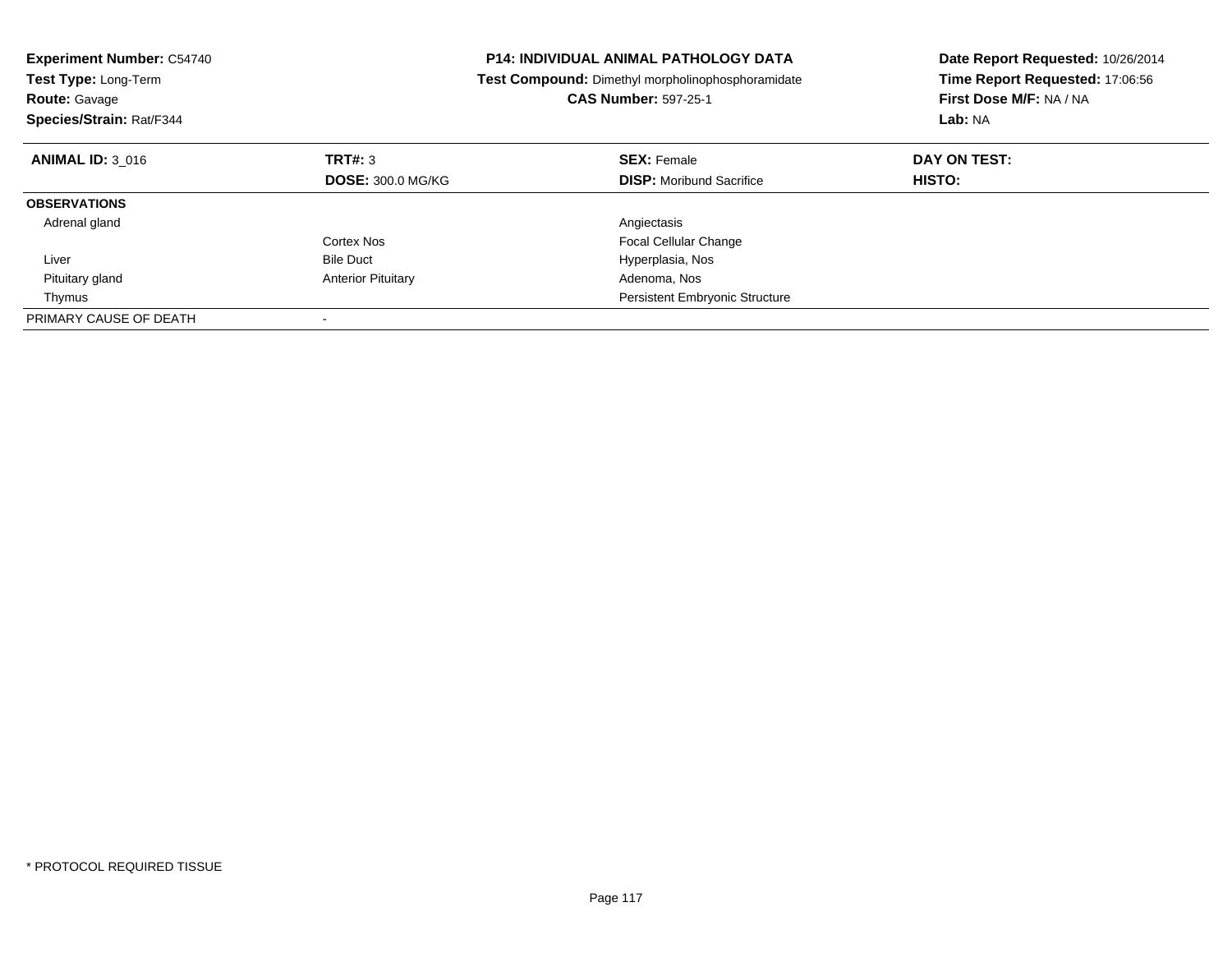**Experiment Number:** C54740**Test Type:** Long-Term

**Route:** Gavage

**Species/Strain:** Rat/F344

### **P14: INDIVIDUAL ANIMAL PATHOLOGY DATA**

**Test Compound:** Dimethyl morpholinophosphoramidate

**CAS Number:** 597-25-1

| <b>ANIMAL ID: 3 017</b> | TRT#: 3                   | <b>SEX: Female</b>              | DAY ON TEST: |  |
|-------------------------|---------------------------|---------------------------------|--------------|--|
|                         | <b>DOSE: 300.0 MG/KG</b>  | <b>DISP: Terminal Sacrifice</b> | HISTO:       |  |
| <b>OBSERVATIONS</b>     |                           |                                 |              |  |
| Bone                    | Cartilage, Nos            | Necrosis, Nos                   |              |  |
| Heart                   | Myocardium Nos            | <b>Fibrosis</b>                 |              |  |
| Kidney                  | Papilla                   | Mineralization                  |              |  |
|                         |                           | Nephropathy                     |              |  |
| Liver                   | <b>Bile Duct</b>          | Hyperplasia, Nos                |              |  |
| Lung                    | Alveoli                   | Histiocytosis                   |              |  |
| Lymph node              | Mediastinal Lymph Node    | Hemorrhage                      |              |  |
| Pituitary gland         | <b>Anterior Pituitary</b> | Angiectasis                     |              |  |
|                         | <b>Anterior Pituitary</b> | <b>Focal Cellular Change</b>    |              |  |
| PRIMARY CAUSE OF DEATH  |                           |                                 |              |  |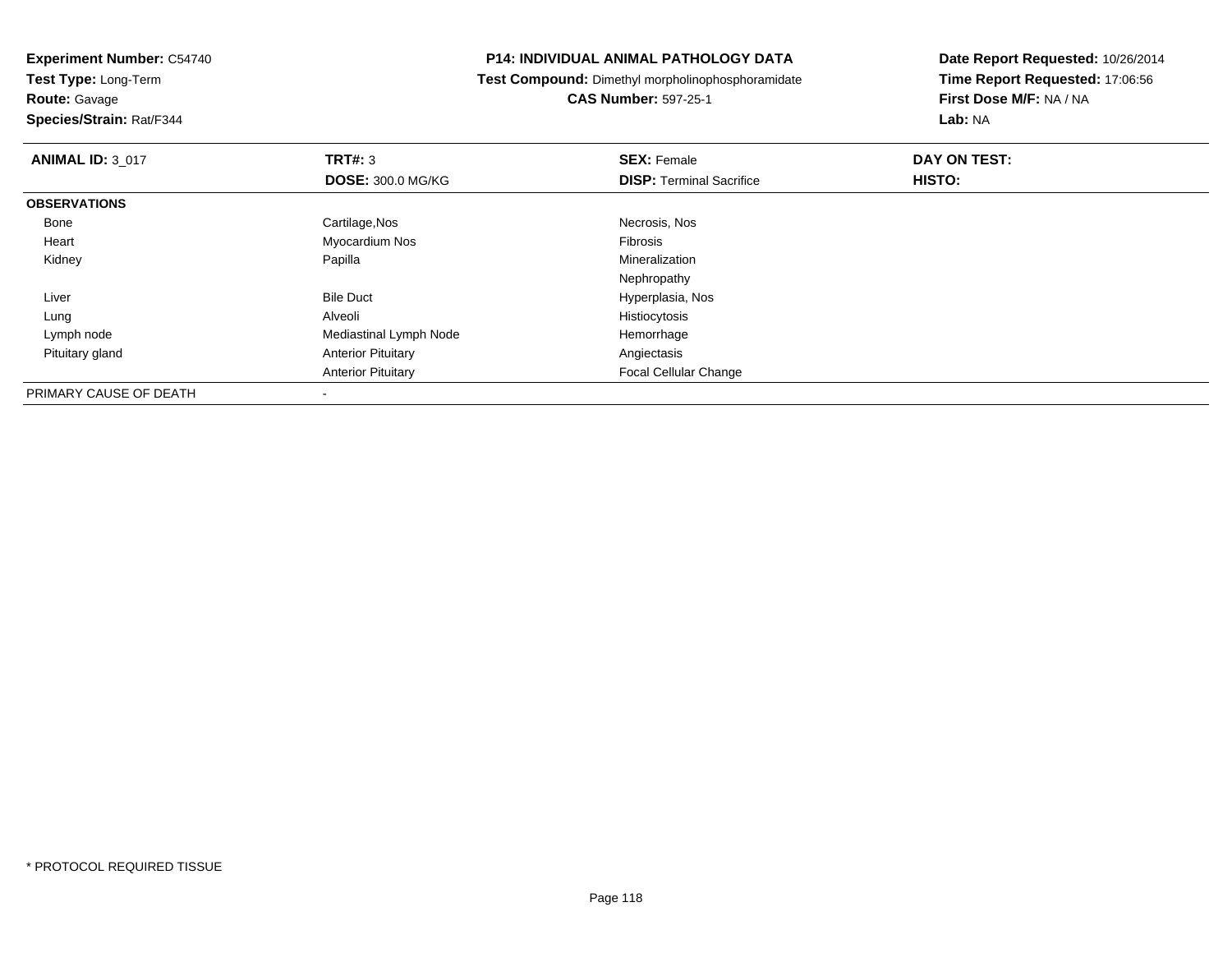| <b>Experiment Number: C54740</b> |                            | <b>P14: INDIVIDUAL ANIMAL PATHOLOGY DATA</b>             | Date Report Requested: 10/26/2014 |
|----------------------------------|----------------------------|----------------------------------------------------------|-----------------------------------|
| Test Type: Long-Term             |                            | <b>Test Compound:</b> Dimethyl morpholinophosphoramidate | Time Report Requested: 17:06:56   |
| <b>Route: Gavage</b>             |                            | <b>CAS Number: 597-25-1</b>                              | First Dose M/F: NA / NA           |
| Species/Strain: Rat/F344         |                            |                                                          | Lab: NA                           |
| <b>ANIMAL ID: 3 018</b>          | <b>TRT#: 3</b>             | <b>SEX: Female</b>                                       | DAY ON TEST:                      |
|                                  | <b>DOSE: 300.0 MG/KG</b>   | <b>DISP:</b> Moribund Sacrifice                          | HISTO:                            |
| <b>OBSERVATIONS</b>              |                            |                                                          |                                   |
| Bone                             | Cartilage, Nos             | Necrosis, Nos                                            |                                   |
| Heart                            | Myocardium Nos             | Degeneration, Nos                                        |                                   |
| Kidney                           |                            | Hemosiderosis                                            |                                   |
| Liver                            | <b>Bile Duct</b>           | Hyperplasia, Nos                                         |                                   |
| Mammary gland                    |                            | Fibroadenoma                                             |                                   |
| Unspecified                      | <b>Multiple Organs Nos</b> | Leukemia, Mononuclear Cell                               |                                   |
| Uterus                           |                            | <b>Endometrial Stromal Polyp</b>                         |                                   |
| PRIMARY CAUSE OF DEATH           |                            |                                                          |                                   |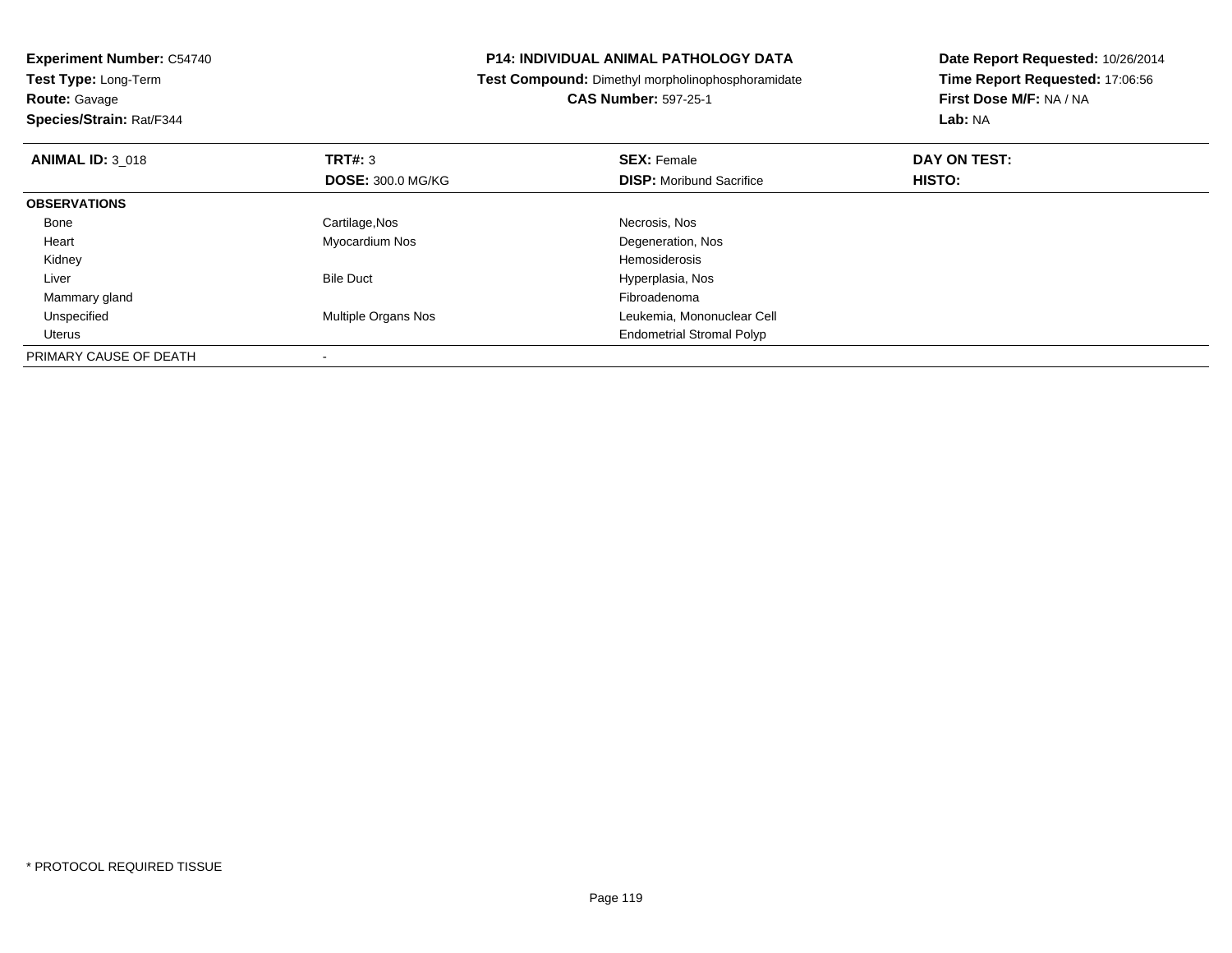| <b>Experiment Number: C54740</b> |                          | <b>P14: INDIVIDUAL ANIMAL PATHOLOGY DATA</b>      | Date Report Requested: 10/26/2014 |
|----------------------------------|--------------------------|---------------------------------------------------|-----------------------------------|
| Test Type: Long-Term             |                          | Test Compound: Dimethyl morpholinophosphoramidate | Time Report Requested: 17:06:56   |
| <b>Route: Gavage</b>             |                          | <b>CAS Number: 597-25-1</b>                       | First Dose M/F: NA / NA           |
| Species/Strain: Rat/F344         |                          |                                                   | Lab: NA                           |
| <b>ANIMAL ID: 3_019</b>          | <b>TRT#: 3</b>           | <b>SEX: Female</b>                                | DAY ON TEST:                      |
|                                  | <b>DOSE: 300.0 MG/KG</b> | <b>DISP:</b> Terminal Sacrifice                   | HISTO:                            |
| <b>OBSERVATIONS</b>              |                          |                                                   |                                   |
| Heart                            | Myocardium Nos           | Fibrosis                                          |                                   |
| Kidney                           |                          | Hemorrhage                                        |                                   |
|                                  |                          | Nephropathy                                       |                                   |
| Liver                            | <b>Bile Duct</b>         | Hyperplasia, Nos                                  |                                   |
|                                  |                          | Inflammation, Multifocal                          |                                   |
| Mammary gland                    |                          | Fibroadenoma                                      |                                   |
| Pancreas                         | Acinus                   | Atrophy, Nos                                      |                                   |
| Thyroid                          |                          | Hyperplasia, C Cell                               |                                   |
| PRIMARY CAUSE OF DEATH           |                          |                                                   |                                   |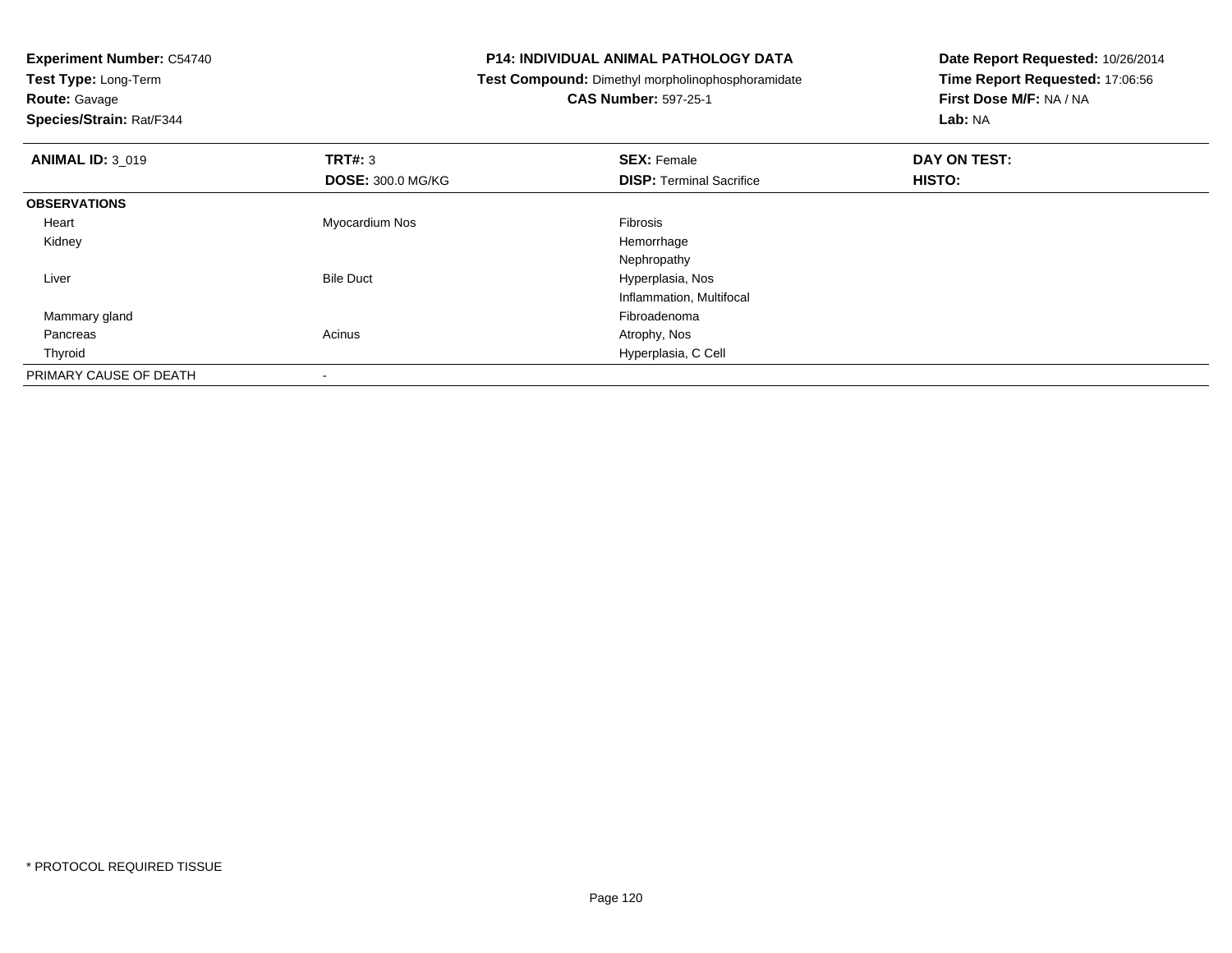**Experiment Number:** C54740**Test Type:** Long-Term**Route:** Gavage **Species/Strain:** Rat/F344**P14: INDIVIDUAL ANIMAL PATHOLOGY DATA Test Compound:** Dimethyl morpholinophosphoramidate**CAS Number:** 597-25-1**Date Report Requested:** 10/26/2014**Time Report Requested:** 17:06:56**First Dose M/F:** NA / NA**Lab:** NA**ANIMAL ID:** 3\_020**C SEX:** Female **DAY ON TEST: DAY ON TEST: DOSE:** 300.0 MG/KG**DISP:** Terminal Sacrifice **HISTO: OBSERVATIONS** Kidneyy the control of the control of the control of the control of the control of the control of the control of the control of the control of the control of the control of the control of the control of the control of the contro NephropathyAngiectasis Liverr and the contract of the contract of the contract of the contract of the contract of the contract of the contract of the contract of the contract of the contract of the contract of the contract of the contract of the cont Cytoplasmic Change, Ground-GlassFibrosis, CholangioBile Duct Hyperplasia, Nos Inflammation, Multifocal Thymus Persistent Embryonic Structure Uterus Endometrial Stromal PolypPRIMARY CAUSE OF DEATH-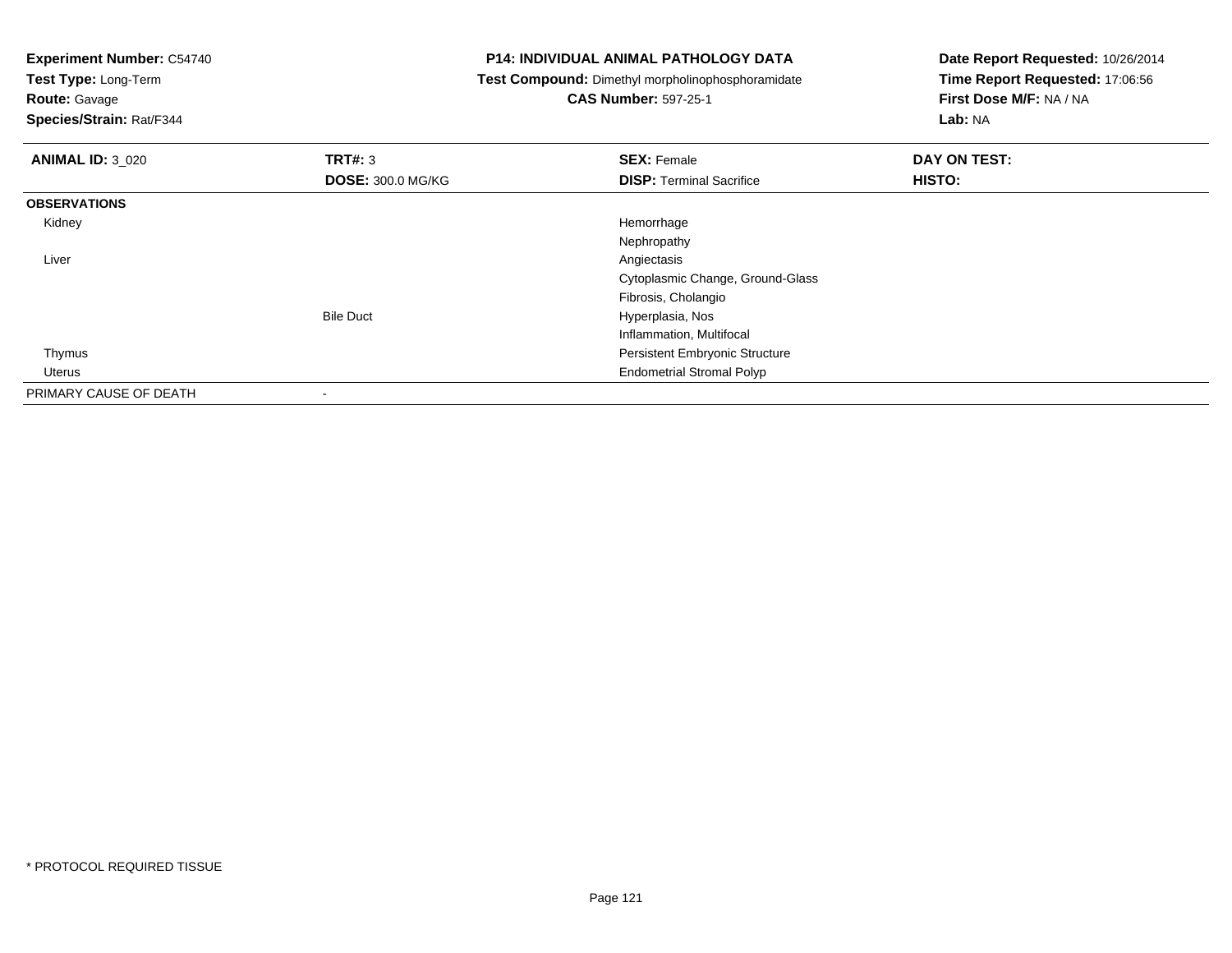**Test Type:** Long-Term

**Route:** Gavage

**Species/Strain:** Rat/F344

### **P14: INDIVIDUAL ANIMAL PATHOLOGY DATA**

**Test Compound:** Dimethyl morpholinophosphoramidate

**CAS Number:** 597-25-1

| <b>ANIMAL ID: 3_021</b> | TRT#: 3                   | <b>SEX: Female</b>                    | DAY ON TEST: |  |
|-------------------------|---------------------------|---------------------------------------|--------------|--|
|                         | <b>DOSE: 300.0 MG/KG</b>  | <b>DISP: Terminal Sacrifice</b>       | HISTO:       |  |
| <b>OBSERVATIONS</b>     |                           |                                       |              |  |
| Bone                    | Cartilage, Nos            | Necrosis, Nos                         |              |  |
| Eye                     |                           | Cataract                              |              |  |
|                         | Retina                    | Degeneration, Nos                     |              |  |
| Kidney                  |                           | Hemorrhage                            |              |  |
|                         |                           | Nephropathy                           |              |  |
| Lymph node              | Mediastinal Lymph Node    | Hemorrhage                            |              |  |
| Pituitary gland         | <b>Anterior Pituitary</b> | Adenoma, Nos                          |              |  |
|                         | <b>Anterior Pituitary</b> | Cyst, Nos                             |              |  |
| Thymus                  |                           | <b>Persistent Embryonic Structure</b> |              |  |
| PRIMARY CAUSE OF DEATH  | $\overline{\phantom{a}}$  |                                       |              |  |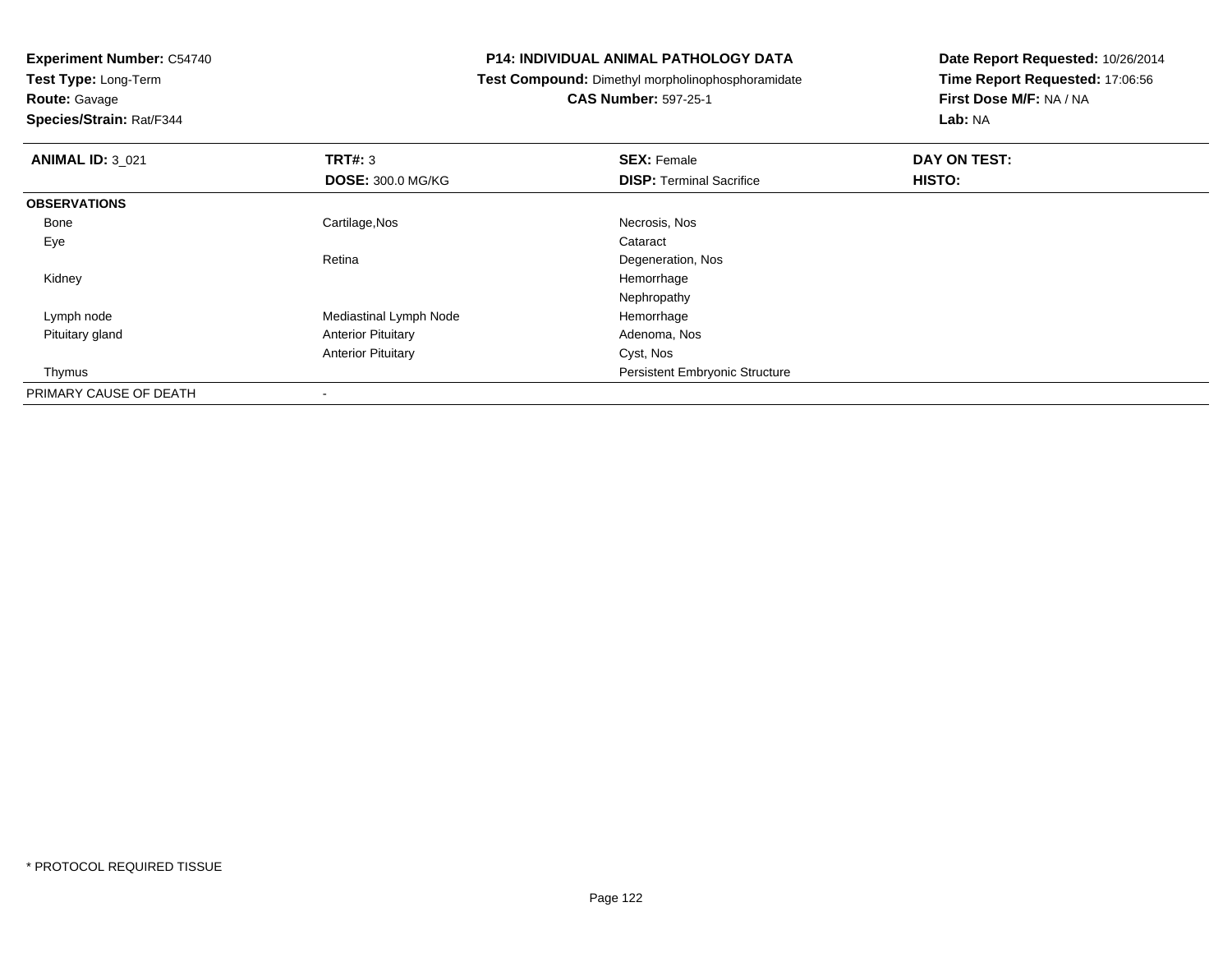**Test Type:** Long-Term

**Route:** Gavage

**Species/Strain:** Rat/F344

### **P14: INDIVIDUAL ANIMAL PATHOLOGY DATA**

**Test Compound:** Dimethyl morpholinophosphoramidate

**CAS Number:** 597-25-1

| <b>ANIMAL ID: 3_022</b> | TRT#: 3                    | <b>SEX: Female</b>                | DAY ON TEST: |
|-------------------------|----------------------------|-----------------------------------|--------------|
|                         | <b>DOSE: 300.0 MG/KG</b>   | <b>DISP: Natural Death</b>        | HISTO:       |
| <b>OBSERVATIONS</b>     |                            |                                   |              |
| Kidney                  | Tubule                     | Calculus, Microscopic Examination |              |
|                         |                            | <b>Cytoplasmic Vacuolization</b>  |              |
|                         |                            | Hemosiderosis                     |              |
|                         |                            | Nephropathy                       |              |
| Liver                   |                            | Cytoplasmic Change, Basophilic    |              |
| Lung                    |                            | Adenocarcinoma, Nos, Metastatic   |              |
|                         |                            | Calculus, Microscopic Examination |              |
| Trachea                 |                            | Inflammation, Suppurative         |              |
| Unspecified             | <b>Multiple Organs Nos</b> | Adenocarcinoma, Nos, Invasive     |              |
| Uterus                  |                            | Adenocarcinoma, Nos               |              |
| PRIMARY CAUSE OF DEATH  | $\overline{\phantom{a}}$   |                                   |              |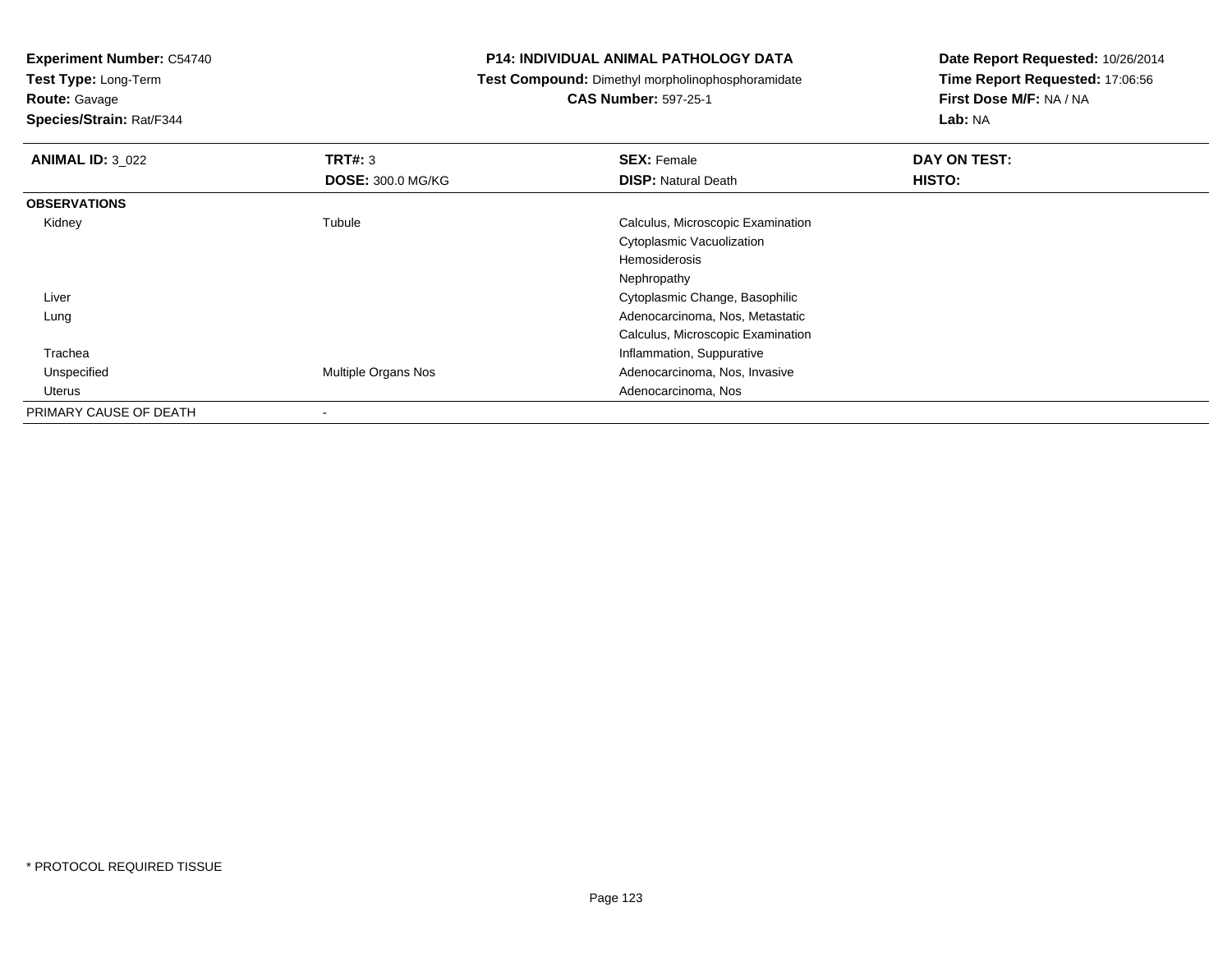| <b>Experiment Number: C54740</b><br><b>Test Type: Long-Term</b><br><b>Route: Gavage</b><br>Species/Strain: Rat/F344 |                          | <b>P14: INDIVIDUAL ANIMAL PATHOLOGY DATA</b><br><b>Test Compound:</b> Dimethyl morpholinophosphoramidate<br><b>CAS Number: 597-25-1</b> | Date Report Requested: 10/26/2014<br>Time Report Requested: 17:06:56<br>First Dose M/F: NA / NA<br>Lab: NA |
|---------------------------------------------------------------------------------------------------------------------|--------------------------|-----------------------------------------------------------------------------------------------------------------------------------------|------------------------------------------------------------------------------------------------------------|
| <b>ANIMAL ID: 3 023</b>                                                                                             | TRT#: 3                  | <b>SEX: Female</b>                                                                                                                      | DAY ON TEST:                                                                                               |
|                                                                                                                     | <b>DOSE: 300.0 MG/KG</b> | <b>DISP:</b> Dosing Accident                                                                                                            | <b>HISTO:</b>                                                                                              |
| <b>OBSERVATIONS</b>                                                                                                 |                          |                                                                                                                                         |                                                                                                            |
| Esophagus                                                                                                           |                          | Ulcer, Nos                                                                                                                              |                                                                                                            |
| Kidney                                                                                                              |                          | Hemorrhage                                                                                                                              |                                                                                                            |
|                                                                                                                     | Tubule                   | Mineralization                                                                                                                          |                                                                                                            |
| Unspecified                                                                                                         | Mediastinum Nos          | Inflammation, Suppurative                                                                                                               |                                                                                                            |
| Uterus                                                                                                              |                          | <b>Endometrial Stromal Polyp</b>                                                                                                        |                                                                                                            |
| PRIMARY CAUSE OF DEATH                                                                                              |                          |                                                                                                                                         |                                                                                                            |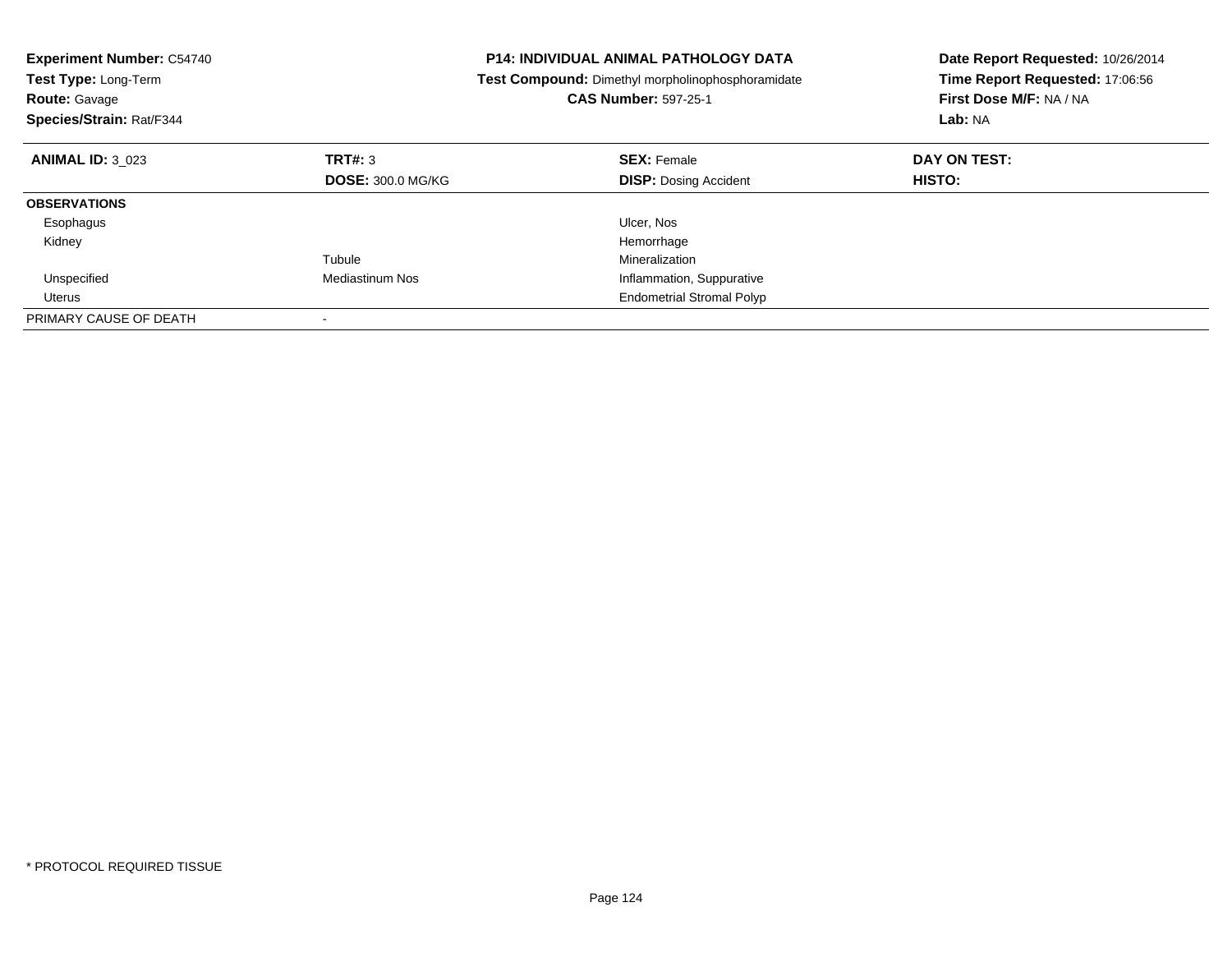**Experiment Number:** C54740**Test Type:** Long-Term**Route:** Gavage **Species/Strain:** Rat/F344**P14: INDIVIDUAL ANIMAL PATHOLOGY DATA Test Compound:** Dimethyl morpholinophosphoramidate**CAS Number:** 597-25-1**Date Report Requested:** 10/26/2014**Time Report Requested:** 17:06:56**First Dose M/F:** NA / NA**Lab:** NA**ANIMAL ID:** 3\_024**TRT#:** 3 **SEX:** Female **DAY ON TEST: DOSE:** 300.0 MG/KG**DISP:** Terminal Sacrifice **HISTO: OBSERVATIONS** Bonee Sternum Sternum Cataractic Control Control Cataractic Cataractic Cataractic Cataractic Cataractic Cataractic Cataractic Cataractic Cataractic Cataractic Cataractic Cataractic Cataractic Cataractic Cataractic Cataractic Cataractic Eyee de la constitución de la constitución de la constitución de la constitución de la constitución de la constitución<br>En el constitución de la constitución de la constitución de la constitución de la constitución de la const Retina Degeneration, Nos Heart Myocardium Nos Fibrosis Kidney Nephropathy Pituitary glandAnterior Pituitary **Anterior Pituitary Angiectasis** Anterior Pituitary Focal Cellular Changed **Multiple Organs Nos Leukemia, Mononuclear Cell**  UnspecifiedPRIMARY CAUSE OF DEATH-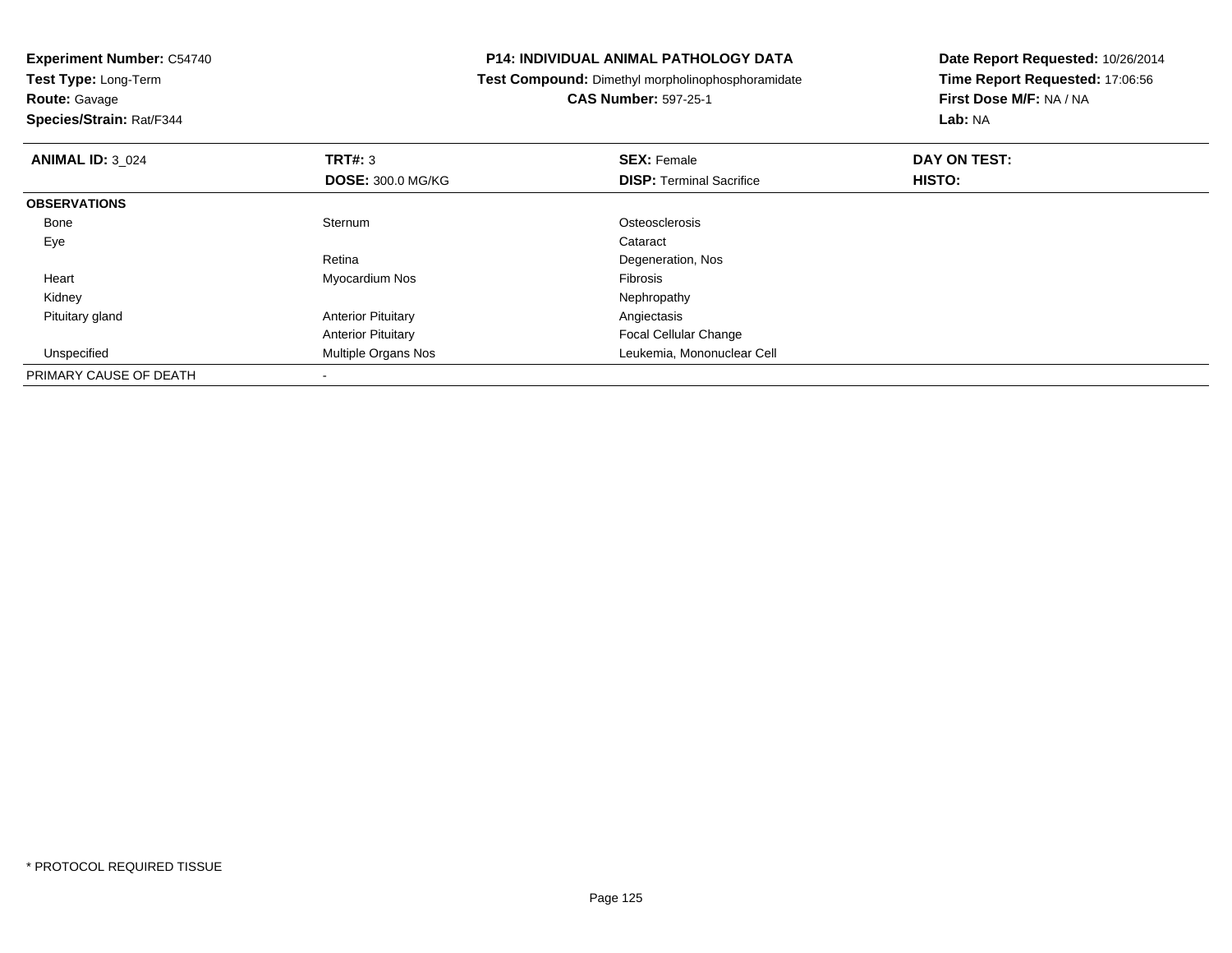| <b>Experiment Number: C54740</b><br>Test Type: Long-Term<br><b>Route: Gavage</b><br>Species/Strain: Rat/F344 |                                     | <b>P14: INDIVIDUAL ANIMAL PATHOLOGY DATA</b><br>Test Compound: Dimethyl morpholinophosphoramidate<br><b>CAS Number: 597-25-1</b> | Date Report Requested: 10/26/2014<br>Time Report Requested: 17:06:56<br>First Dose M/F: NA / NA<br>Lab: NA |
|--------------------------------------------------------------------------------------------------------------|-------------------------------------|----------------------------------------------------------------------------------------------------------------------------------|------------------------------------------------------------------------------------------------------------|
| <b>ANIMAL ID: 3 025</b>                                                                                      | TRT#: 3<br><b>DOSE: 300.0 MG/KG</b> | <b>SEX:</b> Female<br><b>DISP:</b> Accidently Killed                                                                             | DAY ON TEST:<br><b>HISTO:</b>                                                                              |
| <b>OBSERVATIONS</b>                                                                                          |                                     |                                                                                                                                  |                                                                                                            |
| Pancreas                                                                                                     |                                     | Necrosis, Nos                                                                                                                    |                                                                                                            |
| Unspecified                                                                                                  | Multiple Organs Nos                 | Hemorrhage                                                                                                                       |                                                                                                            |
| PRIMARY CAUSE OF DEATH                                                                                       |                                     |                                                                                                                                  |                                                                                                            |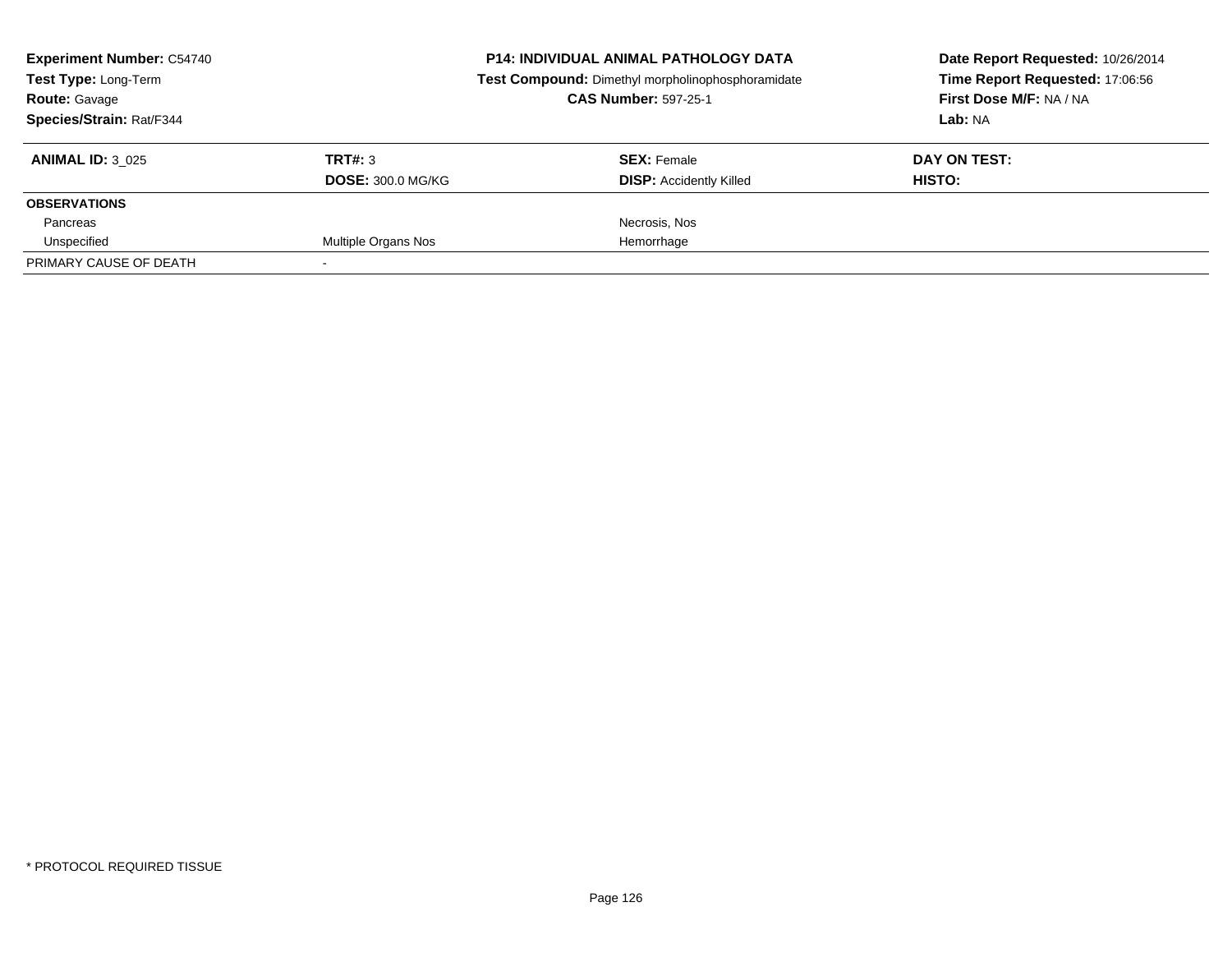| <b>Experiment Number: C54740</b><br>Test Type: Long-Term<br><b>Route: Gavage</b><br>Species/Strain: Rat/F344 |                          | <b>P14: INDIVIDUAL ANIMAL PATHOLOGY DATA</b><br><b>Test Compound:</b> Dimethyl morpholinophosphoramidate<br><b>CAS Number: 597-25-1</b> | Date Report Requested: 10/26/2014<br>Time Report Requested: 17:06:56<br>First Dose M/F: NA / NA<br>Lab: NA |
|--------------------------------------------------------------------------------------------------------------|--------------------------|-----------------------------------------------------------------------------------------------------------------------------------------|------------------------------------------------------------------------------------------------------------|
| <b>ANIMAL ID: 3 026</b>                                                                                      | <b>TRT#: 3</b>           | <b>SEX: Female</b>                                                                                                                      | DAY ON TEST:                                                                                               |
|                                                                                                              | <b>DOSE: 300.0 MG/KG</b> | <b>DISP:</b> Terminal Sacrifice                                                                                                         | HISTO:                                                                                                     |
| <b>OBSERVATIONS</b>                                                                                          |                          |                                                                                                                                         |                                                                                                            |
| Clitoral gland                                                                                               |                          | Abscess, Nos                                                                                                                            |                                                                                                            |
| Kidney                                                                                                       |                          | Nephropathy                                                                                                                             |                                                                                                            |
| Liver                                                                                                        |                          | Fibrosis, Cholangio                                                                                                                     |                                                                                                            |
|                                                                                                              | <b>Bile Duct</b>         | Hyperplasia, Nos                                                                                                                        |                                                                                                            |
|                                                                                                              |                          | Neoplastic Nodule                                                                                                                       |                                                                                                            |
| Lymph node                                                                                                   | Mediastinal Lymph Node   | Hemosiderosis                                                                                                                           |                                                                                                            |
| PRIMARY CAUSE OF DEATH                                                                                       |                          |                                                                                                                                         |                                                                                                            |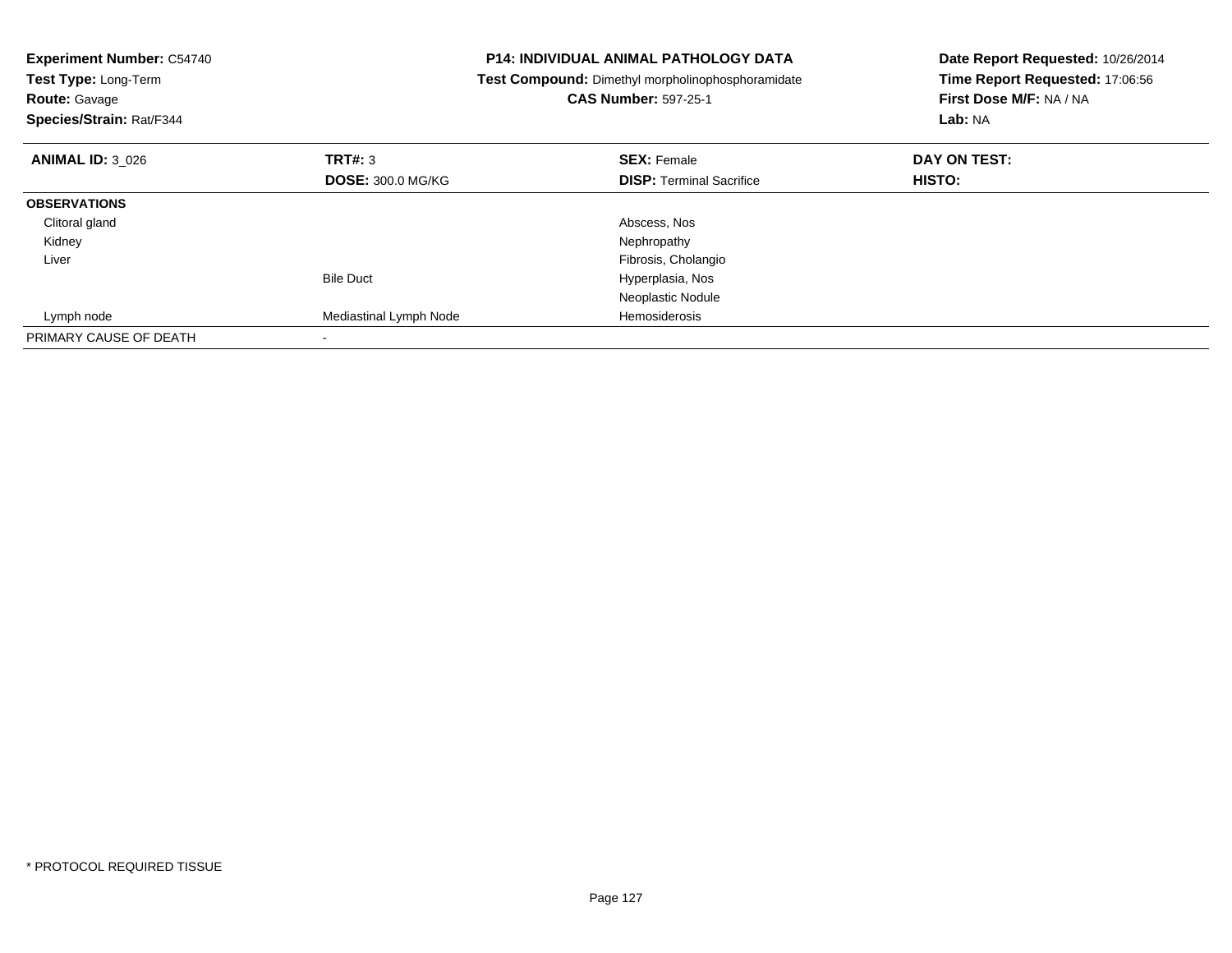| <b>Experiment Number: C54740</b><br>Test Type: Long-Term<br><b>Route: Gavage</b><br>Species/Strain: Rat/F344 |                                     | <b>P14: INDIVIDUAL ANIMAL PATHOLOGY DATA</b><br>Test Compound: Dimethyl morpholinophosphoramidate<br><b>CAS Number: 597-25-1</b> | Date Report Requested: 10/26/2014<br>Time Report Requested: 17:06:56<br>First Dose M/F: NA / NA<br>Lab: NA |
|--------------------------------------------------------------------------------------------------------------|-------------------------------------|----------------------------------------------------------------------------------------------------------------------------------|------------------------------------------------------------------------------------------------------------|
| <b>ANIMAL ID: 3 027</b>                                                                                      | TRT#: 3<br><b>DOSE: 300.0 MG/KG</b> | <b>SEX: Female</b><br><b>DISP:</b> Terminal Sacrifice                                                                            | DAY ON TEST:<br><b>HISTO:</b>                                                                              |
| <b>OBSERVATIONS</b>                                                                                          |                                     |                                                                                                                                  |                                                                                                            |
| Liver                                                                                                        |                                     | Fibrosis, Cholangio                                                                                                              |                                                                                                            |
| Lymph node                                                                                                   | Mediastinal Lymph Node              | Hemorrhage                                                                                                                       |                                                                                                            |
| Mammary gland                                                                                                |                                     | Fibroadenoma                                                                                                                     |                                                                                                            |
| Urinary bladder                                                                                              |                                     | Hemosiderosis                                                                                                                    |                                                                                                            |
| PRIMARY CAUSE OF DEATH                                                                                       |                                     |                                                                                                                                  |                                                                                                            |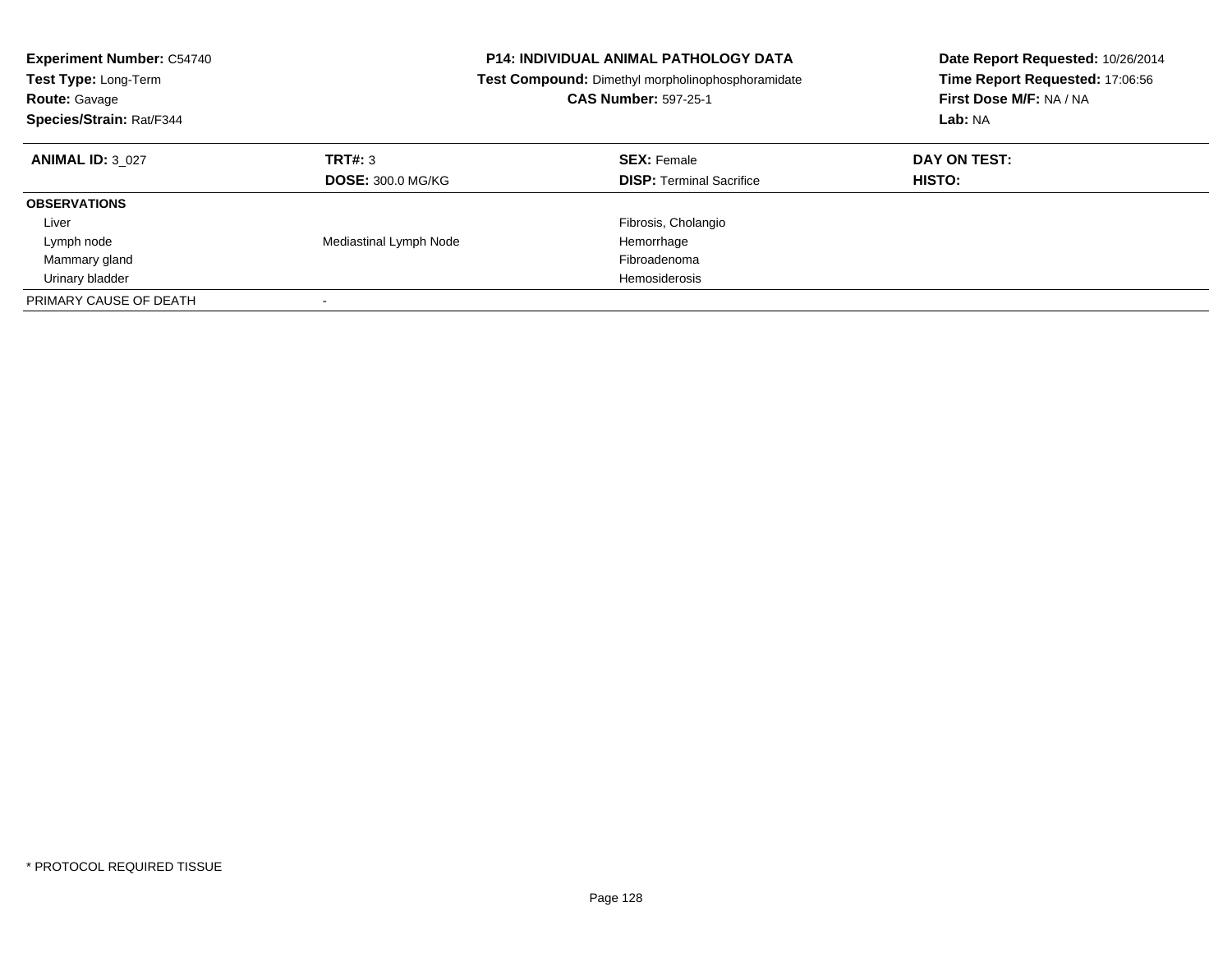**Test Type:** Long-Term

**Route:** Gavage

**Species/Strain:** Rat/F344

## **P14: INDIVIDUAL ANIMAL PATHOLOGY DATA**

**Test Compound:** Dimethyl morpholinophosphoramidate

**CAS Number:** 597-25-1

| <b>ANIMAL ID: 3_028</b> | <b>TRT#: 3</b>            | <b>SEX: Female</b>              | <b>DAY ON TEST:</b> |
|-------------------------|---------------------------|---------------------------------|---------------------|
|                         | <b>DOSE: 300.0 MG/KG</b>  | <b>DISP: Terminal Sacrifice</b> | HISTO:              |
| <b>OBSERVATIONS</b>     |                           |                                 |                     |
| Adrenal gland           |                           | Lipoidosis                      |                     |
| Eye                     |                           | Cataract                        |                     |
|                         | Retina                    | Degeneration, Nos               |                     |
|                         | Sclera                    | Mineralization                  |                     |
| Heart                   | Myocardium Nos            | Fibrosis                        |                     |
| Kidney                  |                           | Nephropathy                     |                     |
| Liver                   |                           | Inflammation, Multifocal        |                     |
| Lung                    |                           | Inflammation, Interstitial      |                     |
| Mammary gland           |                           | Fibroadenoma                    |                     |
| Pituitary gland         | <b>Anterior Pituitary</b> | Angiectasis                     |                     |
| Thymus                  |                           | Persistent Embryonic Structure  |                     |
| Thyroid                 |                           | Hyperplasia, C Cell             |                     |
| PRIMARY CAUSE OF DEATH  | -                         |                                 |                     |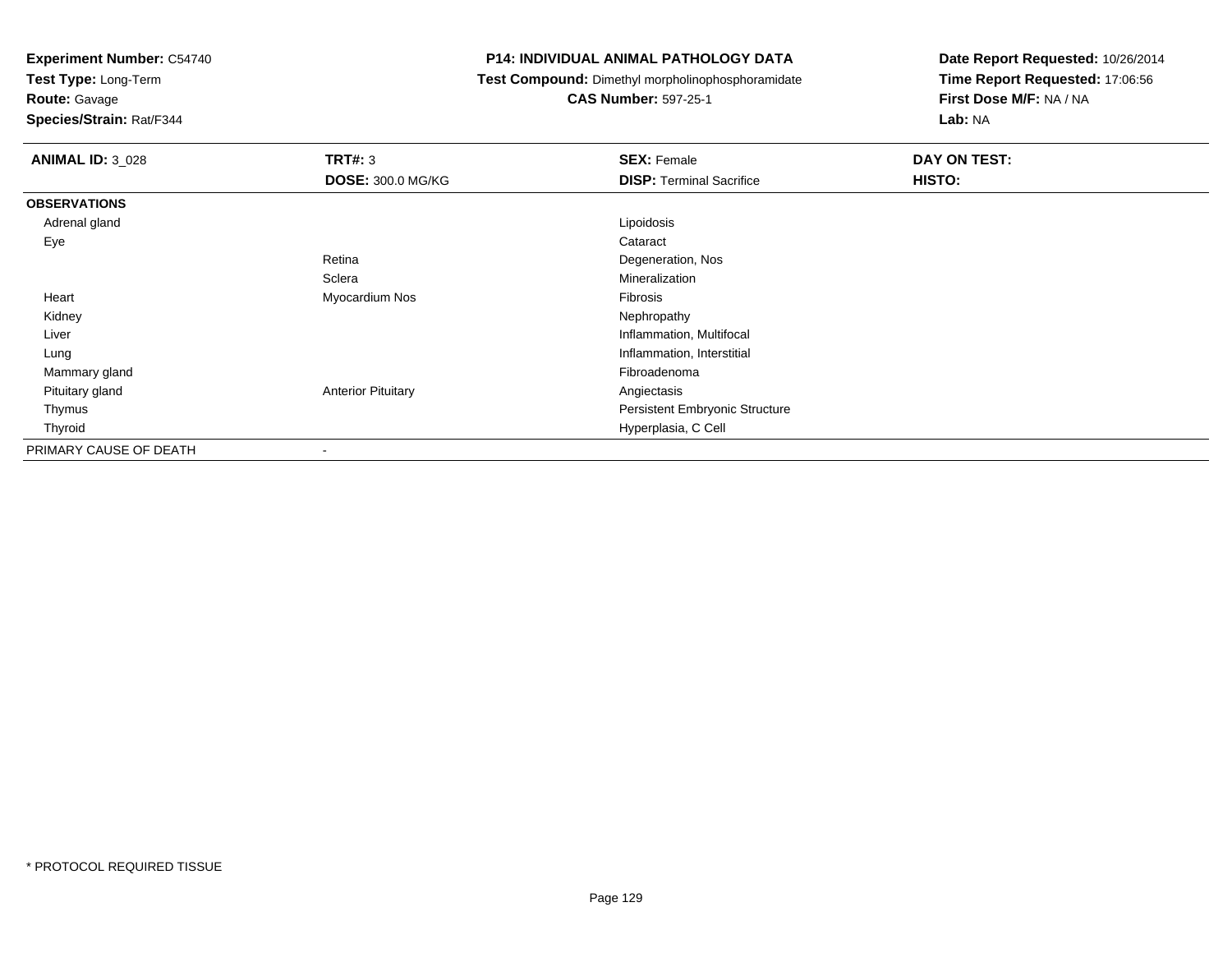**Test Type:** Long-Term

**Route:** Gavage

**Species/Strain:** Rat/F344

### **P14: INDIVIDUAL ANIMAL PATHOLOGY DATA**

**Test Compound:** Dimethyl morpholinophosphoramidate

**CAS Number:** 597-25-1

| <b>ANIMAL ID: 3 030</b> | TRT#: 3                  | <b>SEX: Female</b>                    | DAY ON TEST: |  |
|-------------------------|--------------------------|---------------------------------------|--------------|--|
|                         | <b>DOSE: 300.0 MG/KG</b> | <b>DISP: Terminal Sacrifice</b>       | HISTO:       |  |
| <b>OBSERVATIONS</b>     |                          |                                       |              |  |
| Adrenal gland           |                          | Lipoidosis                            |              |  |
| Clitoral gland          |                          | Adenoma, Nos                          |              |  |
| Heart                   | Myocardium Nos           | Fibrosis                              |              |  |
| Kidney                  |                          | Nephropathy                           |              |  |
| Liver                   |                          | Fibrosis, Cholangio                   |              |  |
|                         | <b>Bile Duct</b>         | Hyperplasia, Nos                      |              |  |
| Lymph node              | Mediastinal Lymph Node   | Hemorrhage                            |              |  |
| Ovary                   |                          | Cyst, Follicular Nos                  |              |  |
| Pancreas                | Acinus                   | Atrophy, Nos                          |              |  |
| Thymus                  |                          | <b>Persistent Embryonic Structure</b> |              |  |
| PRIMARY CAUSE OF DEATH  |                          |                                       |              |  |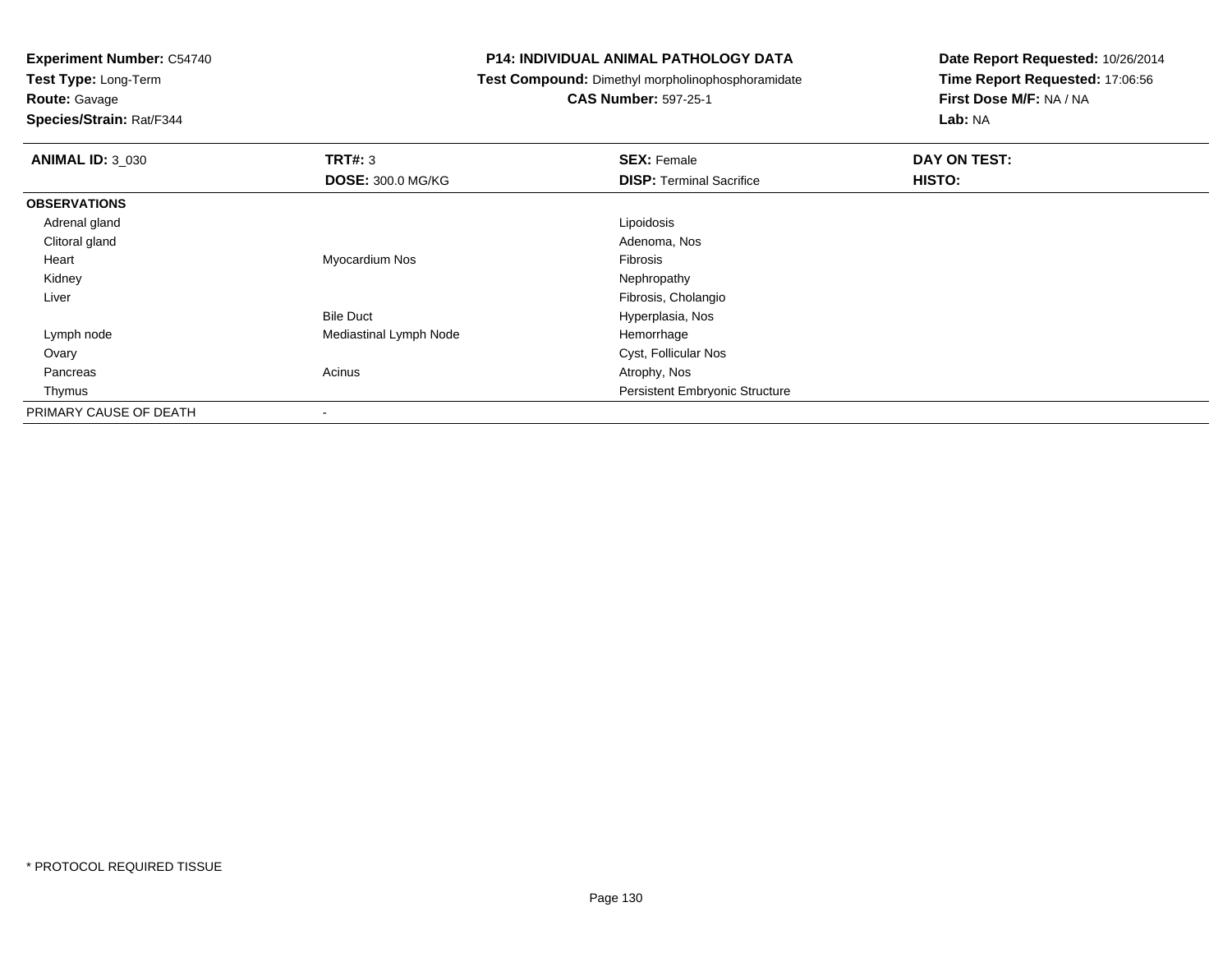| <b>Experiment Number: C54740</b><br>Test Type: Long-Term<br><b>Route: Gavage</b><br>Species/Strain: Rat/F344 |                          | <b>P14: INDIVIDUAL ANIMAL PATHOLOGY DATA</b><br>Test Compound: Dimethyl morpholinophosphoramidate<br><b>CAS Number: 597-25-1</b> | Date Report Requested: 10/26/2014<br>Time Report Requested: 17:06:56<br>First Dose M/F: NA / NA<br>Lab: NA |
|--------------------------------------------------------------------------------------------------------------|--------------------------|----------------------------------------------------------------------------------------------------------------------------------|------------------------------------------------------------------------------------------------------------|
| <b>ANIMAL ID: 3 031</b>                                                                                      | TRT#: 3                  | <b>SEX: Female</b>                                                                                                               | DAY ON TEST:                                                                                               |
|                                                                                                              | <b>DOSE: 300.0 MG/KG</b> | <b>DISP:</b> Terminal Sacrifice                                                                                                  | HISTO:                                                                                                     |
| <b>OBSERVATIONS</b>                                                                                          |                          |                                                                                                                                  |                                                                                                            |
| Kidney                                                                                                       |                          | Hemorrhage                                                                                                                       |                                                                                                            |
| Liver                                                                                                        |                          | Dilatation, Ducts                                                                                                                |                                                                                                            |
|                                                                                                              |                          | Inflammation, Multifocal                                                                                                         |                                                                                                            |
| Lung                                                                                                         |                          | <b>Perivascular Cuffing</b>                                                                                                      |                                                                                                            |
| Lymph node                                                                                                   | Mediastinal Lymph Node   | Hemorrhage                                                                                                                       |                                                                                                            |
| Thymus                                                                                                       |                          | <b>Persistent Embryonic Structure</b>                                                                                            |                                                                                                            |
| PRIMARY CAUSE OF DEATH                                                                                       |                          |                                                                                                                                  |                                                                                                            |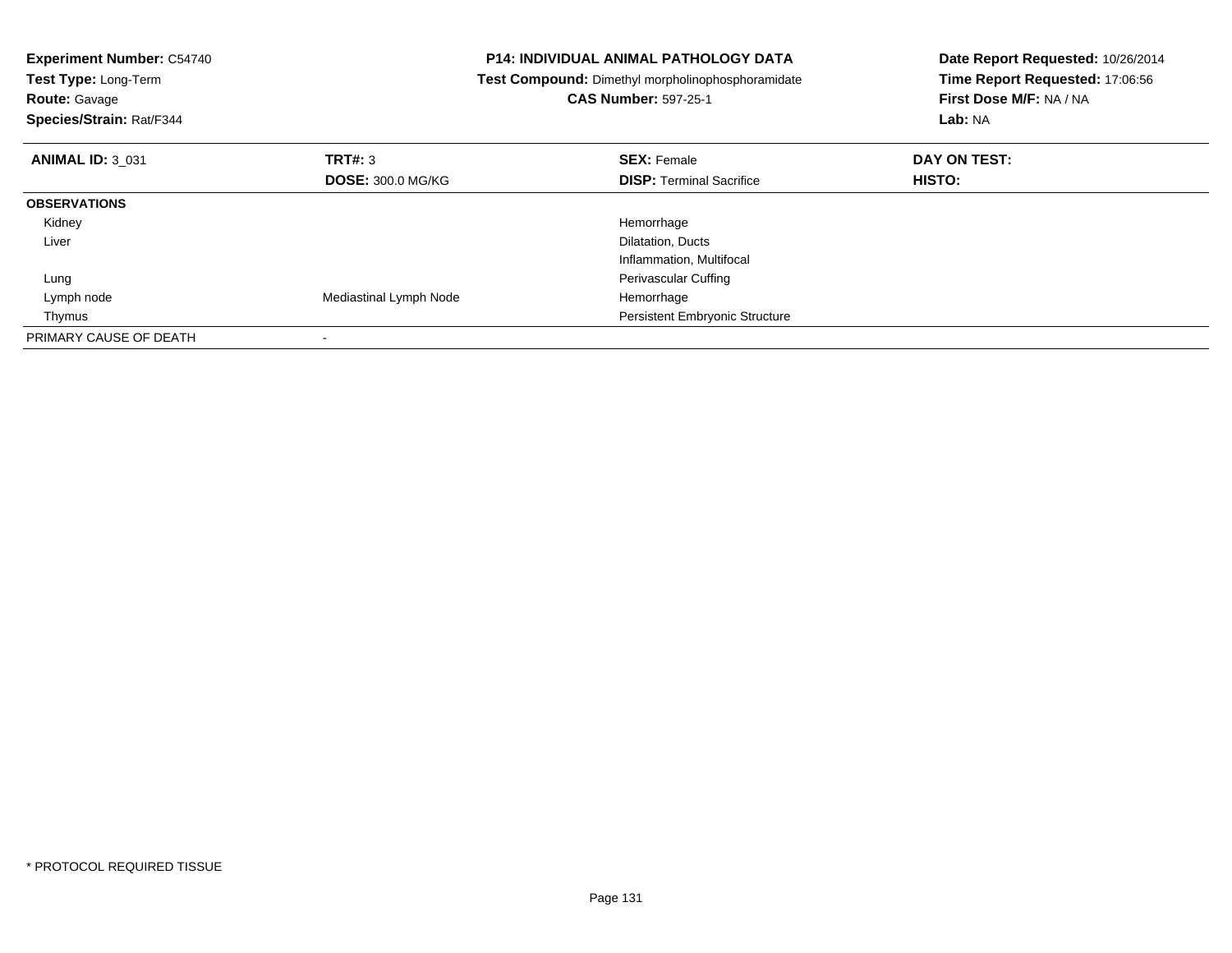**Experiment Number:** C54740**Test Type:** Long-Term

**Route:** Gavage

**Species/Strain:** Rat/F344

## **P14: INDIVIDUAL ANIMAL PATHOLOGY DATA**

**Test Compound:** Dimethyl morpholinophosphoramidate

**CAS Number:** 597-25-1

| <b>ANIMAL ID: 3_032</b> | TRT#: 3                   | <b>SEX: Female</b>                    | DAY ON TEST: |  |
|-------------------------|---------------------------|---------------------------------------|--------------|--|
|                         | <b>DOSE: 300.0 MG/KG</b>  | <b>DISP: Terminal Sacrifice</b>       | HISTO:       |  |
| <b>OBSERVATIONS</b>     |                           |                                       |              |  |
| Heart                   | Myocardium Nos            | Fibrosis                              |              |  |
| Kidney                  | Papilla                   | Mineralization                        |              |  |
|                         |                           | Nephropathy                           |              |  |
| Liver                   | <b>Bile Duct</b>          | Hyperplasia, Nos                      |              |  |
| Lung                    | Alveoli                   | Histiocytosis                         |              |  |
| Pituitary gland         | <b>Anterior Pituitary</b> | Adenoma, Nos                          |              |  |
| Thymus                  |                           | <b>Persistent Embryonic Structure</b> |              |  |
| Unspecified             | Multiple Organs Nos       | Leukemia, Mononuclear Cell            |              |  |
| Uterus                  |                           | <b>Endometrial Stromal Polyp</b>      |              |  |
| PRIMARY CAUSE OF DEATH  |                           |                                       |              |  |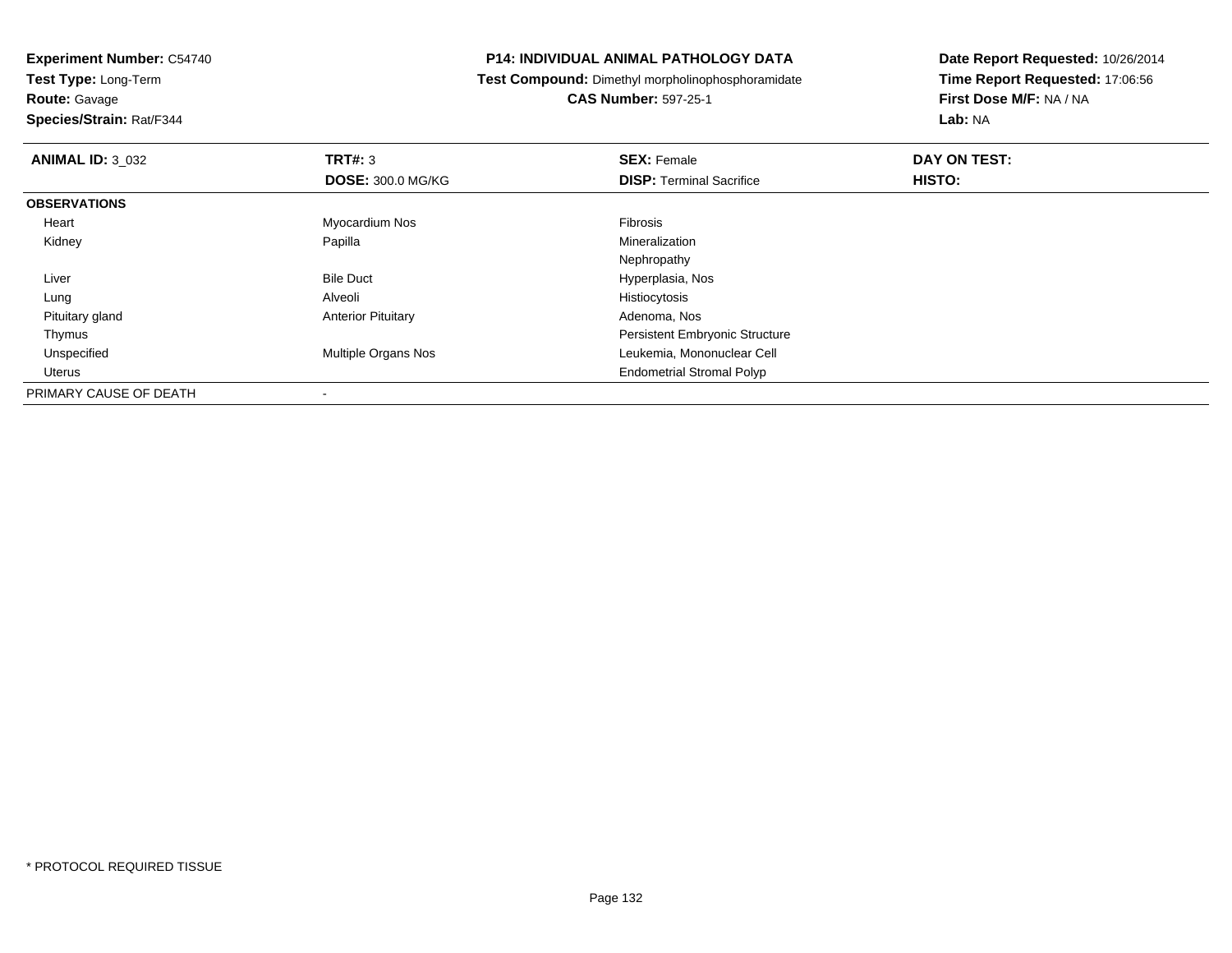**Test Type:** Long-Term

# **Route:** Gavage

**Species/Strain:** Rat/F344

### **P14: INDIVIDUAL ANIMAL PATHOLOGY DATA**

**Test Compound:** Dimethyl morpholinophosphoramidate

# **CAS Number:** 597-25-1

| <b>ANIMAL ID: 3 033</b> | TRT#: 3                   | <b>SEX: Female</b>              | DAY ON TEST: |  |
|-------------------------|---------------------------|---------------------------------|--------------|--|
|                         | <b>DOSE: 300.0 MG/KG</b>  | <b>DISP: Terminal Sacrifice</b> | HISTO:       |  |
| <b>OBSERVATIONS</b>     |                           |                                 |              |  |
| Adrenal gland           |                           | Pheochromocytoma                |              |  |
| Heart                   | Myocardium Nos            | <b>Fibrosis</b>                 |              |  |
| Kidney                  |                           | Nephropathy                     |              |  |
| Liver                   |                           | Fibrosis, Cholangio             |              |  |
|                         | <b>Bile Duct</b>          | Hyperplasia, Nos                |              |  |
|                         |                           | Inflammation, Multifocal        |              |  |
| Pituitary gland         | <b>Anterior Pituitary</b> | Cyst, Nos                       |              |  |
| Thymus                  |                           | Persistent Embryonic Structure  |              |  |
| Unspecified             | Multiple Organs Nos       | Leukemia, Mononuclear Cell      |              |  |
| PRIMARY CAUSE OF DEATH  | $\,$                      |                                 |              |  |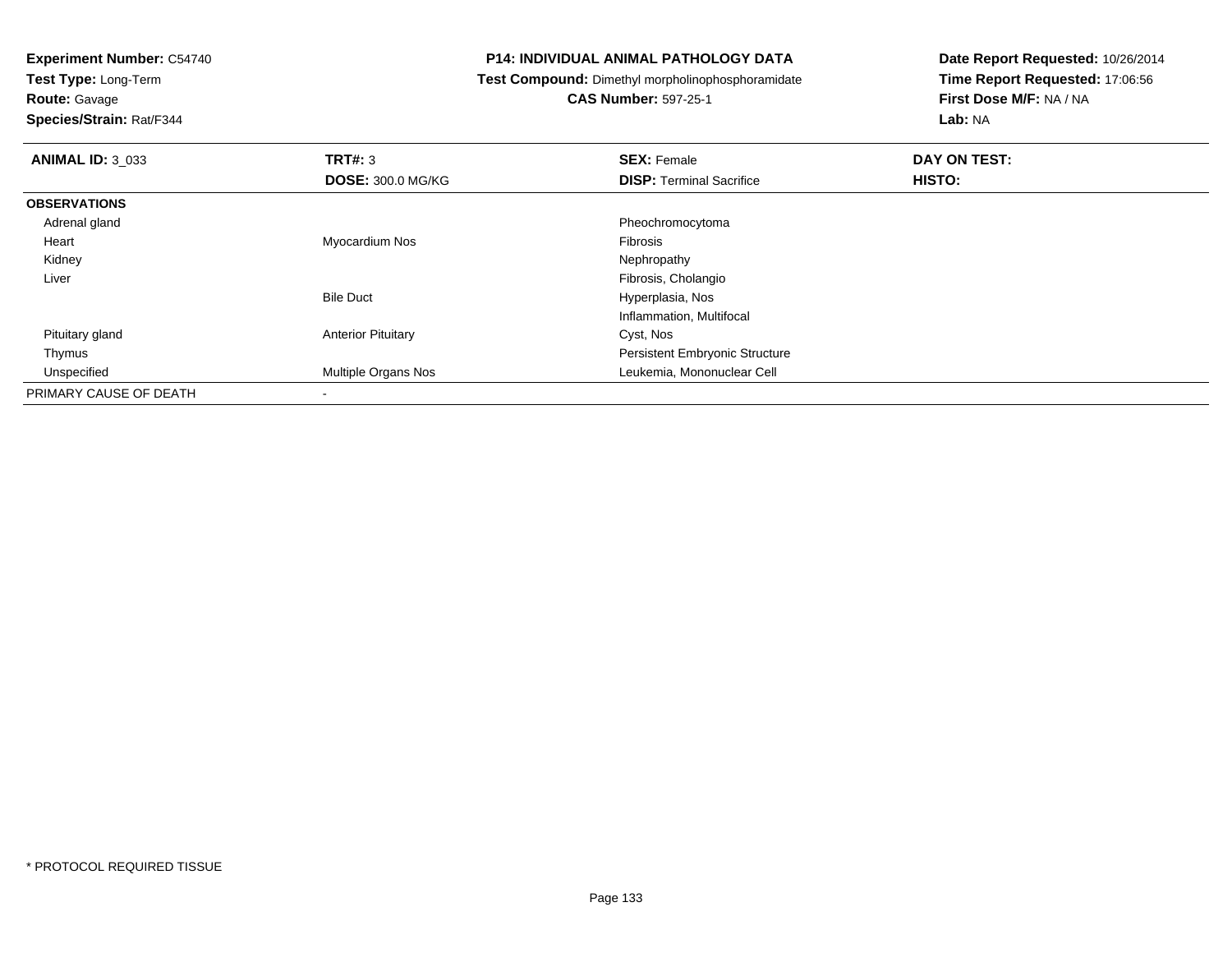**Experiment Number:** C54740**Test Type:** Long-Term**Route:** Gavage **Species/Strain:** Rat/F344**P14: INDIVIDUAL ANIMAL PATHOLOGY DATA Test Compound:** Dimethyl morpholinophosphoramidate**CAS Number:** 597-25-1**Date Report Requested:** 10/26/2014**Time Report Requested:** 17:06:56**First Dose M/F:** NA / NA**Lab:** NA**ANIMAL ID:** 3\_034**TRT#:** 3 **SEX:** Female **DAY ON TEST: DOSE:** 300.0 MG/KG**DISP:** Terminal Sacrifice **HISTO: OBSERVATIONS** Heart Myocardium Nos Fibrosis Kidneyy the control of the control of the control of the control of the control of the control of the control of the control of the control of the control of the control of the control of the control of the control of the contro Pancreass and the contract of the contract of the contract of the contract of the contract  $\mathsf{A}$  at  $\mathsf{A}$  and  $\mathsf{A}$  and  $\mathsf{A}$  and  $\mathsf{A}$  and  $\mathsf{A}$  are contract of  $\mathsf{A}$  and  $\mathsf{A}$  and  $\mathsf{A}$  are contract of Pituitary glandAnterior Pituitary **Adenoma, Nos** Adenoma, Nos Thymus Persistent Embryonic Structure Unspecified Multiple Organs Nos Leukemia, Mononuclear Cell Uterus Endometrium Cyst, Nos Endometrial Stromal PolypPRIMARY CAUSE OF DEATH

-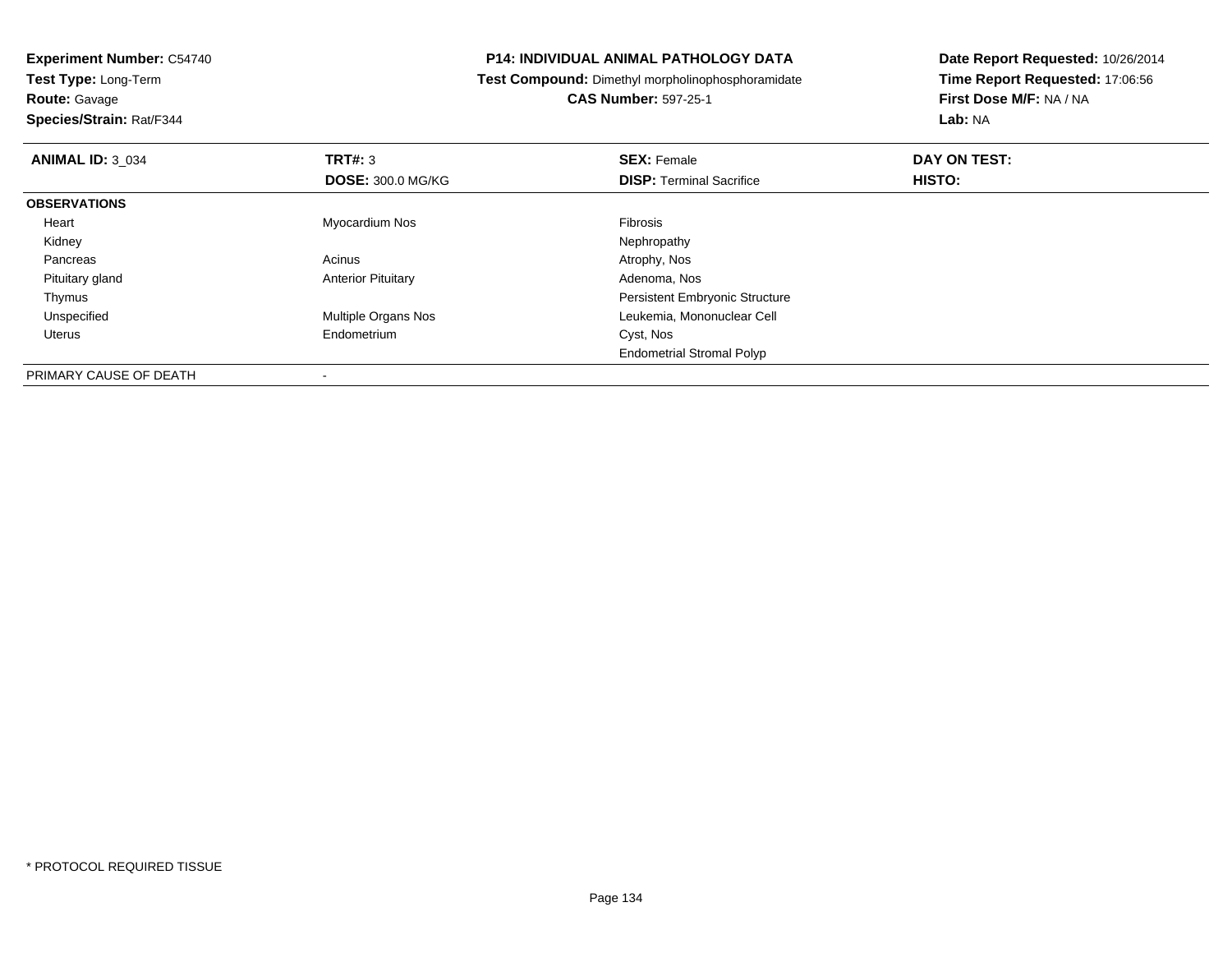| <b>Experiment Number: C54740</b><br>Test Type: Long-Term<br><b>Route: Gavage</b><br>Species/Strain: Rat/F344 |                          | <b>P14: INDIVIDUAL ANIMAL PATHOLOGY DATA</b><br>Test Compound: Dimethyl morpholinophosphoramidate<br><b>CAS Number: 597-25-1</b> | Date Report Requested: 10/26/2014<br>Time Report Requested: 17:06:56<br>First Dose M/F: NA / NA<br>Lab: NA |
|--------------------------------------------------------------------------------------------------------------|--------------------------|----------------------------------------------------------------------------------------------------------------------------------|------------------------------------------------------------------------------------------------------------|
| <b>ANIMAL ID: 3 035</b>                                                                                      | TRT#: 3                  | <b>SEX: Female</b>                                                                                                               | DAY ON TEST:                                                                                               |
|                                                                                                              | <b>DOSE: 300.0 MG/KG</b> | <b>DISP:</b> Terminal Sacrifice                                                                                                  | <b>HISTO:</b>                                                                                              |
| <b>OBSERVATIONS</b>                                                                                          |                          |                                                                                                                                  |                                                                                                            |
| Heart                                                                                                        | Myocardium Nos           | Fibrosis                                                                                                                         |                                                                                                            |
| Kidney                                                                                                       |                          | Nephropathy                                                                                                                      |                                                                                                            |
| Liver                                                                                                        |                          | Fibrosis, Cholangio                                                                                                              |                                                                                                            |
|                                                                                                              | <b>Bile Duct</b>         | Hyperplasia, Nos                                                                                                                 |                                                                                                            |
|                                                                                                              |                          | Inflammation, Multifocal                                                                                                         |                                                                                                            |
| Lung                                                                                                         | Alveoli                  | Histiocytosis                                                                                                                    |                                                                                                            |
| PRIMARY CAUSE OF DEATH                                                                                       |                          |                                                                                                                                  |                                                                                                            |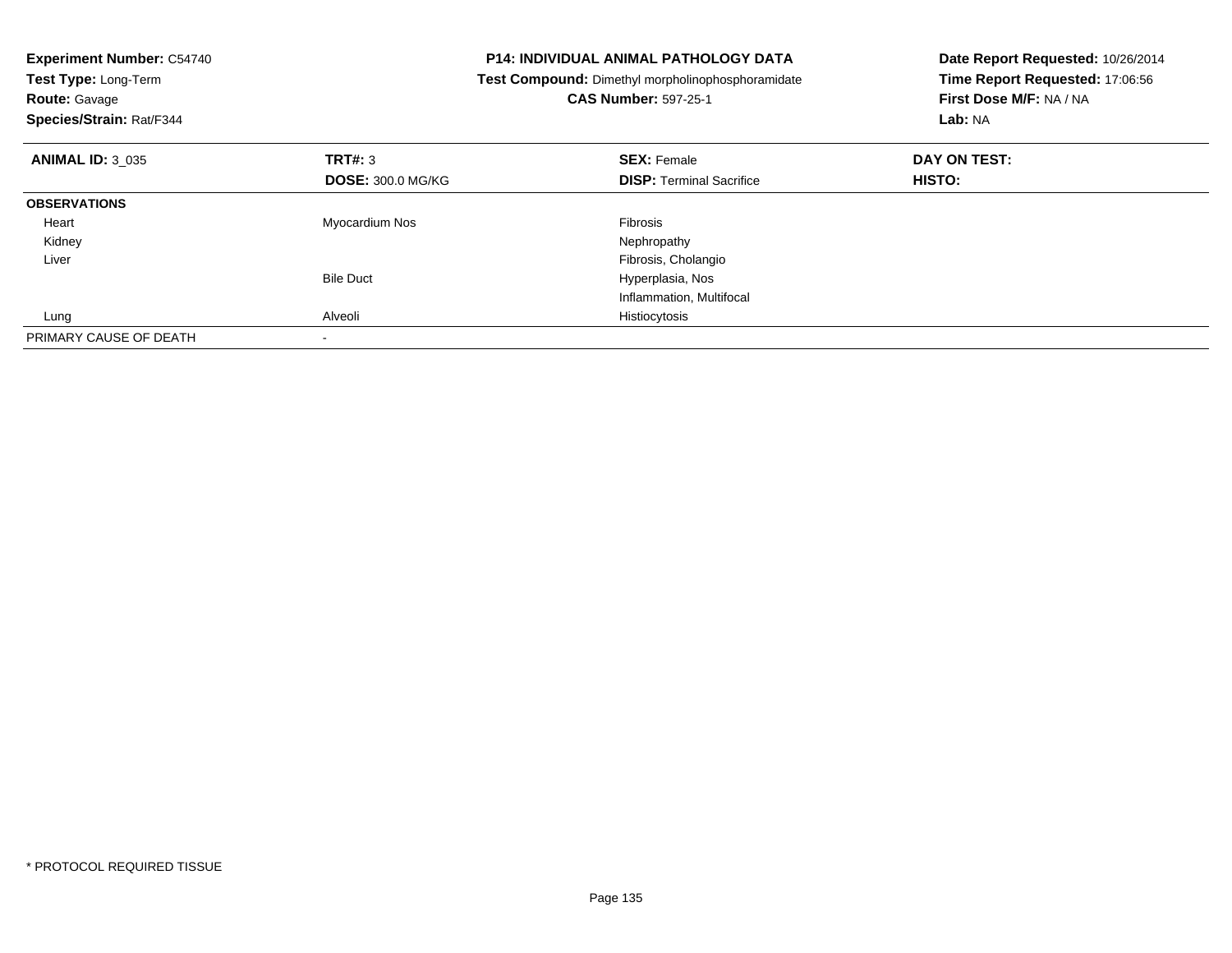| <b>Experiment Number: C54740</b><br><b>Test Type: Long-Term</b><br><b>Route: Gavage</b><br>Species/Strain: Rat/F344 |                                     | <b>P14: INDIVIDUAL ANIMAL PATHOLOGY DATA</b><br><b>Test Compound:</b> Dimethyl morpholinophosphoramidate<br><b>CAS Number: 597-25-1</b> | Date Report Requested: 10/26/2014<br>Time Report Requested: 17:06:56<br>First Dose M/F: NA / NA<br>Lab: NA |
|---------------------------------------------------------------------------------------------------------------------|-------------------------------------|-----------------------------------------------------------------------------------------------------------------------------------------|------------------------------------------------------------------------------------------------------------|
| <b>ANIMAL ID: 3 036</b>                                                                                             | TRT#: 3<br><b>DOSE: 300.0 MG/KG</b> | <b>SEX: Female</b><br><b>DISP: Terminal Sacrifice</b>                                                                                   | DAY ON TEST:<br>HISTO:                                                                                     |
| <b>OBSERVATIONS</b>                                                                                                 |                                     |                                                                                                                                         |                                                                                                            |
| Bone                                                                                                                | Sternum                             | Osteosclerosis                                                                                                                          |                                                                                                            |
| Kidney                                                                                                              |                                     | Nephropathy                                                                                                                             |                                                                                                            |
| Thymus                                                                                                              |                                     | <b>Persistent Embryonic Structure</b>                                                                                                   |                                                                                                            |
| Thyroid                                                                                                             |                                     | C-Cell Adenoma                                                                                                                          |                                                                                                            |
| PRIMARY CAUSE OF DEATH                                                                                              |                                     |                                                                                                                                         |                                                                                                            |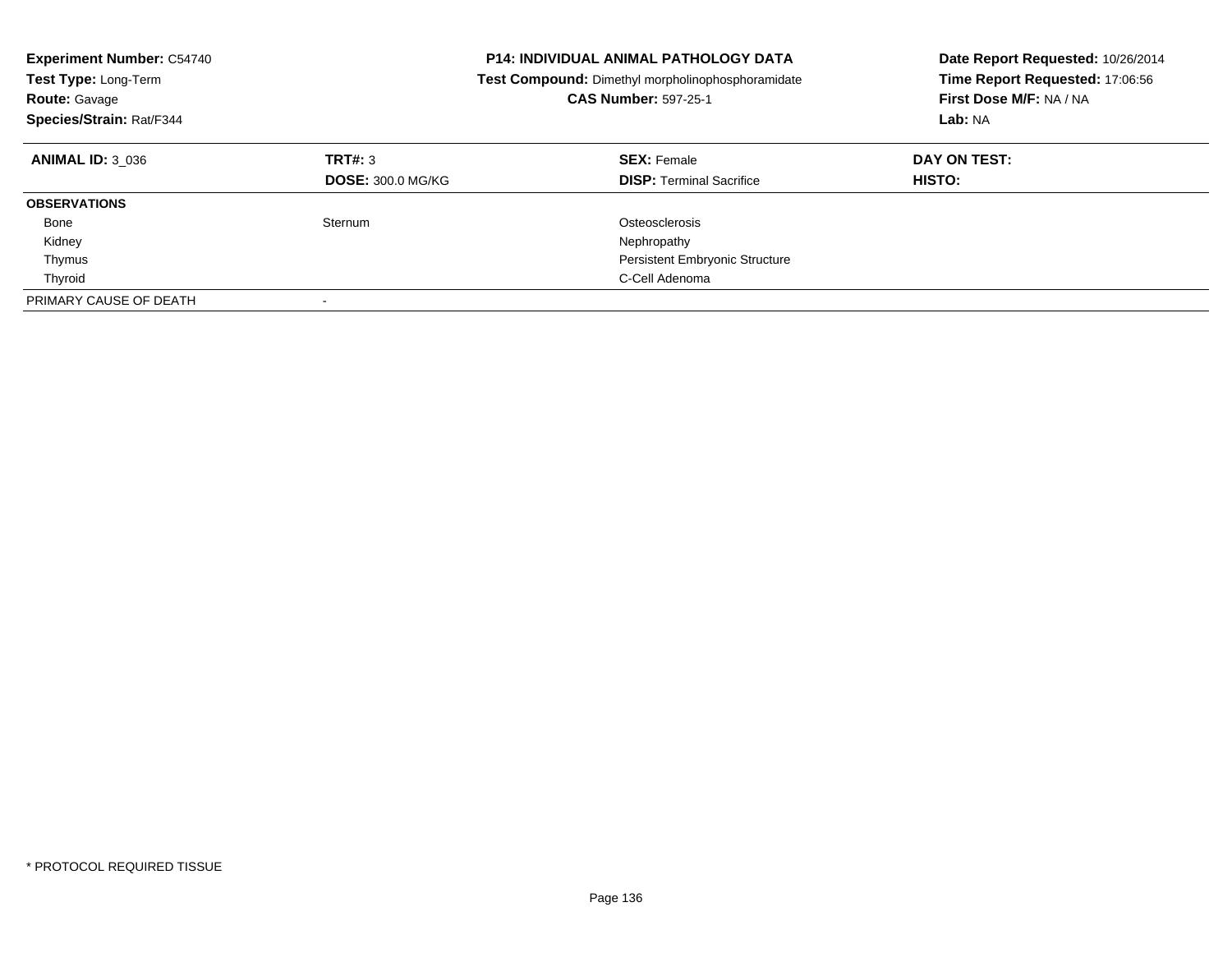| <b>Experiment Number: C54740</b><br>Test Type: Long-Term<br><b>Route: Gavage</b><br><b>Species/Strain: Rat/F344</b> |                            | <b>P14: INDIVIDUAL ANIMAL PATHOLOGY DATA</b><br>Test Compound: Dimethyl morpholinophosphoramidate<br><b>CAS Number: 597-25-1</b> | Date Report Requested: 10/26/2014<br>Time Report Requested: 17:06:56<br>First Dose M/F: NA / NA<br>Lab: NA |  |
|---------------------------------------------------------------------------------------------------------------------|----------------------------|----------------------------------------------------------------------------------------------------------------------------------|------------------------------------------------------------------------------------------------------------|--|
| <b>ANIMAL ID: 3 037</b>                                                                                             | TRT#: 3                    | <b>SEX:</b> Female                                                                                                               | DAY ON TEST:                                                                                               |  |
|                                                                                                                     | <b>DOSE: 300.0 MG/KG</b>   | <b>DISP: Dosing Accident</b>                                                                                                     | HISTO:                                                                                                     |  |
| <b>OBSERVATIONS</b>                                                                                                 |                            |                                                                                                                                  |                                                                                                            |  |
| Unspecified                                                                                                         | <b>Thoracic Cavity Nos</b> | Inflammation, Suppurative                                                                                                        |                                                                                                            |  |
| PRIMARY CAUSE OF DEATH                                                                                              |                            |                                                                                                                                  |                                                                                                            |  |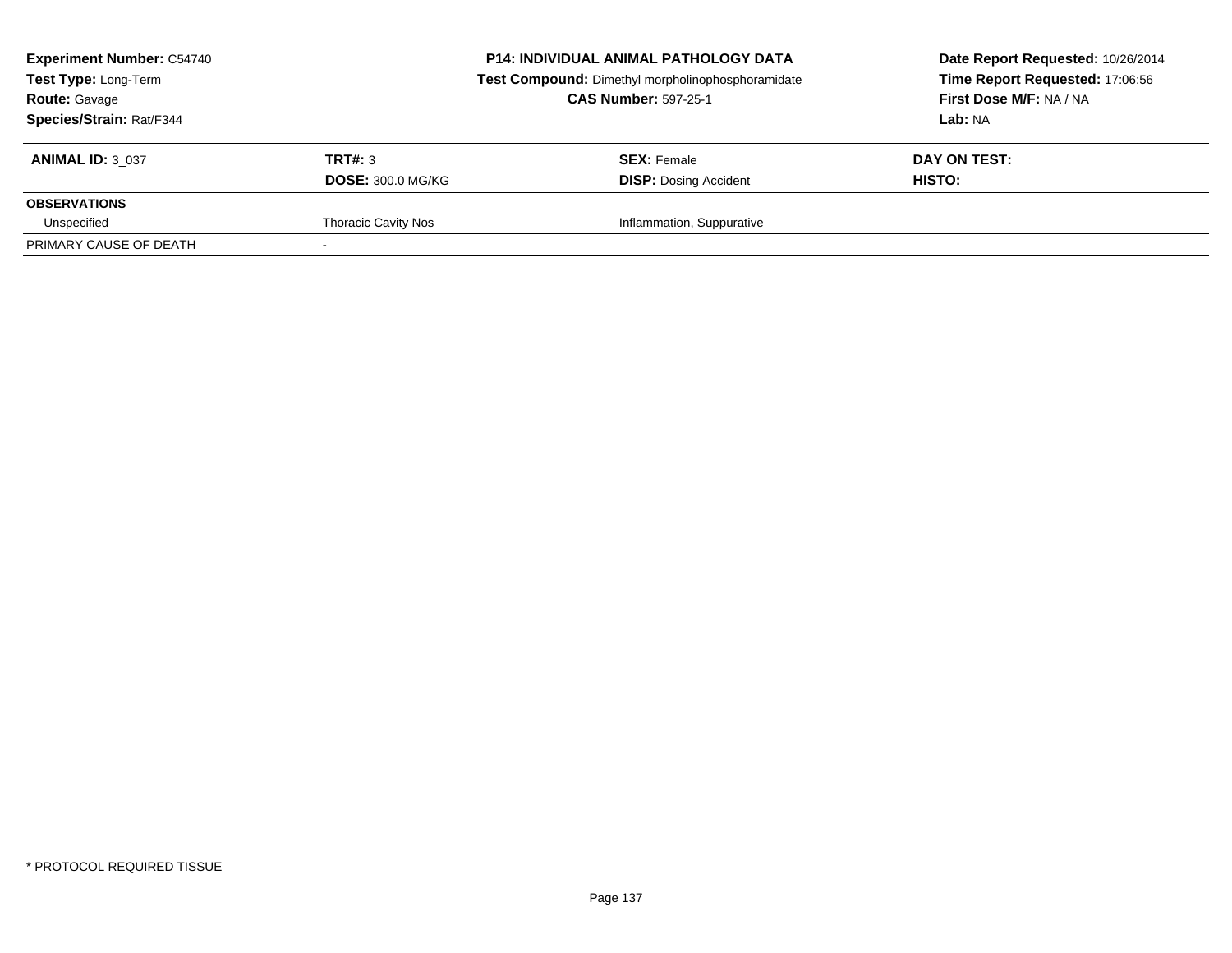**Test Type:** Long-Term**Route:** Gavage

**Species/Strain:** Rat/F344

### **P14: INDIVIDUAL ANIMAL PATHOLOGY DATA**

**Test Compound:** Dimethyl morpholinophosphoramidate

**CAS Number:** 597-25-1

| <b>ANIMAL ID: 3_038</b> | TRT#: 3                   | <b>SEX: Female</b>                    | DAY ON TEST: |  |
|-------------------------|---------------------------|---------------------------------------|--------------|--|
|                         | <b>DOSE: 300.0 MG/KG</b>  | <b>DISP:</b> Moribund Sacrifice       | HISTO:       |  |
| <b>OBSERVATIONS</b>     |                           |                                       |              |  |
| Heart                   | Myocardium Nos            | <b>Fibrosis</b>                       |              |  |
| Kidney                  |                           | Nephropathy                           |              |  |
| Liver                   | Periportal                | Metamorphosis, Fatty                  |              |  |
|                         |                           | Necrosis, Focal                       |              |  |
| Lymph node              | Mediastinal Lymph Node    | Hemorrhage                            |              |  |
| Mammary gland           |                           | Fibroadenoma                          |              |  |
| Pancreas                | Acinus                    | Atrophy, Nos                          |              |  |
| Pituitary gland         | <b>Anterior Pituitary</b> | Adenoma, Nos                          |              |  |
| Thymus                  |                           | <b>Persistent Embryonic Structure</b> |              |  |
| Uterus                  |                           | <b>Endometrial Stromal Polyp</b>      |              |  |
| PRIMARY CAUSE OF DEATH  |                           |                                       |              |  |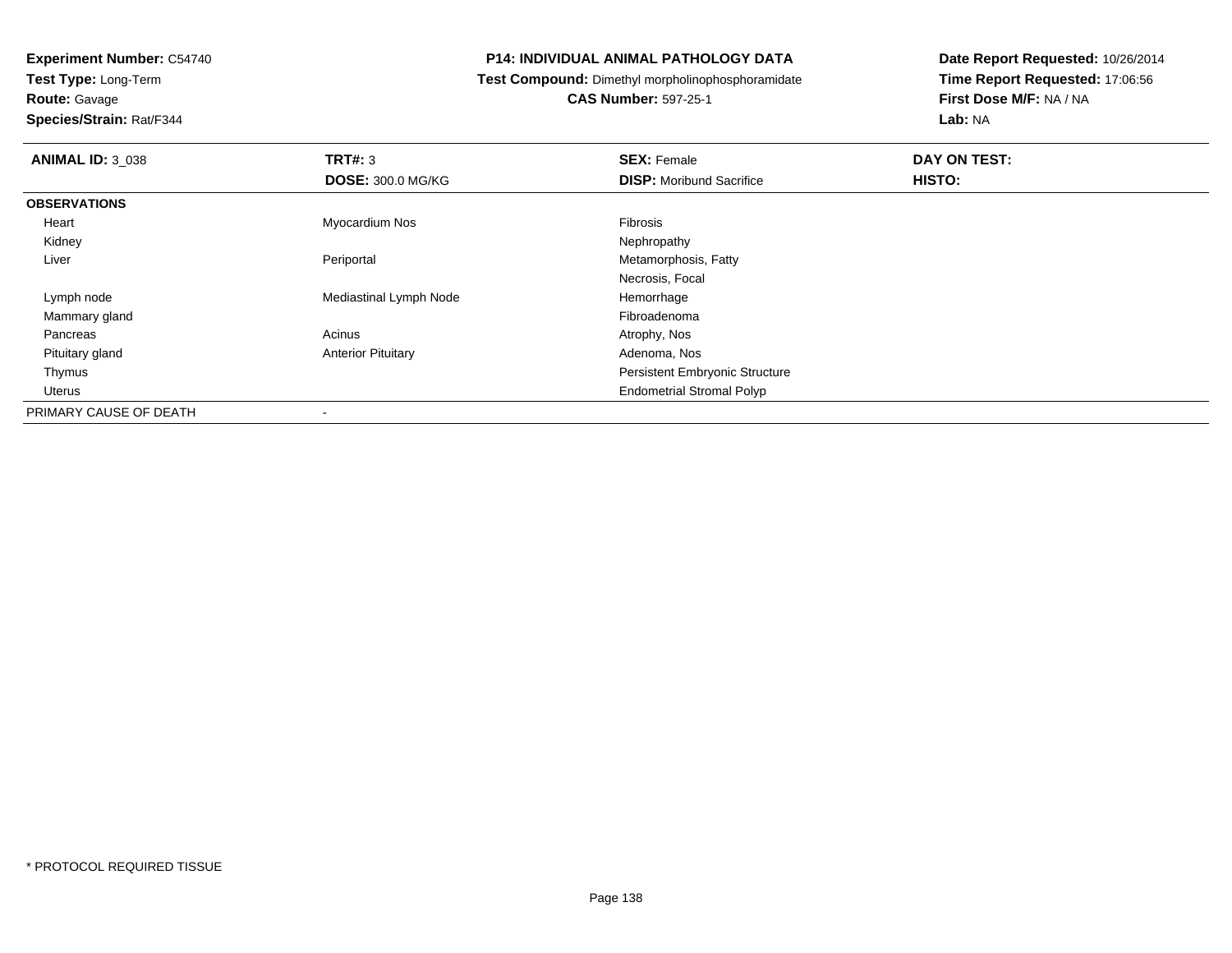| <b>Experiment Number: C54740</b><br>Test Type: Long-Term<br><b>Route: Gavage</b><br>Species/Strain: Rat/F344 |                             | <b>P14: INDIVIDUAL ANIMAL PATHOLOGY DATA</b><br>Test Compound: Dimethyl morpholinophosphoramidate<br><b>CAS Number: 597-25-1</b> | Date Report Requested: 10/26/2014<br>Time Report Requested: 17:06:56<br>First Dose M/F: NA / NA<br>Lab: NA |  |
|--------------------------------------------------------------------------------------------------------------|-----------------------------|----------------------------------------------------------------------------------------------------------------------------------|------------------------------------------------------------------------------------------------------------|--|
| <b>ANIMAL ID: 3 039</b>                                                                                      | TRT#: 3                     | <b>SEX: Female</b>                                                                                                               | DAY ON TEST:                                                                                               |  |
|                                                                                                              | <b>DOSE: 300.0 MG/KG</b>    | <b>DISP:</b> Terminal Sacrifice                                                                                                  | HISTO:                                                                                                     |  |
| <b>OBSERVATIONS</b>                                                                                          |                             |                                                                                                                                  |                                                                                                            |  |
| <b>Blood vessel</b>                                                                                          | <b>Pulmonary Artery Nos</b> | Mineralization                                                                                                                   |                                                                                                            |  |
| Kidney                                                                                                       |                             | Nephropathy                                                                                                                      |                                                                                                            |  |
| Liver                                                                                                        |                             | Fibrosis, Cholangio                                                                                                              |                                                                                                            |  |
|                                                                                                              | <b>Bile Duct</b>            | Hyperplasia, Nos                                                                                                                 |                                                                                                            |  |
| Pituitary gland                                                                                              | <b>Anterior Pituitary</b>   | Hemorrhage                                                                                                                       |                                                                                                            |  |
| PRIMARY CAUSE OF DEATH                                                                                       |                             |                                                                                                                                  |                                                                                                            |  |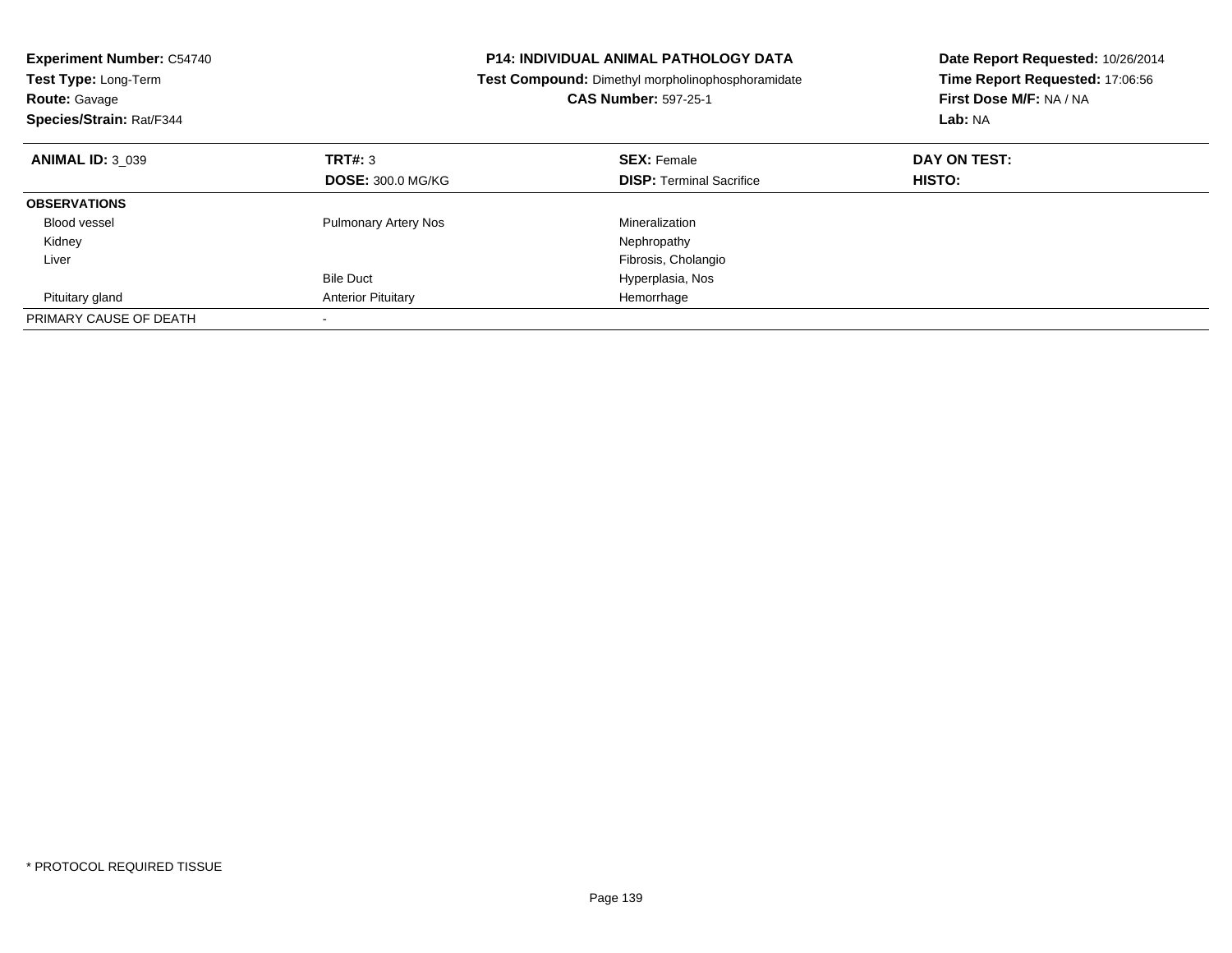**Test Type:** Long-Term

**Route:** Gavage

**Species/Strain:** Rat/F344

### **P14: INDIVIDUAL ANIMAL PATHOLOGY DATA**

**Test Compound:** Dimethyl morpholinophosphoramidate

**CAS Number:** 597-25-1

| <b>ANIMAL ID: 3 040</b> | TRT#: 3                   | <b>SEX: Female</b>                    | DAY ON TEST: |  |
|-------------------------|---------------------------|---------------------------------------|--------------|--|
|                         | <b>DOSE: 300.0 MG/KG</b>  | <b>DISP:</b> Moribund Sacrifice       | HISTO:       |  |
| <b>OBSERVATIONS</b>     |                           |                                       |              |  |
| Adrenal gland           |                           | Ganglioneuroblastoma                  |              |  |
| Bone                    | Sternum                   | Ganglioneuroblastoma, Metastatic      |              |  |
| Heart                   | Myocardium Nos            | Fibrosis                              |              |  |
| Kidney                  |                           | Nephropathy                           |              |  |
| Liver                   | Periportal                | Metamorphosis, Fatty                  |              |  |
| Lung                    | Alveoli                   | Histiocytosis                         |              |  |
| Lymph node              | Mediastinal Lymph Node    | Hemorrhage                            |              |  |
| Pituitary gland         | <b>Anterior Pituitary</b> | Angiectasis                           |              |  |
| Thymus                  |                           | <b>Persistent Embryonic Structure</b> |              |  |
| Unspecified             | Diaphragm Nos             | Ganglioneuroblastoma, Metastatic      |              |  |
| PRIMARY CAUSE OF DEATH  |                           |                                       |              |  |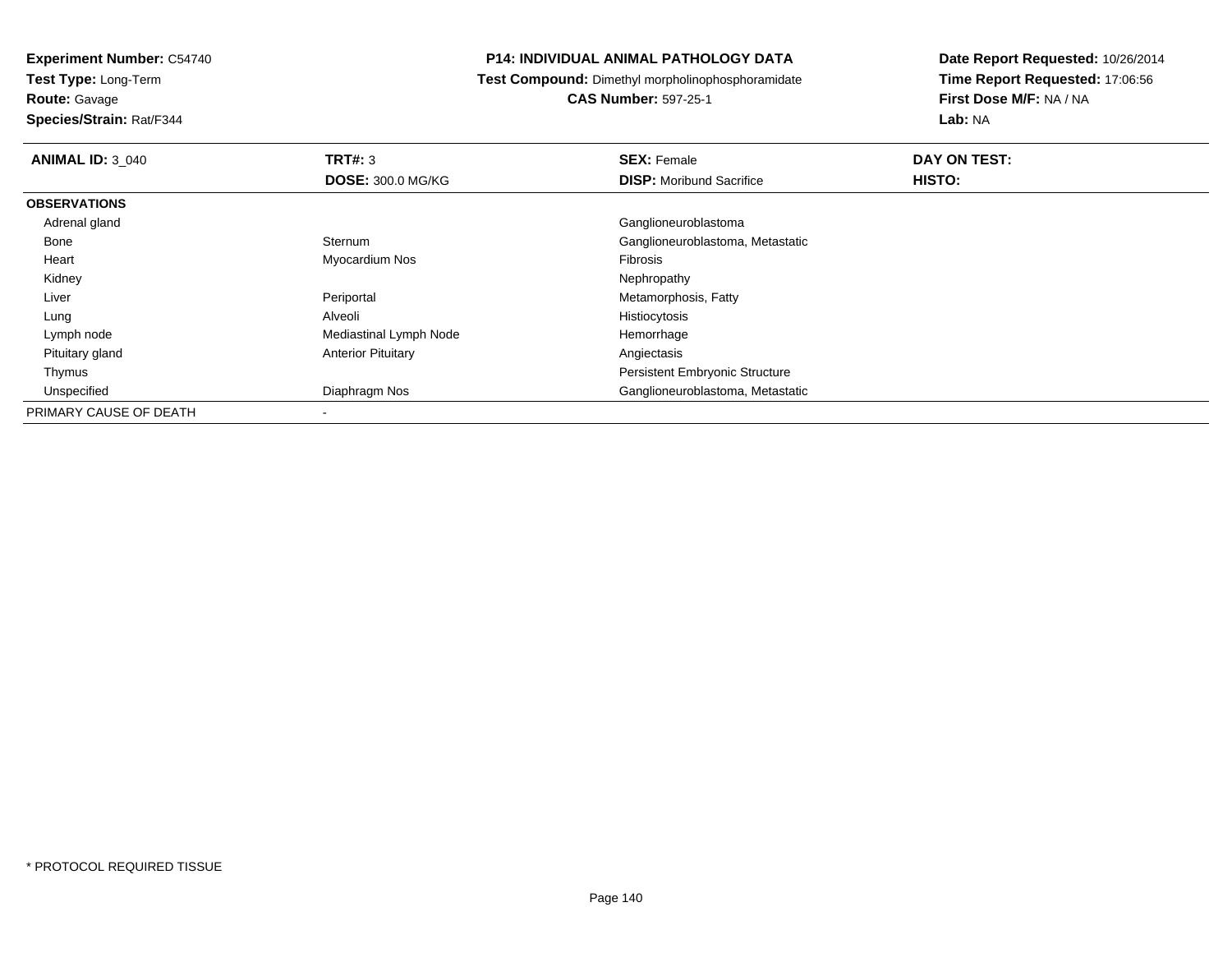**Experiment Number:** C54740**Test Type:** Long-Term**Route:** Gavage **Species/Strain:** Rat/F344**P14: INDIVIDUAL ANIMAL PATHOLOGY DATA Test Compound:** Dimethyl morpholinophosphoramidate**CAS Number:** 597-25-1**Date Report Requested:** 10/26/2014**Time Report Requested:** 17:06:56**First Dose M/F:** NA / NA**Lab:** NA**ANIMAL ID:** 3\_041**TRT#:** 3 **SEX:** Female **DAY ON TEST: DOSE:** 300.0 MG/KG**DISP:** Terminal Sacrifice **HISTO: OBSERVATIONS** Kidney Calculus, Unknown Gross Or MicroHemorrhage Nephropathy Fibrosis, Cholangio LiverBile Duct Hyperplasia, Nos Inflammation, Multifocal LungInflammation, Interstitial<br>Cyst, Nos Pituitary gland**Anterior Pituitary** PRIMARY CAUSE OF DEATH-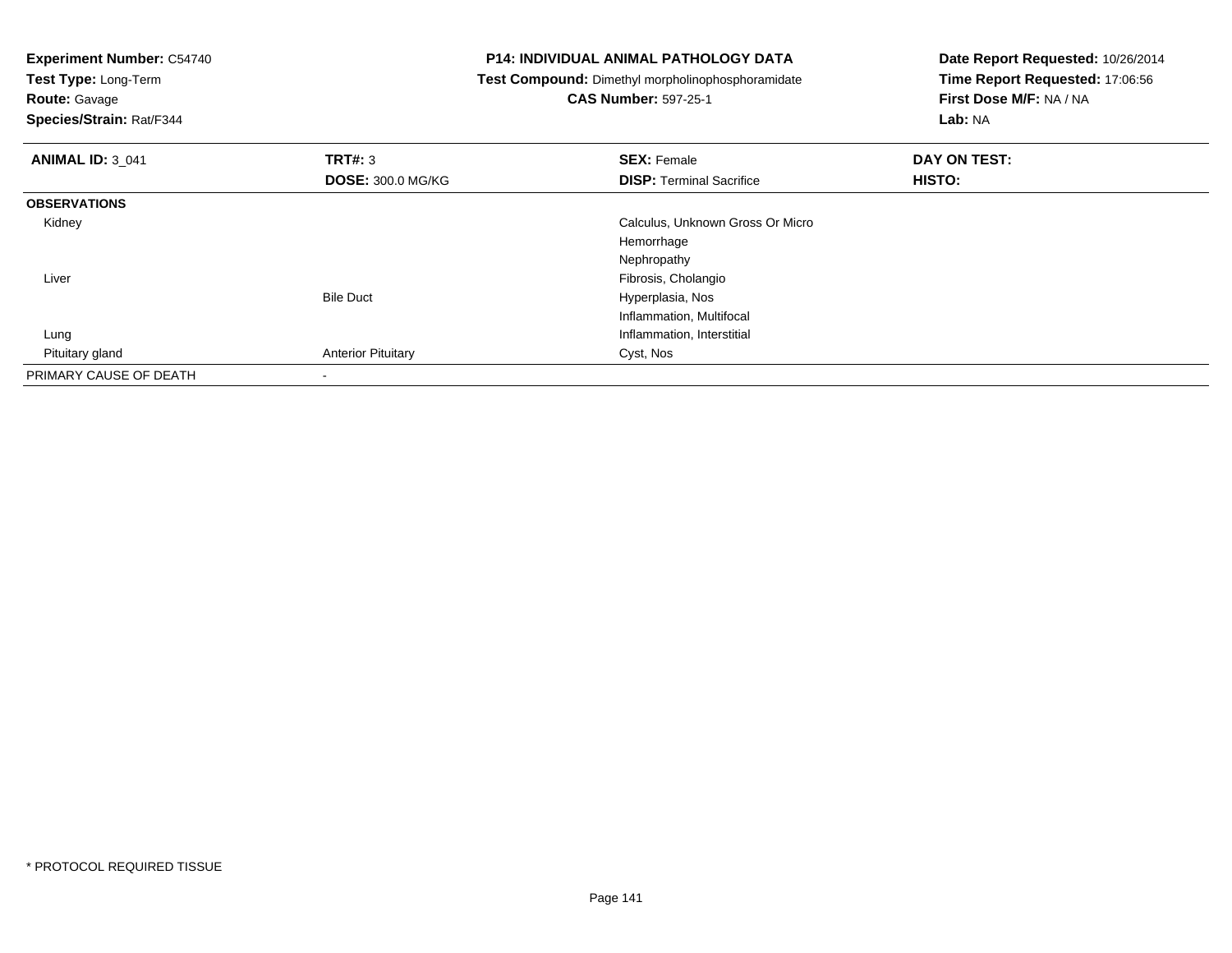| <b>Experiment Number: C54740</b> | <b>P14: INDIVIDUAL ANIMAL PATHOLOGY DATA</b> |                                                          | Date Report Requested: 10/26/2014 |  |
|----------------------------------|----------------------------------------------|----------------------------------------------------------|-----------------------------------|--|
| Test Type: Long-Term             |                                              | <b>Test Compound:</b> Dimethyl morpholinophosphoramidate | Time Report Requested: 17:06:56   |  |
| <b>Route: Gavage</b>             |                                              | <b>CAS Number: 597-25-1</b>                              | First Dose M/F: NA / NA           |  |
| Species/Strain: Rat/F344         |                                              |                                                          | Lab: NA                           |  |
| <b>ANIMAL ID: 3 042</b>          | <b>TRT#: 3</b>                               | <b>SEX: Female</b>                                       | DAY ON TEST:                      |  |
|                                  | <b>DOSE: 300.0 MG/KG</b>                     | <b>DISP: Terminal Sacrifice</b>                          | HISTO:                            |  |
| <b>OBSERVATIONS</b>              |                                              |                                                          |                                   |  |
| Heart                            | Myocardium Nos                               | <b>Fibrosis</b>                                          |                                   |  |
| Kidney                           |                                              | Calculus, Unknown Gross Or Micro                         |                                   |  |
|                                  |                                              | Nephropathy                                              |                                   |  |
| Liver                            |                                              | Cytoplasmic Change, Ground-Glass                         |                                   |  |
| Lymph node                       | Mediastinal Lymph Node                       | Hemorrhage                                               |                                   |  |
| Ovary                            |                                              | Cyst, Parovarian                                         |                                   |  |
| Pituitary gland                  | <b>Anterior Pituitary</b>                    | Adenoma, Nos                                             |                                   |  |
| PRIMARY CAUSE OF DEATH           |                                              |                                                          |                                   |  |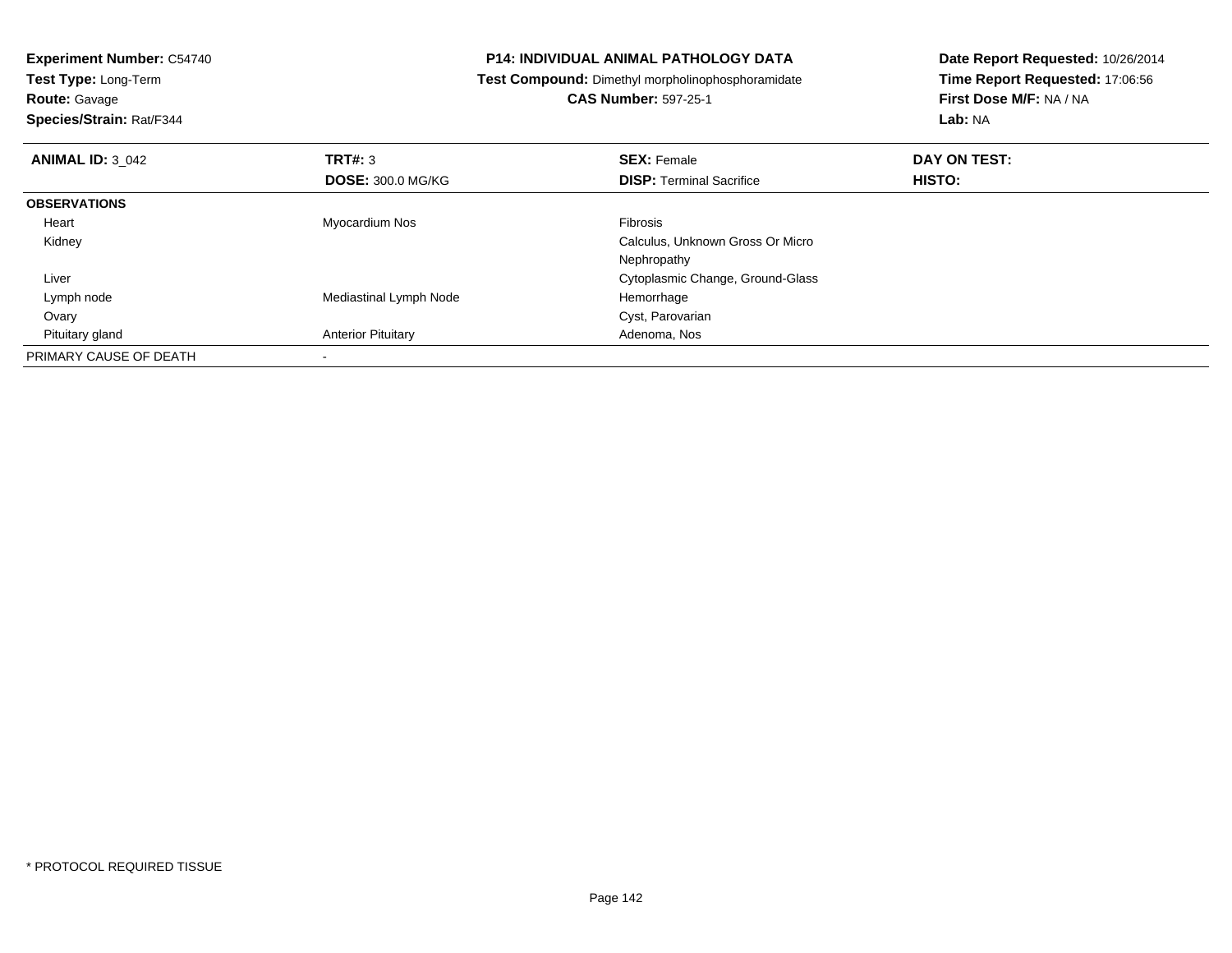**Test Type:** Long-Term

**Route:** Gavage

**Species/Strain:** Rat/F344

## **P14: INDIVIDUAL ANIMAL PATHOLOGY DATA**

**Test Compound:** Dimethyl morpholinophosphoramidate

**CAS Number:** 597-25-1

| <b>ANIMAL ID: 3 043</b> | TRT#: 3                   | <b>SEX: Female</b>                    | DAY ON TEST: |  |
|-------------------------|---------------------------|---------------------------------------|--------------|--|
|                         | <b>DOSE: 300.0 MG/KG</b>  | <b>DISP: Terminal Sacrifice</b>       | HISTO:       |  |
| <b>OBSERVATIONS</b>     |                           |                                       |              |  |
| Heart                   | Myocardium Nos            | <b>Fibrosis</b>                       |              |  |
| Kidney                  |                           | Nephropathy                           |              |  |
| Liver                   |                           | Angiectasis                           |              |  |
|                         |                           | Inflammation, Multifocal              |              |  |
| Lymph node              | Mediastinal Lymph Node    | Hemosiderosis                         |              |  |
| Pituitary gland         | <b>Anterior Pituitary</b> | Cyst, Nos                             |              |  |
| Thymus                  |                           | <b>Persistent Embryonic Structure</b> |              |  |
| Thyroid                 |                           | Hyperplasia, C Cell                   |              |  |
| Uterus                  |                           | <b>Endometrial Stromal Polyp</b>      |              |  |
| PRIMARY CAUSE OF DEATH  | $\overline{\phantom{a}}$  |                                       |              |  |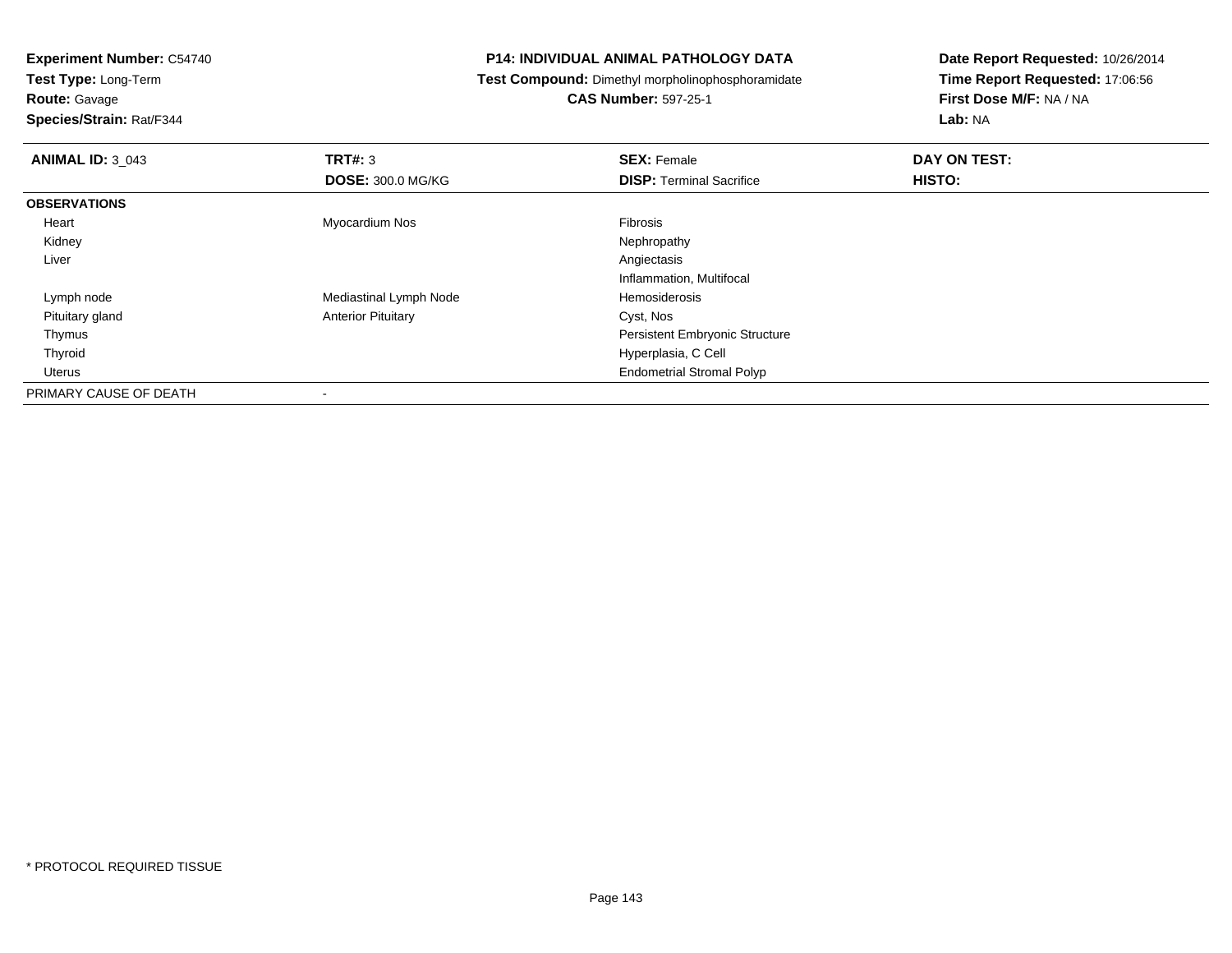**Test Type:** Long-Term

**Route:** Gavage

**Species/Strain:** Rat/F344

## **P14: INDIVIDUAL ANIMAL PATHOLOGY DATA**

**Test Compound:** Dimethyl morpholinophosphoramidate

**CAS Number:** 597-25-1

| <b>ANIMAL ID: 3 044</b> | TRT#: 3                  | <b>SEX: Female</b>                    | DAY ON TEST: |  |
|-------------------------|--------------------------|---------------------------------------|--------------|--|
|                         | <b>DOSE: 300.0 MG/KG</b> | <b>DISP: Terminal Sacrifice</b>       | HISTO:       |  |
| <b>OBSERVATIONS</b>     |                          |                                       |              |  |
| Lung                    | Alveoli                  | Histiocytosis                         |              |  |
| Lymph node              | Mediastinal Lymph Node   | Hemosiderosis                         |              |  |
| Mammary gland           |                          | Fibroadenoma                          |              |  |
|                         |                          | Galactocele                           |              |  |
| Thymus                  |                          | <b>Persistent Embryonic Structure</b> |              |  |
| Thyroid                 |                          | Hyperplasia, C Cell                   |              |  |
| Unspecified             | Multiple Organs Nos      | Leukemia, Mononuclear Cell            |              |  |
|                         | <b>Abdominal Cavity</b>  | Necrosis, Fat                         |              |  |
| Uterus                  |                          | <b>Endometrial Stromal Polyp</b>      |              |  |
| PRIMARY CAUSE OF DEATH  |                          |                                       |              |  |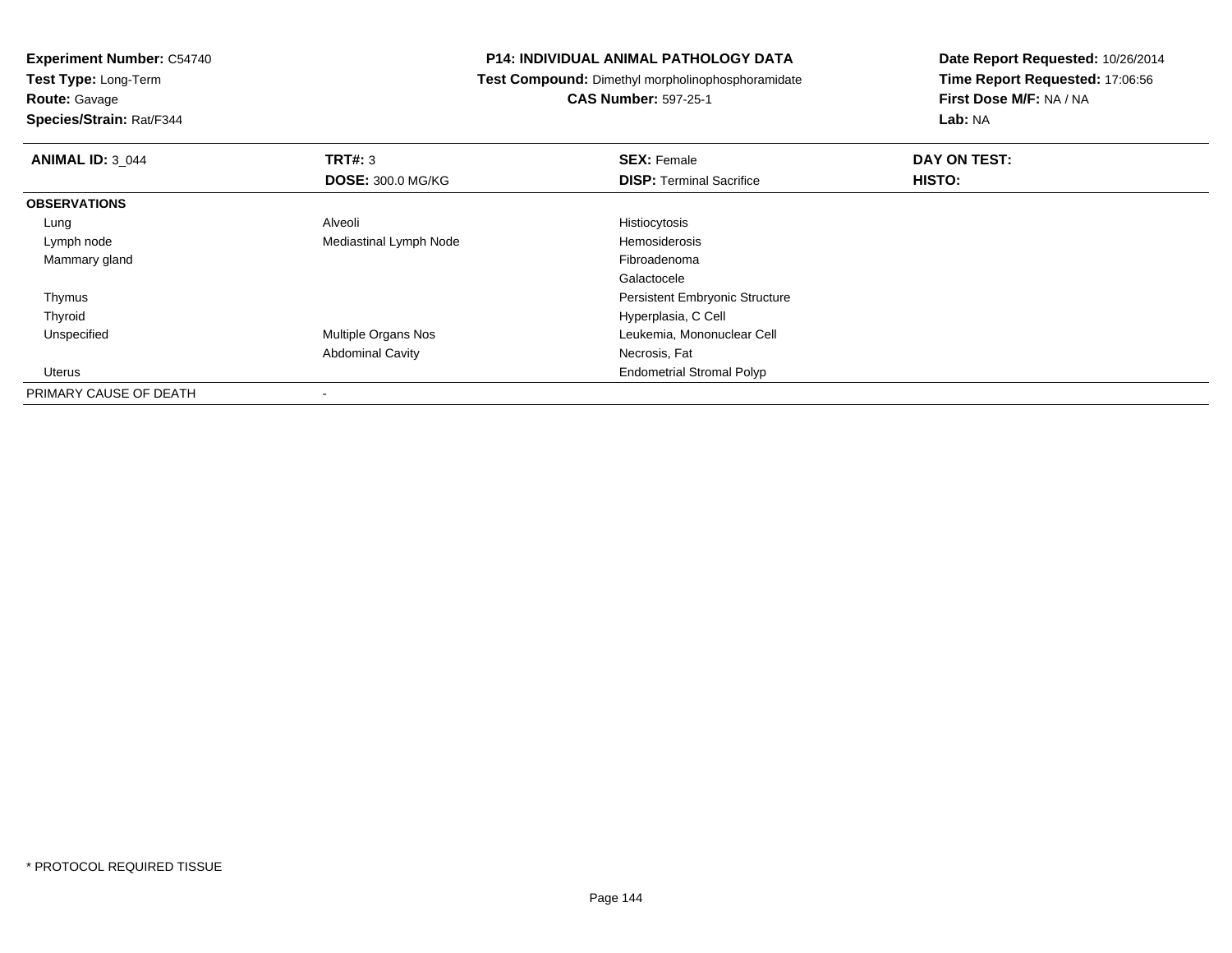| <b>Experiment Number: C54740</b><br>Test Type: Long-Term<br><b>Route: Gavage</b><br>Species/Strain: Rat/F344 |                             | <b>P14: INDIVIDUAL ANIMAL PATHOLOGY DATA</b><br>Test Compound: Dimethyl morpholinophosphoramidate<br><b>CAS Number: 597-25-1</b> | Date Report Requested: 10/26/2014<br>Time Report Requested: 17:06:56<br>First Dose M/F: NA / NA<br>Lab: NA |
|--------------------------------------------------------------------------------------------------------------|-----------------------------|----------------------------------------------------------------------------------------------------------------------------------|------------------------------------------------------------------------------------------------------------|
|                                                                                                              |                             |                                                                                                                                  |                                                                                                            |
| <b>ANIMAL ID: 3 045</b>                                                                                      | TRT#: 3                     | <b>SEX: Female</b>                                                                                                               | DAY ON TEST:                                                                                               |
|                                                                                                              | <b>DOSE: 300.0 MG/KG</b>    | <b>DISP:</b> Terminal Sacrifice                                                                                                  | HISTO:                                                                                                     |
| <b>OBSERVATIONS</b>                                                                                          |                             |                                                                                                                                  |                                                                                                            |
| <b>Blood vessel</b>                                                                                          | <b>Pulmonary Artery Nos</b> | Mineralization                                                                                                                   |                                                                                                            |
| Heart                                                                                                        | Myocardium Nos              | <b>Fibrosis</b>                                                                                                                  |                                                                                                            |
| Kidney                                                                                                       |                             | Nephropathy                                                                                                                      |                                                                                                            |
| Lung                                                                                                         |                             | Inflammation, Granulomatous                                                                                                      |                                                                                                            |
| Pituitary gland                                                                                              | <b>Anterior Pituitary</b>   | Adenoma, Nos                                                                                                                     |                                                                                                            |
| Thymus                                                                                                       |                             | <b>Persistent Embryonic Structure</b>                                                                                            |                                                                                                            |
| PRIMARY CAUSE OF DEATH                                                                                       |                             |                                                                                                                                  |                                                                                                            |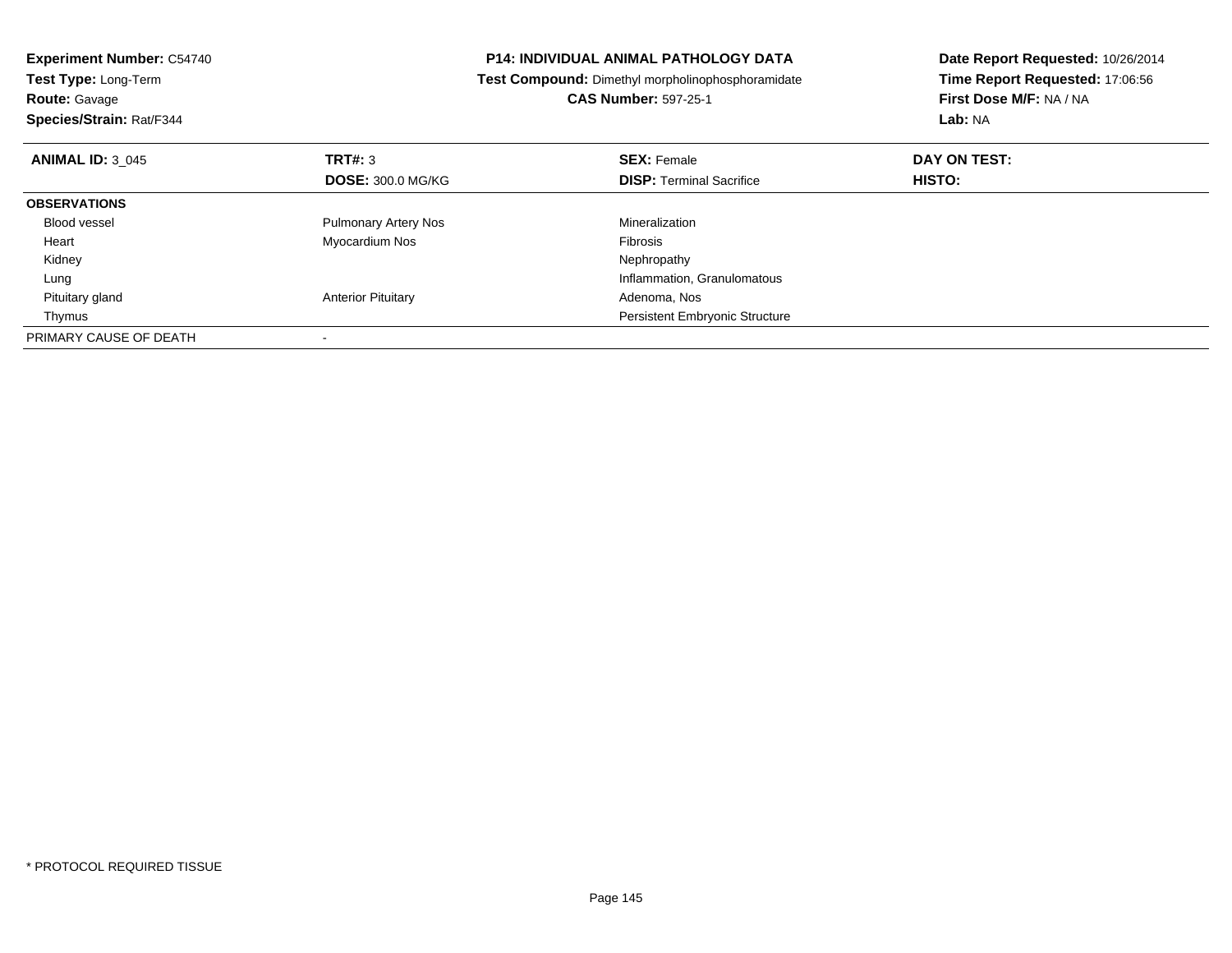**Experiment Number:** C54740**Test Type:** Long-Term

**Route:** Gavage

**Species/Strain:** Rat/F344

# **P14: INDIVIDUAL ANIMAL PATHOLOGY DATA**

**Test Compound:** Dimethyl morpholinophosphoramidate

**CAS Number:** 597-25-1

| <b>ANIMAL ID: 3 046</b> | TRT#: 3                     | <b>SEX: Female</b>                    | DAY ON TEST: |  |
|-------------------------|-----------------------------|---------------------------------------|--------------|--|
|                         | <b>DOSE: 300.0 MG/KG</b>    | <b>DISP: Terminal Sacrifice</b>       | HISTO:       |  |
| <b>OBSERVATIONS</b>     |                             |                                       |              |  |
| Blood vessel            | <b>Pulmonary Artery Nos</b> | Mineralization                        |              |  |
| Kidney                  | Tubule                      | Mineralization                        |              |  |
|                         |                             | Nephropathy                           |              |  |
| Liver                   | <b>Bile Duct</b>            | Hyperplasia, Nos                      |              |  |
| Mammary gland           |                             | Fibroadenoma                          |              |  |
| Pituitary gland         | <b>Anterior Pituitary</b>   | Angiectasis                           |              |  |
| Thymus                  |                             | <b>Persistent Embryonic Structure</b> |              |  |
| Unspecified             | Chest                       | Fibroma                               |              |  |
|                         | <b>Multiple Organs Nos</b>  | Leukemia, Mononuclear Cell            |              |  |
| Uterus                  |                             | <b>Endometrial Stromal Polyp</b>      |              |  |
| PRIMARY CAUSE OF DEATH  | $\overline{\phantom{a}}$    |                                       |              |  |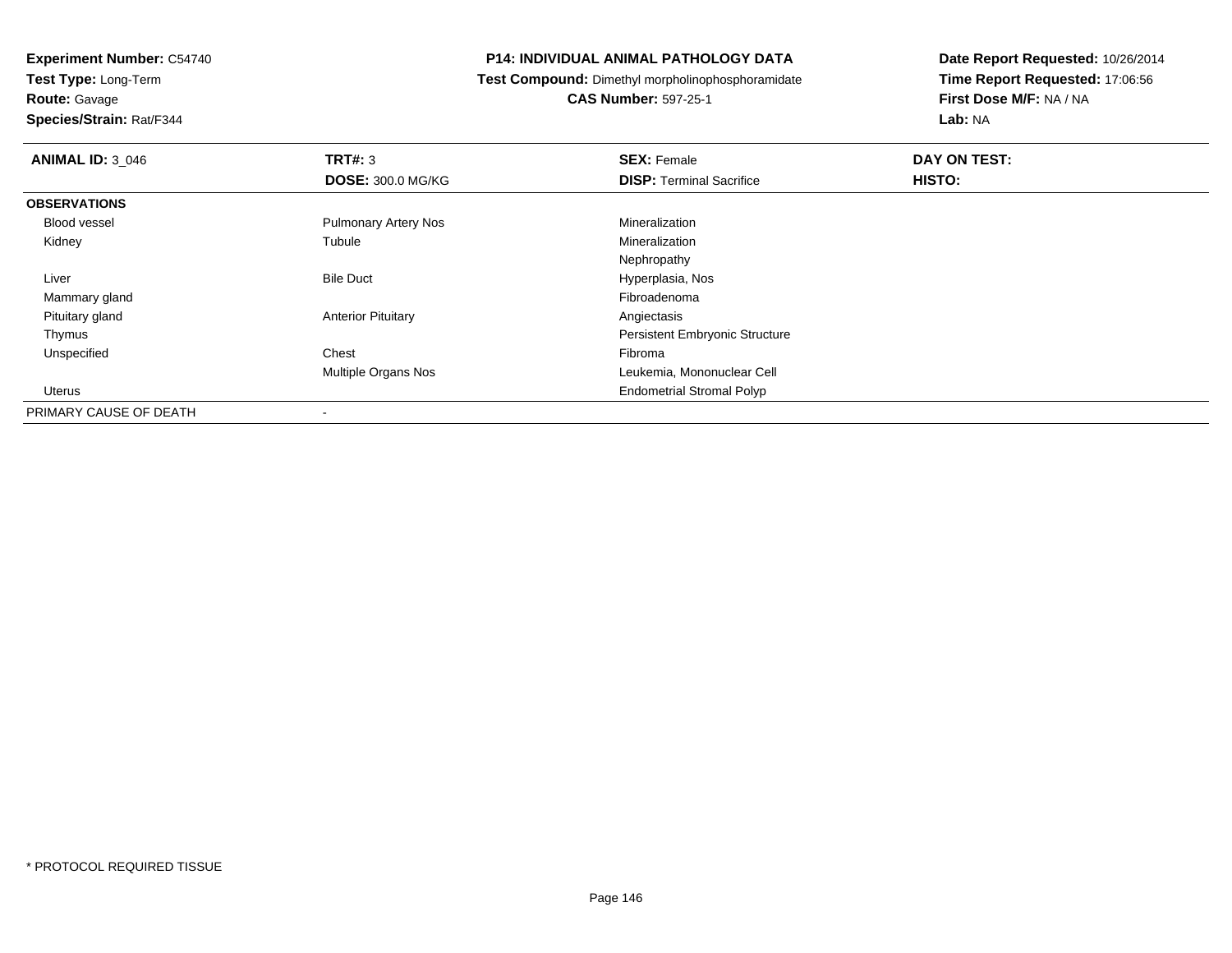**Experiment Number:** C54740**Test Type:** Long-Term

**Route:** Gavage

**Species/Strain:** Rat/F344

# **P14: INDIVIDUAL ANIMAL PATHOLOGY DATA**

**Test Compound:** Dimethyl morpholinophosphoramidate

**CAS Number:** 597-25-1

| <b>ANIMAL ID: 3 047</b> | TRT#: 3                     | <b>SEX: Female</b>                    | DAY ON TEST: |  |
|-------------------------|-----------------------------|---------------------------------------|--------------|--|
|                         | <b>DOSE: 300.0 MG/KG</b>    | <b>DISP: Terminal Sacrifice</b>       | HISTO:       |  |
| <b>OBSERVATIONS</b>     |                             |                                       |              |  |
| <b>Blood vessel</b>     | <b>Pulmonary Artery Nos</b> | Mineralization                        |              |  |
| Kidney                  |                             | Nephropathy                           |              |  |
| Liver                   | <b>Bile Duct</b>            | Hyperplasia, Nos                      |              |  |
|                         |                             | Inflammation, Multifocal              |              |  |
| Lung                    | Alveoli                     | Histiocytosis                         |              |  |
| Lymph node              | Mediastinal Lymph Node      | Hemorrhage                            |              |  |
| Pituitary gland         | <b>Anterior Pituitary</b>   | Angiectasis                           |              |  |
|                         | <b>Anterior Pituitary</b>   | <b>Focal Cellular Change</b>          |              |  |
| Thymus                  |                             | <b>Persistent Embryonic Structure</b> |              |  |
| PRIMARY CAUSE OF DEATH  |                             |                                       |              |  |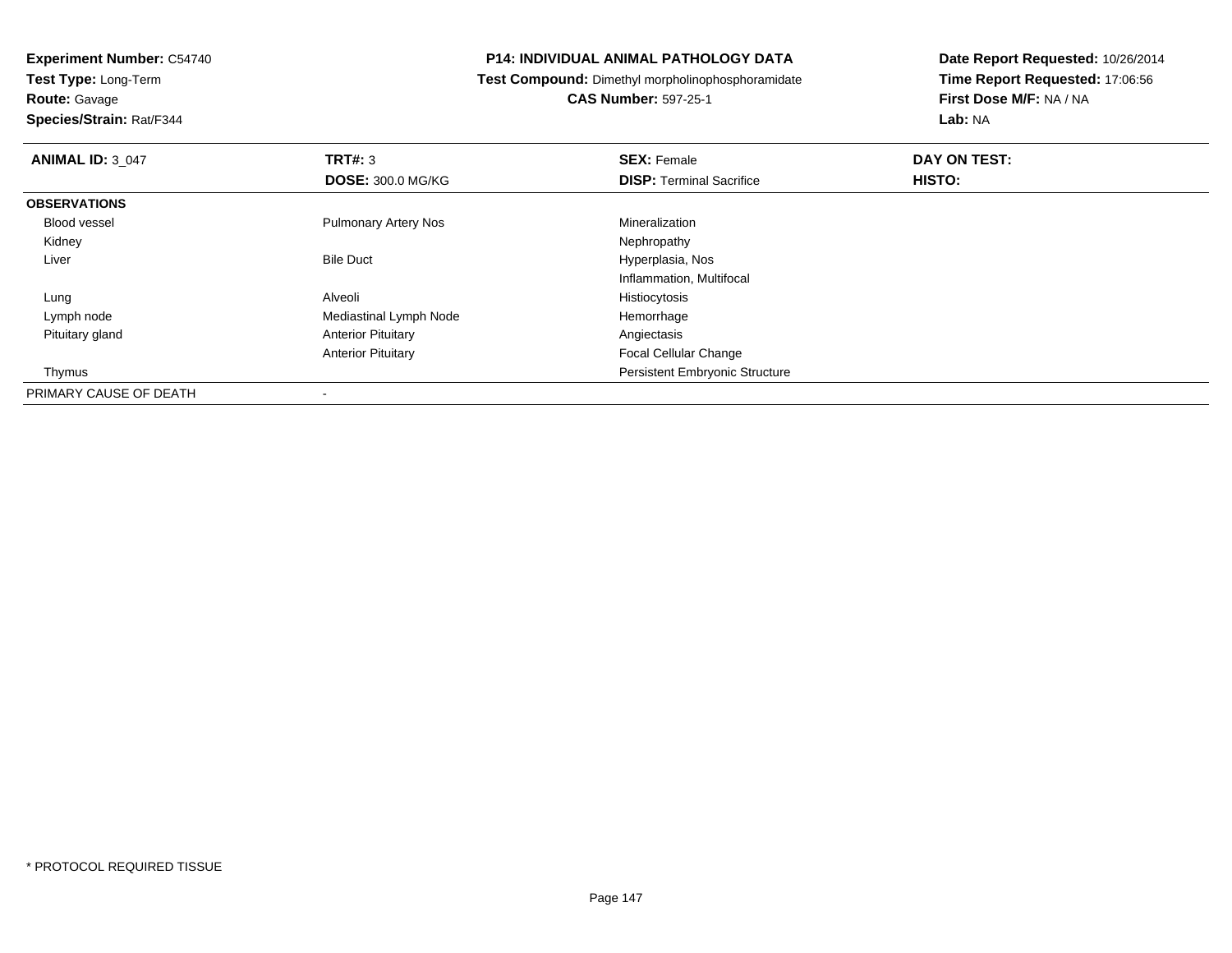**Test Type:** Long-Term

**Route:** Gavage

**Species/Strain:** Rat/F344

# **P14: INDIVIDUAL ANIMAL PATHOLOGY DATA**

**Test Compound:** Dimethyl morpholinophosphoramidate

**CAS Number:** 597-25-1

| <b>ANIMAL ID: 3 048</b> | TRT#: 3                     | <b>SEX: Female</b>                    | DAY ON TEST: |  |
|-------------------------|-----------------------------|---------------------------------------|--------------|--|
|                         | <b>DOSE: 300.0 MG/KG</b>    | <b>DISP: Terminal Sacrifice</b>       | HISTO:       |  |
| <b>OBSERVATIONS</b>     |                             |                                       |              |  |
| Adrenal gland           |                             | Pheochromocytoma                      |              |  |
| <b>Blood vessel</b>     | <b>Pulmonary Artery Nos</b> | Mineralization                        |              |  |
| Bone                    | Sternum                     | Osteosclerosis                        |              |  |
| Kidney                  | Tubule                      | Calculus, Microscopic Examination     |              |  |
|                         |                             | Nephropathy                           |              |  |
| Liver                   |                             | Cytoplasmic Change, Ground-Glass      |              |  |
|                         |                             | Inflammation, Multifocal              |              |  |
| Lung                    | Alveoli                     | Histiocytosis                         |              |  |
| Pancreas                | Acinus                      | Atrophy, Nos                          |              |  |
| Thymus                  |                             | <b>Persistent Embryonic Structure</b> |              |  |
| Vagina                  |                             | Inflammation, Suppurative             |              |  |
| PRIMARY CAUSE OF DEATH  | $\,$                        |                                       |              |  |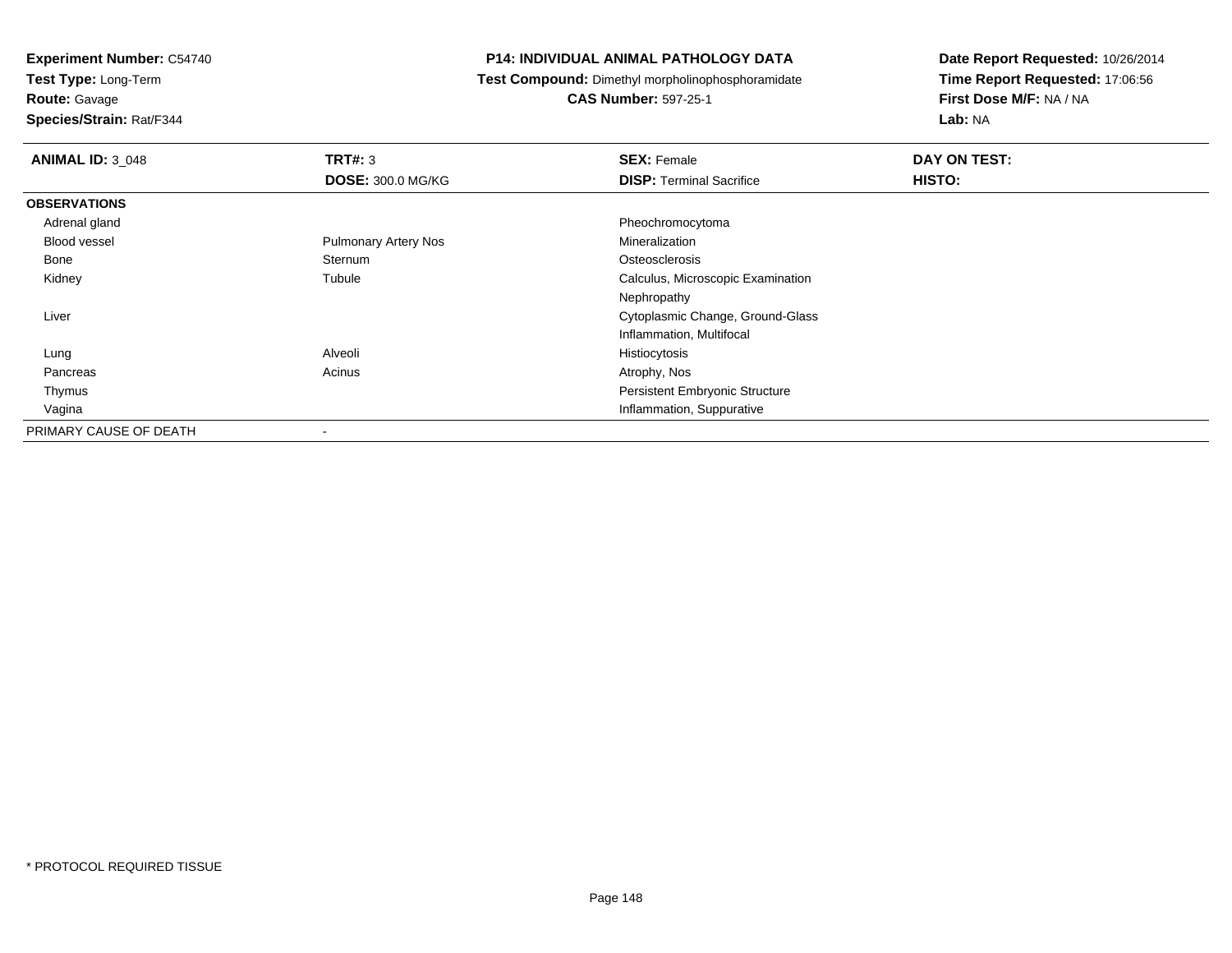| <b>Experiment Number: C54740</b><br><b>Test Type: Long-Term</b><br><b>Route: Gavage</b><br>Species/Strain: Rat/F344 |                            | <b>P14: INDIVIDUAL ANIMAL PATHOLOGY DATA</b><br>Test Compound: Dimethyl morpholinophosphoramidate<br><b>CAS Number: 597-25-1</b> | Date Report Requested: 10/26/2014<br>Time Report Requested: 17:06:56<br>First Dose M/F: NA / NA<br>Lab: NA |
|---------------------------------------------------------------------------------------------------------------------|----------------------------|----------------------------------------------------------------------------------------------------------------------------------|------------------------------------------------------------------------------------------------------------|
| <b>ANIMAL ID: 3 049</b>                                                                                             | TRT#: 3                    | <b>SEX: Female</b>                                                                                                               | DAY ON TEST:                                                                                               |
|                                                                                                                     | <b>DOSE: 300.0 MG/KG</b>   | <b>DISP: Natural Death</b>                                                                                                       | HISTO:                                                                                                     |
| <b>OBSERVATIONS</b>                                                                                                 |                            |                                                                                                                                  |                                                                                                            |
| <b>Brain</b>                                                                                                        |                            | Hemorrhage                                                                                                                       |                                                                                                            |
| Lung                                                                                                                |                            | Hemorrhage                                                                                                                       |                                                                                                            |
| Lymph node                                                                                                          | Mediastinal Lymph Node     | Hemorrhage                                                                                                                       |                                                                                                            |
| Ovary                                                                                                               |                            | Cyst, Nos                                                                                                                        |                                                                                                            |
| Unspecified                                                                                                         | <b>Multiple Organs Nos</b> | Leukemia, Mononuclear Cell                                                                                                       |                                                                                                            |
| PRIMARY CAUSE OF DEATH                                                                                              |                            |                                                                                                                                  |                                                                                                            |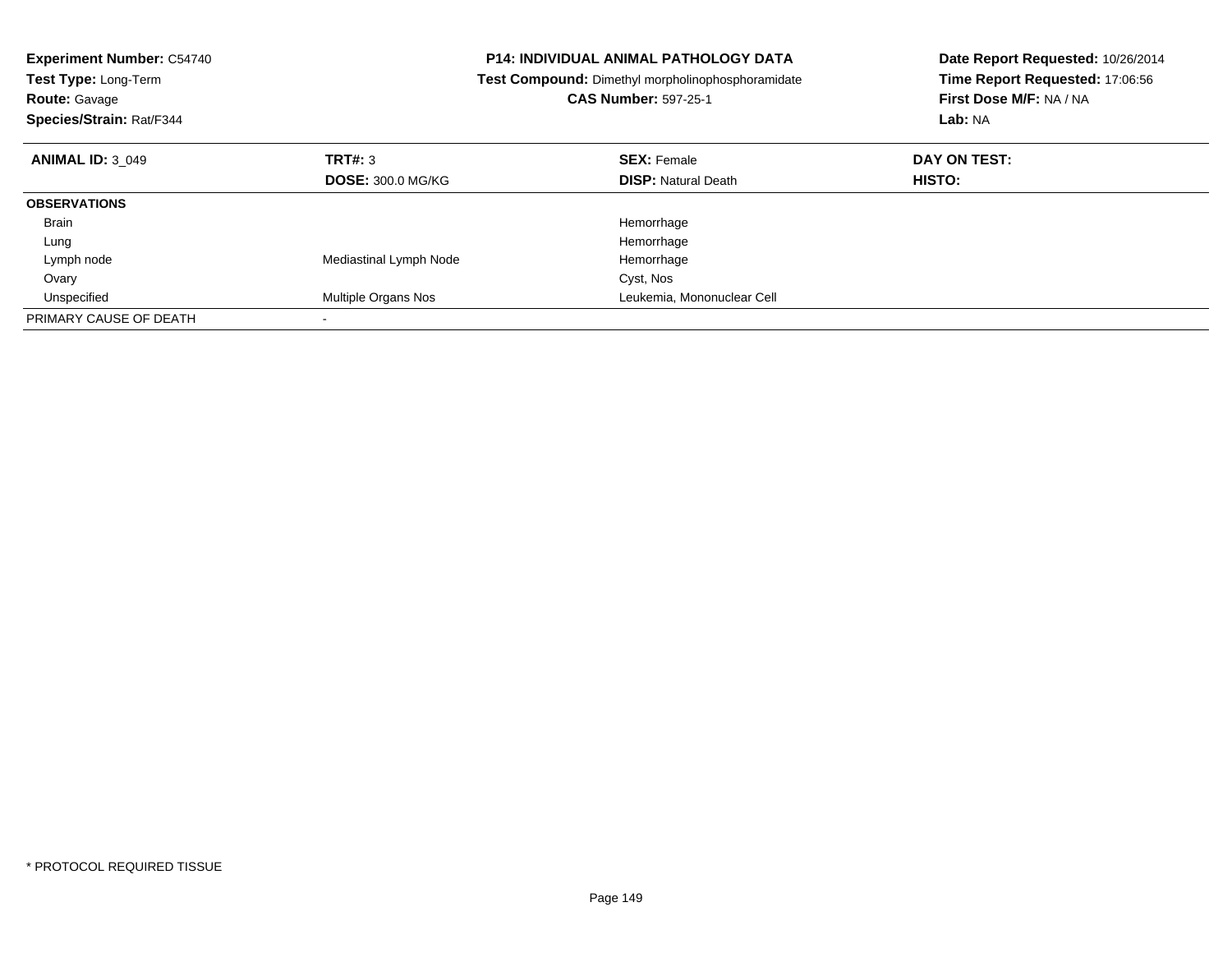| <b>Experiment Number: C54740</b><br>Test Type: Long-Term<br><b>Route: Gavage</b><br>Species/Strain: Rat/F344 |                           | <b>P14: INDIVIDUAL ANIMAL PATHOLOGY DATA</b><br><b>Test Compound:</b> Dimethyl morpholinophosphoramidate<br><b>CAS Number: 597-25-1</b> | Date Report Requested: 10/26/2014<br>Time Report Requested: 17:06:56<br>First Dose M/F: NA / NA<br>Lab: NA |
|--------------------------------------------------------------------------------------------------------------|---------------------------|-----------------------------------------------------------------------------------------------------------------------------------------|------------------------------------------------------------------------------------------------------------|
| <b>ANIMAL ID: 3 050</b>                                                                                      | TRT#: 3                   | <b>SEX: Female</b>                                                                                                                      | DAY ON TEST:                                                                                               |
|                                                                                                              | <b>DOSE: 300.0 MG/KG</b>  | <b>DISP:</b> Terminal Sacrifice                                                                                                         | HISTO:                                                                                                     |
| <b>OBSERVATIONS</b>                                                                                          |                           |                                                                                                                                         |                                                                                                            |
| Kidney                                                                                                       |                           | Nephropathy                                                                                                                             |                                                                                                            |
| Liver                                                                                                        | <b>Bile Duct</b>          | Hyperplasia, Nos                                                                                                                        |                                                                                                            |
| Lung                                                                                                         |                           | Inflammation, Interstitial                                                                                                              |                                                                                                            |
| Pituitary gland                                                                                              | <b>Anterior Pituitary</b> | Angiectasis                                                                                                                             |                                                                                                            |
| Thyroid                                                                                                      |                           | Cyst, Ultimobranchial                                                                                                                   |                                                                                                            |
|                                                                                                              |                           | Hyperplasia, C Cell                                                                                                                     |                                                                                                            |
| PRIMARY CAUSE OF DEATH                                                                                       |                           |                                                                                                                                         |                                                                                                            |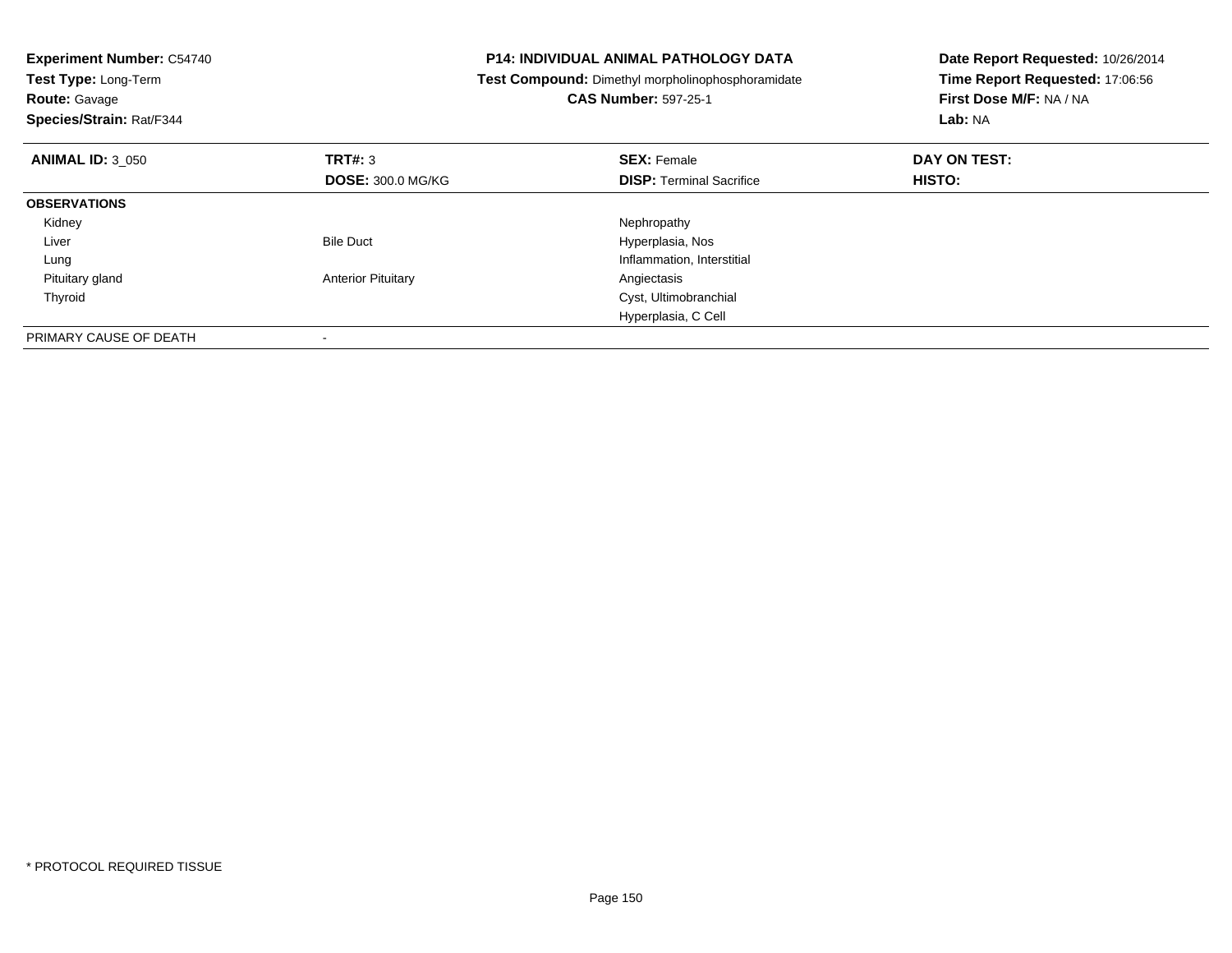| <b>Experiment Number: C54740</b><br>Test Type: Long-Term<br><b>Route: Gavage</b><br>Species/Strain: Rat/F344 |                     | <b>P14: INDIVIDUAL ANIMAL PATHOLOGY DATA</b><br>Test Compound: Dimethyl morpholinophosphoramidate<br><b>CAS Number: 597-25-1</b> | Date Report Requested: 10/26/2014<br>Time Report Requested: 17:06:56<br>First Dose M/F: NA / NA<br>Lab: NA |
|--------------------------------------------------------------------------------------------------------------|---------------------|----------------------------------------------------------------------------------------------------------------------------------|------------------------------------------------------------------------------------------------------------|
| <b>ANIMAL ID: 4 001</b>                                                                                      | <b>TRT#: 4</b>      | <b>SEX: Female</b>                                                                                                               | DAY ON TEST:                                                                                               |
|                                                                                                              | <b>DOSE: 0</b>      | <b>DISP:</b> Terminal Sacrifice                                                                                                  | HISTO:                                                                                                     |
| <b>OBSERVATIONS</b>                                                                                          |                     |                                                                                                                                  |                                                                                                            |
| Heart                                                                                                        | Myocardium Nos      | Fibrosis                                                                                                                         |                                                                                                            |
| Kidney                                                                                                       | Tubule              | Mineralization                                                                                                                   |                                                                                                            |
| Lung                                                                                                         | Alveoli             | Histiocytosis                                                                                                                    |                                                                                                            |
| Pancreas                                                                                                     | Acinus              | Atrophy, Nos                                                                                                                     |                                                                                                            |
| Thymus                                                                                                       |                     | <b>Persistent Embryonic Structure</b>                                                                                            |                                                                                                            |
| Unspecified                                                                                                  | Multiple Organs Nos | Leukemia, Mononuclear Cell                                                                                                       |                                                                                                            |
| Uterus                                                                                                       |                     | <b>Endometrial Stromal Polyp</b>                                                                                                 |                                                                                                            |
| PRIMARY CAUSE OF DEATH                                                                                       |                     |                                                                                                                                  |                                                                                                            |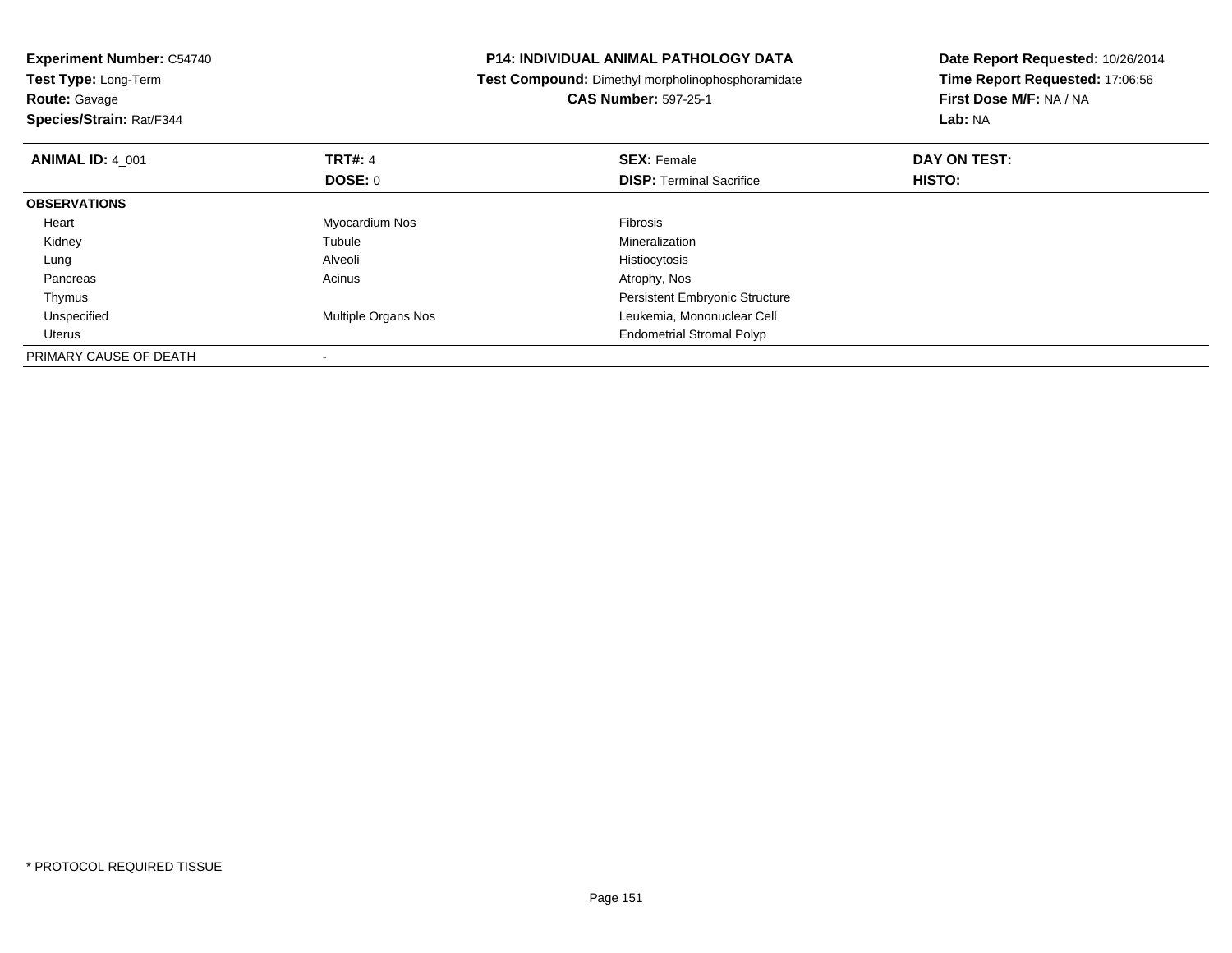| <b>Experiment Number: C54740</b><br>Test Type: Long-Term<br><b>Route: Gavage</b><br>Species/Strain: Rat/F344 |                             | <b>P14: INDIVIDUAL ANIMAL PATHOLOGY DATA</b><br>Test Compound: Dimethyl morpholinophosphoramidate<br><b>CAS Number: 597-25-1</b> | Date Report Requested: 10/26/2014<br>Time Report Requested: 17:06:56<br>First Dose M/F: NA / NA<br>Lab: NA |
|--------------------------------------------------------------------------------------------------------------|-----------------------------|----------------------------------------------------------------------------------------------------------------------------------|------------------------------------------------------------------------------------------------------------|
| <b>ANIMAL ID: 4 002</b>                                                                                      | <b>TRT#: 4</b>              | <b>SEX: Female</b>                                                                                                               | DAY ON TEST:                                                                                               |
|                                                                                                              | DOSE: 0                     | <b>DISP:</b> Terminal Sacrifice                                                                                                  | HISTO:                                                                                                     |
| <b>OBSERVATIONS</b>                                                                                          |                             |                                                                                                                                  |                                                                                                            |
| <b>Blood vessel</b>                                                                                          | <b>Pulmonary Artery Nos</b> | Mineralization                                                                                                                   |                                                                                                            |
| Eye                                                                                                          | Cornea                      | Inflammation, Chronic                                                                                                            |                                                                                                            |
| Kidney                                                                                                       |                             | Nephropathy                                                                                                                      |                                                                                                            |
| Liver                                                                                                        |                             | Fibrosis, Cholangio                                                                                                              |                                                                                                            |
|                                                                                                              | <b>Bile Duct</b>            | Hyperplasia, Nos                                                                                                                 |                                                                                                            |
|                                                                                                              |                             | Inflammation, Multifocal                                                                                                         |                                                                                                            |
| Thymus                                                                                                       |                             | <b>Persistent Embryonic Structure</b>                                                                                            |                                                                                                            |
| PRIMARY CAUSE OF DEATH                                                                                       |                             |                                                                                                                                  |                                                                                                            |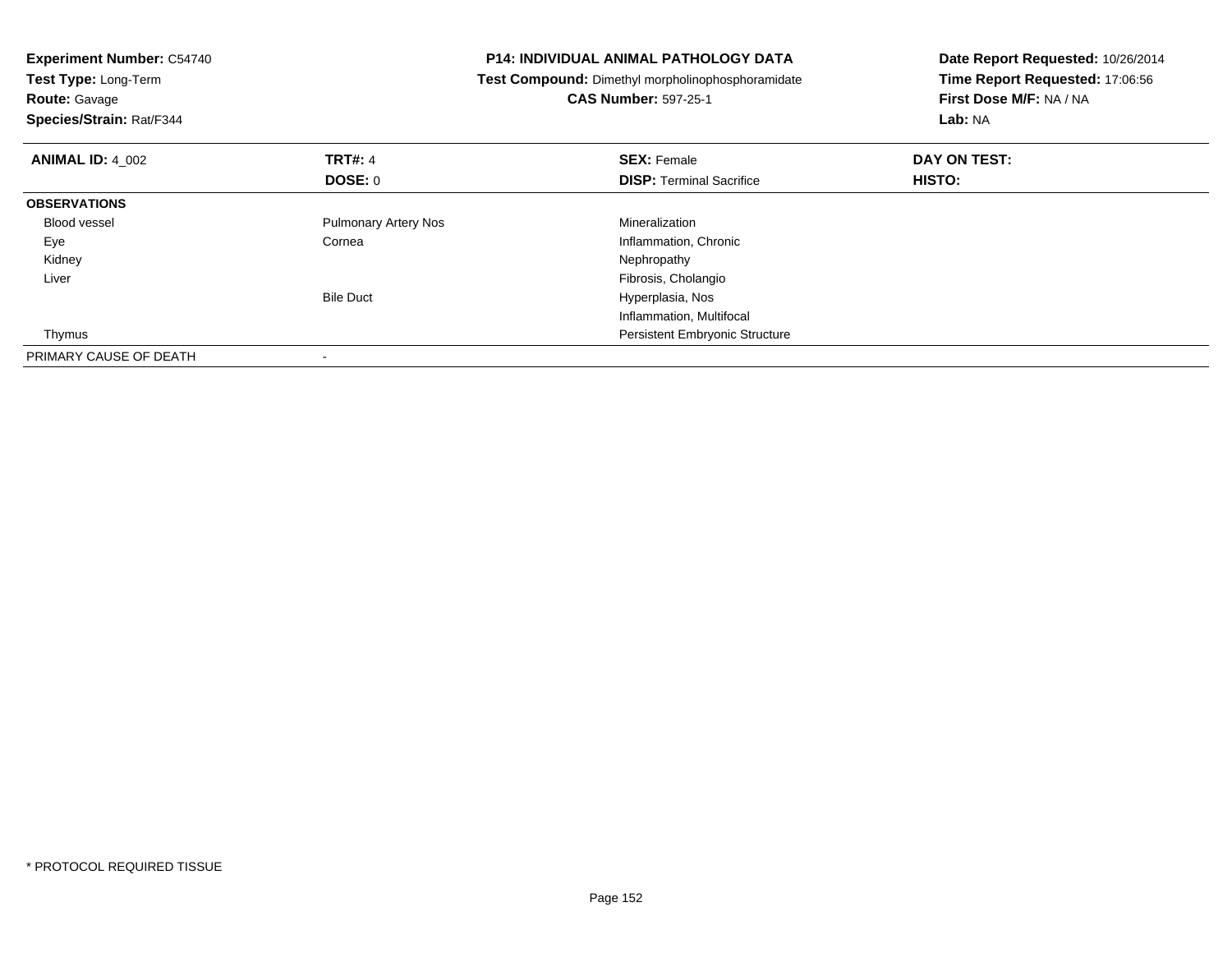**Experiment Number:** C54740**Test Type:** Long-Term**Route:** Gavage **Species/Strain:** Rat/F344**P14: INDIVIDUAL ANIMAL PATHOLOGY DATA Test Compound:** Dimethyl morpholinophosphoramidate**CAS Number:** 597-25-1**Date Report Requested:** 10/26/2014**Time Report Requested:** 17:06:56**First Dose M/F:** NA / NA**Lab:** NA**ANIMAL ID:** 4\_003**TRT#:** 4 **SEX:** Female **DAY ON TEST: DOSE:** 0**DISP:** Natural Death **HISTO: OBSERVATIONS** Eyee de la constitución de la constitución de la constitución de la constitución de la constitución de la constitución<br>En el constitución de la constitución de la constitución de la constitución de la constitución de la const **Sclera** Mineralization<br>Nephropathy Kidneyy the control of the control of the control of the control of the control of the control of the control of the control of the control of the control of the control of the control of the control of the control of the contro LiverBile Duct **Hyperplasia**, Nos Congestion, Nos Lung**Ovary** Cyst, Parovarian<br>Atrophy, Nos Pancreass and the contract of the contract of the contract of the contract of the contract  $\mathsf{A}$  at  $\mathsf{A}$  and  $\mathsf{A}$  and  $\mathsf{A}$  and  $\mathsf{A}$  and  $\mathsf{A}$  are contract of  $\mathsf{A}$  and  $\mathsf{A}$  and  $\mathsf{A}$  are contract of Pituitary glandAnterior Pituitary and Cyst, Nos<br>
Multiple Organs Nos<br>
Multiple Organs Nos UnspecifiedMultiple Organs Nos PRIMARY CAUSE OF DEATH-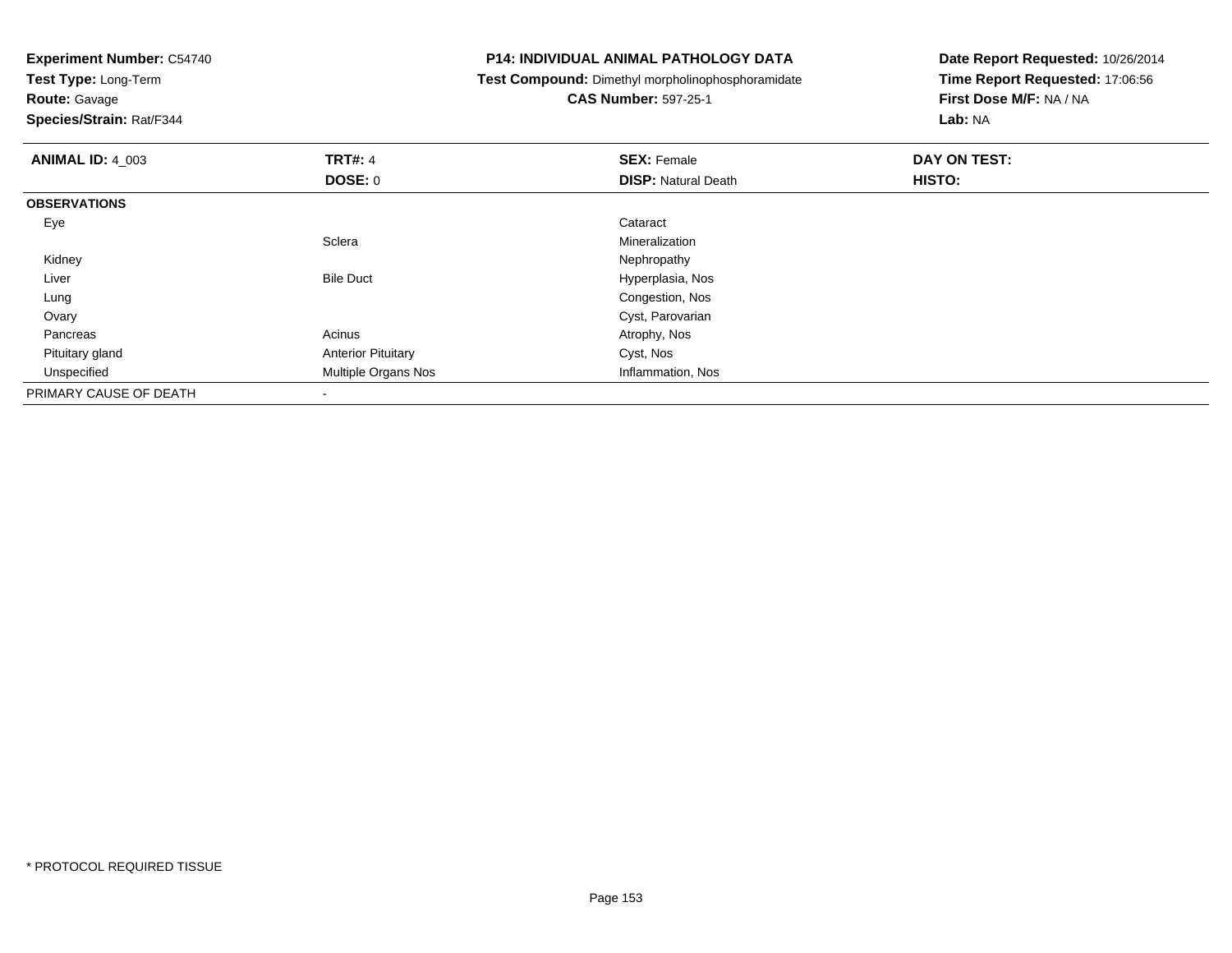| <b>Experiment Number: C54740</b><br>Test Type: Long-Term<br><b>Route: Gavage</b><br>Species/Strain: Rat/F344 |                             | <b>P14: INDIVIDUAL ANIMAL PATHOLOGY DATA</b><br>Test Compound: Dimethyl morpholinophosphoramidate<br><b>CAS Number: 597-25-1</b> | Date Report Requested: 10/26/2014<br>Time Report Requested: 17:06:56<br>First Dose M/F: NA / NA<br>Lab: NA |
|--------------------------------------------------------------------------------------------------------------|-----------------------------|----------------------------------------------------------------------------------------------------------------------------------|------------------------------------------------------------------------------------------------------------|
| <b>ANIMAL ID: 4 004</b>                                                                                      | <b>TRT#: 4</b>              | <b>SEX: Female</b>                                                                                                               | DAY ON TEST:                                                                                               |
|                                                                                                              | DOSE: 0                     | <b>DISP:</b> Terminal Sacrifice                                                                                                  | HISTO:                                                                                                     |
| <b>OBSERVATIONS</b>                                                                                          |                             |                                                                                                                                  |                                                                                                            |
| <b>Blood vessel</b>                                                                                          | <b>Pulmonary Artery Nos</b> | Mineralization                                                                                                                   |                                                                                                            |
| Kidney                                                                                                       | Tubule                      | Mineralization                                                                                                                   |                                                                                                            |
|                                                                                                              |                             | Nephropathy                                                                                                                      |                                                                                                            |
| Pituitary gland                                                                                              | <b>Anterior Pituitary</b>   | Adenoma, Nos                                                                                                                     |                                                                                                            |
| Thymus                                                                                                       |                             | Persistent Embryonic Structure                                                                                                   |                                                                                                            |
| PRIMARY CAUSE OF DEATH                                                                                       |                             |                                                                                                                                  |                                                                                                            |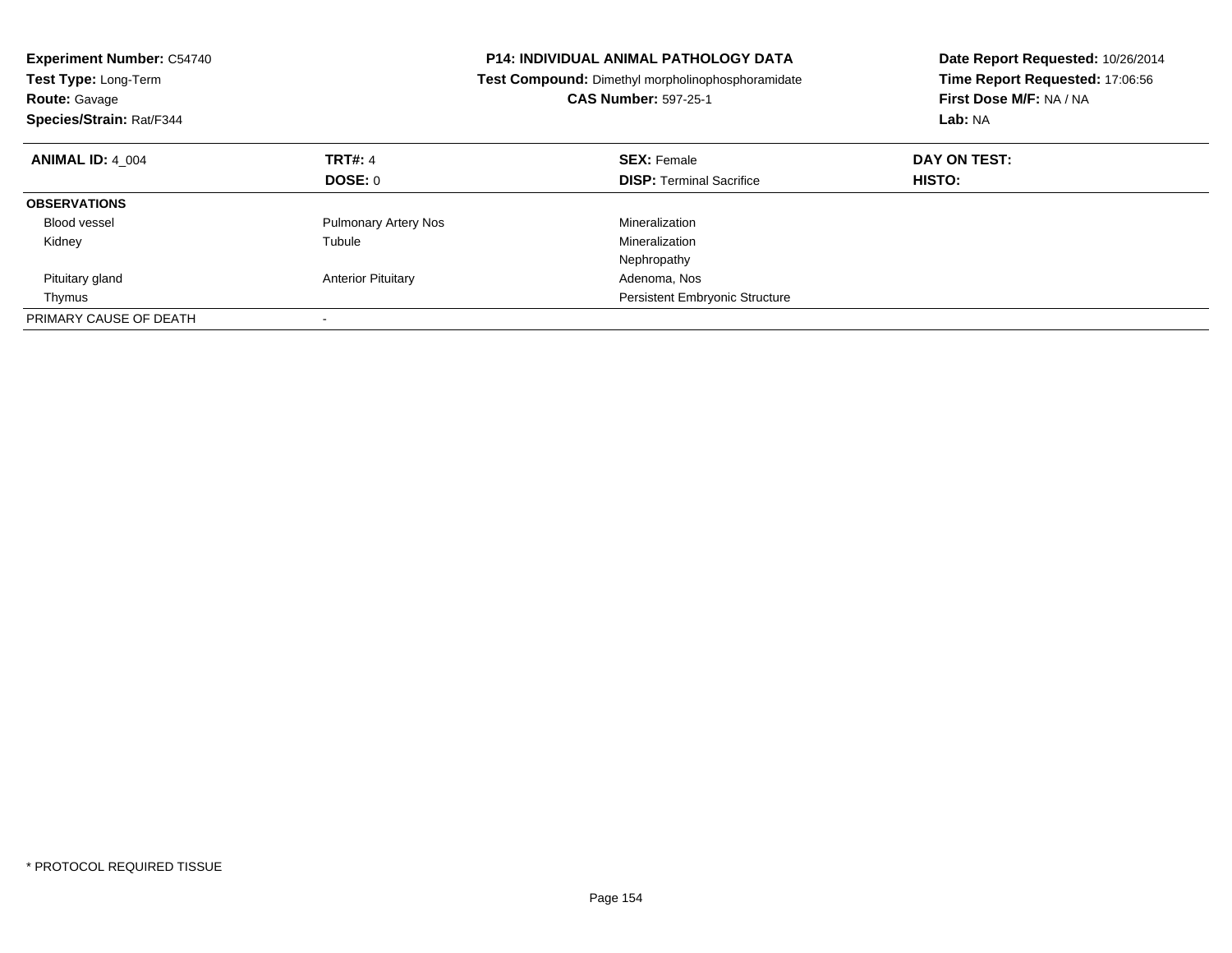| <b>Experiment Number: C54740</b><br>Test Type: Long-Term<br><b>Route: Gavage</b><br>Species/Strain: Rat/F344 |                | <b>P14: INDIVIDUAL ANIMAL PATHOLOGY DATA</b><br>Test Compound: Dimethyl morpholinophosphoramidate<br><b>CAS Number: 597-25-1</b> | Date Report Requested: 10/26/2014<br>Time Report Requested: 17:06:56<br>First Dose M/F: NA / NA<br>Lab: NA |
|--------------------------------------------------------------------------------------------------------------|----------------|----------------------------------------------------------------------------------------------------------------------------------|------------------------------------------------------------------------------------------------------------|
| <b>ANIMAL ID: 4 005</b>                                                                                      | <b>TRT#: 4</b> | <b>SEX: Female</b>                                                                                                               | DAY ON TEST:                                                                                               |
|                                                                                                              | <b>DOSE: 0</b> | <b>DISP:</b> Terminal Sacrifice                                                                                                  | <b>HISTO:</b>                                                                                              |
| <b>OBSERVATIONS</b>                                                                                          |                |                                                                                                                                  |                                                                                                            |
| Adrenal gland                                                                                                |                | Degeneration, Lipoid                                                                                                             |                                                                                                            |
| Clitoral gland                                                                                               |                | Adenoma, Nos                                                                                                                     |                                                                                                            |
| Kidney                                                                                                       | Tubule         | Mineralization                                                                                                                   |                                                                                                            |
| Lung                                                                                                         |                | Inflammation, Interstitial                                                                                                       |                                                                                                            |
| Thymus                                                                                                       |                | Persistent Embryonic Structure                                                                                                   |                                                                                                            |
| PRIMARY CAUSE OF DEATH                                                                                       |                |                                                                                                                                  |                                                                                                            |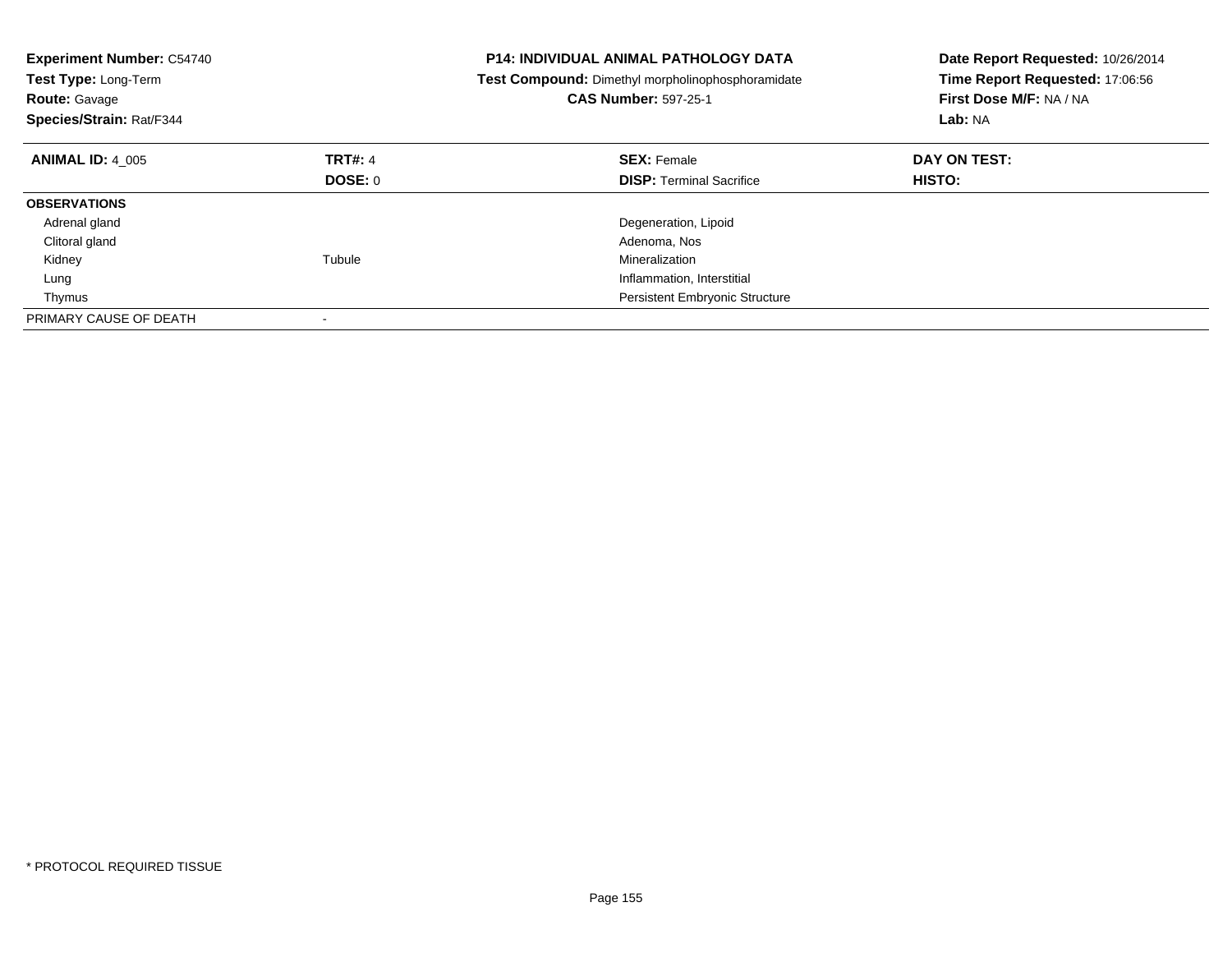| <b>Experiment Number: C54740</b><br>Test Type: Long-Term<br><b>Route: Gavage</b><br>Species/Strain: Rat/F344 |                           | <b>P14: INDIVIDUAL ANIMAL PATHOLOGY DATA</b><br>Test Compound: Dimethyl morpholinophosphoramidate<br><b>CAS Number: 597-25-1</b> | Date Report Requested: 10/26/2014<br>Time Report Requested: 17:06:56<br>First Dose M/F: NA / NA<br>Lab: NA |
|--------------------------------------------------------------------------------------------------------------|---------------------------|----------------------------------------------------------------------------------------------------------------------------------|------------------------------------------------------------------------------------------------------------|
| <b>ANIMAL ID: 4 006</b>                                                                                      | <b>TRT#: 4</b>            | <b>SEX: Female</b>                                                                                                               | DAY ON TEST:                                                                                               |
|                                                                                                              | DOSE: 0                   | <b>DISP:</b> Terminal Sacrifice                                                                                                  | HISTO:                                                                                                     |
| <b>OBSERVATIONS</b>                                                                                          |                           |                                                                                                                                  |                                                                                                            |
| Kidney                                                                                                       |                           | Nephropathy                                                                                                                      |                                                                                                            |
| Liver                                                                                                        |                           | Cytoplasmic Change, Nos                                                                                                          |                                                                                                            |
|                                                                                                              |                           | Fibrosis, Cholangio                                                                                                              |                                                                                                            |
|                                                                                                              | <b>Bile Duct</b>          | Hyperplasia, Nos                                                                                                                 |                                                                                                            |
|                                                                                                              |                           | Inflammation, Multifocal                                                                                                         |                                                                                                            |
| Ovary                                                                                                        |                           | Cyst, Parovarian                                                                                                                 |                                                                                                            |
| Pituitary gland                                                                                              | <b>Anterior Pituitary</b> | Cyst, Nos                                                                                                                        |                                                                                                            |
| PRIMARY CAUSE OF DEATH                                                                                       |                           |                                                                                                                                  |                                                                                                            |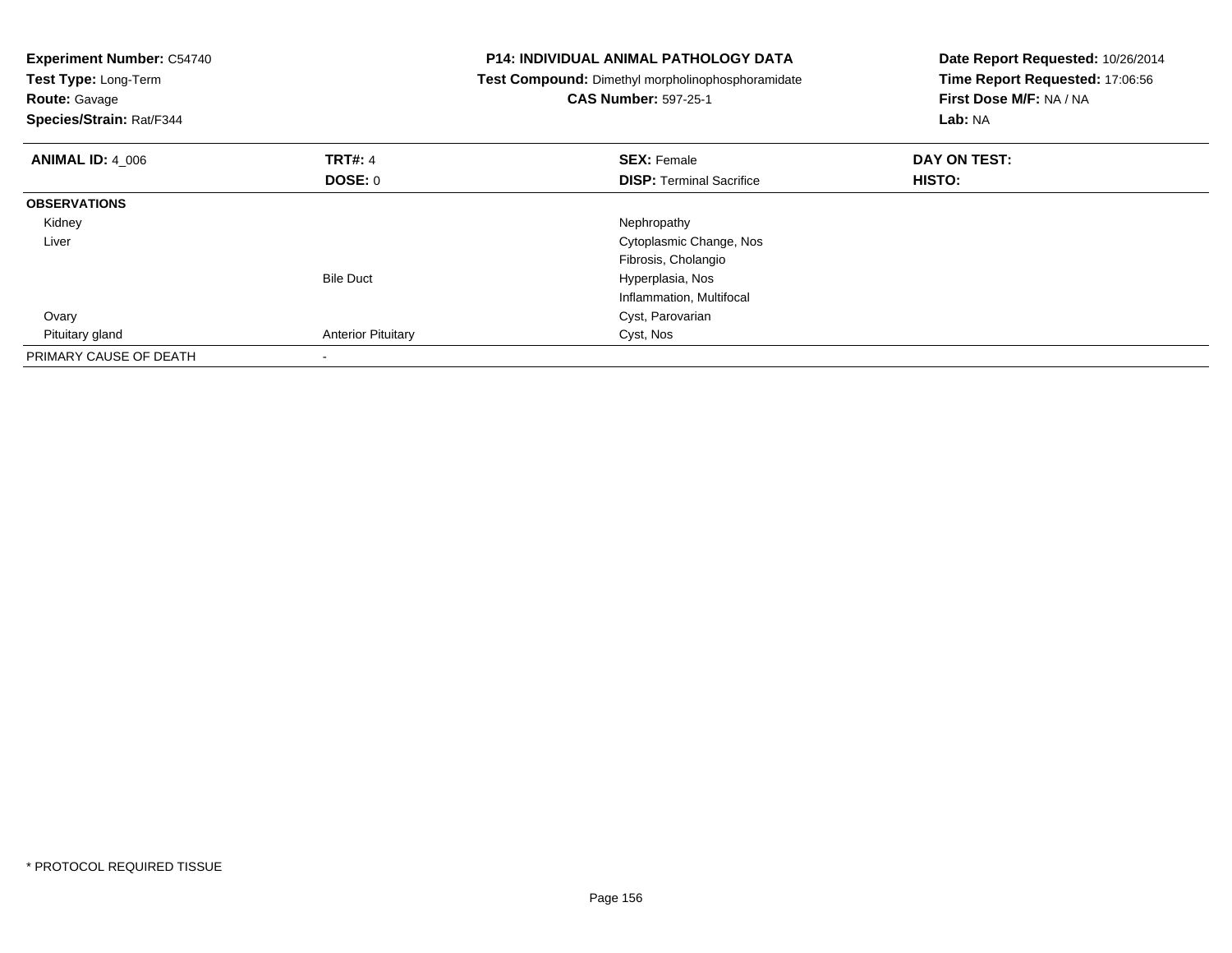| <b>Experiment Number: C54740</b><br>Test Type: Long-Term<br><b>Route: Gavage</b><br>Species/Strain: Rat/F344 |                             | <b>P14: INDIVIDUAL ANIMAL PATHOLOGY DATA</b><br>Test Compound: Dimethyl morpholinophosphoramidate<br><b>CAS Number: 597-25-1</b> | Date Report Requested: 10/26/2014<br>Time Report Requested: 17:06:56<br>First Dose M/F: NA / NA<br>Lab: NA |
|--------------------------------------------------------------------------------------------------------------|-----------------------------|----------------------------------------------------------------------------------------------------------------------------------|------------------------------------------------------------------------------------------------------------|
| <b>ANIMAL ID: 4 007</b>                                                                                      | <b>TRT#: 4</b>              | <b>SEX: Female</b>                                                                                                               | DAY ON TEST:                                                                                               |
|                                                                                                              | DOSE: 0                     | <b>DISP:</b> Terminal Sacrifice                                                                                                  | HISTO:                                                                                                     |
| <b>OBSERVATIONS</b>                                                                                          |                             |                                                                                                                                  |                                                                                                            |
| Adrenal gland                                                                                                |                             | Angiectasis                                                                                                                      |                                                                                                            |
| <b>Blood vessel</b>                                                                                          | <b>Pulmonary Artery Nos</b> | Mineralization                                                                                                                   |                                                                                                            |
| Liver                                                                                                        |                             | Inflammation, Multifocal                                                                                                         |                                                                                                            |
| Lung                                                                                                         |                             | Inflammation, Interstitial                                                                                                       |                                                                                                            |
| Mammary gland                                                                                                |                             | Fibroadenoma                                                                                                                     |                                                                                                            |
| Thyroid                                                                                                      |                             | C-Cell Adenoma                                                                                                                   |                                                                                                            |
| PRIMARY CAUSE OF DEATH                                                                                       |                             |                                                                                                                                  |                                                                                                            |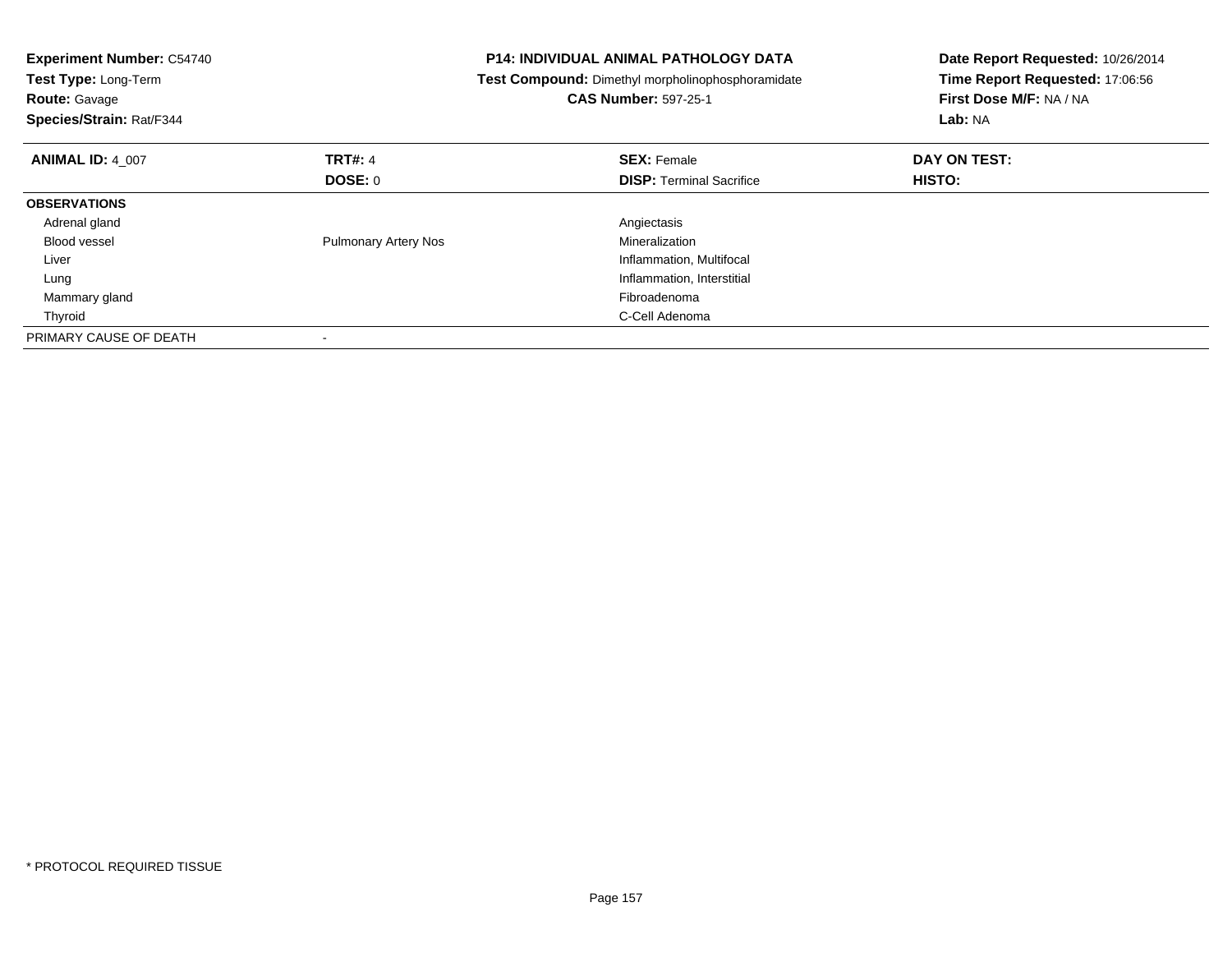**Test Type:** Long-Term

**Route:** Gavage

**Species/Strain:** Rat/F344

# **P14: INDIVIDUAL ANIMAL PATHOLOGY DATA**

**Test Compound:** Dimethyl morpholinophosphoramidate

# **CAS Number:** 597-25-1

| <b>ANIMAL ID: 4_008</b> | <b>TRT#: 4</b>            | <b>SEX: Female</b>              | DAY ON TEST: |  |
|-------------------------|---------------------------|---------------------------------|--------------|--|
|                         | <b>DOSE: 0</b>            | <b>DISP: Terminal Sacrifice</b> | HISTO:       |  |
| <b>OBSERVATIONS</b>     |                           |                                 |              |  |
| Kidney                  | Tubule                    | Mineralization                  |              |  |
|                         |                           | Nephropathy                     |              |  |
| Liver                   |                           | Fibrosis, Cholangio             |              |  |
|                         | <b>Bile Duct</b>          | Hyperplasia, Nos                |              |  |
|                         |                           | Inflammation, Multifocal        |              |  |
| Mammary gland           |                           | Cystadenoma, Nos                |              |  |
|                         |                           | Dilatation, Ducts               |              |  |
|                         |                           | Fibroadenoma                    |              |  |
| Pancreas                | Acinus                    | Atrophy, Nos                    |              |  |
| Pituitary gland         | <b>Anterior Pituitary</b> | Adenoma, Nos                    |              |  |
| Thymus                  |                           | Persistent Embryonic Structure  |              |  |
| PRIMARY CAUSE OF DEATH  | $\overline{\phantom{a}}$  |                                 |              |  |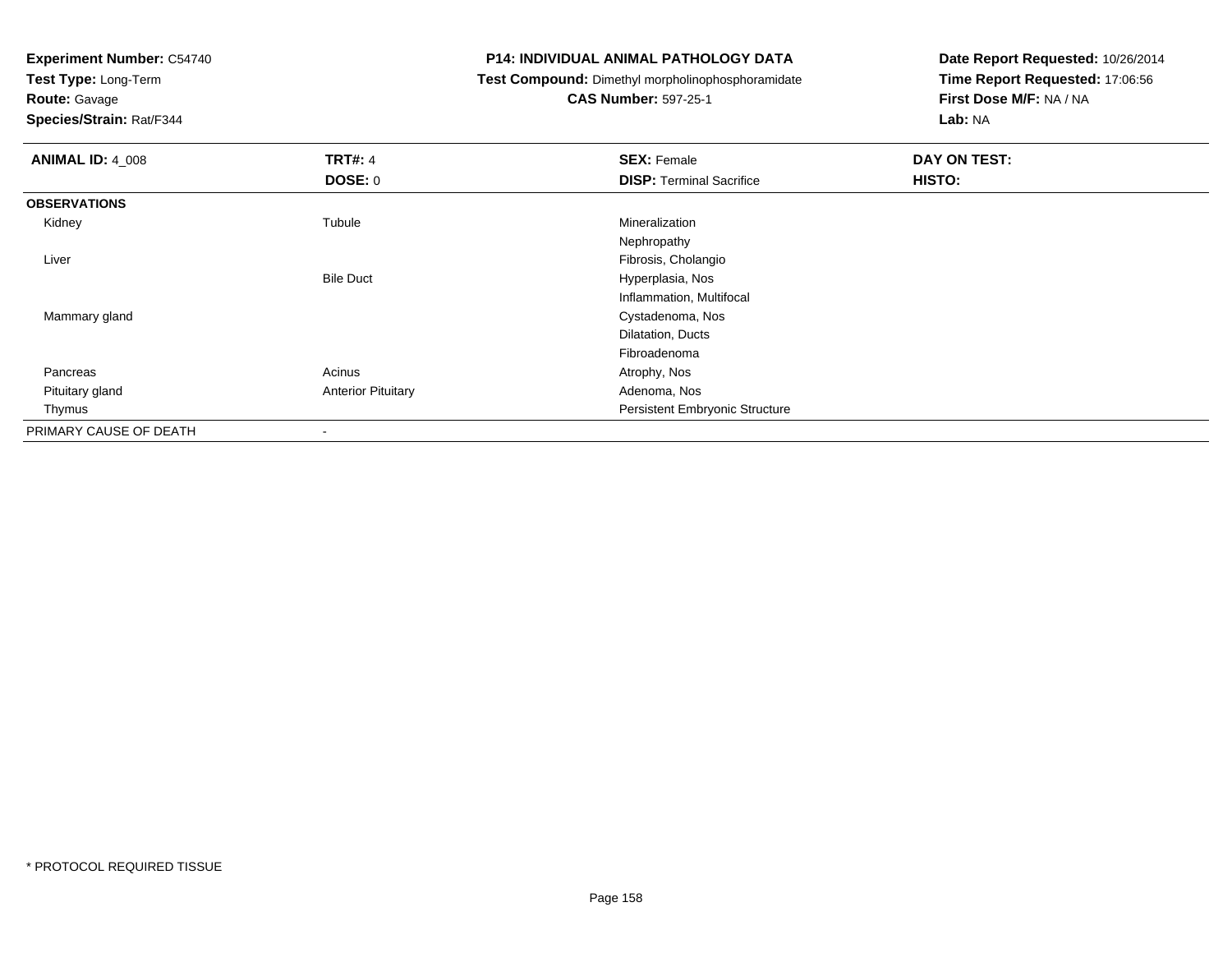| <b>Experiment Number: C54740</b><br><b>Test Type: Long-Term</b><br><b>Route: Gavage</b><br>Species/Strain: Rat/F344 |                           | <b>P14: INDIVIDUAL ANIMAL PATHOLOGY DATA</b><br>Date Report Requested: 10/26/2014<br>Time Report Requested: 17:06:56<br>Test Compound: Dimethyl morpholinophosphoramidate<br><b>CAS Number: 597-25-1</b><br>First Dose M/F: NA / NA<br>Lab: NA |                               |
|---------------------------------------------------------------------------------------------------------------------|---------------------------|------------------------------------------------------------------------------------------------------------------------------------------------------------------------------------------------------------------------------------------------|-------------------------------|
| <b>ANIMAL ID: 4 009</b>                                                                                             | <b>TRT#: 4</b><br>DOSE: 0 | <b>SEX: Female</b><br><b>DISP:</b> Terminal Sacrifice                                                                                                                                                                                          | DAY ON TEST:<br><b>HISTO:</b> |
| <b>OBSERVATIONS</b>                                                                                                 |                           |                                                                                                                                                                                                                                                |                               |
| Adrenal gland                                                                                                       |                           | Ganglioneuroma                                                                                                                                                                                                                                 |                               |
| Kidney                                                                                                              |                           | Nephropathy                                                                                                                                                                                                                                    |                               |
| Lung                                                                                                                |                           | Inflammation, Interstitial                                                                                                                                                                                                                     |                               |
| Thymus                                                                                                              |                           | <b>Persistent Embryonic Structure</b>                                                                                                                                                                                                          |                               |
| Thyroid                                                                                                             |                           | Cyst, Ultimobranchial                                                                                                                                                                                                                          |                               |
| Unspecified                                                                                                         | Multiple Organs Nos       | Leukemia, Mononuclear Cell                                                                                                                                                                                                                     |                               |
| Uterus                                                                                                              |                           | <b>Endometrial Stromal Polyp</b>                                                                                                                                                                                                               |                               |
| PRIMARY CAUSE OF DEATH                                                                                              |                           |                                                                                                                                                                                                                                                |                               |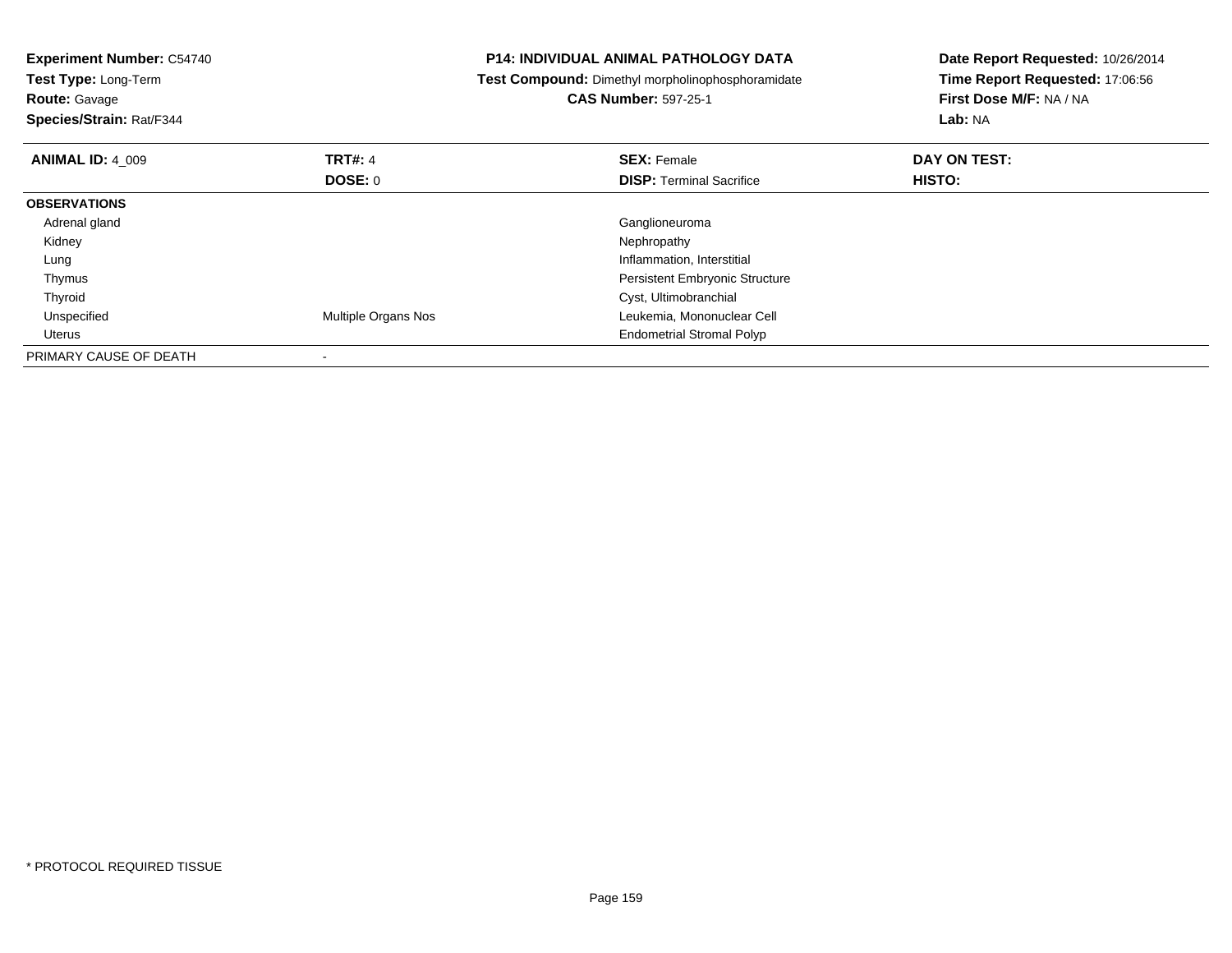| <b>Experiment Number: C54740</b> | <b>P14: INDIVIDUAL ANIMAL PATHOLOGY DATA</b> |                                                   | Date Report Requested: 10/26/2014 |  |
|----------------------------------|----------------------------------------------|---------------------------------------------------|-----------------------------------|--|
| Test Type: Long-Term             |                                              | Test Compound: Dimethyl morpholinophosphoramidate | Time Report Requested: 17:06:56   |  |
| <b>Route: Gavage</b>             |                                              | <b>CAS Number: 597-25-1</b>                       | First Dose M/F: NA / NA           |  |
| Species/Strain: Rat/F344         |                                              |                                                   | Lab: NA                           |  |
| <b>ANIMAL ID: 4_010</b>          | <b>TRT#: 4</b>                               | <b>SEX: Female</b>                                | DAY ON TEST:                      |  |
|                                  | DOSE: 0                                      | <b>DISP: Natural Death</b>                        | HISTO:                            |  |
| <b>OBSERVATIONS</b>              |                                              |                                                   |                                   |  |
| Heart                            | Myocardium Nos                               | <b>Fibrosis</b>                                   |                                   |  |
| Liver                            |                                              | Metamorphosis, Fatty                              |                                   |  |
| Lung                             |                                              | Inflammation, Necrotizing                         |                                   |  |
| Ovary                            |                                              | Necrosis, Nos                                     |                                   |  |
| Parathyroid gland                |                                              | Ectopia                                           |                                   |  |
| Unspecified                      | <b>Mediastinum Nos</b>                       | Hemorrhage                                        |                                   |  |
|                                  | Multiple Organs Nos                          | Leukemia, Mononuclear Cell                        |                                   |  |
|                                  | <b>Abdominal Cavity</b>                      | Necrosis, Fat                                     |                                   |  |
| PRIMARY CAUSE OF DEATH           |                                              |                                                   |                                   |  |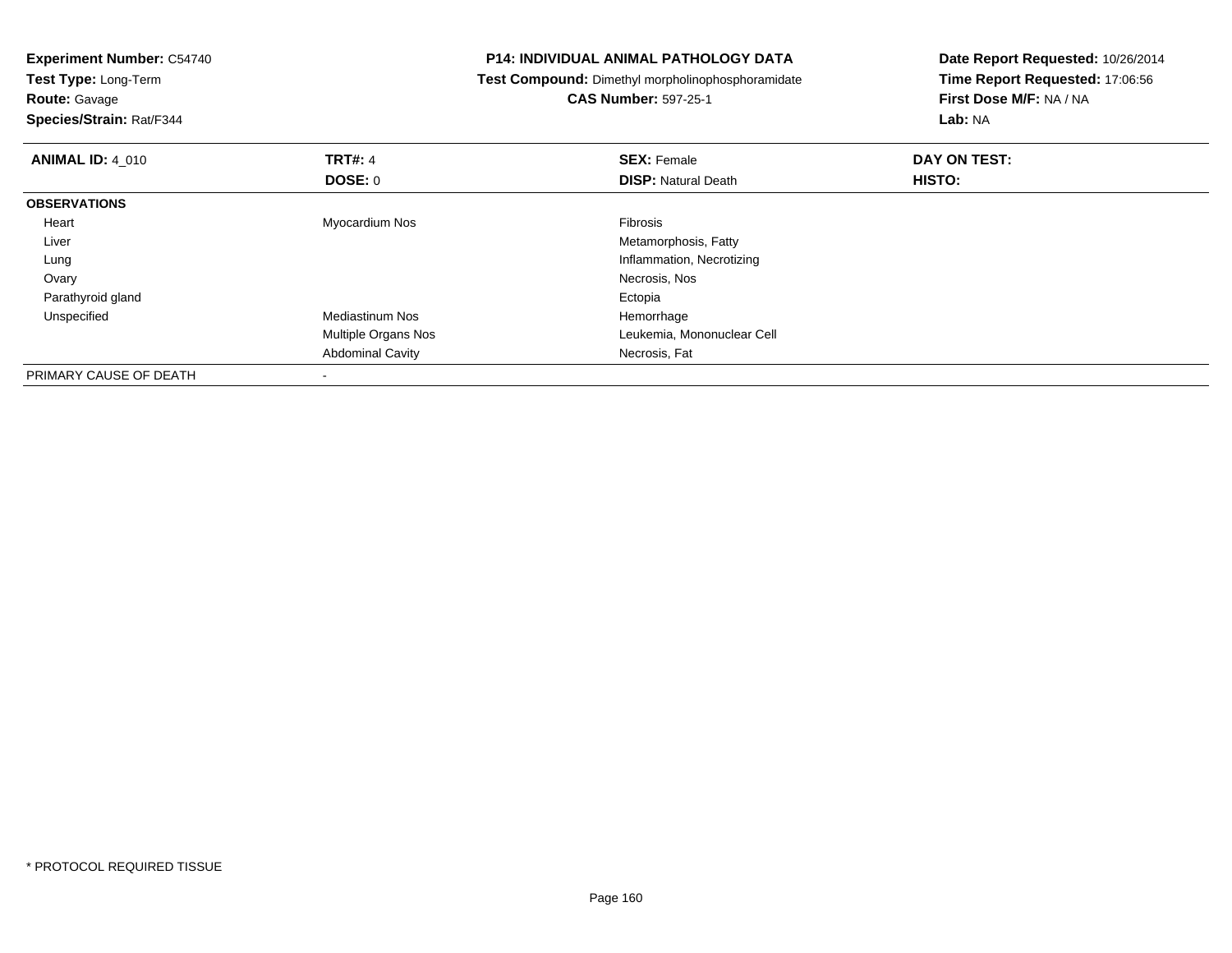| <b>Experiment Number: C54740</b><br>Test Type: Long-Term<br><b>Route: Gavage</b><br>Species/Strain: Rat/F344 |                           | <b>P14: INDIVIDUAL ANIMAL PATHOLOGY DATA</b><br>Test Compound: Dimethyl morpholinophosphoramidate<br><b>CAS Number: 597-25-1</b> | Date Report Requested: 10/26/2014<br>Time Report Requested: 17:06:56<br>First Dose M/F: NA / NA<br>Lab: NA |
|--------------------------------------------------------------------------------------------------------------|---------------------------|----------------------------------------------------------------------------------------------------------------------------------|------------------------------------------------------------------------------------------------------------|
| <b>ANIMAL ID: 4 011</b>                                                                                      | <b>TRT#: 4</b>            | <b>SEX: Female</b>                                                                                                               | DAY ON TEST:                                                                                               |
|                                                                                                              | DOSE: 0                   | <b>DISP:</b> Terminal Sacrifice                                                                                                  | HISTO:                                                                                                     |
| <b>OBSERVATIONS</b>                                                                                          |                           |                                                                                                                                  |                                                                                                            |
| Eye                                                                                                          |                           | Cataract                                                                                                                         |                                                                                                            |
|                                                                                                              | Retina                    | Degeneration, Nos                                                                                                                |                                                                                                            |
| Heart                                                                                                        | Myocardium Nos            | Fibrosis                                                                                                                         |                                                                                                            |
| Kidney                                                                                                       | Tubule                    | Mineralization                                                                                                                   |                                                                                                            |
| Lung                                                                                                         | Alveoli                   | Histiocytosis                                                                                                                    |                                                                                                            |
| Lymph node                                                                                                   | Mediastinal Lymph Node    | <b>Hemosiderosis</b>                                                                                                             |                                                                                                            |
| Pancreas                                                                                                     | Acinus                    | Atrophy, Nos                                                                                                                     |                                                                                                            |
| Pituitary gland                                                                                              | <b>Anterior Pituitary</b> | Angiectasis                                                                                                                      |                                                                                                            |
| PRIMARY CAUSE OF DEATH                                                                                       |                           |                                                                                                                                  |                                                                                                            |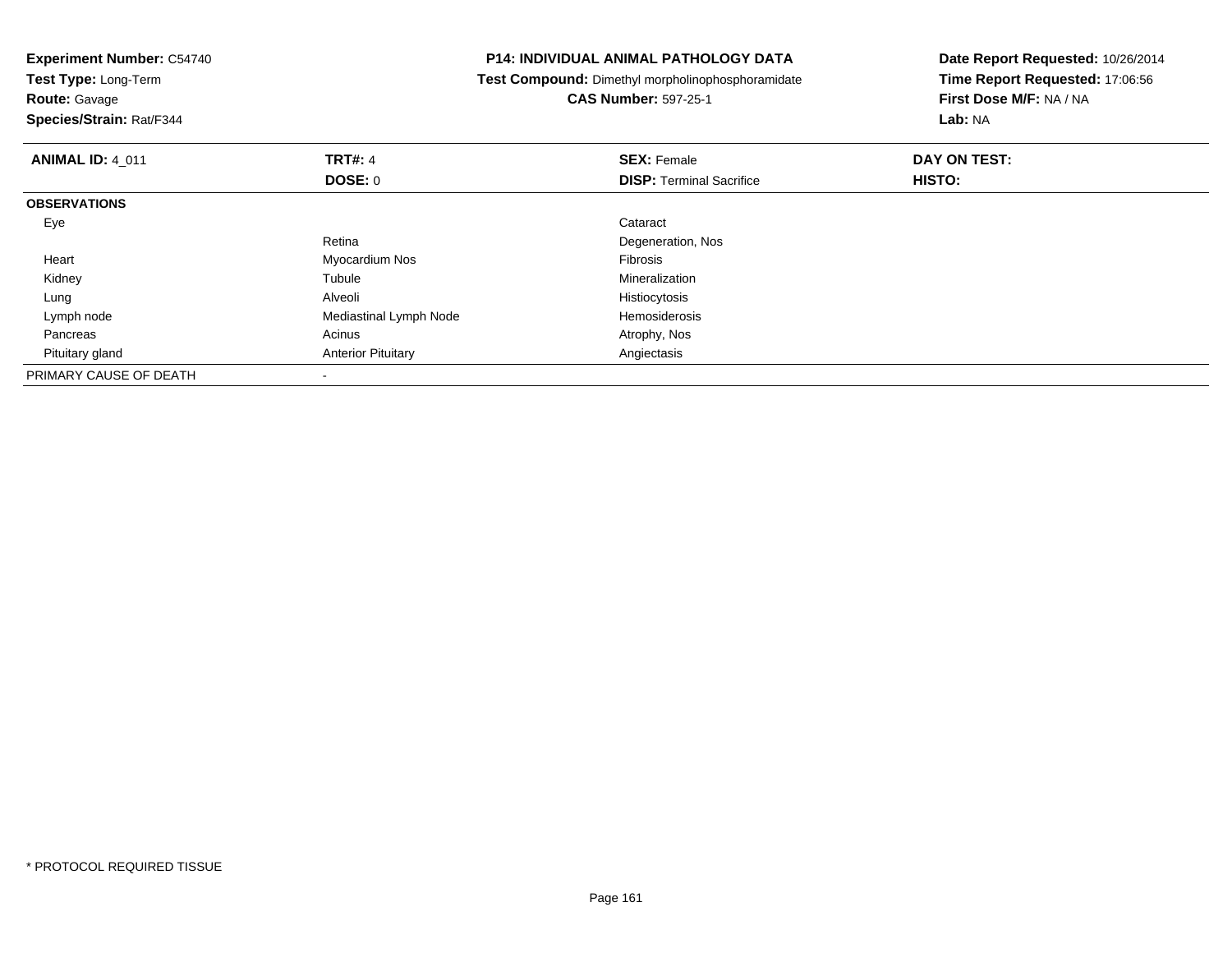| <b>Experiment Number: C54740</b><br>Test Type: Long-Term<br><b>Route: Gavage</b><br>Species/Strain: Rat/F344 |                           | <b>P14: INDIVIDUAL ANIMAL PATHOLOGY DATA</b><br>Test Compound: Dimethyl morpholinophosphoramidate<br><b>CAS Number: 597-25-1</b> | Date Report Requested: 10/26/2014<br>Time Report Requested: 17:06:56<br>First Dose M/F: NA / NA<br>Lab: NA |
|--------------------------------------------------------------------------------------------------------------|---------------------------|----------------------------------------------------------------------------------------------------------------------------------|------------------------------------------------------------------------------------------------------------|
| <b>ANIMAL ID: 4 012</b>                                                                                      | <b>TRT#: 4</b>            | <b>SEX: Female</b>                                                                                                               | DAY ON TEST:                                                                                               |
|                                                                                                              | DOSE: 0                   | <b>DISP:</b> Terminal Sacrifice                                                                                                  | <b>HISTO:</b>                                                                                              |
| <b>OBSERVATIONS</b>                                                                                          |                           |                                                                                                                                  |                                                                                                            |
| Eye                                                                                                          |                           | Cataract                                                                                                                         |                                                                                                            |
|                                                                                                              | Retina                    | Degeneration, Nos                                                                                                                |                                                                                                            |
| Heart                                                                                                        | Myocardium Nos            | Degeneration, Nos                                                                                                                |                                                                                                            |
| Kidney                                                                                                       |                           | Nephropathy                                                                                                                      |                                                                                                            |
| Lung                                                                                                         |                           | Inflammation, Interstitial                                                                                                       |                                                                                                            |
| Pituitary gland                                                                                              | <b>Anterior Pituitary</b> | <b>Focal Cellular Change</b>                                                                                                     |                                                                                                            |
| PRIMARY CAUSE OF DEATH                                                                                       |                           |                                                                                                                                  |                                                                                                            |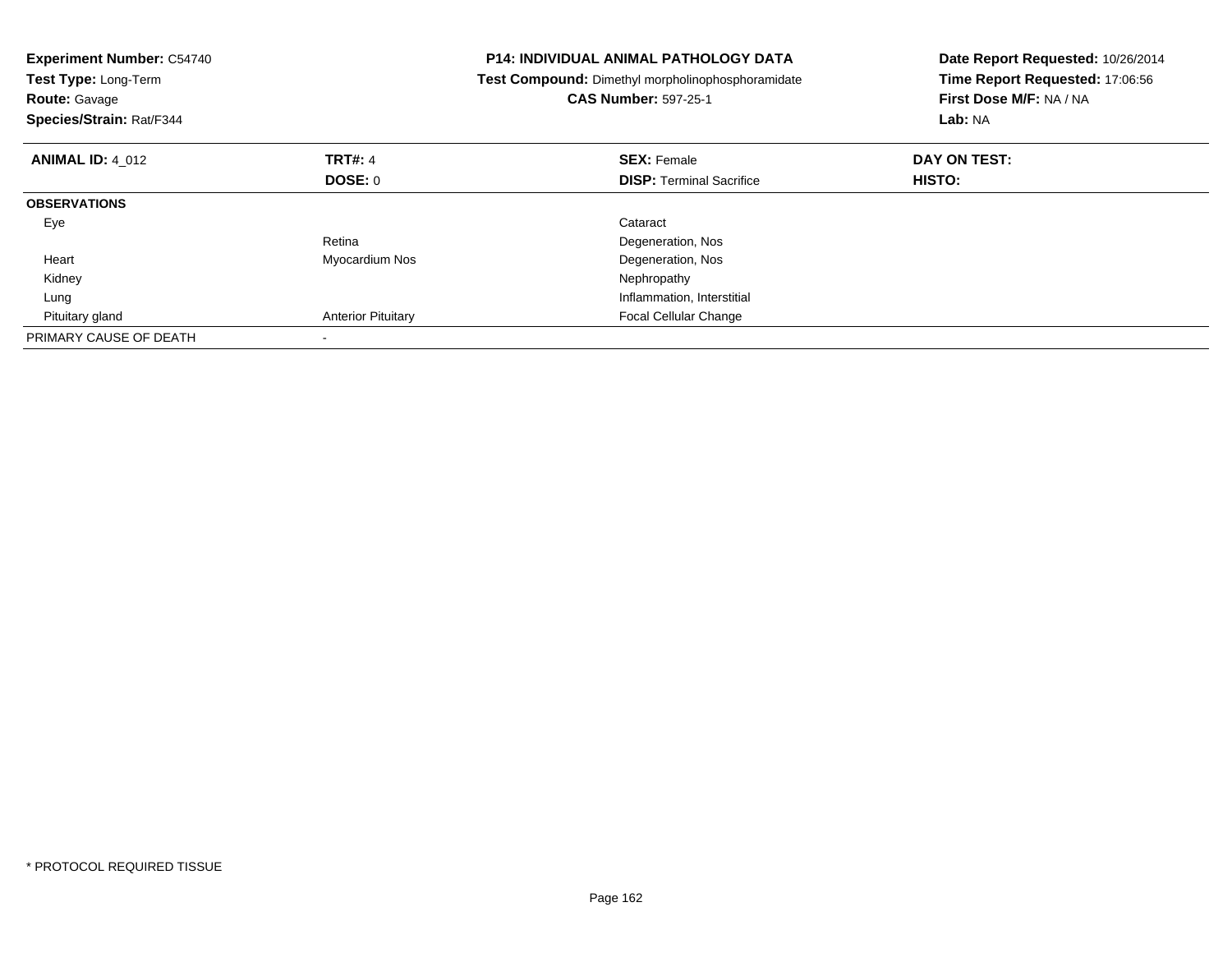**Experiment Number:** C54740**Test Type:** Long-Term**Route:** Gavage **Species/Strain:** Rat/F344**P14: INDIVIDUAL ANIMAL PATHOLOGY DATA Test Compound:** Dimethyl morpholinophosphoramidate**CAS Number:** 597-25-1**Date Report Requested:** 10/26/2014**Time Report Requested:** 17:06:56**First Dose M/F:** NA / NA**Lab:** NA**ANIMAL ID:** 4\_013**TRT#:** 4 **SEX:** Female **DAY ON TEST: DOSE:** 0**DISP:** Terminal Sacrifice **HISTO: OBSERVATIONS** Eyee de la constitución de la constitución de la constitución de la constitución de la constitución de la constitución<br>En el constitución de la constitución de la constitución de la constitución de la constitución de la const RetinaDegeneration, Nos<br>Hemorrhage Kidneyy the control of the control of the control of the control of the control of the control of the control of the control of the control of the control of the control of the control of the control of the control of the contro Inflammation, Multifocal Liver LungInflammation, Interstitial<br>Histiocytosis Lymph nodeCervical Lymph Node Nos Mammary glandHyperplasia, Nodular<br>Anterior Pituitary **Anterior Pituitary**  Pituitary glandFocal Cellular Change Thymus Persistent Embryonic StructurePRIMARY CAUSE OF DEATH-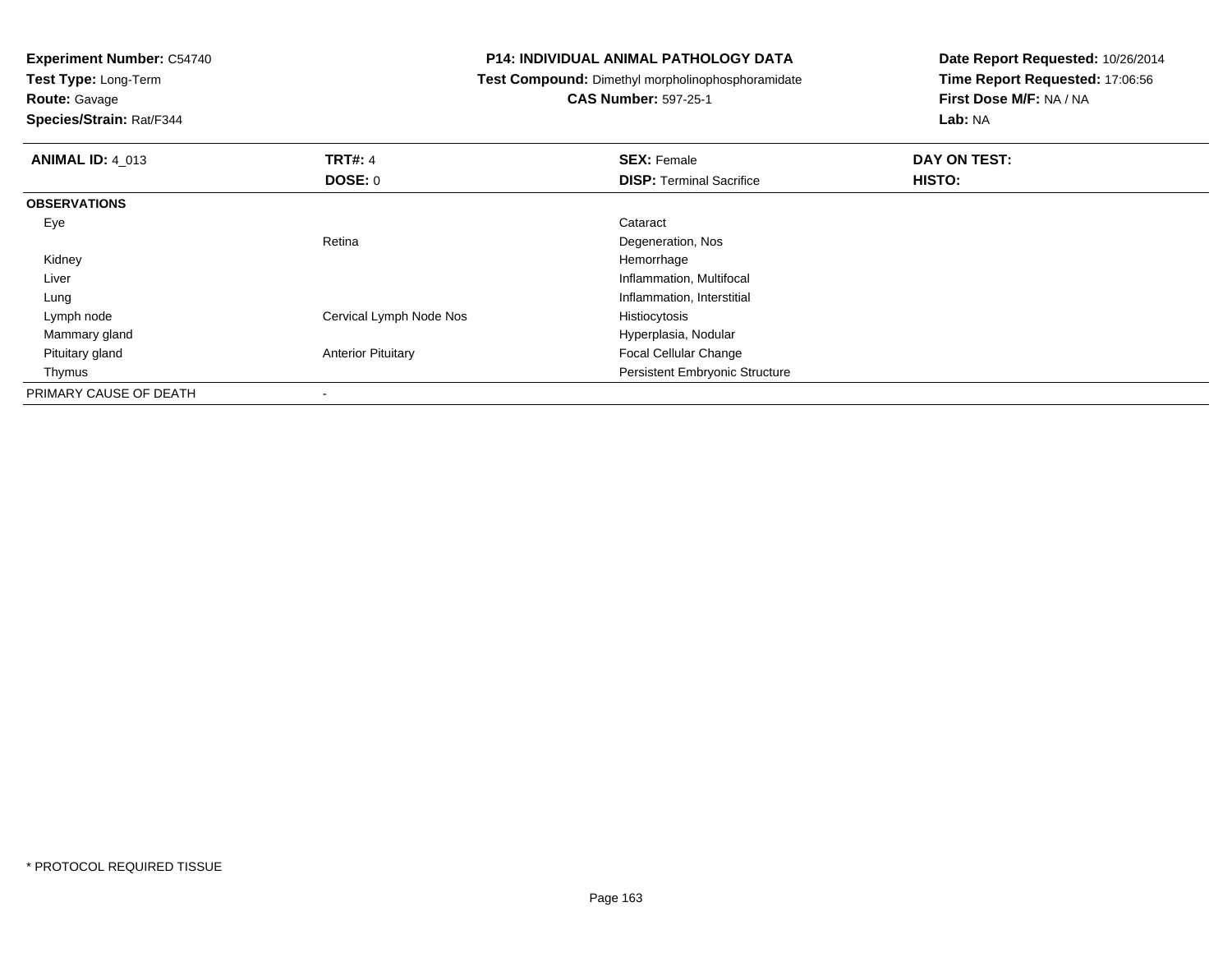| <b>Experiment Number: C54740</b><br><b>Test Type: Long-Term</b><br><b>Route: Gavage</b><br><b>Species/Strain: Rat/F344</b> | <b>P14: INDIVIDUAL ANIMAL PATHOLOGY DATA</b><br>Test Compound: Dimethyl morpholinophosphoramidate<br><b>CAS Number: 597-25-1</b> |                                 | Date Report Requested: 10/26/2014<br>Time Report Requested: 17:06:56<br>First Dose M/F: NA / NA<br><b>Lab: NA</b> |
|----------------------------------------------------------------------------------------------------------------------------|----------------------------------------------------------------------------------------------------------------------------------|---------------------------------|-------------------------------------------------------------------------------------------------------------------|
| <b>ANIMAL ID: 4 014</b>                                                                                                    | <b>TRT#: 4</b>                                                                                                                   | <b>SEX: Female</b>              | DAY ON TEST:                                                                                                      |
|                                                                                                                            | DOSE: 0                                                                                                                          | <b>DISP: Terminal Sacrifice</b> | <b>HISTO:</b>                                                                                                     |
| <b>OBSERVATIONS</b>                                                                                                        |                                                                                                                                  |                                 |                                                                                                                   |
| Blood vessel                                                                                                               | <b>Pulmonary Artery Nos</b>                                                                                                      | Mineralization                  |                                                                                                                   |
| PRIMARY CAUSE OF DEATH                                                                                                     |                                                                                                                                  |                                 |                                                                                                                   |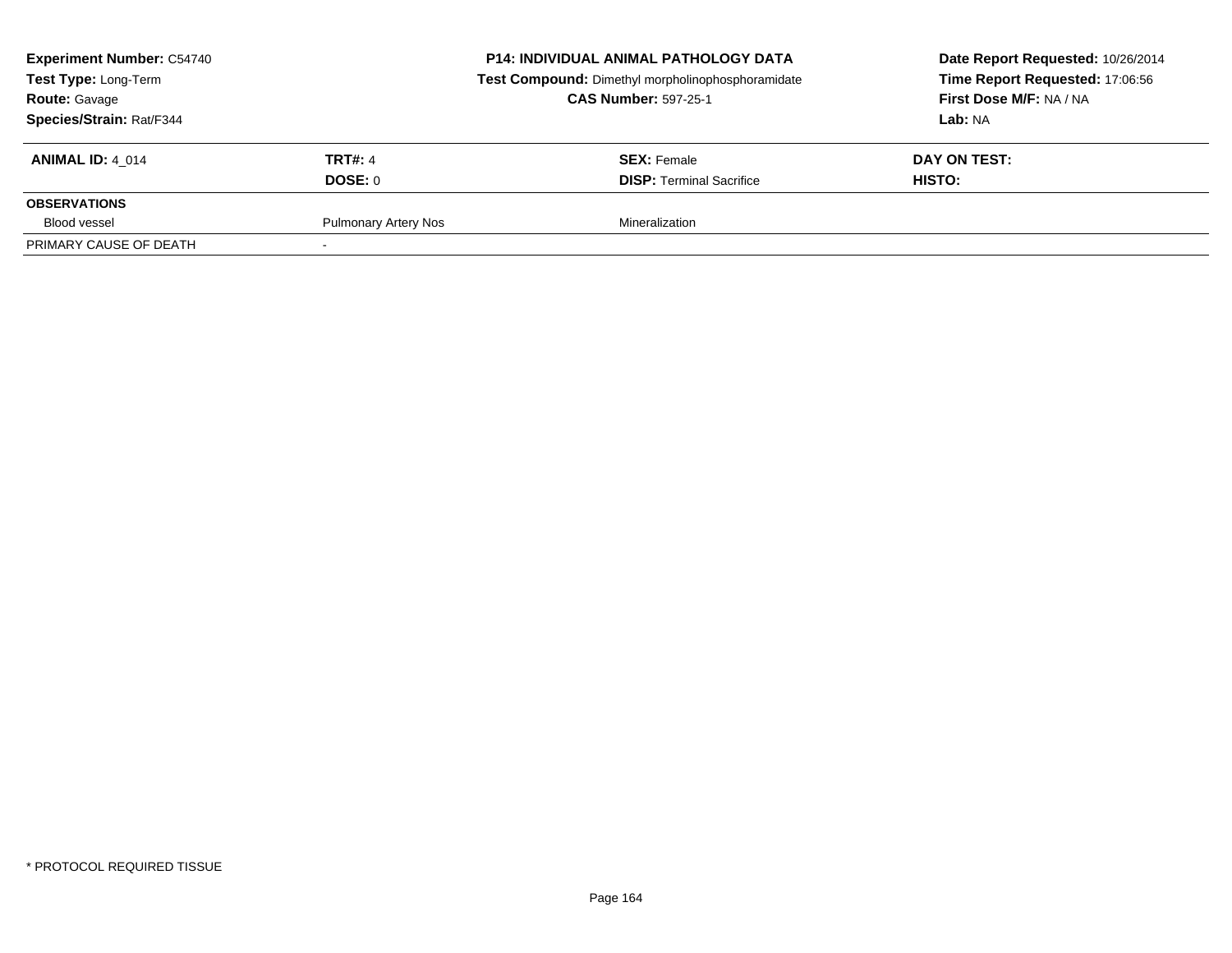| <b>Experiment Number: C54740</b><br>Test Type: Long-Term<br><b>Route: Gavage</b><br>Species/Strain: Rat/F344 |                             | <b>P14: INDIVIDUAL ANIMAL PATHOLOGY DATA</b><br>Test Compound: Dimethyl morpholinophosphoramidate<br><b>CAS Number: 597-25-1</b> | Date Report Requested: 10/26/2014<br>Time Report Requested: 17:06:56<br>First Dose M/F: NA / NA<br>Lab: NA |
|--------------------------------------------------------------------------------------------------------------|-----------------------------|----------------------------------------------------------------------------------------------------------------------------------|------------------------------------------------------------------------------------------------------------|
| <b>ANIMAL ID: 4 015</b>                                                                                      | <b>TRT#: 4</b>              | <b>SEX: Female</b>                                                                                                               | DAY ON TEST:                                                                                               |
|                                                                                                              | <b>DOSE: 0</b>              | <b>DISP:</b> Terminal Sacrifice                                                                                                  | HISTO:                                                                                                     |
| <b>OBSERVATIONS</b>                                                                                          |                             |                                                                                                                                  |                                                                                                            |
| Blood vessel                                                                                                 | <b>Pulmonary Artery Nos</b> | Mineralization                                                                                                                   |                                                                                                            |
| Eye                                                                                                          |                             | Cataract                                                                                                                         |                                                                                                            |
|                                                                                                              | Retina                      | Degeneration, Nos                                                                                                                |                                                                                                            |
| Kidney                                                                                                       | Tubule                      | Mineralization                                                                                                                   |                                                                                                            |
| Mammary gland                                                                                                |                             | Fibroadenoma                                                                                                                     |                                                                                                            |
| Pituitary gland                                                                                              | <b>Anterior Pituitary</b>   | Cyst, Nos                                                                                                                        |                                                                                                            |
| Thymus                                                                                                       |                             | <b>Persistent Embryonic Structure</b>                                                                                            |                                                                                                            |
| PRIMARY CAUSE OF DEATH                                                                                       |                             |                                                                                                                                  |                                                                                                            |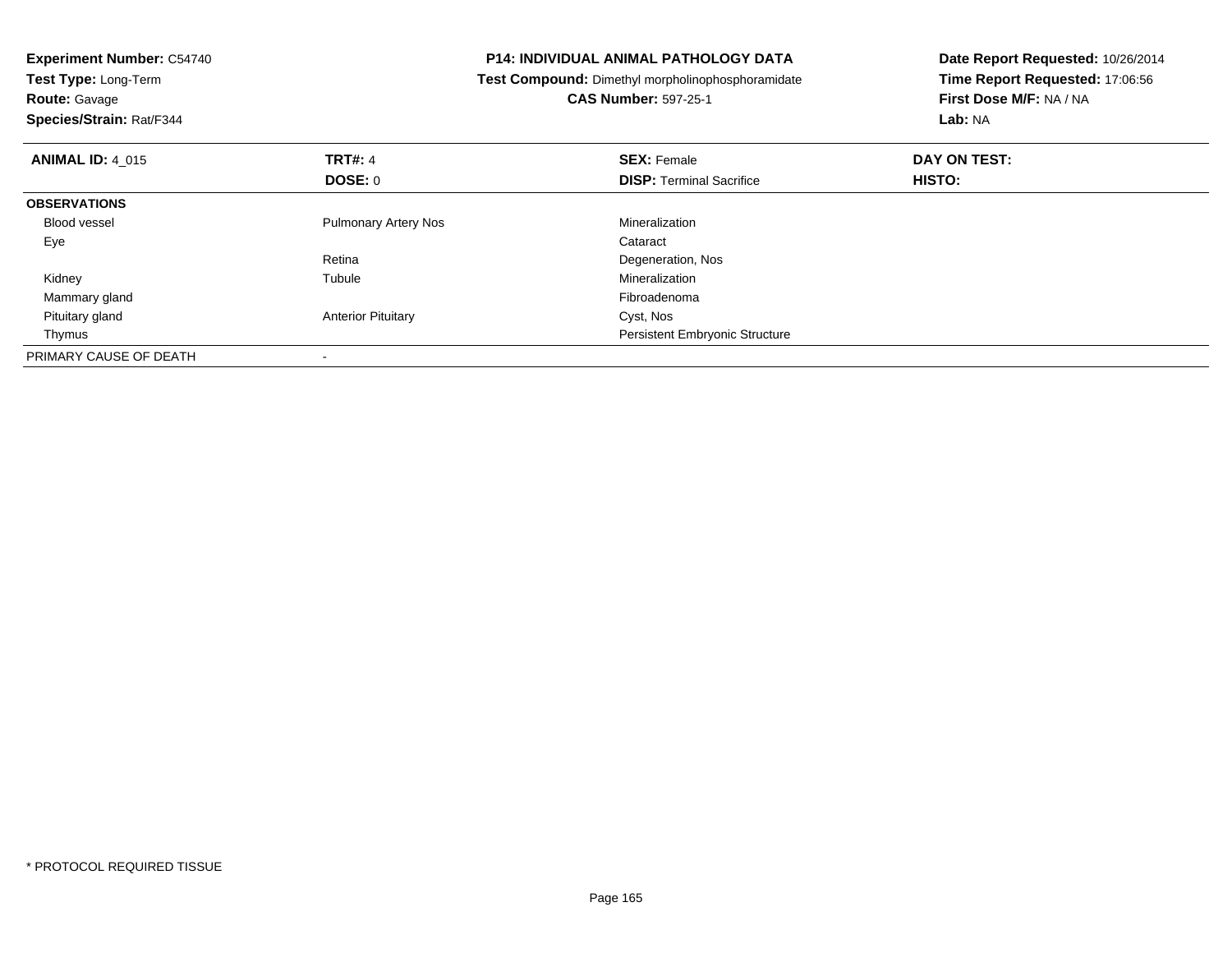**Experiment Number:** C54740**Test Type:** Long-Term**Route:** Gavage **Species/Strain:** Rat/F344**P14: INDIVIDUAL ANIMAL PATHOLOGY DATA Test Compound:** Dimethyl morpholinophosphoramidate**CAS Number:** 597-25-1**Date Report Requested:** 10/26/2014**Time Report Requested:** 17:06:56**First Dose M/F:** NA / NA**Lab:** NA**ANIMAL ID:** 4\_016**6 DAY ON TEST:** 4 **SEX:** Female **SEX: Female DAY ON TEST: DOSE:** 0**DISP:** Terminal Sacrifice **HISTO: OBSERVATIONS** Heart Myocardium Nos Degeneration, Nos Myocardium Nos Fibrosis Kidneyy the control of the control of the control of the control of the control of the control of the control of the control of the control of the control of the control of the control of the control of the control of the contro Nephropathy**Inflammation, Multifocal**  Liver Lymph nodeRenal Lymph Node Histiocytosis<br>Acinus Acinus Atrophy, Nos Pancreass and the contract of the contract of the contract of the contract of the contract  $\mathsf{A}$  at  $\mathsf{A}$  and  $\mathsf{A}$  and  $\mathsf{A}$  and  $\mathsf{A}$  and  $\mathsf{A}$  are contract of  $\mathsf{A}$  and  $\mathsf{A}$  and  $\mathsf{A}$  are contract of Pituitary glandAnterior Pituitary **Cyst, Nos**  Thymus Persistent Embryonic StructurePRIMARY CAUSE OF DEATH-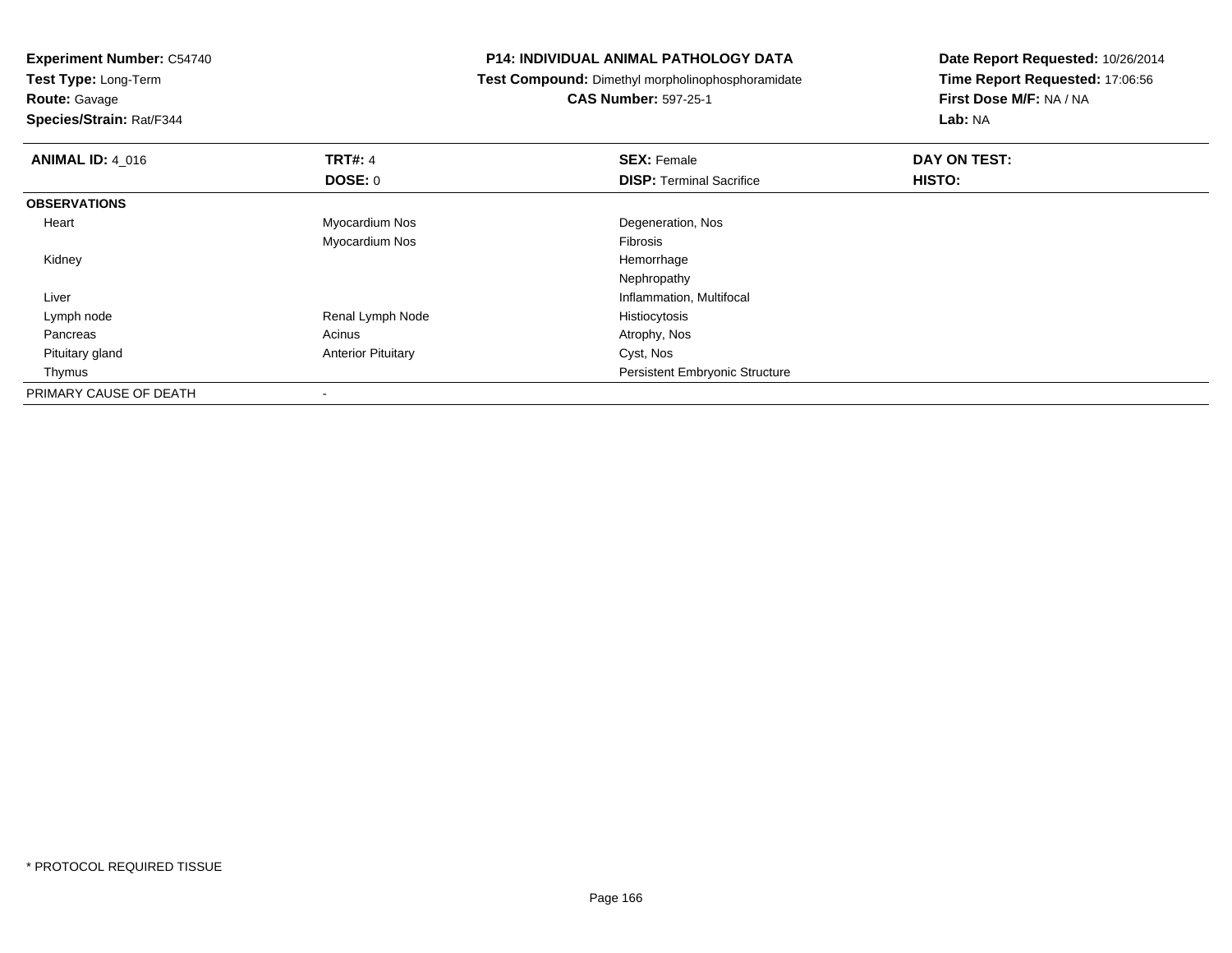**Test Type:** Long-Term

**Route:** Gavage

**Species/Strain:** Rat/F344

# **P14: INDIVIDUAL ANIMAL PATHOLOGY DATA**

**Test Compound:** Dimethyl morpholinophosphoramidate

**CAS Number:** 597-25-1

| <b>ANIMAL ID: 4 017</b> | <b>TRT#: 4</b>              | <b>SEX: Female</b>              | DAY ON TEST: |  |
|-------------------------|-----------------------------|---------------------------------|--------------|--|
|                         | DOSE: 0                     | <b>DISP: Terminal Sacrifice</b> | HISTO:       |  |
| <b>OBSERVATIONS</b>     |                             |                                 |              |  |
| Blood vessel            | <b>Pulmonary Artery Nos</b> | Mineralization                  |              |  |
| Heart                   | Myocardium Nos              | Fibrosis                        |              |  |
| Kidney                  |                             | Nephropathy                     |              |  |
| Lung                    |                             | Inflammation, Interstitial      |              |  |
| Lymph node              | Mediastinal Lymph Node      | Hemorrhage                      |              |  |
| Pancreas                |                             | <b>Focal Cellular Change</b>    |              |  |
| Pituitary gland         | <b>Anterior Pituitary</b>   | Cyst, Nos                       |              |  |
| Skin                    |                             | Adnexal Adenoma                 |              |  |
| PRIMARY CAUSE OF DEATH  | $\overline{\phantom{a}}$    |                                 |              |  |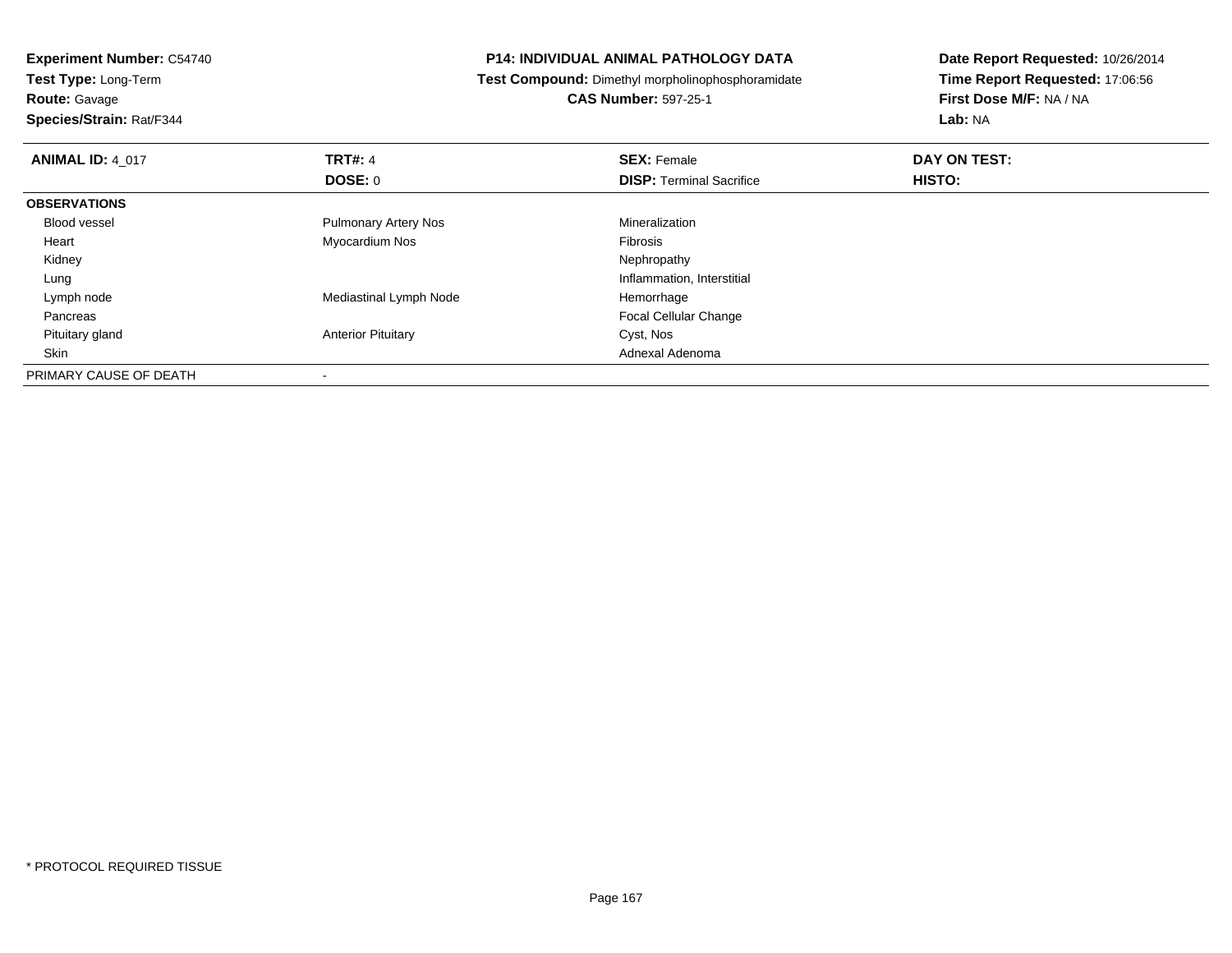| <b>Experiment Number: C54740</b><br>Test Type: Long-Term<br><b>Route: Gavage</b><br>Species/Strain: Rat/F344 |                           | <b>P14: INDIVIDUAL ANIMAL PATHOLOGY DATA</b><br>Date Report Requested: 10/26/2014<br>Time Report Requested: 17:06:56<br><b>Test Compound:</b> Dimethyl morpholinophosphoramidate<br>First Dose M/F: NA / NA<br><b>CAS Number: 597-25-1</b><br>Lab: NA |                        |
|--------------------------------------------------------------------------------------------------------------|---------------------------|-------------------------------------------------------------------------------------------------------------------------------------------------------------------------------------------------------------------------------------------------------|------------------------|
| <b>ANIMAL ID: 4 018</b>                                                                                      | <b>TRT#: 4</b><br>DOSE: 0 | <b>SEX: Female</b><br><b>DISP:</b> Terminal Sacrifice                                                                                                                                                                                                 | DAY ON TEST:<br>HISTO: |
| <b>OBSERVATIONS</b>                                                                                          |                           |                                                                                                                                                                                                                                                       |                        |
| Liver                                                                                                        |                           | Ectopia                                                                                                                                                                                                                                               |                        |
| Pituitary gland                                                                                              | <b>Anterior Pituitary</b> | Angiectasis                                                                                                                                                                                                                                           |                        |
| Thyroid                                                                                                      |                           | Hyperplasia, C Cell                                                                                                                                                                                                                                   |                        |
| Unspecified                                                                                                  | Abdomen                   | Fibroma                                                                                                                                                                                                                                               |                        |
| PRIMARY CAUSE OF DEATH                                                                                       |                           |                                                                                                                                                                                                                                                       |                        |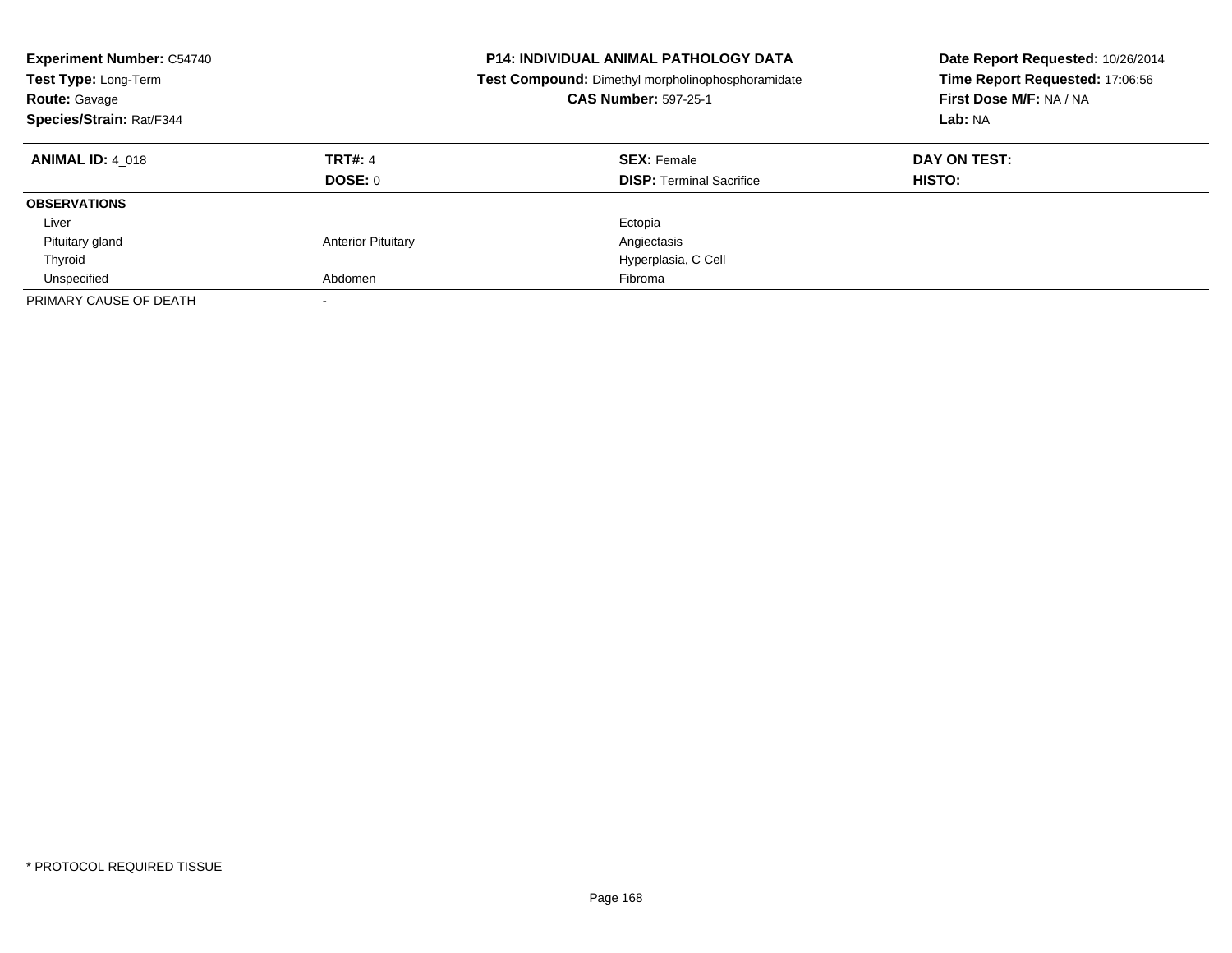| <b>Experiment Number: C54740</b><br>Test Type: Long-Term<br><b>Route: Gavage</b><br>Species/Strain: Rat/F344 |                             | <b>P14: INDIVIDUAL ANIMAL PATHOLOGY DATA</b><br>Date Report Requested: 10/26/2014<br>Time Report Requested: 17:06:56<br><b>Test Compound:</b> Dimethyl morpholinophosphoramidate<br>First Dose M/F: NA / NA<br><b>CAS Number: 597-25-1</b><br>Lab: NA |              |
|--------------------------------------------------------------------------------------------------------------|-----------------------------|-------------------------------------------------------------------------------------------------------------------------------------------------------------------------------------------------------------------------------------------------------|--------------|
| <b>ANIMAL ID: 4 019</b>                                                                                      | <b>TRT#: 4</b>              | <b>SEX: Female</b>                                                                                                                                                                                                                                    | DAY ON TEST: |
|                                                                                                              | <b>DOSE: 0</b>              | <b>DISP:</b> Terminal Sacrifice                                                                                                                                                                                                                       | HISTO:       |
| <b>OBSERVATIONS</b>                                                                                          |                             |                                                                                                                                                                                                                                                       |              |
| <b>Blood vessel</b>                                                                                          | <b>Pulmonary Artery Nos</b> | Mineralization                                                                                                                                                                                                                                        |              |
| Kidney                                                                                                       |                             | Hemorrhage                                                                                                                                                                                                                                            |              |
|                                                                                                              | Tubule                      | Mineralization                                                                                                                                                                                                                                        |              |
| Pancreas                                                                                                     | Acinus                      | Atrophy, Nos                                                                                                                                                                                                                                          |              |
| Pituitary gland                                                                                              | <b>Anterior Pituitary</b>   | <b>Focal Cellular Change</b>                                                                                                                                                                                                                          |              |
| Uterus                                                                                                       |                             | <b>Endometrial Stromal Sarcoma</b>                                                                                                                                                                                                                    |              |
| PRIMARY CAUSE OF DEATH                                                                                       |                             |                                                                                                                                                                                                                                                       |              |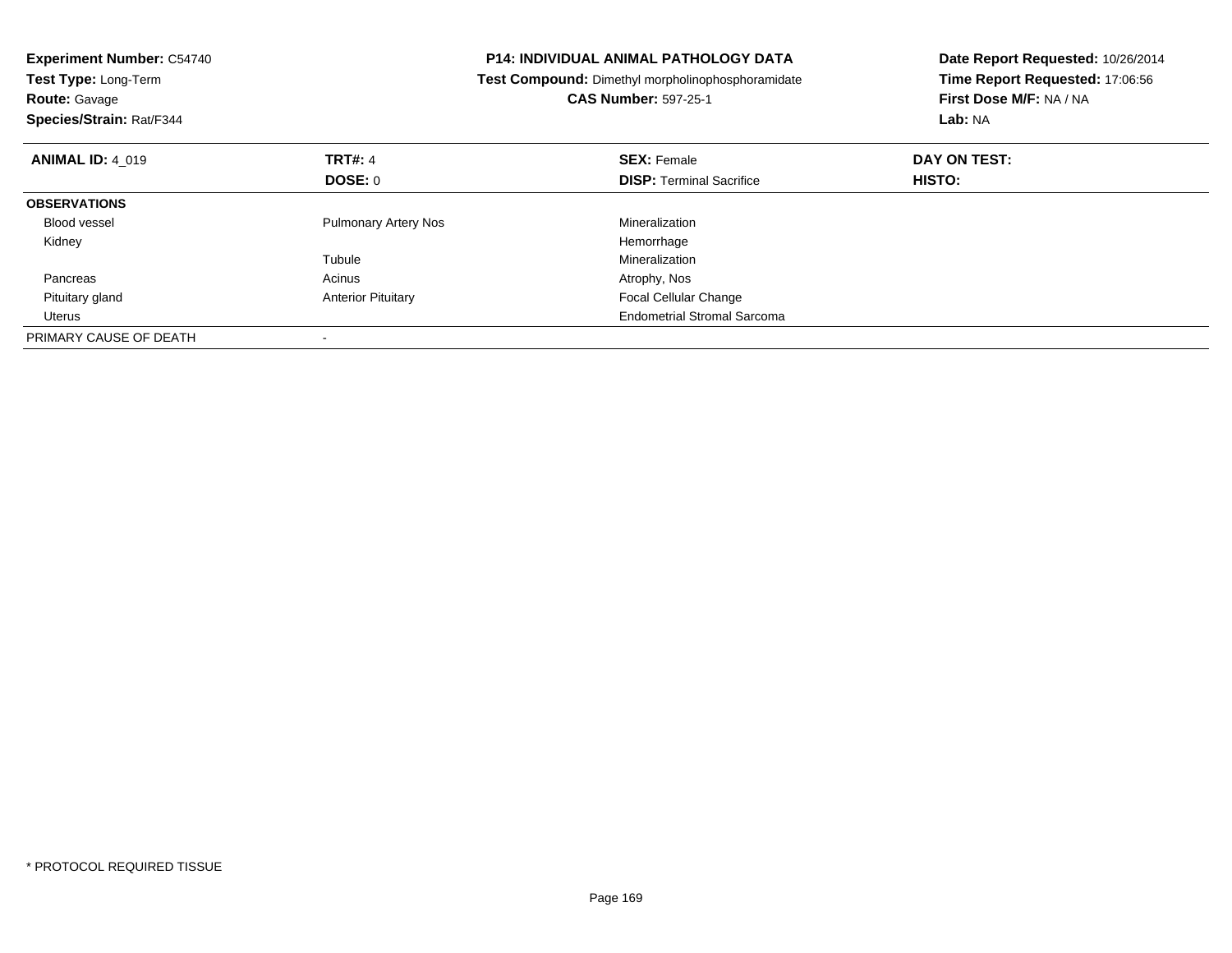| <b>Experiment Number: C54740</b><br>Test Type: Long-Term<br><b>Route: Gavage</b><br>Species/Strain: Rat/F344 |                           | <b>P14: INDIVIDUAL ANIMAL PATHOLOGY DATA</b><br>Date Report Requested: 10/26/2014<br>Time Report Requested: 17:06:56<br>Test Compound: Dimethyl morpholinophosphoramidate<br>First Dose M/F: NA / NA<br><b>CAS Number: 597-25-1</b><br>Lab: NA |              |
|--------------------------------------------------------------------------------------------------------------|---------------------------|------------------------------------------------------------------------------------------------------------------------------------------------------------------------------------------------------------------------------------------------|--------------|
| <b>ANIMAL ID: 4 020</b>                                                                                      | <b>TRT#: 4</b>            | <b>SEX: Female</b>                                                                                                                                                                                                                             | DAY ON TEST: |
|                                                                                                              | DOSE: 0                   | <b>DISP:</b> Terminal Sacrifice                                                                                                                                                                                                                | HISTO:       |
| <b>OBSERVATIONS</b>                                                                                          |                           |                                                                                                                                                                                                                                                |              |
| Heart                                                                                                        | Myocardium Nos            | <b>Fibrosis</b>                                                                                                                                                                                                                                |              |
| Lung                                                                                                         | Alveoli                   | Histiocytosis                                                                                                                                                                                                                                  |              |
| Pituitary gland                                                                                              | <b>Anterior Pituitary</b> | Angiectasis                                                                                                                                                                                                                                    |              |
|                                                                                                              | <b>Anterior Pituitary</b> | <b>Focal Cellular Change</b>                                                                                                                                                                                                                   |              |
| Urinary bladder                                                                                              |                           | Transitional-Cell Papilloma                                                                                                                                                                                                                    |              |
| PRIMARY CAUSE OF DEATH                                                                                       |                           |                                                                                                                                                                                                                                                |              |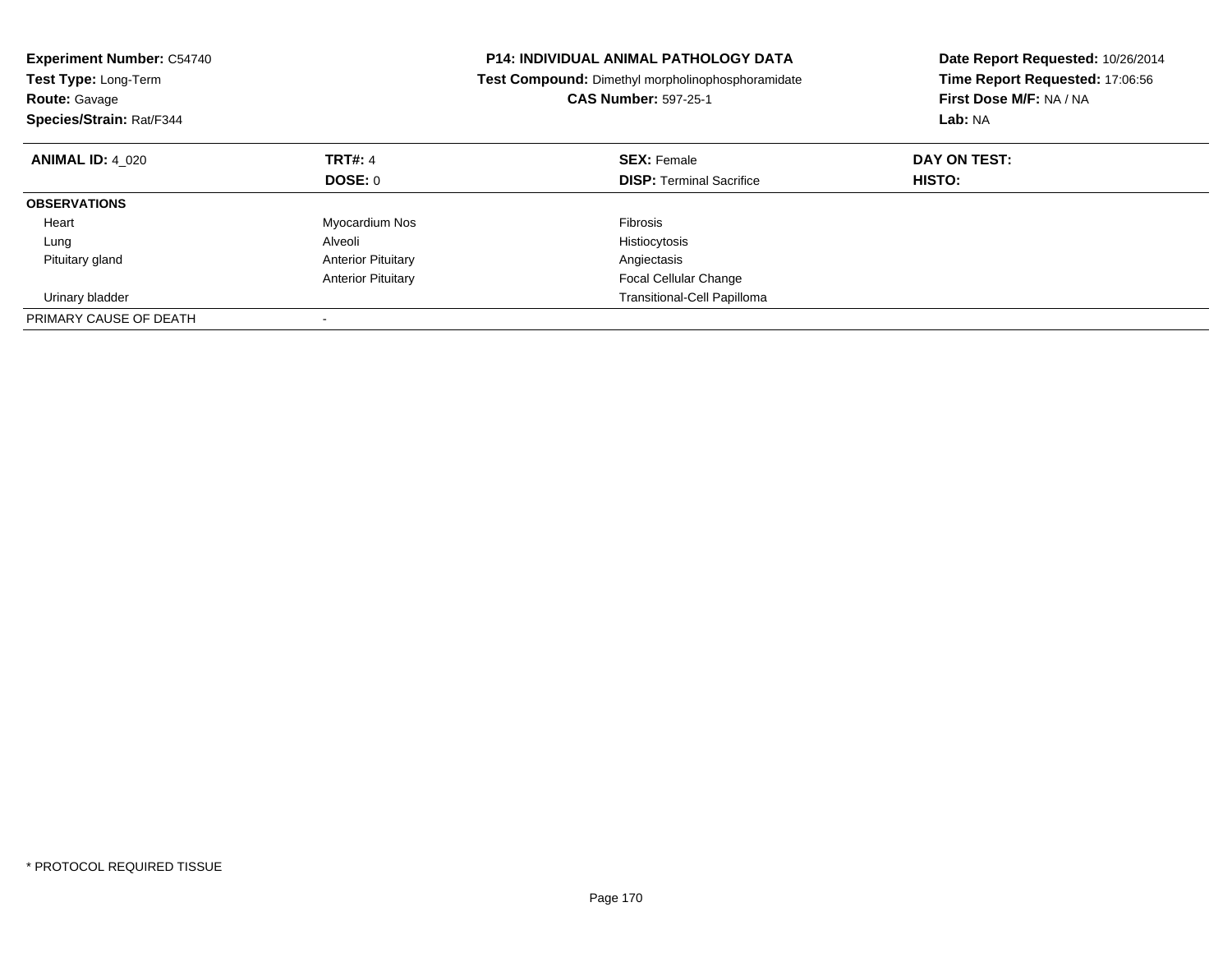**Test Type:** Long-Term

**Route:** Gavage

**Species/Strain:** Rat/F344

# **P14: INDIVIDUAL ANIMAL PATHOLOGY DATA**

**Test Compound:** Dimethyl morpholinophosphoramidate

**CAS Number:** 597-25-1

| <b>ANIMAL ID: 4_021</b> | <b>TRT#: 4</b>            | <b>SEX: Female</b>              | DAY ON TEST: |
|-------------------------|---------------------------|---------------------------------|--------------|
|                         | <b>DOSE: 0</b>            | <b>DISP: Terminal Sacrifice</b> | HISTO:       |
| <b>OBSERVATIONS</b>     |                           |                                 |              |
| Adrenal gland           |                           | Angiectasis                     |              |
| Heart                   | Myocardium Nos            | Fibrosis                        |              |
| Kidney                  |                           | Hemorrhage                      |              |
|                         | Tubule                    | Mineralization                  |              |
|                         |                           | Nephropathy                     |              |
| Liver                   | <b>Bile Duct</b>          | Hyperplasia, Nos                |              |
|                         |                           | Inflammation, Multifocal        |              |
| Lung                    | Alveoli                   | Histiocytosis                   |              |
| Lymph node              | Pancreatic Lymph Node     | Hemorrhage                      |              |
| Mammary gland           |                           | Fibroadenoma                    |              |
| Pituitary gland         | <b>Anterior Pituitary</b> | Angiectasis                     |              |
| Thyroid                 |                           | Hyperplasia, C Cell             |              |
| PRIMARY CAUSE OF DEATH  |                           |                                 |              |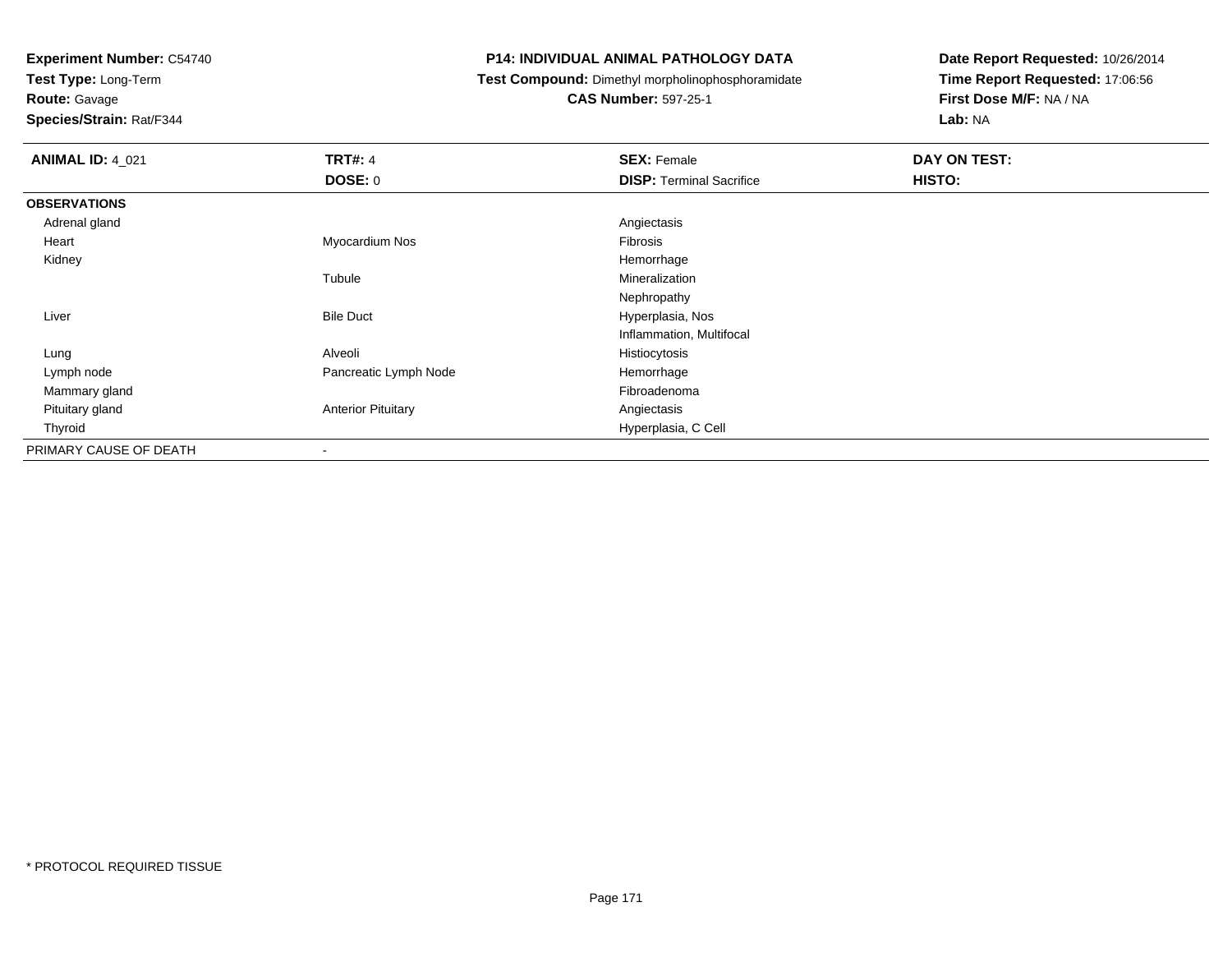**Experiment Number:** C54740**Test Type:** Long-Term**Route:** Gavage **Species/Strain:** Rat/F344**P14: INDIVIDUAL ANIMAL PATHOLOGY DATA Test Compound:** Dimethyl morpholinophosphoramidate**CAS Number:** 597-25-1**Date Report Requested:** 10/26/2014**Time Report Requested:** 17:06:56**First Dose M/F:** NA / NA**Lab:** NA**ANIMAL ID:** 4\_022**TRT#:** 4 **SEX:** Female **DAY ON TEST: DOSE:** 0**DISP:** Terminal Sacrifice **HISTO: OBSERVATIONS** Adrenal gland Degeneration, Lipoid Blood vessel Pulmonary Artery Nos MineralizationNephropathy Kidneyy the control of the control of the control of the control of the control of the control of the control of the control of the control of the control of the control of the control of the control of the control of the contro Liver Fibrosis, Cholangio Inflammation, Multifocal Mammary gland Dilatation, Ducts FibroadenomaCarcinoma, Nos Pituitary gland**Anterior Pituitary**  Thymus Persistent Embryonic StructurePRIMARY CAUSE OF DEATH-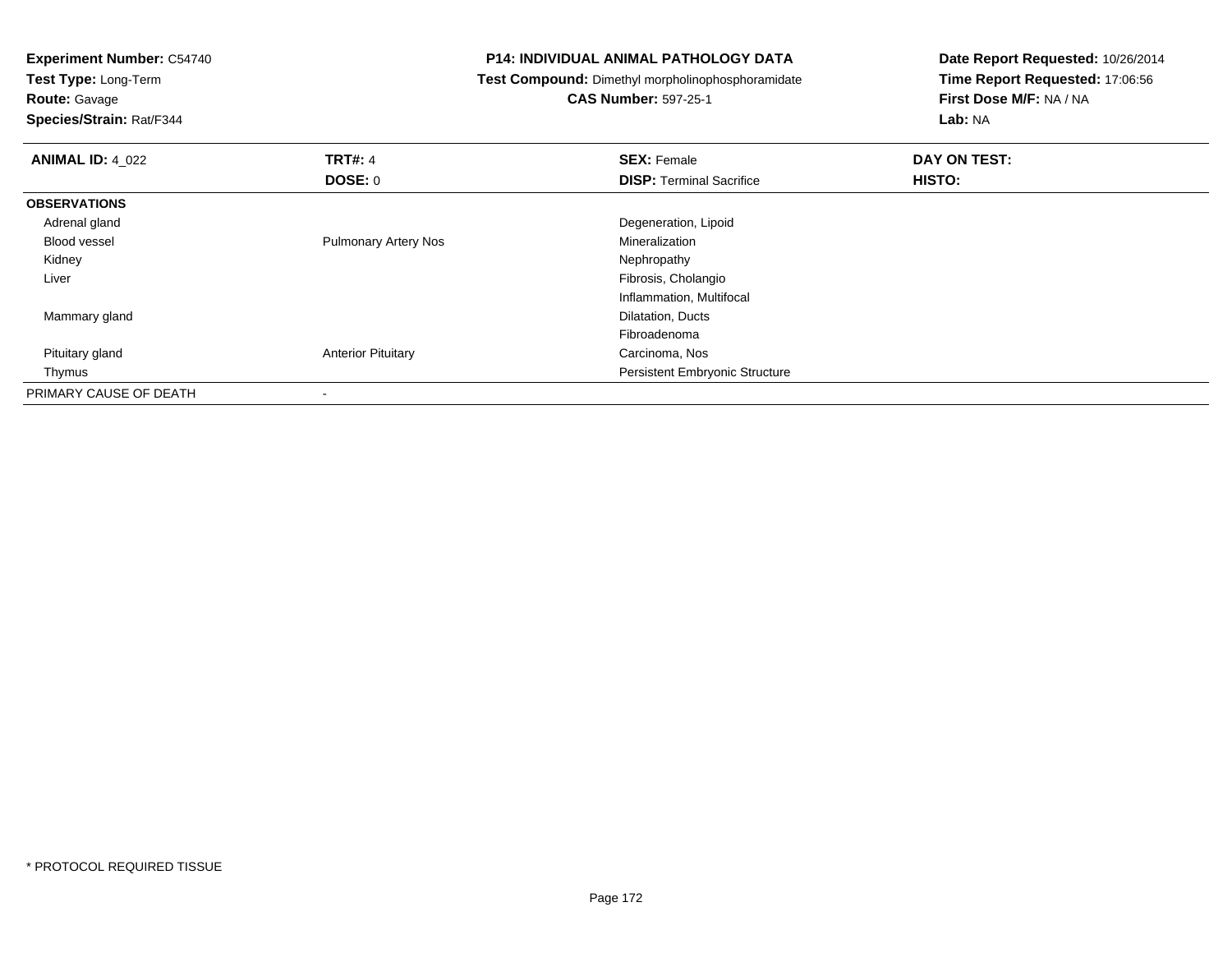| <b>Experiment Number: C54740</b><br>Test Type: Long-Term<br><b>Route: Gavage</b><br>Species/Strain: Rat/F344 |                           | <b>P14: INDIVIDUAL ANIMAL PATHOLOGY DATA</b><br><b>Test Compound:</b> Dimethyl morpholinophosphoramidate<br><b>CAS Number: 597-25-1</b> | Date Report Requested: 10/26/2014<br>Time Report Requested: 17:06:56<br>First Dose M/F: NA / NA<br>Lab: NA |
|--------------------------------------------------------------------------------------------------------------|---------------------------|-----------------------------------------------------------------------------------------------------------------------------------------|------------------------------------------------------------------------------------------------------------|
| <b>ANIMAL ID: 4 023</b>                                                                                      | <b>TRT#: 4</b>            | <b>SEX: Female</b>                                                                                                                      | DAY ON TEST:                                                                                               |
|                                                                                                              | DOSE: 0                   | <b>DISP:</b> Terminal Sacrifice                                                                                                         | HISTO:                                                                                                     |
| <b>OBSERVATIONS</b>                                                                                          |                           |                                                                                                                                         |                                                                                                            |
| Bone marrow                                                                                                  |                           | Fibrosis, Myelo                                                                                                                         |                                                                                                            |
| Heart                                                                                                        | Myocardium Nos            | <b>Fibrosis</b>                                                                                                                         |                                                                                                            |
| Kidney                                                                                                       |                           | Nephropathy                                                                                                                             |                                                                                                            |
| Pituitary gland                                                                                              | <b>Anterior Pituitary</b> | Angiectasis                                                                                                                             |                                                                                                            |
| Thymus                                                                                                       |                           | <b>Persistent Embryonic Structure</b>                                                                                                   |                                                                                                            |
| PRIMARY CAUSE OF DEATH                                                                                       |                           |                                                                                                                                         |                                                                                                            |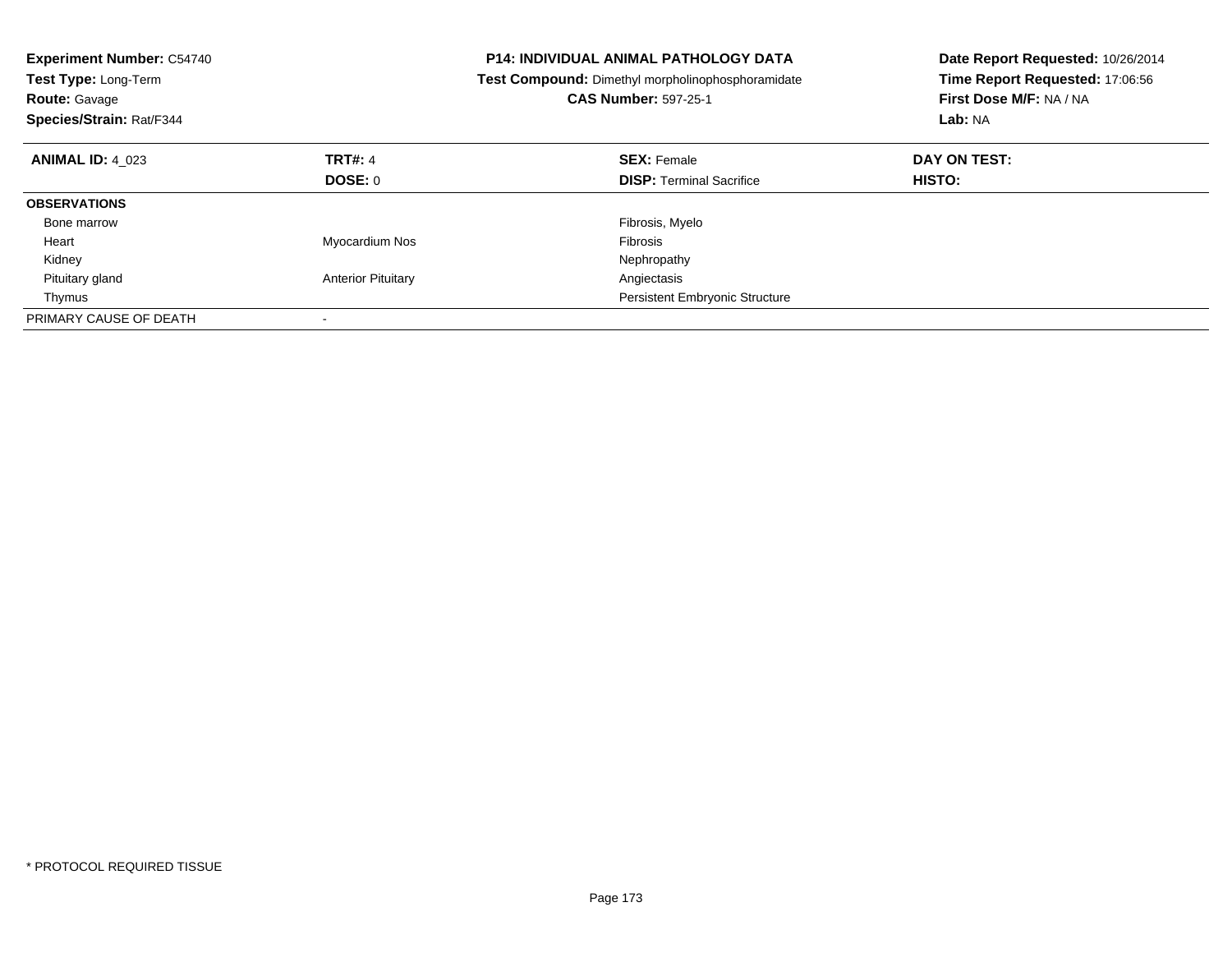**Test Type:** Long-Term

**Route:** Gavage

**Species/Strain:** Rat/F344

# **P14: INDIVIDUAL ANIMAL PATHOLOGY DATA**

**Test Compound:** Dimethyl morpholinophosphoramidate

**CAS Number:** 597-25-1

| <b>ANIMAL ID: 4 024</b> | <b>TRT#: 4</b>              | <b>SEX: Female</b>               | DAY ON TEST: |  |
|-------------------------|-----------------------------|----------------------------------|--------------|--|
|                         | DOSE: 0                     | <b>DISP: Terminal Sacrifice</b>  | HISTO:       |  |
| <b>OBSERVATIONS</b>     |                             |                                  |              |  |
| Adrenal gland           |                             | Degeneration, Lipoid             |              |  |
| Blood vessel            | <b>Pulmonary Artery Nos</b> | Mineralization                   |              |  |
| Bone                    | Sternum                     | Necrosis, Nos                    |              |  |
| Heart                   | Myocardium Nos              | Fibrosis                         |              |  |
| Liver                   |                             | Inflammation, Multifocal         |              |  |
| Lymph node              | Mediastinal Lymph Node      | Hemorrhage                       |              |  |
| Mammary gland           |                             | Fibroadenoma                     |              |  |
| Pituitary gland         | <b>Anterior Pituitary</b>   | Adenoma, Nos                     |              |  |
| Thyroid                 |                             | Hyperplasia, C Cell              |              |  |
| Uterus                  |                             | <b>Endometrial Stromal Polyp</b> |              |  |
| PRIMARY CAUSE OF DEATH  |                             |                                  |              |  |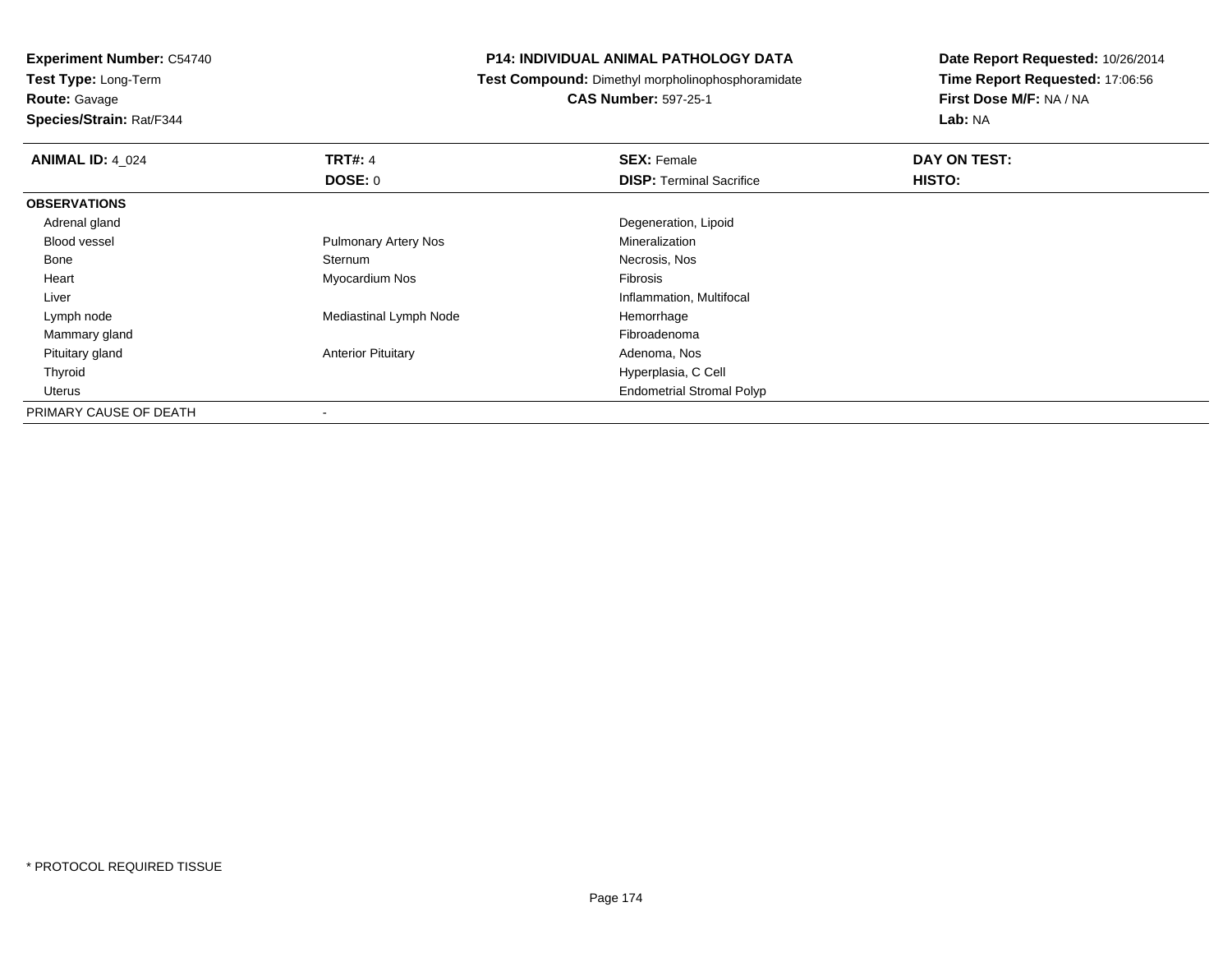| <b>Experiment Number: C54740</b><br>Test Type: Long-Term<br><b>Route: Gavage</b><br>Species/Strain: Rat/F344 | <b>P14: INDIVIDUAL ANIMAL PATHOLOGY DATA</b><br>Test Compound: Dimethyl morpholinophosphoramidate<br><b>CAS Number: 597-25-1</b> |                                 | Date Report Requested: 10/26/2014<br>Time Report Requested: 17:06:56<br>First Dose M/F: NA / NA<br>Lab: NA |  |
|--------------------------------------------------------------------------------------------------------------|----------------------------------------------------------------------------------------------------------------------------------|---------------------------------|------------------------------------------------------------------------------------------------------------|--|
| <b>ANIMAL ID: 4 025</b>                                                                                      | TRT#: 4                                                                                                                          | <b>SEX: Female</b>              | DAY ON TEST:                                                                                               |  |
|                                                                                                              | DOSE: 0                                                                                                                          | <b>DISP:</b> Terminal Sacrifice | HISTO:                                                                                                     |  |
| <b>OBSERVATIONS</b>                                                                                          |                                                                                                                                  |                                 |                                                                                                            |  |
| <b>Blood vessel</b>                                                                                          | <b>Pulmonary Artery Nos</b>                                                                                                      | Mineralization                  |                                                                                                            |  |
| Liver                                                                                                        |                                                                                                                                  | Fibrosis, Cholangio             |                                                                                                            |  |
|                                                                                                              |                                                                                                                                  | Inflammation, Multifocal        |                                                                                                            |  |
| Lymph node                                                                                                   | Mediastinal Lymph Node                                                                                                           | Hemorrhage                      |                                                                                                            |  |
| Unspecified                                                                                                  | Groin                                                                                                                            | Necrosis, Fat                   |                                                                                                            |  |
| PRIMARY CAUSE OF DEATH                                                                                       |                                                                                                                                  |                                 |                                                                                                            |  |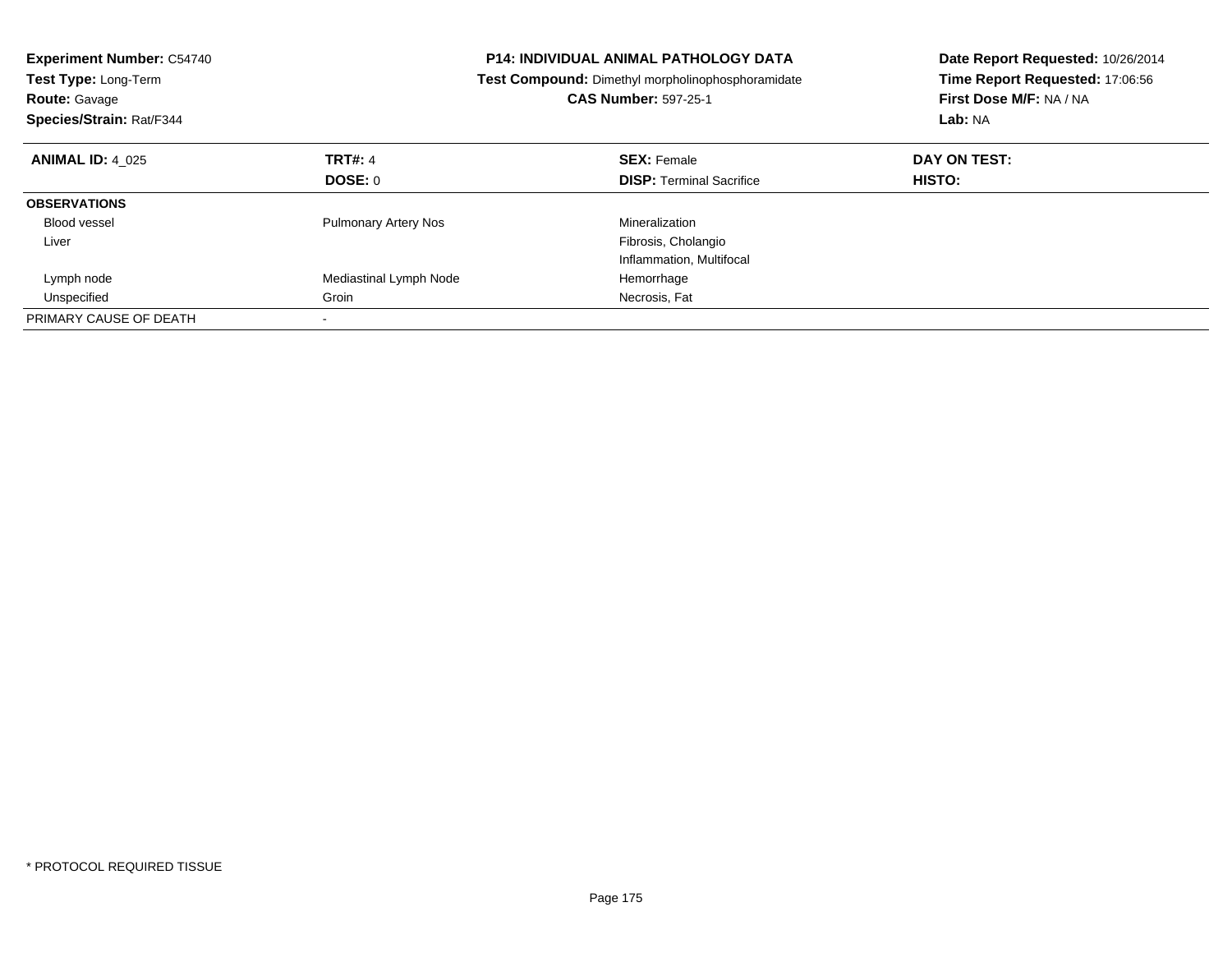**Test Type:** Long-Term

**Route:** Gavage

**Species/Strain:** Rat/F344

# **P14: INDIVIDUAL ANIMAL PATHOLOGY DATA**

**Test Compound:** Dimethyl morpholinophosphoramidate

**CAS Number:** 597-25-1

| <b>ANIMAL ID: 4_026</b> | <b>TRT#: 4</b>            | <b>SEX: Female</b>                    | DAY ON TEST: |
|-------------------------|---------------------------|---------------------------------------|--------------|
|                         | <b>DOSE: 0</b>            | <b>DISP: Terminal Sacrifice</b>       | HISTO:       |
| <b>OBSERVATIONS</b>     |                           |                                       |              |
| Bone                    | Sternum                   | Necrosis, Nos                         |              |
| Heart                   | Myocardium Nos            | Fibrosis                              |              |
| Kidney                  |                           | Nephropathy                           |              |
| Liver                   |                           | Inflammation, Multifocal              |              |
| Lung                    |                           | Inflammation, Interstitial            |              |
| Mammary gland           |                           | Fibroadenoma                          |              |
| Ovary                   |                           | Cyst, Parovarian                      |              |
| Pituitary gland         | <b>Anterior Pituitary</b> | Adenoma, Nos                          |              |
|                         | <b>Anterior Pituitary</b> | Angiectasis                           |              |
| Thymus                  |                           | <b>Persistent Embryonic Structure</b> |              |
| Thyroid                 |                           | Hyperplasia, C Cell                   |              |
| PRIMARY CAUSE OF DEATH  |                           |                                       |              |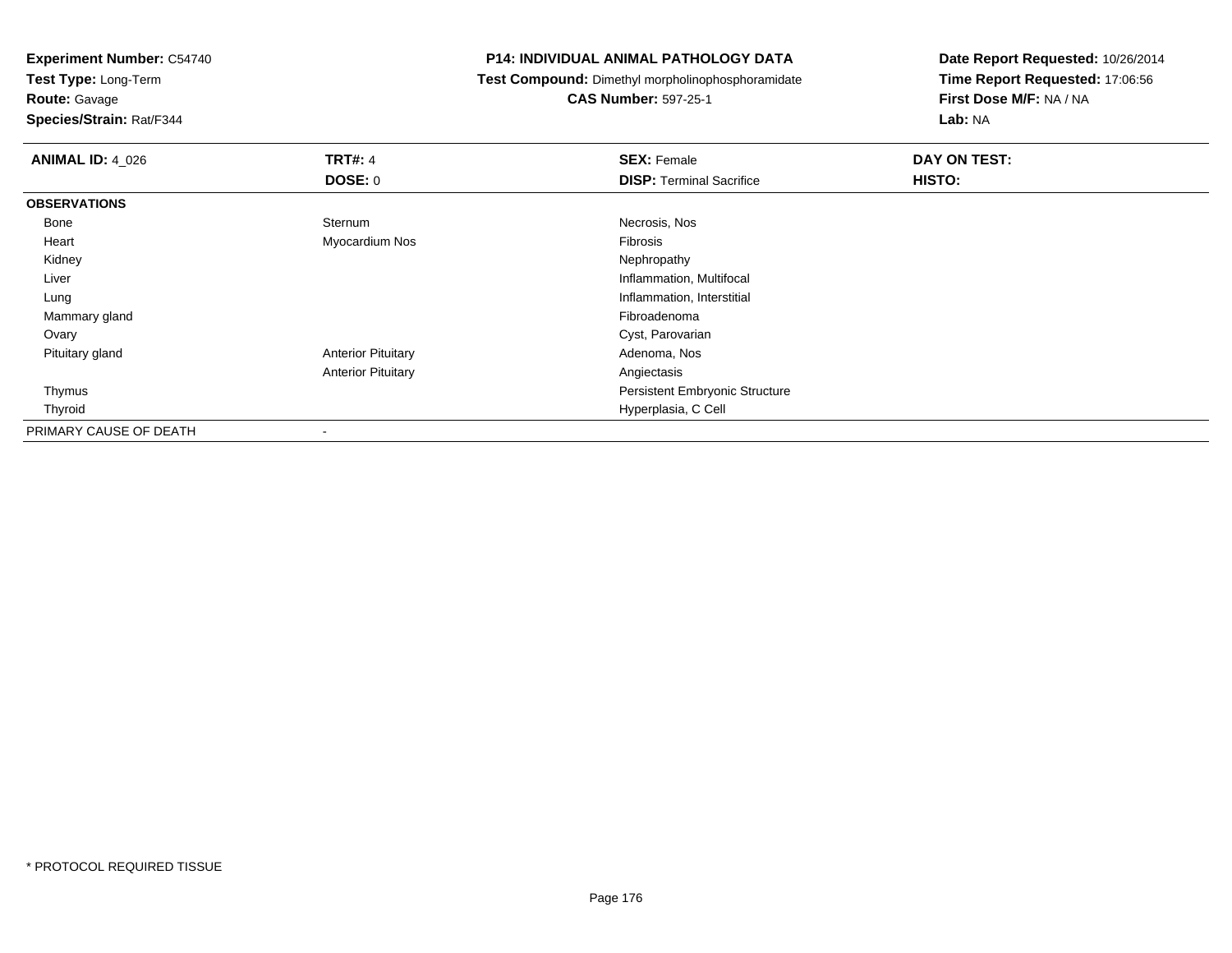**Test Type:** Long-Term

**Route:** Gavage

**Species/Strain:** Rat/F344

# **P14: INDIVIDUAL ANIMAL PATHOLOGY DATA**

**Test Compound:** Dimethyl morpholinophosphoramidate

**CAS Number:** 597-25-1

| <b>ANIMAL ID: 4_027</b> | <b>TRT#: 4</b>            | <b>SEX: Female</b>               | DAY ON TEST: |
|-------------------------|---------------------------|----------------------------------|--------------|
|                         | <b>DOSE: 0</b>            | <b>DISP: Terminal Sacrifice</b>  | HISTO:       |
| <b>OBSERVATIONS</b>     |                           |                                  |              |
| Adrenal gland           | Medulla                   | Focal Cellular Change            |              |
| Clitoral gland          |                           | Dilatation, Ducts                |              |
| Kidney                  |                           | Hemorrhage                       |              |
|                         |                           | Nephropathy                      |              |
| Liver                   |                           | Fibrosis, Cholangio              |              |
|                         | <b>Bile Duct</b>          | Hyperplasia, Nos                 |              |
|                         |                           | Inflammation, Multifocal         |              |
| Lung                    | Alveoli                   | Histiocytosis                    |              |
| Lymph node              | Mediastinal Lymph Node    | Hemosiderosis                    |              |
| Mammary gland           |                           | Galactocele                      |              |
| Pituitary gland         | <b>Anterior Pituitary</b> | Angiectasis                      |              |
| Thymus                  |                           | Persistent Embryonic Structure   |              |
| Thyroid                 |                           | C-Cell Adenoma                   |              |
| Uterus                  |                           | <b>Endometrial Stromal Polyp</b> |              |
| PRIMARY CAUSE OF DEATH  | $\overline{\phantom{a}}$  |                                  |              |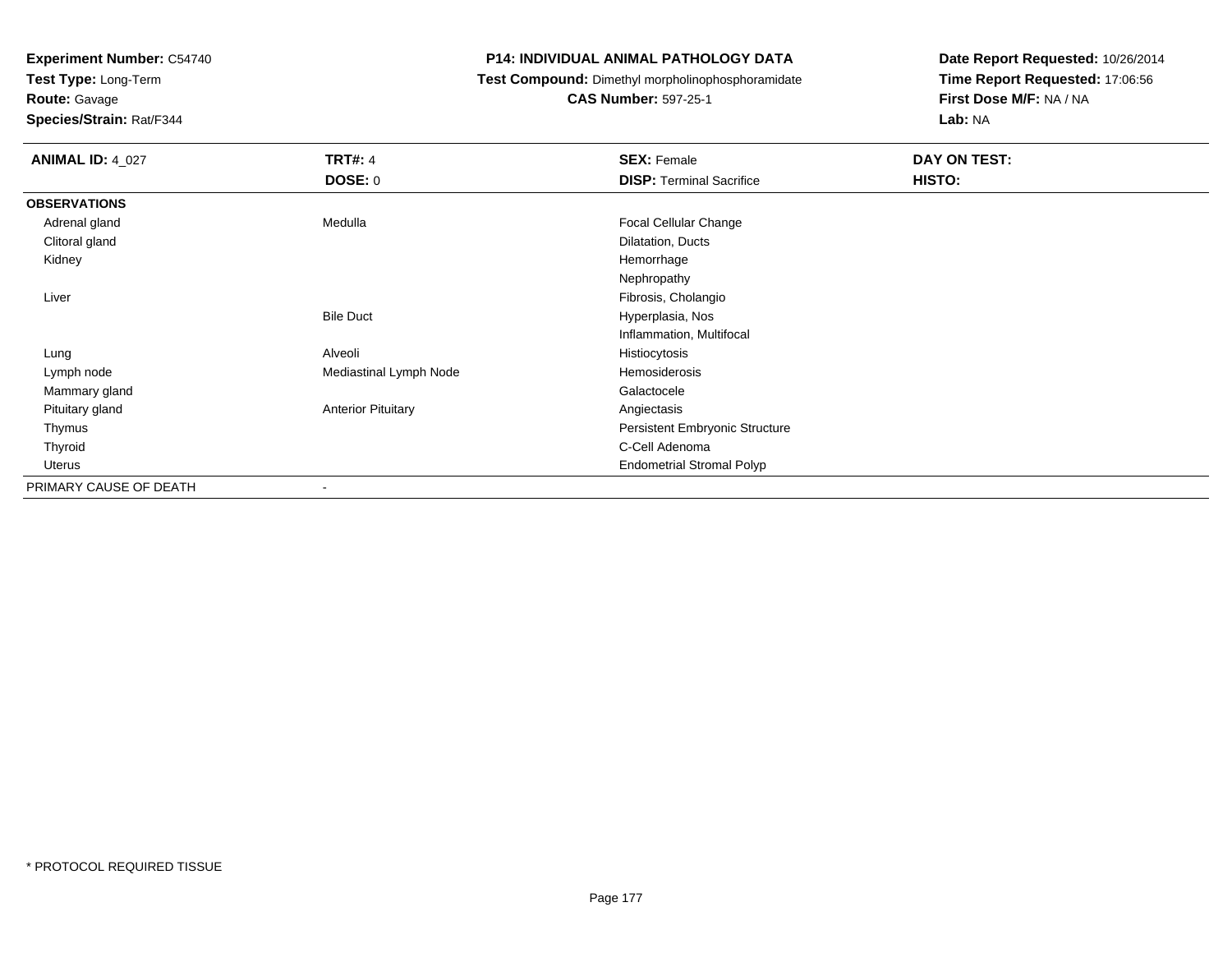**Experiment Number:** C54740**Test Type:** Long-Term**Route:** Gavage **Species/Strain:** Rat/F344**P14: INDIVIDUAL ANIMAL PATHOLOGY DATA Test Compound:** Dimethyl morpholinophosphoramidate**CAS Number:** 597-25-1**Date Report Requested:** 10/26/2014**Time Report Requested:** 17:06:56**First Dose M/F:** NA / NA**Lab:** NA**ANIMAL ID:** 4\_028**REX:** Female **DAY ON TEST: CONSIST: SEX:** Female **DAY ON TEST: DOSE:** 0**DISP:** Terminal Sacrifice **HISTO: OBSERVATIONS** Kidneyy the control of the control of the control of the control of the control of the control of the control of the control of the control of the control of the control of the control of the control of the control of the contro Liver Fibrosis, CholangioBile Duct Hyperplasia, Nos Inflammation, Multifocal Pituitary glandAnterior Pituitary **Anterior Pituitary Angiectasis**  ThymusPersistent Embryonic Structure<br>Multiple Organs Nos **Exercía Exercía Exercía Exercía Exercía Exercía Exercía Exercía Exercía Exercía Exercía E**  UnspecifiedLeukemia, Mononuclear Cell Uterus Endometrial Stromal PolypPRIMARY CAUSE OF DEATH-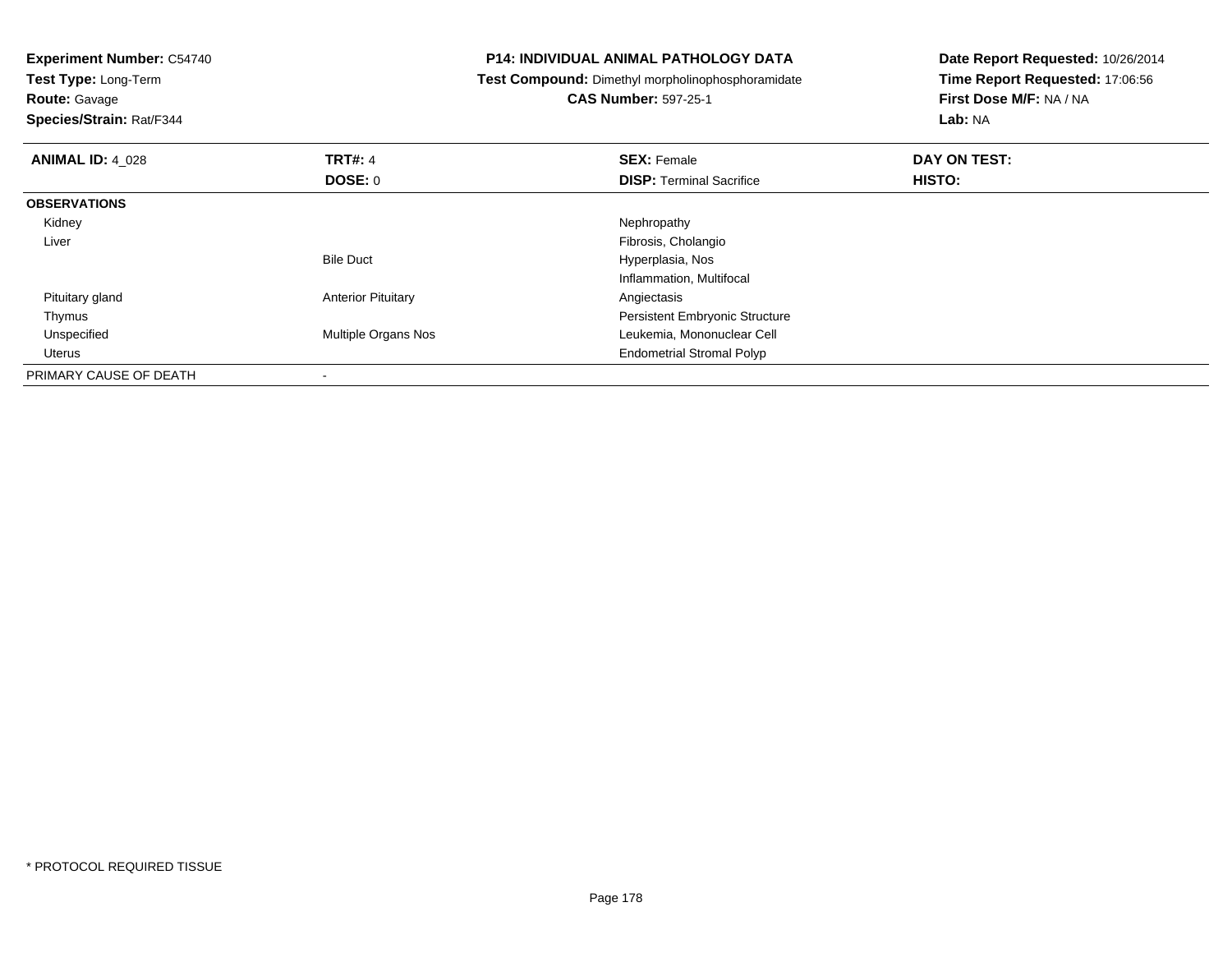| <b>Experiment Number: C54740</b><br>Test Type: Long-Term<br><b>Route: Gavage</b><br>Species/Strain: Rat/F344 | <b>P14: INDIVIDUAL ANIMAL PATHOLOGY DATA</b><br>Test Compound: Dimethyl morpholinophosphoramidate<br><b>CAS Number: 597-25-1</b> |                                                       | Date Report Requested: 10/26/2014<br>Time Report Requested: 17:06:56<br>First Dose M/F: NA / NA<br>Lab: NA |  |
|--------------------------------------------------------------------------------------------------------------|----------------------------------------------------------------------------------------------------------------------------------|-------------------------------------------------------|------------------------------------------------------------------------------------------------------------|--|
| <b>ANIMAL ID: 4 029</b>                                                                                      | <b>TRT#: 4</b><br>DOSE: 0                                                                                                        | <b>SEX: Female</b><br><b>DISP:</b> Terminal Sacrifice | DAY ON TEST:<br><b>HISTO:</b>                                                                              |  |
| <b>OBSERVATIONS</b>                                                                                          |                                                                                                                                  |                                                       |                                                                                                            |  |
| Bone                                                                                                         | Sternum                                                                                                                          | Osteosclerosis                                        |                                                                                                            |  |
| Kidney                                                                                                       |                                                                                                                                  | Nephropathy                                           |                                                                                                            |  |
| Lymph node                                                                                                   | Mediastinal Lymph Node                                                                                                           | Hemorrhage                                            |                                                                                                            |  |
| Pancreas                                                                                                     | Islets                                                                                                                           | Islet-Cell Adenoma                                    |                                                                                                            |  |
| PRIMARY CAUSE OF DEATH                                                                                       |                                                                                                                                  |                                                       |                                                                                                            |  |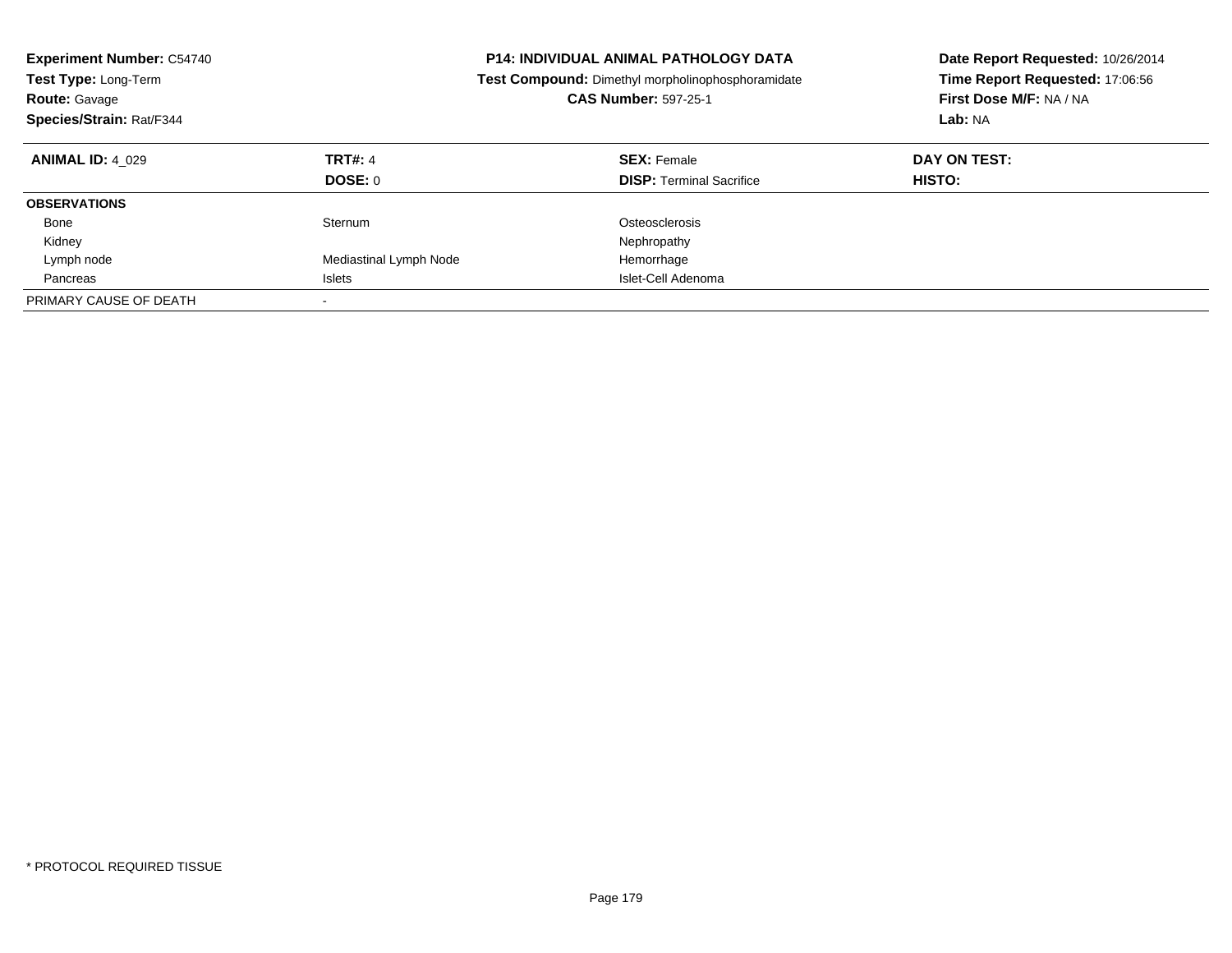| <b>Experiment Number: C54740</b><br>Test Type: Long-Term<br><b>Route: Gavage</b><br>Species/Strain: Rat/F344 |                        | <b>P14: INDIVIDUAL ANIMAL PATHOLOGY DATA</b><br>Test Compound: Dimethyl morpholinophosphoramidate<br><b>CAS Number: 597-25-1</b> | Date Report Requested: 10/26/2014<br>Time Report Requested: 17:06:56<br>First Dose M/F: NA / NA<br>Lab: NA |  |
|--------------------------------------------------------------------------------------------------------------|------------------------|----------------------------------------------------------------------------------------------------------------------------------|------------------------------------------------------------------------------------------------------------|--|
| <b>ANIMAL ID: 4 030</b>                                                                                      | <b>TRT#: 4</b>         | <b>SEX: Female</b>                                                                                                               | DAY ON TEST:                                                                                               |  |
|                                                                                                              | DOSE: 0                | <b>DISP:</b> Moribund Sacrifice                                                                                                  | HISTO:                                                                                                     |  |
| <b>OBSERVATIONS</b>                                                                                          |                        |                                                                                                                                  |                                                                                                            |  |
| Kidney                                                                                                       |                        | <b>Hemosiderosis</b>                                                                                                             |                                                                                                            |  |
| Liver                                                                                                        |                        | Fibrosis, Cholangio                                                                                                              |                                                                                                            |  |
| Lymph node                                                                                                   | Mediastinal Lymph Node | Hemorrhage                                                                                                                       |                                                                                                            |  |
| Thymus                                                                                                       |                        | Persistent Embryonic Structure                                                                                                   |                                                                                                            |  |
| Unspecified                                                                                                  | Multiple Organs Nos    | Leukemia, Mononuclear Cell                                                                                                       |                                                                                                            |  |
| PRIMARY CAUSE OF DEATH                                                                                       |                        |                                                                                                                                  |                                                                                                            |  |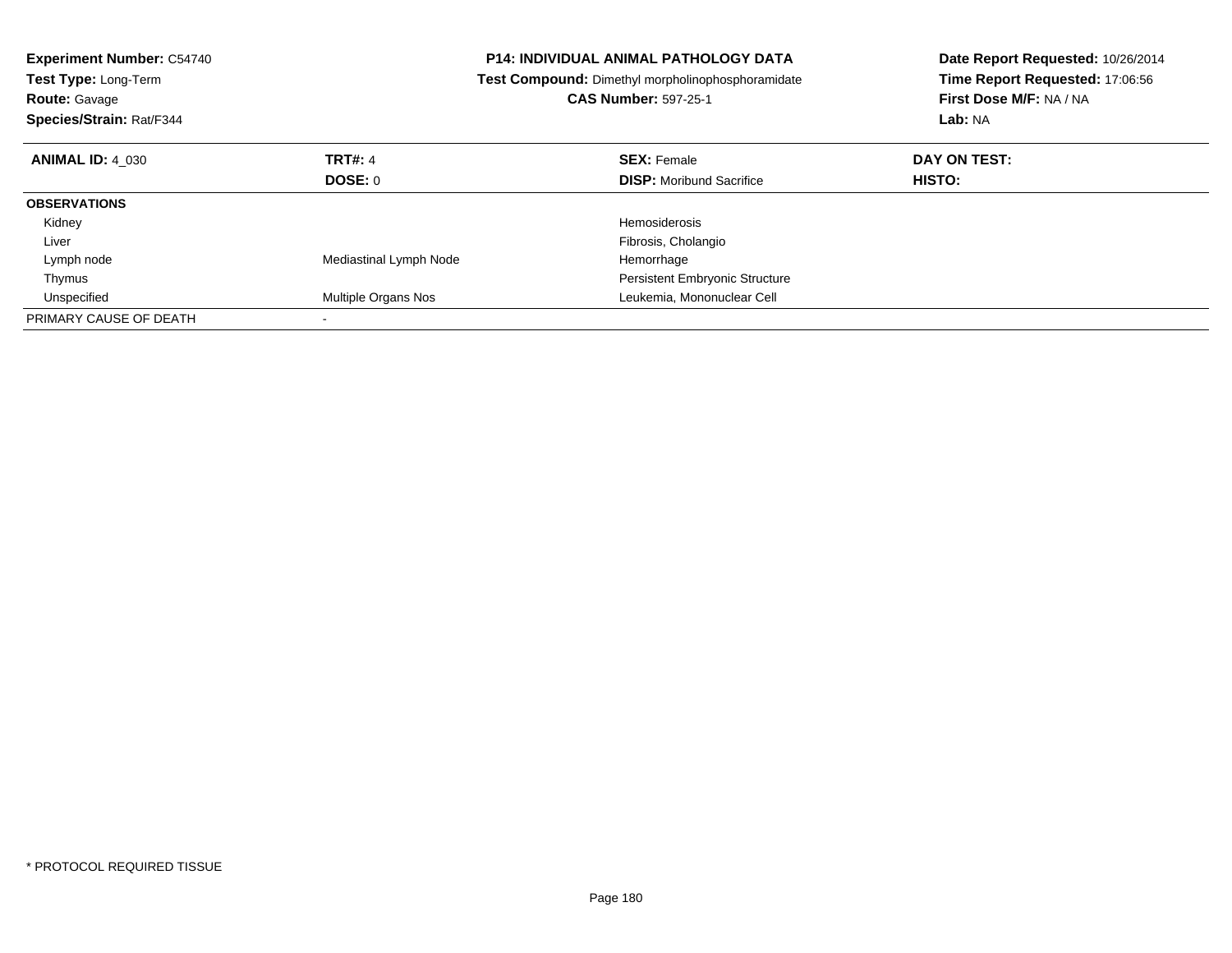| <b>Experiment Number: C54740</b><br>Test Type: Long-Term<br><b>Route: Gavage</b><br>Species/Strain: Rat/F344 |                | <b>P14: INDIVIDUAL ANIMAL PATHOLOGY DATA</b><br>Test Compound: Dimethyl morpholinophosphoramidate<br><b>CAS Number: 597-25-1</b> | Date Report Requested: 10/26/2014<br>Time Report Requested: 17:06:56<br>First Dose M/F: NA / NA<br>Lab: NA |
|--------------------------------------------------------------------------------------------------------------|----------------|----------------------------------------------------------------------------------------------------------------------------------|------------------------------------------------------------------------------------------------------------|
| <b>ANIMAL ID: 4 031</b>                                                                                      | <b>TRT#: 4</b> | <b>SEX: Female</b>                                                                                                               | DAY ON TEST:                                                                                               |
|                                                                                                              | DOSE: 0        | <b>DISP:</b> Terminal Sacrifice                                                                                                  | <b>HISTO:</b>                                                                                              |
| <b>OBSERVATIONS</b>                                                                                          |                |                                                                                                                                  |                                                                                                            |
| Eye                                                                                                          |                | Cataract                                                                                                                         |                                                                                                            |
|                                                                                                              | Retina         | Degeneration, Nos                                                                                                                |                                                                                                            |
|                                                                                                              | Sclera         | Mineralization                                                                                                                   |                                                                                                            |
| Heart                                                                                                        | Myocardium Nos | Fibrosis                                                                                                                         |                                                                                                            |
| Kidney                                                                                                       |                | Hemorrhage                                                                                                                       |                                                                                                            |
|                                                                                                              |                | Nephropathy                                                                                                                      |                                                                                                            |
| Liver                                                                                                        |                | Inflammation, Multifocal                                                                                                         |                                                                                                            |
| Mammary gland                                                                                                |                | Fibroadenoma                                                                                                                     |                                                                                                            |
| PRIMARY CAUSE OF DEATH                                                                                       |                |                                                                                                                                  |                                                                                                            |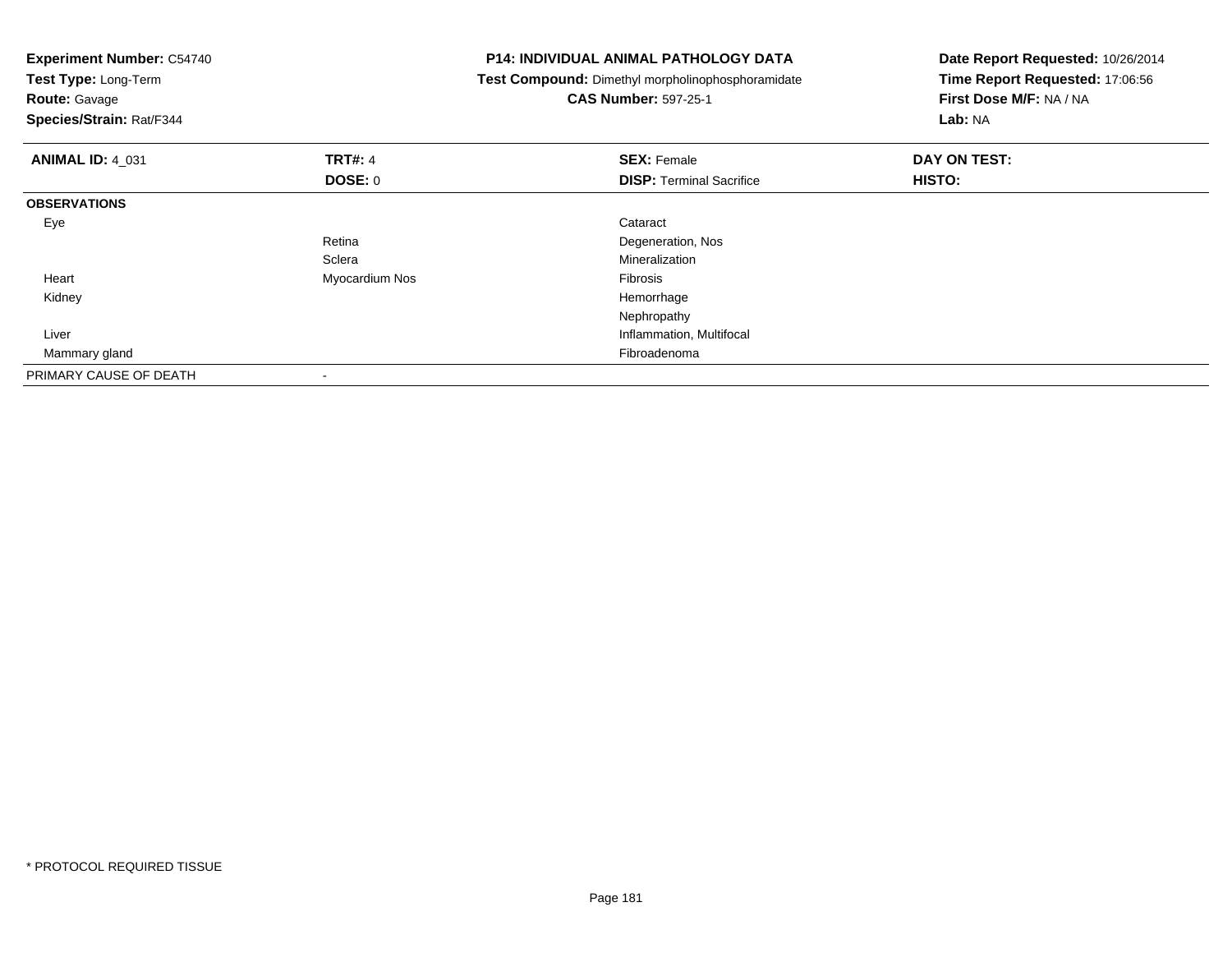| <b>Experiment Number: C54740</b><br>Test Type: Long-Term<br><b>Route: Gavage</b><br>Species/Strain: Rat/F344 |                             | <b>P14: INDIVIDUAL ANIMAL PATHOLOGY DATA</b><br>Test Compound: Dimethyl morpholinophosphoramidate<br><b>CAS Number: 597-25-1</b> | Date Report Requested: 10/26/2014<br>Time Report Requested: 17:06:56<br>First Dose M/F: NA / NA<br>Lab: NA |
|--------------------------------------------------------------------------------------------------------------|-----------------------------|----------------------------------------------------------------------------------------------------------------------------------|------------------------------------------------------------------------------------------------------------|
| <b>ANIMAL ID: 4 032</b>                                                                                      | <b>TRT#: 4</b>              | <b>SEX: Female</b>                                                                                                               | DAY ON TEST:                                                                                               |
|                                                                                                              | DOSE: 0                     | <b>DISP:</b> Moribund Sacrifice                                                                                                  | <b>HISTO:</b>                                                                                              |
| <b>OBSERVATIONS</b>                                                                                          |                             |                                                                                                                                  |                                                                                                            |
| <b>Blood vessel</b>                                                                                          | <b>Pulmonary Artery Nos</b> | Mineralization                                                                                                                   |                                                                                                            |
| Liver                                                                                                        | <b>Bile Duct</b>            | Hyperplasia, Nos                                                                                                                 |                                                                                                            |
| Mammary gland                                                                                                |                             | Fibroadenoma                                                                                                                     |                                                                                                            |
| PRIMARY CAUSE OF DEATH                                                                                       |                             |                                                                                                                                  |                                                                                                            |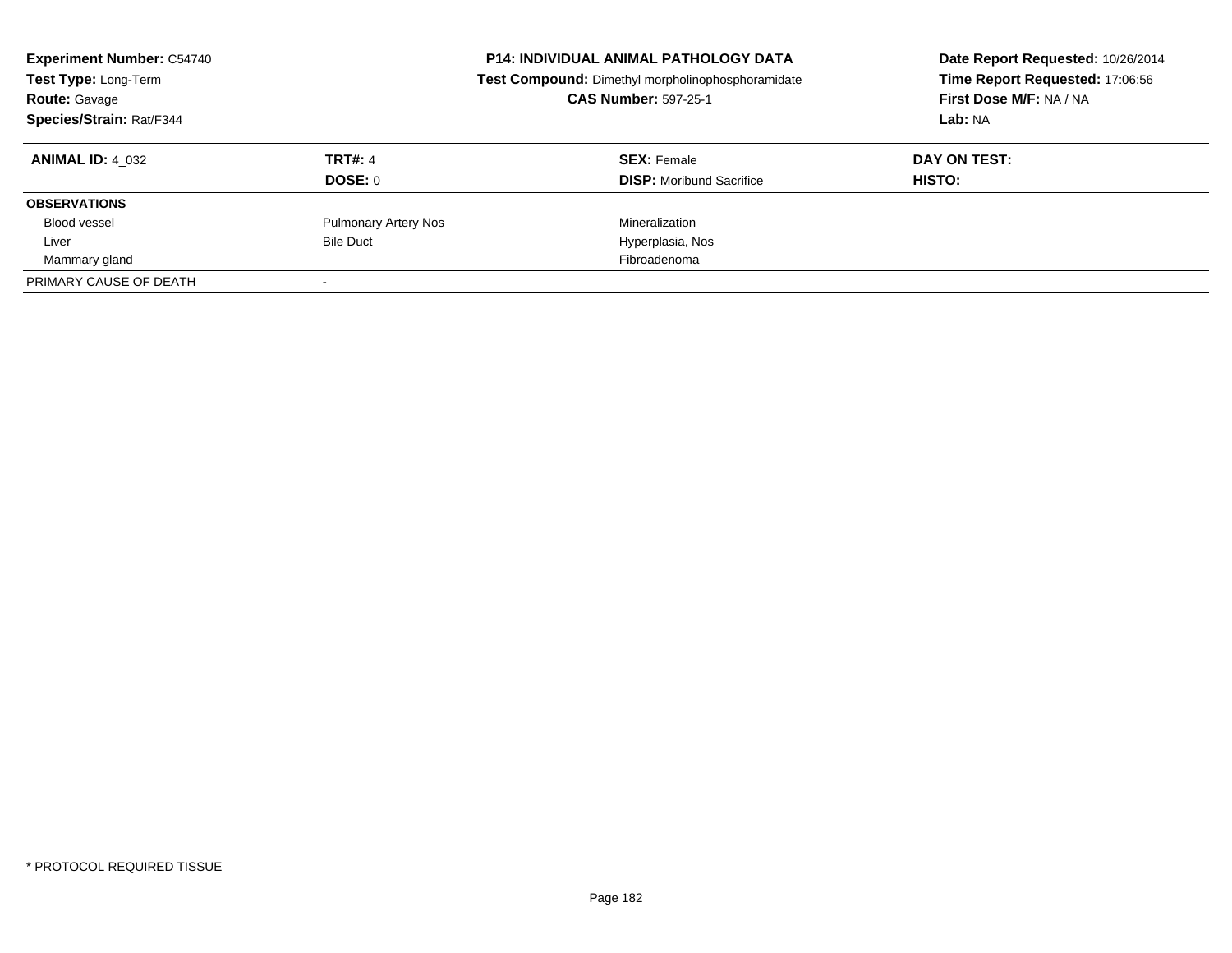| <b>Experiment Number: C54740</b><br>Test Type: Long-Term<br><b>Route: Gavage</b><br>Species/Strain: Rat/F344 |                             | P14: INDIVIDUAL ANIMAL PATHOLOGY DATA<br>Test Compound: Dimethyl morpholinophosphoramidate<br><b>CAS Number: 597-25-1</b> | Date Report Requested: 10/26/2014<br>Time Report Requested: 17:06:56<br>First Dose M/F: NA / NA<br>Lab: NA |
|--------------------------------------------------------------------------------------------------------------|-----------------------------|---------------------------------------------------------------------------------------------------------------------------|------------------------------------------------------------------------------------------------------------|
| <b>ANIMAL ID: 4 033</b>                                                                                      | <b>TRT#: 4</b>              | <b>SEX: Female</b>                                                                                                        | DAY ON TEST:                                                                                               |
|                                                                                                              | <b>DOSE: 0</b>              | <b>DISP:</b> Terminal Sacrifice                                                                                           | <b>HISTO:</b>                                                                                              |
| <b>OBSERVATIONS</b>                                                                                          |                             |                                                                                                                           |                                                                                                            |
| Blood vessel                                                                                                 | <b>Pulmonary Artery Nos</b> | Mineralization                                                                                                            |                                                                                                            |
| Kidney                                                                                                       |                             | Nephropathy                                                                                                               |                                                                                                            |
| Lung                                                                                                         |                             | Inflammation, Interstitial                                                                                                |                                                                                                            |
| Lymph node                                                                                                   | Mediastinal Lymph Node      | Hemorrhage                                                                                                                |                                                                                                            |
| Thymus                                                                                                       |                             | <b>Persistent Embryonic Structure</b>                                                                                     |                                                                                                            |
| Uterus                                                                                                       | Endometrium                 | Cyst, Nos                                                                                                                 |                                                                                                            |
| PRIMARY CAUSE OF DEATH                                                                                       |                             |                                                                                                                           |                                                                                                            |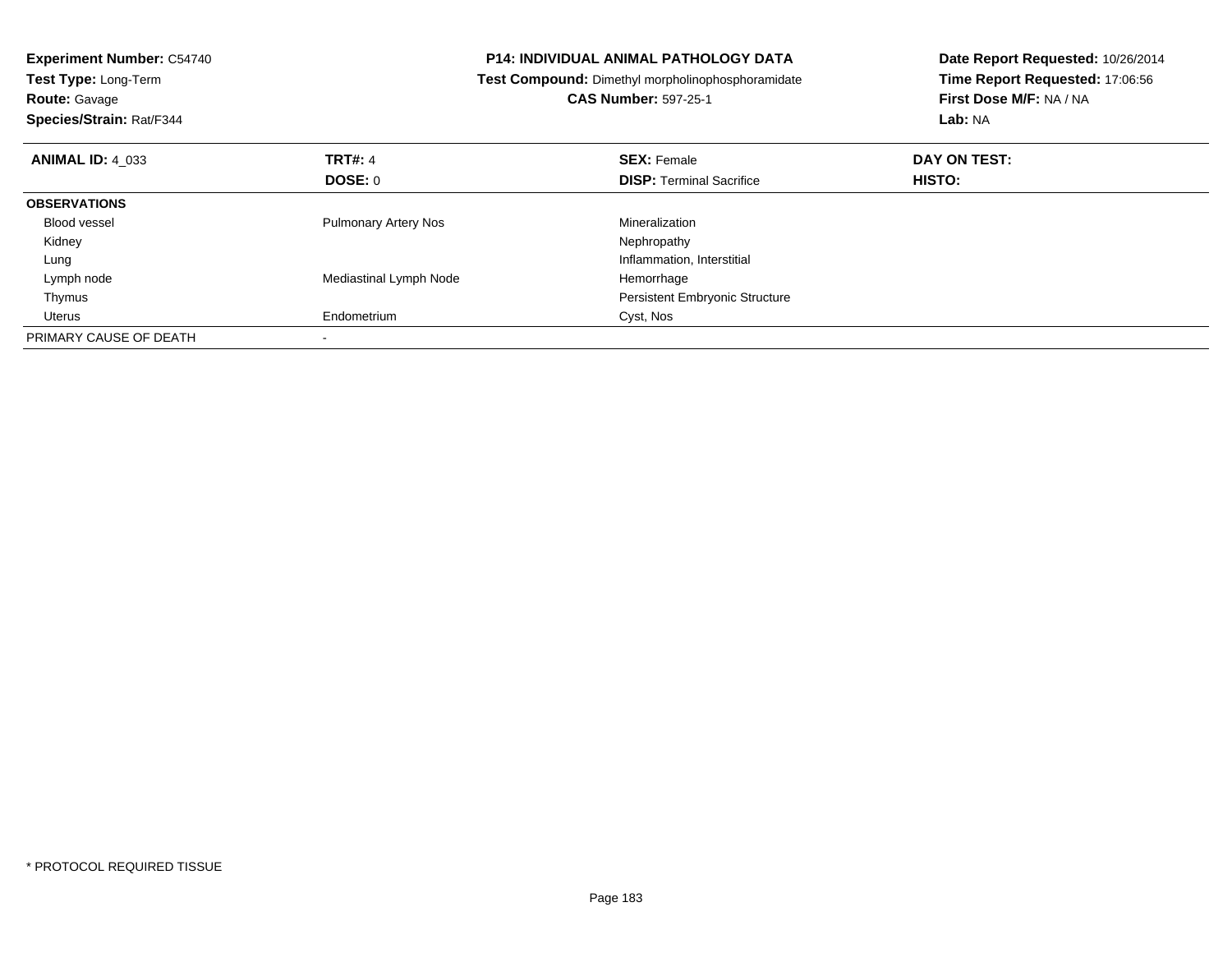| <b>Experiment Number: C54740</b><br>Test Type: Long-Term<br><b>Route: Gavage</b> |                     | <b>P14: INDIVIDUAL ANIMAL PATHOLOGY DATA</b><br>Test Compound: Dimethyl morpholinophosphoramidate<br><b>CAS Number: 597-25-1</b> | Date Report Requested: 10/26/2014<br>Time Report Requested: 17:06:56<br>First Dose M/F: NA / NA |
|----------------------------------------------------------------------------------|---------------------|----------------------------------------------------------------------------------------------------------------------------------|-------------------------------------------------------------------------------------------------|
| Species/Strain: Rat/F344                                                         |                     |                                                                                                                                  | Lab: NA                                                                                         |
| <b>ANIMAL ID: 4 034</b>                                                          | <b>TRT#: 4</b>      | <b>SEX: Female</b>                                                                                                               | DAY ON TEST:                                                                                    |
|                                                                                  | DOSE: 0             | <b>DISP:</b> Natural Death                                                                                                       | <b>HISTO:</b>                                                                                   |
| <b>OBSERVATIONS</b>                                                              |                     |                                                                                                                                  |                                                                                                 |
| Unspecified                                                                      | Multiple Organs Nos | Endometrial Stromal Sarcoma, Metastatic                                                                                          |                                                                                                 |
| Uterus                                                                           |                     | <b>Endometrial Stromal Sarcoma</b>                                                                                               |                                                                                                 |
| PRIMARY CAUSE OF DEATH                                                           |                     |                                                                                                                                  |                                                                                                 |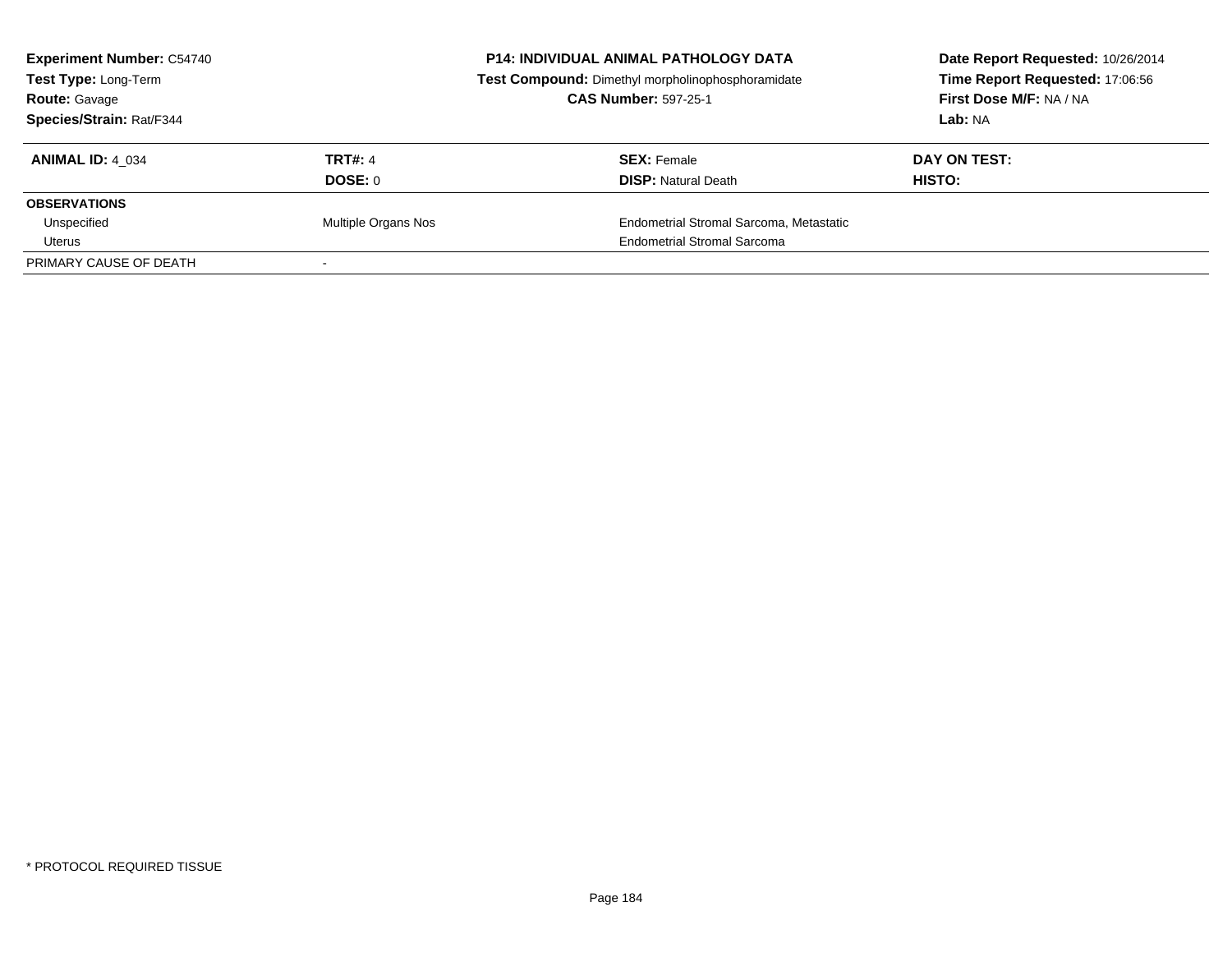| <b>Experiment Number: C54740</b><br>Test Type: Long-Term<br><b>Route: Gavage</b><br>Species/Strain: Rat/F344 |                           | <b>P14: INDIVIDUAL ANIMAL PATHOLOGY DATA</b><br>Test Compound: Dimethyl morpholinophosphoramidate<br><b>CAS Number: 597-25-1</b> | Date Report Requested: 10/26/2014<br>Time Report Requested: 17:06:56<br>First Dose M/F: NA / NA<br>Lab: NA |
|--------------------------------------------------------------------------------------------------------------|---------------------------|----------------------------------------------------------------------------------------------------------------------------------|------------------------------------------------------------------------------------------------------------|
| <b>ANIMAL ID: 4_035</b>                                                                                      | <b>TRT#: 4</b>            | <b>SEX: Female</b>                                                                                                               | DAY ON TEST:                                                                                               |
|                                                                                                              | <b>DOSE: 0</b>            | <b>DISP:</b> Terminal Sacrifice                                                                                                  | HISTO:                                                                                                     |
| <b>OBSERVATIONS</b>                                                                                          |                           |                                                                                                                                  |                                                                                                            |
| Kidney                                                                                                       |                           | Nephropathy                                                                                                                      |                                                                                                            |
| Liver                                                                                                        | <b>Bile Duct</b>          | Hyperplasia, Nos                                                                                                                 |                                                                                                            |
|                                                                                                              |                           | Inflammation, Multifocal                                                                                                         |                                                                                                            |
| Lung                                                                                                         |                           | Inflammation, Interstitial                                                                                                       |                                                                                                            |
| Lymph node                                                                                                   | Mediastinal Lymph Node    | Hemorrhage                                                                                                                       |                                                                                                            |
| Pituitary gland                                                                                              | <b>Anterior Pituitary</b> | Adenoma, Nos                                                                                                                     |                                                                                                            |
| Thymus                                                                                                       |                           | <b>Persistent Embryonic Structure</b>                                                                                            |                                                                                                            |
| PRIMARY CAUSE OF DEATH                                                                                       |                           |                                                                                                                                  |                                                                                                            |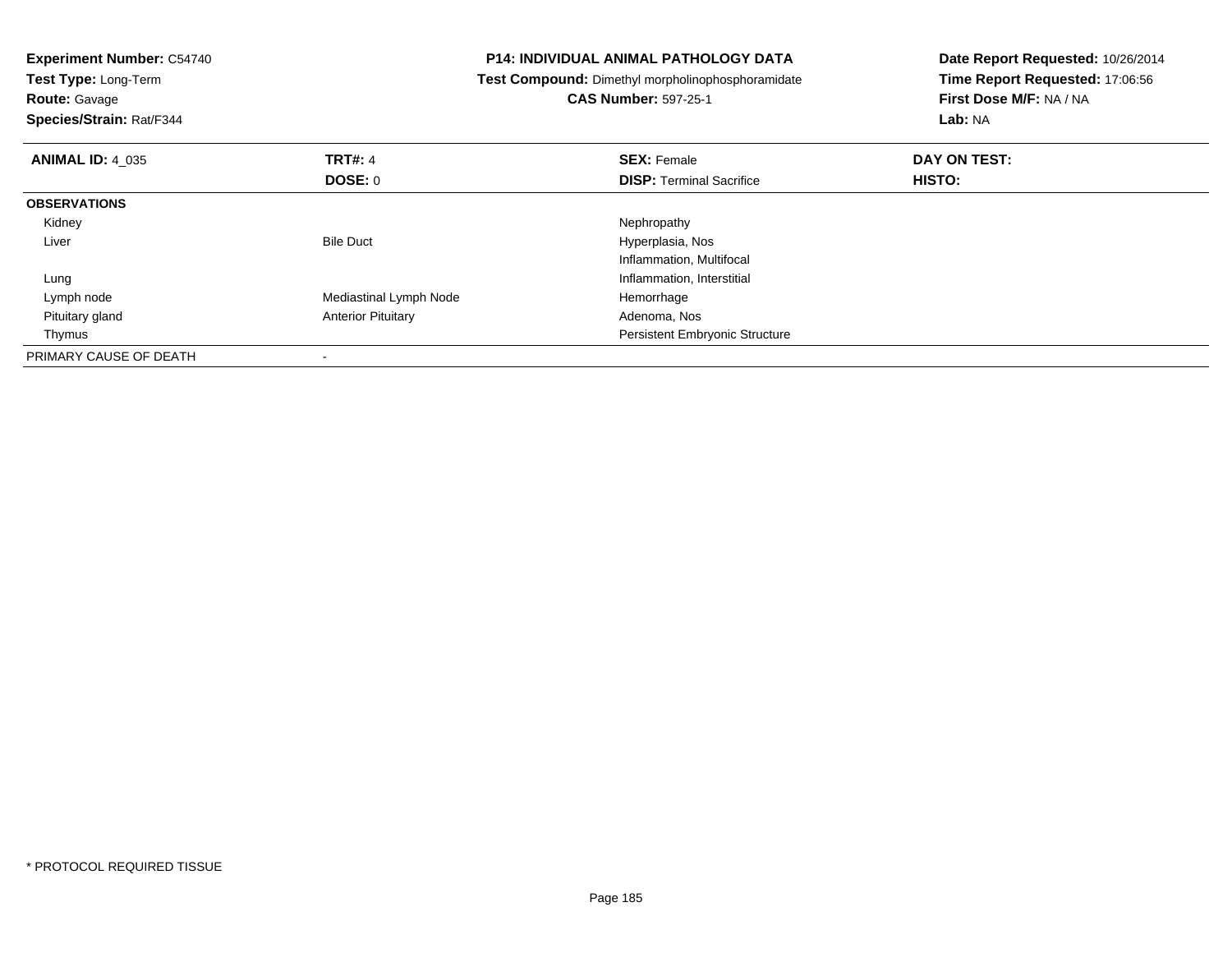| <b>Experiment Number: C54740</b><br>Test Type: Long-Term<br><b>Route: Gavage</b><br>Species/Strain: Rat/F344 |                           | <b>P14: INDIVIDUAL ANIMAL PATHOLOGY DATA</b><br>Test Compound: Dimethyl morpholinophosphoramidate<br><b>CAS Number: 597-25-1</b> | Date Report Requested: 10/26/2014<br>Time Report Requested: 17:06:56<br>First Dose M/F: NA / NA<br>Lab: NA |
|--------------------------------------------------------------------------------------------------------------|---------------------------|----------------------------------------------------------------------------------------------------------------------------------|------------------------------------------------------------------------------------------------------------|
| <b>ANIMAL ID: 4 036</b>                                                                                      | <b>TRT#: 4</b>            | <b>SEX: Female</b>                                                                                                               | DAY ON TEST:                                                                                               |
|                                                                                                              | DOSE: 0                   | <b>DISP:</b> Terminal Sacrifice                                                                                                  | <b>HISTO:</b>                                                                                              |
| <b>OBSERVATIONS</b>                                                                                          |                           |                                                                                                                                  |                                                                                                            |
| Bone                                                                                                         | Sternum                   | Osteosclerosis                                                                                                                   |                                                                                                            |
| Kidney                                                                                                       |                           | Nephropathy                                                                                                                      |                                                                                                            |
| Lung                                                                                                         |                           | Alveolar/Bronchiolar Adenoma                                                                                                     |                                                                                                            |
| Pituitary gland                                                                                              | <b>Anterior Pituitary</b> | Adenoma, Nos                                                                                                                     |                                                                                                            |
| Unspecified                                                                                                  | <b>Abdominal Cavity</b>   | Necrosis, Fat                                                                                                                    |                                                                                                            |
| PRIMARY CAUSE OF DEATH                                                                                       |                           |                                                                                                                                  |                                                                                                            |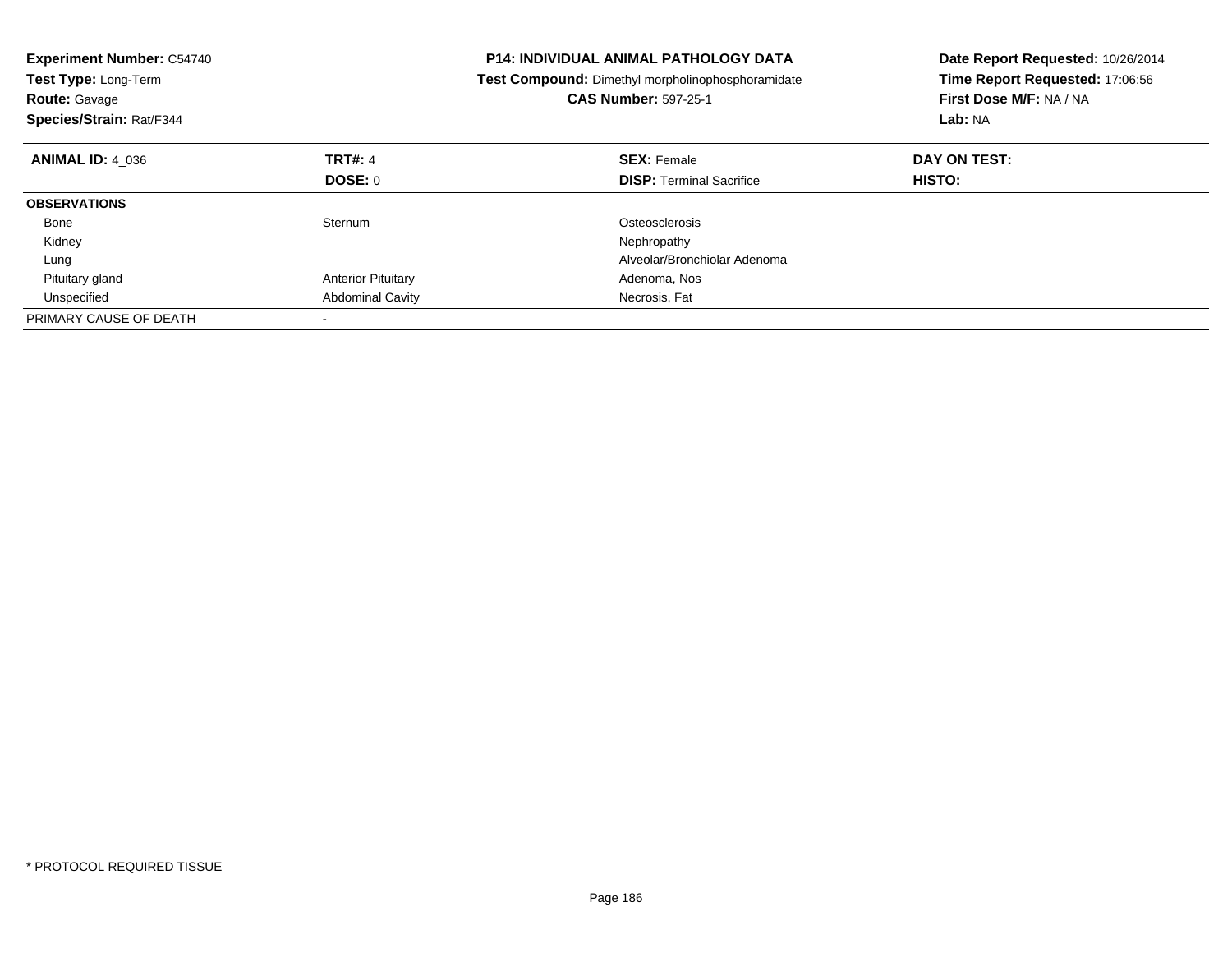| <b>P14: INDIVIDUAL ANIMAL PATHOLOGY DATA</b><br><b>Experiment Number: C54740</b> |                        |                                                   | Date Report Requested: 10/26/2014 |
|----------------------------------------------------------------------------------|------------------------|---------------------------------------------------|-----------------------------------|
| Test Type: Long-Term                                                             |                        | Test Compound: Dimethyl morpholinophosphoramidate | Time Report Requested: 17:06:56   |
| <b>Route: Gavage</b>                                                             |                        | <b>CAS Number: 597-25-1</b>                       | First Dose M/F: NA / NA           |
| Species/Strain: Rat/F344                                                         |                        |                                                   | Lab: NA                           |
| <b>ANIMAL ID: 4 037</b>                                                          | <b>TRT#: 4</b>         | <b>SEX: Female</b>                                | DAY ON TEST:                      |
|                                                                                  | <b>DOSE: 0</b>         | <b>DISP: Terminal Sacrifice</b>                   | HISTO:                            |
| <b>OBSERVATIONS</b>                                                              |                        |                                                   |                                   |
| Heart                                                                            | Myocardium Nos         | <b>Fibrosis</b>                                   |                                   |
| Kidney                                                                           |                        | Hemorrhage                                        |                                   |
|                                                                                  |                        | Nephropathy                                       |                                   |
| Lymph node                                                                       | Mandibular Lymph Node  | Degeneration, Cystic                              |                                   |
|                                                                                  | Mediastinal Lymph Node | Hemorrhage                                        |                                   |
| Pancreas                                                                         |                        | Hyperplasia, Focal                                |                                   |
| Thyroid                                                                          |                        | Hyperplasia, C Cell                               |                                   |
| PRIMARY CAUSE OF DEATH                                                           |                        |                                                   |                                   |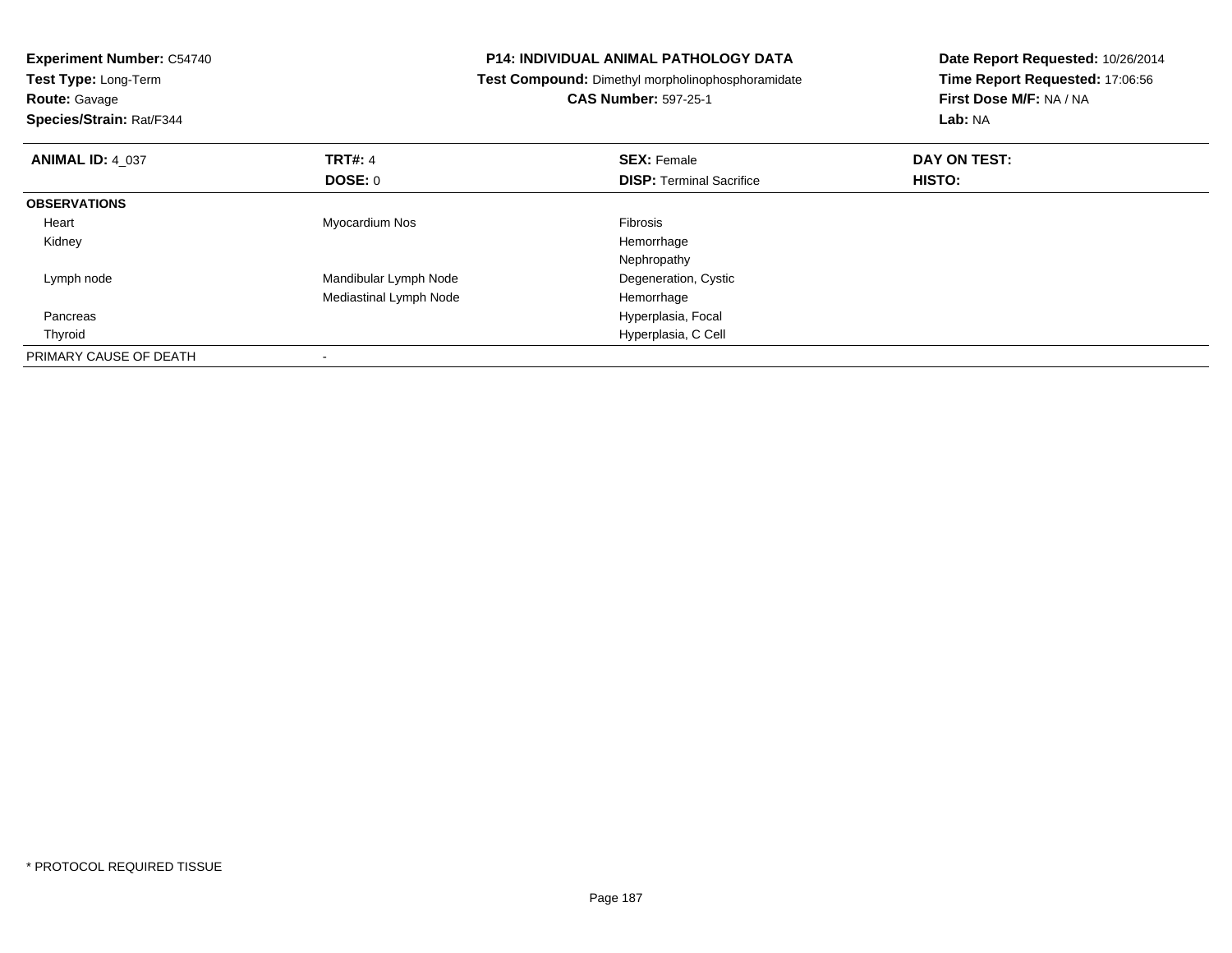| <b>Experiment Number: C54740</b><br>Test Type: Long-Term<br><b>Route: Gavage</b><br>Species/Strain: Rat/F344 |                           | <b>P14: INDIVIDUAL ANIMAL PATHOLOGY DATA</b><br>Test Compound: Dimethyl morpholinophosphoramidate<br><b>CAS Number: 597-25-1</b> | Date Report Requested: 10/26/2014<br>Time Report Requested: 17:06:56<br>First Dose M/F: NA / NA<br>Lab: NA |
|--------------------------------------------------------------------------------------------------------------|---------------------------|----------------------------------------------------------------------------------------------------------------------------------|------------------------------------------------------------------------------------------------------------|
| <b>ANIMAL ID: 4_038</b>                                                                                      | <b>TRT#: 4</b>            | <b>SEX: Female</b>                                                                                                               | DAY ON TEST:                                                                                               |
|                                                                                                              | DOSE: 0                   | <b>DISP:</b> Moribund Sacrifice                                                                                                  | HISTO:                                                                                                     |
| <b>OBSERVATIONS</b>                                                                                          |                           |                                                                                                                                  |                                                                                                            |
| Adrenal gland                                                                                                |                           | Angiectasis                                                                                                                      |                                                                                                            |
| Heart                                                                                                        | Myocardium Nos            | <b>Fibrosis</b>                                                                                                                  |                                                                                                            |
| Kidney                                                                                                       |                           | Nephropathy                                                                                                                      |                                                                                                            |
| Lung                                                                                                         |                           | Hemorrhage                                                                                                                       |                                                                                                            |
| Pituitary gland                                                                                              | <b>Anterior Pituitary</b> | Carcinoma, Nos                                                                                                                   |                                                                                                            |
| Uterus                                                                                                       |                           | <b>Endometrial Stromal Polyp</b>                                                                                                 |                                                                                                            |
|                                                                                                              |                           | Hemorrhage                                                                                                                       |                                                                                                            |
| PRIMARY CAUSE OF DEATH                                                                                       |                           |                                                                                                                                  |                                                                                                            |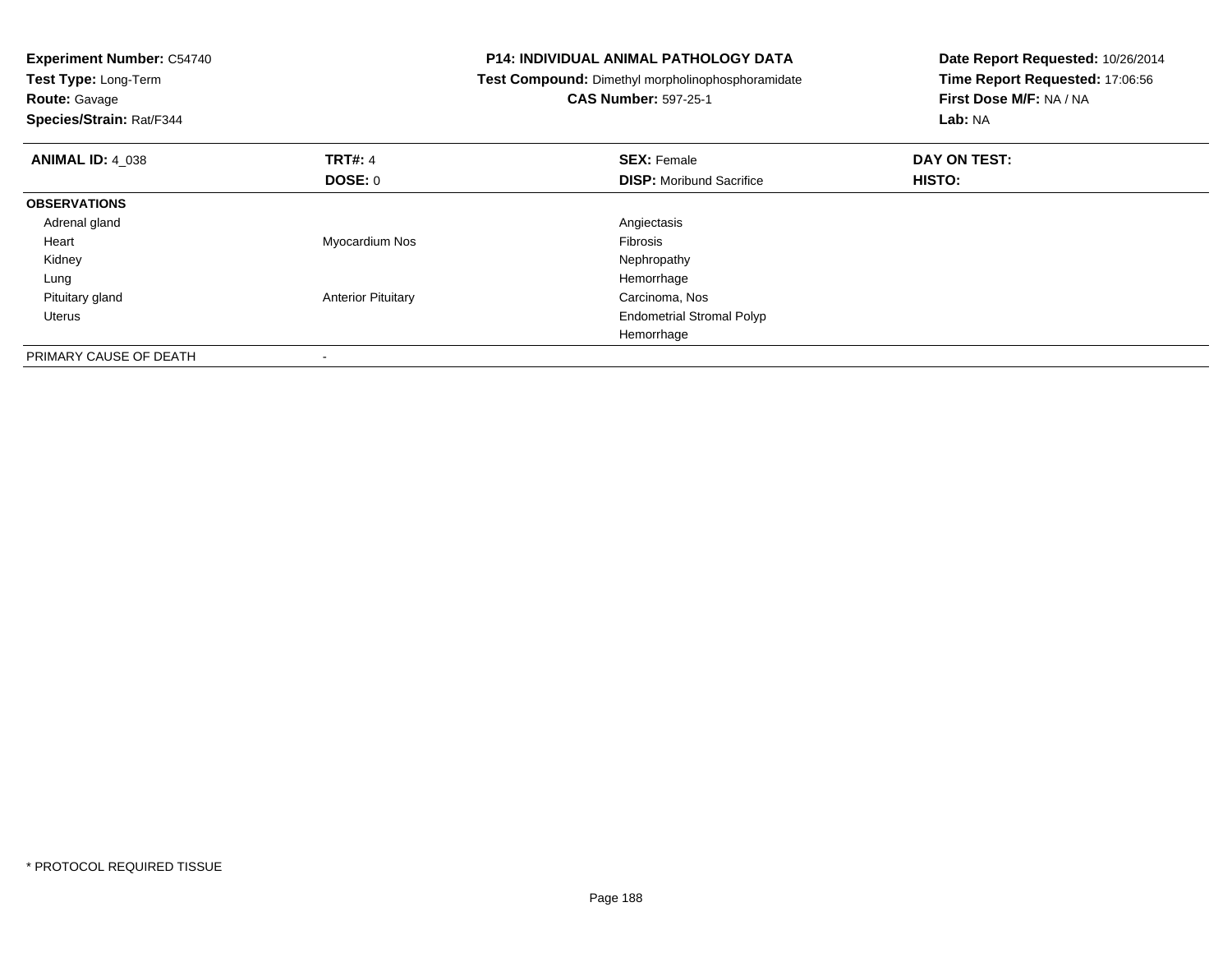| <b>Experiment Number: C54740</b><br>Test Type: Long-Term<br><b>Route: Gavage</b><br>Species/Strain: Rat/F344 |                           | <b>P14: INDIVIDUAL ANIMAL PATHOLOGY DATA</b><br>Test Compound: Dimethyl morpholinophosphoramidate<br><b>CAS Number: 597-25-1</b> | Date Report Requested: 10/26/2014<br>Time Report Requested: 17:06:56<br>First Dose M/F: NA / NA<br>Lab: NA |
|--------------------------------------------------------------------------------------------------------------|---------------------------|----------------------------------------------------------------------------------------------------------------------------------|------------------------------------------------------------------------------------------------------------|
| <b>ANIMAL ID: 4 039</b>                                                                                      | <b>TRT#: 4</b>            | <b>SEX: Female</b>                                                                                                               | DAY ON TEST:                                                                                               |
|                                                                                                              | DOSE: 0                   | <b>DISP:</b> Natural Death                                                                                                       | <b>HISTO:</b>                                                                                              |
| <b>OBSERVATIONS</b>                                                                                          |                           |                                                                                                                                  |                                                                                                            |
| Adrenal gland                                                                                                |                           | Pheochromocytoma                                                                                                                 |                                                                                                            |
| Kidney                                                                                                       |                           | Nephropathy                                                                                                                      |                                                                                                            |
| Liver                                                                                                        |                           | Inflammation, Multifocal                                                                                                         |                                                                                                            |
| Lung                                                                                                         |                           | Congestion, Nos                                                                                                                  |                                                                                                            |
| Pituitary gland                                                                                              | <b>Anterior Pituitary</b> | Adenoma, Nos                                                                                                                     |                                                                                                            |
| PRIMARY CAUSE OF DEATH                                                                                       |                           |                                                                                                                                  |                                                                                                            |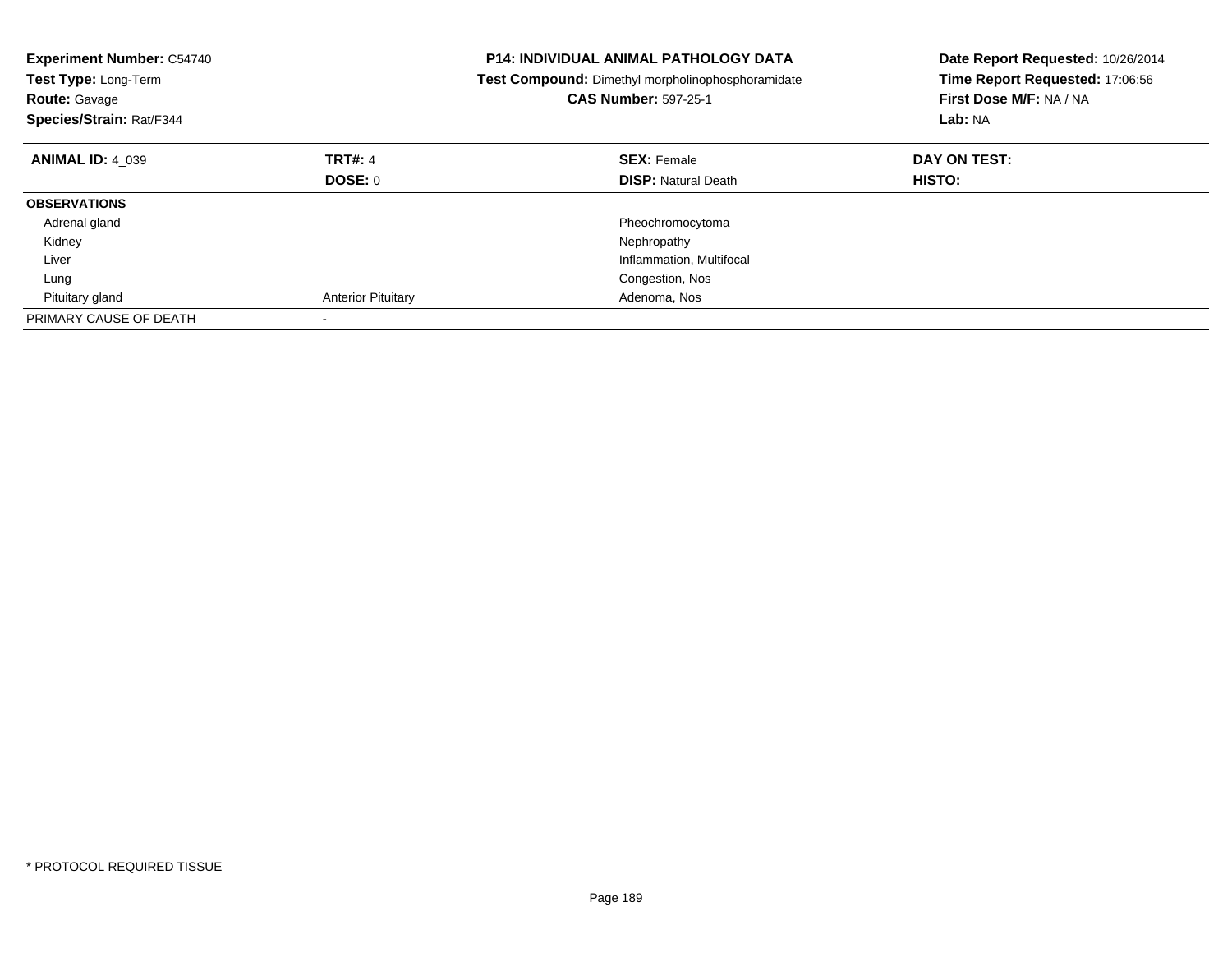| <b>Experiment Number: C54740</b> |                             | <b>P14: INDIVIDUAL ANIMAL PATHOLOGY DATA</b>             | Date Report Requested: 10/26/2014<br>Time Report Requested: 17:06:56 |
|----------------------------------|-----------------------------|----------------------------------------------------------|----------------------------------------------------------------------|
| Test Type: Long-Term             |                             | <b>Test Compound:</b> Dimethyl morpholinophosphoramidate |                                                                      |
| <b>Route: Gavage</b>             |                             | <b>CAS Number: 597-25-1</b>                              | First Dose M/F: NA / NA                                              |
| Species/Strain: Rat/F344         |                             |                                                          | Lab: NA                                                              |
| <b>ANIMAL ID: 4 040</b>          | <b>TRT#: 4</b>              | <b>SEX: Female</b>                                       | DAY ON TEST:                                                         |
|                                  | DOSE: 0                     | <b>DISP:</b> Natural Death                               | <b>HISTO:</b>                                                        |
| <b>OBSERVATIONS</b>              |                             |                                                          |                                                                      |
| <b>Blood vessel</b>              | <b>Pulmonary Artery Nos</b> | Mineralization                                           |                                                                      |
| Lung                             | Alveoli                     | Histiocytosis                                            |                                                                      |
| Lymph node                       | Mandibular Lymph Node       | Necrosis, Nos                                            |                                                                      |
| Pancreas                         | Acinus                      | Atrophy, Nos                                             |                                                                      |
| Pituitary gland                  | <b>Anterior Pituitary</b>   | Cyst, Nos                                                |                                                                      |
| Spleen                           |                             | <b>Fibrosis</b>                                          |                                                                      |
| Thymus                           |                             | <b>Persistent Embryonic Structure</b>                    |                                                                      |
| PRIMARY CAUSE OF DEATH           |                             |                                                          |                                                                      |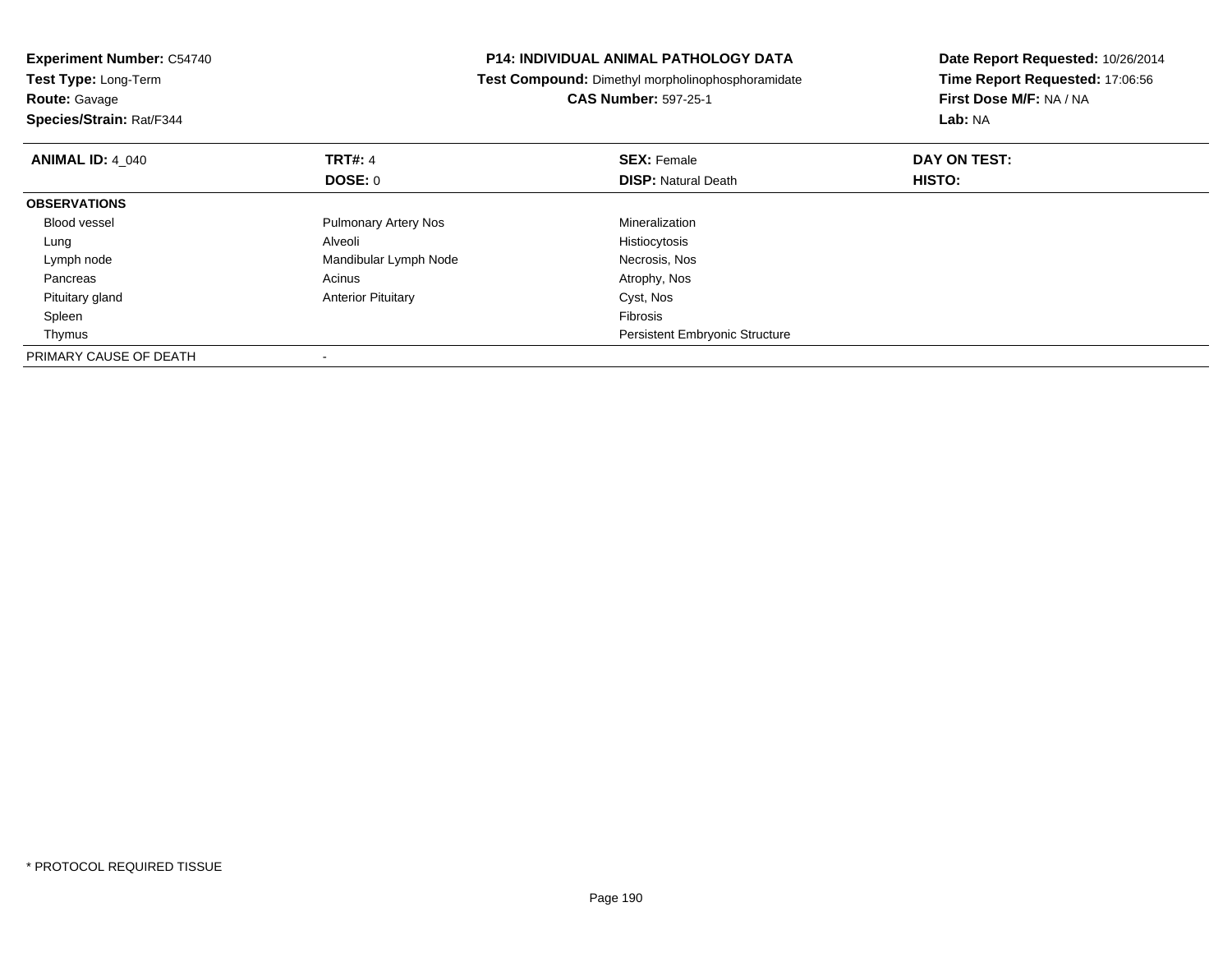| <b>Experiment Number: C54740</b><br>Test Type: Long-Term<br><b>Route: Gavage</b><br>Species/Strain: Rat/F344 |                             | <b>P14: INDIVIDUAL ANIMAL PATHOLOGY DATA</b><br>Test Compound: Dimethyl morpholinophosphoramidate<br><b>CAS Number: 597-25-1</b> | Date Report Requested: 10/26/2014<br>Time Report Requested: 17:06:56<br>First Dose M/F: NA / NA<br>Lab: NA |
|--------------------------------------------------------------------------------------------------------------|-----------------------------|----------------------------------------------------------------------------------------------------------------------------------|------------------------------------------------------------------------------------------------------------|
| <b>ANIMAL ID: 4 041</b>                                                                                      | <b>TRT#: 4</b>              | <b>SEX: Female</b>                                                                                                               | DAY ON TEST:                                                                                               |
|                                                                                                              | DOSE: 0                     | <b>DISP:</b> Moribund Sacrifice                                                                                                  | HISTO:                                                                                                     |
| <b>OBSERVATIONS</b>                                                                                          |                             |                                                                                                                                  |                                                                                                            |
| Blood vessel                                                                                                 | <b>Pulmonary Artery Nos</b> | Mineralization                                                                                                                   |                                                                                                            |
| <b>Brain</b>                                                                                                 |                             | Hemorrhage                                                                                                                       |                                                                                                            |
| Liver                                                                                                        |                             | Metamorphosis, Fatty                                                                                                             |                                                                                                            |
| Skin                                                                                                         | Ear                         | Fibroma                                                                                                                          |                                                                                                            |
| Thymus                                                                                                       |                             | <b>Persistent Embryonic Structure</b>                                                                                            |                                                                                                            |
| Unspecified                                                                                                  | Multiple Organs Nos         | Leukemia, Mononuclear Cell                                                                                                       |                                                                                                            |
| PRIMARY CAUSE OF DEATH                                                                                       |                             |                                                                                                                                  |                                                                                                            |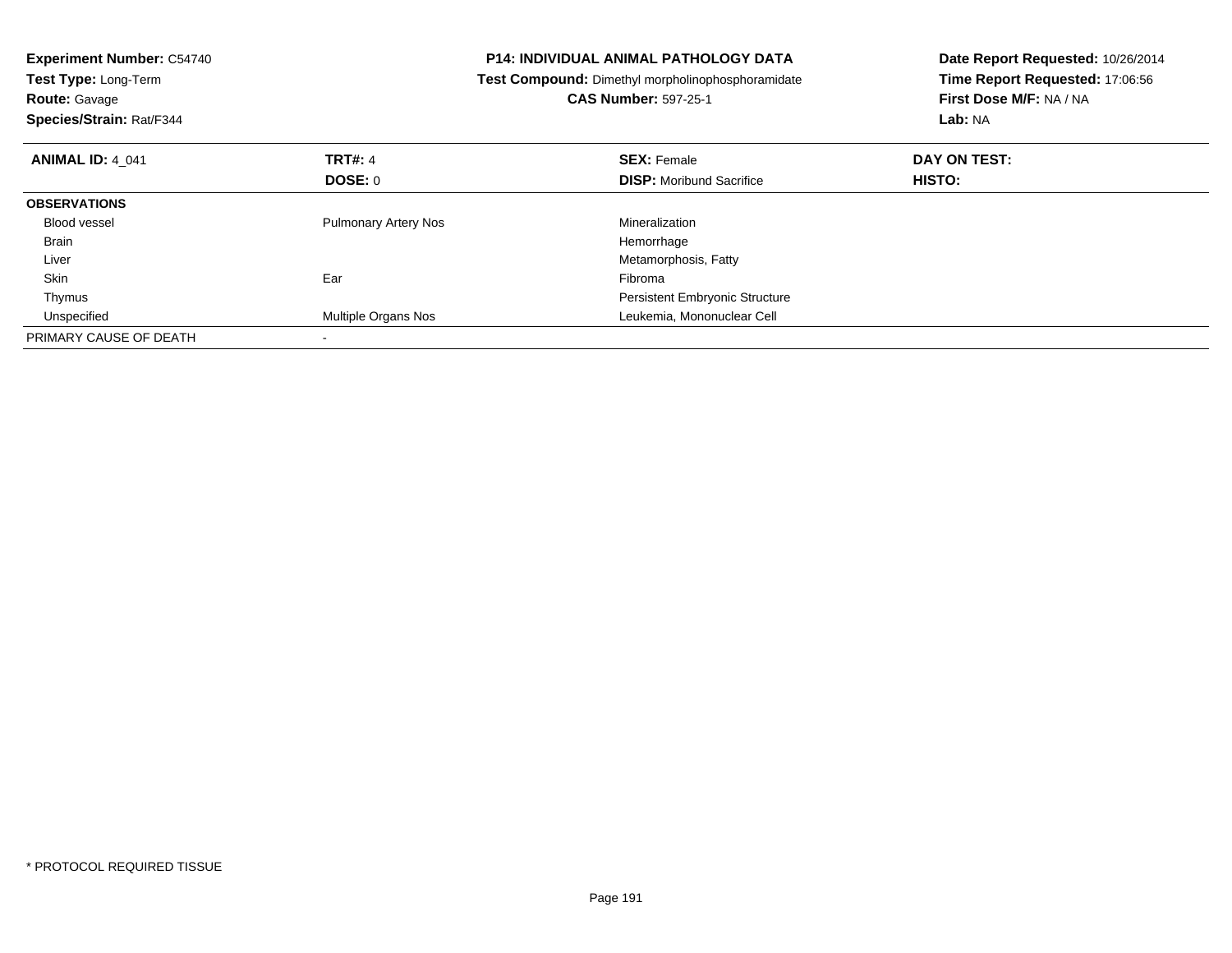| <b>Experiment Number: C54740</b><br>Test Type: Long-Term<br><b>Route: Gavage</b><br>Species/Strain: Rat/F344 |                     | <b>P14: INDIVIDUAL ANIMAL PATHOLOGY DATA</b><br>Test Compound: Dimethyl morpholinophosphoramidate<br><b>CAS Number: 597-25-1</b> | Date Report Requested: 10/26/2014<br>Time Report Requested: 17:06:56<br>First Dose M/F: NA / NA<br>Lab: NA |
|--------------------------------------------------------------------------------------------------------------|---------------------|----------------------------------------------------------------------------------------------------------------------------------|------------------------------------------------------------------------------------------------------------|
| <b>ANIMAL ID: 4 042</b>                                                                                      | <b>TRT#: 4</b>      | <b>SEX: Female</b>                                                                                                               | DAY ON TEST:                                                                                               |
|                                                                                                              | DOSE: 0             | <b>DISP:</b> Moribund Sacrifice                                                                                                  | <b>HISTO:</b>                                                                                              |
| <b>OBSERVATIONS</b>                                                                                          |                     |                                                                                                                                  |                                                                                                            |
| Kidney                                                                                                       |                     | Nephropathy                                                                                                                      |                                                                                                            |
| Ovary                                                                                                        |                     | Cyst, Parovarian                                                                                                                 |                                                                                                            |
| Pituitary gland                                                                                              |                     | Hemorrhage                                                                                                                       |                                                                                                            |
| Spleen                                                                                                       |                     | Necrosis, Nos                                                                                                                    |                                                                                                            |
| Unspecified                                                                                                  | Multiple Organs Nos | Leukemia, Mononuclear Cell                                                                                                       |                                                                                                            |
| PRIMARY CAUSE OF DEATH                                                                                       |                     |                                                                                                                                  |                                                                                                            |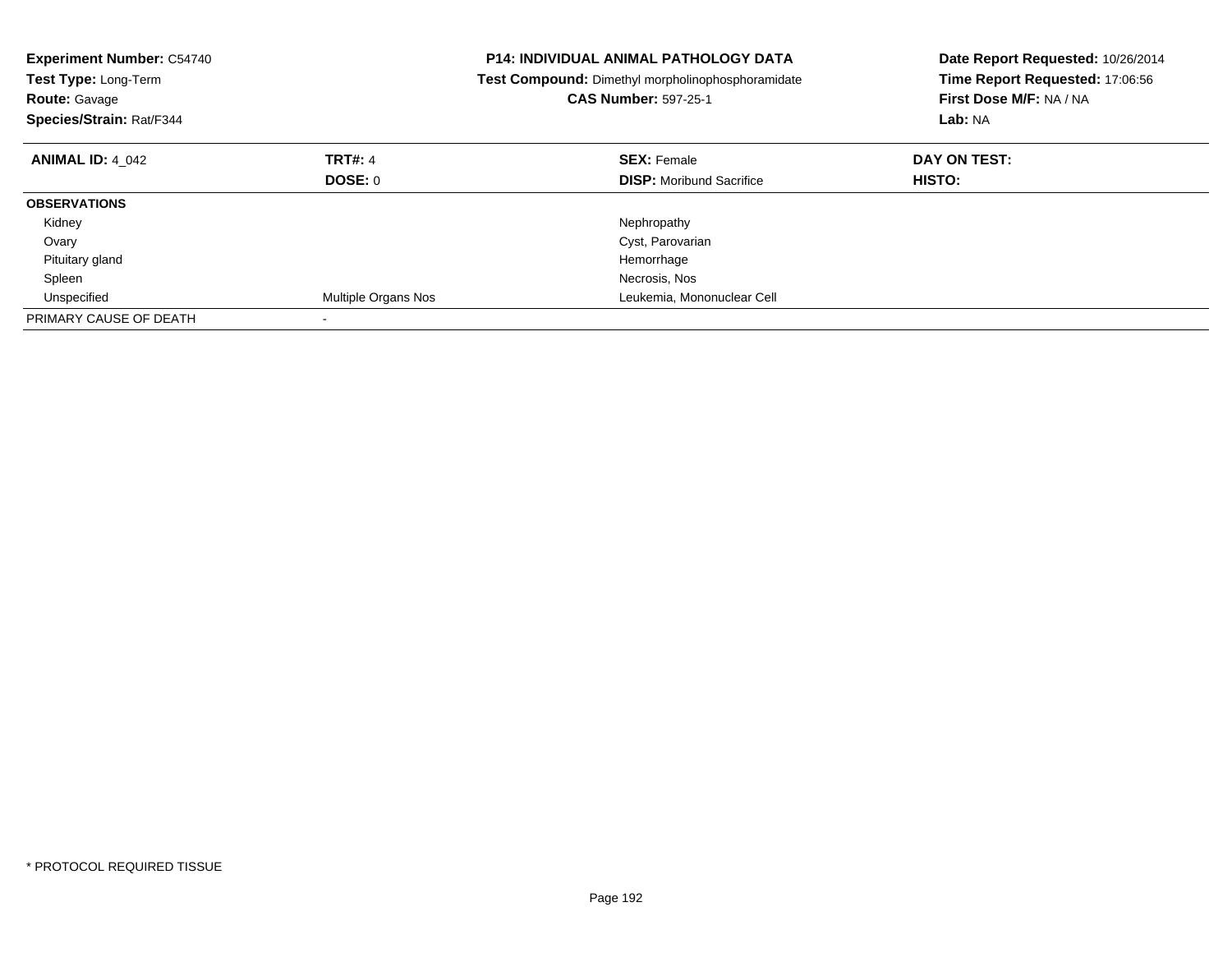**Experiment Number:** C54740**Test Type:** Long-Term**Route:** Gavage **Species/Strain:** Rat/F344**P14: INDIVIDUAL ANIMAL PATHOLOGY DATA Test Compound:** Dimethyl morpholinophosphoramidate**CAS Number:** 597-25-1**Date Report Requested:** 10/26/2014**Time Report Requested:** 17:06:56**First Dose M/F:** NA / NA**Lab:** NA**ANIMAL ID:** 4\_043**TRT#:** 4 **SEX:** Female **DAY ON TEST: DOSE:** 0**DISP:** Terminal Sacrifice **HISTO: OBSERVATIONS** Blood vessel Pulmonary Artery Nos MineralizationAdenoma, Nos Clitoral glandd and the control of the control of the control of the control of the control of the control of the control of the control of the control of the control of the control of the control of the control of the control of the co Eyee de la constitución de la constitución de la constitución de la constitución de la constitución de la constitución<br>En el constitución de la constitución de la constitución de la constitución de la constitución de la const RetinaDegeneration, Nos<br>Nephropathy Kidneyy the control of the control of the control of the control of the control of the control of the control of the control of the control of the control of the control of the control of the control of the control of the contro Liver Cytoplasmic Change, Ground-GlassInflammation, Multifocal Pituitary glandAnterior Pituitary **Anterior Pituitary Angiectasis** Anterior PituitaryFocal Cellular Change

PRIMARY CAUSE OF DEATH-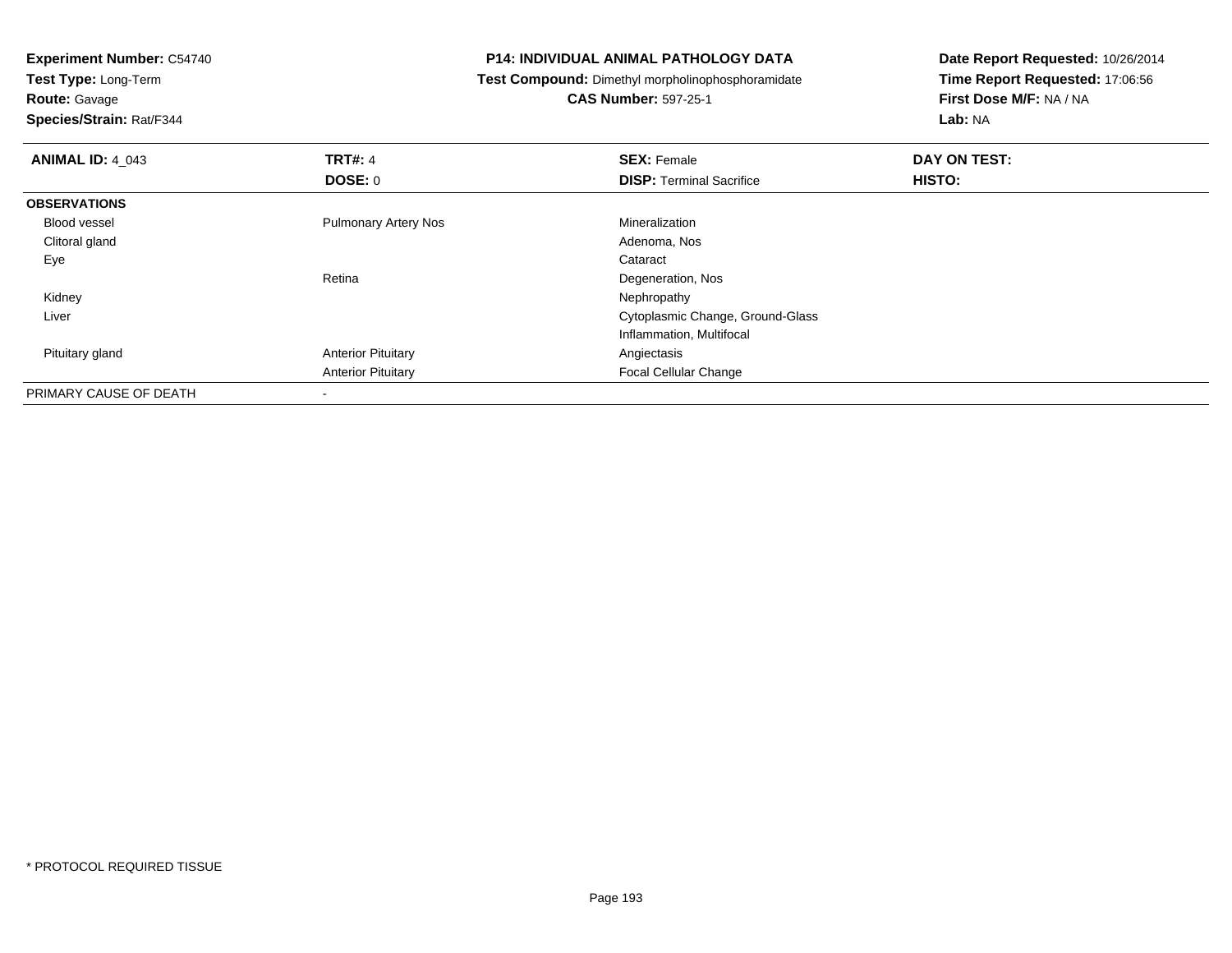**Experiment Number:** C54740

**Test Type:** Long-Term

**Route:** Gavage

**Species/Strain:** Rat/F344

## **P14: INDIVIDUAL ANIMAL PATHOLOGY DATA**

**Test Compound:** Dimethyl morpholinophosphoramidate

**CAS Number:** 597-25-1

**Date Report Requested:** 10/26/2014**Time Report Requested:** 17:06:56**First Dose M/F:** NA / NA**Lab:** NA

| <b>ANIMAL ID: 4_044</b> | <b>TRT#: 4</b>         | <b>SEX: Female</b>                    | DAY ON TEST: |
|-------------------------|------------------------|---------------------------------------|--------------|
|                         | <b>DOSE: 0</b>         | <b>DISP: Terminal Sacrifice</b>       | HISTO:       |
| <b>OBSERVATIONS</b>     |                        |                                       |              |
| Bone                    | Sternum                | Osteosclerosis                        |              |
| Eye                     |                        | Cataract                              |              |
|                         | Retina                 | Degeneration, Nos                     |              |
| Heart                   | Myocardium Nos         | Fibrosis                              |              |
| Kidney                  | Tubule                 | Mineralization                        |              |
|                         |                        | Nephropathy                           |              |
| Liver                   |                        | Cytoplasmic Change, Ground-Glass      |              |
|                         |                        | Inflammation, Multifocal              |              |
| Lung                    |                        | Inflammation, Interstitial            |              |
| Lymph node              | Mediastinal Lymph Node | Hemosiderosis                         |              |
| Mammary gland           |                        | Fibroadenoma                          |              |
| Thymus                  |                        | <b>Persistent Embryonic Structure</b> |              |
| PRIMARY CAUSE OF DEATH  |                        |                                       |              |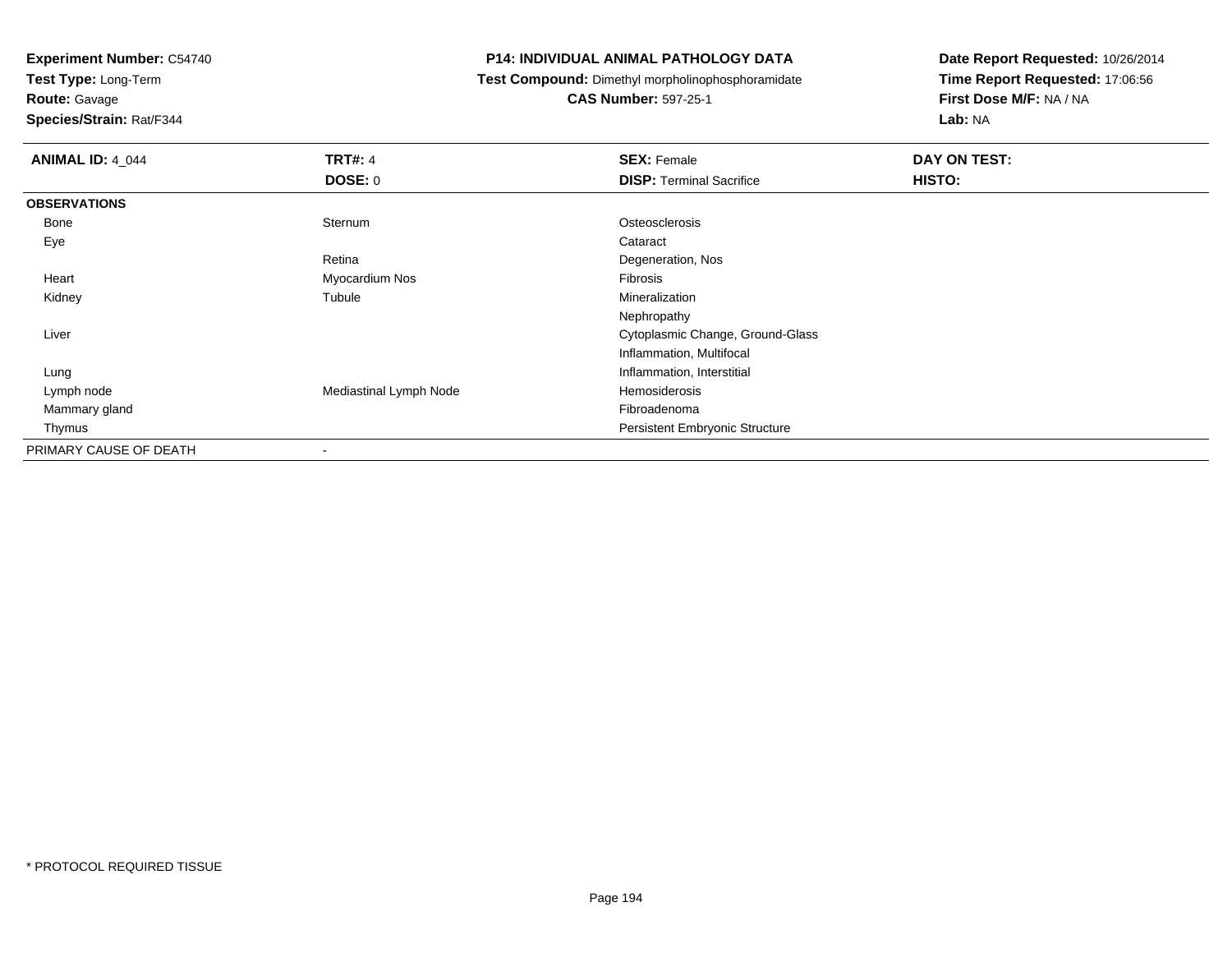| <b>Experiment Number: C54740</b><br>Test Type: Long-Term<br><b>Route: Gavage</b><br>Species/Strain: Rat/F344 |                           | <b>P14: INDIVIDUAL ANIMAL PATHOLOGY DATA</b><br><b>Test Compound:</b> Dimethyl morpholinophosphoramidate<br><b>CAS Number: 597-25-1</b> | Date Report Requested: 10/26/2014<br>Time Report Requested: 17:06:56<br>First Dose M/F: NA / NA<br>Lab: NA |
|--------------------------------------------------------------------------------------------------------------|---------------------------|-----------------------------------------------------------------------------------------------------------------------------------------|------------------------------------------------------------------------------------------------------------|
| <b>ANIMAL ID: 4 045</b>                                                                                      | <b>TRT#: 4</b>            | <b>SEX: Female</b>                                                                                                                      | DAY ON TEST:                                                                                               |
|                                                                                                              | DOSE: 0                   | <b>DISP:</b> Moribund Sacrifice                                                                                                         | <b>HISTO:</b>                                                                                              |
| <b>OBSERVATIONS</b>                                                                                          |                           |                                                                                                                                         |                                                                                                            |
| Liver                                                                                                        |                           | Fibrosis, Cholangio                                                                                                                     |                                                                                                            |
| Lung                                                                                                         |                           | <b>Hemosiderosis</b>                                                                                                                    |                                                                                                            |
| Pituitary gland                                                                                              | <b>Anterior Pituitary</b> | <b>Focal Cellular Change</b>                                                                                                            |                                                                                                            |
| Spleen                                                                                                       |                           | <b>Fibrosis</b>                                                                                                                         |                                                                                                            |
| Unspecified                                                                                                  | Multiple Organs Nos       | Leukemia, Mononuclear Cell                                                                                                              |                                                                                                            |
|                                                                                                              | <b>Abdominal Cavity</b>   | Necrosis, Fat                                                                                                                           |                                                                                                            |
| PRIMARY CAUSE OF DEATH                                                                                       |                           |                                                                                                                                         |                                                                                                            |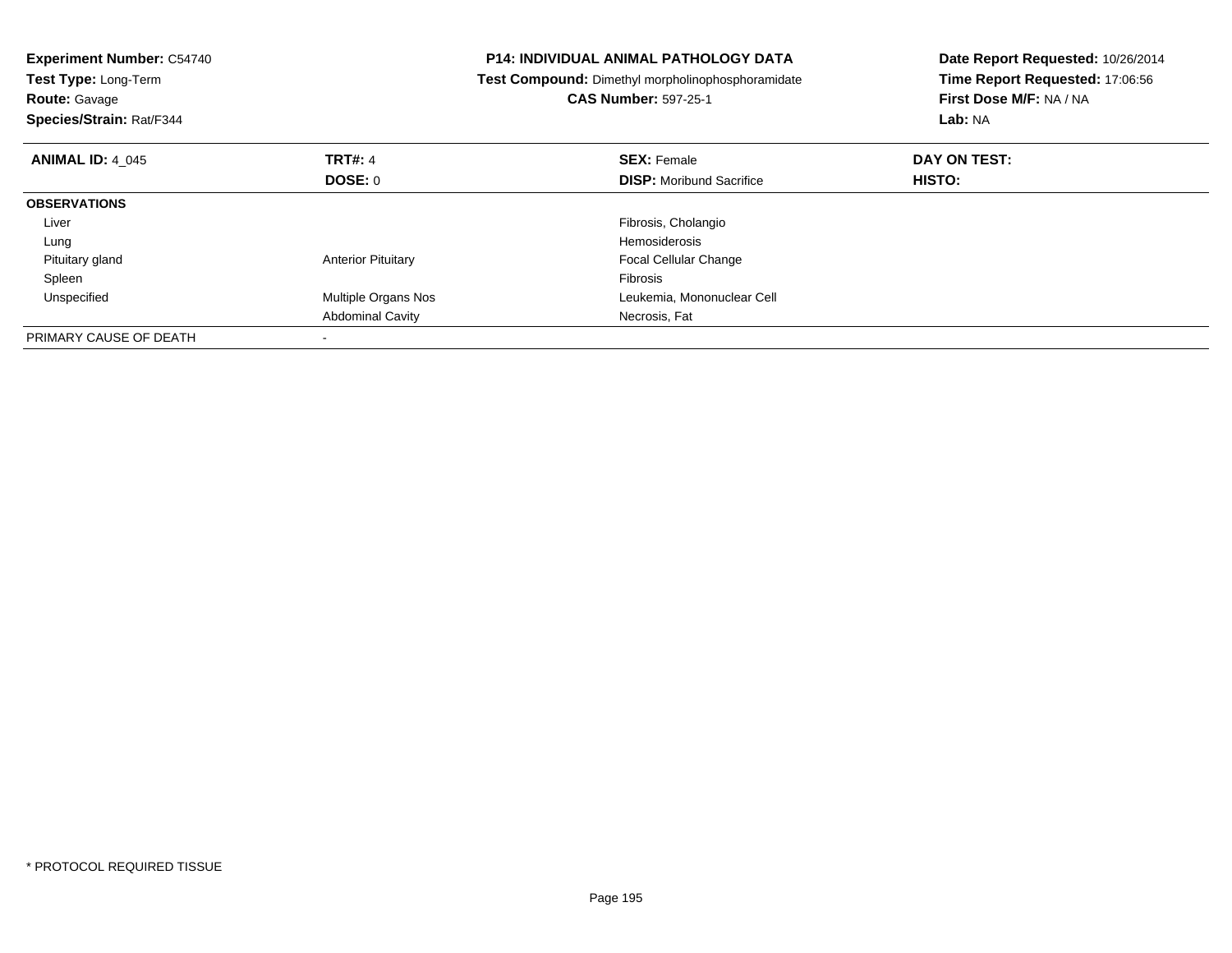| <b>Experiment Number: C54740</b><br>Test Type: Long-Term<br><b>Route: Gavage</b><br>Species/Strain: Rat/F344 |                           | <b>P14: INDIVIDUAL ANIMAL PATHOLOGY DATA</b><br>Test Compound: Dimethyl morpholinophosphoramidate<br><b>CAS Number: 597-25-1</b> | Date Report Requested: 10/26/2014<br>Time Report Requested: 17:06:56<br>First Dose M/F: NA / NA<br>Lab: NA |
|--------------------------------------------------------------------------------------------------------------|---------------------------|----------------------------------------------------------------------------------------------------------------------------------|------------------------------------------------------------------------------------------------------------|
| <b>ANIMAL ID: 4 046</b>                                                                                      | <b>TRT#: 4</b><br>DOSE: 0 | <b>SEX: Female</b><br><b>DISP:</b> Moribund Sacrifice                                                                            | DAY ON TEST:<br>HISTO:                                                                                     |
| <b>OBSERVATIONS</b>                                                                                          |                           |                                                                                                                                  |                                                                                                            |
| Intestine Large                                                                                              | Colon                     | Parasitism                                                                                                                       |                                                                                                            |
| Kidney                                                                                                       |                           | Nephropathy                                                                                                                      |                                                                                                            |
| Liver                                                                                                        |                           | Ectopia                                                                                                                          |                                                                                                            |
|                                                                                                              |                           | Fibrosis, Cholangio                                                                                                              |                                                                                                            |
| Pituitary gland                                                                                              | <b>Anterior Pituitary</b> | Adenoma, Nos                                                                                                                     |                                                                                                            |
|                                                                                                              | <b>Anterior Pituitary</b> | Angiectasis                                                                                                                      |                                                                                                            |
| Stomach                                                                                                      | Forestomach               | Ulcer, Nos                                                                                                                       |                                                                                                            |
| PRIMARY CAUSE OF DEATH                                                                                       |                           |                                                                                                                                  |                                                                                                            |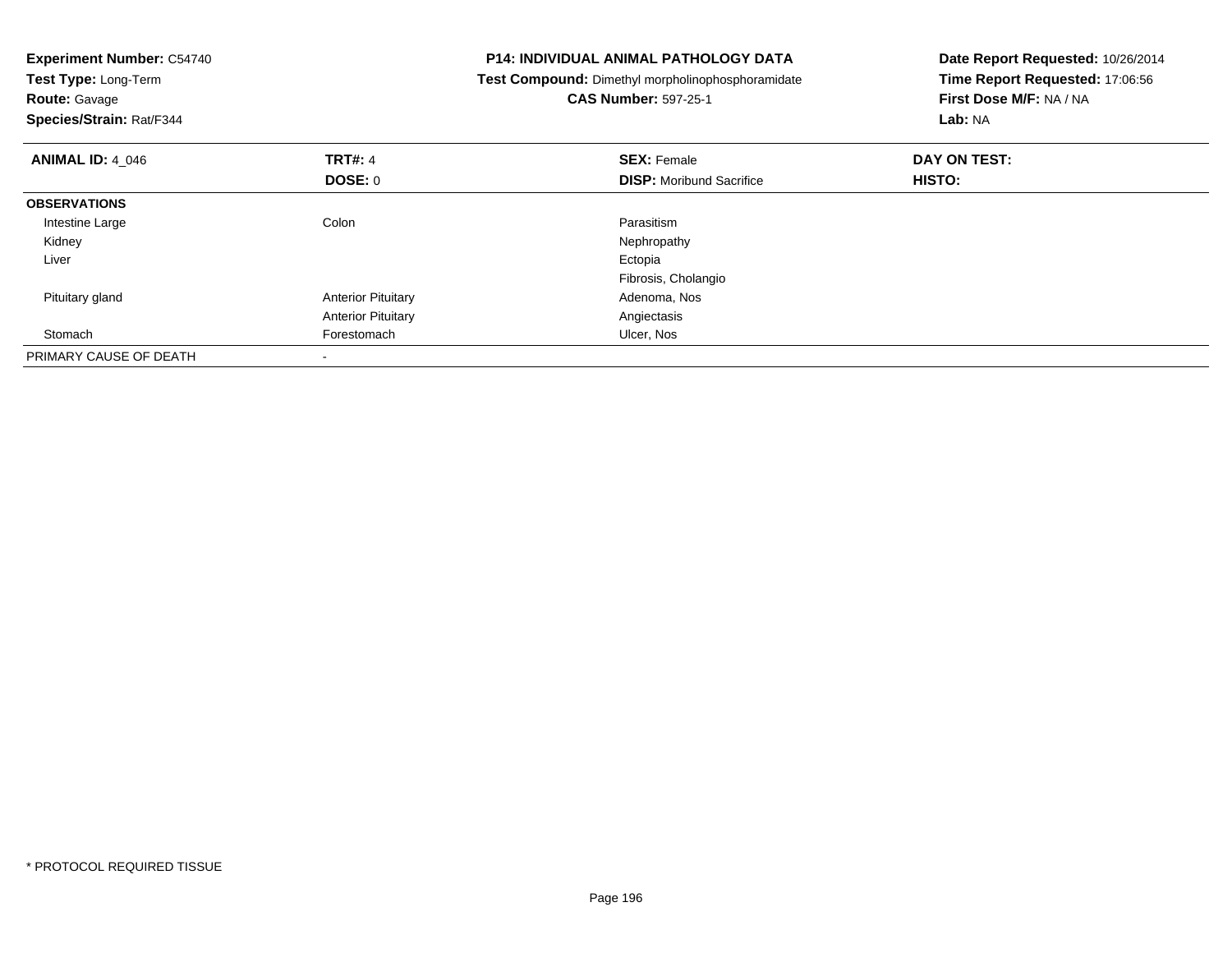| <b>Experiment Number: C54740</b><br>Test Type: Long-Term<br><b>Route: Gavage</b><br>Species/Strain: Rat/F344 |                             | <b>P14: INDIVIDUAL ANIMAL PATHOLOGY DATA</b><br>Test Compound: Dimethyl morpholinophosphoramidate<br><b>CAS Number: 597-25-1</b> | Date Report Requested: 10/26/2014<br>Time Report Requested: 17:06:56<br>First Dose M/F: NA / NA<br>Lab: NA |
|--------------------------------------------------------------------------------------------------------------|-----------------------------|----------------------------------------------------------------------------------------------------------------------------------|------------------------------------------------------------------------------------------------------------|
| <b>ANIMAL ID: 4 047</b>                                                                                      | <b>TRT#: 4</b>              | <b>SEX: Female</b>                                                                                                               | DAY ON TEST:                                                                                               |
|                                                                                                              | <b>DOSE: 0</b>              | <b>DISP:</b> Terminal Sacrifice                                                                                                  | HISTO:                                                                                                     |
| <b>OBSERVATIONS</b>                                                                                          |                             |                                                                                                                                  |                                                                                                            |
| <b>Blood vessel</b>                                                                                          | <b>Pulmonary Artery Nos</b> | Mineralization                                                                                                                   |                                                                                                            |
| Bone                                                                                                         | Sternum                     | Necrosis, Nos                                                                                                                    |                                                                                                            |
| Heart                                                                                                        | Myocardium Nos              | Fibrosis                                                                                                                         |                                                                                                            |
| Kidney                                                                                                       |                             | Nephropathy                                                                                                                      |                                                                                                            |
| Liver                                                                                                        |                             | Inflammation, Multifocal                                                                                                         |                                                                                                            |
| Lung                                                                                                         | Alveoli                     | Histiocytosis                                                                                                                    |                                                                                                            |
| Mammary gland                                                                                                |                             | Fibroadenoma                                                                                                                     |                                                                                                            |
| PRIMARY CAUSE OF DEATH                                                                                       |                             |                                                                                                                                  |                                                                                                            |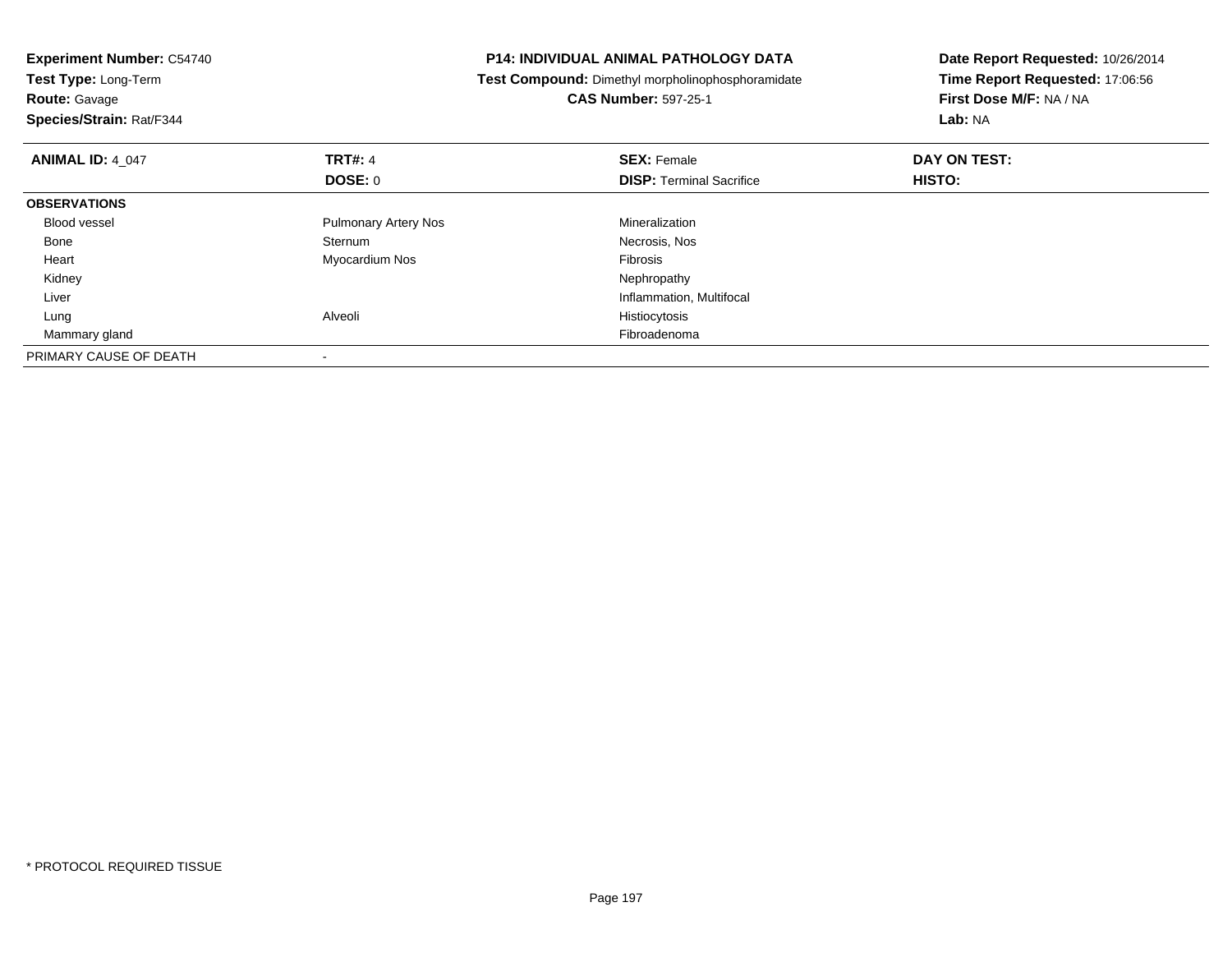| <b>Experiment Number: C54740</b><br>Test Type: Long-Term<br><b>Route: Gavage</b><br>Species/Strain: Rat/F344 |                           | <b>P14: INDIVIDUAL ANIMAL PATHOLOGY DATA</b><br>Test Compound: Dimethyl morpholinophosphoramidate<br><b>CAS Number: 597-25-1</b> | Date Report Requested: 10/26/2014<br>Time Report Requested: 17:06:56<br>First Dose M/F: NA / NA<br>Lab: NA |
|--------------------------------------------------------------------------------------------------------------|---------------------------|----------------------------------------------------------------------------------------------------------------------------------|------------------------------------------------------------------------------------------------------------|
| <b>ANIMAL ID: 4 048</b>                                                                                      | <b>TRT#: 4</b><br>DOSE: 0 | <b>SEX: Female</b><br><b>DISP:</b> Terminal Sacrifice                                                                            | DAY ON TEST:<br><b>HISTO:</b>                                                                              |
| <b>OBSERVATIONS</b>                                                                                          |                           |                                                                                                                                  |                                                                                                            |
| Kidney                                                                                                       |                           | Nephropathy                                                                                                                      |                                                                                                            |
| Liver                                                                                                        |                           | Inflammation, Multifocal                                                                                                         |                                                                                                            |
| Thymus                                                                                                       |                           | <b>Persistent Embryonic Structure</b>                                                                                            |                                                                                                            |
| Thyroid                                                                                                      |                           | Hyperplasia, C Cell                                                                                                              |                                                                                                            |
| PRIMARY CAUSE OF DEATH                                                                                       |                           |                                                                                                                                  |                                                                                                            |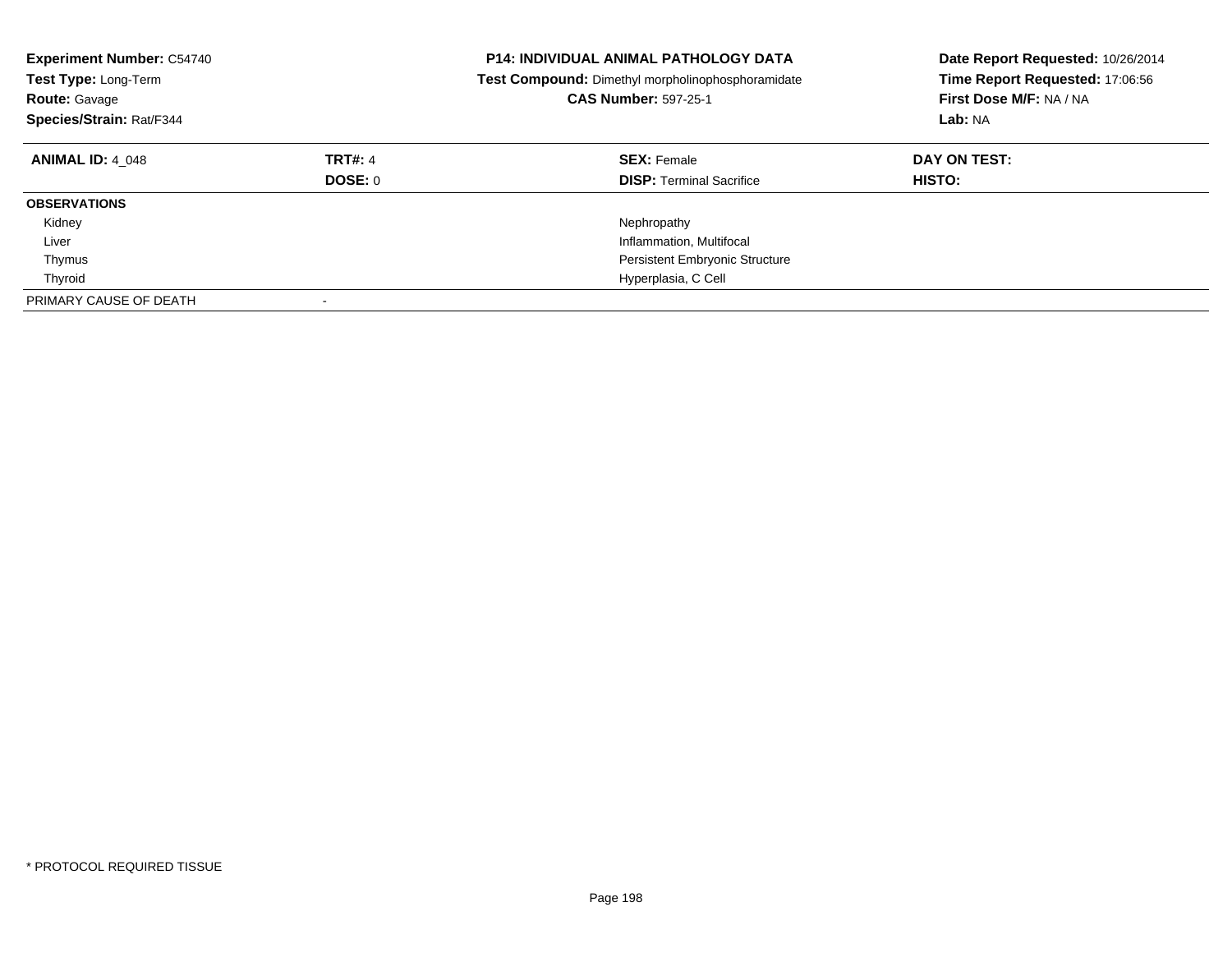| <b>Experiment Number: C54740</b><br><b>Test Type: Long-Term</b><br><b>Route: Gavage</b><br>Species/Strain: Rat/F344 |                                  | <b>P14: INDIVIDUAL ANIMAL PATHOLOGY DATA</b><br>Test Compound: Dimethyl morpholinophosphoramidate<br><b>CAS Number: 597-25-1</b> | Date Report Requested: 10/26/2014<br>Time Report Requested: 17:06:56<br>First Dose M/F: NA / NA<br>Lab: NA |
|---------------------------------------------------------------------------------------------------------------------|----------------------------------|----------------------------------------------------------------------------------------------------------------------------------|------------------------------------------------------------------------------------------------------------|
| <b>ANIMAL ID: 4 049</b>                                                                                             | <b>TRT#: 4</b><br><b>DOSE: 0</b> | <b>SEX: Female</b><br><b>DISP:</b> Natural Death                                                                                 | DAY ON TEST:<br><b>HISTO:</b>                                                                              |
| <b>OBSERVATIONS</b>                                                                                                 |                                  |                                                                                                                                  |                                                                                                            |
| Heart                                                                                                               | Myocardium Nos                   | Fibrosis                                                                                                                         |                                                                                                            |
| Kidney                                                                                                              | Tubule                           | Calculus, Microscopic Examination                                                                                                |                                                                                                            |
| Lung                                                                                                                |                                  | Congestion, Nos                                                                                                                  |                                                                                                            |
| Pituitary gland                                                                                                     | <b>Anterior Pituitary</b>        | Cyst, Nos                                                                                                                        |                                                                                                            |
| PRIMARY CAUSE OF DEATH                                                                                              | $\overline{\phantom{a}}$         |                                                                                                                                  |                                                                                                            |